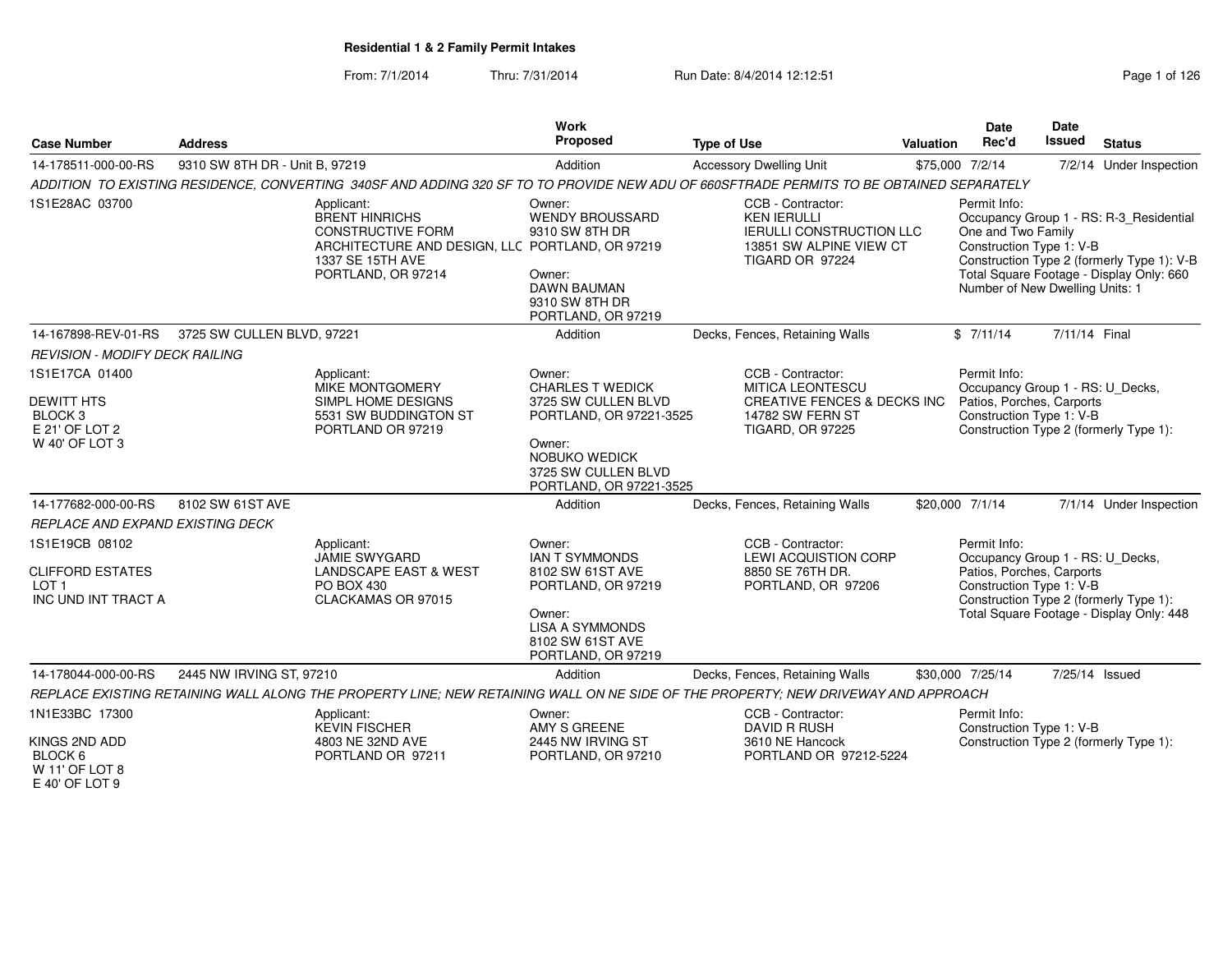|                                                            |                                                  |                                                                                                                                                                      | <b>Work</b>                                                                        |                                                                                       |                  | <b>Date</b>                                           | Date          |                                                                                    |
|------------------------------------------------------------|--------------------------------------------------|----------------------------------------------------------------------------------------------------------------------------------------------------------------------|------------------------------------------------------------------------------------|---------------------------------------------------------------------------------------|------------------|-------------------------------------------------------|---------------|------------------------------------------------------------------------------------|
| <b>Case Number</b>                                         | <b>Address</b>                                   |                                                                                                                                                                      | <b>Proposed</b>                                                                    | <b>Type of Use</b>                                                                    | <b>Valuation</b> | Rec'd                                                 | <b>Issued</b> | <b>Status</b>                                                                      |
| 14-182657-000-00-RS                                        | 4810 SW LOWELL CT, 97221                         |                                                                                                                                                                      | Addition                                                                           | Decks, Fences, Retaining Walls                                                        |                  | \$14,549 7/11/14                                      |               | 7/11/14 Under Inspection                                                           |
| REBUILD AND ENLARGE DECK                                   |                                                  |                                                                                                                                                                      |                                                                                    |                                                                                       |                  |                                                       |               |                                                                                    |
| 1S1E07DD 05200                                             |                                                  | Applicant:<br>PATRICK DAVIS                                                                                                                                          | Owner:<br><b>DIANA B RINKEVICH</b>                                                 | CCB - Contractor:<br>NORTHWEST DECKING & RAIL LL( Occupancy Group 1 - RS: U_Decks,    |                  | Permit Info:                                          |               |                                                                                    |
| BRIDLEWOOD<br>BLOCK <sub>8</sub><br>LOT <sub>12</sub>      |                                                  | NORTHWEST DECKING AND RAIL<br>726 S PACIFIC ST<br>NEWBERG, OR 97132                                                                                                  | 4810 SW LOWELL CT<br>PORTLAND, OR 97221-3065                                       | 726 S PACIFIC ST<br>NEWBERG, OR 97132                                                 |                  | Patios, Porches, Carports<br>Construction Type 1: V-B |               | Construction Type 2 (formerly Type 1):                                             |
|                                                            |                                                  |                                                                                                                                                                      | Owner:<br><b>ALBERTO RINKEVICH</b><br>4810 SW LOWELL CT<br>PORTLAND, OR 97221-3065 |                                                                                       |                  |                                                       |               | Total Square Footage - Display Only: 685                                           |
| 14-184202-000-00-RS                                        | 2828 NW ARIEL TER, 97210                         |                                                                                                                                                                      | Addition                                                                           | Decks, Fences, Retaining Walls                                                        |                  | \$40,000 7/15/14                                      |               | <b>Under Review</b>                                                                |
|                                                            |                                                  | ADDITION TO EXISTING TWO LEVEL DECK; NEW STAIRS, BEAMS, AND FOOTINGS                                                                                                 |                                                                                    |                                                                                       |                  |                                                       |               |                                                                                    |
| 1N1E32AC 02100                                             |                                                  | Applicant:<br><b>ANDY STEMBER</b>                                                                                                                                    | Owner:<br><b>AMY HOMSI</b>                                                         | CCB - Contractor:<br><b>EPIC CONSTRUCTION &amp;</b>                                   |                  | Permit Info:<br>Occupancy Group 1 - RS: U Decks,      |               |                                                                                    |
| PARTITION PLAT 1990-17<br>LOT <sub>3</sub>                 |                                                  | <b>JAS ENGINEERING</b><br>1419 WASHINGTON ST #100<br>OREGON CITY, OR 97045                                                                                           | 2828 NW ARIEL TER<br>PORTLAND, OR 97210-3119                                       | <b>REMODELING LLC</b><br>15655 SW PERIDOT WAY<br>BEAVERTON, OR 97007                  |                  | Patios, Porches, Carports<br>Construction Type 1: V-B |               | Construction Type 2 (formerly Type 1):                                             |
|                                                            |                                                  |                                                                                                                                                                      | Owner:<br><b>JOHN PADDOCK</b><br>2828 NW ARIEL TER<br>PORTLAND, OR 97210-3119      |                                                                                       |                  |                                                       |               | Total Square Footage - Display Only: 691                                           |
| 14-185349-000-00-RS                                        | 1144 NW PARKRIDGE LN, 97229                      |                                                                                                                                                                      | Addition                                                                           | Decks, Fences, Retaining Walls                                                        |                  | \$1,529 7/21/14                                       |               | 7/21/14 Issued                                                                     |
|                                                            |                                                  | ADDITION TO 3RD LEVEL DECK. ADD NEW SPIRL STAIRS DOWN TO EXISTING DECKS AT 2ND LEVEL AND MAIN LEVEL. LIMITED ENGINEERING REVIEW FORM SIGNED.                         |                                                                                    |                                                                                       |                  |                                                       |               |                                                                                    |
| 1N1W36BB 08000                                             |                                                  | Applicant:<br><b>GREG HANKEN</b>                                                                                                                                     | Owner:<br><b>BARRY J PARSHALL</b>                                                  | CCB - Contractor:<br><b>MITICA LEONTESCU</b>                                          |                  | Permit Info:<br>Occupancy Group 1 - RS: U Decks,      |               |                                                                                    |
| <b>BLUE POINTE</b><br>LOT <sub>44</sub><br>UND INT TRACT C |                                                  | 1470 NW 116th AVE<br>PORTLAND, OR 97229                                                                                                                              | 1144 NW PARK RIDGE LN<br>PORTLAND, OR 97229                                        | <b>CREATIVE FENCES &amp; DECKS INC</b><br>14782 SW FERN ST<br><b>TIGARD, OR 97225</b> |                  | Patios, Porches, Carports<br>Construction Type 1: V-B |               | Construction Type 2 (formerly Type 1):                                             |
|                                                            |                                                  |                                                                                                                                                                      | Owner:<br><b>GINA L PARSHALL</b><br>1144 NW PARK RIDGE LN<br>PORTLAND, OR 97229    |                                                                                       |                  |                                                       |               | Total Square Footage - Display Only: 72                                            |
| 14-188317-000-00-RS                                        | 3506 NE 141ST AVE, 97230                         |                                                                                                                                                                      | Addition                                                                           | Decks, Fences, Retaining Walls                                                        |                  | \$6,000 7/23/14                                       |               | 7/23/14 Issued                                                                     |
|                                                            | REMOVING AND REPLACING DECK WITH LARGER NEW DECK |                                                                                                                                                                      |                                                                                    |                                                                                       |                  |                                                       |               |                                                                                    |
| 1N2E26AA 00500                                             |                                                  | Applicant:<br><b>BOSTON SERVICES</b>                                                                                                                                 | Owner:<br><b>PAMELA CHURCHILL</b>                                                  | CCB - Contractor:<br><b>BOSTON SERVICES</b>                                           |                  | Permit Info:<br>Construction Type 1: V-B              |               |                                                                                    |
| <b>STRATHMORE</b><br>BLOCK 10<br>LOT <sub>5</sub>          |                                                  | 5331 NE SIMPSON ST<br>PORTLAND, OR 97218                                                                                                                             | 3506 NE 141ST AVE<br>PORTLAND, OR 97230-3624                                       | 5331 NE SIMPSON ST<br>PORTLAND, OR 97218                                              |                  |                                                       |               | Construction Type 2 (formerly Type 1):                                             |
| 11-126387-REV-01-RS                                        | 5530 SE 120TH AVE, 97266                         |                                                                                                                                                                      | Addition                                                                           | Single Family Dwelling                                                                |                  | \$15,000 7/30/14                                      |               | <b>Under Review</b>                                                                |
|                                                            |                                                  | ADDED VALUE REVISION - RECONFIGURE MAIN FLOOR PLAN, ADD STAIRS TO ATTIC SPACE, FINISH ATTIC SPACE TO INCLUDE (3) BEDROOMS, (2) BATHROOMS; SEE COMMENTS IN MAIN PERM. |                                                                                    |                                                                                       |                  |                                                       |               |                                                                                    |
| 1S2E15DA 00800                                             |                                                  | Applicant:<br><b>VIKTOR GEORGIYEV</b>                                                                                                                                | Owner:<br><b>VICTOR GEORGIYEV</b>                                                  |                                                                                       |                  | Permit Info:                                          |               | Occupancy Group 1 - RS: R-3_Residential                                            |
| SECTION 15 1S 2E<br>TL 800 0.26 ACRES                      |                                                  | 2845 SE 31ST AVE<br>PORTLAND, OR 97236                                                                                                                               | 7848 SE 109TH AVE<br>PORTLAND, OR 97266-6316                                       |                                                                                       |                  | One and Two Family<br>Construction Type 1: V-B        |               | Construction Type 2 (formerly Type 1):<br>Total Square Footage - Display Only: 684 |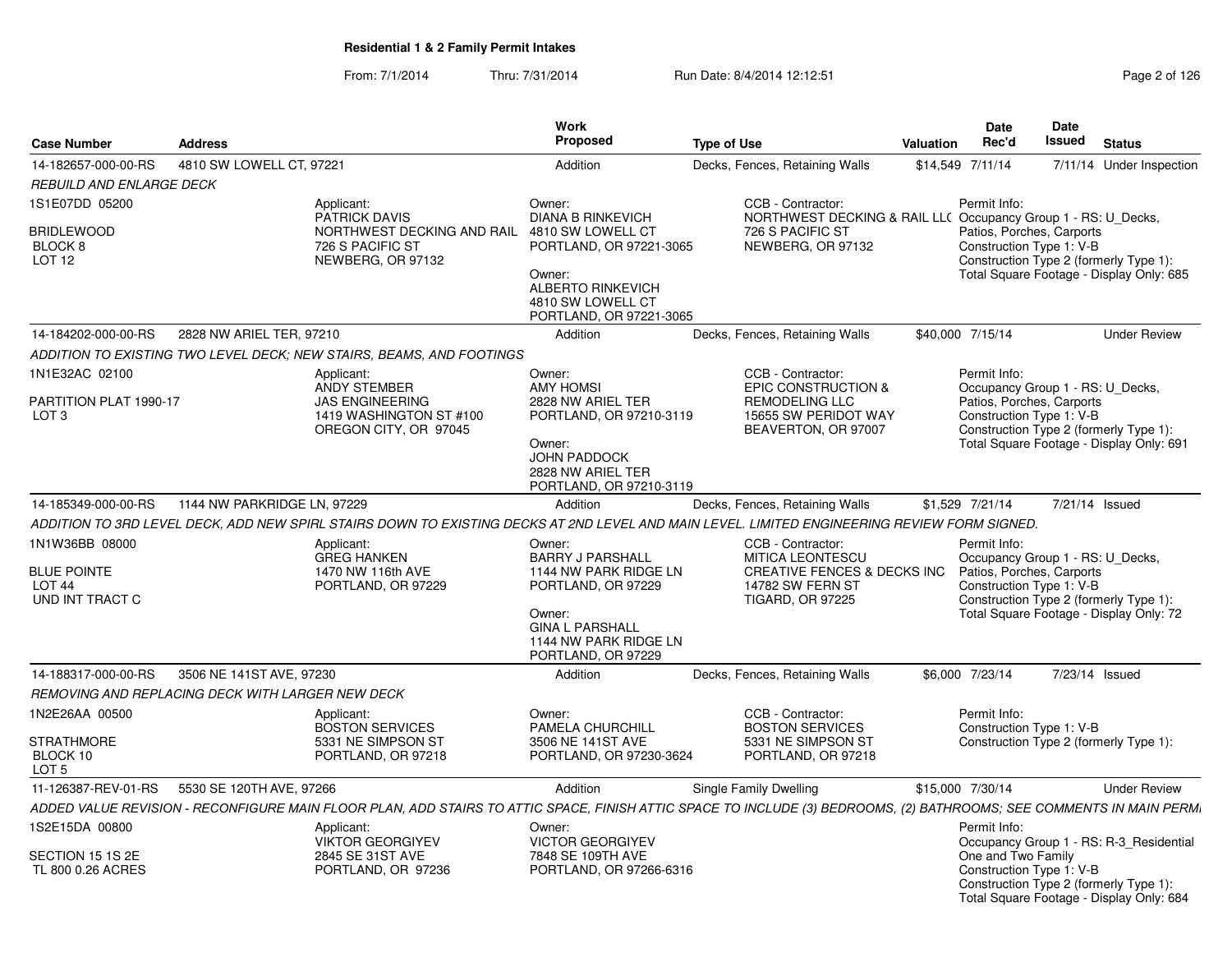| <b>Case Number</b>                                                                     | <b>Address</b>                                          |                                                                                           | Work<br>Proposed                                                                                                                                              | <b>Type of Use</b>                                                                                                                                                                                   | <b>Valuation</b> | <b>Date</b><br>Rec'd                                           | Date<br>Issued | <b>Status</b>                                                                                                                      |
|----------------------------------------------------------------------------------------|---------------------------------------------------------|-------------------------------------------------------------------------------------------|---------------------------------------------------------------------------------------------------------------------------------------------------------------|------------------------------------------------------------------------------------------------------------------------------------------------------------------------------------------------------|------------------|----------------------------------------------------------------|----------------|------------------------------------------------------------------------------------------------------------------------------------|
| 13-118625-REV-01-RS                                                                    | 3145 NE 92ND AVE, 97220                                 |                                                                                           | Addition                                                                                                                                                      | Single Family Dwelling                                                                                                                                                                               |                  | \$7/31/14                                                      |                | 7/31/14 Issued                                                                                                                     |
|                                                                                        |                                                         | REVISION - STRUCTURAL MODIFICATIONS - NO EXTERIOR CHANGES                                 |                                                                                                                                                               |                                                                                                                                                                                                      |                  |                                                                |                |                                                                                                                                    |
| 1N2E28BA 16700<br><b>ACADEMY HTS</b><br>BLOCK 11<br>S 40' OF LOT 2<br>N 18' OF LOT 3   |                                                         | Applicant:<br><b>ERIC TOBAR</b><br>17265 SW SWANK RD<br>SHERWOOD, OR 97140                | Owner:<br>NATHAN SCHNEIDERMAN<br>3145 NE 92ND AVE<br>PORTLAND, OR 97220                                                                                       | CCB - Contractor:<br><b>BRIDGETOWN ELECTRIC DBA</b><br>STEENSLID & CO<br>5701 N LOMBARD ST<br>PORTLAND OR 97203                                                                                      |                  | Permit Info:<br>One and Two Family<br>Construction Type 1: V-B |                | Occupancy Group 1 - RS: R-3 Residential<br>Construction Type 2 (formerly Type 1): V-B<br>Total Square Footage - Display Only: 300  |
| 13-121679-REV-01-RS                                                                    | 10535 NE PACIFIC ST, 97220                              |                                                                                           | Addition                                                                                                                                                      | Single Family Dwelling                                                                                                                                                                               |                  | \$7/21/14                                                      |                | 7/21/14 Issued                                                                                                                     |
|                                                                                        |                                                         |                                                                                           |                                                                                                                                                               | REVISION TO DELETE 2ND FLOOR ADDITION, BUT RETAIN 1ST FLOOR ADDITION WITH ROOF OVER ATTIC SPACE, TRUSSES TO BE DEFERRED.                                                                             |                  |                                                                |                |                                                                                                                                    |
| 1N2E34BC 01300<br><b>TULIP AC</b><br><b>BLOCK 2</b><br>S 1/2 OF LOT 6                  |                                                         | Applicant:<br>Steve Sand                                                                  | Owner:<br><b>AMIR BESIC</b><br>10535 NE PACIFIC ST<br>PORTLAND, OR 97220<br>Owner:<br><b>SANELA BESIC</b><br>10535 NE PACIFIC ST<br>PORTLAND, OR 97220        | CCB - Contractor:<br><b>ASMIR TRNJANIN</b><br>ABSOLUTE CONSTRUCTION<br><b>SERVICES LLC</b><br>4529 SE POWELL BUTTE PKWY<br>PORTLAND, OR 97236                                                        |                  | Permit Info:<br>One and Two Family<br>Construction Type 1: V-B |                | Occupancy Group 1 - RS: R-3 Residential<br>Construction Type 2 (formerly Type 1): V-B<br>Total Square Footage - Display Only: 1200 |
| 13-168873-REV-01-RS                                                                    | 2234 NE HANCOCK ST, 97212                               |                                                                                           | Addition                                                                                                                                                      | <b>Single Family Dwelling</b>                                                                                                                                                                        |                  | \$7/24/14                                                      | 7/24/14 Final  |                                                                                                                                    |
|                                                                                        | <b>REVISION TO REMOVE TWO WINDOWS: SEE 14-126514-LU</b> |                                                                                           |                                                                                                                                                               |                                                                                                                                                                                                      |                  |                                                                |                |                                                                                                                                    |
| 1N1E26DD 01700<br>JOHN IRVINGS 1ST ADD<br>BLOCK 16<br><b>LOT 12</b><br>W 1/2 OF LOT 13 |                                                         | Applicant:<br>THORDARSON CONSTRUCTION<br><b>INC</b><br>PO BOX 2170<br>CLACKAMAS, OR 97015 | Owner:<br>CHRISTOPHER T BONIFACE<br>2234 NE HANCOCK ST<br>PORTLAND, OR 97212<br>Owner:<br><b>EMILY R BONIFACE</b><br>2234 NE HANCOCK ST<br>PORTLAND, OR 97212 | CCB - Contractor:<br>NW SUNDANCE SERVICES INC<br>10117 SE SUNNYSIDE RD STE<br>CLACKAMAS OR 97015<br>CCB - Contractor:<br>THORDARSON CONSTRUCTION<br><b>INC</b><br>PO BOX 2170<br>CLACKAMAS, OR 97015 |                  | Permit Info:<br>One and Two Family<br>Construction Type 1: V-B |                | Occupancy Group 1 - RS: R-3_Residential<br>Construction Type 2 (formerly Type 1): V-B<br>Total Square Footage - Display Only: 2132 |
| 13-183331-000-00-RS                                                                    | 4130 SW WASHOUGA AVE, 97201                             |                                                                                           | Addition                                                                                                                                                      | Single Family Dwelling                                                                                                                                                                               |                  | \$35,000 7/8/14                                                |                | 7/8/14 Under Inspection                                                                                                            |
|                                                                                        |                                                         |                                                                                           |                                                                                                                                                               | SMALL ADDITION TO EXPAND LANDING OF EXISTING STAIRS, REPLACE EXTERIOR STAIRS, REBUILD INTERIOR STAIRS AND ADD NEW BEDROOM, REMOVE WALLS OF ATTACHED GARAGE WITH                                      |                  |                                                                |                |                                                                                                                                    |
| 1S1E08DD 09800<br><b>FAIRCREST</b>                                                     |                                                         | Applicant:<br><b>JOHN SARGENT</b><br><b>SARGENT DESIGN WORKS</b>                          | Owner:<br>TRACY A WAECHTER<br>4130 SW WASHOUGA AVE                                                                                                            | CCB - Contractor:<br><b>KLN RENOVATIONS LLC</b><br>2411 SE ELLIOTT ST                                                                                                                                |                  | Permit Info:<br>One and Two Family                             |                | Occupancy Group 1 - RS: R-3_Residential                                                                                            |
| LOT 16 EXC WLY 2.75'                                                                   |                                                         | 2225 NE CESAR CHAVEZ BLVD<br>PORTLAND, OR 97212                                           | PORTLAND, OR 97239<br>Owner:<br><b>GARY A HUNT</b><br>4130 SW WASHOUGA AVE<br>PORTLAND, OR 97239                                                              | PORTLAND OR                                                                                                                                                                                          |                  | Construction Type 1: V-B                                       |                | Construction Type 2 (formerly Type 1):                                                                                             |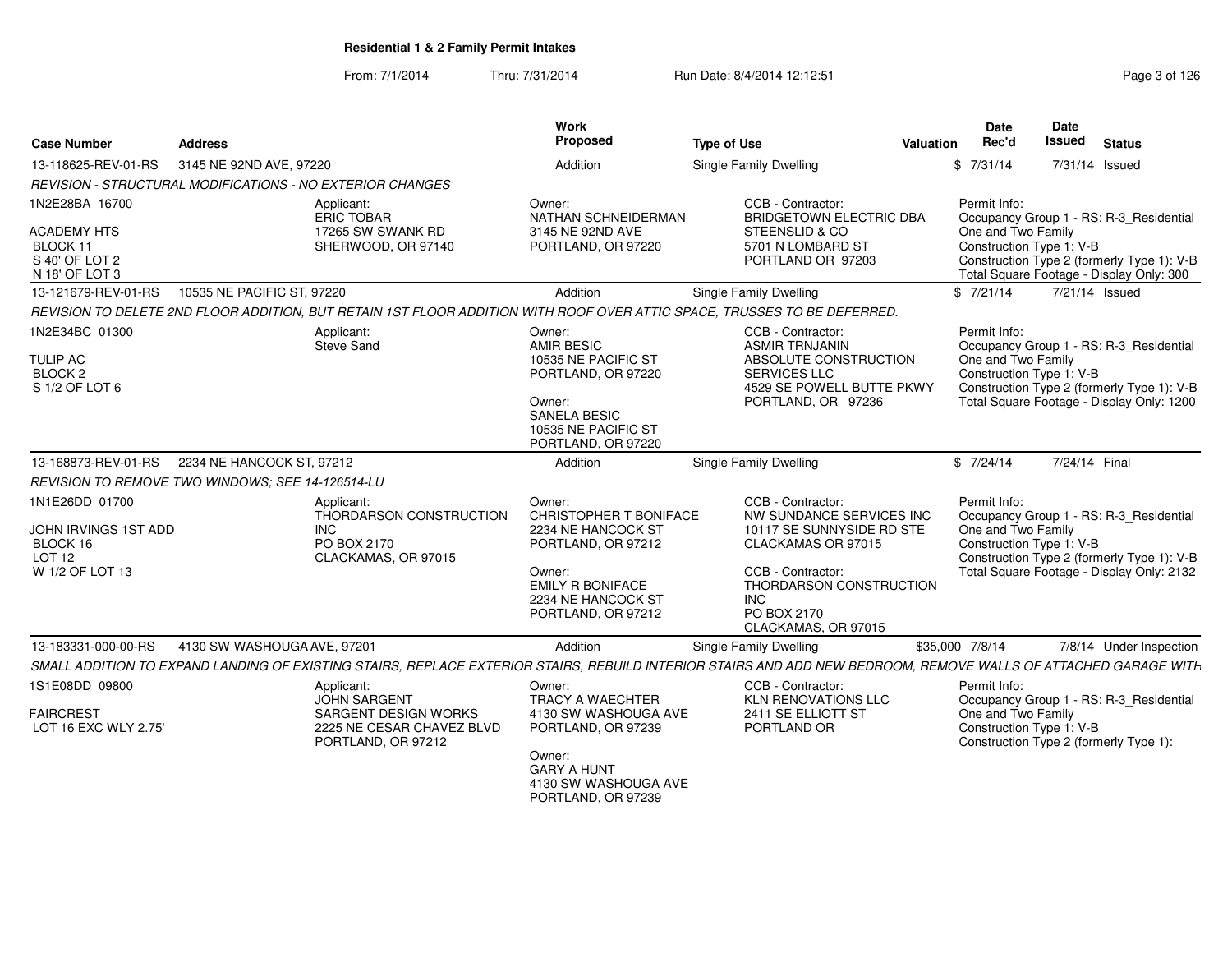| <b>Case Number</b>                                                                                          | <b>Address</b>              |                                                                                                                 | <b>Work</b><br>Proposed                                                                                                                                            | <b>Type of Use</b>                                                                                                      | Valuation | Date<br>Rec'd                                                  | Date<br>Issued | <b>Status</b>                                                                                                                  |
|-------------------------------------------------------------------------------------------------------------|-----------------------------|-----------------------------------------------------------------------------------------------------------------|--------------------------------------------------------------------------------------------------------------------------------------------------------------------|-------------------------------------------------------------------------------------------------------------------------|-----------|----------------------------------------------------------------|----------------|--------------------------------------------------------------------------------------------------------------------------------|
| 13-196592-REV-02-RS                                                                                         | 3548 SE 74TH AVE, 97206     |                                                                                                                 | Addition                                                                                                                                                           | Single Family Dwelling                                                                                                  |           | \$7/11/14                                                      |                | 7/11/14 Issued                                                                                                                 |
|                                                                                                             |                             | REVISION TO PUSH FIREPLACE OUT FURTHER INTO EXTERIOR SPACE . Add Simpson Strongwall.                            |                                                                                                                                                                    |                                                                                                                         |           |                                                                |                |                                                                                                                                |
| 1S2E08DB 05300<br><b>ESSEX PK</b><br>E 71' OF W 166' OF S 35' OF LOT 2<br>E 71' OF W 166' OF N 65' OF LOT 3 |                             | Applicant:<br>JOHANNES MOOYMAN<br>3548 SE 74TH AVE<br>PORTLAND, OR 97206-2432                                   | Owner:<br>JOHANNES MOOYMAN<br>3548 SE 74TH AVE<br>PORTLAND, OR 97206-2432<br>Owner:<br><b>LISA MOOYMAN</b><br>3548 SE 74TH AVE<br>PORTLAND, OR 97206-2432          |                                                                                                                         |           | Permit Info:<br>One and Two Family<br>Construction Type 1: V-B |                | Occupancy Group 1 - RS: R-3_Residential<br>Construction Type 2 (formerly Type 1):<br>Total Square Footage - Display Only: 196  |
| 14-110558-REV-02-RS                                                                                         | 9136 SW 36TH AVE, 97219     |                                                                                                                 | Addition                                                                                                                                                           | <b>Single Family Dwelling</b>                                                                                           |           | \$7/23/14                                                      | 7/23/14 Final  |                                                                                                                                |
| <b>REVISION TO REMOVE ADDITION TO WEST SIDE OF HOUSE</b>                                                    |                             |                                                                                                                 |                                                                                                                                                                    |                                                                                                                         |           |                                                                |                |                                                                                                                                |
| 1S1E29BA 04600<br>ARA VISTA<br>BLOCK 5<br>LOT 8                                                             |                             | Applicant:<br>EDWARD ANDREW<br><b>IMPROVEMENT REMODELING</b><br>17020 NW Pumpkin Ridge<br>North Plains OR 97133 | Owner:<br><b>BARBARA J LIMANDRI</b><br>9136 SW 36TH AVE<br>PORTLAND, OR 97219                                                                                      | CCB - Contractor:<br><b>IMPROVEMENT REDMODELING</b><br><b>LLC</b><br>17020 NW PUMPIN RIDGE RD<br>NORTH PLAINS, OR 97133 |           | Permit Info:<br>One and Two Family<br>Construction Type 1: V-B |                | Occupancy Group 1 - RS: R-3_Residential<br>Construction Type 2 (formerly Type 1):<br>Total Square Footage - Display Only: 40   |
| 14-123062-REV-01-RS                                                                                         | 11375 SW CAPITOL HWY, 97219 |                                                                                                                 | Addition                                                                                                                                                           | Single Family Dwelling                                                                                                  |           | \$7/11/14                                                      |                | 7/11/14 Issued                                                                                                                 |
|                                                                                                             |                             | REVISION TO LAUNDRY ROOM, REMOVE WALL TO ENLARGE SPACE, ADD BEAM ABOVE AND CREATE NEW DOOR                      |                                                                                                                                                                    |                                                                                                                         |           |                                                                |                |                                                                                                                                |
| 1S1E31BD 02300<br>SECTION 31 1S 1E<br>TL 2300 0.41 ACRES                                                    |                             | Applicant:<br>EDWARD RADULESCU<br>EPR DESIGN<br>825 NE 20TH AVE STE 202<br>PORTLAND OR 97232                    | Owner:<br><b>PAVEL MATIS</b><br>11375 SW CAPITOL HWY<br>PORTLAND, OR 97219-7244<br>Owner:<br><b>LIVIA MATIS</b><br>11375 SW CAPITOL HWY<br>PORTLAND, OR 97219-7244 |                                                                                                                         |           | Permit Info:<br>One and Two Family<br>Construction Type 1: V-B |                | Occupancy Group 1 - RS: R-3_Residential<br>Construction Type 2 (formerly Type 1):<br>Total Square Footage - Display Only: 3283 |
| 14-123062-REV-02-RS                                                                                         | 11375 SW CAPITOL HWY, 97219 |                                                                                                                 | Addition                                                                                                                                                           | Single Family Dwelling                                                                                                  |           | \$7/24/14                                                      |                | 7/24/14 Issued                                                                                                                 |
|                                                                                                             |                             | REVISION: TO 2X8 INSTEAD OF 2X10 AND ADD FOUNDATION BEAM AT BATHROOM                                            |                                                                                                                                                                    |                                                                                                                         |           |                                                                |                |                                                                                                                                |
| 1S1E31BD 02300<br>SECTION 31 1S 1E<br>TL 2300 0.41 ACRES                                                    |                             | Applicant:<br>EDWARD RADULESCU<br>EPR DESIGN<br>825 NE 20TH AVE STE 202<br>PORTLAND OR 97232                    | Owner:<br><b>PAVEL MATIS</b><br>11375 SW CAPITOL HWY<br>PORTLAND, OR 97219-7244<br>Owner:<br><b>LIVIA MATIS</b><br>11375 SW CAPITOL HWY<br>PORTLAND, OR 97219-7244 |                                                                                                                         |           | Permit Info:<br>One and Two Family<br>Construction Type 1: V-B |                | Occupancy Group 1 - RS: R-3_Residential<br>Construction Type 2 (formerly Type 1):<br>Total Square Footage - Display Only: 3283 |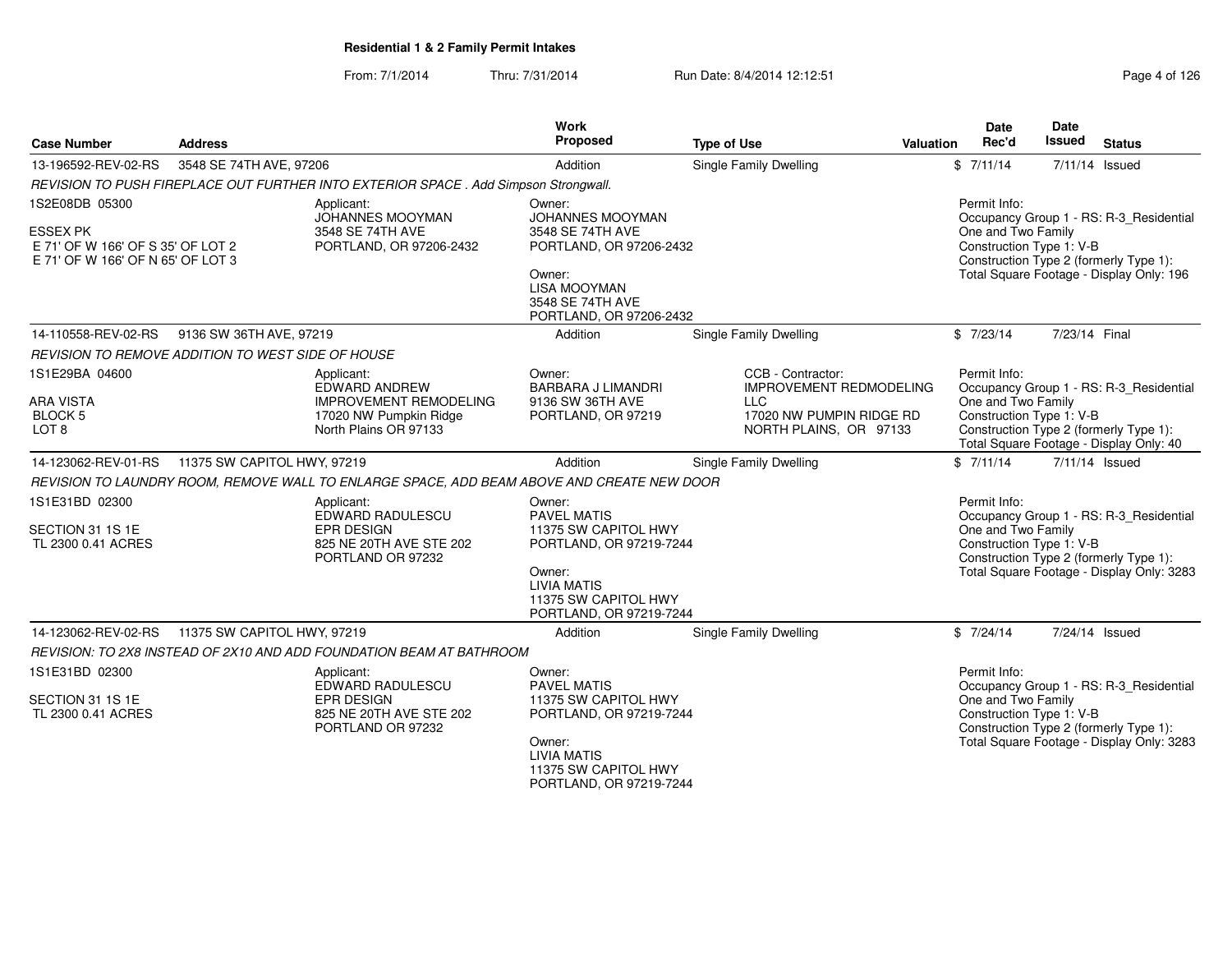| <b>Case Number</b>                                                         | <b>Address</b>                                                                                                             | <b>Work</b><br>Proposed                                                                                                                                                  | <b>Type of Use</b>                                                                                                                                                                                               | <b>Valuation</b> | Date<br>Rec'd                                                  | Date<br><b>Issued</b> | <b>Status</b>                                                                                                                      |
|----------------------------------------------------------------------------|----------------------------------------------------------------------------------------------------------------------------|--------------------------------------------------------------------------------------------------------------------------------------------------------------------------|------------------------------------------------------------------------------------------------------------------------------------------------------------------------------------------------------------------|------------------|----------------------------------------------------------------|-----------------------|------------------------------------------------------------------------------------------------------------------------------------|
| 14-128492-REV-01-RS                                                        | 6035 SE HARRISON ST, 97215                                                                                                 | Addition                                                                                                                                                                 | <b>Single Family Dwelling</b>                                                                                                                                                                                    |                  | \$7/23/14                                                      | 7/23/14 Issued        |                                                                                                                                    |
| <b>REVISION TO SHEAR WALL</b>                                              |                                                                                                                            |                                                                                                                                                                          |                                                                                                                                                                                                                  |                  |                                                                |                       |                                                                                                                                    |
| 1S2E06DA 16300<br>SECTION 06 1S 2E<br>TL 16300 0.13 ACRES                  | Applicant:<br><b>RAY CULI</b><br>R & B DESIGN STUDIO LLC<br><b>70 NE FREMONT ST</b><br>PORTLAND OR 97212                   | Owner:<br><b>EDWARD T AMANN</b><br>6035 SE HARRISON ST<br>PORTLAND, OR 97215-3444<br>Owner:<br><b>KAREN A TALERICO</b><br>6035 SE HARRISON ST<br>PORTLAND, OR 97215-3444 | CCB - Contractor:<br><b>BRADFORD CAMERON</b><br>CAMERON CONSTRUCTION INC<br>322 SE 61ST AVE<br>PORTLAND OR 97215<br>CCB - Contractor:<br><b>GARYS ELECTRIC CO LLC</b><br>1401 SW WALLULA DR<br>GRESHAM, OR 97080 |                  | Permit Info:<br>One and Two Family<br>Construction Type 1: V-B |                       | Occupancy Group 1 - RS: R-3_Residential<br>Construction Type 2 (formerly Type 1): V-B<br>Total Square Footage - Display Only: 1179 |
| 14-132458-REV-01-RS                                                        | 4525 SE CLINTON ST, 97206                                                                                                  | Addition                                                                                                                                                                 | <b>Single Family Dwelling</b>                                                                                                                                                                                    |                  | \$7/29/14                                                      |                       | 7/29/14 Issued                                                                                                                     |
|                                                                            | REVISION FOR STRUCTURAL UPGRADES TO WALLS AT VAULTED PORCH CEILING, MOVE FRONT WINDOW TO EQUAL HAVE 24" PANEL ON EACH SIDE |                                                                                                                                                                          |                                                                                                                                                                                                                  |                  |                                                                |                       |                                                                                                                                    |
| 1S2E07BB 02100<br><b>MCMAHONS ADD</b><br><b>BLOCK7</b><br>LOT <sub>9</sub> | Applicant:<br>DAVID F WADLEY<br>52596 NORTH RD<br>SCAPPOOSE, OR 97056                                                      | Owner:<br><b>STASHIA CABRAL</b><br>4525 SE CLINTON ST<br>PORTLAND, OR 97206-1623                                                                                         | CCB - Contractor:<br>DAVID F WADLEY<br>52596 NORTH RD<br>SCAPPOOSE, OR 97056                                                                                                                                     |                  | Permit Info:<br>One and Two Family<br>Construction Type 1: V-B |                       | Occupancy Group 1 - RS: R-3_Residential<br>Construction Type 2 (formerly Type 1):<br>Total Square Footage - Display Only: 78       |
| 14-146373-REV-01-RS                                                        | 1905 SE 44TH AVE, 97215                                                                                                    | Addition                                                                                                                                                                 | <b>Single Family Dwelling</b>                                                                                                                                                                                    |                  | \$2,000 7/25/14                                                | 7/25/14 Issued        |                                                                                                                                    |
|                                                                            | VALUE ADDED REVISION TO REPLACE EXISTING RAFTERS OF EXISTING HOUSE WITH TRUSSES                                            |                                                                                                                                                                          |                                                                                                                                                                                                                  |                  |                                                                |                       |                                                                                                                                    |
| 1S2E06CB 11800<br><b>FAILING ADD</b><br><b>BLOCK 4 TL 11800</b>            | Applicant:<br><b>JOSEPH KARMAN</b><br>JOSEPH A KARMAN, ARCHITECT<br>2892 NW UPSHUR ST<br>PORTLAND, OR 97210                | Owner:<br><b>JOSEPH A KARMAN</b><br>1905 SE 44TH AVE<br>PORTLAND, OR 97215-3128<br>Owner:<br><b>DEBORAH A KARMAN</b><br>1905 SE 44TH AVE<br>PORTLAND, OR 97215-3128      | CCB - Contractor:<br>MICHAEL DEAN WILSON<br><b>WILSON PLUMBING CO</b><br>3927 SE 14TH<br>GRESHAM, OR 97080                                                                                                       |                  | Permit Info:<br>One and Two Family<br>Construction Type 1: V-B |                       | Occupancy Group 1 - RS: R-3_Residential<br>Construction Type 2 (formerly Type 1): V-B<br>Total Square Footage - Display Only: 2789 |
| 14-148150-REV-01-RS                                                        | 5933 SE LAFAYETTE ST, 97206                                                                                                | Addition                                                                                                                                                                 | <b>Single Family Dwelling</b>                                                                                                                                                                                    |                  | \$7/25/14                                                      | 7/25/14 Issued        |                                                                                                                                    |
|                                                                            | REVISION TO CHANGE DIMENSION FROM BUILDING AT WEST PROPERTY LINE                                                           |                                                                                                                                                                          |                                                                                                                                                                                                                  |                  |                                                                |                       |                                                                                                                                    |
| 1S2E07DA 04200<br>STRANGS ADD<br><b>BLOCK1</b><br>LOT 12&13                | Applicant:<br><b>GUTHRIE CONSTRUCTION CO</b><br>12466 SE ASHLEY ST<br>CLACKAMAS, OR 97015                                  | Owner:<br>PAUL A WOODS<br>5933 SE LAFAYETTE ST<br>PORTLAND, OR 97206<br>Owner:<br><b>MARIA P WOODS</b><br>5933 SE LAFAYETTE ST<br>PORTLAND, OR 97206                     | CCB - Contractor:<br><b>GUTHRIE CONSTRUCTION CO</b><br>12466 SE ASHLEY ST<br>CLACKAMAS, OR 97015                                                                                                                 |                  | Permit Info:<br>One and Two Family<br>Construction Type 1: V-B |                       | Occupancy Group 1 - RS: R-3 Residential<br>Construction Type 2 (formerly Type 1):<br>Total Square Footage - Display Only: 97       |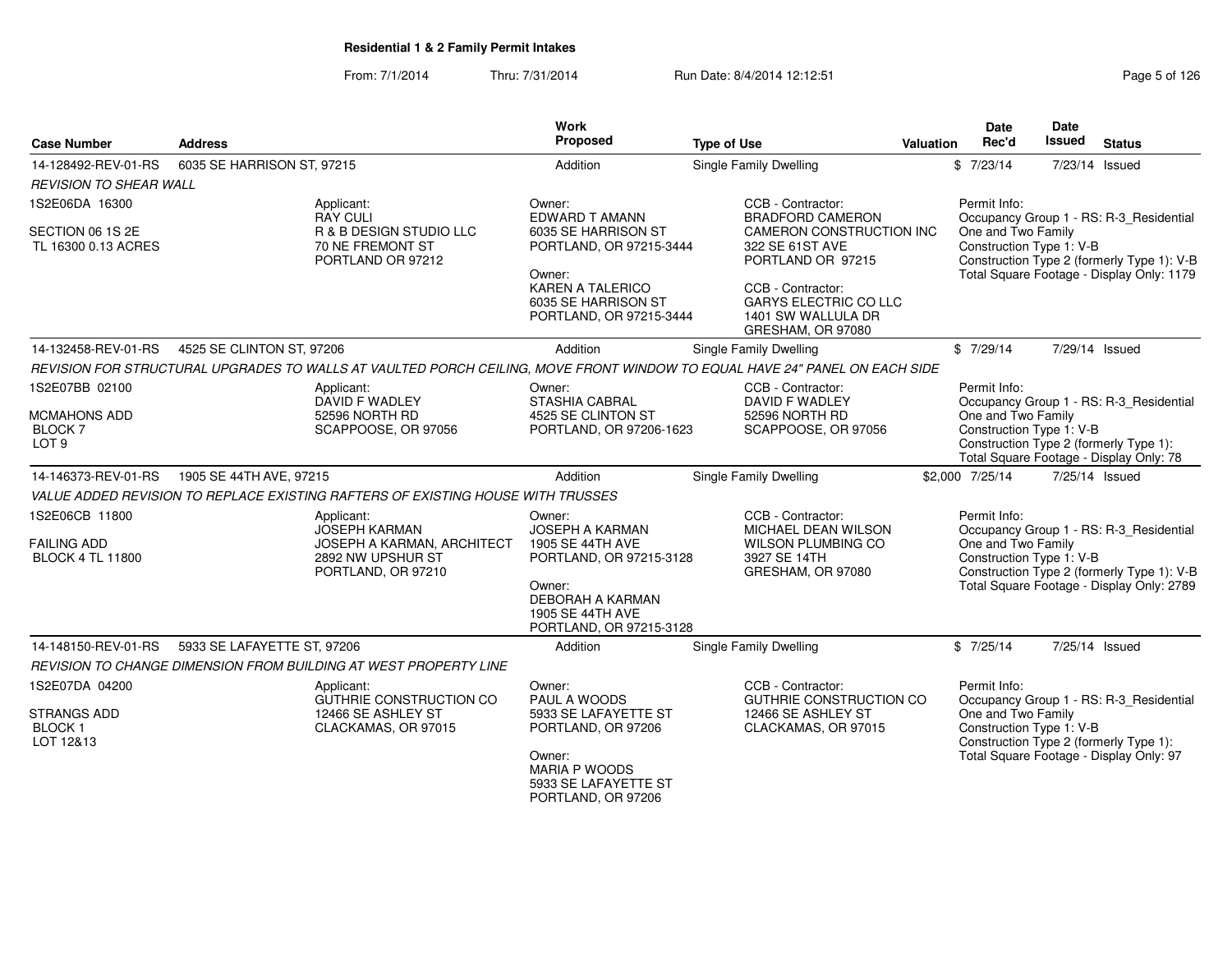| <b>Address</b><br><b>Case Number</b>                   |                                                                                                                                                | Work<br><b>Proposed</b>                                    | <b>Type of Use</b>                                                                           | Date<br>Rec'd<br>Valuation | Date<br><b>Issued Status</b>                                                       |
|--------------------------------------------------------|------------------------------------------------------------------------------------------------------------------------------------------------|------------------------------------------------------------|----------------------------------------------------------------------------------------------|----------------------------|------------------------------------------------------------------------------------|
| 14-153713-000-00-RS 3732 NE 19TH AVE, 97212            |                                                                                                                                                | Addition                                                   | Single Family Dwellin                                                                        | \$280,000 7/16/14          | <b>Under Review</b>                                                                |
|                                                        | ADDITION TO ONE LEVEL SFR AT REAR OF HOUSE AND NW CORNER; FULL 2ND S'                                                                          |                                                            | STORY; DIG DOWN 1 FOOT AT EXISTING BASEMENT TO RE-ENFORECE EXISTING FOOTING, ADD NEW BASEMEI |                            |                                                                                    |
| 1N1E23DD 06200                                         | Applicant:                                                                                                                                     | Owner:                                                     | CCB - Contractor:                                                                            | Permit Info:               |                                                                                    |
|                                                        | <b>RAMIRO GAITAN</b>                                                                                                                           | <b>DANIEL GAITAN</b>                                       | <b>RAMIRO GAITAN</b>                                                                         |                            | Occupancy Group 1 - RS: R-3 Residential                                            |
| <b>HOMEDALE</b>                                        | LAIDEA LIMITED LIABILITY                                                                                                                       | 26 MORGANS BLF                                             | <b>LAIDEA LIMITED LIABILITY</b>                                                              | One and Two Family         |                                                                                    |
| <b>BLOCK 5</b><br>$\_$ OT 14                           | COMPANY<br>3707 NE 19TH AVE                                                                                                                    | SAN ANTONIO, TX 78216-8504                                 | COMPANY<br>3707 NE 19TH AVE                                                                  |                            | Construction Type 1: V-B<br>Construction Type 2 (formerly Type 1): V-B             |
|                                                        | PORTLAND, OR 97212                                                                                                                             |                                                            | PORTLAND, OR 97212                                                                           |                            | Total Square Footage - Display Only: 3168                                          |
| 14-160144-REV-01-RS 512 NE BRAZEE ST, 97212            |                                                                                                                                                | Addition                                                   | <b>Single Family Dwelling</b>                                                                |                            | \$ 7/22/14 7/22/14 Issued                                                          |
|                                                        | REVISION TO LEAVE IN PLACE ORIGINAL BRICK FOUNDATION. NO LONGER RAISING HOUSE, STILL INCULDES PARTIAL EXCAVATION AND NEW BASEMENT IN ONE AREA. |                                                            |                                                                                              |                            |                                                                                    |
| 1N1E26CB 04900                                         | Applicant:                                                                                                                                     | Owner:                                                     | CCB - Contractor:                                                                            | Permit Info:               |                                                                                    |
|                                                        | MIKE MONTGOMERY                                                                                                                                | <b>DOUGLAS TANSILL</b>                                     | <b>TEDDY REYNOLDS</b>                                                                        |                            | Occupancy Group 1 - RS: R-3 Remodel                                                |
| ALBINA                                                 | SIMPL HOME DESIGNS                                                                                                                             | 4914 NE 17TH AVE                                           | ROYAL FLUSH PLUMBING CO                                                                      | Construction Type 1: V-B   |                                                                                    |
| <b>BLOCK 5</b><br>W 26' OF LOT 24                      | 5531 SW BUDDINGTON ST<br>PORTLAND OR 97219                                                                                                     | PORTLAND, OR 97211-5710                                    | PO BOX 507<br>BEAVERCREEK OR 97004                                                           |                            | Construction Type 2 (formerly Type 1):<br>Total Square Footage - Display Only: 596 |
| 14-160294-REV-01-RS  4725 NE MASON ST, 97218           |                                                                                                                                                | Addition                                                   | Single Family Dwelling                                                                       | \$8,000 7/11/14            | 7/11/14 Issued                                                                     |
|                                                        | VALUE ADDED REVISION TO ADD HALF BATHROOM OFF BEDROOM. ADD 2ND STORY OVER NEW ADDITION FOR FULL HEIGHT ATTIC. NEW TRUSSES FOR ADDITION.        |                                                            |                                                                                              |                            |                                                                                    |
|                                                        |                                                                                                                                                |                                                            |                                                                                              |                            |                                                                                    |
| 1N2E19CA 12000                                         | Applicant:<br>ROGER CONRIQUE                                                                                                                   | Owner:<br>ATHENA J HALL                                    |                                                                                              | Permit Info:               | Occupancy Group 1 - RS: R-3 Residential                                            |
| <b>IRVINGTON ACREAGE TR</b>                            |                                                                                                                                                | PACIFIC HEIGHTS CONSTRUCTIOI 4725 NE MASON ST              |                                                                                              | One and Two Family         |                                                                                    |
| <b>BLOCK 2 TL 12000</b>                                | 75 NE TELIMA LN                                                                                                                                | PORTLAND, OR 97218                                         |                                                                                              |                            | Construction Type 1: V-B                                                           |
|                                                        | <b>BEND OR 97701</b>                                                                                                                           |                                                            |                                                                                              |                            | Construction Type 2 (formerly Type 1):                                             |
|                                                        |                                                                                                                                                |                                                            |                                                                                              |                            | Total Square Footage - Display Only: 376                                           |
| 14-163229-REV-01-RS  1906 NE 52ND AVE, 97213           |                                                                                                                                                | Addition                                                   | Single Family Dwelling                                                                       |                            | \$ 7/7/14 7/7/14 Issued                                                            |
| REVISION TO CHANGE TYPE OF INSULATION AT EXTERIOR WALL |                                                                                                                                                |                                                            |                                                                                              |                            |                                                                                    |
| 1N2E30DC 05500                                         | Applicant:<br>ANGELLA BRAY                                                                                                                     | Owner:<br>ANGELLA BRAY                                     |                                                                                              | Permit Info:               | Occupancy Group 1 - RS: R-3_Residential                                            |
| <b>ELMHURST</b>                                        | 1906 NE 52ND AVE                                                                                                                               | 1906 NE 52ND AVE                                           |                                                                                              | One and Two Family         |                                                                                    |
| BLOCK 8                                                | PORTLAND, OR 97213-2732                                                                                                                        | PORTLAND, OR 97213-2732                                    |                                                                                              |                            | Construction Type 1: V-B                                                           |
| LOT 9                                                  |                                                                                                                                                |                                                            |                                                                                              |                            | Construction Type 2 (formerly Type 1):                                             |
|                                                        |                                                                                                                                                |                                                            |                                                                                              |                            | Total Square Footage - Display Only: 660                                           |
| 14-164237-REV-01-RS 741 NE MEADOW DR, 97211            |                                                                                                                                                | Addition                                                   | Single Family Dwelling                                                                       |                            | \$ 7/17/14 7/17/14 Issued                                                          |
|                                                        | REVISION TO SHOW LEDGER DETAIL AT ADDITION AREA PER INSPECTOR                                                                                  |                                                            |                                                                                              |                            |                                                                                    |
| 1N1E02CC 00500                                         | Applicant:                                                                                                                                     | Owner:                                                     | <b>CCB - Contractor:</b>                                                                     | Permit Info:               |                                                                                    |
| MEADOWS ADD                                            | <b>FRANK LYN MAESTAS</b>                                                                                                                       | GEORGE FRANKLIN MAESTAS & WILLIE DAVIS<br>741 NE MEADOW DR | <b>GEORGE FRANKLIN MAESTAS &amp;</b><br><b>FRANK LYN MAESTAS</b>                             | One and Two Family         | Occupancy Group 1 - RS: R-3_Residential                                            |
| BLOCK 1                                                | 6021 NW EL REY DR                                                                                                                              | PORTLAND, OR 97211                                         | 6021 NW EL REY DR                                                                            |                            | Construction Type 1: V-B                                                           |
| LOT 21                                                 | CAMAS, WA 98607                                                                                                                                |                                                            | CAMAS, WA 98607                                                                              |                            | Construction Type 2 (formerly Type 1):                                             |
|                                                        |                                                                                                                                                | Owner:<br>CHERI DAVIS                                      |                                                                                              |                            | Total Square Footage - Display Only: 220                                           |
|                                                        |                                                                                                                                                | 741 NE MEADOW DR                                           |                                                                                              |                            |                                                                                    |
|                                                        |                                                                                                                                                | PORTLAND, OR 97211                                         |                                                                                              |                            |                                                                                    |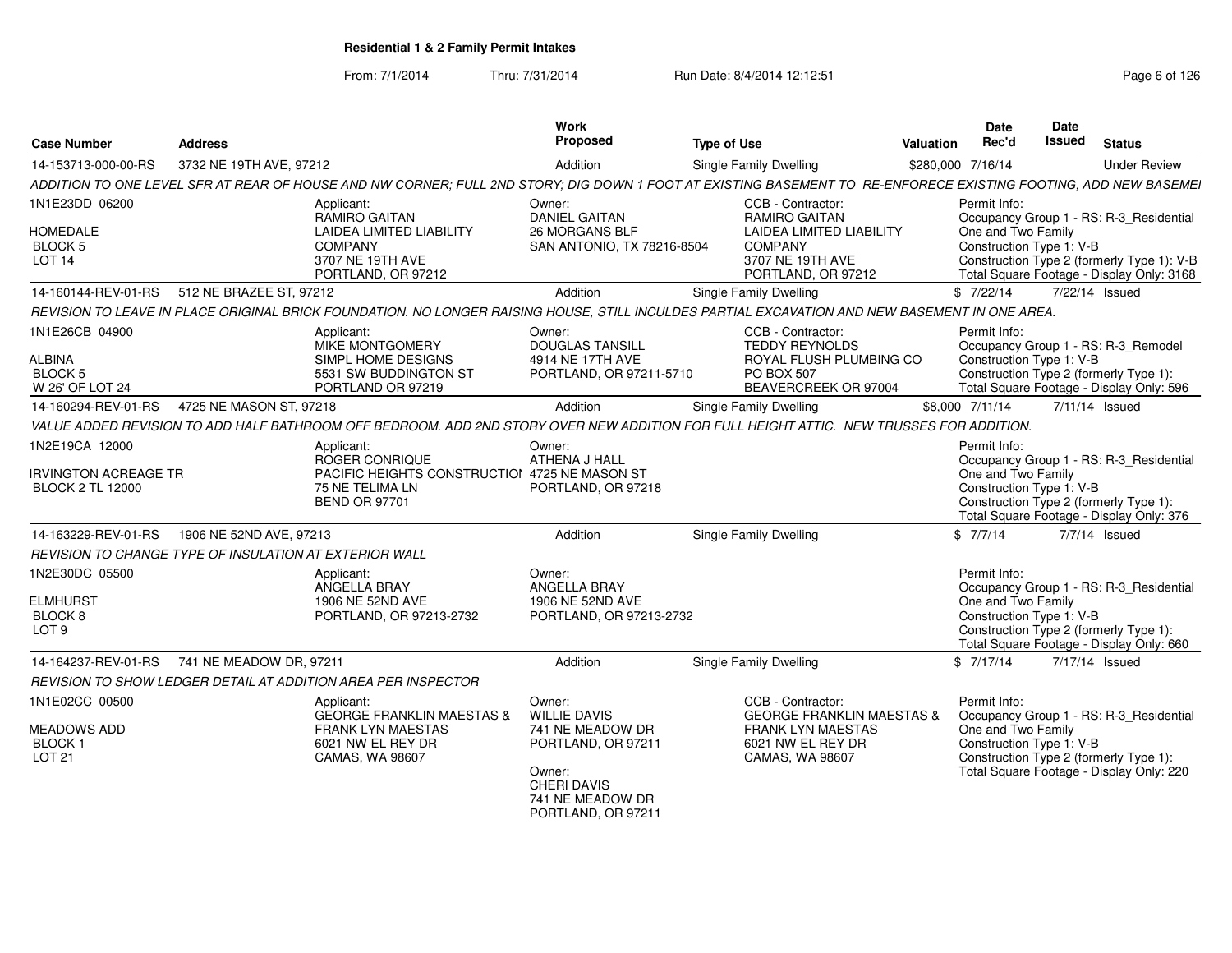From: 7/1/2014Thru: 7/31/2014 Run Date: 8/4/2014 12:12:51

| Page 7 of 126 |  |  |
|---------------|--|--|
|---------------|--|--|

| <b>Case Number</b>                                                     | <b>Address</b>           |                                                                                                       | <b>Work</b><br>Proposed                                                                                                         | <b>Type of Use</b>                                                                                                                                        | Valuation | <b>Date</b><br>Rec'd                                           | Date<br><b>Issued</b> | <b>Status</b>                                                                                                                 |
|------------------------------------------------------------------------|--------------------------|-------------------------------------------------------------------------------------------------------|---------------------------------------------------------------------------------------------------------------------------------|-----------------------------------------------------------------------------------------------------------------------------------------------------------|-----------|----------------------------------------------------------------|-----------------------|-------------------------------------------------------------------------------------------------------------------------------|
| 14-167951-REV-01-RS                                                    | 2824 NE 36TH AVE, 97212  |                                                                                                       | Addition                                                                                                                        | Single Family Dwelling                                                                                                                                    |           | \$7/18/14                                                      |                       | 7/18/14 Issued                                                                                                                |
|                                                                        |                          | REVISION TO CHANGE SHEAR WALL TO ORDINARY MOMENT FRAME (OMF).                                         |                                                                                                                                 |                                                                                                                                                           |           |                                                                |                       |                                                                                                                               |
| 1N1E25AC 16400                                                         |                          | Applicant:<br>BETSY HURST                                                                             | Owner:<br>MICHAEL J LICURSE                                                                                                     | CCB - Contractor:<br>TURNKEY CONSTRUCTION LLC                                                                                                             |           | Permit Info:                                                   |                       | Occupancy Group 1 - RS: R-3_Residential                                                                                       |
| <b>HOLLYROOD</b><br>BLOCK 11<br>LOT <sub>2</sub>                       |                          | 3435 NE 45TH AVE SUITE I<br>PORTLAND, OR 97213                                                        | 2824 NE 36TH AVE<br>PORTLAND, OR 97212<br>Owner:<br>ANN R LICURSE<br>2824 NE 36TH AVE<br>PORTLAND, OR 97212                     | 4207 NE 8TH AVE<br>PORTLAND, OR 97211                                                                                                                     |           | One and Two Family<br>Construction Type 1: V-B                 |                       | Construction Type 2 (formerly Type 1):<br>Total Square Footage - Display Only: 312                                            |
| 14-168335-REV-01-RS                                                    | 3025 SE TAYLOR ST, 97214 |                                                                                                       | Addition                                                                                                                        | Single Family Dwelling                                                                                                                                    |           | \$7/31/14                                                      |                       | 7/31/14 Issued                                                                                                                |
|                                                                        |                          | REVISION - MODIFICATIONS TO 2 HOLD DOWNS - NO EXTERIOR CHANGES                                        |                                                                                                                                 |                                                                                                                                                           |           |                                                                |                       |                                                                                                                               |
| 1S1E01BD 03800<br>SUNNYSIDE & PLAT 2 & 3                               |                          | Applicant:<br>DAVID JOSEPH SCHUETZE<br><b>JOSHUA CONSTRUCTION</b>                                     | Owner:<br><b>BRIAN T ROY</b><br>3025 SE TAYLOR ST                                                                               | CCB - Contractor:<br>DAVID JOSEPH SCHUETZE<br><b>JOSHUA CONSTRUCTION</b>                                                                                  |           | Permit Info:<br>One and Two Family                             |                       | Occupancy Group 1 - RS: R-3_Residential                                                                                       |
| BLOCK <sub>26</sub><br>LOT 1-3&8 TL 3800                               |                          | 13370 SW WHITMORE RD<br>HILLSBORO, OR 97123                                                           | PORTLAND, OR 97214<br>Owner:<br><b>JESSICA L ROY</b><br>3025 SE TAYLOR ST<br>PORTLAND, OR 97214                                 | 13370 SW WHITMORE RD<br>HILLSBORO, OR 97123                                                                                                               |           | Construction Type 1: V-B                                       |                       | Construction Type 2 (formerly Type 1):<br>Total Square Footage - Display Only: 40                                             |
| 14-168690-REV-01-RS                                                    | 5212 NE 32ND PL, 97211   |                                                                                                       | Addition                                                                                                                        | Single Family Dwelling                                                                                                                                    |           | \$7/30/14                                                      |                       | 7/30/14 Issued                                                                                                                |
|                                                                        |                          |                                                                                                       |                                                                                                                                 | REVISION TO CHANGE HOLD-DOWN DETAIL FROM ENGINEER TO ELIMINATE WORK WITH OLD/WEAK FOUNDATION ATTACHMENT BY NEW REPLACEMENT FOUNDAITON POUR; REMOVE SPECIA |           |                                                                |                       |                                                                                                                               |
| 1N1E24BA 13800<br><b>FOXCHASE ADD</b><br>BLOCK 10<br>LOT <sub>10</sub> |                          | Applicant:<br><b>EAN ELDRED</b><br>RHIZA ART AND DESIGN<br>2127 N ALBINA ST #203<br>PORTLAND OR 97227 | Owner:<br><b>CHARLES E BREED</b><br>5212 NE 32ND PL<br>PORTLAND, OR 97211<br>Owner:<br><b>SUANNA K BREED</b><br>5212 NE 32ND PL |                                                                                                                                                           |           | Permit Info:<br>One and Two Family<br>Construction Type 1: V-B |                       | Occupancy Group 1 - RS: R-3 Residential<br>Construction Type 2 (formerly Type 1):<br>Total Square Footage - Display Only: 535 |
| 14-169174-REV-01-RS                                                    | 3705 SE FLAVEL ST, 97202 |                                                                                                       | PORTLAND, OR 97211<br>Addition                                                                                                  | <b>Single Family Dwelling</b>                                                                                                                             |           | \$500 7/31/14                                                  |                       | 7/31/14 Issued                                                                                                                |
|                                                                        |                          | ADDED VALUE REVISION: MAIN FLOOR BUMP OUT TO EXPAND THE FAMILY ROOM: MOVE FOOTING IN BASEMENT         |                                                                                                                                 |                                                                                                                                                           |           |                                                                |                       |                                                                                                                               |
| 1S1E24AD 10800                                                         |                          | Applicant:                                                                                            | Owner:                                                                                                                          | CCB - Contractor:                                                                                                                                         |           | Permit Info:                                                   |                       |                                                                                                                               |
| <b>BERKELEY</b><br>BLOCK 17<br>LOT 17&18                               |                          | <b>TODD MICHAEL SANDERS</b><br>3439 NE SANDY BLVD SUITE 421<br>PORTLAND, OR 97232                     | <b>CHRISTA FISKE</b><br>3705 SE FLAVEL ST<br>PORTLAND, OR 97202-7903<br>Owner:<br><b>ANDREW FISKE</b>                           | TODD MICHAEL SANDERS<br>3439 NE SANDY BLVD SUITE 421<br>PORTLAND, OR 97232                                                                                |           | One and Two Family<br>Construction Type 1: V-B                 |                       | Occupancy Group 1 - RS: R-3_Residential<br>Construction Type 2 (formerly Type 1):<br>Total Square Footage - Display Only: 715 |
|                                                                        |                          |                                                                                                       | 3705 SE FLAVEL ST<br>PORTLAND, OR 97202-7903                                                                                    |                                                                                                                                                           |           |                                                                |                       |                                                                                                                               |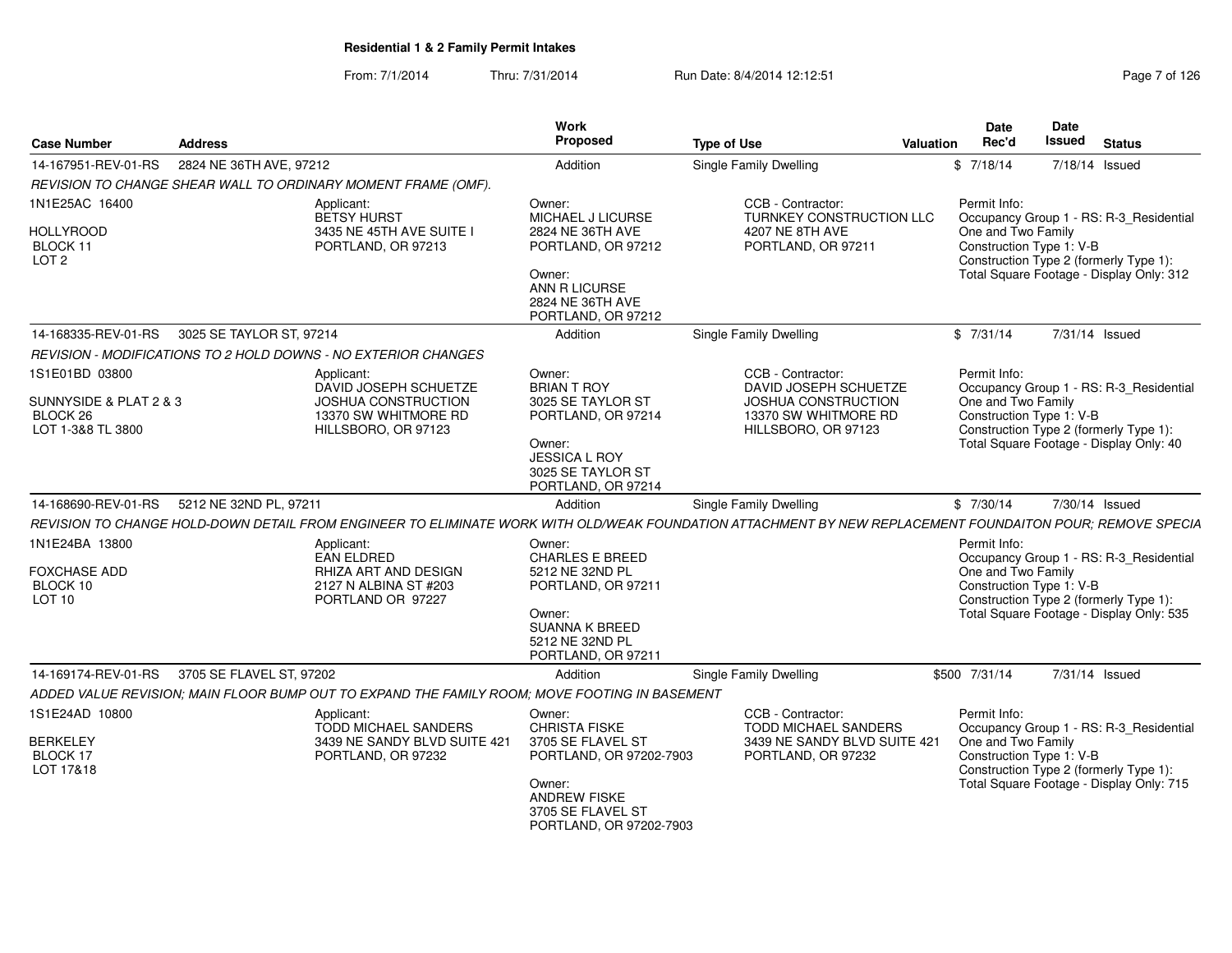| <b>Case Number</b>                                                  | <b>Address</b>                                               |                                                                                                                                                                 | <b>Work</b><br>Proposed                                                                                                                                        | <b>Type of Use</b> |                                                                                                                                        | Valuation | <b>Date</b><br>Rec'd                                                                                      | Date<br><b>Issued</b> | <b>Status</b>                                                                                                                 |
|---------------------------------------------------------------------|--------------------------------------------------------------|-----------------------------------------------------------------------------------------------------------------------------------------------------------------|----------------------------------------------------------------------------------------------------------------------------------------------------------------|--------------------|----------------------------------------------------------------------------------------------------------------------------------------|-----------|-----------------------------------------------------------------------------------------------------------|-----------------------|-------------------------------------------------------------------------------------------------------------------------------|
| 14-170528-000-00-RS                                                 | 7710 N DENVER AVE, 97217                                     |                                                                                                                                                                 | Addition                                                                                                                                                       |                    | Single Family Dwelling                                                                                                                 |           | \$75,000 7/24/14                                                                                          | 7/24/14 Issued        |                                                                                                                               |
|                                                                     |                                                              | ADULT FOSTER CARE HOME SCOPE OF WORK INCLUDES2ND FLOOR: NEW 2ND LEVEL EGRESS DECK AND EXTERIOR STAIRS, CHANGE EXISTING WINDOWS TO EGRESS DOORS @ BEDROOM.       |                                                                                                                                                                |                    |                                                                                                                                        |           |                                                                                                           |                       |                                                                                                                               |
| 1N1E09DD 10000<br>KENTON<br>BLOCK 18<br>S 8' OF LOT 35<br>LOT 36-38 | <b>LLC</b>                                                   | Applicant:<br><b>DANIEL TORRENCE</b><br>WELCOME HOME COMMUNITIES<br>7710 N DENVER AVE<br>PORTLAND, OR 97217                                                     | Owner:<br>BEAGLE BURKE & ASSOC & OF<br>WASHINGTON<br>7710 N DENVER AVE<br>PORTLAND, OR 97217-6502                                                              |                    | CCB - Contractor:<br><b>NEIL COOPER</b><br>SILVER FERN CARPENTRY &<br><b>REMODELING LLC</b><br>1824 SW MARKET ST<br>PORTLAND, OR 97201 |           | Permit Info:<br>Construction Type 1: V-B                                                                  |                       | Occupancy Group 1 - RS: R-3_Remodel<br>Construction Type 2 (formerly Type 1):                                                 |
| 14-170533-000-00-RS                                                 | 4525 NE 8TH AVE, 97211                                       |                                                                                                                                                                 | Addition                                                                                                                                                       |                    | Single Family Dwelling                                                                                                                 |           | \$3,059 7/3/14                                                                                            |                       | 7/3/14 Under Inspection                                                                                                       |
|                                                                     |                                                              | ADDITION OF NEW FRONT DECK; REMOVE OLD DECK AND ROOF COVER. BUILD NEW UNCOVERED DECK TO FULL WIDTH OF HOUSE***see 14-164620-IQ***                               |                                                                                                                                                                |                    |                                                                                                                                        |           |                                                                                                           |                       |                                                                                                                               |
| 1N1E23BC 13100<br>HIGHLAND<br>BLOCK 19<br>LOT <sub>9</sub>          |                                                              | Applicant:<br>DL HOME REMODELING LLC<br>13347 SE PIPER DR<br>HAPPY VALLEY, OR 97086                                                                             | Owner:<br>KAITLIN M PAUL<br>4525 NE 8TH AVE<br>PORTLAND, OR 97211-3947                                                                                         |                    | CCB - Contractor:<br>DL HOME REMODELING LLC<br>13347 SE PIPER DR<br>HAPPY VALLEY, OR 97086                                             |           | Permit Info:<br>Occupancy Group 1 - RS: U_Decks,<br>Patios, Porches, Carports<br>Construction Type 1: V-B |                       | Construction Type 2 (formerly Type 1):<br>Total Square Footage - Display Only: 144                                            |
| 14-172507-000-00-RS                                                 | 10021 SE GRANT ST, 97216                                     |                                                                                                                                                                 | Addition                                                                                                                                                       |                    | Single Family Dwelling                                                                                                                 |           | \$23,381 7/9/14                                                                                           |                       | $7/9/14$ Issued                                                                                                               |
|                                                                     |                                                              | EXPAND GARAGE AT EAST ELEVATION OUT TO 5 FT SET BACK, NEW 18 FT FRONT GARAGE OPENING, NEW SINGLE CAR OVERHEAD DOOR AT REAR (TRADE PERMITS TO BE OBTAINED SEPAR) |                                                                                                                                                                |                    |                                                                                                                                        |           |                                                                                                           |                       |                                                                                                                               |
| 1S2E04DD 05800                                                      |                                                              | Applicant:<br>ALUNA SCHROEDER                                                                                                                                   | Owner:<br>LORETTA RYAN                                                                                                                                         |                    | CCB - Contractor:<br>WILLCO PAINTING CONSTRUCTIO Occupancy Group 1 - RS: R-3_Residential                                               |           | Permit Info:                                                                                              |                       |                                                                                                                               |
| SECTION 04 1S 2E<br>TL 5800 0.16 ACRES                              |                                                              | 920 SE CARUTHERS ST<br>PORTLAND, OR 97214                                                                                                                       | 10021 SE GRANT ST<br>PORTLAND, OR 97216-2637                                                                                                                   |                    | 3380 SE 20TH AV<br>PORTLAND, OR 97202                                                                                                  |           | One and Two Family<br>Construction Type 1: V-B                                                            |                       | Construction Type 2 (formerly Type 1):<br>Total Square Footage - Display Only: 212                                            |
| 14-172593-000-00-RS                                                 | 11046 SE HENDERSON DR, 97266                                 |                                                                                                                                                                 | Addition                                                                                                                                                       |                    | Single Family Dwelling                                                                                                                 |           | \$17,000 7/1/14                                                                                           |                       | 7/1/14 Under Inspection                                                                                                       |
|                                                                     | ADDITION OF FAMILY ROOM, BEDROOM AND OFFICE AT REAR OF HOUSE |                                                                                                                                                                 |                                                                                                                                                                |                    |                                                                                                                                        |           |                                                                                                           |                       |                                                                                                                               |
| 1S2E22BD 00112<br>TERRACE TRAILS<br>LOT <sub>12</sub>               |                                                              | Applicant:<br>ABOOD H EL-KHAL<br>11046 SE HENDERSON DR<br>PORTLAND, OR 97266                                                                                    | Owner:<br>ABOOD H EL-KHAL<br>11046 SE HENDERSON DR<br>PORTLAND, OR 97266<br>Owner:<br>JAMIE M EL-KHAL<br>11046 SE HENDERSON DR<br>PORTLAND, OR 97266           |                    |                                                                                                                                        |           | Permit Info:<br>One and Two Family<br>Construction Type 1: V-B                                            |                       | Occupancy Group 1 - RS: R-3 Residential<br>Construction Type 2 (formerly Type 1):<br>Total Square Footage - Display Only: 682 |
| 14-174635-000-00-RS                                                 | 13525 SE GLENWOOD ST, 97236                                  |                                                                                                                                                                 | Addition                                                                                                                                                       |                    | Single Family Dwelling                                                                                                                 |           | \$13,235 7/11/14                                                                                          |                       | 7/11/14 Under Inspection                                                                                                      |
|                                                                     | ADDITION TO REAR OF HOUSE FOR KITCHEN EXPANSION/REMODEL      |                                                                                                                                                                 |                                                                                                                                                                |                    |                                                                                                                                        |           |                                                                                                           |                       |                                                                                                                               |
| 1S2E23AB 06600<br><b>TERRABOONE</b><br>BLOCK 3<br>LOT <sub>7</sub>  |                                                              | Applicant:<br><b>RICHARD C BURSCH</b><br>13525 SE GLENWOOD ST<br>PORTLAND, OR 97236-4983                                                                        | Owner:<br>RICHARD C BURSCH<br>13525 SE GLENWOOD ST<br>PORTLAND, OR 97236-4983<br>Owner:<br>LINNAEA L BURSCH<br>13525 SE GLENWOOD ST<br>PORTLAND, OR 97236-4983 |                    |                                                                                                                                        |           | Permit Info:<br>One and Two Family<br>Construction Type 1: V-B                                            |                       | Occupancy Group 1 - RS: R-3 Residential<br>Construction Type 2 (formerly Type 1):<br>Total Square Footage - Display Only: 120 |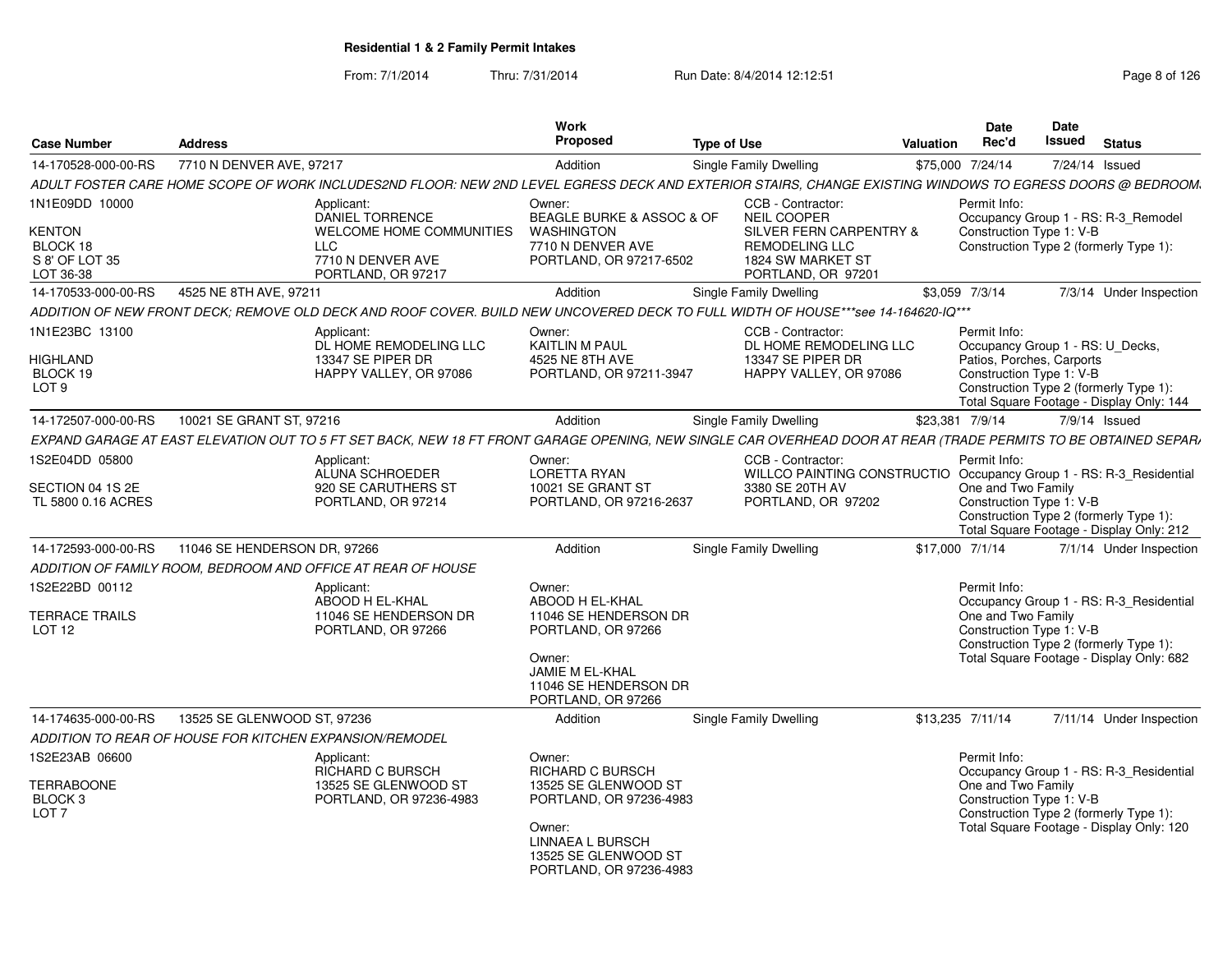|                                                                         |                                               |                                                                                                                                                               | <b>Work</b>                                                                                                                                              |                                                                                                                                  |                  | Date                               | <b>Date</b>                                                                                                                                               |  |
|-------------------------------------------------------------------------|-----------------------------------------------|---------------------------------------------------------------------------------------------------------------------------------------------------------------|----------------------------------------------------------------------------------------------------------------------------------------------------------|----------------------------------------------------------------------------------------------------------------------------------|------------------|------------------------------------|-----------------------------------------------------------------------------------------------------------------------------------------------------------|--|
| <b>Case Number</b>                                                      | <b>Address</b>                                |                                                                                                                                                               | <b>Proposed</b>                                                                                                                                          | <b>Type of Use</b>                                                                                                               | Valuation        | Rec'd                              | Issued<br><b>Status</b>                                                                                                                                   |  |
|                                                                         | 14-174969-REV-01-RS 3214 NE HOYT ST. 97232    |                                                                                                                                                               | Addition                                                                                                                                                 | Single Family Dwelling                                                                                                           |                  | \$7/2/14                           | 7/2/14 Issued                                                                                                                                             |  |
|                                                                         |                                               | REVISION TO CHANGE REVISED AND NEW ROOF STRUCTURE FROM FULLY STICK-FRAMED TO A COMBINATION OF ROOF TRUSSES AND STICK-FRAMED, BEW POSTS AND BEAMS TO FOUNDAT   |                                                                                                                                                          |                                                                                                                                  |                  |                                    |                                                                                                                                                           |  |
| 1N1E36BD 06500<br>LAURELHURST<br>BLOCK 15<br>LOT <sub>2</sub>           |                                               | Applicant:<br>RYAN LANIGAN<br>3214 NE HOYT ST<br>PORTLAND, OR 97232                                                                                           | Owner:<br>RYAN LANIGAN<br>3214 NE HOYT ST<br>PORTLAND, OR 97232<br>Owner:<br>SARAH C LANIGAN<br>3214 NE HOYT ST<br>PORTLAND, OR 97232                    |                                                                                                                                  |                  | Permit Info:<br>One and Two Family | Occupancy Group 1 - RS: R-3_Residential<br>Construction Type 1: V-B<br>Construction Type 2 (formerly Type 1):<br>Total Square Footage - Display Only: 390 |  |
| 14-175048-000-00-RS                                                     | 5115 N HUDSON ST, 97203                       |                                                                                                                                                               | Addition                                                                                                                                                 | Single Family Dwelling                                                                                                           | \$29,408 7/8/14  |                                    | 7/8/14 Under Inspection                                                                                                                                   |  |
|                                                                         |                                               | ADDITION TO DIG DOWN 6" IN BASEMENT; CONVERT BASEMENT TO HABITABLE SPACE TO INCLUDE (2) BEDROOMS AND BATHROOM; ADD EGRESS WINDOWS AND WINDOW WELL, REBUILD BA |                                                                                                                                                          |                                                                                                                                  |                  |                                    |                                                                                                                                                           |  |
| 1N1E08BB 10200<br>WHITNEYS ADD<br>BLOCK <sub>3</sub><br>LOT 15&16       |                                               | Applicant:<br>ROBERT B WILLETT<br>5403 SE 91ST AVE<br>PORTLAND, OR 97266                                                                                      | Owner:<br>TATIANA XENELIS-MENDOZA<br>5017 N NEWARK ST<br>PORTLAND, OR 97203<br>Owner:<br>RAFAEL MENDOZA<br>5017 N NEWARK ST<br>PORTLAND, OR 97203        |                                                                                                                                  |                  | Permit Info:                       | Occupancy Group 1 - RS: R-3_Remodel<br>Construction Type 1: V-B<br>Construction Type 2 (formerly Type 1):<br>Total Square Footage - Display Only: 800     |  |
|                                                                         | 14-175048-REV-01-RS 5115 N HUDSON ST, 97203   |                                                                                                                                                               | Addition                                                                                                                                                 | Single Family Dwelling                                                                                                           |                  | \$7/10/14                          | 7/10/14 Issued                                                                                                                                            |  |
| <b>REVISION TO CLARIFY FOOTING DETAIL</b>                               |                                               |                                                                                                                                                               |                                                                                                                                                          |                                                                                                                                  |                  |                                    |                                                                                                                                                           |  |
| 1N1E08BB 10200<br><b>WHITNEYS ADD</b><br><b>BLOCK3</b><br>LOT 15&16     |                                               | Applicant:<br>ROBERT B WILLETT<br>5403 SE 91ST AVE<br>PORTLAND, OR 97266                                                                                      | Owner:<br><b>TATIANA XENELIS-MENDOZA</b><br>5017 N NEWARK ST<br>PORTLAND, OR 97203<br>Owner:<br>RAFAEL MENDOZA<br>5017 N NEWARK ST<br>PORTLAND, OR 97203 |                                                                                                                                  |                  | Permit Info:                       | Occupancy Group 1 - RS: R-3 Remodel<br>Construction Type 1: V-B<br>Construction Type 2 (formerly Type 1):<br>Total Square Footage - Display Only: 800     |  |
| 14-175316-000-00-RS                                                     | 3701 SW 38TH AVE, 97221                       |                                                                                                                                                               | Addition                                                                                                                                                 | Single Family Dwelling                                                                                                           | \$145,142 7/9/14 |                                    | <b>Under Review</b>                                                                                                                                       |  |
|                                                                         |                                               | ADDITION TO REFRAME MAIN LEVEL WALLS AND ROOF WITH HIGHER PLATE IN GREAT ROOM AREA; REMODEL MAIN FLOOR AND ADD STORAGE ROOM; REMODEL DAYLIGHT BASEMENT TO RE  |                                                                                                                                                          |                                                                                                                                  |                  |                                    |                                                                                                                                                           |  |
| 1S1E08CA 02300<br>SECTION 08 1S 1E<br>TL 2300 0.21 ACRES                |                                               | Applicant:<br>NW CUSTOM CONTRACTORS INC JOHN F YORK<br>2914 NE 66TH AVE<br>PORTLAND, OR 97213                                                                 | Owner:<br>3701 SW 38TH AVE<br>PORTLAND, OR 97221-4131                                                                                                    | CCB - Contractor:<br>NW CUSTOM CONTRACTORS INC Occupancy Group 1 - RS: R-3 Residential<br>2914 NE 66TH AVE<br>PORTLAND, OR 97213 |                  | Permit Info:<br>One and Two Family | Construction Type 1: V-B                                                                                                                                  |  |
|                                                                         |                                               |                                                                                                                                                               |                                                                                                                                                          |                                                                                                                                  |                  |                                    | Construction Type 2 (formerly Type 1):<br>Total Square Footage - Display Only: 1316                                                                       |  |
| 14-175618-000-00-RS                                                     | 15537 SE LINCOLN ST, 97233                    |                                                                                                                                                               | Addition                                                                                                                                                 | Single Family Dwelling                                                                                                           | \$3,860 7/1/14   |                                    | 7/1/14 Final                                                                                                                                              |  |
|                                                                         | NEW COVERED PORCH ON FRONT ELEVATION OF HOUSE |                                                                                                                                                               |                                                                                                                                                          |                                                                                                                                  |                  |                                    |                                                                                                                                                           |  |
| 1S2E01DC 03400<br>HUNTWICK ESTATES<br><b>BLOCK1</b><br>LOT <sub>2</sub> |                                               | Applicant:<br><b>JEFF BERTOZZI</b><br>128 SE 199TH<br>PORTLAND OREGON 97230                                                                                   | Owner:<br>LEE TXHA MOUA<br>15537 SE LINCOLN ST<br>PORTLAND, OR 97233-3455                                                                                | CCB - Contractor:<br>FRIENDLY REMODELING INC<br>128 NE 199TH AVE<br>PORTLAND, OR 97230                                           |                  | Permit Info:<br>One and Two Family | Occupancy Group 1 - RS: R-3_Residential<br>Construction Type 1: V-B<br>Construction Type 2 (formerly Type 1):<br>Total Square Footage - Display Only: 35  |  |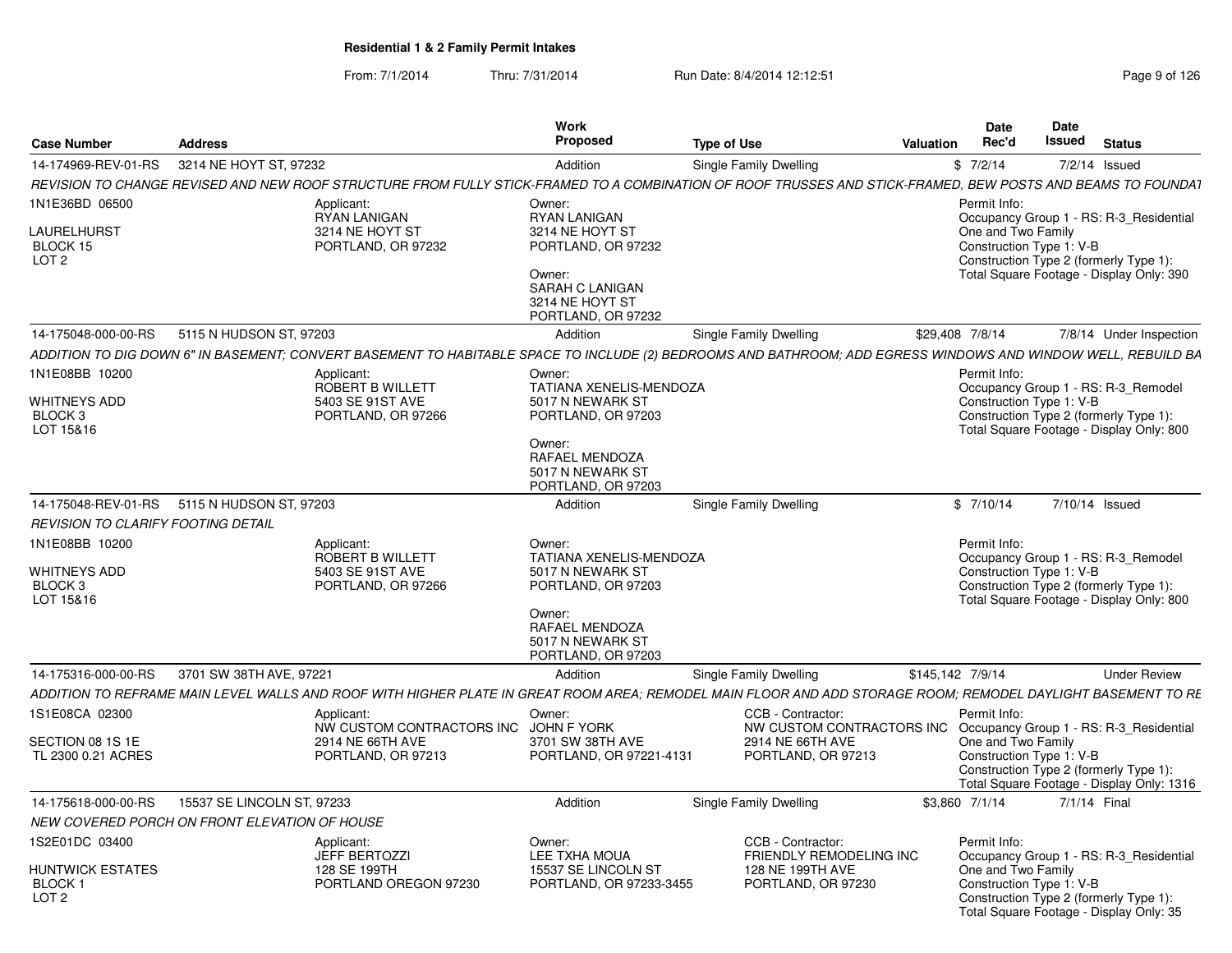| <b>Case Number</b>                                                               | <b>Address</b>             |                                                                                                                        | Work<br>Proposed                                                                                                                                                 | <b>Type of Use</b>                                                                                                                                                                                                                     | <b>Valuation</b> | Date<br>Rec'd                                                  | Date<br>Issued           | <b>Status</b>                                                                                                                 |
|----------------------------------------------------------------------------------|----------------------------|------------------------------------------------------------------------------------------------------------------------|------------------------------------------------------------------------------------------------------------------------------------------------------------------|----------------------------------------------------------------------------------------------------------------------------------------------------------------------------------------------------------------------------------------|------------------|----------------------------------------------------------------|--------------------------|-------------------------------------------------------------------------------------------------------------------------------|
| 14-176311-000-00-RS                                                              | 12412 SW 60TH AVE, 97219   |                                                                                                                        | Addition                                                                                                                                                         | Single Family Dwelling                                                                                                                                                                                                                 |                  | \$47,425 7/3/14                                                |                          | 7/3/14 Under Inspection                                                                                                       |
|                                                                                  |                            |                                                                                                                        |                                                                                                                                                                  | ADDITION TO EXPAND THE FOOTPRINT OF THE HOUSE TO NE SIDE OF THE HOUSE: ADDITION TO INCLUDE NEW MASTERBEDROOM AND NEW BATHROOM                                                                                                          |                  |                                                                |                          |                                                                                                                               |
| 1S1E31CD 03800<br>SPRUCE<br>LOT <sub>1</sub><br>LOT 2 EXC S 54'                  |                            | Applicant:<br><b>DAN MANNING</b><br>DAN MANNING PC<br>2926 SW BOUNDARY<br>PORTLAND, OREGON 97239                       | Owner:<br>JONATHAN R HOLLAND<br>12412 SW 60TH AVE<br>PORTLAND, OR 97219<br>Owner:<br><b>MARY J ELVERHOY</b><br>12412 SW 60TH AVE<br>PORTLAND, OR 97219           | CCB - Contractor:<br><b>DAN MANNING</b><br>DAN MANNING PC<br>2926 SW BOUNDARY<br>PORTLAND, OREGON 97239<br>CCB - Contractor:<br><b>WESTERN SPRAY FOAM LLC</b><br>22765 SE YELLOWHAMMER ST<br>DAMASCUS, OR 97089                        |                  | Permit Info:<br>One and Two Family<br>Construction Type 1: V-B |                          | Occupancy Group 1 - RS: R-3_Residential<br>Construction Type 2 (formerly Type 1):<br>Total Square Footage - Display Only: 430 |
| 14-176326-000-00-RS                                                              | 7310 SE SCHILLER ST, 97206 |                                                                                                                        | Addition                                                                                                                                                         | <b>Single Family Dwelling</b>                                                                                                                                                                                                          |                  | \$22,000 7/29/14                                               |                          | 7/29/14 Under Inspection                                                                                                      |
|                                                                                  |                            |                                                                                                                        |                                                                                                                                                                  | ADDITION TO ADD NEW FRONT PORCH: ADD CARPORT TO NE SIDE OF THE HOUSE TO CREATE ADDITIONAL PARKING SPACE: NEW CONCRETE PAD: CONVERT GARAGE TO LIVING SPACE TO IN                                                                        |                  |                                                                |                          |                                                                                                                               |
| 1S2E17AB 11800<br><b>FIRLAND</b><br>BLOCK <sub>3</sub><br><b>LOT 24</b>          |                            | Applicant:<br>JLG CONSTRUCTION LLC<br>17720 BOONES FERRY RD NE<br>HUBBARD, OR 97032                                    | Owner:<br>PORTLAND REAL ESTATE<br>2825 SE 75TH AVE<br>PORTLAND, OR 97206<br>Owner:<br><b>INVESTMENTS LLC</b><br>2825 SE 75TH AVE<br>PORTLAND, OR 97206           | CCB - Contractor:<br>Custom Plumbing & Construction LL( Occupancy Group 1 - RS: R-3_Residential<br>PO BOX 1051<br>CANBY, OR 97013<br>CCB - Contractor:<br><b>JLG CONSTRUCTION LLC</b><br>17720 BOONES FERRY RD NE<br>HUBBARD, OR 97032 |                  | Permit Info:<br>One and Two Family                             | Construction Type 1: V-B | Construction Type 2 (formerly Type 1):                                                                                        |
| 14-176939-000-00-RS                                                              | 130 SE 155TH PL, 97233     |                                                                                                                        | Addition                                                                                                                                                         | Single Family Dwelling                                                                                                                                                                                                                 |                  | \$42,420 7/1/14                                                |                          | 7/1/14 Under Inspection                                                                                                       |
|                                                                                  |                            |                                                                                                                        |                                                                                                                                                                  | ADDITION TO THE REAR OF THE HOUSE TO EXPAND LIVING ROOM AND ADD WALLS FOR NEW LAUNDRY ROOM***TRADES TO BE OBTAINED SEPARATELY***                                                                                                       |                  |                                                                |                          |                                                                                                                               |
| 1N2E36DC 00800<br><b>EASTGLADE PK</b><br>BLOCK <sub>2</sub><br>LOT <sub>10</sub> |                            | Applicant:<br><b>PROLINE BUILDERS &amp;</b><br><b>ASSOCIATES LLC</b><br>16 NE TANDEM WAY APT 255<br>HILLBORO, OR 97124 | Owner:<br><b>BYRON L SUMMERS</b><br>130 SE 155TH PL<br>PORTLAND, OR 97233-3149<br>Owner:<br><b>ALICE N SUMMERS</b><br>130 SE 155TH PL<br>PORTLAND, OR 97233-3149 | CCB - Contractor:<br><b>PROLINE BUILDERS &amp;</b><br><b>ASSOCIATES LLC</b><br>16 NE TANDEM WAY APT 255<br>HILLBORO, OR 97124                                                                                                          |                  | Permit Info:<br>One and Two Family                             | Construction Type 1: V-B | Occupancy Group 1 - RS: R-3 Residential<br>Construction Type 2 (formerly Type 1):<br>Total Square Footage - Display Only: 218 |
| 14-178151-000-00-RS                                                              | 131 SE 74TH AVE, 97215     |                                                                                                                        | Addition                                                                                                                                                         | Single Family Dwelling                                                                                                                                                                                                                 |                  | \$14,669 7/2/14                                                |                          | 7/2/14 Issued                                                                                                                 |
|                                                                                  |                            |                                                                                                                        |                                                                                                                                                                  | REPLACE ROOF WITH NEW. CONVERT EXISTING ATTIC SPACE TO TWO BEDROOMS AND BATHROOM. NEW STAIRS FROM MAIN FLOOR TO UPSTAIRS. REMODEL KITCHEN AND BATHROOM ON N                                                                            |                  |                                                                |                          |                                                                                                                               |
| 1N2E32DC 05000<br>MT TABOR VILLA<br>BLOCK 11<br>LOT <sub>10</sub>                |                            | Applicant:<br><b>BOB STEELE</b><br><b>DESIGN INTELLIGENCE</b><br>3013 SE WASHOUGAL RIVER RD<br>WASHOUGAL, WA 98671     | Owner:<br>WILDE PROPERTIES INC<br>3735 SE CLAY ST #204<br>PORTLAND, OR 97214-5139                                                                                | CCB - Contractor:<br><b>WILDE PROPERTIES INC</b><br>3735 SE CLAY STE 204<br>PORTLAND, OR 97214                                                                                                                                         |                  | Permit Info:<br>One and Two Family                             | Construction Type 1: V-B | Occupancy Group 1 - RS: R-3_Residential<br>Construction Type 2 (formerly Type 1):<br>Total Square Footage - Display Only: 133 |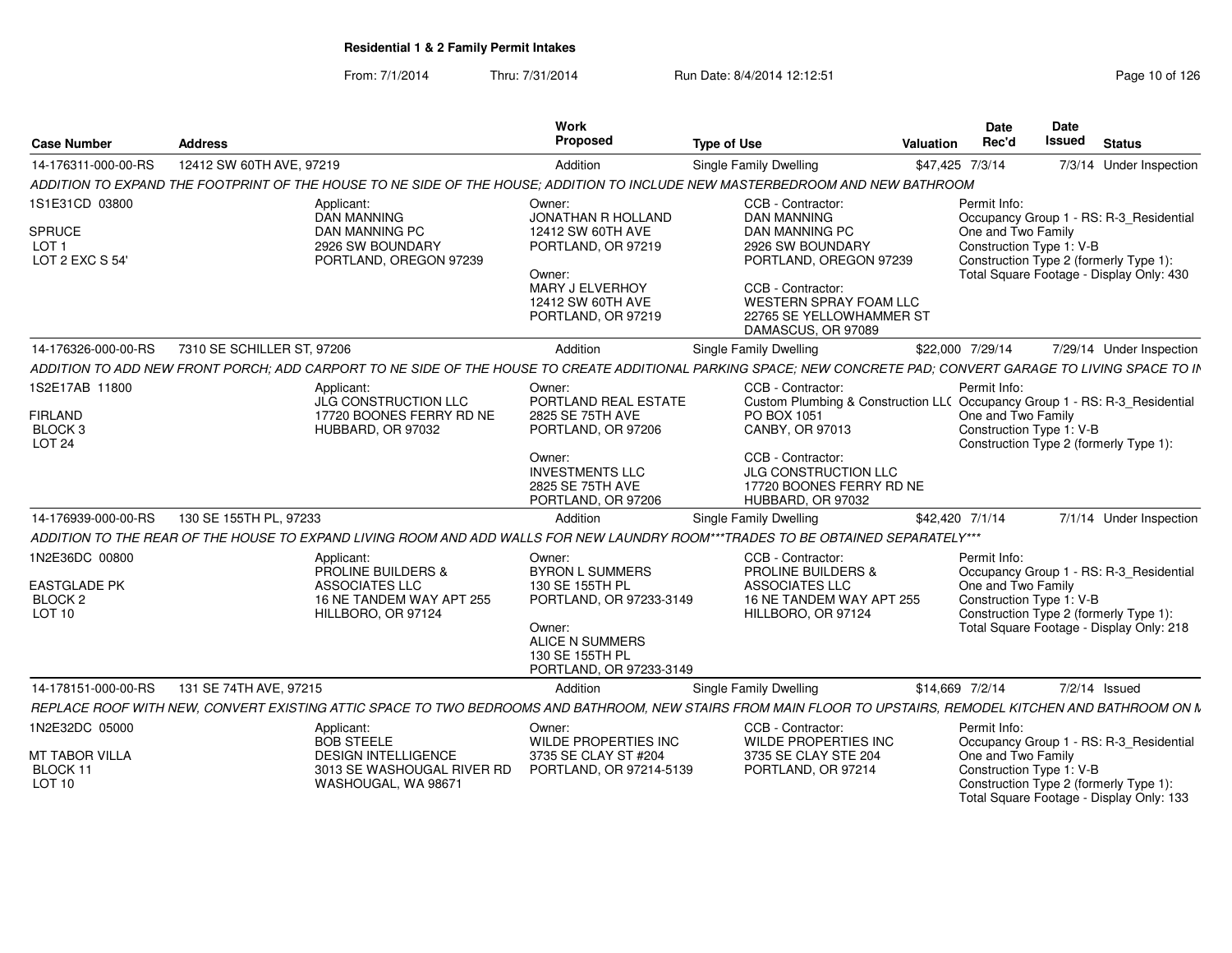| <b>Case Number</b>                             | <b>Address</b>             |                                                                                                                                                                    | <b>Work</b><br><b>Proposed</b>                                                       | <b>Type of Use</b>     |                                                     | Valuation        | <b>Date</b><br>Rec'd                           | Date<br>Issued<br><b>Status</b>                                                        |
|------------------------------------------------|----------------------------|--------------------------------------------------------------------------------------------------------------------------------------------------------------------|--------------------------------------------------------------------------------------|------------------------|-----------------------------------------------------|------------------|------------------------------------------------|----------------------------------------------------------------------------------------|
| 14-178151-REV-01-RS                            | 131 SE 74TH AVE, 97215     |                                                                                                                                                                    | Addition                                                                             | Single Family Dwelling |                                                     |                  | \$7/15/14                                      | 7/15/14 Issued                                                                         |
|                                                |                            | REVISION TO REMOVE OLD STAIRS AND BUILD NEW ONES DOWN TO BASEMENT                                                                                                  |                                                                                      |                        |                                                     |                  |                                                |                                                                                        |
| 1N2E32DC 05000                                 |                            | Applicant:<br><b>BOB STEELE</b>                                                                                                                                    | Owner:<br>WILDE PROPERTIES INC                                                       |                        | CCB - Contractor:<br>WILDE PROPERTIES INC           |                  | Permit Info:                                   | Occupancy Group 1 - RS: R-3_Residential                                                |
| MT TABOR VILLA<br>BLOCK 11<br>LOT 10           |                            | <b>DESIGN INTELLIGENCE</b><br>3013 SE WASHOUGAL RIVER RD<br>WASHOUGAL, WA 98671                                                                                    | 3735 SE CLAY ST #204<br>PORTLAND, OR 97214-5139                                      |                        | 3735 SE CLAY STE 204<br>PORTLAND, OR 97214          |                  | One and Two Family<br>Construction Type 1: V-B | Construction Type 2 (formerly Type 1):<br>Total Square Footage - Display Only: 133     |
| 14-178257-000-00-RS                            | 3817 SE NEHALEM ST. 97202  |                                                                                                                                                                    | Addition                                                                             | Single Family Dwelling |                                                     | \$251.238 7/2/14 |                                                | <b>Under Review</b>                                                                    |
|                                                |                            | ADDITION-TWO STORY ADDITION TO THE REAR OF THE HOME; COMPLETE REMODEL OF MAIN FLOOR, ADD NEW 2ND STORY OVER EXISTING; ADDITION OF COVERED FRONT PORCH, TWO NE      |                                                                                      |                        |                                                     |                  |                                                |                                                                                        |
| 1S1E24DA 11700                                 |                            | Applicant:<br><b>MIKE KOVAL</b>                                                                                                                                    | Owner:<br><b>CLASSIC IMAGE HOMES LLC</b>                                             |                        | CCB - Contractor:<br><b>CLASSIC IMAGE HOMES LLC</b> |                  | Permit Info:                                   | Occupancy Group 1 - RS: R-3_Residential                                                |
| <b>BERKELEY</b>                                |                            | 1441 SE148TH AVE                                                                                                                                                   | PO BOX 302                                                                           | PO BOX 302             |                                                     |                  | One and Two Family                             |                                                                                        |
| BLOCK 32<br>LOT 27&28                          |                            | PORTLAND, OR 97233                                                                                                                                                 | MARYLHURST, OR 97036-0302                                                            |                        | MARYLHURST, OR 97036                                |                  | Construction Type 1: V-B                       | Construction Type 2 (formerly Type 1): V-B                                             |
|                                                |                            |                                                                                                                                                                    |                                                                                      |                        |                                                     |                  |                                                | Total Square Footage - Display Only: 2784                                              |
| 14-178298-000-00-RS                            | 5905 NE EVERETT ST. 97213  |                                                                                                                                                                    | Addition                                                                             | Single Family Dwelling |                                                     | \$67.277 7/8/14  |                                                | $7/8/14$ Issued                                                                        |
|                                                |                            | DORMER ADDITION TO CONVERT EXISTING ATTIC SPACE TO LIVING SPACE, INCLUDES 2 BEDROOMS, ONE BATHROOM AND DEN AREA, REBUILD STAIRS TO ATTIC IN EXISTING LOCATION, REN |                                                                                      |                        |                                                     |                  |                                                |                                                                                        |
| 1N2E31DA 07400                                 |                            | Applicant:                                                                                                                                                         | Owner:                                                                               |                        |                                                     |                  | Permit Info:                                   |                                                                                        |
| VILLAMEAD                                      |                            | <b>BOB SCHATZ</b><br><b>ALLUSA ARCHICTECTURE</b>                                                                                                                   | REBECCA S FLANAGAN<br>5905 NE EVERETT ST                                             |                        |                                                     |                  | One and Two Family                             | Occupancy Group 1 - RS: R-3 Residential                                                |
| BLOCK 4                                        |                            | 2118 SE DIVISION ST                                                                                                                                                | PORTLAND, OR 97213                                                                   |                        |                                                     |                  | Construction Type 1: V-B                       |                                                                                        |
| <b>LOT 15</b>                                  |                            | PORTLAND, OR 97202                                                                                                                                                 |                                                                                      |                        |                                                     |                  |                                                | Construction Type 2 (formerly Type 1):                                                 |
|                                                |                            |                                                                                                                                                                    | Owner:<br>ANDREW J FLANAGAN<br>5905 NE EVERETT ST                                    |                        |                                                     |                  |                                                | Total Square Footage - Display Only: 610                                               |
|                                                |                            |                                                                                                                                                                    | PORTLAND, OR 97213                                                                   |                        |                                                     |                  |                                                |                                                                                        |
| 14-178785-000-00-RS                            | 5734 SW 53RD AVE, 97221    |                                                                                                                                                                    | Addition                                                                             | Single Family Dwelling |                                                     |                  | \$7,000 7/3/14                                 | $7/3/14$ Issued                                                                        |
| BUILD PATIO COVER OVER EXISTING CONCRETE PATIO |                            |                                                                                                                                                                    |                                                                                      |                        |                                                     |                  |                                                |                                                                                        |
| 1S1E18DB 02300                                 |                            | Applicant:                                                                                                                                                         | Owner:                                                                               |                        | <b>Primary Contractor:</b>                          |                  | Permit Info:                                   |                                                                                        |
| WESTHAMPTON                                    |                            | <b>BOBBY DANIELS</b><br><b>LYFE DESIGNS</b>                                                                                                                        | <b>CLARK CHEN</b><br>5734 SW 53RD AVE                                                | TO BID                 |                                                     |                  | Patios, Porches, Carports                      | Occupancy Group 1 - RS: U Decks,                                                       |
| <b>BLOCK 5</b>                                 |                            | 7236 SE RURAL ST                                                                                                                                                   | PORTLAND, OR 97221-1727                                                              |                        |                                                     |                  | Construction Type 1: V-B                       |                                                                                        |
| LOT 6 TL 2300                                  |                            | PORTLAND, OR 97206                                                                                                                                                 |                                                                                      |                        |                                                     |                  |                                                | Construction Type 2 (formerly Type 1):                                                 |
|                                                |                            |                                                                                                                                                                    | Owner:<br><b>CASANDRA SUE HIBBARD</b><br>5734 SW 53RD AVE<br>PORTLAND, OR 97221-1727 |                        |                                                     |                  |                                                | Total Square Footage - Display Only: 360                                               |
| 14-179107-000-00-RS                            | 2006 SW SUNSET BLVD, 97201 |                                                                                                                                                                    | Addition                                                                             | Single Family Dwelling |                                                     |                  | \$32,276 7/3/14                                | <b>Under Review</b>                                                                    |
|                                                |                            | MAIN FLOOR REMODEL: REMOVE WALL AND ADD BEAM ABOVE. DELETE STAIRS AT BACK LANDING AND CREATE ENCLOSED PORCH AT REAR AND REPLACE WINDOW WITH DOOR. RELOCATE         |                                                                                      |                        |                                                     |                  |                                                |                                                                                        |
| 1S1E16BC 09100                                 |                            | Applicant:<br>AMANDA J BURNHAM                                                                                                                                     | Owner:<br>CARL C BURNHAM                                                             |                        |                                                     |                  | Permit Info:                                   |                                                                                        |
| SUNSET HMS                                     |                            | 2006 SW SUNSET BLVD                                                                                                                                                | 2006 SW SUNSET BLVD                                                                  |                        |                                                     |                  | One and Two Family                             | Occupancy Group 1 - RS: R-3_Residential                                                |
| LOT <sub>1</sub>                               |                            | PORTLAND, OR 97239                                                                                                                                                 | PORTLAND, OR 97239                                                                   |                        |                                                     |                  | Construction Type 1: V-B                       |                                                                                        |
|                                                |                            |                                                                                                                                                                    | Owner:<br>AMANDA J BURNHAM<br>2006 SW SUNSET BLVD<br>PORTLAND, OR 97239              |                        |                                                     |                  |                                                | Construction Type 2 (formerly Type 1): V-B<br>Total Square Footage - Display Only: 676 |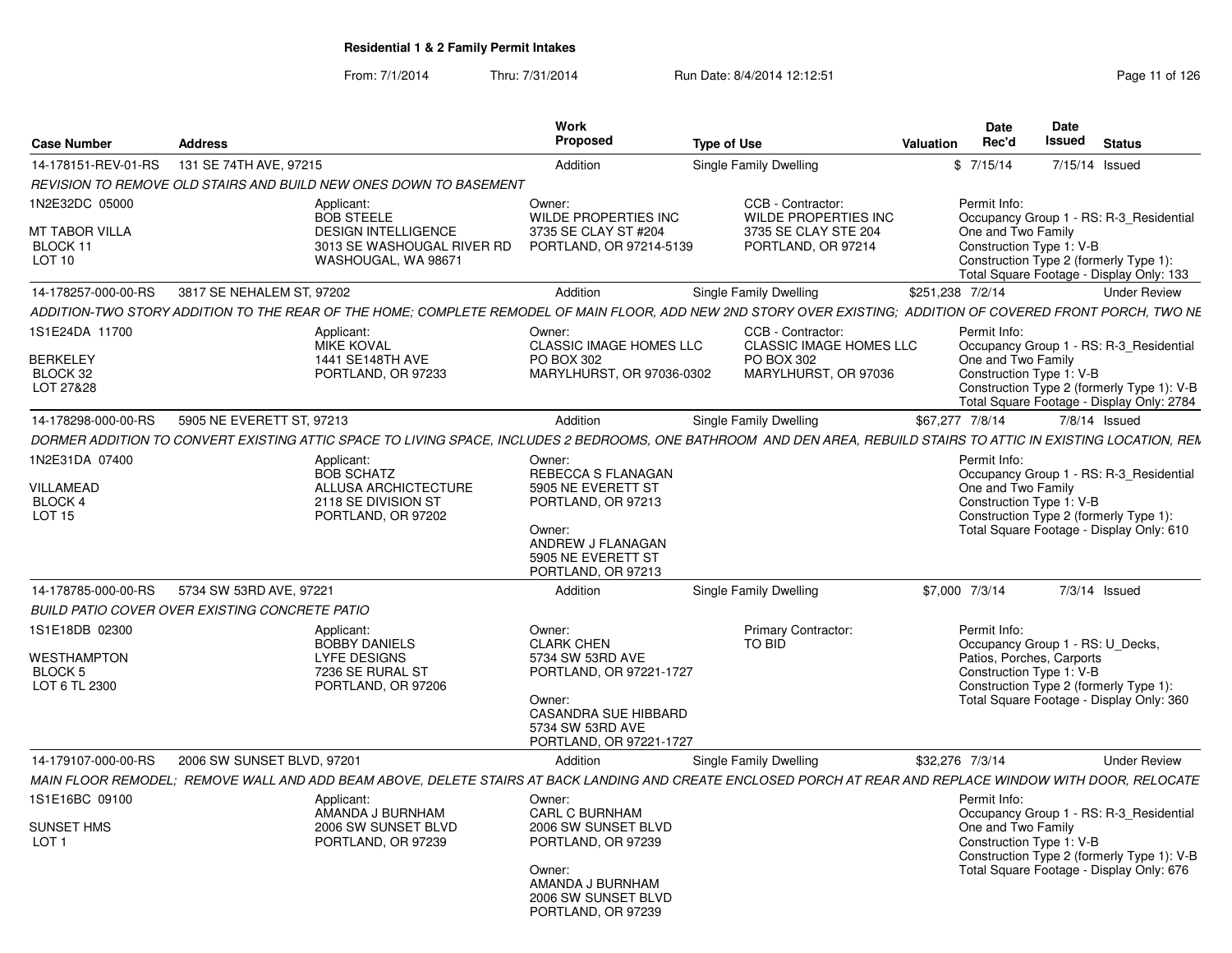| Case Number                                                                                 | <b>Address</b>             |                                                                                                                                                                     | <b>Work</b><br>Proposed                                                                                                                                                      | <b>Type of Use</b>                                                                                                | <b>Valuation</b> | <b>Date</b><br>Rec'd                                           | Date<br>Issued | <b>Status</b>                                                                                                                 |
|---------------------------------------------------------------------------------------------|----------------------------|---------------------------------------------------------------------------------------------------------------------------------------------------------------------|------------------------------------------------------------------------------------------------------------------------------------------------------------------------------|-------------------------------------------------------------------------------------------------------------------|------------------|----------------------------------------------------------------|----------------|-------------------------------------------------------------------------------------------------------------------------------|
| 14-179349-000-00-RS                                                                         | 2618 SE 30TH AVE, 97202    |                                                                                                                                                                     | Addition                                                                                                                                                                     | Single Family Dwelling                                                                                            |                  |                                                                |                |                                                                                                                               |
|                                                                                             |                            | SECOND STORY ADDITION OVER GARAGE FOR OFFICE AND NEW BEDROOM AND ADD NEW PORCH **TRADE PERMITS TO BE OBTAINED SEPARATELY**                                          |                                                                                                                                                                              |                                                                                                                   |                  | \$63,968 7/7/14                                                |                | 7/7/14 Under Inspection                                                                                                       |
| 1S1E12BA 05400<br>EAST PORTLAND HTS<br>BLOCK <sub>6</sub><br>LOT <sub>12</sub>              |                            | Applicant:<br>MITCHELL SNYDER<br><b>MITCHELL SNYDER</b><br>ARCHITECTURE, LLC<br>5936 NE 18TH AVE<br>PORTLAND, OR 97211                                              | Owner:<br><b>GREGORY TEMKIN</b><br>2618 SE 30TH AVE<br>PORTLAND, OR 97202-1338<br>Owner:<br><b>ELENA TEMKIN</b>                                                              | CCB - Contractor:<br><b>JOHN SMALL</b><br>LEWIS & CLARK HOMES<br><b>16074 S FRONT ST</b><br>OREGON CITY, OR 97045 |                  | Permit Info:<br>One and Two Family<br>Construction Type 1: V-B |                | Occupancy Group 1 - RS: R-3_Residential<br>Construction Type 2 (formerly Type 1):<br>Total Square Footage - Display Only: 580 |
|                                                                                             |                            |                                                                                                                                                                     | 2618 SE 30TH AVE<br>PORTLAND, OR 97202-1338                                                                                                                                  |                                                                                                                   |                  |                                                                |                |                                                                                                                               |
| 14-179891-000-00-RS                                                                         | 5235 NE DAVIS ST, 97213    |                                                                                                                                                                     | Addition                                                                                                                                                                     | Single Family Dwelling                                                                                            |                  | \$4,500 7/8/14                                                 |                | 7/8/14 Under Inspection                                                                                                       |
|                                                                                             |                            | ADDITION TO FRONT OF HOUSE FOR PORCH, ADD WINDOWS AND ENLARGE DOOR IN BACK OF HOUSE                                                                                 |                                                                                                                                                                              |                                                                                                                   |                  |                                                                |                |                                                                                                                               |
| 1N2E31DB 18700<br>CENTER ADD<br>BLOCK 11<br>LOT 10                                          |                            | Applicant:<br>PAUL COTTLE CONSTRUCTION<br>LLC.<br>4420 NE 54TH AVE #2<br>PORTLAND, OR 97218                                                                         | Owner:<br><b>CLINTON ROCKEY</b><br>5235 NE DAVIS ST<br>PORTLAND, OR 97213<br>Owner:<br><b>TRACI HODGSON</b><br>5235 NE DAVIS ST<br>PORTLAND, OR 97213                        | CCB - Contractor:<br>PAUL COTTLE CONSTRUCTION<br><b>LLC</b><br>4420 NE 54TH AVE #2<br>PORTLAND, OR 97218          |                  | Permit Info:<br>One and Two Family<br>Construction Type 1: V-B |                | Occupancy Group 1 - RS: R-3 Residential<br>Construction Type 2 (formerly Type 1):<br>Total Square Footage - Display Only: 75  |
| 14-180490-000-00-RS                                                                         | 2847 NE RODNEY AVE, 97212  |                                                                                                                                                                     | Addition                                                                                                                                                                     | Single Family Dwelling                                                                                            |                  | \$5,000 7/8/14                                                 |                | 7/8/14 Issued                                                                                                                 |
|                                                                                             |                            | ADDITION OF NEW EXTERIOR STAIRS FROM HALL LANDING DOWN TO EXISTING DECK FOR EGRESS. REPLACE EXISTING WINDOW WITH NEW DOOR.                                          |                                                                                                                                                                              |                                                                                                                   |                  |                                                                |                |                                                                                                                               |
| 1N1E27AD 06500<br>ALBINA<br>BLOCK <sub>29</sub><br>N 32' 4' OF S 42' OF LOT 15 EXC PT IN ST |                            | Applicant:<br><b>LARRY COWLISHAW</b><br>METHOD CONSTRUCTION<br>PO BOX 33822<br>PORTLAND, OR 97292                                                                   | Owner:<br>LINCOLN LOAN CO<br>PO BOX 14652<br>PORTLAND, OR 97293-0652                                                                                                         | CCB - Contractor:<br><b>LARRY COWLISHAW</b><br>METHOD CONSTRUCTION<br>PO BOX 33822<br>PORTLAND, OR 97292          |                  | Permit Info:<br>One and Two Family<br>Construction Type 1: V-B |                | Occupancy Group 1 - RS: R-3 Residential<br>Construction Type 2 (formerly Type 1):                                             |
| 14-180552-000-00-RS                                                                         | 8028 SE TAYLOR ST, 97215   |                                                                                                                                                                     | Addition                                                                                                                                                                     | Single Family Dwelling                                                                                            |                  | \$30,437 7/10/14                                               |                | 7/10/14 Issued                                                                                                                |
|                                                                                             |                            | FIRE DAMAGE REPAIR AND DORMER ADDITION TO CREATE APROPRIATE HEAD HEIGHT AND LEGALIZE HABITABLE SPACE IN ATTIC AREA IN RESPONSE TO VIOLATION CASE 14-161717VI, NEW L |                                                                                                                                                                              |                                                                                                                   |                  |                                                                |                |                                                                                                                               |
| 1S2E05AD 00800<br>STRAWBERRY DALE<br>BLOCK 10<br>LOT <sub>3</sub>                           |                            | Applicant:<br>ROBERT HAYDEN<br><b>DELTA STUDIOS ARCH &amp;</b><br><b>PLANNING</b><br>3344 NE 25TH AVE<br>PORTLAND, OR 97212                                         | Owner:<br><b>BIGTIMEWICK PROPERTIES LLC</b><br>7718 SE 120TH PL<br>PORTLAND, OR 97266-5077<br>Owner:<br><b>ROBERT E MOYER</b><br>7718 SE 120TH PL<br>PORTLAND, OR 97266-5077 | CCB - Contractor:<br>VISCOUNTE CONSTRUCTION LLC<br>2723 SE MALCOLM ST<br>MILWAUKIE, OR 97222                      |                  | Permit Info:<br>Construction Type 1: V-B                       |                | Occupancy Group 1 - RS: R-3_Remodel<br>Construction Type 2 (formerly Type 1):<br>Total Square Footage - Display Only: 828     |
| 14-181102-000-00-RS                                                                         | 3117 SE BROOKLYN ST, 97202 |                                                                                                                                                                     | Addition                                                                                                                                                                     | Single Family Dwelling                                                                                            |                  | \$245,245 7/9/14                                               |                | <b>Under Review</b>                                                                                                           |
|                                                                                             |                            | REMODEL AND ADDITION TO EAST SIDE OF HOUSE AND NEW SECOND LEVEL WITH THREE NEW BEDROOMS AND TWO NEW BATHS; RECONFIGURATION OF MAIN LEVEL TO INCLUDE CONVER.         |                                                                                                                                                                              |                                                                                                                   |                  |                                                                |                |                                                                                                                               |
| 1S1E12BA 17400                                                                              |                            | Applicant:<br><b>JONATHON ZILKA</b><br><b>ZILKA DESIGN</b>                                                                                                          | Owner:<br><b>NATHAN MCBEE</b><br>3117 SE BROOKLYN ST                                                                                                                         |                                                                                                                   |                  | Permit Info:<br>One and Two Family                             |                | Occupancy Group 1 - RS: R-3_Residential                                                                                       |
| WAVERLY<br>E 81' OF W 151' OF S 1/2 OF BLOCK 34                                             |                            | 2421 SE ASH ST<br>PORTLAND OR 97214                                                                                                                                 | PORTLAND, OR 97202                                                                                                                                                           |                                                                                                                   |                  | Construction Type 1: V-B                                       |                | Construction Type 2 (formerly Type 1): V-B<br>Total Square Footage - Display Only: 2917                                       |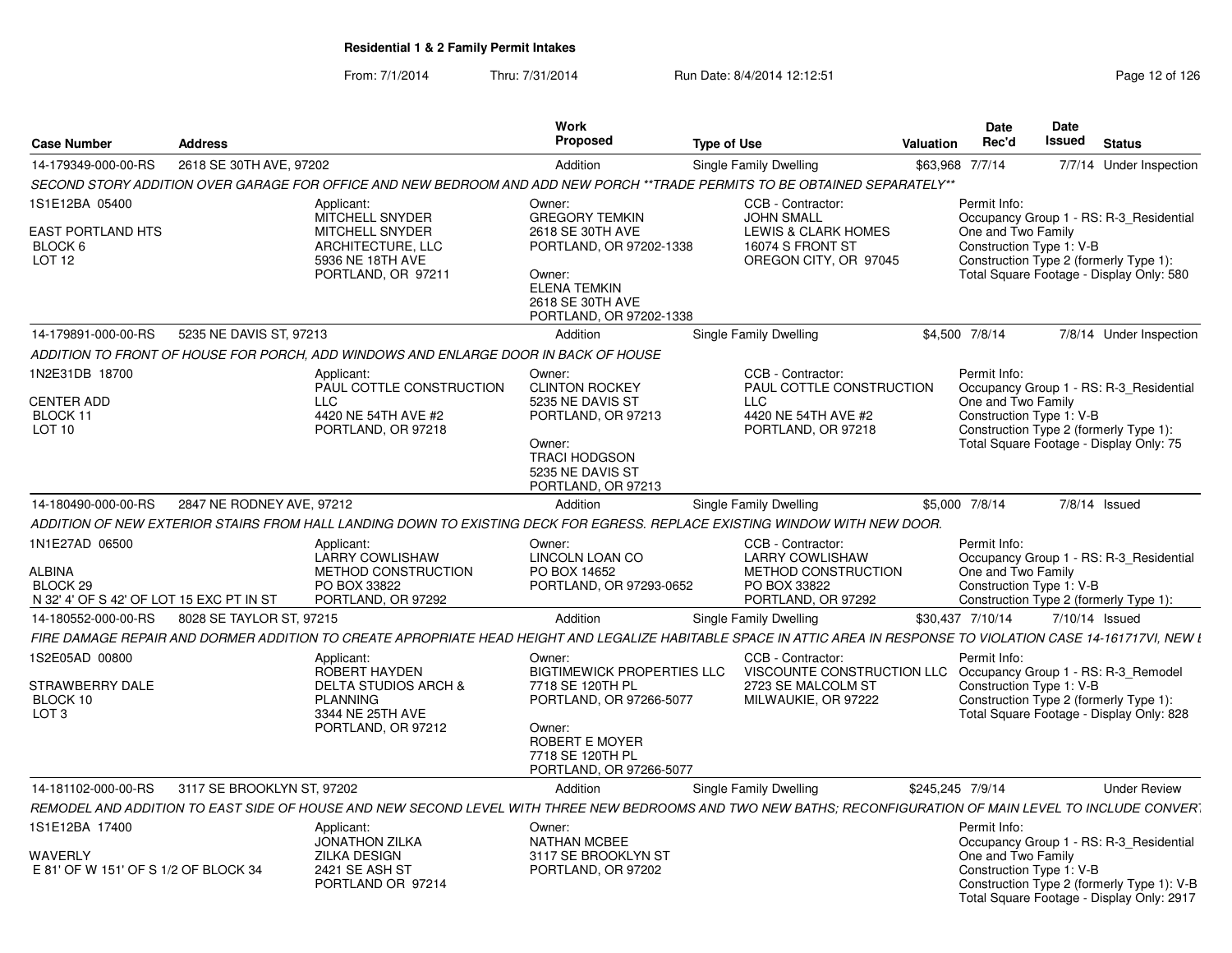| <b>Case Number</b>                                                                                           | <b>Address</b>            |                                                                                                                                                                                                          | Work<br><b>Proposed</b>                                                                                                                                             | <b>Type of Use</b>                                                                                                   | Valuation | <b>Date</b><br>Rec'd                                           | Date<br>Issued | <b>Status</b>                                                                                                                 |
|--------------------------------------------------------------------------------------------------------------|---------------------------|----------------------------------------------------------------------------------------------------------------------------------------------------------------------------------------------------------|---------------------------------------------------------------------------------------------------------------------------------------------------------------------|----------------------------------------------------------------------------------------------------------------------|-----------|----------------------------------------------------------------|----------------|-------------------------------------------------------------------------------------------------------------------------------|
| 14-181201-000-00-RS                                                                                          | 2715 SW HUME ST, 97219    |                                                                                                                                                                                                          | Addition                                                                                                                                                            | Single Family Dwelling                                                                                               |           | \$8,823 7/9/14                                                 |                | 7/9/14 Issued                                                                                                                 |
|                                                                                                              |                           | ENCLOSING PATIO TO EXPAND LIVING ROOM/DEN AREA; REMOVING CHIMNEY ON FRONT ELEVATION AND ADDING THREE NEW WINDOWS AND NEW SLIDING DOOR. HVAC AND ELEC TO BE PL                                            |                                                                                                                                                                     |                                                                                                                      |           |                                                                |                |                                                                                                                               |
| 1S1E20DA 10400                                                                                               |                           | Applicant:<br><b>TERRY HELLEM</b>                                                                                                                                                                        | Owner:<br>ALAN D ALBRIGHT                                                                                                                                           |                                                                                                                      |           | Permit Info:                                                   |                | Occupancy Group 1 - RS: R-3_Residential                                                                                       |
| <b>RYAN PL</b><br>BLOCK 10<br>S 100' OF E 10' OF LOT 8 EXC PT IN ST<br>S 100' OF W 60' OF LOT 9 EXC PT IN ST |                           | PROJECTIVE BUILDING DESIGNS<br>PO BOX 6542<br>BEAVERTON OR 97007                                                                                                                                         | 2715 SW HUME ST<br>PORTLAND, OR 97219<br>Owner:<br>KAREN JO ALBRIGHT<br>2715 SW HUME ST<br>PORTLAND, OR 97219                                                       |                                                                                                                      |           | One and Two Family<br>Construction Type 1: V-B                 |                | Construction Type 2 (formerly Type 1):<br>Total Square Footage - Display Only: 80                                             |
| 14-181496-000-00-RS                                                                                          | 5265 N HARVARD ST         |                                                                                                                                                                                                          | Addition                                                                                                                                                            | Single Family Dwelling                                                                                               |           | \$32,646 7/9/14                                                |                | 7/16/14 Under Inspection                                                                                                      |
|                                                                                                              |                           | 296 sq ft addition to rear of existing residence. New foundation front wall of existing residence. Alterations to load path to re support front room ceiling. Alterations to expand covered front porch. |                                                                                                                                                                     |                                                                                                                      |           |                                                                |                |                                                                                                                               |
| 1N1E18AA 09601<br><b>UNIVERSITY PK</b><br>BLOCK 46<br>LOT 17 TL 9601                                         |                           | Applicant:<br>Jim Wilburn<br>Orlando Construction Inc<br>4110 SE Hawthorne Blvd #446<br>Portland, OR 97214                                                                                               | Owner:<br>SECRETARY OF HOUSING<br>3476 STATEVIEW BLVD<br>FORT MILL, SC 29715-7203<br>Owner:<br>URBAN DEVELOPMENT<br>3476 STATEVIEW BLVD<br>FORT MILL, SC 29715-7203 | CCB - Contractor:<br>ORLANDO CONSTRUCTION INC<br>4110 SE HAWTHORNE BLVD #446 One and Two Family<br>PORTLAND OR 97214 |           | Permit Info:<br>Construction Type 1: V-B                       |                | Occupancy Group 1 - RS: R-3_Residential<br>Construction Type 2 (formerly Type 1):<br>Total Square Footage - Display Only: 296 |
| 14-182413-000-00-RS                                                                                          | 4635 SE CLINTON ST, 97206 |                                                                                                                                                                                                          | Addition                                                                                                                                                            | Single Family Dwelling                                                                                               |           | \$9.926 7/10/14                                                |                | 7/25/14 Issued                                                                                                                |
|                                                                                                              |                           | NEW SINGLE FLOOR ADDITION TO THE BACK OF EXISTING DWELLING TO EXPAND MASTER BEDROOM. RELOCATE EXISTING BATHROOM AND LAUNDRY. REMODEL KITCHEN.                                                            |                                                                                                                                                                     |                                                                                                                      |           |                                                                |                |                                                                                                                               |
| 1S2E07BA 08200<br><b>WINDSOR HTS</b><br>BLOCK 8<br>LOT 8                                                     |                           | Applicant:<br>NWC NICK WEITZER COMPANY<br><b>LLC</b><br>2038 SE CESAR CHAVEZ BLVD<br>PORTLAND, OR 97214                                                                                                  | Owner:<br><b>LAURA ROLLINS-MARTIN</b><br>4635 SE CLINTON ST<br>PORTLAND, OR 97206<br>Owner:<br><b>DAVID W MARTIN</b><br>4635 SE CLINTON ST<br>PORTLAND, OR 97206    | CCB - Contractor:<br>NWC NICK WEITZER COMPANY<br><b>LLC</b><br>2038 SE CESAR CHAVEZ BLVD<br>PORTLAND, OR 97214       |           | Permit Info:<br>One and Two Family<br>Construction Type 1: V-B |                | Occupancy Group 1 - RS: R-3_Residential<br>Construction Type 2 (formerly Type 1):<br>Total Square Footage - Display Only: 90  |
| 14-182444-000-00-RS                                                                                          | 4054 SW 55TH DR, 97221    |                                                                                                                                                                                                          | Addition                                                                                                                                                            | Single Family Dwelling                                                                                               |           | \$29,117 7/10/14                                               |                | 7/12/14 Issued                                                                                                                |
|                                                                                                              |                           | 39' - 6" X 10' - 6" ADDITION IN PLACE OF AN EXISTING STRUCTURE. ADDING 1 BATHROOM. 3 TOILETS TOTAL.                                                                                                      |                                                                                                                                                                     |                                                                                                                      |           |                                                                |                |                                                                                                                               |
| 1S1E07CD 00300<br><b>GREENTREES</b><br>BLOCK <sub>3</sub><br>LOT <sub>3</sub>                                |                           |                                                                                                                                                                                                          | Owner:<br><b>LUCIA V THOENIG</b><br>4054 SW 55TH DR<br>PORTLAND, OR 97221-2026<br>Owner:<br>MATTHEW D BARKLEY                                                       | CCB - Contractor:<br><b>JOE LYONS</b><br>JDL DEVELOPMENT INC<br>2314 NW SAVIER ST<br>PORTLAND, OR 97210-2514         |           | Permit Info:<br>One and Two Family<br>Construction Type 1: V-B |                | Occupancy Group 1 - RS: R-3_Residential<br>Construction Type 2 (formerly Type 1):<br>Total Square Footage - Display Only: 264 |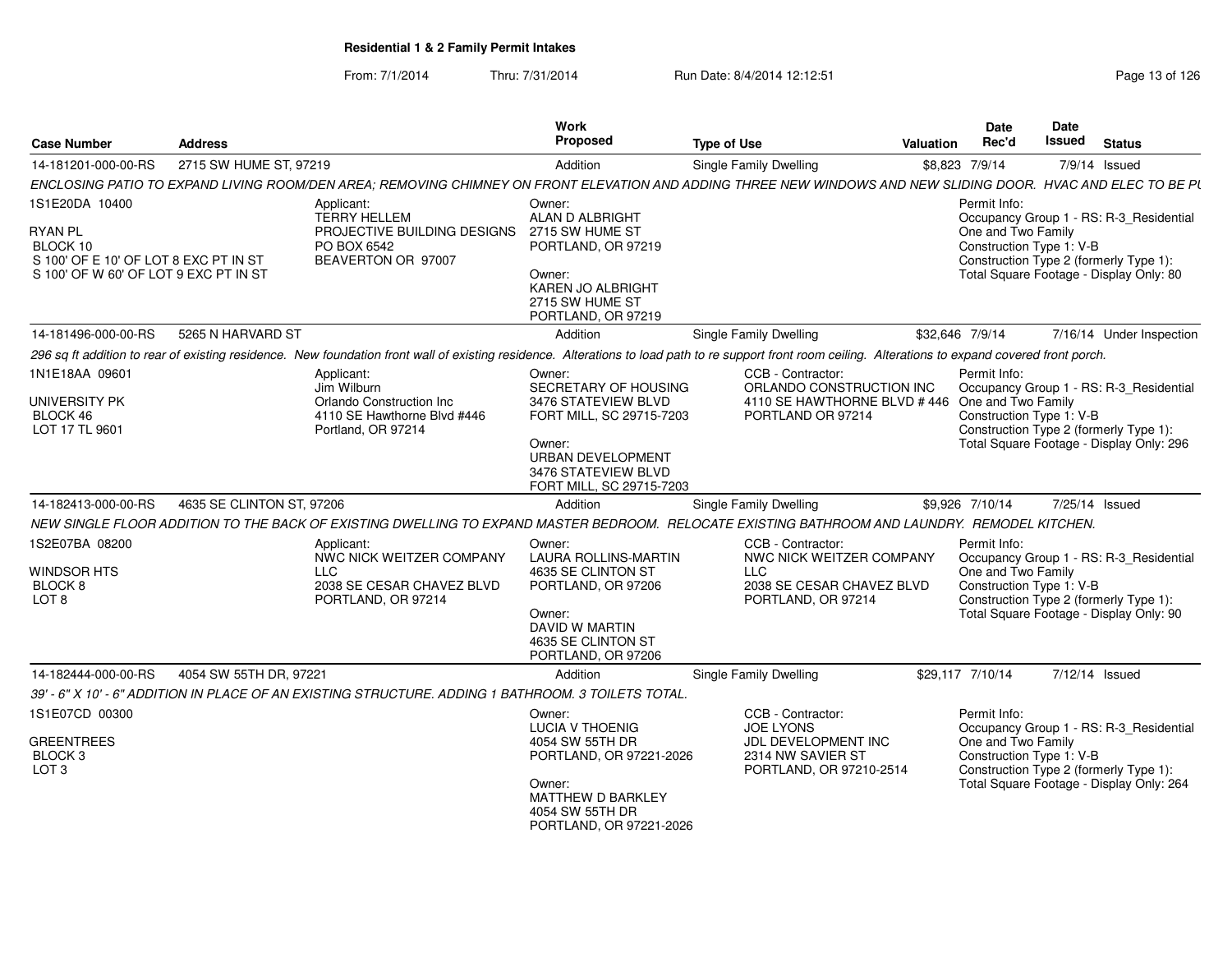|                                               |                           |                                                                                                                                                                | Work                                                                                |                                                                                                      |                  | <b>Date</b>                                    | Date   |                                                                                        |
|-----------------------------------------------|---------------------------|----------------------------------------------------------------------------------------------------------------------------------------------------------------|-------------------------------------------------------------------------------------|------------------------------------------------------------------------------------------------------|------------------|------------------------------------------------|--------|----------------------------------------------------------------------------------------|
| <b>Case Number</b>                            | <b>Address</b>            |                                                                                                                                                                | Proposed                                                                            | <b>Type of Use</b>                                                                                   | <b>Valuation</b> | Rec'd                                          | Issued | <b>Status</b>                                                                          |
| 14-182452-000-00-RS                           | 2635 NE 44TH AVE, 97213   |                                                                                                                                                                | Addition                                                                            | <b>Single Family Dwelling</b>                                                                        |                  | \$7,111 7/10/14                                |        | <b>Under Review</b>                                                                    |
|                                               |                           | NEW TWO STORY ADDITION TO REAR OF EXISTING DWELLING. NEW DORMER TO FRONT OF HOUSE, AND TWO AT BACK OF HOUSE. NEW SECOND FLOOR BATHROOM. REMODEL KITCHEN. (     |                                                                                     |                                                                                                      |                  |                                                |        |                                                                                        |
| 1N2E30BC 18100                                |                           | Applicant:<br>John Reilly                                                                                                                                      | Owner:<br><b>JOHN K REILLY</b>                                                      | CCB - Contractor:<br><b>JOHN REILLY</b>                                                              |                  | Permit Info:                                   |        | Occupancy Group 1 - RS: R-3_Residential                                                |
| <b>BEAUMONT</b><br>BLOCK 35                   |                           | REILLY SIGNATURE HOMES LLC<br>3231 NE US GRANT PL                                                                                                              | 3231 NE US GRANT PL<br>PORTLAND, OR 97212-5144                                      | REILLY SIGNATURE HOMES LLC<br>3231 NE US GRANT PL                                                    |                  | One and Two Family<br>Construction Type 1: V-B |        |                                                                                        |
| LOT <sub>2</sub>                              |                           | PORTLAND OR 97212                                                                                                                                              | Owner:<br>JENNIFER DOHERTY-REILLY<br>3231 NE US GRANT PL<br>PORTLAND, OR 97212-5144 | PORTLAND OR 97212                                                                                    |                  |                                                |        | Construction Type 2 (formerly Type 1): V-B<br>Total Square Footage - Display Only: 100 |
| 14-182499-000-00-RS                           | 3115 SE 21ST AVE, 97202   |                                                                                                                                                                | Addition                                                                            | Single Family Dwelling                                                                               |                  | \$39,404 7/11/14                               |        | 7/17/14 Issued                                                                         |
|                                               |                           | RAISE ROOF ON REAR OF STRUCTURE TO CONVERT ATTIC TO HABITABLE SPACE TO INCLUDE BEDROOM AND BATHROOM. CONVERT PORTION OF FIRST STORY ROOF TO DECK. TOTAL (3) T( |                                                                                     |                                                                                                      |                  |                                                |        |                                                                                        |
| 1S1E11AD 14100                                |                           | Applicant:                                                                                                                                                     | Owner:                                                                              | CCB - Contractor:                                                                                    |                  | Permit Info:                                   |        |                                                                                        |
|                                               |                           | <b>DAVISBUILT LLC</b>                                                                                                                                          | PHILIP J QUITSLUND                                                                  | DAVISBUILT LLC                                                                                       |                  |                                                |        | Occupancy Group 1 - RS: R-3 Residential                                                |
| TIBBETTS ADD<br>BLOCK 55                      |                           | 2931 NE 34TH AVE<br>PORTLAND OR 97212                                                                                                                          | 3115 SE 21ST AVE<br>PORTLAND, OR 97202-2317                                         | 2931 NE 34TH AVE<br>PORTLAND OR 97212                                                                |                  | One and Two Family<br>Construction Type 1: V-B |        |                                                                                        |
| LOT <sub>6</sub>                              |                           |                                                                                                                                                                |                                                                                     |                                                                                                      |                  |                                                |        | Construction Type 2 (formerly Type 1): V-B                                             |
|                                               |                           |                                                                                                                                                                | Owner:<br><b>JESSICA E BEEBE</b><br>3115 SE 21ST AVE<br>PORTLAND, OR 97202-2317     |                                                                                                      |                  |                                                |        | Total Square Footage - Display Only: 501                                               |
| 14-182554-000-00-RS                           | 3819 NE 67TH AVE, 97213   |                                                                                                                                                                | Addition                                                                            | Single Family Dwelling                                                                               |                  | \$17,646 7/24/14                               |        | 7/24/14 Issued                                                                         |
| DORMER ADDITION FOR NEW BATHROOM ON 2ND FLOOR |                           |                                                                                                                                                                |                                                                                     |                                                                                                      |                  |                                                |        |                                                                                        |
| 1N2E20CC 12900                                |                           | Applicant:                                                                                                                                                     | Owner:                                                                              | CCB - Contractor:                                                                                    |                  | Permit Info:                                   |        |                                                                                        |
| HYDE PK<br>BLOCK 11                           |                           | CITY HOME IMPROVEMENT INC<br>8811 NE SANDY BLVD<br>PORTLAND, OR 972204996                                                                                      | <b>JAMES C DAMERON</b><br>3819 NE 67TH AVE<br>PORTLAND, OR 97213-5107               | CITY HOME IMPROVEMENT INC<br>8811 NE SANDY BLVD<br>PORTLAND, OR 972204996                            |                  | One and Two Family<br>Construction Type 1: V-B |        | Occupancy Group 1 - RS: R-3 Residential                                                |
| LOT 5&6                                       |                           |                                                                                                                                                                | Owner:<br>NANCY G CLARKE<br>3819 NE 67TH AVE<br>PORTLAND, OR 97213-5107             |                                                                                                      |                  |                                                |        | Construction Type 2 (formerly Type 1):<br>Total Square Footage - Display Only: 160     |
| 14-182596-000-00-RS                           | 997 SW WESTWOOD DR, 97201 |                                                                                                                                                                | Addition                                                                            | Single Family Dwelling                                                                               |                  | \$25.697 7/11/14                               |        | 7/11/14 Under Inspection                                                               |
|                                               |                           | CONVERT CRAWL SPACE TO BEDROOM: NEW FOUNDATION: NEW EGRESS WINDOW                                                                                              |                                                                                     |                                                                                                      |                  |                                                |        |                                                                                        |
| 1S1E16DB 00300                                |                           | Applicant:<br><b>MIKE ANDREYUK</b>                                                                                                                             | Owner:<br>MICHAEL P ANDREYUK                                                        | CCB - Contractor:<br>L & K ELECTRIC INC                                                              |                  | Permit Info:                                   |        | Occupancy Group 1 - RS: R-3 Residential                                                |
| <b>TERWILLIGER HTS</b>                        |                           | <b>RECRAFT</b>                                                                                                                                                 | 997 SW WESTWOOD DR                                                                  | 10122 SE SHADY LN                                                                                    |                  | One and Two Family                             |        |                                                                                        |
| <b>BLOCK7</b><br>LOT <sub>40</sub>            |                           | 5506 NE 32ND PL<br>PORTLAND, OR 97211                                                                                                                          | PORTLAND, OR 97239                                                                  | DAMASCUS OR 97089-6304                                                                               |                  | Construction Type 1: V-B                       |        | Construction Type 2 (formerly Type 1): V-B                                             |
|                                               |                           |                                                                                                                                                                | Owner:<br><b>JILL K ANDREYUK</b><br>997 SW WESTWOOD DR<br>PORTLAND, OR 97239        | CCB - Contractor:<br><b>MIKE ANDREYUK</b><br><b>RECRAFT</b><br>5506 NE 32ND PL<br>PORTLAND, OR 97211 |                  |                                                |        | Total Square Footage - Display Only: 265                                               |
|                                               |                           |                                                                                                                                                                |                                                                                     | CCB - Contractor:<br>elk country plumbing<br>6931 se 71<br>portland OR 97206                         |                  |                                                |        |                                                                                        |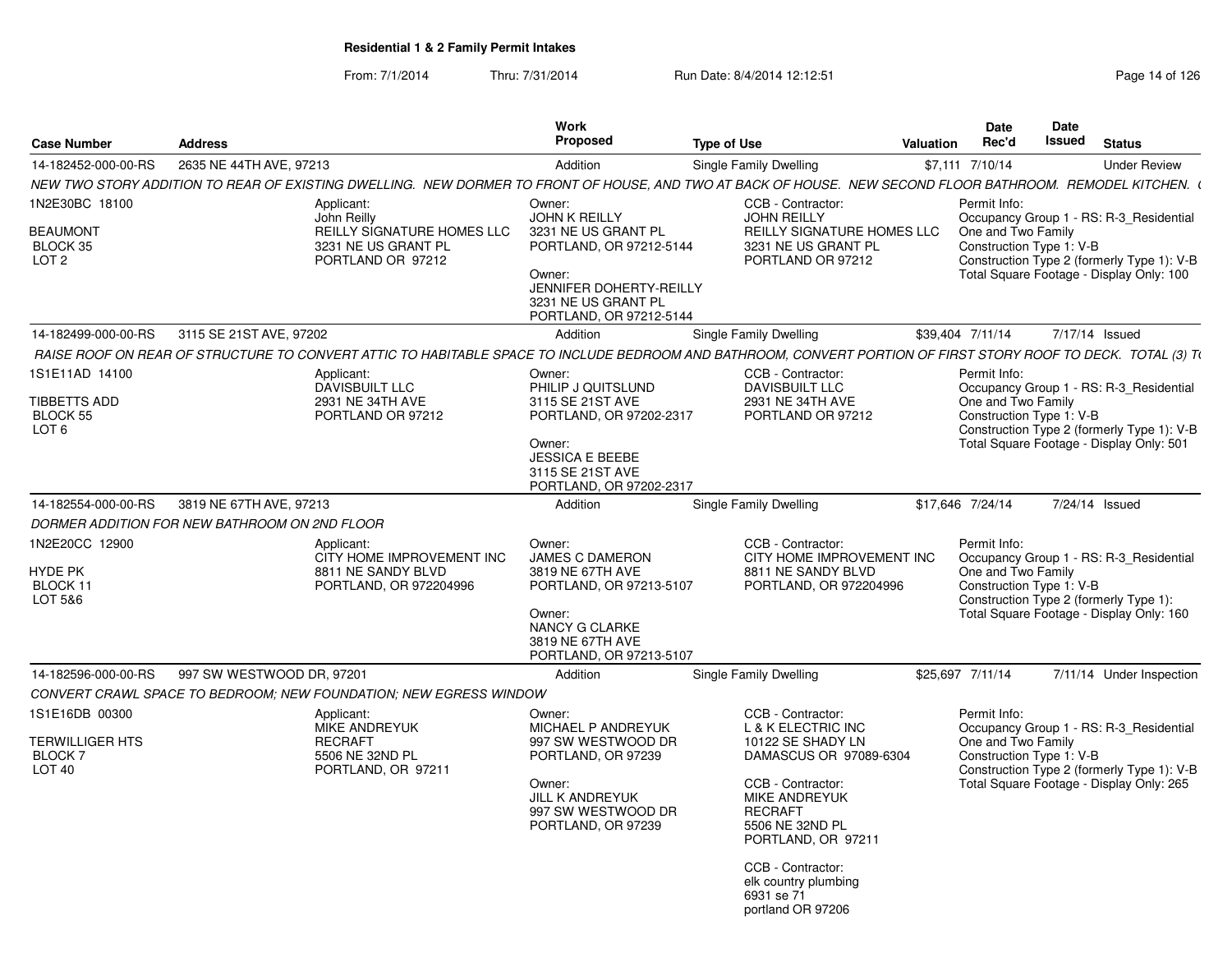| <b>Case Number</b>                                           | <b>Address</b>              |                                                                      | <b>Work</b><br>Proposed                                                           | <b>Type of Use</b>                                                                                                                                        | Valuation | <b>Date</b><br>Rec'd                           | Date<br><b>Issued</b> | <b>Status</b>                                                                      |
|--------------------------------------------------------------|-----------------------------|----------------------------------------------------------------------|-----------------------------------------------------------------------------------|-----------------------------------------------------------------------------------------------------------------------------------------------------------|-----------|------------------------------------------------|-----------------------|------------------------------------------------------------------------------------|
| 14-182850-000-00-RS                                          | 1609 SE FLAVEL ST, 97202    |                                                                      | Addition                                                                          | <b>Single Family Dwelling</b>                                                                                                                             |           | \$15,000 7/11/14                               |                       | 7/11/14 Under Inspection                                                           |
| ADDITION OF APPROXIMATELY 63 SF MUDROOM AT REAR OF HOUSE     |                             |                                                                      |                                                                                   |                                                                                                                                                           |           |                                                |                       |                                                                                    |
| 1S1E23AC 07600                                               |                             | Applicant:<br><b>MELISSA MCCALL</b>                                  | Owner:<br><b>JOHN C HOPKINS</b>                                                   | CCB - Contractor:<br><b>B &amp; H ELECTRIC INC</b>                                                                                                        |           | Permit Info:                                   |                       | Occupancy Group 1 - RS: R-3_Residential                                            |
| CITY VIEW PK ADD & NO 2<br>BLOCK 14<br>E 1/2 OF LOT 7&8      |                             | MCCALL DESIGN LLC<br>4336 NE 65TH AVE<br>PORTLAND OR 97218           | 1609 SE FLAVEL ST<br>PORTLAND, OR 97202-6033                                      | 604 SE 70TH<br>PORTLAND OR 97215                                                                                                                          |           | One and Two Family<br>Construction Type 1: V-B |                       | Construction Type 2 (formerly Type 1):                                             |
|                                                              |                             |                                                                      | Owner:<br><b>LINDA H HOPKINS</b><br>1609 SE FLAVEL ST<br>PORTLAND, OR 97202-6033  | CCB - Contractor:<br><b>HELP HOME ENERGY LIFE</b><br>PERFORMANCE GROUP INC<br>10006 SW CANYON RD<br>PORTLAND, OR 97225                                    |           |                                                |                       | Total Square Footage - Display Only: 60                                            |
| 14-182938-000-00-RS                                          | 3930 SW PENDLETON ST, 97221 |                                                                      | Addition                                                                          | <b>Single Family Dwelling</b>                                                                                                                             |           | \$50,000 7/11/14                               |                       | 7/11/14 Issued                                                                     |
|                                                              |                             |                                                                      |                                                                                   | EXTEND COVERED FRONT PORCH, RECONFIGURE BATHROOM IN BASEMENT AND ADD SHOWER, REMODEL KITCHEN, OPENING UP WALL BETWEEN KITCHEN AND DINING ROOM AND ADD BEA |           |                                                |                       |                                                                                    |
| 1S1E17CA 09900                                               |                             | Applicant:<br><b>ARAM IRWIN</b>                                      | Owner:<br><b>GREGORY D CALDWELL</b>                                               | CCB - Contractor:<br><b>RANDY CHANDLER</b>                                                                                                                |           | Permit Info:                                   |                       | Occupancy Group 1 - RS: R-3_Residential                                            |
| <b>DEWITT HTS</b><br>BLOCK <sub>9</sub><br>LOT <sub>10</sub> |                             | ARAM IRWIN DESIGN<br><b>8 NE ROSA PARKS WAY</b><br>PORTLAND OR 97211 | 3930 SW PENDLETON ST<br>PORTLAND, OR 97221-3447                                   | RANDALL RAY CHANDLER<br>3523 NE MULTNOMAH<br>PORTLAND OR 97232                                                                                            |           | One and Two Family<br>Construction Type 1: V-B |                       | Construction Type 2 (formerly Type 1): V-B                                         |
|                                                              |                             |                                                                      | Owner:<br>CHRISTINE W CALDWELL<br>3930 SW PENDLETON ST<br>PORTLAND, OR 97221-3447 |                                                                                                                                                           |           |                                                |                       |                                                                                    |
| 14-183118-000-00-RS                                          | 5834 NE 32ND PL, 97211      |                                                                      | Addition                                                                          | Single Family Dwelling                                                                                                                                    |           | \$30,440 7/12/14                               |                       | 7/15/14 Under Inspection                                                           |
|                                                              |                             |                                                                      |                                                                                   | BUILD 276 SF OF ADDITION TO INCLUDE NEW MASTER BATH AND BEDROOM. REMODEL EXISTING BATHROOM AND TURN EXISTING BEDROOM INTO OFFICE. TWO TOILETS TOTAL.      |           |                                                |                       |                                                                                    |
| 1N1E13CD 01600                                               |                             | Applicant:<br><b>RMJ CONSTRUCTION AND</b>                            | Owner:<br><b>MEGAN K KAHRS</b>                                                    | CCB - Contractor:<br>RMJ CONSTRUCTION AND                                                                                                                 |           | Permit Info:                                   |                       | Occupancy Group 1 - RS: R-3_Residential                                            |
| <b>IRVINGTON PK</b><br>BLOCK 53<br>LOT 33&35                 |                             | DEVELOPMENT INC<br>9619 SW 3RD AVE<br>PORTLAND, OR 97219             | 5834 NE 32ND PL<br>PORTLAND, OR 97211-6712                                        | DEVELOPMENT INC<br>9619 SW 3RD AVE<br>PORTLAND, OR 97219                                                                                                  |           | One and Two Family<br>Construction Type 1: V-B |                       | Construction Type 2 (formerly Type 1):<br>Total Square Footage - Display Only: 276 |
| 14-183206-000-00-RS                                          | 315 NE SOUTH SHORE RD       |                                                                      | Addition                                                                          | <b>Single Family Dwelling</b>                                                                                                                             |           | \$22,389 7/14/14                               |                       | 7/14/14 Under Inspection                                                           |
|                                                              |                             |                                                                      |                                                                                   | CONVERT AND ENCLOSE EXISTING ATTACHED CARPORT TO LIVING SPACE, FRAME IN PARTITION WALLS FOR CLOSET AND STORAGE AT REAR, 3 NEW WINDOWS AND NEW MAN DOOR    |           |                                                |                       |                                                                                    |
| 1N1E03DA 00301                                               |                             | Applicant:<br>ARLENE BUCK                                            | Owner:<br><b>ARLENE BUCK</b>                                                      |                                                                                                                                                           |           | Permit Info:                                   |                       | Occupancy Group 1 - RS: R-3_Residential                                            |
| PARCHMAN FARMS<br>LOT 1<br>INC UND INT TRACT A               |                             | 64501 NEHALEM HWY N<br>VERNONIA, OR 97064-9759                       | 64501 NEHALEM HWY N<br>VERNONIA, OR 97064-9759                                    |                                                                                                                                                           |           | One and Two Family<br>Construction Type 1: V-B |                       | Construction Type 2 (formerly Type 1):                                             |
|                                                              |                             |                                                                      |                                                                                   |                                                                                                                                                           |           |                                                |                       | Total Square Footage - Display Only: 203                                           |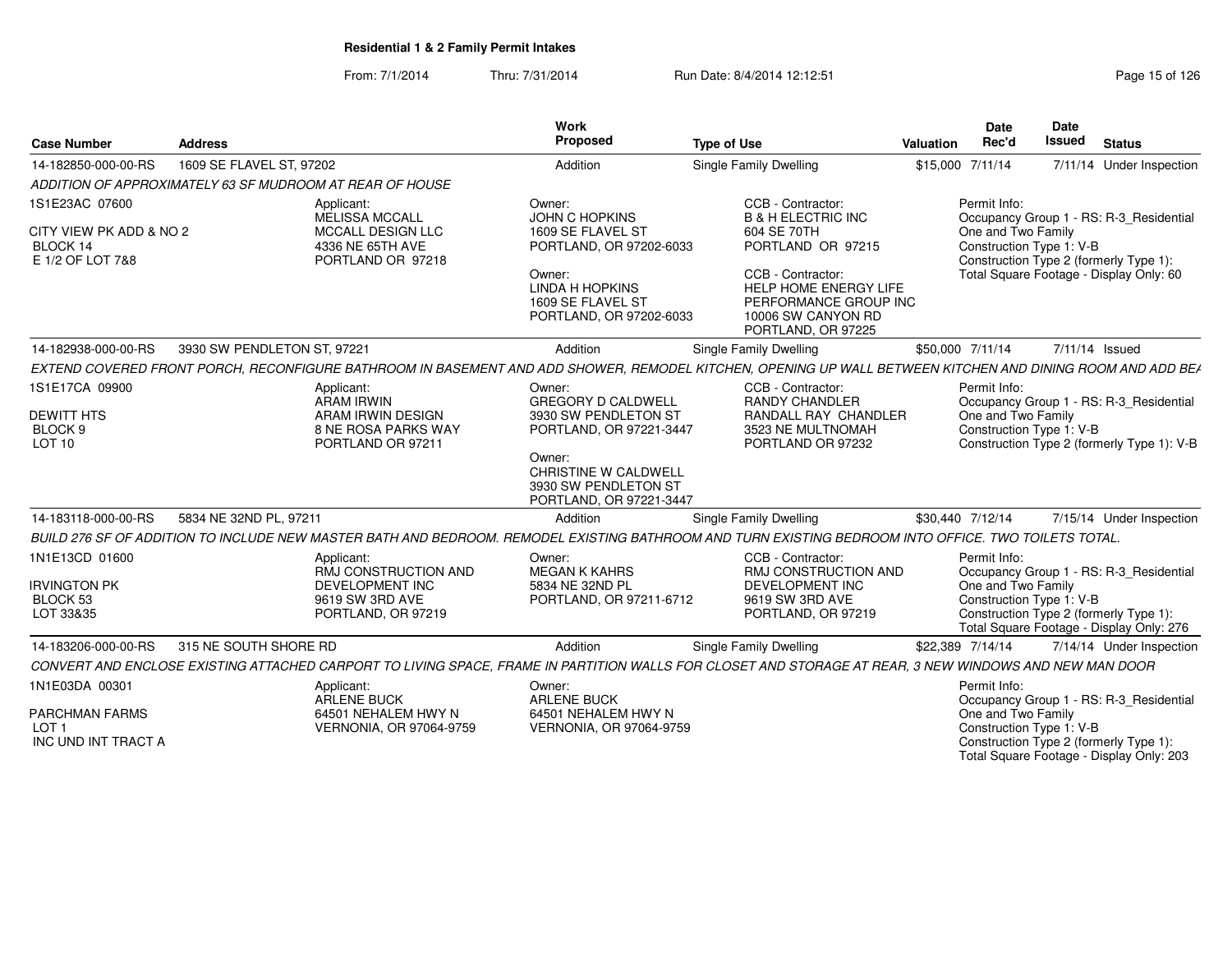| <b>Case Number</b>                                                  | <b>Address</b>                                                                                                                                             | Work<br>Proposed                                                                                                                                           | <b>Type of Use</b>                                                                       | <b>Date</b><br>Rec'd<br>Valuation  | <b>Date</b><br>Issued    | <b>Status</b>                                                                                                                 |
|---------------------------------------------------------------------|------------------------------------------------------------------------------------------------------------------------------------------------------------|------------------------------------------------------------------------------------------------------------------------------------------------------------|------------------------------------------------------------------------------------------|------------------------------------|--------------------------|-------------------------------------------------------------------------------------------------------------------------------|
| 14-183296-000-00-RS                                                 | 6617 NE ALAMEDA ST, 97213                                                                                                                                  | Addition                                                                                                                                                   | <b>Single Family Dwelling</b>                                                            | \$137,052 7/16/14                  |                          | <b>Under Review</b>                                                                                                           |
|                                                                     | WHOLE HOUSE REMODEL AND ADDITION; EXISITNG EAST WALL TO REMAIN AT MAIN FLOOR.                                                                              |                                                                                                                                                            | ADD NEW PORCH, ADD 6' AT FRONT OF LIVING ROOM AT MAIN FLOOR, AND GARAGE AND NEW          |                                    |                          |                                                                                                                               |
| 1N2E29BC 13200                                                      | Applicant:<br>LÀN LUU                                                                                                                                      | Owner:<br>THANG DUC NGUYEN TRAN                                                                                                                            | CCB - Contractor:<br><b>LAN LUU</b>                                                      | Permit Info:                       |                          | Occupancy Group 1 - RS: R-3_Residential                                                                                       |
| <b>BELLE CREST</b><br>BLOCK 14<br><b>LOT 10</b>                     | P AND L REMODELING INC<br>3701 SE FRANKLIN<br>PORTLAND, OR 97202                                                                                           | 6617 NE ALAMEDA ST<br>PORTLAND, OR 97213<br>Owner:<br>HUONG THU TA                                                                                         | P AND L REMODELING INC<br>3701 SE FRANKLIN<br>PORTLAND, OR 97202                         | One and Two Family                 | Construction Type 1: V-B | Construction Type 2 (formerly Type 1): V-B<br>Total Square Footage - Display Only: 2619                                       |
|                                                                     |                                                                                                                                                            | 6617 NE ALAMEDA ST<br>PORTLAND, OR 97213                                                                                                                   |                                                                                          |                                    |                          |                                                                                                                               |
|                                                                     | 14-183531-000-00-RS 3933 NE 32ND AVE, 97212                                                                                                                | Addition                                                                                                                                                   | <b>Single Family Dwelling</b>                                                            | \$8,000 7/15/14                    |                          | 7/15/14 Issued                                                                                                                |
|                                                                     | CONVERT EXISTING PORCH TO LIVING SPACE TO EXPAND KITCHEN AREA; ADD NEW PORCH TO THE NW SIDE OF THE HOUSE                                                   |                                                                                                                                                            |                                                                                          |                                    |                          |                                                                                                                               |
| 1N1E24CD 03200<br><b>OLMSTED PK</b><br>BLOCK 13<br>LOT <sub>5</sub> | Applicant:<br>BONNIE HAROLD<br><b>BWH DESIGN</b><br>1705 FERN PL<br>LAKE OSWEGO, OR 97034                                                                  | Owner:<br>CHARLES C DOBSON<br>3933 NE 32ND AVE<br>PORTLAND, OR 97212<br>Owner:<br><b>JULIANNE M DOBSON</b><br>3933 NE 32ND AVE                             | CCB - Contractor:<br>ARCADA CONSTRUCTION LLC<br>1734 SE REEDWAY ST<br>PORTLAND, OR 97202 | Permit Info:<br>One and Two Family | Construction Type 1: V-B | Occupancy Group 1 - RS: R-3_Residential<br>Construction Type 2 (formerly Type 1):<br>Total Square Footage - Display Only: 40  |
|                                                                     |                                                                                                                                                            | PORTLAND, OR 97212                                                                                                                                         |                                                                                          |                                    |                          |                                                                                                                               |
| 14-183920-000-00-RS                                                 | 3654 SE NEHALEM ST. 97202                                                                                                                                  | Addition                                                                                                                                                   | Single Family Dwelling                                                                   | \$29.117 7/15/14                   |                          | 7/15/14 Issued                                                                                                                |
|                                                                     | ADDITION TO RAISE PORTION OF THE ROOF FOR ADDITIONAL HEIGHT *** TRADE PERMITS TO BE OBTAINED SEPARATELY***                                                 |                                                                                                                                                            |                                                                                          |                                    |                          |                                                                                                                               |
| 1S1E24DA 21300<br><b>BERKELEY</b><br>BLOCK 34<br>LOT 7&8            | Applicant:<br>ROBERT HAYDEN<br><b>DELTA STUDIOS ARCH &amp;</b><br>PLANNING<br>3344 NE 25TH AVE<br>PORTLAND, OR 97212                                       | Owner:<br>PAUL T MUKAI<br>3654 SE NEHALEM ST<br>PORTLAND, OR 97202-8444<br>Owner:<br><b>ALISA A MUKAI</b><br>3654 SE NEHALEM ST<br>PORTLAND, OR 97202-8444 | CCB - Contractor:<br>RAPID INTERVENTION TEAM INC<br>PO BOX 51<br>GLADSTONE, OR 97027     | Permit Info:<br>One and Two Family | Construction Type 1: V-B | Occupancy Group 1 - RS: R-3_Residential<br>Construction Type 2 (formerly Type 1):<br>Total Square Footage - Display Only: 264 |
| 14-184260-000-00-RS                                                 | 3012 SE 57TH AVE, 97206                                                                                                                                    | Addition                                                                                                                                                   | <b>Single Family Dwelling</b>                                                            | \$20,034 7/15/14                   |                          | <b>Under Review</b>                                                                                                           |
|                                                                     | DORMER ADDITION TO SOUTH SIDE OF HOUSE; CONVERTING ATTIC TO LIVING SPACE WITH TWO NEW BEDROOMS AND NEW BATHROOM; NEW EGRESS WINDOWS ON EAST AND WEST SIDES |                                                                                                                                                            |                                                                                          |                                    |                          |                                                                                                                               |
| 1S2E07AD 12500<br><b>FRASERS ADD</b><br><b>BLOCK7</b>               | Applicant:<br>BRYCE LOGAN<br>3012 SE 57TH AVE<br>PORTLAND, OR 97206-2025                                                                                   | Owner:<br>BRYCE LOGAN<br>3012 SE 57TH AVE<br>PORTLAND, OR 97206-2025                                                                                       |                                                                                          | Permit Info:                       | Construction Type 1: V-B | Occupancy Group 1 - RS: R-3_Remodel<br>Construction Type 2 (formerly Type 1):                                                 |
| <b>LOT 10</b>                                                       |                                                                                                                                                            | Owner:<br>NOBUKO LOGAN<br>3012 SE 57TH AVE<br>PORTLAND, OR 97206-2025                                                                                      |                                                                                          |                                    |                          | Total Square Footage - Display Only: 545                                                                                      |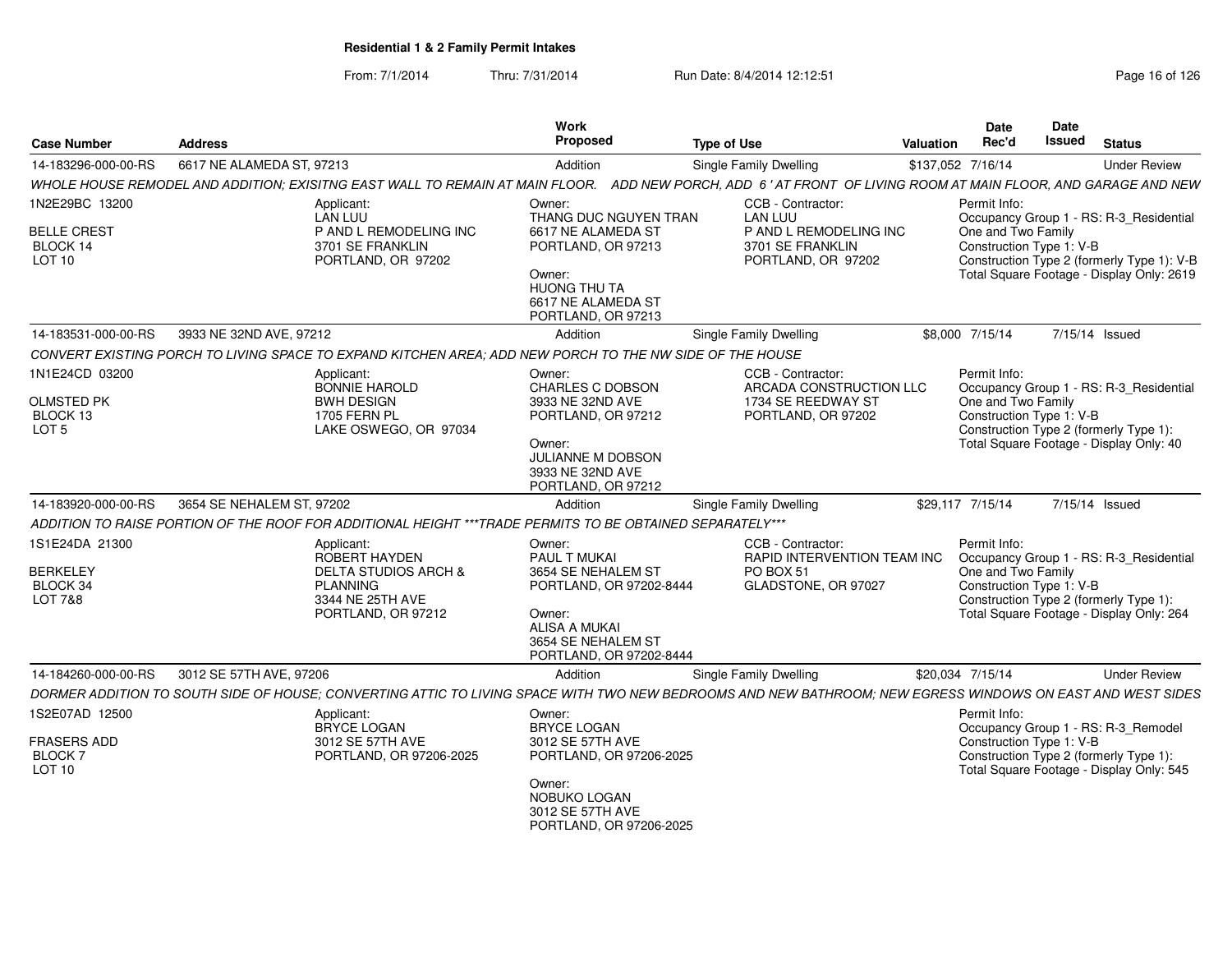| <b>Case Number</b>                                                                | <b>Address</b>                                                                                                                                                   | Work<br>Propose                                                                                 | <b>Type of Use</b>                                                     | Date<br>Rec'd<br>Valuation                     | <b>Date</b><br><b>Issued</b><br><b>Status</b>                                       |
|-----------------------------------------------------------------------------------|------------------------------------------------------------------------------------------------------------------------------------------------------------------|-------------------------------------------------------------------------------------------------|------------------------------------------------------------------------|------------------------------------------------|-------------------------------------------------------------------------------------|
| 14-184390-000-00-RS                                                               | 13626 NW OLD GERMANTOWN RD, 97229                                                                                                                                | Addition                                                                                        | Single Family Dwelling                                                 | \$14,448 7/16/14                               | 7/19/14 Issued                                                                      |
|                                                                                   | ENCLOSE EXISTING 78 SQUARE FOOT REAR PATIO AND 53 SQUARE FOOT MAIN FLOOR SIDE PORCH, CONVERT GARAGE TO DEN.                                                      |                                                                                                 |                                                                        |                                                |                                                                                     |
| 1N1W09C 01800                                                                     | Applicant:<br>NEIL KELLY CO INC                                                                                                                                  | Owner:<br>PENELOPE D BARNES                                                                     | CCB - Contractor:<br>NEIL KELLY CO INC                                 | Permit Info:                                   | Occupancy Group 1 - RS: R-3_Residential                                             |
| <b>ANDREWS ACRES</b><br>LOT 31&33&34 TL 1800<br>DEFERRAL-POTENTIAL ADDITIONAL TAX | 804 N ALBERTA ST<br>PORTLAND, OR 97217-2693                                                                                                                      | PORTLAND, OR 97231                                                                              | 13626 NW OLD GERMANTOWN RD 804 N ALBERTA ST<br>PORTLAND, OR 97217-2693 | One and Two Family<br>Construction Type 1: V-B | Construction Type 2 (formerly Type 1):<br>Total Square Footage - Display Only: 131  |
| 14-184457-000-00-RS 4725 SE 36TH PL, 97202                                        |                                                                                                                                                                  | Addition                                                                                        | Single Family Dwelling                                                 | \$14,135 7/16/14                               | <b>Under Review</b>                                                                 |
|                                                                                   | LEGALIZE CONSTRUCTION OF REAR STORAGE AREA and FRONT PORCH PER 11-201205-VI                                                                                      |                                                                                                 |                                                                        |                                                |                                                                                     |
| 1S1E13AB 11200                                                                    | Applicant:<br>DELIA FRIOLO                                                                                                                                       | Owner:<br>MATT J S FRIOLO                                                                       |                                                                        | Permit Info:                                   | Occupancy Group 1 - RS: R-3_Residential                                             |
| <b>LEONE PK</b><br>BLOCK 4                                                        | 4725 SE 36TH PLACE<br>PORTLAND, OR 97202                                                                                                                         | 4725 SE 36TH PL<br>PORTLAND, OR 97202                                                           |                                                                        | One and Two Family<br>Construction Type 1: V-B |                                                                                     |
| LOT <sub>2</sub>                                                                  |                                                                                                                                                                  |                                                                                                 |                                                                        |                                                | Construction Type 2 (formerly Type 1):<br>Total Square Footage - Display Only: 132  |
| 14-184463-000-00-RS                                                               | 2280 SE 35TH PL, 97214                                                                                                                                           | Addition                                                                                        | Single Family Dwelling                                                 | \$22,000 7/16/14                               | 7/17/14 Under Inspection                                                            |
|                                                                                   | KITCHEN ADDITION AND REMODEL. REMOVE SHEETROCK AND REINSULATE 2 EXTERIOR KITCHEN WALLS AND ADD PASS THROUGH                                                      |                                                                                                 |                                                                        |                                                |                                                                                     |
| 1S1E01DC 06500<br>PARK VIEW ANX                                                   | Applicant:<br>DAVID FARRIN CONSTRUCTION<br>LLC                                                                                                                   | Owner:<br><b>EDWARD J SUHR</b><br>2280 SE 35TH PL                                               | CCB - Contractor:<br>DAVID FARRIN CONSTRUCTION<br><b>LLC</b>           | Permit Info:<br>One and Two Family             | Occupancy Group 1 - RS: R-3 Residential                                             |
| N 1/2 OF LOT 12                                                                   | 4885 SUMMIT ST<br>WEST LINN, OR 97068                                                                                                                            | PORTLAND, OR 97214<br>Owner:<br><b>PATRICIA K SUHR</b><br>2280 SE 35TH PL<br>PORTLAND, OR 97214 | 4885 SUMMIT ST<br>WEST LINN, OR 97068                                  | Construction Type 1: V-B                       | Construction Type 2 (formerly Type 1):<br>Total Square Footage - Display Only: 12   |
| 14-184556-000-00-RS                                                               | 7243 SW 52ND AVE. 97219                                                                                                                                          | Addition                                                                                        | Single Family Dwelling                                                 | \$150,000 7/17/14                              | <b>Under Review</b>                                                                 |
|                                                                                   | ADDITION AND REMODEL TO SINGLE FAMILY RESIDENCE, ADDITION TO BACK OF HOUSE FOR NEW FAMILY ROOM, RECONFIGURE KITCHEN, BUILD NEW STAIRS TO NEW 2ND FLOOR THAT INCL |                                                                                                 |                                                                        |                                                |                                                                                     |
| 1S1E19AC 02600                                                                    | Applicant:<br><b>RUSSEL RAY BARTELS</b>                                                                                                                          | Owner:<br>MICHELE HJORTING                                                                      | CCB - Contractor:<br><b>RUSSEL RAY BARTELS</b>                         | Permit Info:                                   | Occupancy Group 1 - RS: R-3_Residential                                             |
| <b>KIRCANNO</b><br>BLOCK <sub>3</sub>                                             | RMH BARTELS CONSTRUCTION<br><b>INC</b>                                                                                                                           | 7243 SW 52ND AVE<br>PORTLAND, OR 97219-1311                                                     | RMH BARTELS CONSTRUCTION<br><b>INC</b>                                 | One and Two Family<br>Construction Type 1: V-B |                                                                                     |
| LOT 36                                                                            | 41173 SE VISTA LOOP DR<br>SANDY, OREGON 97055                                                                                                                    | Owner:<br><b>ERIC HJORTING</b><br>7243 SW 52ND AVE<br>PORTLAND, OR 97219-1311                   | 41173 SE VISTA LOOP DR<br>SANDY, OREGON 97055                          |                                                | Construction Type 2 (formerly Type 1):<br>Total Square Footage - Display Only: 1393 |
| 14-184643-000-00-RS                                                               | 512 SW BANCROFT ST, 97201                                                                                                                                        | Addition                                                                                        | Single Family Dwelling                                                 | \$126.834 7/16/14                              | <b>Under Review</b>                                                                 |
|                                                                                   | REMODEL AND 2ND FLOOR ADDITION TO SFR; EXPAND BASEMENT FOOTPRINT BY 7 FT, ADDITION OF STORAGE AREA, UTILITY ROOM AND NEW STAIRS UP TO MAIN FLOOR AND CONTINUE UP |                                                                                                 |                                                                        |                                                |                                                                                     |
| 1S1E09DD 04400                                                                    | Applicant:<br><b>JAMES MOORE</b>                                                                                                                                 | Owner:<br>ROBERT C WEBBER                                                                       | CCB - Contractor:<br><b>BRADFORD CAMERON</b>                           | Permit Info:                                   | Occupancy Group 1 - RS: R-3_Residential                                             |
| PORTLAND HMSTD<br>W 60' OF E 120' OF N 100' OF LOT 4 BLOCK                        | <b>JAMES MOORE, ARCHITECT</b><br>2327 SW MARKET ST DRIVE, B<br>PORTLAND, OR 97201                                                                                | 512 SW BANCROFT ST<br>PORTLAND, OR 97239                                                        | CAMERON CONSTRUCTION INC<br>322 SE 61ST AVE<br>PORTLAND OR 97215       | One and Two Family<br>Construction Type 1: V-B | Construction Type 2 (formerly Type 1):<br>Total Square Footage - Display Only: 1150 |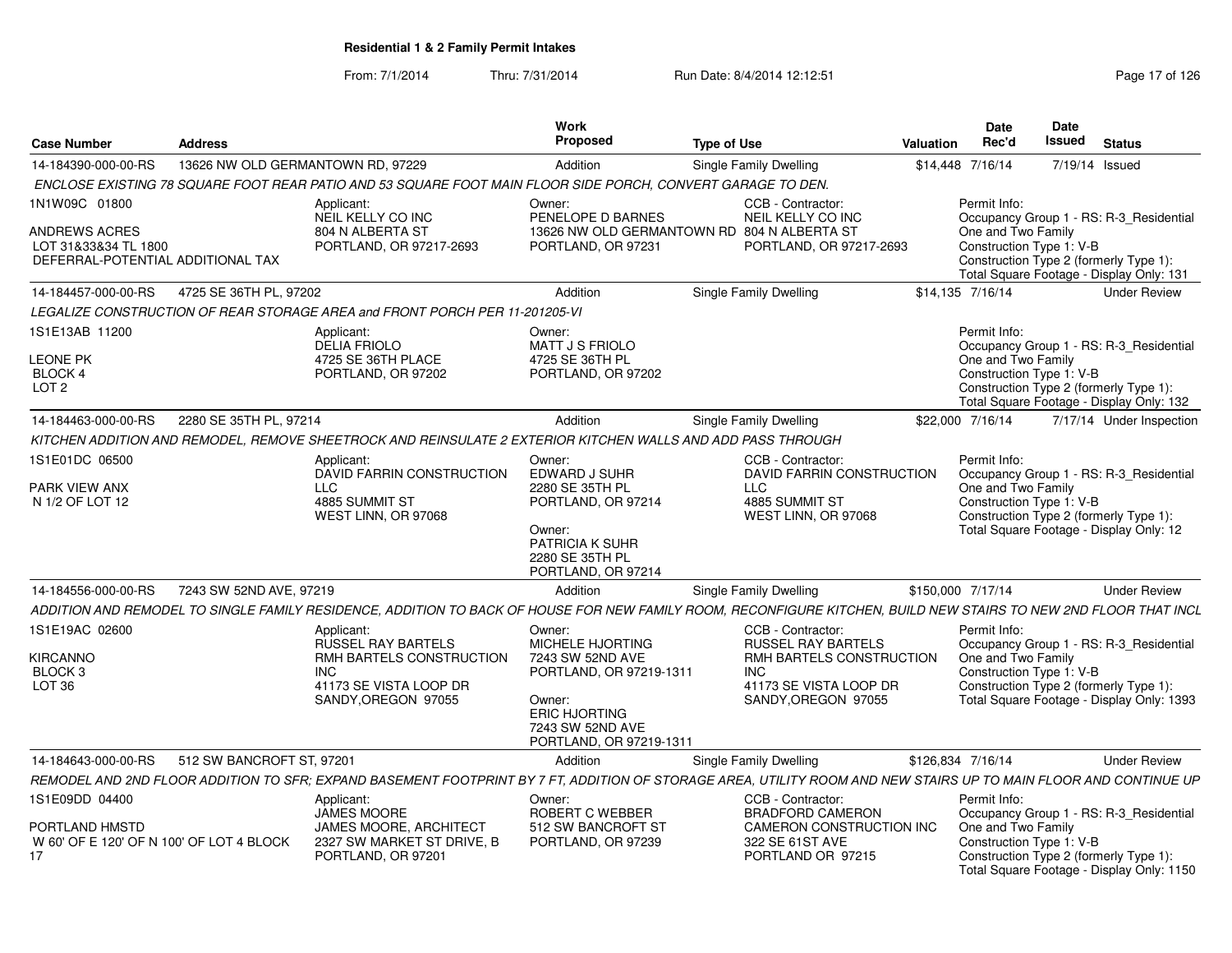|                                      |                                           |                                                                                  | Work                                              |                                                                                                                                                               | Date               | Date                                           |                                                                                         |
|--------------------------------------|-------------------------------------------|----------------------------------------------------------------------------------|---------------------------------------------------|---------------------------------------------------------------------------------------------------------------------------------------------------------------|--------------------|------------------------------------------------|-----------------------------------------------------------------------------------------|
| <b>Case Number</b>                   | <b>Address</b>                            |                                                                                  | Proposed                                          | <b>Type of Use</b>                                                                                                                                            | Rec'd<br>Valuation | Issued                                         | Status                                                                                  |
| 14-184673-000-00-RS                  | 3917 NE 8TH AVE, 97212                    |                                                                                  | Addition                                          | <b>Single Family Dwelling</b>                                                                                                                                 | \$30,000 7/16/14   |                                                | 7/16/14 Issued                                                                          |
|                                      |                                           | 2 STORY ADDITION AT BACK OF HOUSE. TO ADD 1 BEDROOM AND 1 BATHROOM ON EACH FLOOR |                                                   |                                                                                                                                                               |                    |                                                |                                                                                         |
| 1N1E23CC 02900                       |                                           | Applicant:                                                                       | Owner:                                            | CCB - Contractor:                                                                                                                                             | Permit Info:       |                                                |                                                                                         |
|                                      |                                           | JEFF WILLEMSEN                                                                   | <b>NORAH SMITH</b>                                | JEFF WILLEMSEN                                                                                                                                                |                    |                                                | Occupancy Group 1 - RS: R-3_Residential                                                 |
| <b>NORTH IRVINGTON</b><br>BLOCK 4    |                                           | <b>WNB DEVELOPMENT</b><br>P0 BOX 16967                                           | 3917 NE 8TH AVE<br>PORTLAND, OR 97212-1206        | WNB DEVELOPMENT<br>P0 BOX 16967                                                                                                                               |                    | One and Two Family<br>Construction Type 1: V-B |                                                                                         |
| N 33' OF LOT 10                      |                                           | PORTLAND OR 97292                                                                |                                                   | PORTLAND OR 97292                                                                                                                                             |                    |                                                | Construction Type 2 (formerly Type 1):                                                  |
|                                      |                                           |                                                                                  | Owner:                                            |                                                                                                                                                               |                    |                                                | Total Square Footage - Display Only: 90                                                 |
|                                      |                                           |                                                                                  | NORAH S SMITH<br>3917 NE 8TH AVE                  |                                                                                                                                                               |                    |                                                |                                                                                         |
|                                      |                                           |                                                                                  | PORTLAND, OR 97212-1206                           |                                                                                                                                                               |                    |                                                |                                                                                         |
| 14-184757-000-00-RS                  | 2300 SW 15TH AVE, 97201                   |                                                                                  | Addition                                          | Single Family Dwelling                                                                                                                                        | \$500,000 7/17/14  |                                                | <b>Under Review</b>                                                                     |
|                                      | <i>ADDITION AND WHOLE HOUSE REMODEL -</i> | ADDITION TO ENCLOSE ELEVATED PORCH AND CREATE LIVING SPACE BELOW .               |                                                   |                                                                                                                                                               |                    |                                                |                                                                                         |
| 1S1E04CA 07100                       |                                           | Applicant:                                                                       | Owner:                                            | CCB - Contractor:                                                                                                                                             | Permit Info:       |                                                |                                                                                         |
|                                      |                                           | MICHAEL CHURCH HOMES LLC                                                         | <b>JOHN BERTHOLD</b>                              | MICHAEL CHURCH HOMES LLC                                                                                                                                      |                    |                                                | Occupancy Group 1 - RS: R-3_Remodel                                                     |
| PORTLAND<br>BLOCK 304                |                                           | 11584 SW ROYAL VILLA DR<br><b>TIGARD, OR 97224</b>                               | 2300 SW 15TH AVE<br>PORTLAND, OR 97201-2303       | 11584 SW ROYAL VILLA DR<br><b>TIGARD, OR 97224</b>                                                                                                            |                    | Construction Type 1: V-B                       | Construction Type 2 (formerly Type 1):                                                  |
| LOT 7&8 EXC PT IN ST                 |                                           |                                                                                  |                                                   |                                                                                                                                                               |                    |                                                | Total Square Footage - Display Only: 3770                                               |
|                                      |                                           |                                                                                  | Owner:                                            |                                                                                                                                                               |                    | Number of New Dwelling Units: 1                |                                                                                         |
|                                      |                                           |                                                                                  | SHEILVRINA BERTHOLD<br>2300 SW 15TH AVE           |                                                                                                                                                               |                    |                                                |                                                                                         |
|                                      |                                           |                                                                                  | PORTLAND, OR 97201-2303                           |                                                                                                                                                               |                    |                                                |                                                                                         |
| 14-184792-000-00-RS                  | 9488 N ST LOUIS AVE, 97203                |                                                                                  | Addition                                          | Single Family Dwelling                                                                                                                                        | \$10,000 7/18/14   |                                                | 7/18/14 Under Inspection                                                                |
|                                      |                                           |                                                                                  |                                                   | ADDITION TO CREATE FOYER AND RELOCATE ENTRY DOOR: NEW FRONT AND REAR PORCHES: REMOVE WINDOW AND REPLACE WITH FRENCH DOOR AT REAR: NEW SKYLIGHTS: EXTEND ALI   |                    |                                                |                                                                                         |
| 1N1W01DB 13200                       |                                           | Applicant:                                                                       | Owner:                                            |                                                                                                                                                               | Permit Info:       |                                                |                                                                                         |
|                                      |                                           | <b>MARK TOBIAS</b>                                                               | <b>MARK TOBIAS</b>                                |                                                                                                                                                               |                    |                                                | Occupancy Group 1 - RS: R-3_Residential                                                 |
| RAVENA PK<br><b>BLOCK 3 TL 13200</b> |                                           | 9488 N SAINT LOUIS AVE<br>PORTLAND, OR 97203-2281                                | 9488 N SAINT LOUIS AVE<br>PORTLAND, OR 97203-2281 |                                                                                                                                                               |                    | One and Two Family<br>Construction Type 1: V-B |                                                                                         |
|                                      |                                           |                                                                                  |                                                   |                                                                                                                                                               |                    |                                                | Construction Type 2 (formerly Type 1):                                                  |
|                                      |                                           |                                                                                  |                                                   |                                                                                                                                                               |                    |                                                | Total Square Footage - Display Only: 40                                                 |
| 14-184817-000-00-RS                  | 2933 NE SKIDMORE ST, 97211                |                                                                                  | Addition                                          | Single Family Dwelling                                                                                                                                        | \$125,000 7/16/14  |                                                | <b>Under Review</b>                                                                     |
|                                      |                                           |                                                                                  |                                                   | ADDITION FOR SECOND STORY; MINOR REMODEL IN BASEMENT; REMOVE WALLS AND OPEN UP FLOOR PLAN THROUGHOUT ON MAIN FLOOR; NEW SECOND FLOOR TO INCLUDE MASTER BEL    |                    |                                                |                                                                                         |
| 1N1E24CA 06300                       |                                           | Applicant:                                                                       | Owner:                                            | CCB - Contractor:<br>METRO HOMES NORTHWEST LLC METRO HOMES NORTHWEST LLC AFFORDABLE NEW HOMES LLC                                                             | Permit Info:       |                                                |                                                                                         |
| <b>ALAMEDA PARK</b>                  |                                           | 211 NE WEIDLER ST                                                                | 211 NE WEIDLER ST                                 | 211 NE WEIDER                                                                                                                                                 |                    | One and Two Family                             | Occupancy Group 1 - RS: R-3_Residential                                                 |
| BLOCK 43                             |                                           | PORTLAND, OR 97232-1155                                                          | PORTLAND, OR 97232-1155                           | PORTLAND, OR 97232                                                                                                                                            |                    | Construction Type 1: V-B                       |                                                                                         |
| LOT <sub>4</sub>                     |                                           |                                                                                  |                                                   |                                                                                                                                                               |                    |                                                | Construction Type 2 (formerly Type 1):<br>Total Square Footage - Display Only: 911      |
| 14-185413-000-00-RS                  | 5770 SW SALMON ST, 97221                  |                                                                                  | Addition                                          |                                                                                                                                                               | \$73,500 7/17/14   |                                                | <b>Under Review</b>                                                                     |
|                                      |                                           |                                                                                  |                                                   | Single Family Dwelling                                                                                                                                        |                    |                                                |                                                                                         |
|                                      |                                           |                                                                                  |                                                   | ADDITION TO SINGLE FAMILY RESIDENCE, REMOVE FRONT PATIO AND POUR NEW FOUNDATION TO ENCLOSE PORCH AREA AS EXPANDED LIVING ROOM SPACE, ADD NEW BEAMS ON MAIN FL |                    |                                                |                                                                                         |
| 1S1E06BD 02800                       |                                           | Applicant:<br><b>RUSSEL RAY BARTELS</b>                                          | Owner:<br><b>TYJOR LLC</b>                        |                                                                                                                                                               | Permit Info:       |                                                | Occupancy Group 1 - RS: R-3_Residential                                                 |
| SECTION 06 1S 1E                     |                                           | RMH BARTELS CONSTRUCTION                                                         | 1320 SE 84TH AVE                                  |                                                                                                                                                               |                    | One and Two Family                             |                                                                                         |
| TL 2800 0.38 ACRES                   |                                           | <b>INC</b>                                                                       | PORTLAND, OR 97216-1311                           |                                                                                                                                                               |                    | Construction Type 1: V-B                       |                                                                                         |
|                                      |                                           | 41173 SE VISTA LOOP DR<br>SANDY, OREGON 97055                                    |                                                   |                                                                                                                                                               |                    |                                                | Construction Type 2 (formerly Type 1): V-B<br>Total Square Footage - Display Only: 1190 |
|                                      |                                           |                                                                                  |                                                   |                                                                                                                                                               |                    |                                                |                                                                                         |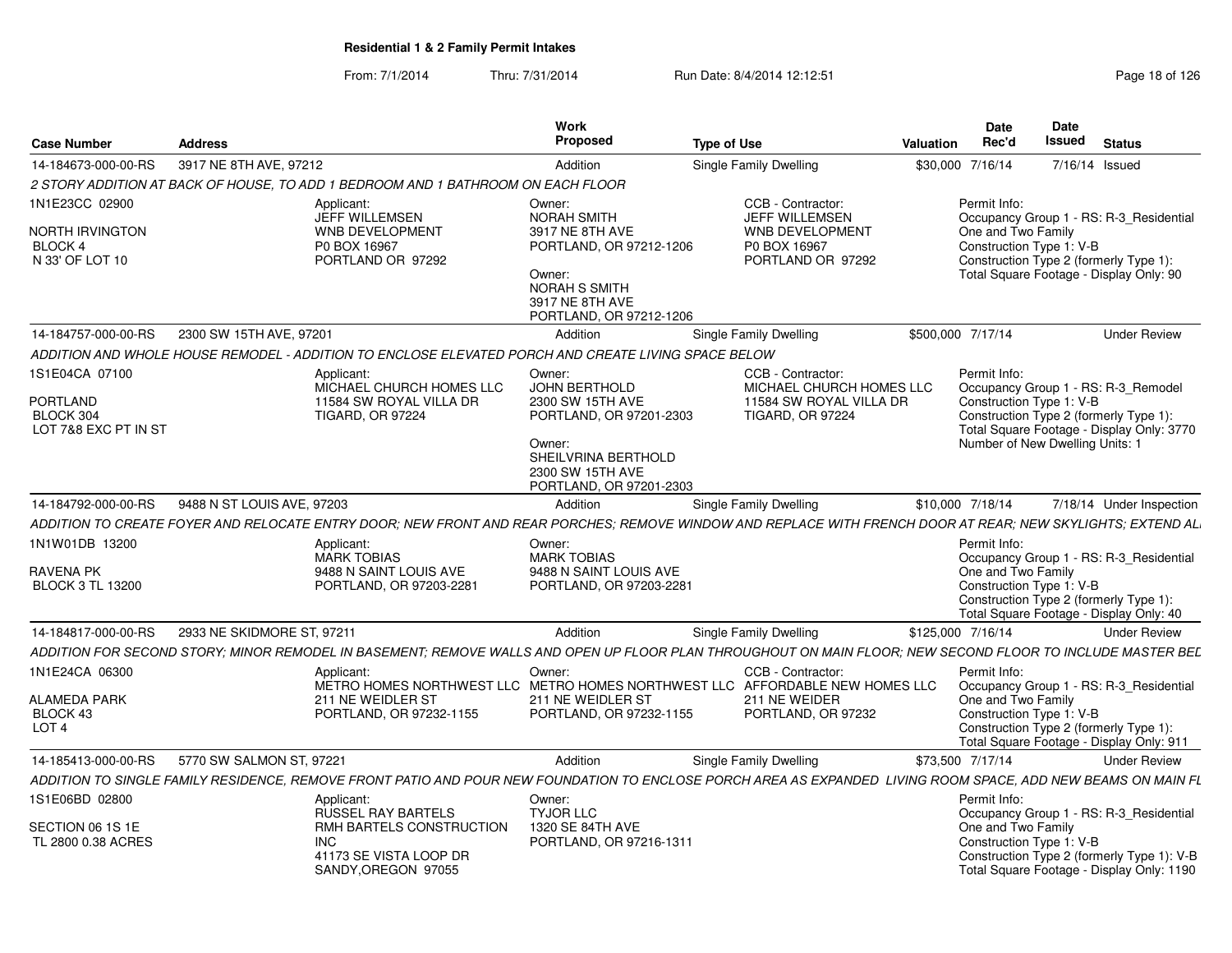| <b>Case Number</b>                                                      | <b>Address</b>               |                                                                                                  | Work<br>Proposed                                                                                                                                                         | <b>Type of Use</b>                                                                                                                                            | <b>Date</b><br>Rec'd<br>Valuation | Date<br>Issued                                                                           | <b>Status</b>                                                                                                                  |
|-------------------------------------------------------------------------|------------------------------|--------------------------------------------------------------------------------------------------|--------------------------------------------------------------------------------------------------------------------------------------------------------------------------|---------------------------------------------------------------------------------------------------------------------------------------------------------------|-----------------------------------|------------------------------------------------------------------------------------------|--------------------------------------------------------------------------------------------------------------------------------|
| 14-185424-000-00-RS                                                     | 4430 SW VESTA ST. 97219      |                                                                                                  | Addition                                                                                                                                                                 | <b>Single Family Dwelling</b>                                                                                                                                 | \$150,000 7/18/14                 |                                                                                          | <b>Under Review</b>                                                                                                            |
|                                                                         |                              |                                                                                                  |                                                                                                                                                                          | FIRE DAMAGE REPAIR TO REMOVE WALLS ON THE FIRST FLOOR AND RECONFIGURE WALLS IN THE KITCHEN AND FAMILY ROOM; RECONFIGURE SECOND FLOOR WALLS TO INCLUDE NEW 2 E |                                   |                                                                                          |                                                                                                                                |
| 1S1E32BC 12400                                                          |                              | Applicant:                                                                                       | Owner:                                                                                                                                                                   | CCB - Contractor:                                                                                                                                             | Permit Info:                      |                                                                                          |                                                                                                                                |
| <b>WEST PORTLAND PK</b><br>BLOCK 95<br>E 1/2 OF LOT 1-4                 |                              | DAVE SANDAHL<br><b>WEST COAST FORENSICS</b><br>3825 SW KELLY AVE<br>PORTLAND OR 97239            | JOE W KINCAID<br>4430 SW VESTA ST<br>PORTLAND, OR 97219-7455                                                                                                             | <b>GREAT WESTERN RENOVATION</b><br>PO BOX 489<br>OREGON CITY OR 97045                                                                                         |                                   | Construction Type 1: V-B                                                                 | Occupancy Group 1 - RS: R-3_Remodel<br>Construction Type 2 (formerly Type 1): V-B<br>Total Square Footage - Display Only: 3140 |
|                                                                         |                              |                                                                                                  | Owner:<br>NADINE J KINCAID<br>4430 SW VESTA ST<br>PORTLAND, OR 97219-7455                                                                                                |                                                                                                                                                               |                                   |                                                                                          |                                                                                                                                |
| 14-185475-000-00-RS                                                     | 1387 SW MAPLECREST DR. 97219 |                                                                                                  | Addition                                                                                                                                                                 | <b>Single Family Dwelling</b>                                                                                                                                 | \$92.644 7/17/14                  |                                                                                          | <b>Under Review</b>                                                                                                            |
|                                                                         |                              |                                                                                                  |                                                                                                                                                                          | ADDITION TO REMOVE ROOF OVER GARAGE AND ADD SECOND FLOOR OVER GARAGE: NEW WALLS IN DINING ROOM TO CREATE CLOSET: NEW STAIRS LEADING TO SECOND FLOOR: SECONL   |                                   |                                                                                          |                                                                                                                                |
| 1S1E28CA 00900<br><b>MAPLECREST</b><br>LOT <sub>78</sub>                |                              | Applicant:<br><b>JOSHUA HILTON</b><br>2FORM ARCHITECTURE<br>612 NE 28TH AVE<br>PORTLAND OR 97232 | Owner:<br><b>MICHAEL E REISS</b><br>1387 SW MAPLECREST DR<br>PORTLAND, OR 97219-6431<br>Owner:<br><b>LINA REISS</b><br>1387 SW MAPLECREST DR<br>PORTLAND, OR 97219-6431  | CCB - Contractor:<br>GRAVITATE DESIGN + BUILD INC  Occupancy Group 1 - RS: R-3_Residential<br>3330 SO STATE ST STE V-423<br>LAKE OSWEGO, OR 97034             | Permit Info:                      | One and Two Family<br>Construction Type 1: V-B<br>Construction Type 2 (formerly Type 1): | Total Square Footage - Display Only: 840                                                                                       |
| 14-186054-000-00-RS                                                     | 275 N LOTUS BEACH DR, 97217  |                                                                                                  | Addition                                                                                                                                                                 | Single Family Dwelling                                                                                                                                        | \$150,000 7/18/14                 |                                                                                          | 7/18/14 Under Inspection                                                                                                       |
|                                                                         |                              |                                                                                                  |                                                                                                                                                                          | REMODEL EXISTING SINGLE FAMILY RESIDENCE. REMOVE WALL BETWEEN KITCHEN AND DINING ROOM AND ADD BEAM ABOVE. REMOVE STAIRS AT SUNKEN GREAT ROOM ON MAIN FLOOR: 1 |                                   |                                                                                          |                                                                                                                                |
| 2N1E34DC 01100<br>HAYDEN BAY MARINA<br><b>BLOCK</b><br>LOT <sub>8</sub> |                              | Applicant:<br>TODD ALBERT HOMES LLC<br>333 N STATE ST STE V 448<br>LAKE OSWEGO, OR 97034         | Owner:<br>ARTHUR L PARKER<br>275 N LOTUS BEACH DR<br>PORTLAND, OR 97217<br>Owner:<br><b>DEBRA K RUNYAN-PARKER</b><br>275 N LOTUS BEACH DR<br>PORTLAND, OR 97217          | CCB - Contractor:<br>TODD ALBERT HOMES LLC<br>333 N STATE ST STE V 448<br>LAKE OSWEGO, OR 97034                                                               | Permit Info:                      | One and Two Family<br>Construction Type 1: V-B<br>Construction Type 2 (formerly Type 1): | Occupancy Group 1 - RS: R-3_Residential                                                                                        |
| 14-186234-000-00-RS                                                     | 4138 SE CLINTON ST. 97202    |                                                                                                  | Addition                                                                                                                                                                 | Single Family Dwelling                                                                                                                                        | \$25,000 7/18/14                  |                                                                                          | 7/18/14 Issued                                                                                                                 |
|                                                                         |                              |                                                                                                  |                                                                                                                                                                          | ADDITION OF NEW DECK AND COVER AT REAR OF HOUSE; SHIFT STAIRS AT BASEMENT AND CHANGE DOOR AT LANDING TO WINDOW; REMOVE WALL BETWEEN KITCHEN AND DINING ROOM   |                                   |                                                                                          |                                                                                                                                |
| 1S2E07BB 18200<br>RICHMOND ADD<br><b>BLOCK</b><br>LOT <sub>9</sub>      |                              | Applicant:<br>ELLEN MEKJAVICH<br>4138 SE CLINTON ST<br>PORTLAND, OR 97202-1639                   | Owner:<br><b>JAMES E ZIMMERMAN</b><br>4138 SE CLINTON ST<br>PORTLAND, OR 97202-1639<br>Owner:<br><b>ELLEN MEKJAVICH</b><br>4138 SE CLINTON ST<br>PORTLAND, OR 97202-1639 | CCB - Contractor:<br>NW INNOVATIVE CONSTRUCTION Occupancy Group 1 - RS: R-3_Remodel<br><b>CONCEPTS LLC</b><br>1265 NE CORNELL RD<br>HILLSBORO, OR 97124       | Permit Info:                      | Construction Type 1: V-B                                                                 | Construction Type 2 (formerly Type 1): V-B<br>Total Square Footage - Display Only: 628                                         |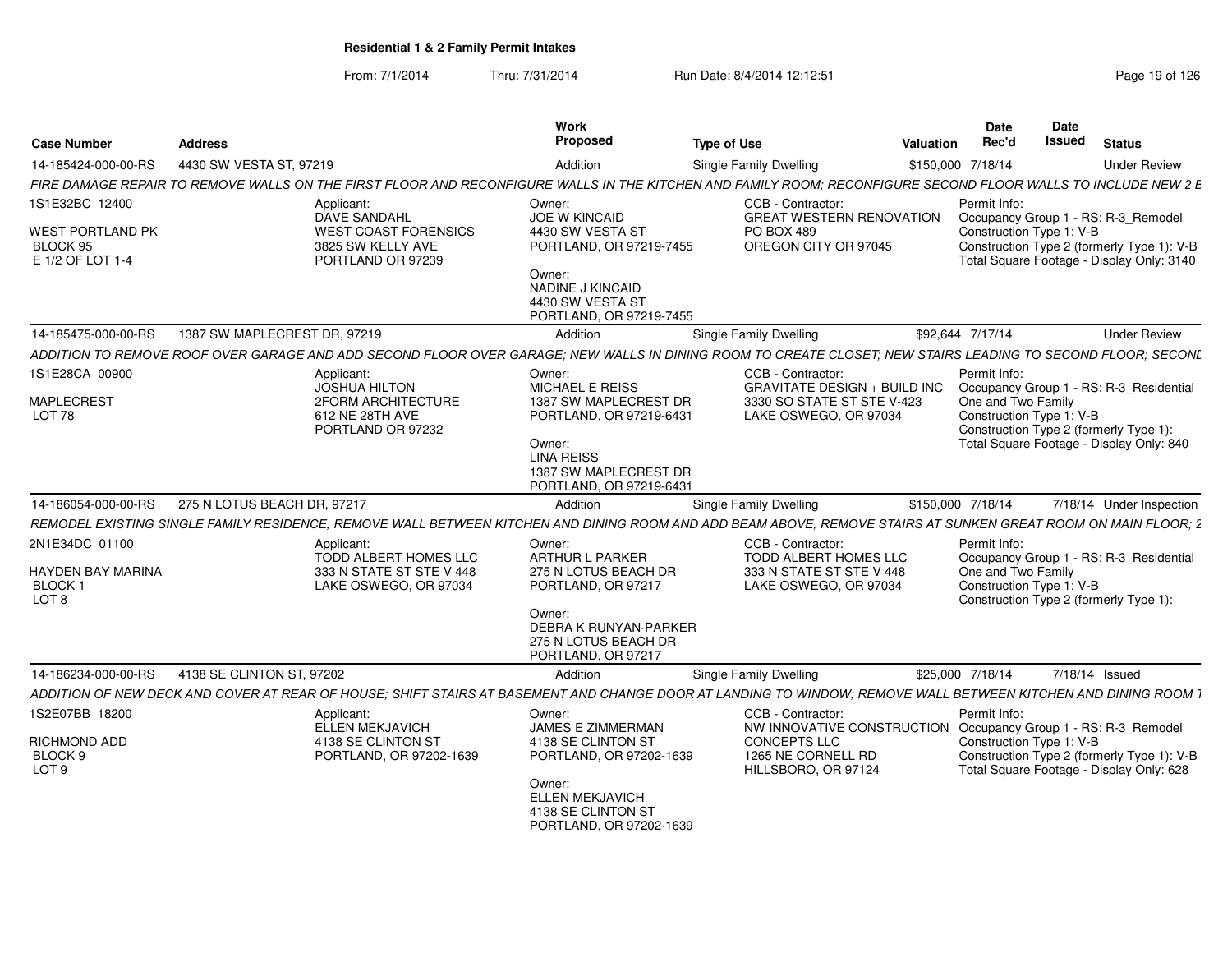| Case Number                           | <b>Address</b>                |                                                                                                  | Work<br>Propose                              | <b>Type of Use</b>                                                                                                                                              | Date<br>Rec'd<br>Valuation | Date<br>Issued<br><b>Status</b>                                                    |
|---------------------------------------|-------------------------------|--------------------------------------------------------------------------------------------------|----------------------------------------------|-----------------------------------------------------------------------------------------------------------------------------------------------------------------|----------------------------|------------------------------------------------------------------------------------|
| 14-186996-000-00-RS                   | 1654 N WILLAMETTE BLVD, 97217 |                                                                                                  | Addition                                     | Single Family Dwelling                                                                                                                                          | \$100,000 7/28/14          | 7/28/14 Issued                                                                     |
|                                       |                               |                                                                                                  |                                              | ADDITION TO FIRST FLOOR TO EXPAND KITCHEN; REMODEL DINING ROOM, BATHROOM, BEDROOM 2; CONVERT PORTION OF BASEMENT TO LIVING SPACE, CONVERT PORTION OF ATTIC TO ( |                            |                                                                                    |
| 1N1E21AA 05300                        |                               | Applicant:                                                                                       | Owner:                                       | CCB - Contractor                                                                                                                                                | Permit Info:               |                                                                                    |
|                                       |                               | WILLIAM RAGLIONE                                                                                 | <b>JODIE SCHIMKE</b>                         | RAGLIONE CONSTRUCTION LLC                                                                                                                                       |                            | Occupancy Group 1 - RS: R-3 Residential                                            |
| RIVERSIDE ADD<br>BLOCK 15             |                               | 1654 NW 57TH<br>PORTLAND OR 97210                                                                | PO BOX 1600<br>KINGSTON, WA 98346-1600       | 3133 NW ST HELENS RD<br>PORTLAND OR 97210                                                                                                                       | One and Two Family         | Construction Type 1: V-B                                                           |
| W 52.5' OF LOT 1 EXC PT IN ST         |                               |                                                                                                  |                                              |                                                                                                                                                                 |                            | Construction Type 2 (formerly Type 1): V-B                                         |
| W 52.5' OF LOT 2                      |                               |                                                                                                  |                                              |                                                                                                                                                                 |                            | Total Square Footage - Display Only: 662                                           |
| 14-187051-000-00-RS                   | 5722 SE 52ND AVE, 97206       |                                                                                                  | Addition                                     | Single Family Dwelling                                                                                                                                          | \$94,721 7/22/14           | 7/22/14 Under Inspection                                                           |
| REMODEL AND ADDITION TO SINGLE FAMILY |                               |                                                                                                  |                                              | RESIDENCE: ADDITION TO REAR FOR MASTER BEDROOM AND COVERED PORCH, FRAME WALLS FOR NEW BATHROOM AND CLOSET TO CREATE N                                           |                            |                                                                                    |
| 1S2E18DB 07400                        |                               | Applicant:                                                                                       | Owner:                                       |                                                                                                                                                                 | Permit Info:               |                                                                                    |
| TREMONT PK                            |                               | <b>LORI B MORROW</b><br>5722 SE 52ND AVE                                                         | LORI B MORROW<br>5722 SE 52ND AVE            |                                                                                                                                                                 | One and Two Family         | Occupancy Group 1 - RS: R-3 Residential                                            |
| BLOCK <sub>2</sub>                    |                               | PORTLAND, OR 97206-6002                                                                          | PORTLAND, OR 97206-6002                      |                                                                                                                                                                 |                            | Construction Type 1: V-B                                                           |
| N 60' OF LOT 1-3                      |                               |                                                                                                  |                                              |                                                                                                                                                                 |                            | Construction Type 2 (formerly Type 1): V-B                                         |
| 14-187079-000-00-RS                   | 3123 NE KNOTT ST, 97212       |                                                                                                  | Addition                                     | Single Family Dwelling                                                                                                                                          | \$40,512 7/21/14           | Total Square Footage - Display Only: 2201<br><b>Under Review</b>                   |
|                                       |                               |                                                                                                  |                                              | REMOVE DORMER AT FRONT FACADE AND ADD LARGER DORMER AT REAR FOR ATTIC CONVERSION TO LIVING SPACE, INCLUDES OFFICE, BEDROOM AND BATHROOM, RECONFIGURE AND RE     |                            |                                                                                    |
| 1N1E25BD 12500                        |                               | Applicant:                                                                                       | Owner:                                       |                                                                                                                                                                 | Permit Info:               |                                                                                    |
|                                       |                               | KATHY KREMER                                                                                     | <b>BRIAN N STEVENSON</b>                     |                                                                                                                                                                 |                            | Occupancy Group 1 - RS: R-3_Residential                                            |
| CHARLESTONS ADD                       |                               | K. KREMER DESIGNS INC<br>1040 OAK TERRACE                                                        | 3123 NE KNOTT ST                             |                                                                                                                                                                 | One and Two Family         |                                                                                    |
| BLOCK 1<br>W 50' OF LOT 8-10          |                               | LAKE OSWEGO, OR 97034                                                                            | PORTLAND, OR 97212-3635                      |                                                                                                                                                                 |                            | Construction Type 1: V-B<br>Construction Type 2 (formerly Type 1): V-E             |
|                                       |                               |                                                                                                  | Owner:                                       |                                                                                                                                                                 |                            | Total Square Footage - Display Only: 666                                           |
|                                       |                               |                                                                                                  | <b>KAREN E STEVENSON</b><br>3123 NE KNOTT ST |                                                                                                                                                                 |                            |                                                                                    |
|                                       |                               |                                                                                                  | PORTLAND, OR 97212-3635                      |                                                                                                                                                                 |                            |                                                                                    |
| 14-187185-000-00-RS                   | 7416 N LEONARD ST. 97203      |                                                                                                  | Addition                                     | Single Family Dwelling                                                                                                                                          | \$36.405 7/21/14           | 7/21/14 Issued                                                                     |
|                                       |                               |                                                                                                  |                                              | ADDITION OF NEW VAULTED GABLE ENTRY; NEW EXTERIOR STAIRS AT THE FRONT OF THE HOUSE AND REAR OF THE HOUSE; REMOVE WALLS IN THE BASEMENT;RECONFIGURE WALLS ON T   |                            |                                                                                    |
| 1N1E07BB 11200                        |                               | Applicant:                                                                                       | Owner:                                       | CCB - Contractor                                                                                                                                                | Permit Info:               |                                                                                    |
| SOUTH ST JOHNS                        |                               | AFFORDABLE NEW HOMES LLC<br>211 NE WEIDER                                                        | 211 NE WEIDLER ST                            | METRO HOMES NORTHWEST LLC AFFORDABLE NEW HOMES LLC<br>211 NE WEIDER                                                                                             |                            | Occupancy Group 1 - RS: R-3_Remodel<br>Construction Type 1: V-B                    |
| BLOCK 2                               |                               | PORTLAND, OR 97232                                                                               | PORTLAND, OR 97232-1155                      | PORTLAND, OR 97232                                                                                                                                              |                            | Construction Type 2 (formerly Type 1):                                             |
| LOT 3 EXC E 10'                       |                               |                                                                                                  |                                              |                                                                                                                                                                 |                            | Total Square Footage - Display Only: 1072                                          |
| 14-187203-000-00-RS                   | 8917 SW 8TH AVE, 97219        |                                                                                                  | Addition                                     | Single Family Dwelling                                                                                                                                          | \$30,000 7/21/14           | 7/21/14 Issued                                                                     |
|                                       |                               | ADDITION TO THE BACK OF THE HOUSE TO REMOVE SUN-ROOM AND ADD NEW FAMILY, AND NEW DECK AND COVER; |                                              |                                                                                                                                                                 |                            |                                                                                    |
| 1S1E28AB 00300                        |                               | Applicant:                                                                                       | Owner:                                       |                                                                                                                                                                 | Permit Info:               |                                                                                    |
| NORTHROP AC                           |                               | KRAIG B O'CONNOR<br>8917 SW 8TH AVE                                                              | <b>KRAIG B O'CONNOR</b><br>8917 SW 8TH AVE   |                                                                                                                                                                 | One and Two Family         | Occupancy Group 1 - RS: R-3 Residential                                            |
| <b>BLOCK A</b>                        |                               | PORTLAND, OR 97219                                                                               | PORTLAND, OR 97219                           |                                                                                                                                                                 |                            | Construction Type 1: V-B                                                           |
| N 80' OF E 100' OF LOT 2              |                               |                                                                                                  |                                              |                                                                                                                                                                 |                            | Construction Type 2 (formerly Type 1):<br>Total Square Footage - Display Only: 324 |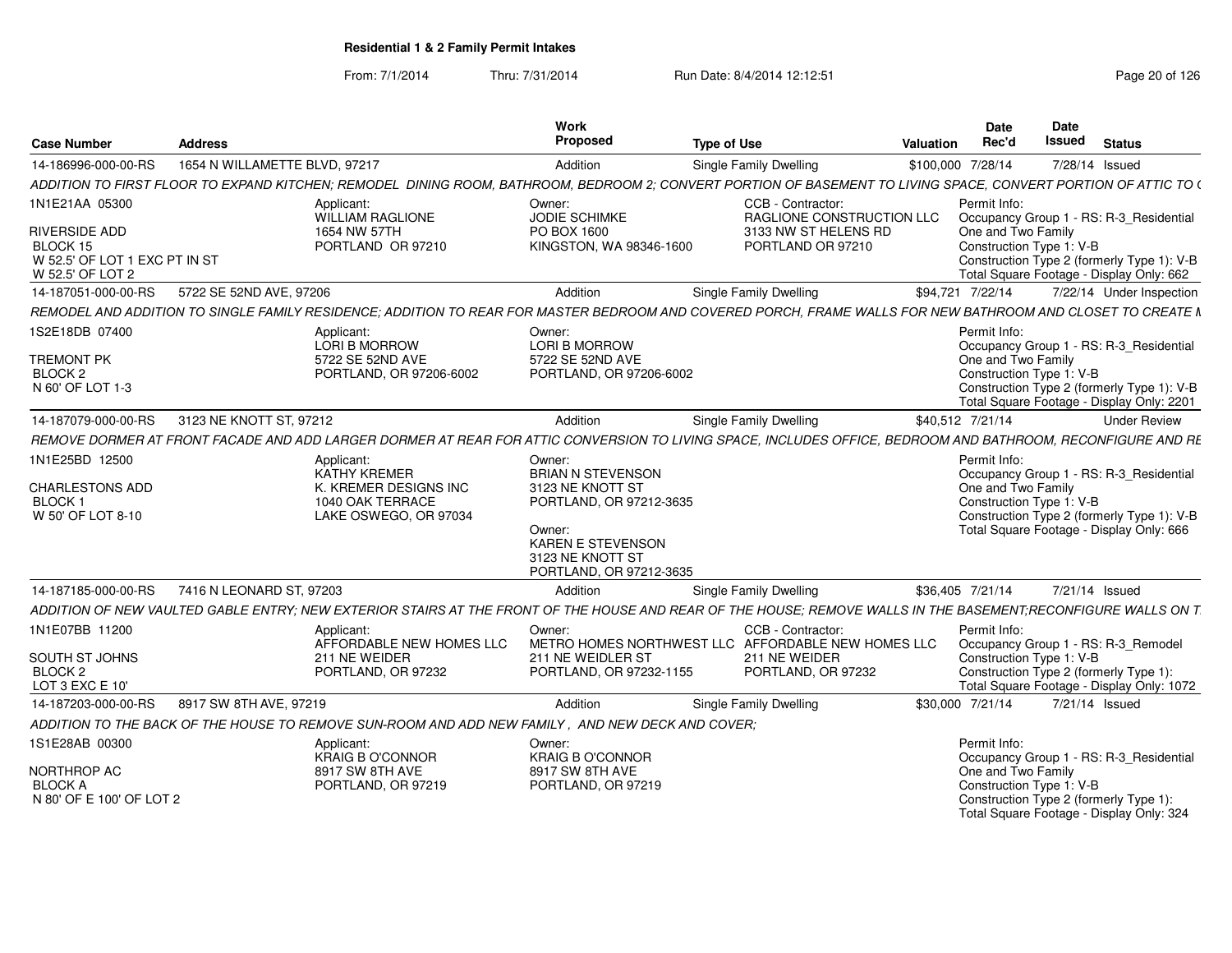| <b>Case Number</b>                                                   | <b>Address</b>                                                                                                                                                   | Work<br>Proposed                                                                                                                                                 | <b>Type of Use</b>                                                                                                              | Valuation        | <b>Date</b><br>Rec'd                                                  | Date<br>Issued | <b>Status</b>                                                                                                                     |
|----------------------------------------------------------------------|------------------------------------------------------------------------------------------------------------------------------------------------------------------|------------------------------------------------------------------------------------------------------------------------------------------------------------------|---------------------------------------------------------------------------------------------------------------------------------|------------------|-----------------------------------------------------------------------|----------------|-----------------------------------------------------------------------------------------------------------------------------------|
| 14-187586-000-00-RS                                                  | 1245 SW ENGLEWOOD DR, 97034                                                                                                                                      | Addition                                                                                                                                                         | Single Family Dwelling                                                                                                          | \$40,000 7/25/14 |                                                                       |                | 7/25/14 Issued                                                                                                                    |
|                                                                      | ADDITION OF NEW SPA, DECK AND STAIRS TO WEST SIDE OF HOUSE OFF MASTER BATHROOM, INCLUDES SAUNA, NEW HOT TUB ON ELEVATED DECK (ET TRADE PERMIT TO BE OBTAINED SE  |                                                                                                                                                                  |                                                                                                                                 |                  |                                                                       |                |                                                                                                                                   |
| 1S1E33DC 00900                                                       | Applicant:<br>LIANNE B RICHLAND                                                                                                                                  | Owner:<br><b>LIANNE B RICHLAND</b>                                                                                                                               |                                                                                                                                 |                  | Permit Info:                                                          |                | Occupancy Group 1 - RS: R-3 Residential                                                                                           |
| <b>ENGLEWOOD RPLT</b><br>LOT 16 TL 900                               | 1245 ENGLEWOOD DR<br>LAKE OSWEGO, OR 97034-1113                                                                                                                  | 1245 ENGLEWOOD DR<br>LAKE OSWEGO, OR 97034-1113                                                                                                                  |                                                                                                                                 |                  | One and Two Family<br>Construction Type 1: V-B                        |                | Construction Type 2 (formerly Type 1): V-B<br>Total Square Footage - Display Only: 486                                            |
| 14-187604-000-00-RS                                                  | 3868 NE FLANDERS ST, 97232                                                                                                                                       | Addition                                                                                                                                                         | Single Family Dwelling                                                                                                          |                  | \$21 7/22/14                                                          |                | <b>Under Review</b>                                                                                                               |
|                                                                      | NEW WRAP AROUND PORCH ON FRONT OF EXISTING DWELLING.                                                                                                             |                                                                                                                                                                  |                                                                                                                                 |                  |                                                                       |                |                                                                                                                                   |
| 1N1E36DA 18000<br><b>LAURELHURST</b><br>BLOCK 79<br>LOT <sub>6</sub> | Applicant:<br>WADE FREITAG<br><b>CRAFTSMAN DESIGN AND</b><br><b>RENOVATION</b><br>1100 SE GRAND AVE #202<br>PORTLAND, OR 97214-3414                              | Owner:<br><b>MICHAEL SKOKAN</b><br>3868 NE FLANDERS ST<br>PORTLAND, OR 97232-3320<br>Owner:<br>ANGELINA SKOKAN<br>3868 NE FLANDERS ST<br>PORTLAND, OR 97232-3320 | CCB - Contractor:<br><b>CRAFTSMAN DESIGN &amp;</b><br><b>RENOVATION LLC</b><br>1235 SE DIVISION ST #203 A<br>PORTLAND, OR 97202 |                  | Permit Info:<br>Patios, Porches, Carports<br>Construction Type 1: V-B |                | Occupancy Group 1 - RS: U_Decks,<br>Construction Type 2 (formerly Type 1):<br>Total Square Footage - Display Only: 1              |
| 14-187711-000-00-RS                                                  | 9717 SE LINCOLN ST, 97216                                                                                                                                        | Addition                                                                                                                                                         | <b>Single Family Dwelling</b>                                                                                                   | \$9,388 7/22/14  |                                                                       |                | 7/24/14 Under Inspection                                                                                                          |
|                                                                      | 221 SQUARE FOOT EXPANSION OF EXISTING ATTACHED GARAGE AND CONVERSION OF 88 SQUARE FEET OF EXISTING GARAGE INTO A LAUNDRY ROOM.                                   |                                                                                                                                                                  |                                                                                                                                 |                  |                                                                       |                |                                                                                                                                   |
| 1S2E04DA 06000<br>CHERRY BLOSSOM PK<br>BLOCK 7<br>LOT <sub>17</sub>  | Applicant:<br>Scott Wacker<br><b>WACKER REMODEL, LLC</b><br>1126 SE 52nd Avenue<br>Portland, OR 97215                                                            | Owner:<br><b>FAY A GEURIN</b><br>9717 SE LINCOLN ST<br>PORTLAND, OR 97216-2653                                                                                   | CCB - Contractor:<br><b>SCOTT A WACKER</b><br>1126 SE 52ND AVE<br>PORTLAND, OR 97215                                            |                  | Permit Info:<br>One and Two Family<br>Construction Type 1: V-B        |                | Occupancy Group 1 - RS: R-3_Residential<br>Construction Type 2 (formerly Type 1): V-B<br>Total Square Footage - Display Only: 221 |
| 14-187903-000-00-RS                                                  | 8435 SE 15TH AVE, 97202                                                                                                                                          | Addition                                                                                                                                                         | <b>Single Family Dwelling</b>                                                                                                   | \$75,000 7/22/14 |                                                                       |                | 7/22/14 Issued                                                                                                                    |
|                                                                      | ADDITION TO ADD A BEDROOM AND BATHROOM - SEPARATE TRADE PERMITS                                                                                                  |                                                                                                                                                                  |                                                                                                                                 |                  |                                                                       |                |                                                                                                                                   |
| 1S1E23CD 07300<br>SELLWOOD<br>BLOCK 59<br>LOT <sub>4</sub>           | Applicant:<br><b>BEATE IOANIDE-CULI</b><br><b>R&amp;B DESIGN STUDIO, LLC</b><br><b>70 N FREMONT ST</b><br>PORTLAND, OR 97212                                     | Owner:<br><b>DEANNA E CULLY</b><br>8435 SE 15TH AVE<br>PORTLAND, OR 97202                                                                                        | CCB - Contractor:<br>CHRISTIAN A IOANIDE<br><b>WESTERN OREGON BUILDERS</b><br>68 NE FREEMONT<br>PORTLAND, OR 97212              |                  | Permit Info:<br>One and Two Family<br>Construction Type 1: V-B        |                | Occupancy Group 1 - RS: R-3 Residential<br>Construction Type 2 (formerly Type 1):<br>Total Square Footage - Display Only: 196     |
| 14-188083-000-00-RS                                                  | 8036 SE 7TH AVE, 97202                                                                                                                                           | Addition                                                                                                                                                         | Single Family Dwelling                                                                                                          | \$40,000 7/23/14 |                                                                       |                | <b>Under Review</b>                                                                                                               |
|                                                                      | REMODEL EXISTING SINGLE FAMILY RESIDENCE, REMOVE AND REBUILD WALLS OF 2ND FLOOR AT NORTH, EAST, WEST ELEVATIONS, REFRAME WITH LESS PITCHED ROOF, CREATE MASTER ( |                                                                                                                                                                  |                                                                                                                                 |                  |                                                                       |                |                                                                                                                                   |
| 1S1E23CB 12200                                                       | Applicant:<br><b>GREG E SHORTREED</b>                                                                                                                            | Owner:<br><b>GREG E SHORTREED</b>                                                                                                                                | CCB - Contractor:<br>BRIAN SCHMIDT BUILDER LLC                                                                                  |                  | Permit Info:                                                          |                | Occupancy Group 1 - RS: R-3_Residential                                                                                           |
| SELLWOOD<br>BLOCK 14<br>W 1/2 OF LOT 5                               | 8036 SE 7TH AVE<br>PORTLAND, OR 97202-6407                                                                                                                       | 8036 SE 7TH AVE<br>PORTLAND, OR 97202-6407                                                                                                                       | 15450 SW BOONES FERRY RD<br>$9 - 545$<br>LAKE OSWEGO, OR 97035                                                                  |                  | One and Two Family<br>Construction Type 1: V-B                        |                | Construction Type 2 (formerly Type 1):                                                                                            |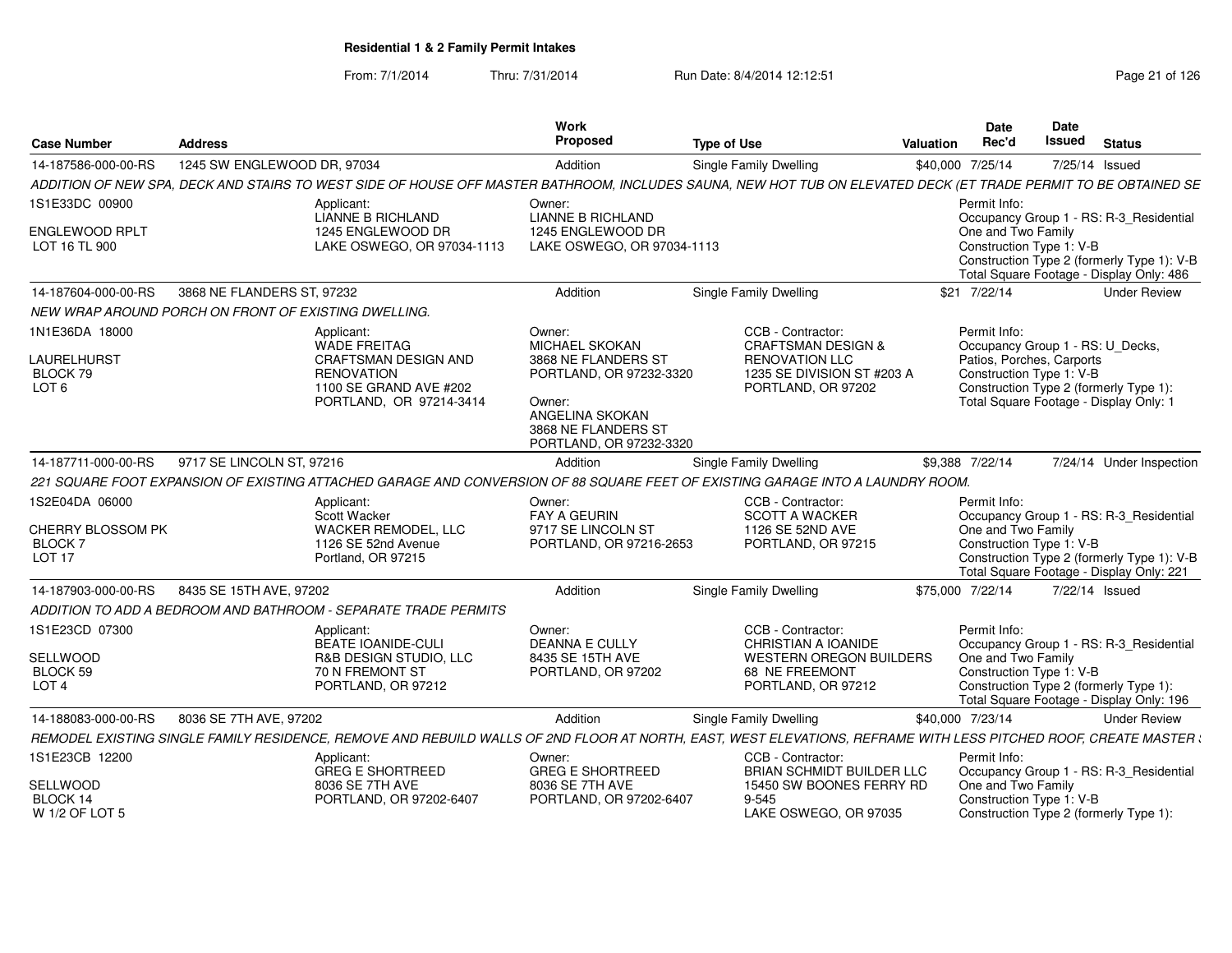| <b>Case Number</b>                                             | <b>Address</b>                                                                                      | Work<br><b>Proposed</b>                                                                                                                                              | <b>Type of Use</b>                                                              | Date<br>Rec'd<br>Valuation                                     | Date<br>Issued<br><b>Status</b>                                                                                                   |
|----------------------------------------------------------------|-----------------------------------------------------------------------------------------------------|----------------------------------------------------------------------------------------------------------------------------------------------------------------------|---------------------------------------------------------------------------------|----------------------------------------------------------------|-----------------------------------------------------------------------------------------------------------------------------------|
| 14-188222-000-00-RS                                            | 8404 NW THOMPSON RD, 97229                                                                          | Addition                                                                                                                                                             | Single Family Dwelling                                                          | \$500,000 7/23/14                                              | <b>Under Review</b>                                                                                                               |
|                                                                |                                                                                                     | ADDITION OF NEW 4TH FLOOR TO SINGLE FAMILY RESIDENCE; ADDITIONAL SUPPORT ADDED IN BASEMENT, ADD STRUCTURAL COLUMNS AT ALL FLOORS, REMODEL LIBRARY ON 3RD FLOOR,      |                                                                                 |                                                                |                                                                                                                                   |
| 1N1W25BC 01100                                                 | Applicant:<br>PAUL MCKEAN                                                                           | Owner:<br><b>MARTIN LOTTI</b>                                                                                                                                        | CCB - Contractor:<br>PRUTTING & CO LLC                                          | Permit Info:                                                   | Occupancy Group 1 - RS: R-3_Residential                                                                                           |
| <b>SKYLINE SUMMIT</b><br><b>BLOCK1</b><br>LOT <sub>2</sub>     | PAUL MCKEAN ARCHITECTURE,<br>INC.<br>4039 N MISSISSIPPI AVE 306<br>PORTLAND, OR 97227               | 8404 NW THOMPSON RD<br>PORTLAND, OR 97229<br>Owner:<br>LINDA MAI-LOTTI<br>8404 NW THOMPSON RD<br>PORTLAND, OR 97229                                                  | 2358 SE 58TH AVE<br>PORTLAND, OR 97215                                          | One and Two Family<br>Construction Type 1: V-B                 | Construction Type 2 (formerly Type 1):                                                                                            |
| 14-188660-000-00-RS                                            | 4251 NE HAZELFERN PL. 97213                                                                         | Addition                                                                                                                                                             | Single Family Dwelling                                                          | \$11,029 7/24/14                                               | 7/24/14 Issued                                                                                                                    |
|                                                                |                                                                                                     | 2ND FLOOR DORMER ADDITION 100 SQ. FT. ADD BATHROOM AND CLOSET; TRADE PERMITS TO BE OBTAINED SEPARATELY                                                               |                                                                                 |                                                                |                                                                                                                                   |
| 1N2E31BB 08500<br>LAURELHURST<br>BLOCK 53<br>LOT <sub>26</sub> | Applicant:<br><b>ERIC N CAMPBELL</b><br>4251 NE HAZELFERN PL<br>PORTLAND, OR 97213-1659             | Owner:<br><b>ERIC N CAMPBELL</b><br>4251 NE HAZELFERN PL<br>PORTLAND, OR 97213-1659<br>Owner:<br>THESSIE FUJIHIRA<br>4251 NE HAZELFERN PL<br>PORTLAND, OR 97213-1659 | CCB - Contractor:<br>PETER GERALD FOX<br>5445 SE 41ST AVE<br>PORTLAND, OR 97202 | Permit Info:<br>One and Two Family<br>Construction Type 1: V-B | Occupancy Group 1 - RS: R-3_Residential<br>Construction Type 2 (formerly Type 1):<br>Total Square Footage - Display Only: 100     |
| 14-189507-000-00-RS                                            | 5824 SE SALMON ST, 97215                                                                            | Addition                                                                                                                                                             | Single Family Dwelling                                                          | \$72,791 7/25/14                                               | <b>Under Review</b>                                                                                                               |
|                                                                |                                                                                                     | 2 STORY ADDITION AT WEST SIDE OF HOUSE; CRAWLSPACE, FIRST FLOOR KITCHEN ADDITION, BREAKFAST NOOK IN EXISTING KITCHEN AREA; 2ND FLOOR MASTER BEDROOM ADDITION REM     |                                                                                 |                                                                |                                                                                                                                   |
| 1S2E06AD 05700<br>SECTION 06 1S 2E<br>TL 5700 0.29 ACRES       | Applicant:<br>MIKE COYLE<br><b>FASTER PERMITS</b><br>14334 NW EAGLERIDGE LANE<br>PORTLAND, OR 97229 | Owner:<br><b>DAMIAN J BARRON</b><br>5824 SE SALMON ST<br>PORTLAND, OR 97215-2739<br>Owner:<br><b>CICELY H BARRON</b><br>5824 SE SALMON ST<br>PORTLAND, OR 97215-2739 |                                                                                 | Permit Info:<br>One and Two Family<br>Construction Type 1: V-B | Occupancy Group 1 - RS: R-3_Residential<br>Construction Type 2 (formerly Type 1): V-B<br>Total Square Footage - Display Only: 760 |
| 14-189619-000-00-RS                                            | 7766 SE 19TH AVE, 97202                                                                             | Addition                                                                                                                                                             | Single Family Dwelling                                                          | \$7,169 7/25/14                                                | 7/25/14 Issued                                                                                                                    |
|                                                                | DORMER ADDITION TO ADD BATHROOM ON SECOND FLOOR                                                     |                                                                                                                                                                      |                                                                                 |                                                                |                                                                                                                                   |
| 1S1E23AD 12100                                                 | Applicant:<br>KELLY A WIEBKE                                                                        | Owner:<br>RONALD C WIEBKE                                                                                                                                            |                                                                                 | Permit Info:                                                   | Occupancy Group 1 - RS: R-3 Residential                                                                                           |
| SOUTHMORELAND<br><b>BLOCK 4</b><br>LOT 8 EXC N 15'             | 7766 SE 19TH AVE<br>PORTLAND, OR 97202-6209                                                         | 7766 SE 19TH AVE<br>PORTLAND, OR 97202-6209<br>Owner:<br><b>KELLY A WIEBKE</b><br>7766 SE 19TH AVE<br>PORTLAND, OR 97202-6209                                        |                                                                                 | One and Two Family<br>Construction Type 1: V-B                 | Construction Type 2 (formerly Type 1):<br>Total Square Footage - Display Only: 65                                                 |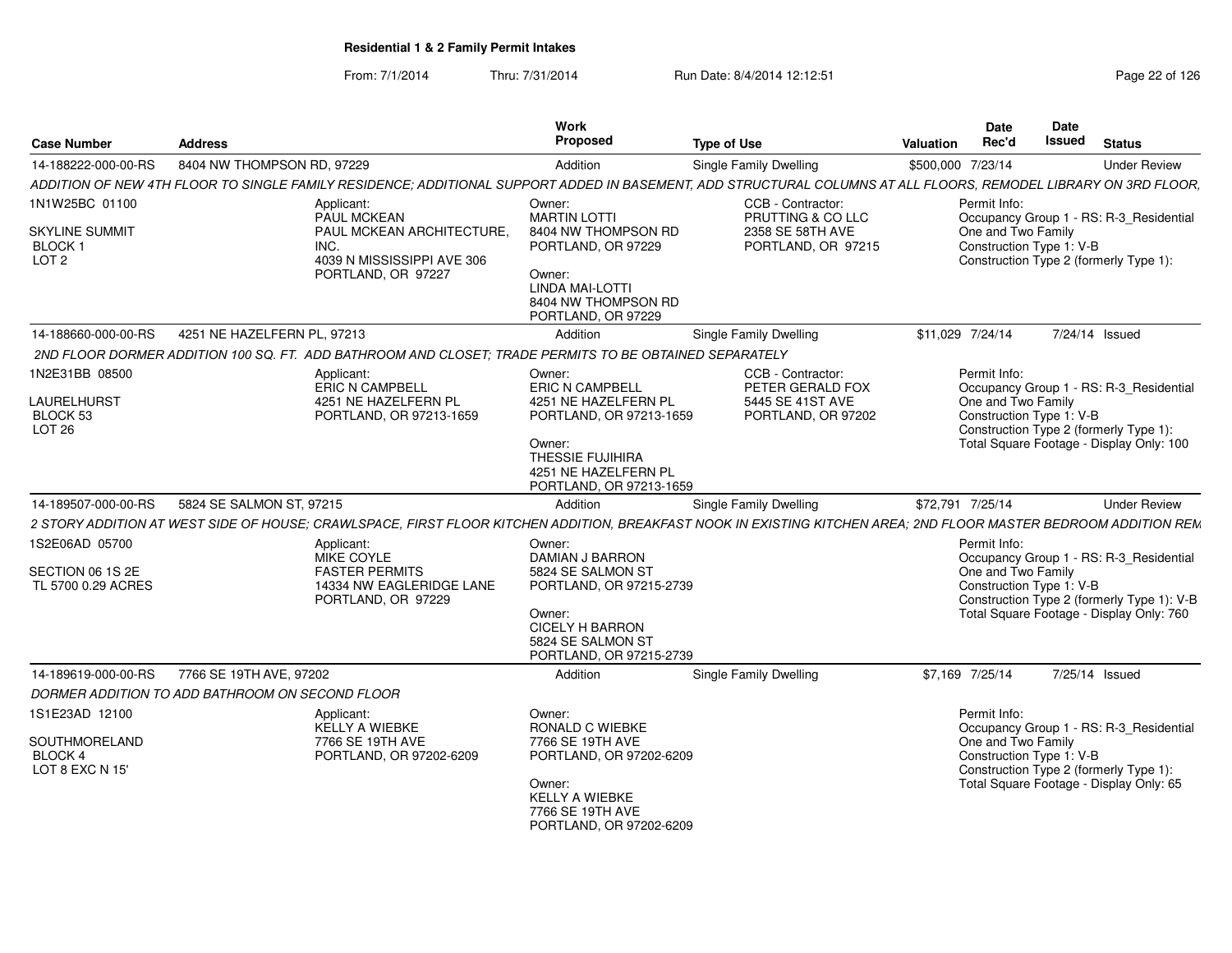| Case Number                                                                        | <b>Address</b>                                   |                                                                                                       | Work<br>Proposed                                                                                                                                            | Type of Use                                                                                                                                                      | Date<br>Rec'd<br>Valuation                                     | <b>Date</b><br>Issued<br>Status                                                                                                    |
|------------------------------------------------------------------------------------|--------------------------------------------------|-------------------------------------------------------------------------------------------------------|-------------------------------------------------------------------------------------------------------------------------------------------------------------|------------------------------------------------------------------------------------------------------------------------------------------------------------------|----------------------------------------------------------------|------------------------------------------------------------------------------------------------------------------------------------|
| 14-189690-000-00-RS                                                                | 922 SE 38TH AVE, 97214                           |                                                                                                       | Addition                                                                                                                                                    | <b>Single Family Dwelling</b>                                                                                                                                    | \$250,000 7/29/14                                              | <b>Under Review</b>                                                                                                                |
|                                                                                    |                                                  |                                                                                                       |                                                                                                                                                             | ADDITION AND REMODEL OF EXISTING SINGLE FAMILY RESIDENCE, INCLUDES FIRE DAMAGE REPAIR;NEW BASEMENT STAIRS; MAIN FLOOR ADDITION TO FOOTPRINT EXPAND KITCHEN, RECC |                                                                |                                                                                                                                    |
| 1S1E01AA 07400                                                                     |                                                  | Applicant:                                                                                            | Owner:                                                                                                                                                      | CCB - Contractor                                                                                                                                                 | Permit Info:                                                   |                                                                                                                                    |
| <b>BARTSCH PK ADD</b><br>BLOCK 5<br>N 36' OF LOT 7&8                               |                                                  | SCOTT CRAIG<br>6246 SE SCOTT DRIVE<br>PORTLAND OR 97215                                               | ROBIN J JOHNSON<br>505 SE 16TH AVE<br>PORTLAND, OR 97214-2613<br>Owner:<br><b>JONATHAN S CRAIG</b><br>505 SE 16TH AVE<br>PORTLAND, OR 97214-2613            | <b>SCOTT CRAIG</b><br><b>CRAIG DESIGN GROUP</b><br>922 SE 38TH AVE<br>PORTLAND, OR 97214                                                                         | One and Two Family<br>Construction Type 1: V-B                 | Occupancy Group 1 - RS: R-3_Residential<br>Construction Type 2 (formerly Type 1): V-B<br>Total Square Footage - Display Only: 2755 |
|                                                                                    |                                                  |                                                                                                       | Addition                                                                                                                                                    | Single Family Dwelling                                                                                                                                           | \$33,087 7/26/14                                               | 7/29/14 Issued                                                                                                                     |
|                                                                                    |                                                  | DORMER ADDITION WITH ADDED BEDROOM AND REMODEL OF EXISTING BEDROOM AND BATH. TWO (2) BATHROOMS TOTAL. |                                                                                                                                                             |                                                                                                                                                                  |                                                                |                                                                                                                                    |
| 1N1E32AA 04500<br><b>GOLDSMITHS ADD</b><br>BLOCK <sub>25</sub><br>LOT <sub>7</sub> |                                                  | Applicant:<br>ADAM REED<br>CASCADE CONTRACTING<br>7410 SW MACADAM<br>PORTLAND OR 97219                | Owner:<br><b>CHANTAL E SAMECK</b><br>2631 NW OVERTON ST<br>PORTLAND, OR 97210<br>Owner:<br>CHRISTOPHER J SAMECK<br>2631 NW OVERTON ST<br>PORTLAND, OR 97210 | CCB - Contractor:<br>ADAM REED<br><b>CASCADE CONTRACTING</b><br>7410 SW MACADAM<br>PORTLAND OR 97219                                                             | Permit Info:<br>One and Two Family<br>Construction Type 1: V-B | Occupancy Group 1 - RS: R-3_Residential<br>Construction Type 2 (formerly Type 1):<br>Total Square Footage - Display Only: 300      |
|                                                                                    | 14-190533-000-00-RS 5730 SE 60TH AVE, 97206      |                                                                                                       | Addition                                                                                                                                                    | <b>Single Family Dwelling</b>                                                                                                                                    | \$40,146 7/29/14                                               | 7/29/14 Issued                                                                                                                     |
|                                                                                    |                                                  | SINGLE STORY ADDITION FOR MASTER BEDROOM, BATHROOM AND LAUNDRY ROOM                                   |                                                                                                                                                             |                                                                                                                                                                  |                                                                |                                                                                                                                    |
| 1S2E18DA 05600<br>TREMONT PL<br>BLOCK 16<br>N 1/2 OF LOT 1&2                       |                                                  | Applicant:<br>JACOB BLASQUEZ<br>5730 SE 60TH AVE<br>PORTLAND, OR 97206                                | Owner:<br><b>LINDSAY A ROWAN</b><br>8338 NE WEBSTER ST<br>PORTLAND, OR 97220-4645                                                                           |                                                                                                                                                                  | Permit Info:<br>One and Two Family<br>Construction Type 1: V-B | Occupancy Group 1 - RS: R-3_Residential<br>Construction Type 2 (formerly Type 1):<br>Total Square Footage - Display Only: 364      |
| 14-190738-000-00-RS                                                                | 2645 NW OVERTON ST, 97210                        |                                                                                                       | Addition                                                                                                                                                    | Single Family Dwelling                                                                                                                                           | \$12,278 7/29/14                                               | 7/29/14 Issued                                                                                                                     |
|                                                                                    |                                                  | ADDITION TO REAR OF HOUSE FOR KITCHEN EXPANSION AND REMODEL                                           |                                                                                                                                                             |                                                                                                                                                                  |                                                                |                                                                                                                                    |
| 1N1E32AA 04400<br><b>GOLDSMITHS ADD</b><br>BLOCK 25<br><b>LOT 10</b>               |                                                  | Applicant:<br><b>JACK LOBACK</b><br>4594 NE 35TH PLACE<br>PORTLAND OR 97211                           | Owner:<br>CHARLES D DAVIDSON<br>2645 NW OVERTON ST<br>PORTLAND, OR 97210-2442                                                                               | CCB - Contractor:<br><b>RANDY GROUT</b><br>THE GROUT CO<br>1120 NW 14TH AVE<br>PORTLAND OR 97209                                                                 | Permit Info:<br>One and Two Family<br>Construction Type 1: V-B | Occupancy Group 1 - RS: R-3 Residential<br>Construction Type 2 (formerly Type 1): V-E<br>Total Square Footage - Display Only: 238  |
|                                                                                    | 14-190818-000-00-RS     2617 SW WATER AVE, 97201 |                                                                                                       | Addition                                                                                                                                                    | <b>Single Family Dwelling</b>                                                                                                                                    | \$28,000 7/29/14                                               | <b>Under Review</b>                                                                                                                |
|                                                                                    |                                                  |                                                                                                       |                                                                                                                                                             | 2 STORY ADDITION FOR NEW BACK ENTRY WITH SPIRAL STAIR CASE; 2ND FLOOR TO EXPAND MASTER BEDROOM WITH NEW DECK AND ADD ROOF ACCESS **TRADE PERMITS TO BE OBTAINE   |                                                                |                                                                                                                                    |
| 1S1E10BA 03400<br>CARUTHERS ADD<br>BLOCK 49<br>LOT 2 TL 3400                       |                                                  | Applicant:<br><b>JESS GRADEN</b><br>2617 SW WATER AVE<br>PORTLAND, OR 97201                           | Owner:<br><b>JESSE E GRADEN</b><br>2617 SW WATER AVE<br>PORTLAND, OR 97201                                                                                  | CCB - Contractor:<br><b>EVERGREEN PACIFIC INC</b><br>9117 SW BURNHAM ST<br><b>TIGARD, OR 97223</b>                                                               | Permit Info:<br>One and Two Family<br>Construction Type 1: V-B | Occupancy Group 1 - RS: R-3_Residential<br>Construction Type 2 (formerly Type 1):                                                  |
|                                                                                    |                                                  |                                                                                                       |                                                                                                                                                             |                                                                                                                                                                  |                                                                | Total Square Footage - Display Only: 145                                                                                           |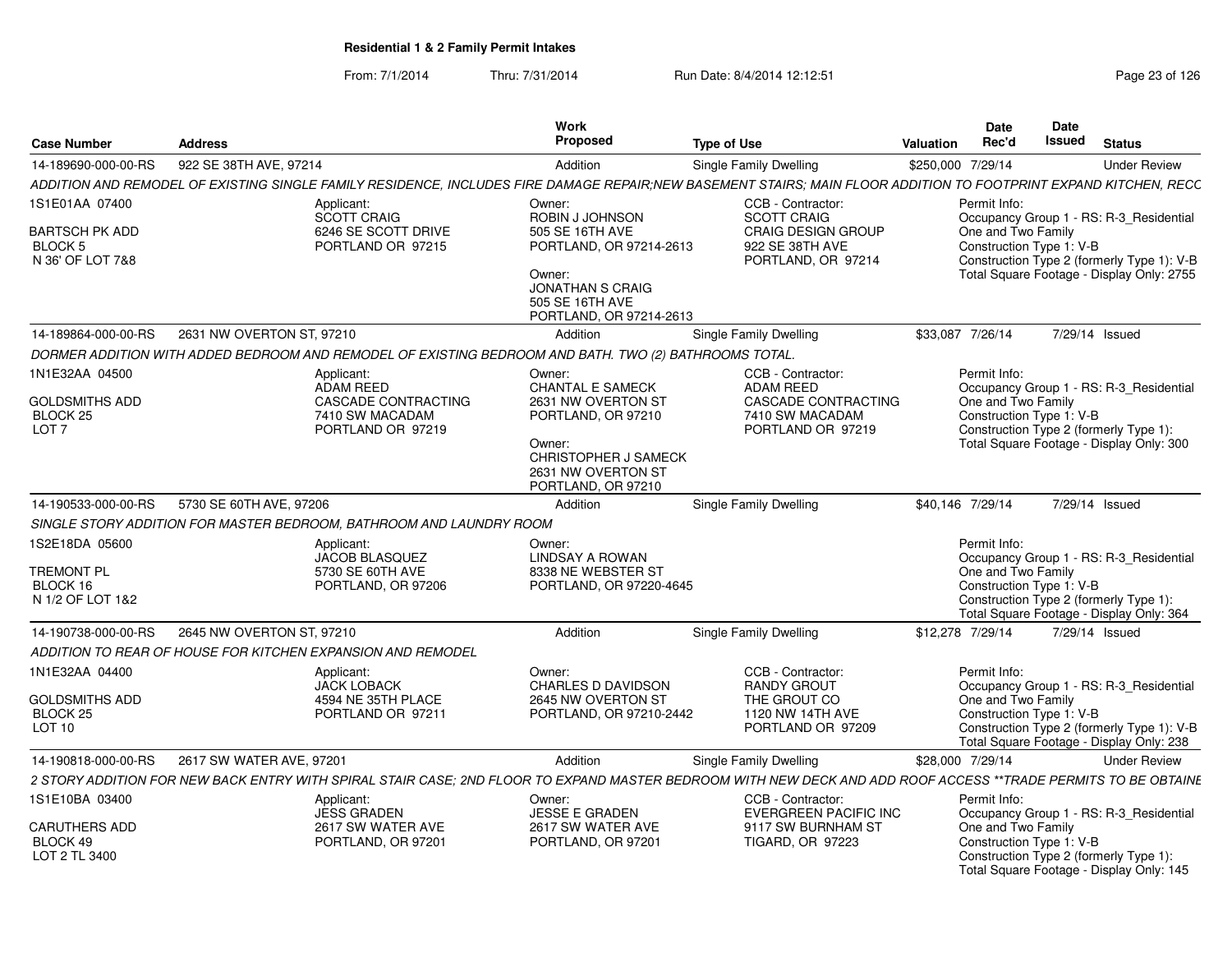| <b>Case Number</b>                                                 | <b>Address</b>                                                                                                                                                     | <b>Work</b><br>Proposed                                                                                                                                           | <b>Type of Use</b>                                                                               | <b>Valuation</b> | Date<br>Rec'd                                    | Date<br>Issued | <b>Status</b>                                                                                                                      |
|--------------------------------------------------------------------|--------------------------------------------------------------------------------------------------------------------------------------------------------------------|-------------------------------------------------------------------------------------------------------------------------------------------------------------------|--------------------------------------------------------------------------------------------------|------------------|--------------------------------------------------|----------------|------------------------------------------------------------------------------------------------------------------------------------|
| 14-191054-000-00-RS                                                | 5555 N DELAWARE AVE, 97217                                                                                                                                         | Addition                                                                                                                                                          | Single Family Dwelling                                                                           |                  | \$200,000 7/30/14                                |                | <b>Under Review</b>                                                                                                                |
|                                                                    | ADDITION AND REMODEL - DEMOLISH AND REBUILD 2 ADDITIONS, REMOVE ROOF AND CONSTRUCT 2ND FLOOR ADDITION TO INCLUDE NEW MASTER BEDROOM, 2 NEW BATHROOMS; MECHA        |                                                                                                                                                                   |                                                                                                  |                  |                                                  |                |                                                                                                                                    |
| 1N1E16CD 20400                                                     | Applicant:                                                                                                                                                         | Owner:                                                                                                                                                            | <b>Primary Contractor:</b>                                                                       |                  | Permit Info:                                     |                |                                                                                                                                    |
| <b>WILLAMETTE</b><br>BLOCK 4<br>LOT <sub>7</sub><br>N 30' OF LOT 8 | <b>JOHN BREHM</b><br>FORMING ARCHITECTURE<br>3255 NE 75TH AVE<br>PORTLAND OR 97213                                                                                 | CRAIG M WOODSIDE<br>343 SE 45TH AVE<br>PORTLAND, OR 97215-1015<br>Owner:<br>SARAH C WOODSIDE<br>343 SE 45TH AVE<br>PORTLAND, OR 97215-1015                        | <b>TO BID</b>                                                                                    |                  | One and Two Family<br>Construction Type 1: V-B   |                | Occupancy Group 1 - RS: R-3_Residential<br>Construction Type 2 (formerly Type 1): V-B<br>Total Square Footage - Display Only: 2165 |
| 14-191117-000-00-RS                                                | 0307 SW PALATINE HILL RD, 97219                                                                                                                                    | Addition                                                                                                                                                          | Single Family Dwelling                                                                           |                  | \$8,823 7/30/14                                  |                | <b>Under Review</b>                                                                                                                |
|                                                                    | PHASE 2/2 (HOUSE) - RENOVATE MAIN HOUSE TO INCLUDE NEW ELEVATED ROOF LINE, REMODELED KITCHEN, NEW STAIR TO (E) FINISHED BASEMENT, EXPAND LIVING ROOM WITH ADDITION |                                                                                                                                                                   |                                                                                                  |                  |                                                  |                |                                                                                                                                    |
| 1S1E27BD 00200                                                     | Applicant:                                                                                                                                                         | Owner:                                                                                                                                                            | CCB - Contractor:                                                                                |                  | Permit Info:                                     |                |                                                                                                                                    |
| COLLINS VIEW TR<br>BLOCK 1 TL 200                                  | Arent Wortel<br><b>RIGHT ARM CONSTRUCTION</b><br>1045 SE Rim Rock Lane<br>Milwaukie, OR 97267                                                                      | JAMES G OVREGAARD<br>0307 SW PALATINE HILL RD<br>PORTLAND, OR 97219-6559<br>Owner:<br>SYLVIA L S OVREGAARD<br>0307 SW PALATINE HILL RD<br>PORTLAND, OR 97219-6559 | <b>ARENT WORTEL</b><br><b>RIGHT ARM CONSTRUCTION</b><br>1912 SE RISLEY AVE<br>MILWAUKIE OR 97267 |                  | One and Two Family<br>Construction Type 1: V-B   |                | Occupancy Group 1 - RS: R-3_Residential<br>Construction Type 2 (formerly Type 1):<br>Total Square Footage - Display Only: 80       |
| 14-191212-000-00-RS                                                | 6605 NE FREMONT ST, 97213                                                                                                                                          | Addition                                                                                                                                                          | Single Family Dwelling                                                                           |                  | \$9,133 7/30/14                                  |                | <b>Under Review</b>                                                                                                                |
|                                                                    | <b>BUILD PATIO COVER BETWEEN HOUSE AND GARAGE.</b>                                                                                                                 |                                                                                                                                                                   |                                                                                                  |                  |                                                  |                |                                                                                                                                    |
| 1N2E20CC 14500                                                     | Applicant:<br>Jim Wilburn                                                                                                                                          | Owner:<br><b>PAUL CHAMLIES</b>                                                                                                                                    | CCB - Contractor:<br>ORLANDO CONSTRUCTION INC                                                    |                  | Permit Info:<br>Occupancy Group 1 - RS: U_Decks, |                |                                                                                                                                    |
| <b>HYDE PK</b><br>BLOCK 12<br>LOT 19&20                            | Orlando Construction Inc<br>4110 SE Hawthorne Blvd #446<br>Portland, OR 97214                                                                                      | 6605 NE FREMONT ST<br>PORTLAND, OR 97213-5233                                                                                                                     | 4110 SE HAWTHORNE BLVD #446 Patios, Porches, Carports<br>PORTLAND OR 97214                       |                  | Construction Type 1: V-B                         |                | Construction Type 2 (formerly Type 1):                                                                                             |
|                                                                    |                                                                                                                                                                    | Owner:<br>PAUL E JR CHAMLIES<br>6605 NE FREMONT ST<br>PORTLAND, OR 97213-5233                                                                                     |                                                                                                  |                  |                                                  |                | Total Square Footage - Display Only: 430                                                                                           |
| 14-191595-000-00-RS                                                | 1145 SE REX ST, 97202                                                                                                                                              | Addition                                                                                                                                                          | Single Family Dwelling                                                                           |                  | \$6,066 7/31/14                                  |                | <b>Under Review</b>                                                                                                                |
|                                                                    | 5 FT X 11 FT MUDROOM ADDITION TO REAR OF HOUSE                                                                                                                     |                                                                                                                                                                   |                                                                                                  |                  |                                                  |                |                                                                                                                                    |
| 1S1E23BD 11000                                                     | Applicant:<br><b>TODD HERTNER</b>                                                                                                                                  | Owner:<br><b>DOUGLAS E SUMMERS</b>                                                                                                                                | CCB - Contractor:<br><b>STEVEN HERTNER</b>                                                       |                  | Permit Info:                                     |                | Occupancy Group 1 - RS: R-3_Residential                                                                                            |
| <b>CITY VIEW PK</b><br><b>BLOCK7</b><br><b>LOT 13</b>              | <b>REBUILD LLC</b><br>PO BOX 13372<br>PORTLAND OR 97213                                                                                                            | <b>1145 SE REX ST</b><br>PORTLAND, OR 97202-5937<br>Owner:                                                                                                        | REBUILD LLC<br>PO BOX 13372<br>PORTLAND OR 97213                                                 |                  | One and Two Family<br>Construction Type 1: V-B   |                | Construction Type 2 (formerly Type 1):<br>Total Square Footage - Display Only: 55                                                  |
|                                                                    |                                                                                                                                                                    | BETSY W SUMMERS<br>1145 SE REX ST<br>PORTLAND, OR 97202-5937                                                                                                      |                                                                                                  |                  |                                                  |                |                                                                                                                                    |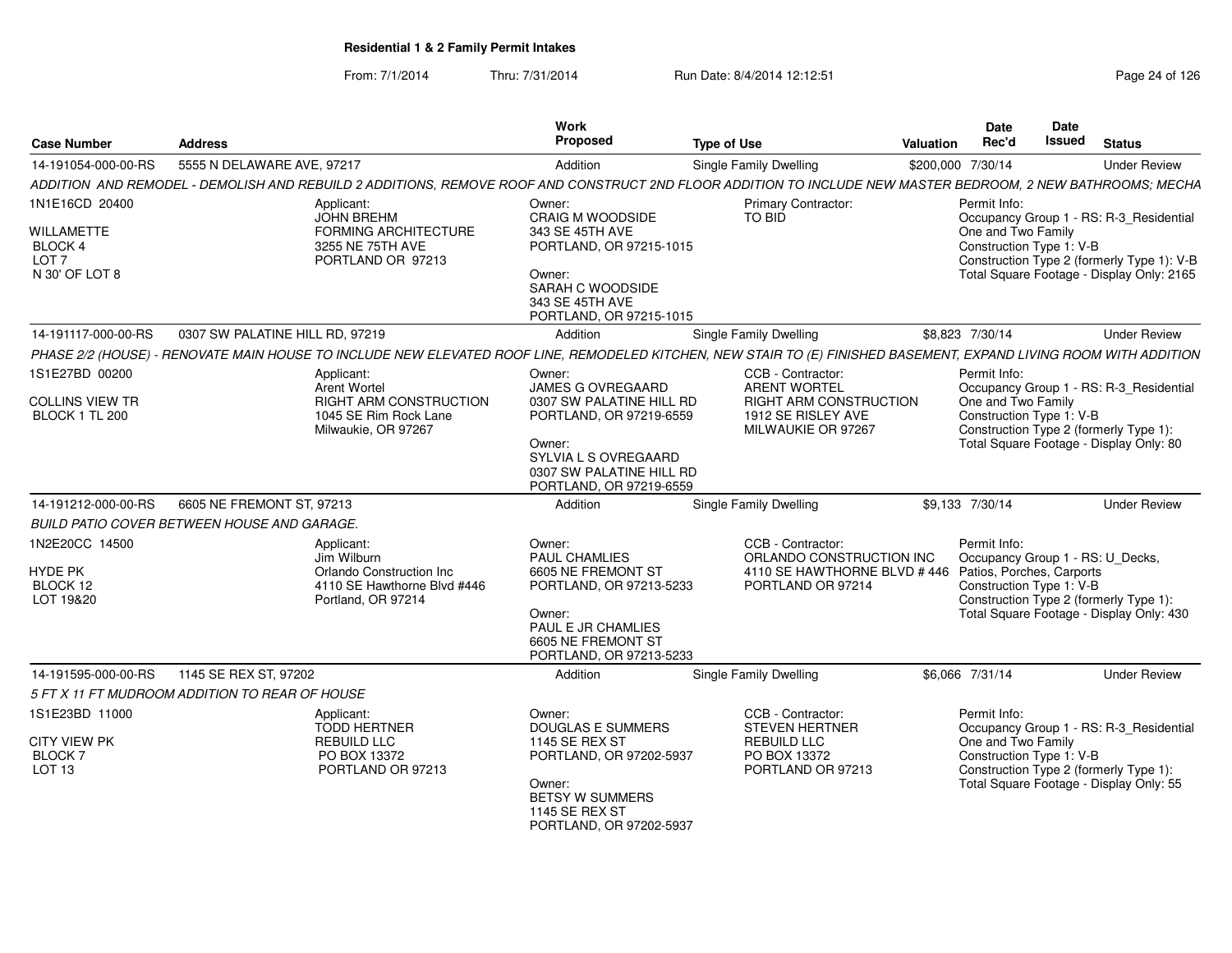| <b>Case Number</b>                         | <b>Address</b>                                   |                                                                       | Work<br>Proposed                                                                     | <b>Type of Use</b>                                                                                                                                               | Valuation        | <b>Date</b><br>Rec'd                           | <b>Date</b><br>Issued | <b>Status</b>                                                                                                             |
|--------------------------------------------|--------------------------------------------------|-----------------------------------------------------------------------|--------------------------------------------------------------------------------------|------------------------------------------------------------------------------------------------------------------------------------------------------------------|------------------|------------------------------------------------|-----------------------|---------------------------------------------------------------------------------------------------------------------------|
| 14-191626-000-00-RS                        | 4234 NE HAZELFERN PL, 97213                      |                                                                       | Addition                                                                             | Single Family Dwelling                                                                                                                                           | \$20,000 7/31/14 |                                                | 7/31/14 Issued        |                                                                                                                           |
|                                            |                                                  |                                                                       |                                                                                      | ADDITION TO ADD 58SQ TO THE BACK OF THE HOUSE, REMOVE EXISTING REAR DOOR AND REMOVE EXISTING STAIRS AND REALIGN STEPS LEADING TO BASEMENT                        |                  |                                                |                       |                                                                                                                           |
| 1N2E31BC 18200                             | Applicant:                                       |                                                                       | Owner:                                                                               | CCB - Contractor:                                                                                                                                                |                  | Permit Info:                                   |                       |                                                                                                                           |
| LAURELHURST                                | THIA BANKEY                                      | CYNTHIA BANKEY ARCHITECT, IN(4234 NE HAZELFERN PL                     | <b>AARON BRUCE</b>                                                                   | <b>WILLIAM SPEAR</b><br>EVERGREEN CRAFTSMAN                                                                                                                      |                  | One and Two Family<br>Construction Type 1: V-B |                       | Occupancy Group 1 - RS: R-3 Residential                                                                                   |
| BLOCK 54<br>LOT <sub>4</sub>               |                                                  | 2115 SE 46TH AVE<br>PORTLAND, OR 97215                                | PORTLAND, OR 97213<br>Owner:<br>ANGELA BRUCE<br>4234 NE HAZELFERN PL                 | 6035 SE CENTER ST<br>PORTLAND OR 97206                                                                                                                           |                  |                                                |                       | Construction Type 2 (formerly Type 1):<br>Total Square Footage - Display Only: 58                                         |
| 14-191666-000-00-RS                        | 2337 NE 54TH AVE, 97213                          |                                                                       | PORTLAND, OR 97213<br>Addition                                                       | Single Family Dwelling                                                                                                                                           | \$72,605 7/31/14 |                                                |                       |                                                                                                                           |
|                                            |                                                  |                                                                       |                                                                                      | ADDITION TO THE REAR OF THE HOUSE ON THE MAIN FLOOR TO EXPAND EXISTING BATHROOM AND ADD DORMER TO INCLUDE 2 BEDROOMS AND NEW BATHROOM                            |                  |                                                | 7/31/14 Issued        |                                                                                                                           |
| 1N2E30DB 05300                             |                                                  |                                                                       |                                                                                      | CCB - Contractor:                                                                                                                                                |                  | Permit Info:                                   |                       |                                                                                                                           |
| MERLOW & EXTD                              | Applicant:                                       | <b>JOHN HASENBERG</b><br>2104 NE 45TH AVENUE                          | Owner:<br><b>JEAN E MALEN</b><br>2337 NE 54TH AVE                                    | <b>RAND BLACKMAN</b><br><b>RB HOMEFINISHING</b>                                                                                                                  |                  | One and Two Family                             |                       | Occupancy Group 1 - RS: R-3_Residential                                                                                   |
| <b>BLOCK 5</b>                             |                                                  | PORTLAND OR 97213                                                     | PORTLAND, OR 97213-2620                                                              | 1564 SE LEXINGTON ST                                                                                                                                             |                  | Construction Type 1: V-B                       |                       |                                                                                                                           |
| LOT <sub>3</sub>                           |                                                  |                                                                       |                                                                                      | PORTLAND OR 97202                                                                                                                                                |                  |                                                |                       | Construction Type 2 (formerly Type 1): V-B<br>Total Square Footage - Display Only: 1145                                   |
| 14-191687-000-00-RS                        | 935 SW MOSS ST, 97219                            |                                                                       | <b>Addition</b>                                                                      | Single Family Dwelling                                                                                                                                           | \$51,947 7/31/14 |                                                |                       | <b>Under Review</b>                                                                                                       |
|                                            |                                                  |                                                                       |                                                                                      | 2 STORY ADDITION  AT REAR OF HOME FOR DAYLIGHT BASEMENT. MAIN LEVEL AND ELEVATED DECK: BASEMENT TO REMAIN UNFINSHED: MAIN LEVEL TO INCLUDE REMODELED KITCHEN ANI |                  |                                                |                       |                                                                                                                           |
| 1S1E21DB 02400                             | Applicant:                                       |                                                                       | Owner:                                                                               | CCB - Contractor:                                                                                                                                                |                  | Permit Info:                                   |                       |                                                                                                                           |
| <b>BURLINGAME</b>                          |                                                  | BETSY BRANDENBURG HURST                                               | <b>WILLIAM M BLOUDEK</b>                                                             | PROJECTS PLUS LLC<br>14845 SW MURRAY SCHOOLS DR                                                                                                                  |                  | One and Two Family                             |                       | Occupancy Group 1 - RS: R-3_Residential                                                                                   |
| BLOCK 14                                   |                                                  | BRANDENBURG STUDIOS DESIGN 935 SW MOSS ST<br>3435 NE 45TH AVE         | PORTLAND, OR 97219-4412                                                              | <b>STE 110</b>                                                                                                                                                   |                  | Construction Type 1: V-B                       |                       |                                                                                                                           |
| LOT <sub>1</sub>                           |                                                  | PORTLAND, OR 97213                                                    |                                                                                      | <b>PMB 347</b>                                                                                                                                                   |                  |                                                |                       | Construction Type 2 (formerly Type 1):                                                                                    |
| W 15' OF LOT 2                             |                                                  |                                                                       | Owner:<br><b>SHARON M BLOUDEK</b><br>935 SW MOSS ST<br>PORTLAND, OR 97219-4412       | BEAVERTON, OR 97007                                                                                                                                              |                  |                                                |                       | Total Square Footage - Display Only: 471                                                                                  |
| Total # of RS Addition permit intakes: 110 |                                                  |                                                                       |                                                                                      |                                                                                                                                                                  |                  |                                                |                       | Total valuation of RS Addition permit intakes: \$5,426,202                                                                |
|                                            |                                                  |                                                                       | Alteration                                                                           | <b>Accessory Dwelling Unit</b>                                                                                                                                   |                  | \$7/7/14                                       |                       | 7/7/14 Issued                                                                                                             |
|                                            | REVISION - REPLACE POST AND ADD FOOTING BASEMENT |                                                                       |                                                                                      |                                                                                                                                                                  |                  |                                                |                       |                                                                                                                           |
| 1N1E33BC 10800                             | Applicant:<br><b>RON HANSON</b>                  | <b>SCHOMMER &amp; SON</b><br>6421 NE COLWOOD WY.<br>PORTLAND OR 97218 | Owner:<br>2387 NW KEARNEY LLC<br>6312 SW CAPITOL HWY #505<br>PORTLAND, OR 97239-1938 | CCB - Contractor:<br>ROBBEN & SONS HEATING INC<br>2214 SE 8TH AVE<br>PORTLAND OR 97214                                                                           |                  | Permit Info:<br>Construction Type 1: V-B       |                       | Occupancy Group 1 - RS: R-3_Remodel<br>Construction Type 2 (formerly Type 1):<br>Total Square Footage - Display Only: 782 |
|                                            |                                                  |                                                                       |                                                                                      | CCB - Contractor:<br><b>RON HANSON</b><br><b>SCHOMMER &amp; SON</b><br>6421 NE COLWOOD WY.<br>PORTLAND OR 97218                                                  |                  |                                                |                       |                                                                                                                           |
|                                            |                                                  |                                                                       |                                                                                      |                                                                                                                                                                  |                  |                                                |                       |                                                                                                                           |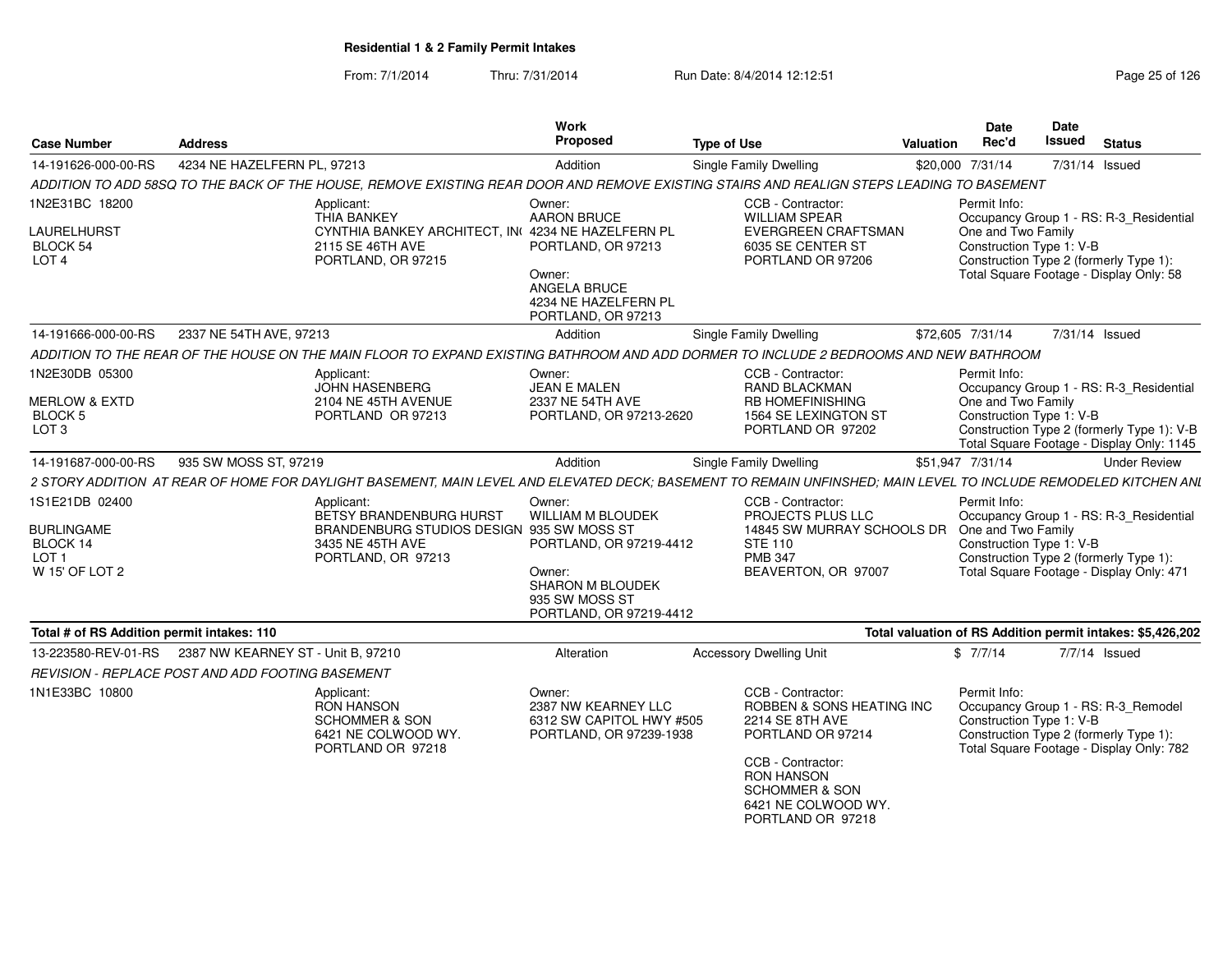| <b>Case Number</b>  | <b>Address</b>                    |                                                                                             | Work<br>Proposed                                                                                                                                                | <b>Type of Use</b>                                                                                                                                                                                                                                                                         | Valuation       | <b>Date</b><br>Rec'd                                                                              | <b>Date</b><br>Issued | <b>Status</b>                                                                                                                 |
|---------------------|-----------------------------------|---------------------------------------------------------------------------------------------|-----------------------------------------------------------------------------------------------------------------------------------------------------------------|--------------------------------------------------------------------------------------------------------------------------------------------------------------------------------------------------------------------------------------------------------------------------------------------|-----------------|---------------------------------------------------------------------------------------------------|-----------------------|-------------------------------------------------------------------------------------------------------------------------------|
| 14-172673-000-00-RS | 1841 SE 54TH AVE - Unit B, 97215  |                                                                                             | Alteration                                                                                                                                                      | <b>Accessory Dwelling Unit</b>                                                                                                                                                                                                                                                             | \$32,315 7/9/14 |                                                                                                   | 7/9/14 Issued         |                                                                                                                               |
|                     |                                   |                                                                                             |                                                                                                                                                                 | CONVERT EXISTING DETACHED GARAGE TO ACCESSORY DWELLING UNIT, INCLUDES BATHROOM, CLOSET, KITCHENETTE AND STUDIO LIVING AREA, NEW WINDOWS, INFILL OVERHEAD DOOF                                                                                                                              |                 |                                                                                                   |                       |                                                                                                                               |
| 1S2E06DB 15000      |                                   | Applicant:<br>JOHN B EICHENAUER<br>1841 SE 54TH AVE<br>PORTLAND, OR 97215-3333              | Owner:<br><b>JOHN B EICHENAUER</b><br>1841 SE 54TH AVE<br>PORTLAND, OR 97215-3333                                                                               |                                                                                                                                                                                                                                                                                            |                 | Permit Info:<br>One and Two Family<br>Construction Type 1: V-B<br>Number of New Dwelling Units: 1 |                       | Occupancy Group 1 - RS: R-3 Residential<br>Construction Type 2 (formerly Type 1):<br>Total Square Footage - Display Only: 293 |
| 14-174832-000-00-RS | 3613 SE 10TH AVE - Unit B, 97202  |                                                                                             | Alteration                                                                                                                                                      | <b>Accessory Dwelling Unit</b>                                                                                                                                                                                                                                                             | \$45,000 7/3/14 |                                                                                                   | 7/3/14 Issued         |                                                                                                                               |
|                     |                                   |                                                                                             |                                                                                                                                                                 | CONVERT EXISTING 2 STORY GARAGE TO ACCESSORY DWELLING UNIT WITH STORAGE ABOVE, MAIN FLOOR INFILL OVERHEAD DOOR AND ADD MAN DOOR AND WINDOW, FRAME IN WALLS F                                                                                                                               |                 |                                                                                                   |                       |                                                                                                                               |
| 1S1E11CA 06000      |                                   | Applicant:<br>JEREMY D ROMAGNA<br>3613 SE 10TH AVE<br>PORTLAND, OR 97202                    | Owner:<br>JEREMY D ROMAGNA<br>3613 SE 10TH AVE<br>PORTLAND, OR 97202<br>Owner:<br><b>MEREDITH A BUTNER</b><br>3613 SE 10TH AVE<br>PORTLAND, OR 97202            | CCB - Contractor:<br><b>HOLLY HUNTLEY</b><br><b>ENVIRONS LLC</b><br>5919 NE 10TH AVE<br>PORTLAND OR 97211                                                                                                                                                                                  |                 | Permit Info:<br>One and Two Family<br>Construction Type 1: V-B<br>Number of New Dwelling Units: 1 |                       | Occupancy Group 1 - RS: R-3 Residential<br>Construction Type 2 (formerly Type 1):                                             |
| 14-178500-000-00-RS | 1828 N JARRETT ST - Unit B, 97217 |                                                                                             | Alteration                                                                                                                                                      | <b>Accessory Dwelling Unit</b>                                                                                                                                                                                                                                                             | \$41,762 7/2/14 |                                                                                                   |                       | 7/2/14 Under Inspection                                                                                                       |
|                     |                                   |                                                                                             |                                                                                                                                                                 | CONVERT PORTION OF BASEMENT TO A 734 SF ADU. REMAINING AREA WILL BE COMMON AREA. SHARED AREA WILL BE UTILITY ROOM. NEW WINDOW WELL ON WEST ELEVATION.                                                                                                                                      |                 |                                                                                                   |                       |                                                                                                                               |
| 1N1E16DD 11400      |                                   | Applicant:<br>ORLANDO CONSTRUCTION INC<br>4110 SE HAWTHORNE BLVD # 446<br>PORTLAND OR 97214 | Owner:<br><b>ALLEN PERLSTEIN</b><br>1625 E APPLETON ST<br>LONG BEACH, CA 90802<br>Owner:<br><b>JAMES GOODRICH</b><br>1625 E APPLETON ST<br>LONG BEACH, CA 90802 | CCB - Contractor:<br>PREMIER PLUMBING INC<br>20 SW 131ST AVE<br>BEAVERTON OR 97005<br>CCB - Contractor:<br>SQUIRES ELECTRIC INC<br>1001 SE DIVISION ST; SUITE 1<br>PORTLAND, OR 97202<br>CCB - Contractor:<br>ORLANDO CONSTRUCTION INC<br>4110 SE HAWTHORNE BLVD #446<br>PORTLAND OR 97214 |                 | Permit Info:<br>Construction Type 1: V-B<br>Number of New Dwelling Units: 1                       |                       | Occupancy Group 1 - RS: R-3_Remodel<br>Construction Type 2 (formerly Type 1):                                                 |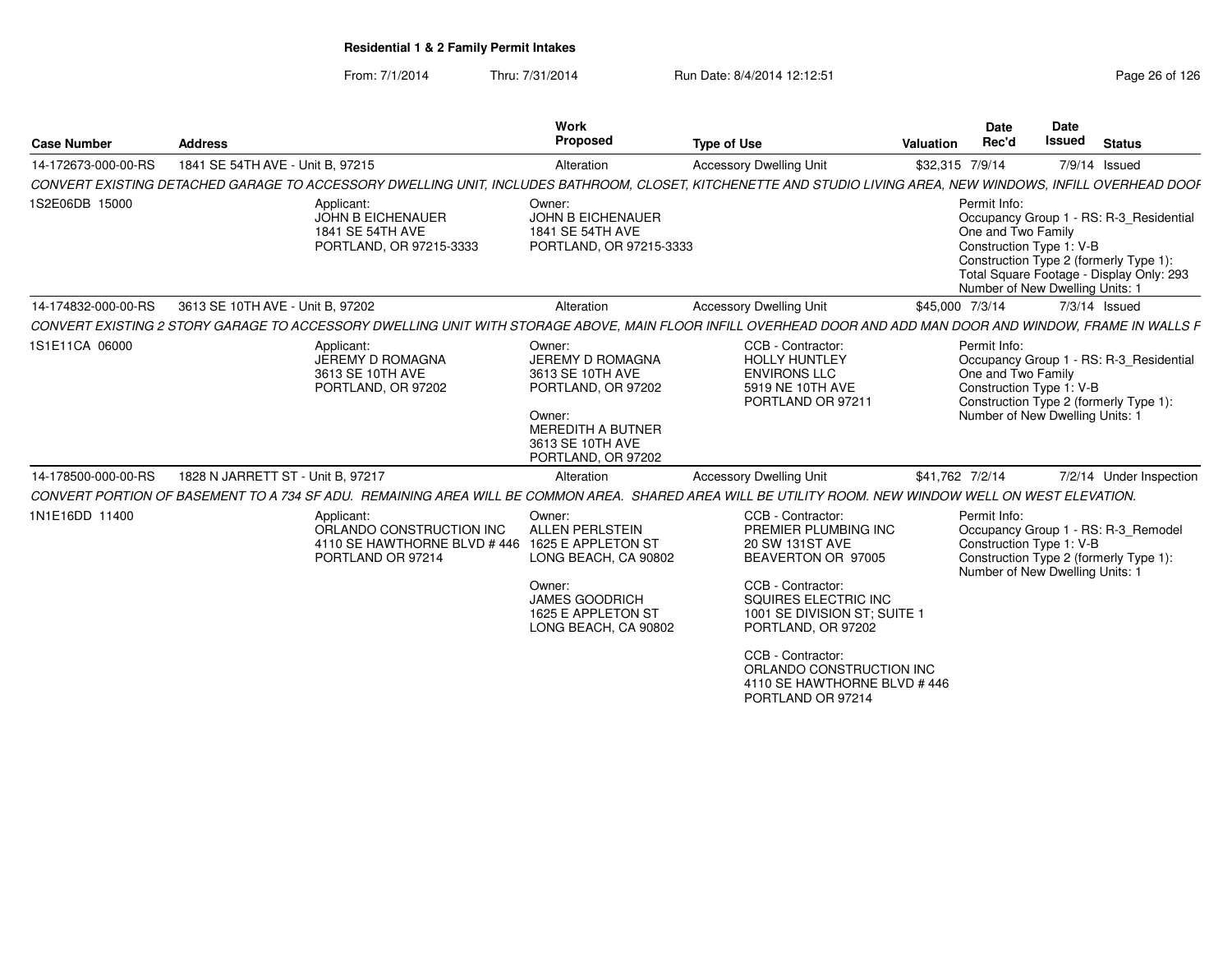| <b>Case Number</b>                                                                  | <b>Address</b>                        |                                                                                                           | Work<br>Proposed                                                                                                                                               | <b>Type of Use</b>                                                                                                                                                                                                                                                 | Valuation       | Date<br>Rec'd                                                               | <b>Date</b><br><b>Issued</b> | <b>Status</b>                                                                                                                                                       |
|-------------------------------------------------------------------------------------|---------------------------------------|-----------------------------------------------------------------------------------------------------------|----------------------------------------------------------------------------------------------------------------------------------------------------------------|--------------------------------------------------------------------------------------------------------------------------------------------------------------------------------------------------------------------------------------------------------------------|-----------------|-----------------------------------------------------------------------------|------------------------------|---------------------------------------------------------------------------------------------------------------------------------------------------------------------|
| 14-183838-000-00-RS                                                                 | 5111 N GIRARD ST - Unit B. 97203      |                                                                                                           | Alteration                                                                                                                                                     | <b>Accessory Dwelling Unit</b>                                                                                                                                                                                                                                     |                 | \$22,938 7/15/14                                                            | 7/15/14 Issued               |                                                                                                                                                                     |
|                                                                                     |                                       | CONVERT GARAGE TO ACCESSORY DWELLING UNIT; NEW INTERIOR WALLS TO CREATE KITCHEN, BATHROOM, AND 2 BEDROOMS |                                                                                                                                                                |                                                                                                                                                                                                                                                                    |                 |                                                                             |                              |                                                                                                                                                                     |
| 1N1E08CB 02500                                                                      |                                       | Applicant:<br><b>HOLLY HUNTLEY</b><br><b>ENVIRONS LLC</b><br>5919 NE 10TH AVE<br>PORTLAND OR 97211        | Owner:<br><b>FAITH K WATKINS</b><br>5111 N GIRARD ST<br>PORTLAND, OR 97203<br>Owner:<br>ANDREA COOPER<br>5111 N GIRARD ST<br>PORTLAND, OR 97203                | CCB - Contractor:<br><b>HOLLY HUNTLEY</b><br><b>ENVIRONS LLC</b><br>5919 NE 10TH AVE<br>PORTLAND OR 97211<br>CCB - Contractor:<br>LOTUS PLUMBING COMPANY<br>8100 SW ELMWOOD ST<br>PORTLAND, OR 97223<br>CCB - Contractor:<br>ALL WAYS ELECTRIC LLC<br>PO BOX 68456 |                 | Permit Info:<br>Construction Type 1: V-B<br>Number of New Dwelling Units: 1 |                              | Occupancy Group 1 - RS: R-3_Remodel<br>Construction Type 11 Termerly Type 1):<br>Construction Type 2 (formerly Type 1):<br>Total Square Footage - Display Only: 624 |
|                                                                                     |                                       |                                                                                                           |                                                                                                                                                                | MILWAUKIE, OR 97267                                                                                                                                                                                                                                                |                 |                                                                             |                              |                                                                                                                                                                     |
| 14-185455-000-00-RS                                                                 | 910 NE SOUTH SHORE RD - Unit B, 97211 |                                                                                                           | Alteration                                                                                                                                                     | <b>Accessory Dwelling Unit</b>                                                                                                                                                                                                                                     |                 | \$10,000 7/17/14                                                            |                              | <b>Under Review</b>                                                                                                                                                 |
|                                                                                     |                                       |                                                                                                           |                                                                                                                                                                | CONVERT EXISTING SHED (MOVED ONTO PROPERTY WITH PERMIT 10-182277RS) TO ACCESSORY DWELLING UNIT, NEW WALLS ON MAIN FLOOR TO CREATE BATHROOM, KITCHEN AND LIVING                                                                                                     |                 |                                                                             |                              |                                                                                                                                                                     |
| 1N1E02CA 03600                                                                      |                                       | Applicant:<br>THE BRIAN AND BRENDA<br>910 NE SOUTH SHORE RD<br>PORTLAND, OR 97211-1167                    | Owner:<br>THE BRIAN AND BRENDA<br>910 NE SOUTH SHORE RD<br>PORTLAND, OR 97211-1167                                                                             |                                                                                                                                                                                                                                                                    |                 | Permit Info:<br>One and Two Family<br>Construction Type 1: V-B              |                              | Occupancy Group 1 - RS: R-3_Residential<br>Construction Type 2 (formerly Type 1):                                                                                   |
|                                                                                     |                                       |                                                                                                           | Owner:<br><b>LUZADER TRUST</b><br>910 NE SOUTH SHORE RD<br>PORTLAND, OR 97211-1167                                                                             |                                                                                                                                                                                                                                                                    |                 |                                                                             |                              |                                                                                                                                                                     |
| 14-191103-000-00-RS                                                                 | 6356 NE DURHAM AVE - Unit B. 97211    |                                                                                                           | Alteration                                                                                                                                                     | <b>Accessory Dwelling Unit</b>                                                                                                                                                                                                                                     |                 | \$30,000 7/30/14                                                            | 7/30/14 Issued               |                                                                                                                                                                     |
|                                                                                     |                                       | CONVERT DETACHED GARAGE TO ACCESSORY DWELLING UNIT; PREVIOUSLY REVIEWED UNDER 12-215094-RS                |                                                                                                                                                                |                                                                                                                                                                                                                                                                    |                 |                                                                             |                              |                                                                                                                                                                     |
| 1N1E14CA 02100                                                                      |                                       | Applicant:<br>GREGGORY J LAVENDER<br>6356 NE DURHAM AVE<br>PORTLAND, OR 97211                             | Owner:<br><b>GREGGORY J LAVENDER</b><br>6356 NE DURHAM AVE<br>PORTLAND, OR 97211<br>Owner:                                                                     |                                                                                                                                                                                                                                                                    |                 | Permit Info:<br>One and Two Family<br>Construction Type 1: V-B              |                              | Occupancy Group 1 - RS: R-3 Residential<br>Construction Type 2 (formerly Type 1):                                                                                   |
|                                                                                     |                                       |                                                                                                           | <b>NICOLE M KRESS</b><br>6356 NE DURHAM AVE<br>PORTLAND, OR 97211                                                                                              |                                                                                                                                                                                                                                                                    |                 |                                                                             |                              |                                                                                                                                                                     |
| 14-179907-000-00-RS                                                                 | 3835 NE ALAMEDA ST. 97212             |                                                                                                           | Alteration                                                                                                                                                     | <b>Accessory Structure</b>                                                                                                                                                                                                                                         | \$27,242 7/7/14 |                                                                             |                              | 7/7/14 Under Inspection                                                                                                                                             |
|                                                                                     |                                       | CONVERT EXISTING GARAGE TO LIVING SPACE TO INCLUDE NEW BEDROOM, AND NEW WALLS FOR BATHROOM                |                                                                                                                                                                |                                                                                                                                                                                                                                                                    |                 |                                                                             |                              |                                                                                                                                                                     |
| 1N1E25AA 13400<br><b>BEAUMONT</b><br>BLOCK 49<br>S 22' OF LOT 4<br>LOT <sub>5</sub> |                                       | Applicant:<br><b>BRIAN D AUSTIN</b><br>3835 NE ALAMEDA ST<br>PORTLAND, OR 97212-2819                      | Owner:<br>RACHEL E AUSTIN<br>3835 NE ALAMEDA ST<br>PORTLAND, OR 97212-2819<br>Owner:<br><b>BRIAN D AUSTIN</b><br>3835 NE ALAMEDA ST<br>PORTLAND, OR 97212-2819 |                                                                                                                                                                                                                                                                    |                 | Permit Info:<br>One and Two Family<br>Construction Type 1: V-B              |                              | Occupancy Group 1 - RS: R-3_Residential<br>Construction Type 2 (formerly Type 1):<br>Total Square Footage - Display Only: 247                                       |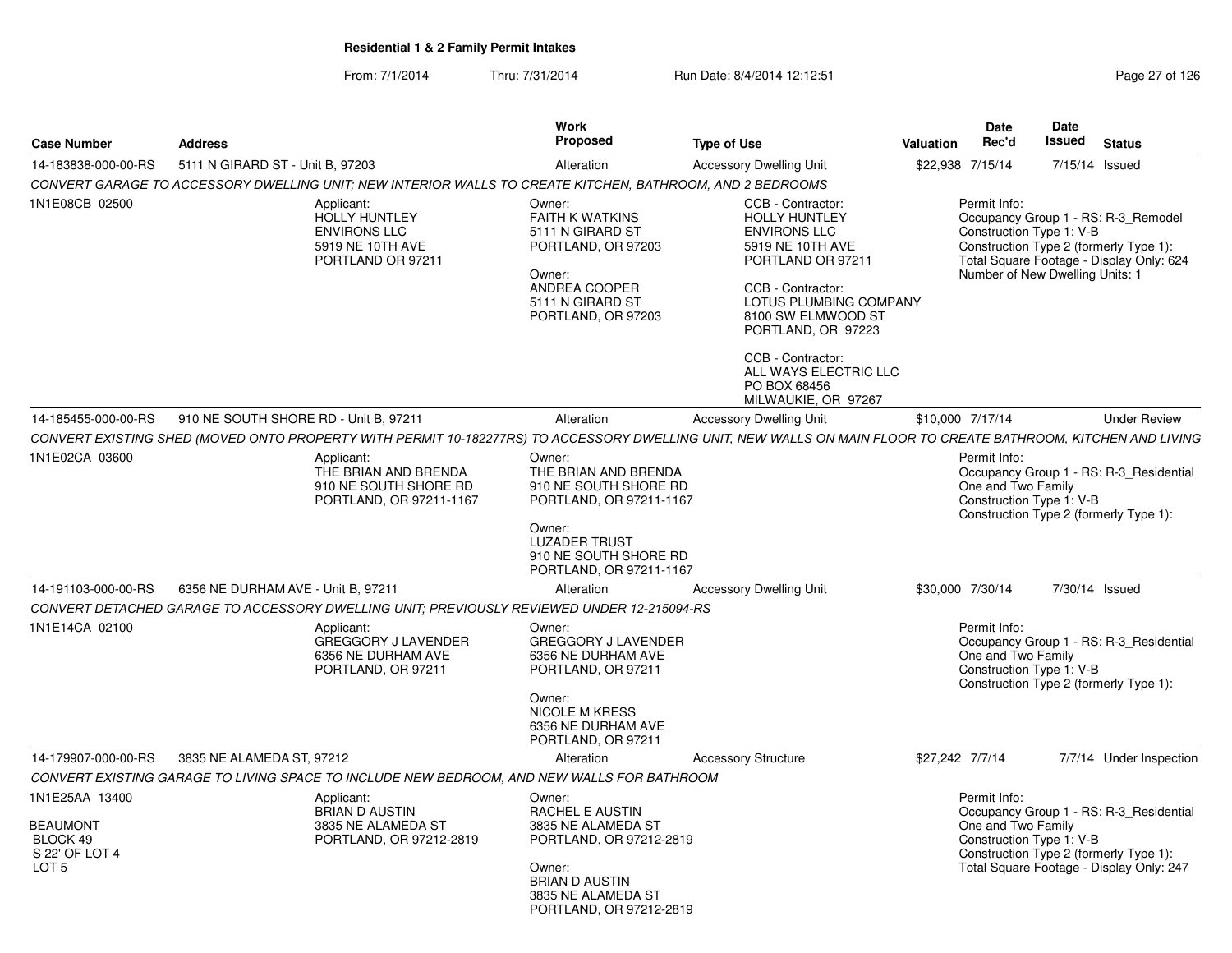| <b>Case Number</b>                                                                  | <b>Address</b>                                                                                                                                          | <b>Work</b><br>Proposed                                                                                                                                               | <b>Type of Use</b>                                                                | <b>Valuation</b> | Date<br>Rec'd                                                                                             | <b>Date</b><br><b>Issued</b> | <b>Status</b>                                                                                                                 |
|-------------------------------------------------------------------------------------|---------------------------------------------------------------------------------------------------------------------------------------------------------|-----------------------------------------------------------------------------------------------------------------------------------------------------------------------|-----------------------------------------------------------------------------------|------------------|-----------------------------------------------------------------------------------------------------------|------------------------------|-------------------------------------------------------------------------------------------------------------------------------|
| 14-179907-REV-01-RS                                                                 | 3835 NE ALAMEDA ST, 97212                                                                                                                               | Alteration                                                                                                                                                            | <b>Accessory Structure</b>                                                        |                  | \$7/23/14                                                                                                 | 7/23/14 Final                |                                                                                                                               |
|                                                                                     | REVISION TO CHANGE LOCATION OF SHOWER AND TOILET IN NEW BATHROOM                                                                                        |                                                                                                                                                                       |                                                                                   |                  |                                                                                                           |                              |                                                                                                                               |
| 1N1E25AA 13400<br><b>BEAUMONT</b><br>BLOCK 49<br>S 22' OF LOT 4<br>LOT <sub>5</sub> | Applicant:<br><b>BRIAN D AUSTIN</b><br>3835 NE ALAMEDA ST<br>PORTLAND, OR 97212-2819                                                                    | Owner:<br><b>RACHEL E AUSTIN</b><br>3835 NE ALAMEDA ST<br>PORTLAND, OR 97212-2819<br>Owner:<br><b>BRIAN D AUSTIN</b><br>3835 NE ALAMEDA ST<br>PORTLAND, OR 97212-2819 |                                                                                   |                  | Permit Info:<br>One and Two Family<br>Construction Type 1: V-B                                            |                              | Occupancy Group 1 - RS: R-3 Residential<br>Construction Type 2 (formerly Type 1):<br>Total Square Footage - Display Only: 247 |
| 14-182519-000-00-RS                                                                 | 4650 N CAMPBELL AVE, 97217                                                                                                                              | Alteration                                                                                                                                                            | <b>Accessory Structure</b>                                                        | \$2,500 7/21/14  |                                                                                                           |                              | 7/21/14 Issued                                                                                                                |
|                                                                                     | GARAGE CONVERSION; ADD NEW BATHROOM AND DOUBLE DOOR TO ACCESSORY STRUCTURE. (PLUMB, ELEV, HVAC TO BE PULLED SEPERATLY)/***ADD BATHROOM FAN 7/25/14***   |                                                                                                                                                                       |                                                                                   |                  |                                                                                                           |                              |                                                                                                                               |
| 1N1E21AD 10200<br><b>PITTENGERS ADD</b><br>BLOCK <sub>2</sub><br>LOT <sub>16</sub>  | Applicant:<br>ANN F REED<br>4650 N CAMPBELL AVE<br>PORTLAND, OR 97217-3323                                                                              | Owner:<br>ANN F REED<br>4650 N CAMPBELL AVE<br>PORTLAND, OR 97217-3323                                                                                                |                                                                                   |                  | Permit Info:<br>One and Two Family<br>Construction Type 1: V-B                                            |                              | Occupancy Group 1 - RS: R-3 Residential<br>Construction Type 2 (formerly Type 1):                                             |
| 14-183375-000-00-RS                                                                 | 4509 SE 128TH AVE, 97236                                                                                                                                | Alteration                                                                                                                                                            | <b>Accessory Structure</b>                                                        | \$21,174 7/14/14 |                                                                                                           |                              | <b>Under Review</b>                                                                                                           |
|                                                                                     | CONVERT EXISTING DETACHED SHOP TO LIVING SPACE THAT INCLUDES LIVING AREA. BATHROOM. LAUNDRY AND KITCHEN AREA. NOT TO BE USED AS ACCESSORY DWELLING UNIT |                                                                                                                                                                       |                                                                                   |                  |                                                                                                           |                              |                                                                                                                               |
| 1S2E14BB 00100<br>SECTION 14 1S 2E<br>TL 100 0.22 ACRES                             | Applicant:<br><b>KEN YU</b><br>KALY CONSTRUCTION & DESIGN, 4509 SE 128TH AVE<br>INC.<br>2738 SE 82ND AVE SUITE 201-D<br>PORTLAND, OR 97266              | Owner:<br>DARREN L CHU<br>PORTLAND, OR 97236-3711<br>Owner:<br>YING H CHU<br>4509 SE 128TH AVE<br>PORTLAND, OR 97236-3711                                             |                                                                                   |                  | Permit Info:<br>Construction Type 1: V-B                                                                  |                              | Occupancy Group 1 - RS: R-3_Remodel<br>Construction Type 2 (formerly Type 1):<br>Total Square Footage - Display Only: 576     |
| 14-190272-000-00-RS                                                                 | 6344 N BURRAGE AVE, 97217                                                                                                                               | Alteration                                                                                                                                                            | <b>Accessory Structure</b>                                                        | \$4,000 7/28/14  |                                                                                                           |                              | 7/28/14 Issued                                                                                                                |
|                                                                                     | CONVERT EXISTING GARAGE INTO LIVING SPACE; NEW SPACE TO INCLUDE BEDROOM***SEE 14-152545-IQ***                                                           |                                                                                                                                                                       |                                                                                   |                  |                                                                                                           |                              |                                                                                                                               |
| 1N1E16CA 03200<br><b>WILLAMETTE</b><br>BLOCK <sub>8</sub><br>LOT 16                 | Applicant:<br><b>MEGAN ROE</b><br>6344 N BURRAGE AVE<br>PORTLAND, OR 97217                                                                              | Owner:<br><b>MEGAN ROE</b><br>6344 N BURRAGE AVE<br>PORTLAND, OR 97217                                                                                                | CCB - Contractor:<br>DAYSTAR SVCS LLC<br><b>PO BOX 744</b><br>AUMSVILLE, OR 97325 |                  | Permit Info:<br>Construction Type 1: V-B                                                                  |                              | Occupancy Group 1 - RS: R-3 Remodel<br>Construction Type 2 (formerly Type 1):                                                 |
| 12-157620-REV-01-RS                                                                 | 4334 SW WASHOUGA AVE, 97201                                                                                                                             | Alteration                                                                                                                                                            | Decks, Fences, Retaining Walls                                                    |                  | \$7/31/14                                                                                                 | 7/31/14 Final                |                                                                                                                               |
|                                                                                     | REVISION TO OMIT FENCING AND CONCRETE WALL FOUNDATIONS FROM PLANS; INSTALL SEGMENTAL BLOCK WALL see inspectors comments on the main permit              |                                                                                                                                                                       |                                                                                   |                  |                                                                                                           |                              |                                                                                                                               |
| 1S1E08DD 08300<br>COUNCIL CREST PK<br>BLOCK 34<br>LOT 13&14                         | Applicant:<br><b>CRAIG CHRISTY</b><br><b>INDUSTRY CONSULTING</b><br><b>ENGINEERS</b><br>4334 SW WASHOUGA AVE<br>PORTLAND, OR 97239                      | Owner:<br><b>CRAIG T CHRISTY</b><br>4334 SW WASHOUGA AVE<br>PORTLAND, OR 97239<br>Owner:<br><b>CYNTHIA F CHRISTY</b><br>4334 SW WASHOUGA AVE<br>PORTLAND, OR 97239    |                                                                                   |                  | Permit Info:<br>Occupancy Group 1 - RS: U Decks,<br>Patios, Porches, Carports<br>Construction Type 1: V-B |                              | Construction Type 2 (formerly Type 1):                                                                                        |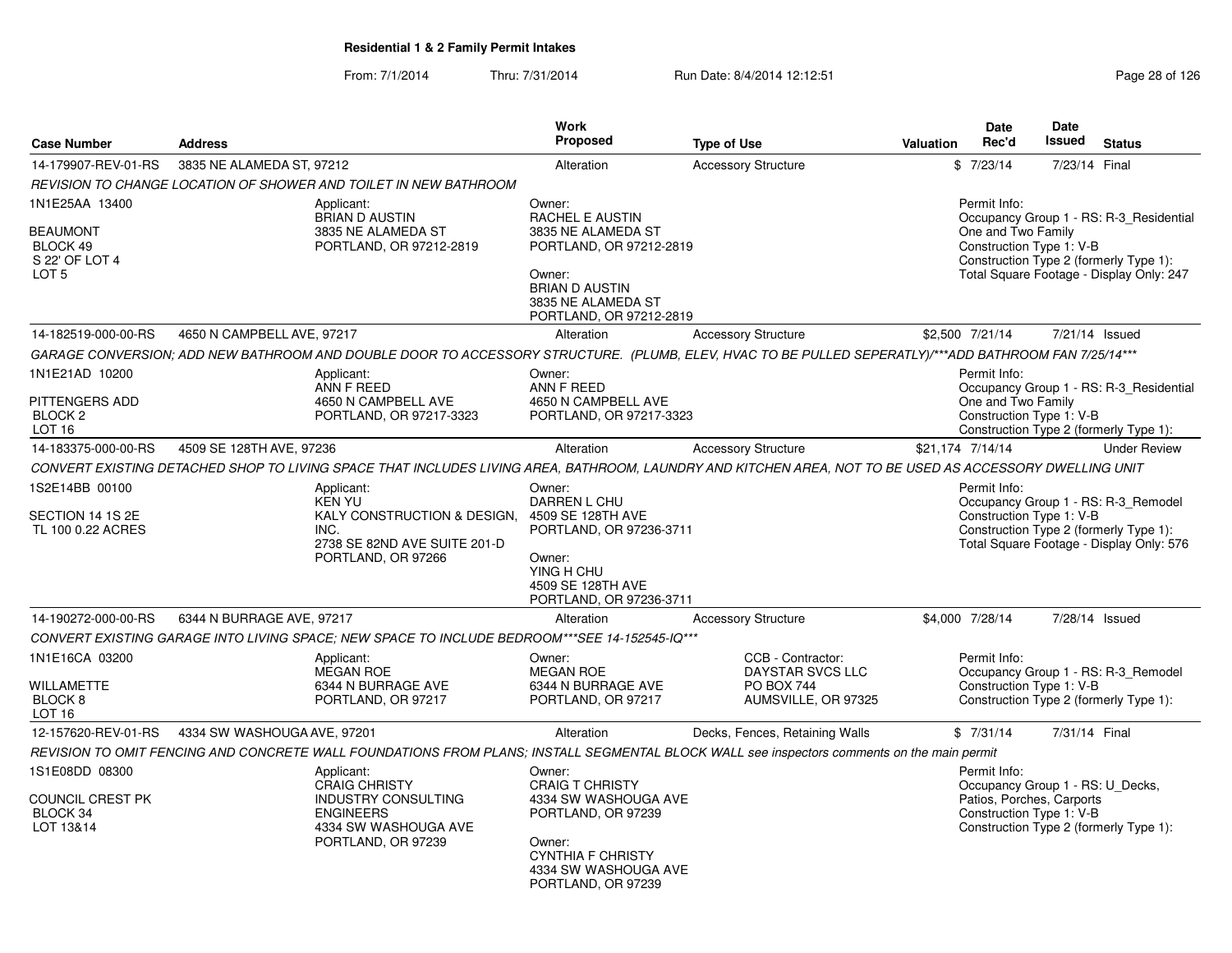| <b>Case Number</b>                                              | <b>Address</b>                                                                                                            |                                                                                                                | Work<br>Proposed                                                                    | <b>Type of Use</b>                                                                      | Valuation | <b>Date</b><br>Rec'd                                                                                                            | <b>Date</b><br><b>Issued</b> | <b>Status</b>                                                                      |
|-----------------------------------------------------------------|---------------------------------------------------------------------------------------------------------------------------|----------------------------------------------------------------------------------------------------------------|-------------------------------------------------------------------------------------|-----------------------------------------------------------------------------------------|-----------|---------------------------------------------------------------------------------------------------------------------------------|------------------------------|------------------------------------------------------------------------------------|
| 14-149448-REV-01-RS                                             | 1840 SW MILL STREET TER, 97201                                                                                            |                                                                                                                | Alteration                                                                          | Decks, Fences, Retaining Walls                                                          |           | \$600 7/22/14                                                                                                                   | 7/22/14                      | Issued                                                                             |
|                                                                 |                                                                                                                           | ADDED VALUE REVISION TO ADD 2 FEET TO EXISTING 4 FOOT RETAINING WALL                                           |                                                                                     |                                                                                         |           |                                                                                                                                 |                              |                                                                                    |
| 1S1E04BD 02100                                                  |                                                                                                                           | Applicant:<br><b>RUSSEL RAY BARTELS</b>                                                                        | Owner:<br><b>LESLEY A HESS</b>                                                      | CCB - Contractor:<br><b>RUSSEL RAY BARTELS</b>                                          |           | Permit Info:                                                                                                                    |                              |                                                                                    |
| MARKET ST ADD<br>BLOCK 4<br>LOT <sub>13</sub>                   | RMH BARTELS CONSTRUCTION<br><b>INC</b><br>41173 SE VISTA LOOP DR<br>SANDY, OREGON 97055<br>1840 SW MILL STREET TER, 97201 |                                                                                                                | 1840 SW MILL ST TER<br>PORTLAND, OR 97201                                           | RMH BARTELS CONSTRUCTION<br><b>INC</b><br>41173 SE VISTA LOOP DR<br>SANDY, OREGON 97055 |           | Occupancy Group 1 - RS: U_Private<br>Garage\Utility Misc.<br>Construction Type 1: V-B<br>Construction Type 2 (formerly Type 1): |                              |                                                                                    |
| 14-149448-REV-02-RS                                             |                                                                                                                           |                                                                                                                | Alteration                                                                          | Decks, Fences, Retaining Walls                                                          |           | \$7/28/14                                                                                                                       |                              | 7/28/14 Issued                                                                     |
|                                                                 |                                                                                                                           | REVISION - REVISE BACK SLOPE FROM 2H:1V TO 1.8H:1V TO THE UPPER TIER WALL (2' HIGH).                           |                                                                                     |                                                                                         |           |                                                                                                                                 |                              |                                                                                    |
| 1S1E04BD 02100                                                  |                                                                                                                           | Applicant:<br><b>RUSSEL RAY BARTELS</b>                                                                        | Owner:<br><b>LESLEY A HESS</b>                                                      | CCB - Contractor:<br><b>RUSSEL RAY BARTELS</b>                                          |           | Permit Info:                                                                                                                    |                              |                                                                                    |
| MARKET ST ADD<br>BLOCK 4<br><b>INC</b><br>LOT <sub>13</sub>     |                                                                                                                           | RMH BARTELS CONSTRUCTION<br>41173 SE VISTA LOOP DR<br>SANDY, OREGON 97055                                      | 1840 SW MILL ST TER<br>PORTLAND, OR 97201                                           | RMH BARTELS CONSTRUCTION<br><b>INC</b><br>41173 SE VISTA LOOP DR<br>SANDY, OREGON 97055 |           | Occupancy Group 1 - RS: U_Private<br>Garage\Utility Misc.<br>Construction Type 1: V-B<br>Construction Type 2 (formerly Type 1): |                              |                                                                                    |
| 14-176222-000-00-RS                                             | 11000 SW COLLINA AVE, 97219                                                                                               |                                                                                                                | Alteration                                                                          | Decks, Fences, Retaining Walls                                                          |           | \$15,000 7/23/14                                                                                                                |                              | 7/23/14 Issued                                                                     |
|                                                                 |                                                                                                                           | NEW RETAINING WALLS ON NW SIDE OF THE HOUSE; NEW LANDSCAPE; NEW PATIO                                          |                                                                                     |                                                                                         |           |                                                                                                                                 |                              |                                                                                    |
| 1S1E34AA 00400<br>PALATINE HILL<br>LOT 12 TL 400                | Applicant:<br><b>BRAD TUSKI</b><br>16245 NE EILERS RD<br>AURARO OR 97002                                                  |                                                                                                                | Owner:<br><b>MATTHEW A TUSKI</b><br>11000 SW COLLINA AVE<br>PORTLAND, OR 97219-7839 |                                                                                         |           | Permit Info:<br>Occupancy Group 1 - RS: U_Decks,<br>Patios, Porches, Carports<br>Construction Type 1: V-B                       |                              | Construction Type 2 (formerly Type 1):                                             |
|                                                                 |                                                                                                                           |                                                                                                                | Owner:<br><b>REBECCA A TUSKI</b><br>11000 SW COLLINA AVE<br>PORTLAND, OR 97219-7839 |                                                                                         |           |                                                                                                                                 |                              | Total Square Footage - Display Only: 1200                                          |
| 14-176820-000-00-RS                                             | 9416 SW 4TH AVE, 97219                                                                                                    |                                                                                                                | Alteration                                                                          | Decks, Fences, Retaining Walls                                                          |           | \$11.470 7/8/14                                                                                                                 |                              | 7/8/14 Issued                                                                      |
| <b>REPLACE EXISTING DECK AND STAIRS</b>                         |                                                                                                                           |                                                                                                                |                                                                                     |                                                                                         |           |                                                                                                                                 |                              |                                                                                    |
| 1S1E28AD 01400                                                  |                                                                                                                           | Applicant:<br><b>MIKE MONTGOMERY</b>                                                                           | Owner:<br>RENEE MOULUN                                                              | CCB - Contractor:<br><b>MITICA LEONTESCU</b>                                            |           | Permit Info:<br>Occupancy Group 1 - RS: U_Decks,                                                                                |                              |                                                                                    |
| COLLINS VIEW TR<br>BLOCK 11<br>LOT 8&9                          |                                                                                                                           | 5531 SW BUDDINGTON ST<br>PORTLAND, OR 97219                                                                    | 9416 SW 4TH AVE<br>PORTLAND, OR 97219-4819                                          | <b>CREATIVE FENCES &amp; DECKS INC</b><br>14782 SW FERN ST<br>TIGARD, OR 97225          |           | Patios, Porches, Carports<br>Construction Type 1: V-B                                                                           |                              | Construction Type 2 (formerly Type 1):<br>Total Square Footage - Display Only: 540 |
| 14-177597-000-00-RS                                             | 2944 SW BENNINGTON DR, 97201                                                                                              |                                                                                                                | Alteration                                                                          | Decks, Fences, Retaining Walls                                                          |           | \$20,000 7/24/14                                                                                                                |                              | 7/24/14 Issued                                                                     |
|                                                                 |                                                                                                                           | REPLACE EXISTING UPPER AND LOWER LEVEL DECKS, NEW HOT TUB ON LOWER LEVEL. FIRE REPAIR IN GARAGE AREA OF HOUSE. |                                                                                     |                                                                                         |           |                                                                                                                                 |                              |                                                                                    |
| 1N1E32DC 15800                                                  |                                                                                                                           | Applicant:<br>RALPH TURNBAUGH                                                                                  | Owner:<br><b>GARY V ABBOTT</b>                                                      | CCB - Contractor:<br>OREGON HOME IMPROVEMENT                                            |           | Permit Info:<br>Occupancy Group 1 - RS: U_Decks,                                                                                |                              |                                                                                    |
| <b>ARLINGTON HTS &amp; RPLT</b><br>BLOCK 14<br>LOT <sub>5</sub> |                                                                                                                           | TM RIPPEY CONSULTING<br><b>ENGINEERS</b><br>7650 SW BEVELAND ST SUITE 100<br><b>TIGARD OR 97223</b>            | 2944 SW BENNINGTON DR<br>PORTLAND, OR 97205-5805                                    | CO INC<br>17255 PILKINGTON RD<br>LAKE OSWEGO, OR 97035                                  |           | Patios, Porches, Carports<br>Construction Type 1: V-B                                                                           |                              | Construction Type 2 (formerly Type 1):<br>Total Square Footage - Display Only: 900 |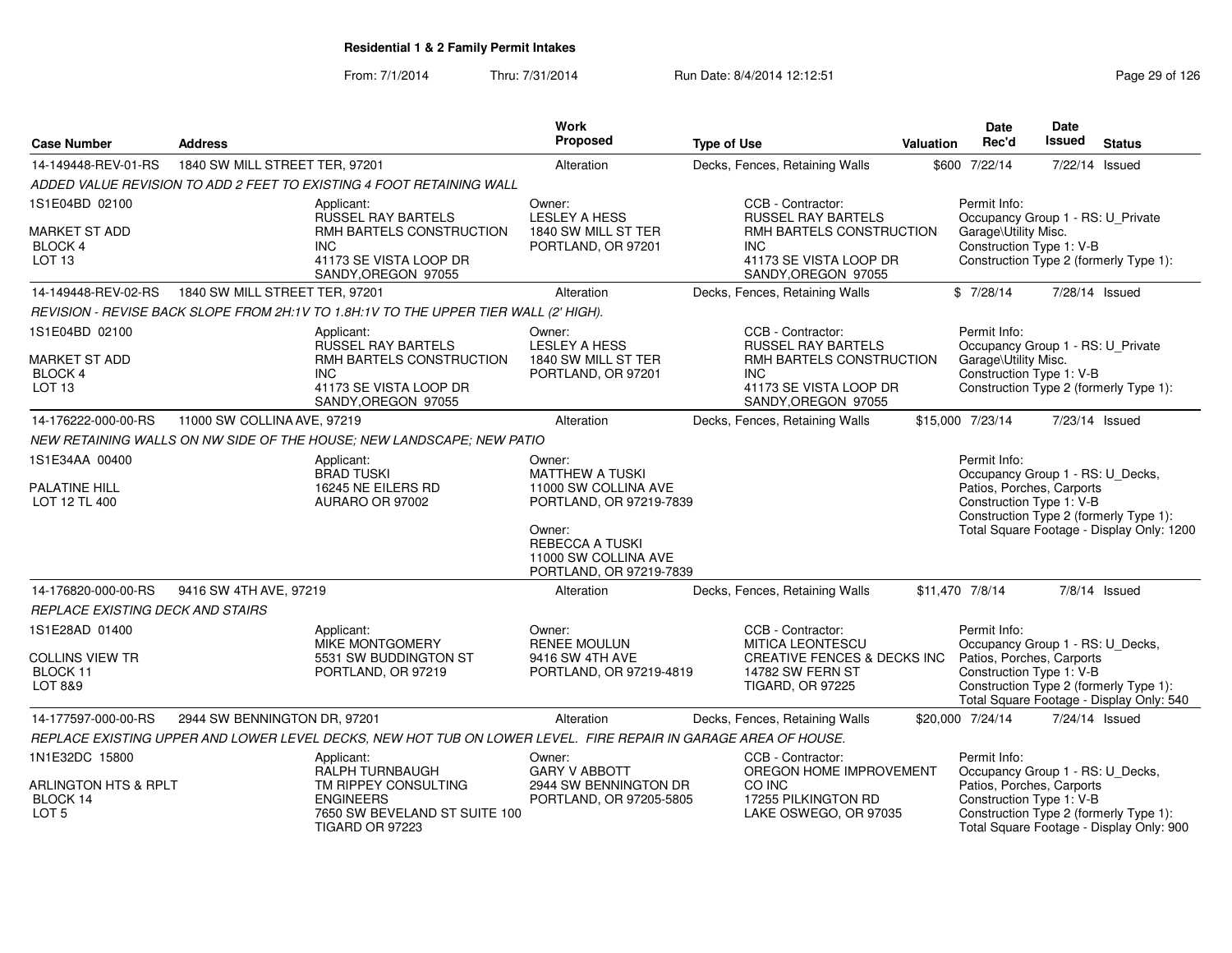| <b>Case Number</b>                    | <b>Address</b>                                        |                                                                         | Work<br>Proposed                                                                   | <b>Type of Use</b>                                                                                    | Valuation                                        | <b>Date</b><br>Rec'd                                                                                                                | Date<br><b>Issued</b> | <b>Status</b>                            |  |
|---------------------------------------|-------------------------------------------------------|-------------------------------------------------------------------------|------------------------------------------------------------------------------------|-------------------------------------------------------------------------------------------------------|--------------------------------------------------|-------------------------------------------------------------------------------------------------------------------------------------|-----------------------|------------------------------------------|--|
| 14-178191-000-00-RS                   | 2305 NE 47TH AVE, 97213                               |                                                                         | Alteration                                                                         | Decks, Fences, Retaining Walls                                                                        |                                                  | \$1,200 7/2/14                                                                                                                      |                       | $7/2/14$ Issued                          |  |
|                                       |                                                       | REPLACE EXISTING 7 FT TALL FENCE, 6 FT TALL WITH 1 FT LATTICE ON TOP    |                                                                                    |                                                                                                       |                                                  |                                                                                                                                     |                       |                                          |  |
| 1N2E30CB 12000<br>ROSE CITY PK        |                                                       | Applicant:<br>MEGAN J MANCHESTER<br>2305 NE 47TH AVE                    | Owner:<br>SEAN R MCCLENDON<br>2305 NE 47TH AVE                                     |                                                                                                       | Permit Info:<br>Occupancy Group 1 - RS: U_Decks, |                                                                                                                                     |                       |                                          |  |
| <b>BLOCK 27</b><br><b>LOT 10</b>      |                                                       | PORTLAND, OR 97213-1913                                                 | PORTLAND, OR 97213-1913                                                            |                                                                                                       |                                                  | Patios, Porches, Carports<br>Construction Type 1: V-B<br>Construction Type 2 (formerly Type 1):                                     |                       |                                          |  |
|                                       |                                                       |                                                                         | Owner:<br><b>MEGAN J MANCHESTER</b><br>2305 NE 47TH AVE<br>PORTLAND, OR 97213-1913 |                                                                                                       |                                                  |                                                                                                                                     |                       |                                          |  |
| 14-178282-000-00-RS                   | 302 NE FREMONT ST, 97212                              |                                                                         | Alteration                                                                         | Decks, Fences, Retaining Walls                                                                        |                                                  | \$500 7/2/14                                                                                                                        | 7/2/14 Final          |                                          |  |
|                                       |                                                       | REPLACE EXISTING 4' x 10' DECK WITH SAME SIZE DECK AT THE REAR OF HOME. |                                                                                    |                                                                                                       |                                                  |                                                                                                                                     |                       |                                          |  |
| 1N1E27AA 00300                        |                                                       | Applicant:<br><b>ALENA MCELROY</b>                                      | Owner:<br><b>ALENA MCELROY</b>                                                     |                                                                                                       |                                                  | Permit Info:<br>Occupancy Group 1 - RS: U_Decks,                                                                                    |                       |                                          |  |
| <b>WILLIAMS AVE ADD</b><br>BLOCK 15   |                                                       | 1327 SW SPRING GARDEN ST<br>PORTLAND, OR 97219-4358                     | 1327 SW SPRING GARDEN ST<br>PORTLAND, OR 97219-4358                                |                                                                                                       |                                                  | Patios, Porches, Carports<br>Construction Type 1: V-B                                                                               |                       |                                          |  |
| W 10' OF LOT 16<br>E 40' OF LOT 17    |                                                       |                                                                         |                                                                                    |                                                                                                       |                                                  |                                                                                                                                     |                       | Construction Type 2 (formerly Type 1):   |  |
| 14-178487-000-00-RS                   | 3342 SW FAIRMOUNT BLVD, 97201                         |                                                                         | Alteration                                                                         | Decks, Fences, Retaining Walls                                                                        |                                                  | \$17,000 7/10/14                                                                                                                    | 7/10/14 Final         |                                          |  |
|                                       |                                                       | LEGALIZE ELEVATED DECK AND HANDRAIL REPLACEMENT AT REAR OF HOUSE        |                                                                                    |                                                                                                       |                                                  |                                                                                                                                     |                       |                                          |  |
| 1S1E08DB 02300                        |                                                       | Applicant:<br><b>GAROLD H PEARLMAN</b>                                  | Owner:<br><b>GAROLD H PEARLMAN</b>                                                 |                                                                                                       |                                                  | Permit Info:<br>Occupancy Group 1 - RS: U_Decks,                                                                                    |                       |                                          |  |
| <b>LOOKAWAY HILL</b>                  |                                                       | 3342 SW FAIRMOUNT BLVD                                                  | 3342 SW FAIRMOUNT BLVD                                                             |                                                                                                       |                                                  | Patios, Porches, Carports                                                                                                           |                       |                                          |  |
| LOT 3 TL 2300                         |                                                       | PORTLAND, OR 97239                                                      | PORTLAND, OR 97239                                                                 |                                                                                                       |                                                  | Construction Type 1: V-B                                                                                                            |                       | Construction Type 2 (formerly Type 1):   |  |
|                                       |                                                       |                                                                         | Owner:<br><b>SYLVIA S PEARLMAN</b><br>3342 SW FAIRMOUNT BLVD<br>PORTLAND, OR 97239 |                                                                                                       |                                                  |                                                                                                                                     |                       |                                          |  |
| 14-182542-000-00-RS                   | 3424 NW VAUGHN ST, 97210                              |                                                                         | Alteration                                                                         | Decks, Fences, Retaining Walls                                                                        |                                                  | \$9,000 7/31/14                                                                                                                     |                       | 7/31/14 Issued                           |  |
|                                       | REPLACE 12 X 12 DECK OVER DRIVEWAY AT FRONT OF HOUSE. |                                                                         |                                                                                    |                                                                                                       |                                                  |                                                                                                                                     |                       |                                          |  |
| 1N1E29CA 03100                        |                                                       | Applicant:                                                              | Owner:                                                                             | CCB - Contractor:                                                                                     |                                                  | Permit Info:                                                                                                                        |                       |                                          |  |
| <b>WILLAMETTE HTS ADD</b><br>BLOCK 31 |                                                       | <b>MIKE MONTGOMERY</b><br>5531 SW BUDDINGTON ST<br>PORTLAND, OR 97219   | SUMMER L DAY<br>3424 NW VAUGHN ST<br>PORTLAND, OR 97210-1247                       | <b>MITICA LEONTESCU</b><br>CREATIVE FENCES & DECKS INC<br>14782 SW FERN ST<br><b>TIGARD, OR 97225</b> |                                                  | Occupancy Group 1 - RS: U_Decks,<br>Patios, Porches, Carports<br>Construction Type 1: V-B<br>Construction Type 2 (formerly Type 1): |                       |                                          |  |
| <b>LOT 27</b>                         |                                                       |                                                                         | Owner:<br><b>GREGORY J GORSKI</b><br>3424 NW VAUGHN ST<br>PORTLAND, OR 97210-1247  |                                                                                                       |                                                  |                                                                                                                                     |                       | Total Square Footage - Display Only: 144 |  |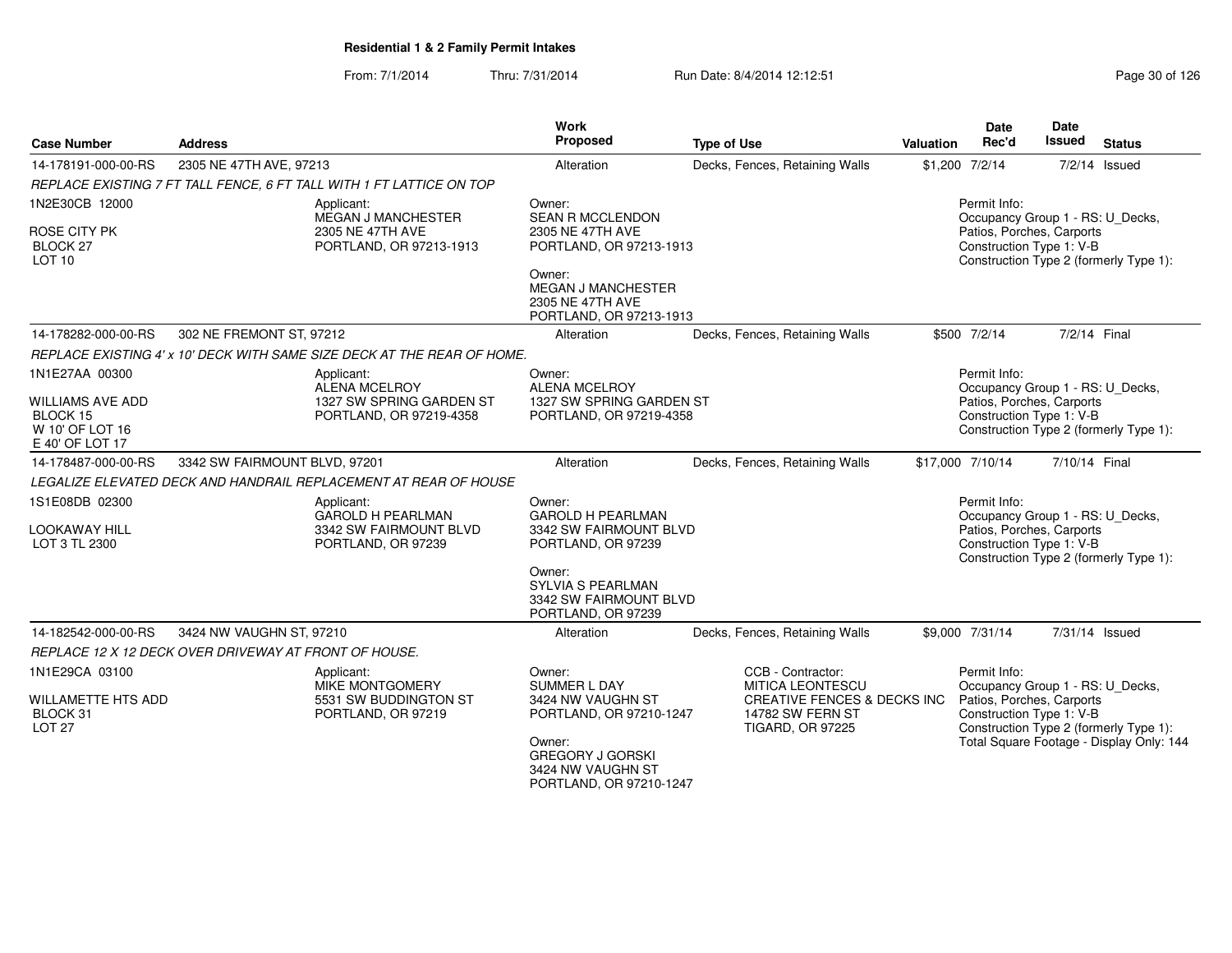|                                                                                                                                                           |                            |                                                                                                                       | Work                                                                                                                                                                                                                                      |                                                                                                                                     |           | <b>Date</b>                                                                                                                                         | Date           |                                                                                   |
|-----------------------------------------------------------------------------------------------------------------------------------------------------------|----------------------------|-----------------------------------------------------------------------------------------------------------------------|-------------------------------------------------------------------------------------------------------------------------------------------------------------------------------------------------------------------------------------------|-------------------------------------------------------------------------------------------------------------------------------------|-----------|-----------------------------------------------------------------------------------------------------------------------------------------------------|----------------|-----------------------------------------------------------------------------------|
| <b>Case Number</b>                                                                                                                                        | <b>Address</b>             |                                                                                                                       | <b>Proposed</b>                                                                                                                                                                                                                           | <b>Type of Use</b>                                                                                                                  | Valuation | Rec'd                                                                                                                                               | Issued         | <b>Status</b>                                                                     |
| 14-182837-000-00-RS                                                                                                                                       | 215 SW HAMILTON ST, 97201  |                                                                                                                       | Alteration                                                                                                                                                                                                                                | Decks, Fences, Retaining Walls                                                                                                      |           | \$8,000 7/15/14                                                                                                                                     | 7/15/14 Final  |                                                                                   |
|                                                                                                                                                           |                            | STABILIZE EXISTING 24' LONG RETAINING WALL AT WEST SIDE OF PROPERTY, 4 FT 6 INCHES TALL                               |                                                                                                                                                                                                                                           |                                                                                                                                     |           |                                                                                                                                                     |                |                                                                                   |
| 1S1E10CC 07200<br>PORTLAND HMSTD<br>BLOCK 11<br>W 42 1/2' OF E 85' OF S 110' OF LOT 3                                                                     |                            | Applicant:<br><b>RAMJACK OF OREGON</b><br>PO BOX 11701<br>EUGENE, OR 97440                                            | Owner:<br>LENDON J PORTER<br>215 SW HAMILTON ST<br>PORTLAND, OR 97239-4038<br>Owner:<br><b>ALAN BLODGETT</b><br>215 SW HAMILTON ST<br>PORTLAND, OR 97239-4038                                                                             | CCB - Contractor:<br>RAMJACK OF OREGON<br>PO BOX 11701<br>EUGENE, OR 97440                                                          |           | Permit Info:<br>Occupancy Group 1 - RS: U_Private<br>Garage\Utility Misc.<br>Construction Type 1: V-B<br>Construction Type 2 (formerly Type 1):     |                |                                                                                   |
| 14-183813-000-00-RS<br><b>REFRAME REAR DECK</b>                                                                                                           | 3129 NE COUCH ST, 97232    |                                                                                                                       | Alteration                                                                                                                                                                                                                                | Decks, Fences, Retaining Walls                                                                                                      |           | \$892 7/15/14                                                                                                                                       | 7/15/14 Final  |                                                                                   |
| 1N1E36CA 17800                                                                                                                                            |                            | Applicant:<br><b>RYAN ZINK</b><br>ZINK DESIGN SERVICES, LLC<br>3111 COTTONWOOD CT<br>WEST LINN OR 97068               | Owner:<br>MELODY L GILMAN<br><b>2208 NE 8TH AVE</b><br>PORTLAND, OR 97212-3803<br>Owner:<br><b>LEWIS R FREDERICK</b><br><b>2208 NE 8TH AVE</b><br>PORTLAND, OR 97212-3803<br>Owner:<br>DAVID A GILMAN-FREDERICK<br><b>2208 NE 8TH AVE</b> | CCB - Contractor:<br>8 INCH NAILS CONSTRUCTION INC Occupancy Group 1 - RS: U_Decks,<br>7823 SW CEDAR CREST ST<br>PORTLAND, OR 97223 |           | Permit Info:<br>Patios, Porches, Carports<br>Construction Type 1: V-B                                                                               |                | Construction Type 2 (formerly Type 1):<br>Total Square Footage - Display Only: 42 |
|                                                                                                                                                           |                            |                                                                                                                       | PORTLAND, OR 97212-3803                                                                                                                                                                                                                   |                                                                                                                                     |           |                                                                                                                                                     |                |                                                                                   |
| 14-184603-000-00-RS                                                                                                                                       | 3035 SW 55TH DR, 97221     |                                                                                                                       | Alteration                                                                                                                                                                                                                                | Decks, Fences, Retaining Walls                                                                                                      |           | \$6,000 7/16/14                                                                                                                                     |                | 7/16/14 Under Inspection                                                          |
| REPLACE EXISTING SIDE SOUTH DECK<br>1S1E07BD 00500<br><b>HEWETT PARK ESTATES</b><br>BLOCK <sub>2</sub><br>LOT 4 TL 500<br>SPLIT LEVY R179398 (R381100274) |                            | Applicant:<br>CJ GOODRICH<br><b>RICKS FENCING AND DECKING</b><br>4543 SE TV HIGHWAY<br>HILLSBORO, OR 97123            | Owner:<br>MARK C MC CLANAHAN<br>3035 SW 55TH DR<br>PORTLAND, OR 97221-2216<br>Owner:<br>V FAYE MC CLANAHAN<br>3035 SW 55TH DR<br>PORTLAND, OR 97221-2216                                                                                  | CCB - Contractor:<br><b>RICKS CUSTOM FENCING &amp;</b><br><b>DECKING INC</b><br>4543 SE TV HIGHWAY<br>HILLSBORO, OR 97123           |           | Permit Info:<br>Occupancy Group 1 - RS: U_Decks,<br>Patios, Porches, Carports<br>Construction Type 1: V-B<br>Construction Type 2 (formerly Type 1): |                |                                                                                   |
| 14-186185-000-00-RS                                                                                                                                       | 8328 NW RIDGETOP CT, 97229 |                                                                                                                       | Alteration                                                                                                                                                                                                                                | Decks, Fences, Retaining Walls                                                                                                      |           | \$6,000 7/22/14                                                                                                                                     | 7/22/14 Issued |                                                                                   |
|                                                                                                                                                           |                            | REPLACEMENT OF EXTERIOR STAIRS FROM MAIN LEVEL PATIO TO 2ND FLOOR DECK, ADDITION OF NEW STAIRS UP TO EXISTING BALCONY |                                                                                                                                                                                                                                           |                                                                                                                                     |           |                                                                                                                                                     |                |                                                                                   |
| 1N1W25BC 00600<br><b>RIDGETOP</b><br>LOT 4 TL 600                                                                                                         |                            | Applicant:<br>STEPHEN SEIDEL<br>SEIDEL DESIGN GROUP<br>PO BOX 82450<br>PORTLAND, OR 97282                             | Owner:<br>HALINA OFFNER-VANDENBARK<br>8328 NW RIDGETOP CT<br>PORTLAND, OR 97229-8063<br>Owner:<br>ARTHUR VANDENBARK<br>8328 NW RIDGETOP CT<br>PORTLAND, OR 97229-8063                                                                     | CCB - Contractor:<br><b>JOHN FOUCH</b><br>FOUCH BUILDING CO<br><b>PO BOX 575</b><br>TROUTDALE OR 97060                              |           | Permit Info:<br>Construction Type 1: V-B<br>Construction Type 2 (formerly Type 1):                                                                  |                | Occupancy Group 1 - RS: R-3_Remodel                                               |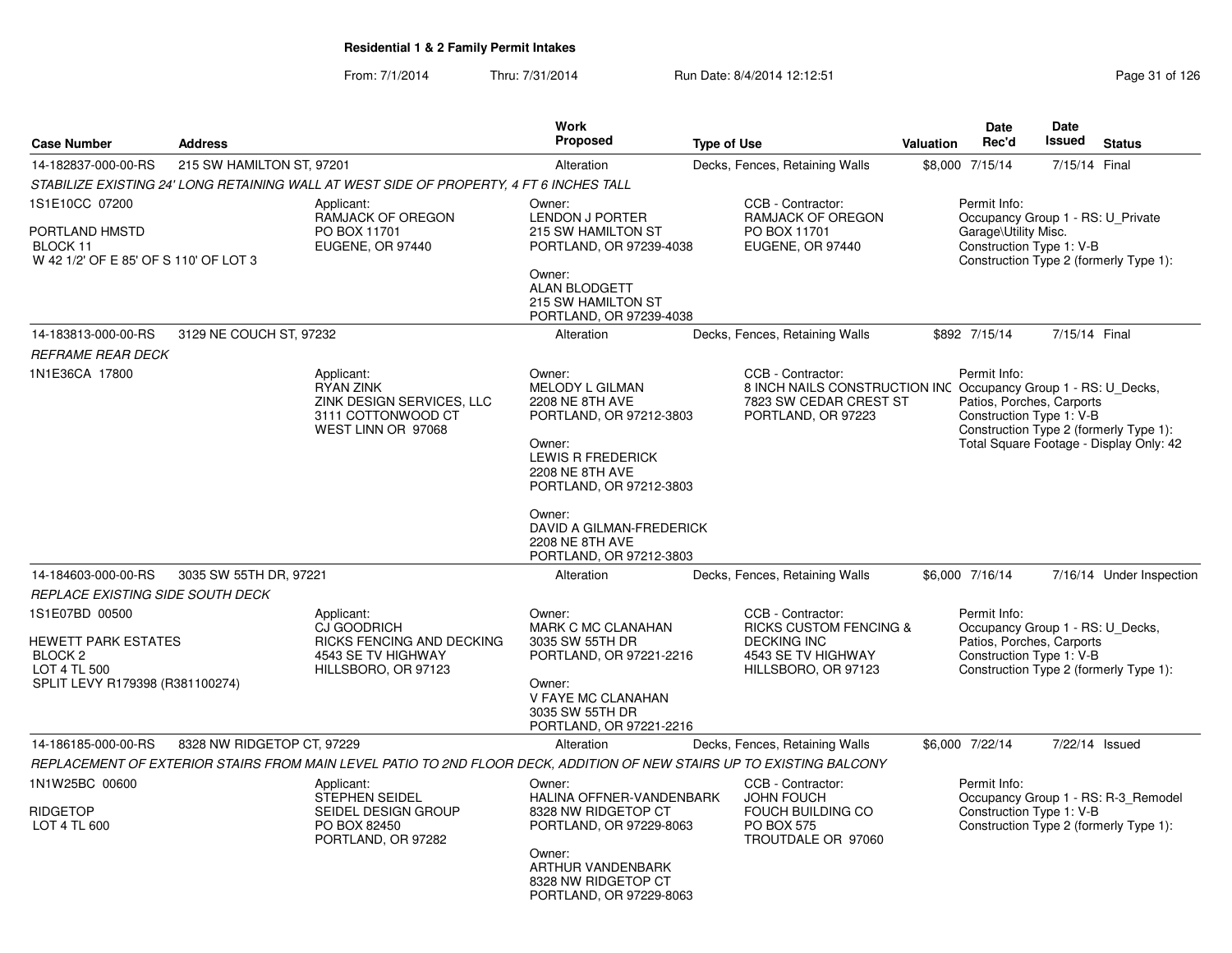| <b>Case Number</b>                                                                  | <b>Address</b>             |                                                                                                                                                                | Work<br><b>Proposed</b>                                                                                                                                       | <b>Type of Use</b> |                                                                                              | <b>Valuation</b> | <b>Date</b><br>Rec'd                                                                                                                                                  | Date<br>Issued | <b>Status</b>       |  |
|-------------------------------------------------------------------------------------|----------------------------|----------------------------------------------------------------------------------------------------------------------------------------------------------------|---------------------------------------------------------------------------------------------------------------------------------------------------------------|--------------------|----------------------------------------------------------------------------------------------|------------------|-----------------------------------------------------------------------------------------------------------------------------------------------------------------------|----------------|---------------------|--|
| 14-188197-000-00-RS                                                                 | 140 NW MACLEAY BLVD, 97210 |                                                                                                                                                                | Alteration                                                                                                                                                    |                    | Decks, Fences, Retaining Walls                                                               |                  | \$14,775 7/23/14                                                                                                                                                      |                | <b>Under Review</b> |  |
| REMOVE AND REPLACE EXISTING UPPER AND LOWER DECKS                                   |                            |                                                                                                                                                                |                                                                                                                                                               |                    |                                                                                              |                  |                                                                                                                                                                       |                |                     |  |
| 1N1E32DA 08300                                                                      |                            | Applicant:<br>NORTHWEST DECKING & RAIL LL( GENEVIEVE BELL                                                                                                      | Owner:                                                                                                                                                        |                    | CCB - Contractor:<br>NORTHWEST DECKING & RAIL LL( Occupancy Group 1 - RS: U_Decks,           |                  | Permit Info:                                                                                                                                                          |                |                     |  |
| <b>ST FRANCES HILL</b><br><b>BLOCK1</b><br>ELY 16 2/3' OF LOT 6<br>LOT <sub>7</sub> |                            | 726 S PACIFIC ST<br>NEWBERG, OR 97132                                                                                                                          | 140 NW MACLEAY BLVD<br>PORTLAND, OR 97210                                                                                                                     |                    | 726 S PACIFIC ST<br>NEWBERG, OR 97132                                                        |                  | Patios, Porches, Carports<br>Construction Type 1: V-B<br>Construction Type 2 (formerly Type 1):                                                                       |                |                     |  |
| 14-188907-000-00-RS                                                                 | 4326 SW 55TH PL, 97221     |                                                                                                                                                                | Alteration                                                                                                                                                    |                    | Decks, Fences, Retaining Walls                                                               |                  | \$7,000 7/24/14                                                                                                                                                       |                | 7/24/14 Issued      |  |
|                                                                                     |                            | REPLACE 4 x 10 BEAM AT NORTH EAST CORNER. DECKING ON EXISTING DECK: REMOVE AND REINSTALL WOOD GUARDRAIL.                                                       |                                                                                                                                                               |                    |                                                                                              |                  |                                                                                                                                                                       |                |                     |  |
| 1S1E07CD 05600<br><b>QUEEN ANNE PLACE</b><br>BLOCK <sub>1</sub><br>LOT 5&6          |                            | Applicant:<br><b>OSCAR AMANDOR</b><br>996 SW 167TH PLACE<br>BEAVERTON, OR 97006                                                                                | Owner:<br>DONNA J DEACON<br>4326 SW 55TH PL<br>PORTLAND, OR 97221-2000                                                                                        |                    | CCB - Contractor:<br>CD CONSTRUCTION LLC<br>996 SW 167TH PL<br>BEAVERTON, OR 97006           |                  | Permit Info:<br>Construction Type 1: V-B<br>Construction Type 2 (formerly Type 1):                                                                                    |                |                     |  |
| INC UND INT TRACT A                                                                 |                            |                                                                                                                                                                |                                                                                                                                                               |                    |                                                                                              |                  |                                                                                                                                                                       |                |                     |  |
| 14-173677-REV-01-RS                                                                 | 6700 E BURNSIDE ST, 97215  |                                                                                                                                                                | Alteration                                                                                                                                                    | Duplex             |                                                                                              |                  | \$16,836 7/14/14                                                                                                                                                      |                | 7/14/14 Issued      |  |
|                                                                                     |                            | ADDED VALUE REVISION TO LEGALIZE CONVERSION OF BASEMENT TO LIVING SPACE***PLEASE SEE CASE #14-150451-CC***                                                     |                                                                                                                                                               |                    |                                                                                              |                  |                                                                                                                                                                       |                |                     |  |
| 1N2E32CC 00300                                                                      |                            | Applicant:<br><b>SHANE G STARK</b><br>4110 SE HAWTHORNE BLVD #203<br>PORTLAND, OR 97214-5246                                                                   | Owner:<br><b>SHANE G STARK</b><br>4110 SE HAWTHORNE BLVD #203<br>PORTLAND, OR 97214-5246                                                                      |                    |                                                                                              |                  | Permit Info:<br>Occupancy Group 1 - RS: R-3_Remodel<br>Construction Type 1: V-B<br>Construction Type 2 (formerly Type 1):<br>Total Square Footage - Display Only: 458 |                |                     |  |
| 14-178448-000-00-RS                                                                 | 3807 SE STEPHENS ST, 97214 |                                                                                                                                                                | Alteration                                                                                                                                                    | Duplex             |                                                                                              | \$13,822 7/2/14  |                                                                                                                                                                       |                | 7/2/14 Final        |  |
|                                                                                     |                            | LEGALIZE WORK DONE IN ONE UNIT OF DUPLEX (3809) WITHOUT PERMIT, COSMETIC & CASEWORK KITCHEN REMODEL, 2ND FLOOR ADD WALL TO CREATE TWO BEDROOMS, REMOVE EXISTII |                                                                                                                                                               |                    |                                                                                              |                  |                                                                                                                                                                       |                |                     |  |
| 1S1E01DA 10400                                                                      |                            | Applicant:<br><b>CRAIG D BAKER</b><br>3809 SE STEPHENS ST<br>PORTLAND, OR 97214-5248                                                                           | Owner:<br><b>CRAIG D BAKER</b><br>3809 SE STEPHENS ST<br>PORTLAND, OR 97214-5248<br>Owner:<br>NANCY E BOROS<br>3809 SE STEPHENS ST<br>PORTLAND, OR 97214-5248 |                    |                                                                                              |                  | Permit Info:<br>Occupancy Group 1 - RS: R-3_Remodel<br>Construction Type 1: V-B<br>Construction Type 2 (formerly Type 1):<br>Total Square Footage - Display Only: 376 |                |                     |  |
| 14-181066-000-00-RS                                                                 | 2123 SE SHERRETT ST, 97202 |                                                                                                                                                                | Alteration                                                                                                                                                    | Duplex             |                                                                                              |                  | \$30,000 7/7/14                                                                                                                                                       |                | 7/11/14 Issued      |  |
|                                                                                     |                            | REPLACE ENTRY DECKS ON BOTH UNITS, REMOVE EXISTING CARPORT, REMODEL UNIT 2123 INCLUDING ENLARGING STREET FACING WINDOWS. ``NO ADDED BEDROOMS'                  |                                                                                                                                                               |                    |                                                                                              |                  |                                                                                                                                                                       |                |                     |  |
| 1S1E23DD 06400                                                                      |                            | Applicant:                                                                                                                                                     | Owner:                                                                                                                                                        |                    | CCB - Contractor:                                                                            |                  | Permit Info:                                                                                                                                                          |                |                     |  |
|                                                                                     |                            | <b>GREG BANKS</b><br><b>BANKS CONSTRUCTION OF</b><br><b>OREGON INC</b><br>1744 SE LOCUST AVE                                                                   | SWEET ALBERTA INVESTMENTS<br>2051 SE BELMONT ST<br>PORTLAND, OR 97214-2812                                                                                    |                    | <b>GREG BANKS</b><br><b>BANKS CONSTRUCTION OF</b><br><b>OREGON INC</b><br>1744 SE LOCUST AVE |                  | Occupancy Group 1 - RS: R-3_Residential<br>One and Two Family<br>Construction Type 1: V-B<br>Construction Type 2 (formerly Type 1):                                   |                |                     |  |
|                                                                                     |                            | PORTLAND, OR 97214                                                                                                                                             | Owner:<br>SELLWOOD LLC<br>2051 SE BELMONT ST<br>PORTLAND, OR 97214-2812                                                                                       |                    | PORTLAND, OR 97214                                                                           |                  |                                                                                                                                                                       |                |                     |  |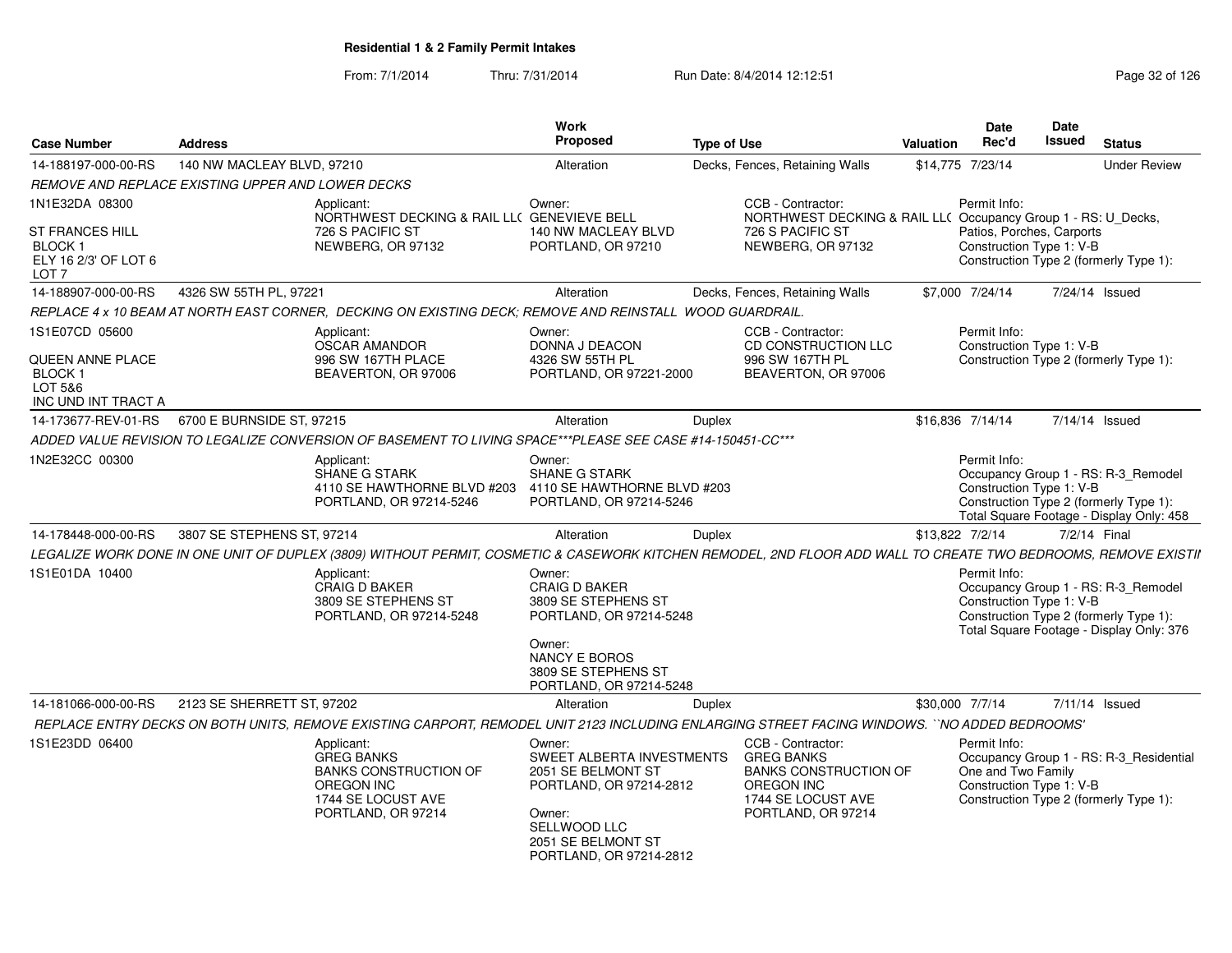| <b>Case Number</b>                                                                                    | <b>Address</b>            |                                                                                                                                                              | Work<br>Proposed                                                                                                            | <b>Type of Use</b> | <b>Valuation</b>                                                                                                                                                                                                                                             | <b>Date</b><br>Rec'd                                           | Date<br><b>Issued</b> | <b>Status</b>                                                                     |
|-------------------------------------------------------------------------------------------------------|---------------------------|--------------------------------------------------------------------------------------------------------------------------------------------------------------|-----------------------------------------------------------------------------------------------------------------------------|--------------------|--------------------------------------------------------------------------------------------------------------------------------------------------------------------------------------------------------------------------------------------------------------|----------------------------------------------------------------|-----------------------|-----------------------------------------------------------------------------------|
| 14-181288-000-00-RS                                                                                   | 916 NE WEBSTER ST. 97211  |                                                                                                                                                              | Alteration                                                                                                                  | Duplex             |                                                                                                                                                                                                                                                              | \$2,500 7/9/14                                                 |                       | 7/9/14 Under Inspection                                                           |
| RESIDENTIAL SEISMIC STRENGTHENING                                                                     |                           |                                                                                                                                                              |                                                                                                                             |                    |                                                                                                                                                                                                                                                              |                                                                |                       |                                                                                   |
| 1N1E23BA 19700<br>ROSEDALE & ANX<br><b>BLOCK 6 TL 19700</b>                                           |                           | Applicant:<br>ANDREW OSBORN<br><b>NW SEISMIC</b><br>2649 SE STEPHENS<br>PORTLAND OR 97214                                                                    | Owner:<br>THOMAS J SHEEHY<br>4131 NE 24TH AVE<br>PORTLAND, OR 97211                                                         |                    | CCB - Contractor:<br>MICHAEL WIEBER<br>ELYSIUM CONSTRUCTION LLC<br>PO BOX 12010<br>PORTLAND OR 97212                                                                                                                                                         | Permit Info:<br>One and Two Family<br>Construction Type 1: V-B |                       | Occupancy Group 1 - RS: R-3 Residential<br>Construction Type 2 (formerly Type 1): |
| 14-181288-REV-01-RS                                                                                   | 916 NE WEBSTER ST, 97211  |                                                                                                                                                              | Alteration                                                                                                                  | Duplex             |                                                                                                                                                                                                                                                              | \$7/14/14                                                      |                       | 7/14/14 Final                                                                     |
|                                                                                                       |                           | REVISION TO CHANGE TYPE OF ANCHORING SYSTEM FOR SEISMIC STRENGTHENING                                                                                        |                                                                                                                             |                    |                                                                                                                                                                                                                                                              |                                                                |                       |                                                                                   |
| 1N1E23BA 19700                                                                                        |                           | Applicant:<br>ANDREW OSBORN                                                                                                                                  | Owner:<br>THOMAS J SHEEHY                                                                                                   |                    | CCB - Contractor:<br><b>MICHAEL WIEBER</b>                                                                                                                                                                                                                   | Permit Info:                                                   |                       | Occupancy Group 1 - RS: R-3 Residential                                           |
| ROSEDALE & ANX<br><b>BLOCK 6 TL 19700</b>                                                             |                           | <b>NW SEISMIC</b><br>2649 SE STEPHENS<br>PORTLAND OR 97214                                                                                                   | 4131 NE 24TH AVE<br>PORTLAND, OR 97211                                                                                      |                    | ELYSIUM CONSTRUCTION LLC<br>PO BOX 12010<br>PORTLAND OR 97212                                                                                                                                                                                                | One and Two Family<br>Construction Type 1: V-B                 |                       | Construction Type 2 (formerly Type 1):                                            |
| 14-186713-000-00-RS                                                                                   | 1736 SE MAIN ST, 97214    |                                                                                                                                                              | Alteration                                                                                                                  | Duplex             |                                                                                                                                                                                                                                                              | \$78,852 7/19/14                                               |                       | <b>Under Review</b>                                                               |
|                                                                                                       |                           | CONVERT PART OF EXISTING BASEMENT TO HABITABLE SPACE TO EXPAND EXISTING MAIN FLOOR DWELLING UNIT. CREATE NEW BEDROOM WITH EGRESS WINDOW, BATHROOM, LAUNDRY I |                                                                                                                             |                    |                                                                                                                                                                                                                                                              |                                                                |                       |                                                                                   |
| 1S1E02AC 14600                                                                                        |                           | Applicant:<br><b>WADE FREITAG</b>                                                                                                                            | Owner:<br>TED F LAWSHE                                                                                                      |                    | CCB - Contractor:<br><b>CRAFTSMAN DESIGN &amp;</b>                                                                                                                                                                                                           | Permit Info:                                                   |                       | Occupancy Group 1 - RS: R-3 Residential                                           |
| <b>KENWORTHYS ADD</b><br>BLOCK 7<br>E 40' OF LOT 7&8                                                  |                           | <b>CRAFTSMAN DESIGN AND</b><br><b>RENOVATION</b><br>1100 SE GRAND AVE #202<br>PORTLAND, OR 97214-3414                                                        | 1734 SE MAIN ST<br>PORTLAND, OR 97214-3735<br>Owner:<br><b>SYLVIA HEARING</b><br>1734 SE MAIN ST<br>PORTLAND, OR 97214-3735 |                    | <b>RENOVATION LLC</b><br>1235 SE DIVISION ST #203 A<br>PORTLAND, OR 97202<br>CCB - Contractor:<br><b>B &amp; H ELECTRIC INC</b><br>604 SE 70TH<br>PORTLAND OR 97215<br>CCB - Contractor:<br>D & F PLUMBING CO<br>4636 N ALBINA AVE<br>PORTLAND OR 97217-3099 | One and Two Family<br>Construction Type 1: V-B                 |                       | Construction Type 2 (formerly Type 1):                                            |
| 14-187244-000-00-RS                                                                                   | 4522 NE KILLINGSWORTH ST  |                                                                                                                                                              | Alteration                                                                                                                  | Duplex             |                                                                                                                                                                                                                                                              | \$6.400 7/21/14                                                |                       | 7/21/14 Final                                                                     |
| REPLACE EXISTING DECK WITH LARGER DECK                                                                |                           |                                                                                                                                                              |                                                                                                                             |                    |                                                                                                                                                                                                                                                              |                                                                |                       |                                                                                   |
| 1N2E19BB 80010<br>GARDEN COURTYARD CONDOMINIUM<br>LOT 4522                                            |                           | Applicant:<br>MOORE CONSTRUCTION<br>6107 SW MURRAY BLVD #263<br>BEAVERTON, OR 97008                                                                          | Owner:<br><b>CHRISTOPHER O LAW</b><br>4522 NE KILLINGSWORTH ST<br>PORTLAND, OR 97218-1931                                   |                    | CCB - Contractor:<br><b>MOORE CONSTRUCTION</b><br>6107 SW MURRAY BLVD #263<br>BEAVERTON, OR 97008                                                                                                                                                            | Permit Info:<br>One and Two Family<br>Construction Type 1: V-B |                       | Occupancy Group 1 - RS: R-3 Residential<br>Construction Type 2 (formerly Type 1): |
| 14-188384-000-00-RS                                                                                   | 2415 SE MADISON ST, 97214 |                                                                                                                                                              | Alteration                                                                                                                  | Duplex             |                                                                                                                                                                                                                                                              | \$800 7/23/14                                                  |                       | 7/23/14 Final                                                                     |
| ADD HANDRAILS TO TWO [E] EXTERIOR STAIRS                                                              |                           |                                                                                                                                                              |                                                                                                                             |                    |                                                                                                                                                                                                                                                              |                                                                |                       |                                                                                   |
| 1S1E02AD 18900<br>PLEASANT VIEW ADD<br>BLOCK 4<br>E 1/2 OF LOT 3 EXC N 20' OF W 30'<br>E 1/2 OF LOT 4 |                           | Applicant:<br><b>BRANT RUDE</b><br>PO BOX 70116<br>VANCOUVER, WA 98665                                                                                       | Owner:<br>RUBY B STANGE-WAHL<br>3631 SE YAMHILL ST<br>PORTLAND, OR 97214-4350<br>Owner:                                     |                    | CCB - Contractor:<br><b>BRANT RUDE</b><br>NORS CO LLC<br>2210 W. MAIN ST. STE 107-152<br>BATTLE GROUND WA 98604                                                                                                                                              | Permit Info:<br>One and Two Family<br>Construction Type 1: V-B |                       | Occupancy Group 1 - RS: R-3 Residential<br>Construction Type 2 (formerly Type 1): |
|                                                                                                       |                           |                                                                                                                                                              | <b>RICHARDO PINCHEIRA</b><br>3631 SE YAMHILL ST<br>PORTLAND, OR 97214-4350                                                  |                    |                                                                                                                                                                                                                                                              |                                                                |                       |                                                                                   |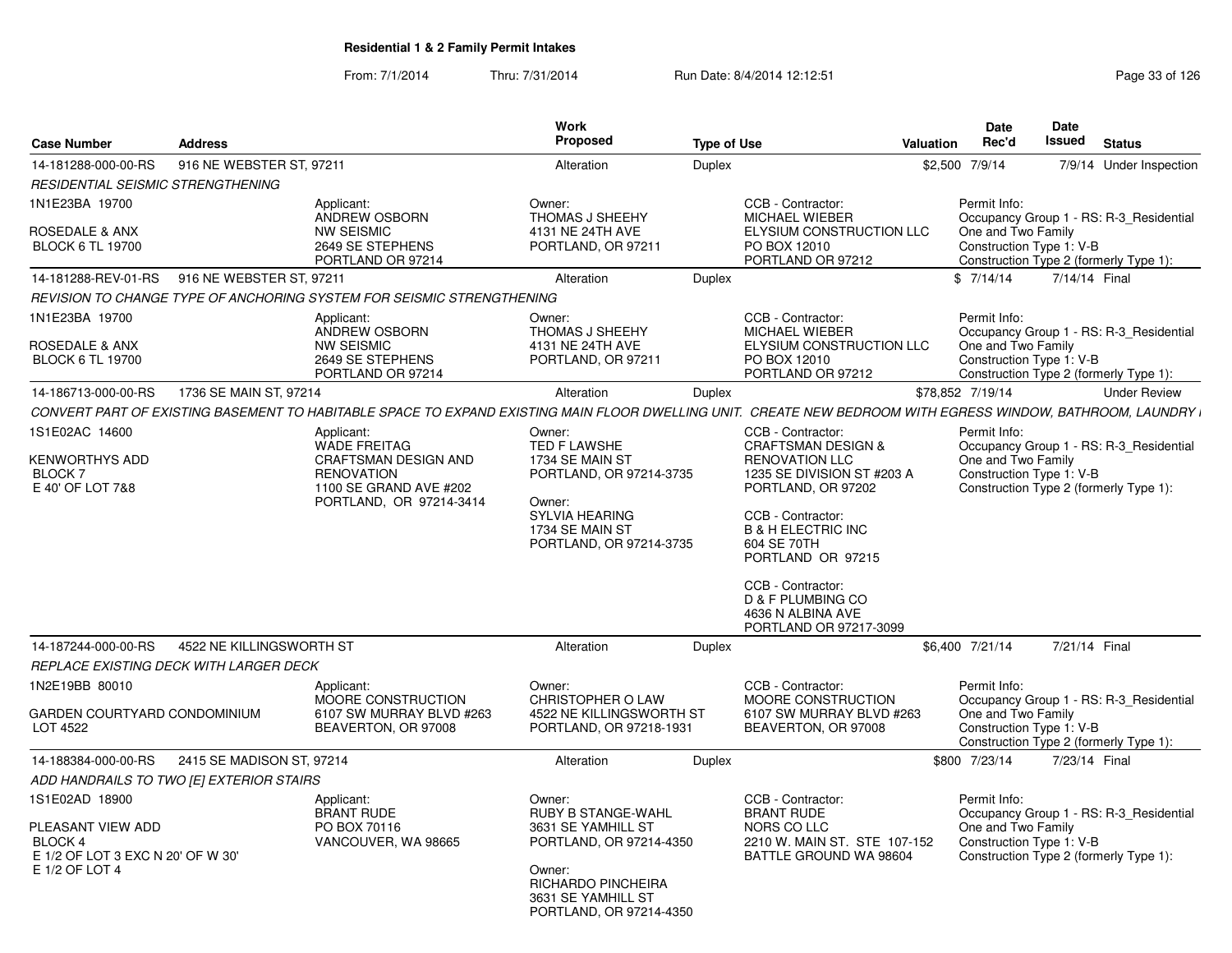| <b>Case Number</b>                                                    | <b>Address</b>                  |                                                                                                                                                                   | Work<br><b>Proposed</b>                                                          | <b>Type of Use</b>                                                                       | <b>Valuation</b> | Date<br>Rec'd                                                                                         | <b>Date</b><br>Issued | <b>Status</b>                          |
|-----------------------------------------------------------------------|---------------------------------|-------------------------------------------------------------------------------------------------------------------------------------------------------------------|----------------------------------------------------------------------------------|------------------------------------------------------------------------------------------|------------------|-------------------------------------------------------------------------------------------------------|-----------------------|----------------------------------------|
| 14-179806-000-00-RS                                                   | 6901 SE OAKS PARK WAY - Unit 28 |                                                                                                                                                                   | Alteration                                                                       | Floating Home                                                                            |                  | \$2,500 7/11/14                                                                                       | 7/11/14 Issued        |                                        |
|                                                                       |                                 | REPAIR OF ROT FOUND ON THE SECOND FLOOR BATHROOM: REMOVE WALLS IN THE SECOND FLOOR BATHROOM: CLOSING OUT DOOR ON THE MAIN FLOOR IN UTILITY ROOM***TRADES TO L     |                                                                                  |                                                                                          |                  |                                                                                                       |                       |                                        |
| 1S1E23 00200                                                          |                                 | Applicant:<br>BOTH SIDES CONSTRUCTION INC ANTHONY M SOTER                                                                                                         | Owner:                                                                           | CCB - Contractor:<br>BOTH SIDES CONSTRUCTION INC Occupancy Group 1 - RS: R-3_Residential |                  | Permit Info:                                                                                          |                       |                                        |
| OREGON YACHT CLUB, MB X # FH0684 &<br>FH3001. FLOATING                |                                 | 1320 NE 160TH AVE<br>PORTLAND, OR 97230                                                                                                                           | PO BOX 430<br>CARLTON, OR 97111-0430                                             | 1320 NE 160TH AVE<br>PORTLAND, OR 97230                                                  |                  | One and Two Family<br>Construction Type 1: V-B                                                        |                       | Construction Type 2 (formerly Type 1): |
| 14-154727-REV-01-RS                                                   | 2503 NE 41ST AVE, 97212         |                                                                                                                                                                   | Alteration                                                                       | Garage/Carport                                                                           |                  | \$7/15/14                                                                                             | 7/15/14 Issued        |                                        |
|                                                                       |                                 | REVISION TO ADD 2 ADDITIONAL SOLAR MODULES TO ROOFTOP PV SYSTEM, VERIFY EXISTING COLLAR TIES                                                                      |                                                                                  |                                                                                          |                  |                                                                                                       |                       |                                        |
| 1N1E25DA 00900<br><b>ROSSMERE</b><br><b>BLOCK 5</b>                   |                                 | Applicant:<br>ROSE WOOFENDEN<br><b>NEIL KELLY</b><br>804 N ALBERTA                                                                                                | Owner:<br><b>HEATHER BOUDREAU</b><br>2503 NE 41ST AVE<br>PORTLAND, OR 97212-2941 | CCB - Contractor:<br>NEIL KELLY CO INC<br>804 N ALBERTA ST<br>PORTLAND, OR 97217-2693    |                  | Permit Info:<br>Occupancy Group 1 - RS: U Private<br>Garage\Utility Misc.<br>Construction Type 1: V-B |                       |                                        |
| LOT 10                                                                |                                 | PORTLAND, OR 97217                                                                                                                                                |                                                                                  |                                                                                          |                  |                                                                                                       |                       | Construction Type 2 (formerly Type 1): |
| 14-171120-000-00-RS                                                   | 1964 SE 22ND AVE, 97214         |                                                                                                                                                                   | Alteration                                                                       | Garage/Carport                                                                           |                  | \$3.600 7/17/14                                                                                       | 7/17/14 Issued        |                                        |
|                                                                       |                                 | REDUCE 368 SQ FT GARAGE BY REMOVING PORTION OF SOUTH EXTERIOR WALL. RESULTING IN 303 SQ FT GARAGE WITH 65 SQ FT OF COVERED PATIO. BUILD NEW INTERIOR WALL IN GARA |                                                                                  |                                                                                          |                  |                                                                                                       |                       |                                        |
| 1S1E02DA 14800<br><b>COLONIAL HTS</b><br>BLOCK 11<br>LOT <sub>7</sub> |                                 | Applicant:<br>ROBERT W SPENCER<br>1964 SE 22ND AVE<br>PORTLAND, OR 97214                                                                                          | Owner:<br>ROBERT W SPENCER<br>1964 SE 22ND AVE<br>PORTLAND, OR 97214<br>Owner:   | CCB - Contractor:<br>NICHOLAS JAMES ZINS<br>3800 SE 65TH ST<br>PORTLAND, OR 97206        |                  | Permit Info:<br>Occupancy Group 1 - RS: U_Private<br>Garage\Utility Misc.<br>Construction Type 1: V-B |                       | Construction Type 2 (formerly Type 1): |
|                                                                       |                                 |                                                                                                                                                                   | REBECCA A ZEIEN SPENCER<br>1964 SE 22ND AVE<br>PORTLAND, OR 97214                |                                                                                          |                  |                                                                                                       |                       |                                        |
| 14-178253-000-00-RS                                                   | 2844 SE 119TH AVE, 97266        |                                                                                                                                                                   | Alteration                                                                       | Garage/Carport                                                                           |                  | \$6,750 7/15/14                                                                                       |                       | 7/15/14 Under Inspection               |
| SOLAR INSTALATION, 3.5kW PV SYSTEM ON ROOFTOP                         |                                 |                                                                                                                                                                   |                                                                                  |                                                                                          |                  |                                                                                                       |                       |                                        |
| 1S2E10AA 04700                                                        |                                 | Applicant:<br><b>KATIE MARTIN</b>                                                                                                                                 | Owner:<br>RONALD R ROMKEE                                                        | CCB - Contractor:<br>NEIL KELLY CO INC                                                   |                  | Permit Info:<br>Occupancy Group 1 - RS: U Private                                                     |                       |                                        |
| SECTION 10 1S 2E<br>TL 4700 0.29 ACRES                                |                                 | <b>NEIL KELLY COMPANY</b><br>804 N ALBERTA ST<br>PORTLAND, OR 97217                                                                                               | 2844 SE 119TH AVE<br>PORTLAND, OR 97266<br>Owner:                                | 804 N ALBERTA ST<br>PORTLAND, OR 97217-2693                                              |                  | Garage\Utility Misc.<br>Construction Type 1: V-B                                                      |                       | Construction Type 2 (formerly Type 1): |
|                                                                       |                                 |                                                                                                                                                                   | <b>SHARON A ROMKEE</b><br>2844 SE 119TH AVE<br>PORTLAND, OR 97266                |                                                                                          |                  |                                                                                                       |                       |                                        |
| 14-184692-000-00-RS                                                   | 648 NE STAFFORD ST, 97211       |                                                                                                                                                                   | Alteration                                                                       | Garage/Carport                                                                           |                  | \$8,500 7/16/14                                                                                       | 7/16/14 Issued        |                                        |
| REPLACE ROOF, ADD SLIDING DOORS, SMALL SLAB ON GRADE                  |                                 |                                                                                                                                                                   |                                                                                  |                                                                                          |                  |                                                                                                       |                       |                                        |
| 1N1E14BB 02900                                                        |                                 | Applicant:<br><b>BRAD PRESTON</b>                                                                                                                                 | Owner:<br>KIDANE KAHSSAI                                                         | CCB - Contractor:<br><b>BRAD PRESTON</b>                                                 |                  | Permit Info:<br>Occupancy Group 1 - RS: U Private                                                     |                       |                                        |
| <b>EL TOVAR</b><br>BLOCK <sub>3</sub><br><b>LOT 21</b>                |                                 | <b>BUILDING INTEGRITY INC</b><br>18006 S BOGYNSKI RD<br>OREGON CITY, OR 97045                                                                                     | 648 NE STAFFORD ST<br>PORTLAND, OR 97211-3574<br>Owner:                          | <b>BUILDING INTEGRITY INC</b><br>18006 S BOGYNSKI RD<br>OREGON CITY, OR 97045            |                  | Garage\Utility Misc.<br>Construction Type 1: V-B                                                      |                       | Construction Type 2 (formerly Type 1): |
|                                                                       |                                 |                                                                                                                                                                   | ALEMNESH KAHSSAI<br>648 NE STAFFORD ST<br>PORTLAND, OR 97211-3574                |                                                                                          |                  |                                                                                                       |                       |                                        |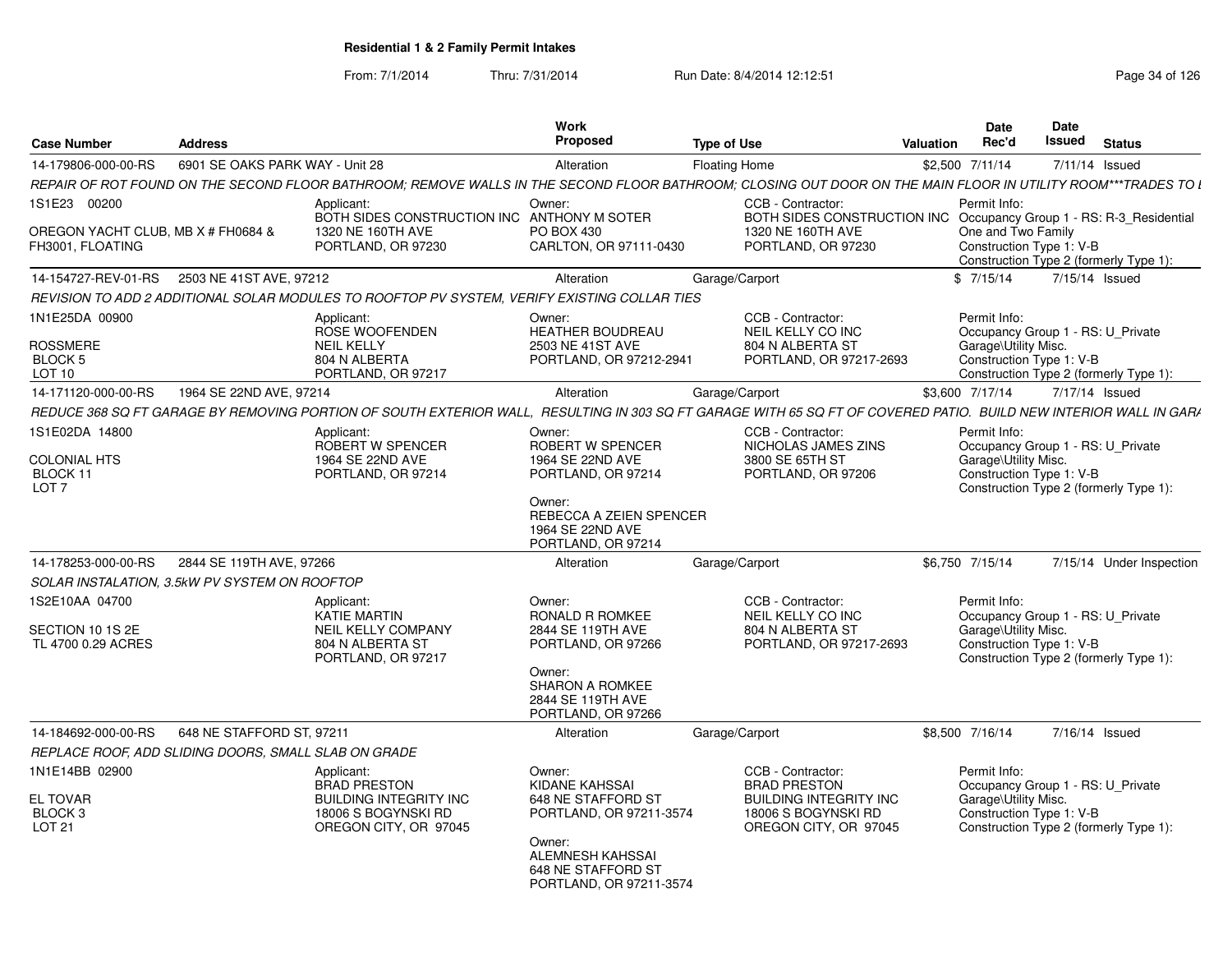| <b>Case Number</b>                                                        | <b>Address</b>                                                                                             | Work<br>Proposed                                                                                                   | <b>Type of Use</b>                                                                 | <b>Date</b><br><b>Date</b><br>Rec'd<br>Issued<br><b>Status</b><br>Valuation                                                                         |
|---------------------------------------------------------------------------|------------------------------------------------------------------------------------------------------------|--------------------------------------------------------------------------------------------------------------------|------------------------------------------------------------------------------------|-----------------------------------------------------------------------------------------------------------------------------------------------------|
| 14-185341-000-00-RS                                                       | 3245 NE 40TH AVE, 97212                                                                                    | Alteration                                                                                                         | Garage/Carport                                                                     | \$49,995 7/17/14<br><b>Under Review</b>                                                                                                             |
|                                                                           | Remodel of garage to change flat roof structure to sloped roof, add a foundation and provide attic storage |                                                                                                                    |                                                                                    |                                                                                                                                                     |
| 1N1E25AA 15800<br><b>BEAUMONT</b><br><b>BLOCK7</b><br>LOT <sub>1</sub>    | Applicant:<br>HAMMER AND HAND INC<br>1020 SE HARRISON<br>PORTLAND, OR 97214                                | Owner:<br><b>KENNETH L III MORGAN</b><br>3245 NE 40TH AVE<br>PORTLAND, OR 97212<br>Owner:<br><b>ANDREA PERLAKI</b> | CCB - Contractor:<br>HAMMER AND HAND INC<br>1020 SE HARRISON<br>PORTLAND, OR 97214 | Permit Info:<br>Occupancy Group 1 - RS: U Private<br>Garage\Utility Misc.<br>Construction Type 1: V-B<br>Construction Type 2 (formerly Type 1):     |
|                                                                           |                                                                                                            | 3245 NE 40TH AVE<br>PORTLAND, OR 97212                                                                             |                                                                                    |                                                                                                                                                     |
| 14-189408-000-00-RS                                                       | 8425 SE 9TH AVE, 97202                                                                                     | Alteration                                                                                                         | Garage/Carport                                                                     | \$913 7/25/14<br>7/25/14 Issued                                                                                                                     |
|                                                                           | ADD NEW WINDOW AT NORTH ELEVATION OF EXISTING DETACHED GARAGE                                              |                                                                                                                    |                                                                                    |                                                                                                                                                     |
| 1S1E23CC 12500                                                            | Applicant:<br><b>LIANE ALLAHDADI</b>                                                                       | Owner:<br>FIROOZ ALLAHDADI                                                                                         | CCB - Contractor:<br>AFFORDABLE HOME                                               | Permit Info:<br>Occupancy Group 1 - RS: U Private                                                                                                   |
| SELLWOOD<br>BLOCK <sub>26</sub><br>LOT <sub>3</sub>                       | 8425 SE 9TH AVE<br>PORTLAND, OR 97202                                                                      | 8425 SE 9TH AVE<br>PORTLAND, OR 97202                                                                              | REMODELING CO INC<br>PO BOX 1305<br>PORTLAND, OR 97232                             | Garage\Utility Misc.<br>Construction Type 1: V-B<br>Construction Type 2 (formerly Type 1):                                                          |
|                                                                           |                                                                                                            | Owner:<br><b>LIANE ALLAHDADI</b><br>8425 SE 9TH AVE<br>PORTLAND, OR 97202                                          |                                                                                    |                                                                                                                                                     |
| 14-190850-000-00-RS                                                       | 5105 SE WOODWARD ST, 97206                                                                                 | Alteration                                                                                                         | Garage/Carport                                                                     | \$600 7/29/14<br>7/29/14 Issued                                                                                                                     |
|                                                                           | ADDING BATHROOM TO SECOND LEVEL OF GARAGE                                                                  |                                                                                                                    |                                                                                    |                                                                                                                                                     |
| 1S2E07AB 04500<br><b>LELAND PK</b><br><b>BLOCK1</b><br>W 1/2 OF LOT 14&15 | Applicant:<br><b>JOHN M WHEELER</b><br>PO BOX 86914<br>PORTLAND, OR 97286-0914                             | Owner:<br><b>JOHN M WHEELER</b><br>PO BOX 86914<br>PORTLAND, OR 97286-0914<br>Owner:<br>ANN M DODDS                |                                                                                    | Permit Info:<br>Occupancy Group 1 - RS: R-3_Residential<br>One and Two Family<br>Construction Type 1: V-B<br>Construction Type 2 (formerly Type 1): |
|                                                                           |                                                                                                            | PO BOX 86914<br>PORTLAND, OR 97286-0914                                                                            |                                                                                    |                                                                                                                                                     |
| 13-153275-REV-02-RS                                                       | 1542 SE POPLAR AVE, 97214                                                                                  | Alteration                                                                                                         | <b>Single Family Dwelling</b>                                                      | 7/11/14 Issued<br>\$7/11/14                                                                                                                         |
|                                                                           | REVISION - RECONFIGURE KITCHEN AREA OPENINGS AND REDUCE SIZE OF BATHROOM                                   |                                                                                                                    |                                                                                    |                                                                                                                                                     |
| 1S1E02DB 00700                                                            | Applicant:<br>ROGER C SOHN                                                                                 | Owner:<br>ROGER C SOHN                                                                                             | CCB - Contractor:<br><b>BARRON T ANDERSON</b>                                      | Permit Info:<br>Occupancy Group 1 - RS: R-3_Remodel                                                                                                 |
| <b>LADDS ADD</b><br>BLOCK <sub>20</sub><br>LOT <sub>17</sub>              | 1542 SE POPLAR AVE<br>PORTLAND, OR 97214                                                                   | 1542 SE POPLAR AVE<br>PORTLAND, OR 97214                                                                           | 515 NW SALTZMAN RD #763<br>PORTLAND, OR 97229                                      | Construction Type 1: V-B<br>Construction Type 2 (formerly Type 1):                                                                                  |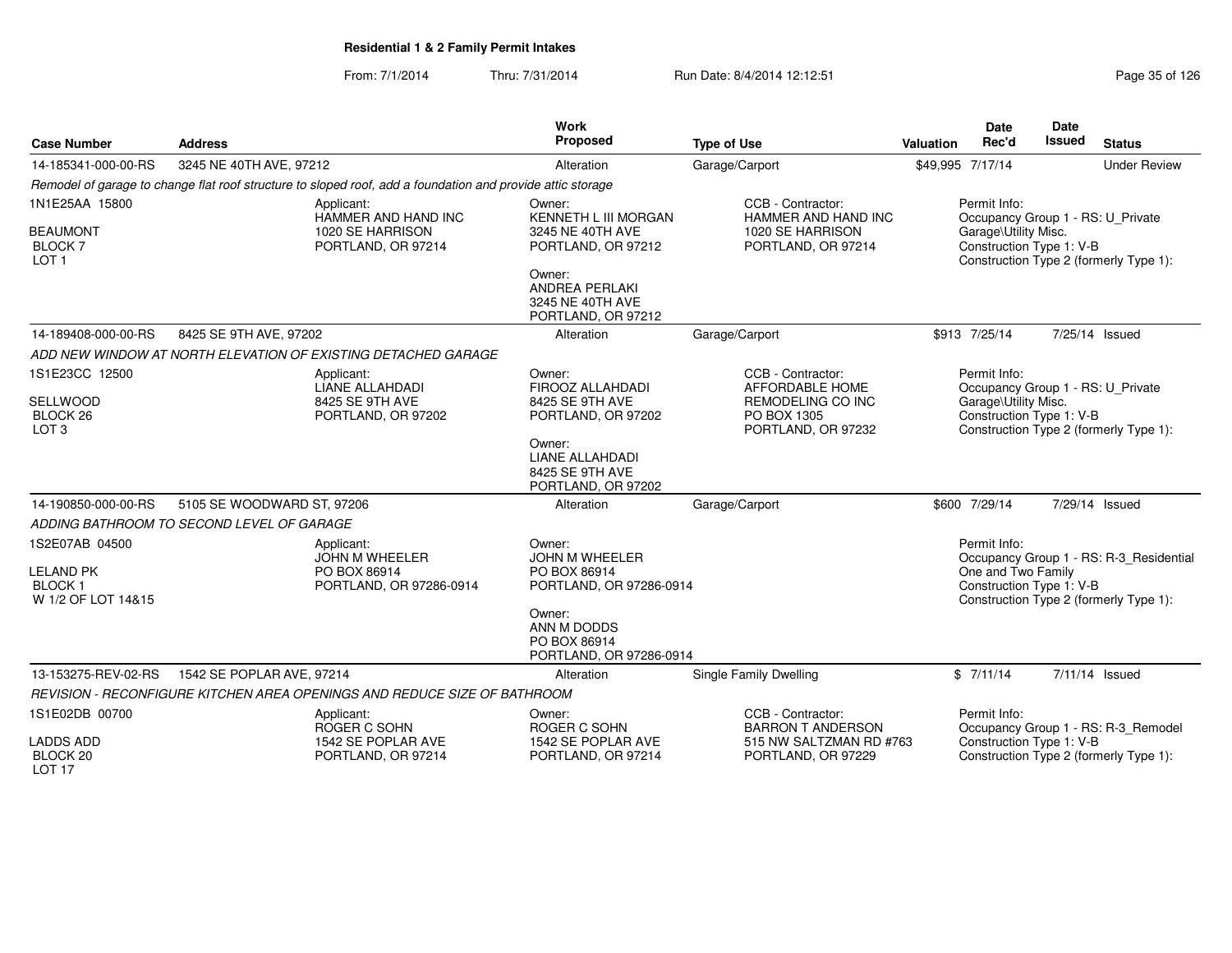| <b>Case Number</b>                                                                                                         | <b>Address</b>           |                                                                                                                        | <b>Work</b><br>Proposed                                                           | <b>Type of Use</b>                                    |                                                                                                                                                                                                                                                                                                                                                                                            | <b>Valuation</b>                                        | Date<br>Rec'd                                                  | <b>Date</b><br><b>Issued</b> | <b>Status</b>                                                                     |
|----------------------------------------------------------------------------------------------------------------------------|--------------------------|------------------------------------------------------------------------------------------------------------------------|-----------------------------------------------------------------------------------|-------------------------------------------------------|--------------------------------------------------------------------------------------------------------------------------------------------------------------------------------------------------------------------------------------------------------------------------------------------------------------------------------------------------------------------------------------------|---------------------------------------------------------|----------------------------------------------------------------|------------------------------|-----------------------------------------------------------------------------------|
| 14-116302-REV-01-RS                                                                                                        | 537 SE SPOKANE ST, 97202 |                                                                                                                        | Alteration                                                                        |                                                       | <b>Single Family Dwelling</b>                                                                                                                                                                                                                                                                                                                                                              |                                                         | \$7/21/14                                                      | 7/21/14 Issued               |                                                                                   |
| REVISION TO ADD HEADERS OVER WINDOWS ON MAIN FLOOR AND UPPER FLOOR. ADD SUPPORT UNDER DORMERS, ENLARGE FOOTING AT BASMENT. |                          |                                                                                                                        |                                                                                   |                                                       |                                                                                                                                                                                                                                                                                                                                                                                            |                                                         |                                                                |                              |                                                                                   |
| 1S1E23CB 14700<br>SELLWOOD<br>BLOCK <sub>2</sub><br>E 1/2 OF LOT 3&4                                                       |                          | Applicant:<br><b>JESSEY CEREGHINO</b><br>CEREGHINO CONSTRUCTION, LLC INC<br>13931 SE MATILDA DR<br>MILWAUKIE, OR 97267 | Owner:<br>JB CEREGHINO CONSTRUCTION<br>13931 SE MATILDA DR<br>MILWAUKIE, OR 97267 |                                                       | CCB - Contractor:<br>EURO PLUMBING INC<br>10659 SE 172ND AVE<br>HAPPY VALLEY OR 97086<br>CCB - Contractor:<br>SUNLIGHT ELECTRIC INC<br>2800 NE 65TH AVE SUITE B<br>VANCOUVER WA 98661<br>CCB - Contractor:<br>action heating & a/c<br>6419 se 84<br>portland or 97266<br>CCB - Contractor:<br><b>JB CEREGHINO CONSTRUCTION</b><br><b>INC</b><br>13931 SE MATILDA DR<br>MILWAUKIE, OR 97267 |                                                         | Permit Info:<br>One and Two Family<br>Construction Type 1: V-B |                              | Occupancy Group 1 - RS: R-3_Residential<br>Construction Type 2 (formerly Type 1): |
| 14-116302-REV-02-RS                                                                                                        | 537 SE SPOKANE ST, 97202 |                                                                                                                        | Alteration                                                                        |                                                       | Single Family Dwelling                                                                                                                                                                                                                                                                                                                                                                     |                                                         | \$7/30/14                                                      | 7/30/14 Issued               |                                                                                   |
| REVISION TO REMOVE EAVE ON THE NORTH SIDE OF THE HOUSE                                                                     |                          |                                                                                                                        |                                                                                   |                                                       |                                                                                                                                                                                                                                                                                                                                                                                            |                                                         |                                                                |                              |                                                                                   |
| 1S1E23CB 14700                                                                                                             |                          | Applicant:<br><b>JESSEY CEREGHINO</b>                                                                                  | Owner:                                                                            | CCB - Contractor:<br><b>JB CEREGHINO CONSTRUCTION</b> |                                                                                                                                                                                                                                                                                                                                                                                            | Permit Info:<br>Occupancy Group 1 - RS: R-3_Residential |                                                                |                              |                                                                                   |
| <b>SELLWOOD</b><br>BLOCK <sub>2</sub><br>E 1/2 OF LOT 3&4                                                                  |                          | CEREGHINO CONSTRUCTION, LLC INC<br>13931 SE MATILDA DR<br>MILWAUKIE, OR 97267                                          | 13931 SE MATILDA DR<br>MILWAUKIE, OR 97267                                        |                                                       | EURO PLUMBING INC<br>10659 SE 172ND AVE<br>HAPPY VALLEY OR 97086<br>CCB - Contractor:<br>SUNLIGHT ELECTRIC INC<br>2800 NE 65TH AVE SUITE B<br>VANCOUVER WA 98661<br>CCB - Contractor:<br>action heating & a/c<br>6419 se 84<br>portland or 97266<br>CCB - Contractor:<br><b>JB CEREGHINO CONSTRUCTION</b><br>INC<br>13931 SE MATILDA DR<br>MILWAUKIE, OR 97267                             |                                                         | One and Two Family<br>Construction Type 1: V-B                 |                              | Construction Type 2 (formerly Type 1):                                            |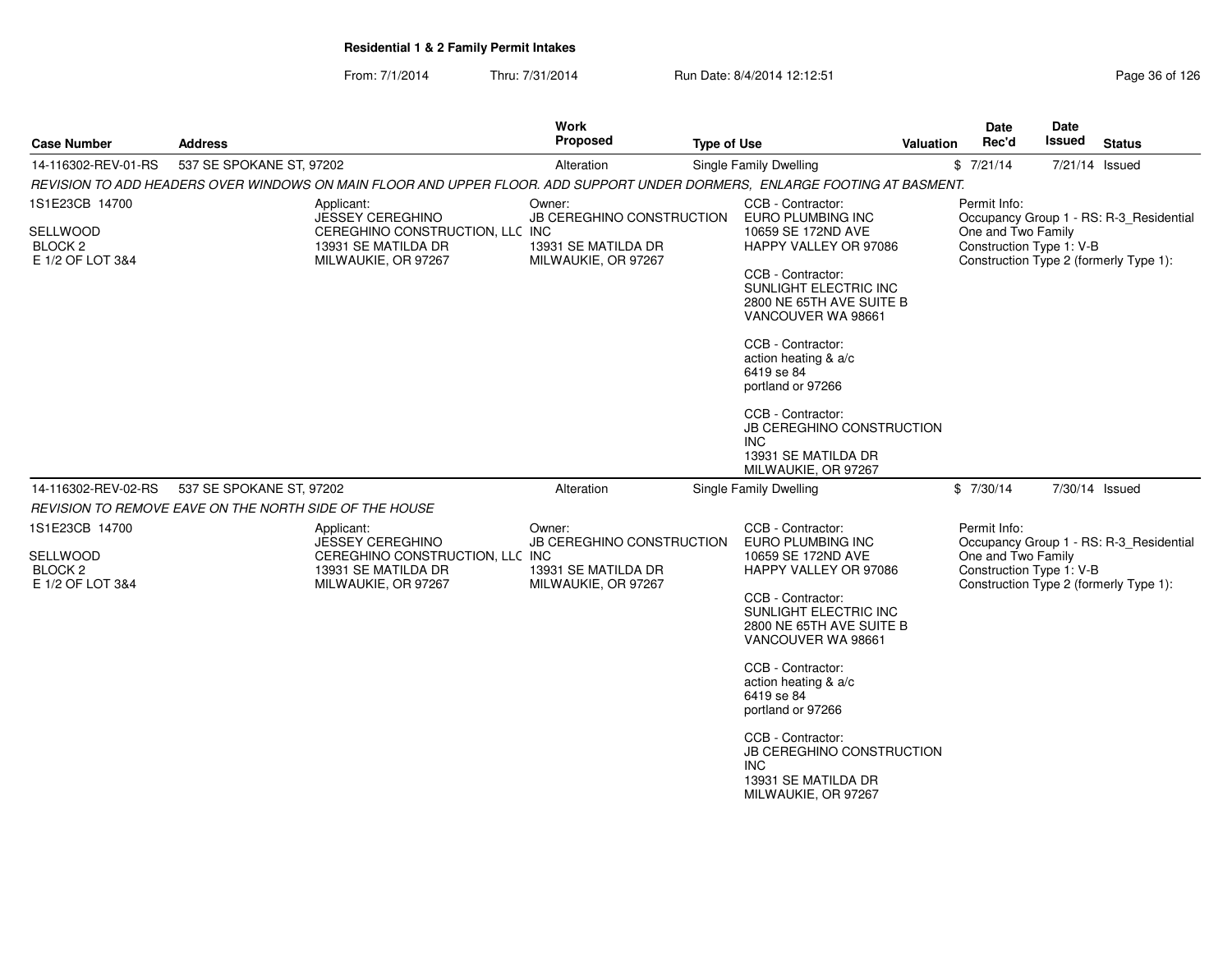#### From: 7/1/2014Thru: 7/31/2014 Run Date: 8/4/2014 12:12:51

| Page 37 of 126 |  |  |
|----------------|--|--|
|----------------|--|--|

|                                         |                                                      |                                                                              | Work<br>Proposed                                                         |                                                                                                                                                               |                  | <b>Date</b><br>Rec'd                                                        | Date<br>Issued |                                                                               |
|-----------------------------------------|------------------------------------------------------|------------------------------------------------------------------------------|--------------------------------------------------------------------------|---------------------------------------------------------------------------------------------------------------------------------------------------------------|------------------|-----------------------------------------------------------------------------|----------------|-------------------------------------------------------------------------------|
| <b>Case Number</b>                      | <b>Address</b><br>2387 NW KEARNEY ST - Unit A, 97210 |                                                                              |                                                                          | <b>Type of Use</b>                                                                                                                                            | <b>Valuation</b> |                                                                             |                | <b>Status</b>                                                                 |
| 14-128124-REV-01-RS                     |                                                      |                                                                              | Alteration                                                               | Single Family Dwelling                                                                                                                                        |                  | \$7/7/14                                                                    |                | 7/7/14 Issued                                                                 |
|                                         |                                                      | REVISION - MODIFICATION TO FLOOR JOIST, POST CONNECTION, AND FOOTING         |                                                                          |                                                                                                                                                               |                  |                                                                             |                |                                                                               |
| 1N1E33BC 10800                          |                                                      | Applicant:<br><b>RON HANSON</b>                                              | Owner:<br>2387 NW KEARNEY LLC                                            | CCB - Contractor:<br>ROBBEN & SONS HEATING INC                                                                                                                |                  | Permit Info:                                                                |                | Occupancy Group 1 - RS: R-3_Residential                                       |
| KINGS 2ND ADD                           |                                                      | SCHOMMER & SON                                                               | 6312 SW CAPITOL HWY #505                                                 | <b>2214 SE 8TH AVE</b>                                                                                                                                        |                  | One and Two Family                                                          |                |                                                                               |
| BLOCK <sub>25</sub><br>W 1/2 OF LOT 18  |                                                      | 6421 NE COLWOOD WY.<br>PORTLAND OR 97218                                     | PORTLAND, OR 97239-1938                                                  | PORTLAND OR 97214                                                                                                                                             |                  | Construction Type 1: V-B                                                    |                | Construction Type 2 (formerly Type 1):                                        |
|                                         |                                                      |                                                                              |                                                                          | CCB - Contractor:<br><b>RON HANSON</b><br><b>SCHOMMER &amp; SON</b><br>6421 NE COLWOOD WY.<br>PORTLAND OR 97218                                               |                  |                                                                             |                |                                                                               |
| 14-137277-000-00-RS                     | 4609 NE BROADWAY, 97213                              |                                                                              | Alteration                                                               | Single Family Dwelling                                                                                                                                        |                  | \$202,500 7/9/14                                                            |                | 7/9/14 Issued                                                                 |
|                                         |                                                      |                                                                              |                                                                          | REMODEL KITCHEN; CONVERT BASEMENT TO LIVING SPACE TO INCLUDE EXERCISE ROOM, HALF BATH, AND LAUNDRY; ADD NEW WINDOW AND EGRESS WINDOW IN BASEMENT; ADD FULL BA |                  |                                                                             |                |                                                                               |
| 1N2E30CC 07600                          |                                                      | Applicant:<br>CRONEN BUILDING CO. LLC.                                       | Owner:<br><b>MARK C CHACON</b>                                           | CCB - Contractor:<br>CRONEN BUILDING CO. LLC.                                                                                                                 |                  | Permit Info:                                                                |                | Occupancy Group 1 - RS: R-3 Remodel                                           |
| MENEFEE ADD                             |                                                      | 8110 SE 45TH                                                                 | 4609 NE BROADWAY                                                         | 8110 SE 45TH                                                                                                                                                  |                  | Construction Type 1: V-B                                                    |                |                                                                               |
| BLOCK <sub>8</sub><br>LOT <sub>10</sub> |                                                      | PORTLAND, OR 97206                                                           | PORTLAND, OR 97213                                                       | PORTLAND, OR 97206                                                                                                                                            |                  |                                                                             |                | Construction Type 2 (formerly Type 1):                                        |
|                                         |                                                      |                                                                              | Owner:<br><b>DAWN CHACON</b><br>4609 NE BROADWAY<br>PORTLAND, OR 97213   |                                                                                                                                                               |                  |                                                                             |                |                                                                               |
| 14-142431-000-00-RS                     | 1204 N ALBERTA ST, 97217                             |                                                                              | Alteration                                                               | Single Family Dwelling                                                                                                                                        |                  | \$6,750 7/10/14                                                             |                | 7/10/14 Issued                                                                |
|                                         |                                                      | SOLAR INSTALLATION OF 6.050 KW ROOF MOUNTED SOLAR ELETRIC ARRAY              |                                                                          |                                                                                                                                                               |                  |                                                                             |                |                                                                               |
| 1N1E22BC 09500                          |                                                      | Applicant:                                                                   | Owner:                                                                   | CCB - Contractor:                                                                                                                                             |                  | Permit Info:                                                                |                |                                                                               |
| M PATTONS ADD & 2ND                     |                                                      | <b>KATIE MARTIN</b><br>NEIL KELLY COMPANY                                    | JAMES DANIEL B GAGE<br>1204 N ALBERTA ST                                 | NEIL KELLY CO INC<br>804 N ALBERTA ST                                                                                                                         |                  | One and Two Family                                                          |                | Occupancy Group 1 - RS: R-3_Residential                                       |
| BLOCK 15                                |                                                      | 804 N ALBERTA ST                                                             | PORTLAND, OR 97217-3702                                                  | PORTLAND, OR 97217-2693                                                                                                                                       |                  | Construction Type 1: V-B                                                    |                |                                                                               |
| E 50' OF LOT 5                          |                                                      | PORTLAND, OR 97217                                                           |                                                                          |                                                                                                                                                               |                  |                                                                             |                | Construction Type 2 (formerly Type 1):                                        |
| N 40' OF E 50' OF LOT 6                 |                                                      |                                                                              |                                                                          |                                                                                                                                                               |                  |                                                                             |                |                                                                               |
| 14-151980-000-00-RS                     | 7142 N MONTANA AVE - Unit B                          |                                                                              | Alteration                                                               | <b>Single Family Dwelling</b>                                                                                                                                 |                  | \$2,000 7/21/14                                                             |                | 7/21/14 Issued                                                                |
|                                         |                                                      |                                                                              |                                                                          | CONVERT EXISTING FINISHED BASEMENT TO ACCESSORY DWELLING UNIT, ADD KITCHENETTE (TRADE PERMITS TO BE OBTAINED SEPARATELY)                                      |                  |                                                                             |                |                                                                               |
| 1N1E15BB 10201                          |                                                      | Applicant:<br><b>JOE NIELSEN</b><br>7142 N MONTANA AVE<br>PORTLAND, OR 97217 | Owner:<br><b>JOE NIELSEN</b><br>7142 N MONTANA AVE<br>PORTLAND, OR 97217 |                                                                                                                                                               |                  | Permit Info:<br>Construction Type 1: V-B<br>Number of New Dwelling Units: 1 |                | Occupancy Group 1 - RS: R-3_Remodel<br>Construction Type 2 (formerly Type 1): |
| 14-154723-REV-01-RS                     | 2503 NE 41ST AVE, 97212                              |                                                                              | Alteration                                                               | Single Family Dwelling                                                                                                                                        |                  | \$7/2/14                                                                    |                | 7/2/14 Issued                                                                 |
|                                         |                                                      | REVISION TO ADD 3 ADDITIONAL SOLAR MODULES TO ROOFTOP SYSTEM (NOW 2.97kW)    |                                                                          |                                                                                                                                                               |                  |                                                                             |                |                                                                               |
| 1N1E25DA 00900                          |                                                      | Applicant:<br>ROSE WOOFENDEN                                                 | Owner:<br><b>HEATHER BOUDREAU</b>                                        | CCB - Contractor:<br>NEIL KELLY CO INC                                                                                                                        |                  | Permit Info:                                                                |                | Occupancy Group 1 - RS: R-3_Residential                                       |
| <b>ROSSMERE</b>                         |                                                      | <b>NEIL KELLY</b>                                                            | 2503 NE 41ST AVE                                                         | 804 N ALBERTA ST                                                                                                                                              |                  | One and Two Family                                                          |                |                                                                               |
| <b>BLOCK 5</b><br>LOT 10                |                                                      | 804 N ALBERTA<br>PORTLAND, OR 97217                                          | PORTLAND, OR 97212-2941                                                  | PORTLAND, OR 97217-2693                                                                                                                                       |                  | Construction Type 1: V-B                                                    |                | Construction Type 2 (formerly Type 1):                                        |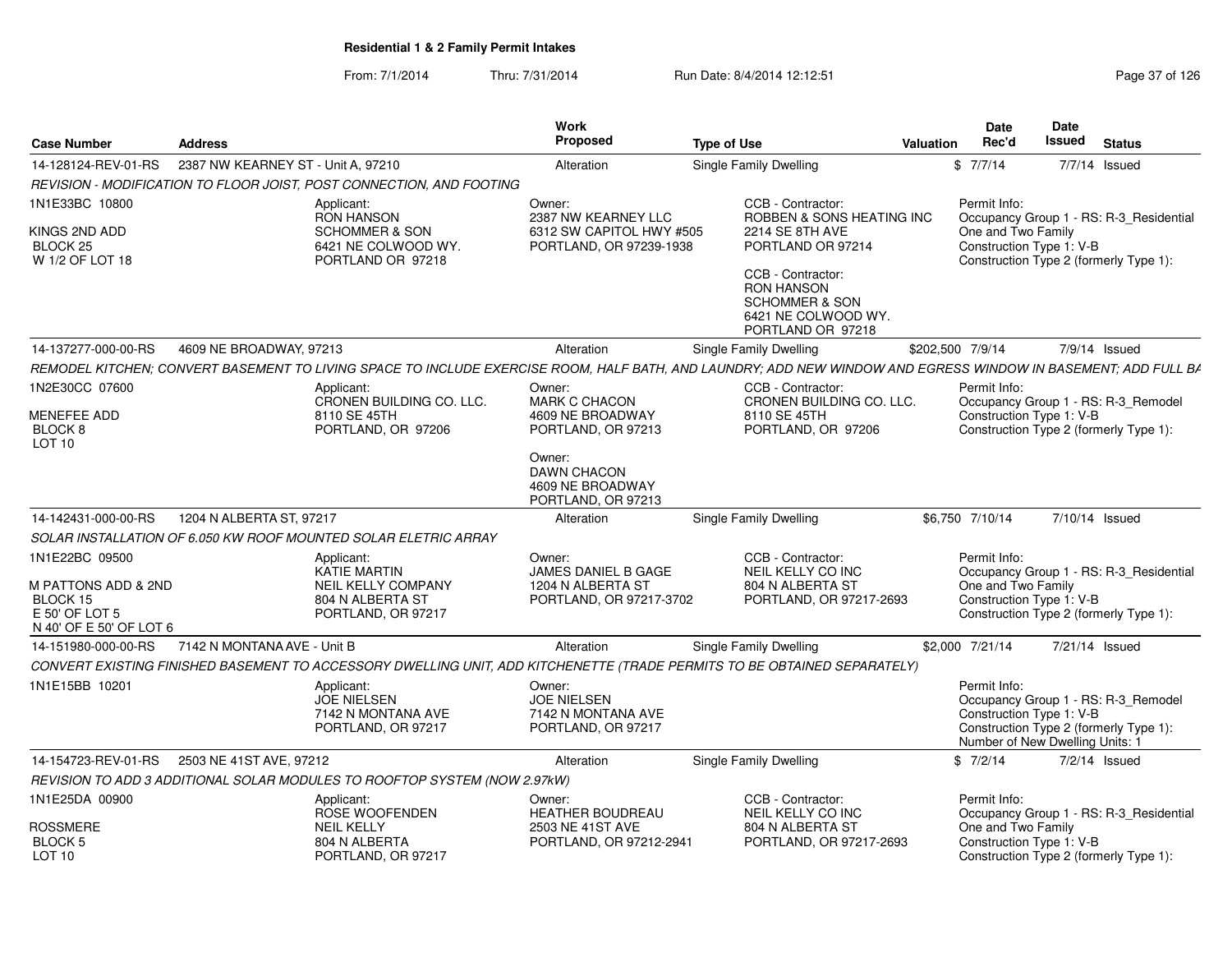| <b>Case Number</b>                                                             | <b>Address</b>              |                                                                                                              | <b>Work</b><br><b>Proposed</b>                                                                                                                             | <b>Type of Use</b>                                                                                                                                                                                                                                                                          | Valuation | Date<br>Rec'd                                                                      | Date<br><b>Issued</b> | <b>Status</b>                                                                                                             |
|--------------------------------------------------------------------------------|-----------------------------|--------------------------------------------------------------------------------------------------------------|------------------------------------------------------------------------------------------------------------------------------------------------------------|---------------------------------------------------------------------------------------------------------------------------------------------------------------------------------------------------------------------------------------------------------------------------------------------|-----------|------------------------------------------------------------------------------------|-----------------------|---------------------------------------------------------------------------------------------------------------------------|
| 14-154723-REV-02-RS                                                            | 2503 NE 41ST AVE, 97212     |                                                                                                              | Alteration                                                                                                                                                 | Single Family Dwelling                                                                                                                                                                                                                                                                      | \$        | 7/29/14                                                                            | 7/29/14               | Issued                                                                                                                    |
| REVISION TO CLARIFY JOISTS: ADD BRACING                                        |                             |                                                                                                              |                                                                                                                                                            |                                                                                                                                                                                                                                                                                             |           |                                                                                    |                       |                                                                                                                           |
| 1N1E25DA 00900<br><b>ROSSMERE</b><br>BLOCK <sub>5</sub><br>LOT 10              |                             | Applicant:<br>ROSE WOOFENDEN<br><b>NEIL KELLY</b><br>804 N ALBERTA<br>PORTLAND, OR 97217                     | Owner:<br><b>HEATHER BOUDREAU</b><br>2503 NE 41ST AVE<br>PORTLAND, OR 97212-2941                                                                           | CCB - Contractor:<br>NEIL KELLY CO INC<br>804 N ALBERTA ST<br>PORTLAND, OR 97217-2693                                                                                                                                                                                                       |           | Permit Info:<br>One and Two Family<br>Construction Type 1: V-B                     |                       | Occupancy Group 1 - RS: R-3 Residential<br>Construction Type 2 (formerly Type 1):                                         |
| 14-161356-REV-01-RS                                                            | 1530 SW MITCHELL LN, 97201  |                                                                                                              | Alteration                                                                                                                                                 | <b>Single Family Dwelling</b>                                                                                                                                                                                                                                                               |           | \$7/15/14                                                                          | 7/15/14 Issued        |                                                                                                                           |
|                                                                                |                             |                                                                                                              |                                                                                                                                                            | VALUE ADDED REVISION TO ADD BATHROOM TO BASEMENT, REVISE WINDOWS AT BASEMENT LEVEL TO BE DEEPER, REVISE BEAM AT BACK WALL DUE TO PRESENCE OF FOOTING (3 BATHRI                                                                                                                              |           |                                                                                    |                       |                                                                                                                           |
| 1S1E16BD 01000<br><b>HESSLER HILLS</b><br>LOT <sub>15</sub>                    |                             | Applicant:<br><b>JAMES A YORK</b><br>DBA BOMBADIL CONSTRUCTION<br>7105 SW CANBY ST<br>PORTLAND, OR 972239499 | Owner:<br><b>MARK P PORTER</b><br>1530 SW MITCHELL LN<br>PORTLAND, OR 97239<br>Owner:<br><b>JANE B PORTER</b><br>1530 SW MITCHELL LN<br>PORTLAND, OR 97239 | CCB - Contractor:<br><b>JAMES A YORK</b><br>DBA BOMBADIL CONSTRUCTION<br>7105 SW CANBY ST<br>PORTLAND, OR 972239499<br>CCB - Contractor:<br>TAKE CHARGE ELECTRIC INC<br>7270 NW HELVETIA RD<br>HILLSBORO, OR 971248538<br>CCB - Contractor:<br><b>EVENFLOW PLUMBING INC</b><br>PO BOX 10041 |           | Permit Info:<br>Construction Type 1: V-B<br>Construction Type 2 (formerly Type 1): |                       | Occupancy Group 1 - RS: R-3 Remodel                                                                                       |
|                                                                                |                             |                                                                                                              |                                                                                                                                                            | PORTLAND OR 97296                                                                                                                                                                                                                                                                           |           |                                                                                    |                       |                                                                                                                           |
| 14-165385-000-00-RS                                                            | 1630 SW HIGHLAND PKY, 97221 |                                                                                                              | Alteration                                                                                                                                                 | Single Family Dwelling                                                                                                                                                                                                                                                                      |           | \$25,000 7/28/14                                                                   | 7/28/14 Issued        |                                                                                                                           |
|                                                                                |                             |                                                                                                              |                                                                                                                                                            | LEGALIZE CONVERSION OF ATTIC SPACE TO BEDROOM, BATHROOM AND STORAGE AREA, SHOW DECK FRAMING DETAILS (RESPONSE TO HOUSING CASE 14-144260HS)                                                                                                                                                  |           |                                                                                    |                       |                                                                                                                           |
| 1S1E06DA 03200<br>WEST HIGHLANDS & EXTD<br><b>BLOCK 2</b><br>LOT <sub>22</sub> |                             | Applicant:<br>INNOVATIVE CONTRACTORS, LLC GLENN R SALTZ<br>6107 SW MURRAY BLVD #208<br>BEAVERTON, OR 97008   | Owner:<br>9053 SOQUEL DR STE 203<br>APTOS, CA 95003-4034                                                                                                   | CCB - Contractor:<br>INNOVATIVE CONTRACTORS, LLC.<br>6107 SW MURRAY BLVD #208<br>BEAVERTON, OR 97008                                                                                                                                                                                        |           | Permit Info:<br>One and Two Family<br>Construction Type 1: V-B                     |                       | Occupancy Group 1 - RS: R-3 Residential<br>Construction Type 2 (formerly Type 1):                                         |
| 14-168875-REV-01-RS                                                            | 3920 SE GRANT ST, 97214     |                                                                                                              | Alteration                                                                                                                                                 | <b>Single Family Dwelling</b>                                                                                                                                                                                                                                                               |           | \$22,000 7/22/14                                                                   | 7/22/14 Issued        |                                                                                                                           |
|                                                                                |                             |                                                                                                              |                                                                                                                                                            | VALUE ADDED REVISION TO CONVERT ATTIC TO LIVING SPACE, REBUILD STAIRS, ADD BATHROOM AND CLOSET FOR MASTER BEDROOM (3 BATHROOMS TOTAL). TRADES ADDED ON MAIN PEI                                                                                                                             |           |                                                                                    |                       |                                                                                                                           |
| 1S1E01DD 03900<br><b>MALLORY ADD</b><br>BLOCK 12<br>W 40' OF LOT 2             |                             | Applicant:<br><b>SLAVIK STOROZHKO</b><br>3305 THOMPSON AVE<br>VANCOUVER WA 98660                             | Owner:<br><b>OVERLAKE CAPITAL LLC</b><br>800 BELLEVUE WAY #400<br>BELLEVUE, WA 98004                                                                       | CCB - Contractor:<br>AMERIDREAM CONSTRUCTION LL Occupancy Group 1 - RS: R-3 Residential<br>201 NE MIDDLE FIELD RD<br>PORTLAND, OR 97211                                                                                                                                                     |           | Permit Info:<br>One and Two Family<br>Construction Type 1: V-B                     |                       | Construction Type 2 (formerly Type 1):                                                                                    |
| 14-169420-000-00-RS                                                            | 9646 N IVANHOE ST, 97203    |                                                                                                              | Alteration                                                                                                                                                 | <b>Single Family Dwelling</b>                                                                                                                                                                                                                                                               |           | \$4,000 7/15/14                                                                    |                       | 7/15/14 Under Inspection                                                                                                  |
|                                                                                |                             | CONVERTING ATTACHED GARAGE TO LIVING SPACE WITH BEDROOM, BATHROOM, CLOSET AND UTILITY ROOM; NOT AN ADU       |                                                                                                                                                            |                                                                                                                                                                                                                                                                                             |           |                                                                                    |                       |                                                                                                                           |
| 1N1W01CB 15700<br>ST JOHNS PK ADD<br>BLOCK <sub>5</sub><br>LOT 12&13           |                             | Applicant:<br><b>BENJAMIN G BRIZUELA</b><br>9646 N IVANHOE ST<br>PORTLAND, OR 97203                          | Owner:<br><b>BENJAMIN G BRIZUELA</b><br>9646 N IVANHOE ST<br>PORTLAND, OR 97203<br>Owner:<br>MINDY L HILL<br>9646 N IVANHOE ST<br>PORTLAND, OR 97203       | CCB - Contractor:<br><b>TIM</b><br><b>LIBERTY PLUMBING</b><br>11123 NE HALSEY #534<br>PORTLAND OR 97220                                                                                                                                                                                     |           | Permit Info:<br>Construction Type 1: V-B                                           |                       | Occupancy Group 1 - RS: R-3 Remodel<br>Construction Type 2 (formerly Type 1):<br>Total Square Footage - Display Only: 564 |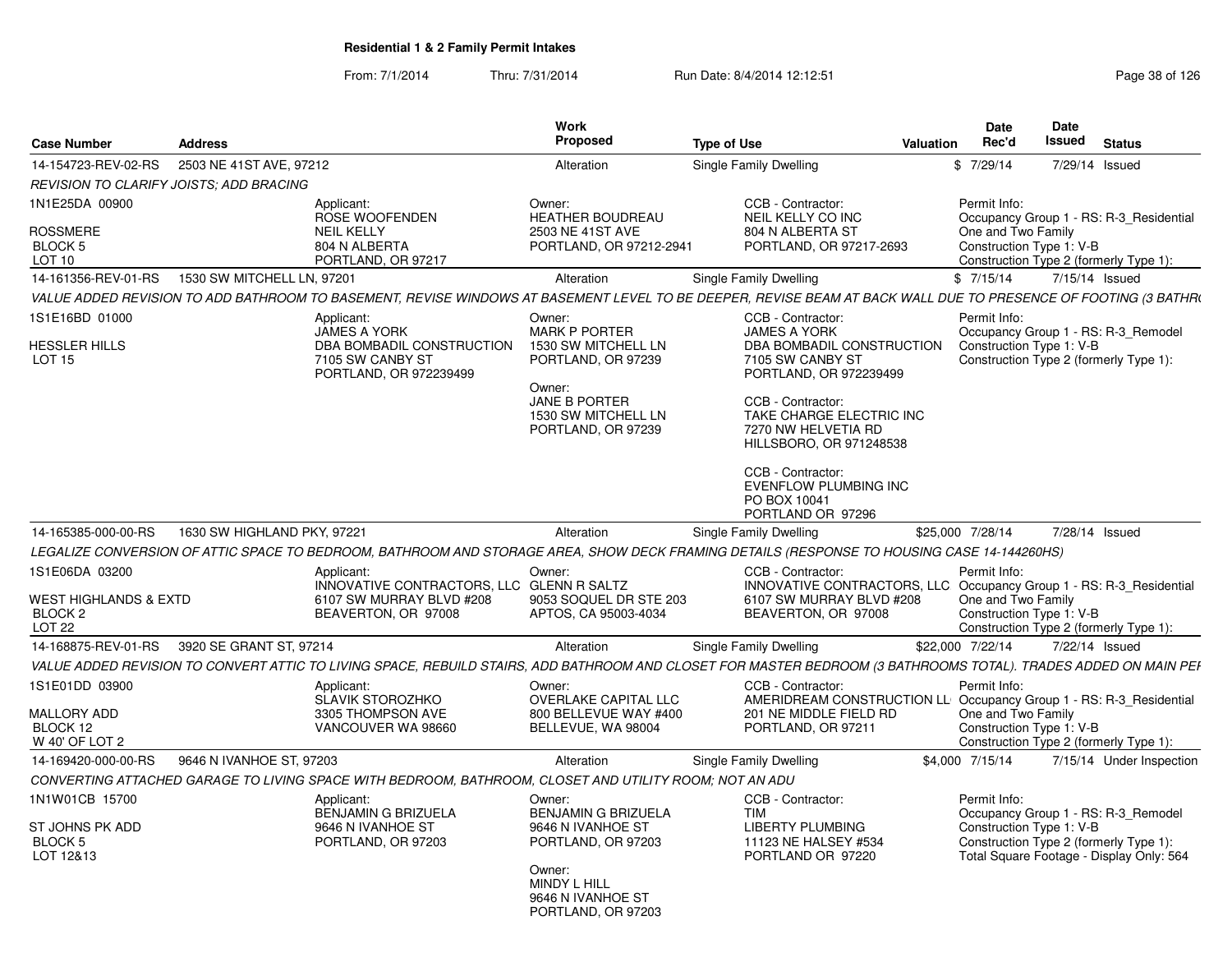| <b>Case Number</b>                                             | <b>Address</b>                                                                                                                                                             | Work<br>Proposed                                                                            | <b>Type of Use</b>                                                                                                        | <b>Date</b><br>Rec'd<br>Valuation                              | Date<br><b>Issued</b><br><b>Status</b>                                            |
|----------------------------------------------------------------|----------------------------------------------------------------------------------------------------------------------------------------------------------------------------|---------------------------------------------------------------------------------------------|---------------------------------------------------------------------------------------------------------------------------|----------------------------------------------------------------|-----------------------------------------------------------------------------------|
| 14-169758-REV-01-RS                                            | 8090 SE 62ND AVE, 97206                                                                                                                                                    | Alteration                                                                                  | Single Family Dwelling                                                                                                    | \$7/16/14                                                      | 7/16/14 Issued                                                                    |
|                                                                | REVISION TO ADD WALL WITH DOOR IN GARAGE TO SPLIT INTO SEPARATE STORAGE SPACES                                                                                             |                                                                                             |                                                                                                                           |                                                                |                                                                                   |
| 1S2E20CC 03800                                                 | Applicant:<br><b>SYLVIAN BEAUJAULT</b>                                                                                                                                     | Owner:<br><b>JESSICA BEAUJAULT</b>                                                          | CCB - Contractor:<br><b>KLN RENOVATIONS LLC</b>                                                                           | Permit Info:                                                   | Occupancy Group 1 - RS: R-3 Residential                                           |
| <b>HEDRICKS ADD</b><br><b>BLOCK 3 TL 3800</b>                  | 8090 SE 62ND AVE<br>PORTLAND OR 97206                                                                                                                                      | 8090 SE 62ND AVE<br>PORTLAND, OR 97206-8916                                                 | 2411 SE ELLIOTT ST<br>PORTLAND OR                                                                                         | One and Two Family<br>Construction Type 1: V-B                 | Construction Type 2 (formerly Type 1):                                            |
| 14-170332-000-00-RS                                            | 5315 SE FLAVEL ST                                                                                                                                                          | Alteration                                                                                  | <b>Single Family Dwelling</b>                                                                                             | \$6.750 7/16/14                                                | 7/16/14 Under Inspection                                                          |
|                                                                | SOLAR INSTALLATION, 4.8kW PV SYSTEM ON ROOFTOP                                                                                                                             |                                                                                             |                                                                                                                           |                                                                |                                                                                   |
| 1S2E19AC 09602<br><b>OBERLIN</b><br>BLOCK 3                    | Applicant:<br>STELCOR ENERGY LLC<br>5028 E 22ND STREET<br><b>TUCSON, AZ 85711</b>                                                                                          | Owner:<br>SHIRLEY M WHALEY<br>5315 SE FLAVEL ST<br>PORTLAND, OR 97206-8224                  | CCB - Contractor:<br><b>STELCOR ENERGY LLC</b><br>5028 E 22ND STREET<br><b>TUCSON, AZ 85711</b>                           | Permit Info:<br>One and Two Family<br>Construction Type 1: V-B | Occupancy Group 1 - RS: R-3_Residential                                           |
| LOT 41 EXC PT IN ST                                            |                                                                                                                                                                            |                                                                                             |                                                                                                                           |                                                                | Construction Type 2 (formerly Type 1):                                            |
| 14-170352-REV-01-RS                                            | 7312 SE 34TH AVE, 97202                                                                                                                                                    | Alteration                                                                                  | <b>Single Family Dwelling</b>                                                                                             | \$7/2/14                                                       | $7/2/14$ Issued                                                                   |
|                                                                | REVISION TO REMOVE PART OF FLOOR JOIST AND INSTALL BEAM TO INCREASE HEAD HEIGHT AT BOTTOM OF STAIRS                                                                        |                                                                                             |                                                                                                                           |                                                                |                                                                                   |
| 1S1E24AC 12400<br>EASTMORELAND<br>BLOCK 64<br>LOT <sub>1</sub> | Applicant:<br><b>EDWARD PAGET</b><br>8564 SE 58TH AVE<br>PORTLAND, OR 97206                                                                                                | Owner:<br>MICHAEL R DERWEY<br>PO BOX 2905<br>CLACKAMAS, OR 97015                            | CCB - Contractor:<br><b>BRADLEY SCOTT MATTHIS</b><br><b>MATTHIS PLUMBING</b><br>1901 S. WYNTON DR<br>OREGON CITY OR 97045 | Permit Info:<br>One and Two Family<br>Construction Type 1: V-B | Occupancy Group 1 - RS: R-3 Residential<br>Construction Type 2 (formerly Type 1): |
|                                                                |                                                                                                                                                                            |                                                                                             | CCB - Contractor:<br><b>EDWARD PAGET</b><br>8564 SE 58TH AVE<br>PORTLAND, OR 97206                                        |                                                                |                                                                                   |
| 14-171230-000-00-RS                                            | 8434 SE 36TH AVE, 97222                                                                                                                                                    | Alteration                                                                                  | Single Family Dwelling                                                                                                    | \$5,000 7/3/14                                                 | 7/3/14 Under Inspection                                                           |
|                                                                | INTERIOR ONLY-CONVERT ATTIC SPACE TO LIVING SPACE. (PLUMBING, ELEC, HVAC TO BE PULLED SEPERATLY)/***ADD PLUMBING FIXTURES - (1) TOILET, (1) SINK AND (1) SHOWER./***ADD ET |                                                                                             |                                                                                                                           |                                                                |                                                                                   |
| 1S1E24DC 04500                                                 | Applicant:<br>RAMONA L JOHNSON                                                                                                                                             | Owner:<br>RAMONA L JOHNSON                                                                  |                                                                                                                           | Permit Info:                                                   | Occupancy Group 1 - RS: R-3 Residential                                           |
| SECTION 24 1S 1E<br>TL 4500 0.14 ACRES                         | 8434 SE 36TH AVE<br>PORTLAND, OR 97222                                                                                                                                     | 8434 SE 36TH AVE<br>PORTLAND, OR 97222                                                      |                                                                                                                           | One and Two Family                                             | Construction Type 1: V-B<br>Construction Type 2 (formerly Type 1):                |
| 14-171292-000-00-RS                                            | 3621 SE MORRISON ST, 97214                                                                                                                                                 | Alteration                                                                                  | Single Family Dwelling                                                                                                    | \$2,650 7/25/14                                                | 7/25/14 Issued                                                                    |
|                                                                | VOLUNTARY RETROFIT FOUNDATION ANCHORS, ADD NEW COLUMNS TO EXISTING BEAMS AT CENTRAL BEARING WALL                                                                           |                                                                                             |                                                                                                                           |                                                                |                                                                                   |
| 1S1E01AB 04200                                                 | Applicant:<br><b>JAY KUSHNER</b>                                                                                                                                           | Owner:<br><b>DANIEL C KENT</b>                                                              | CCB - Contractor:<br><b>JAY KUSHNER</b>                                                                                   | Permit Info:                                                   | Occupancy Group 1 - RS: R-3 Residential                                           |
| SUNNYSIDE & PLAT 2 & 3<br>BLOCK 65<br>W 50.17' OF LOT 13       | SEISMIC TECHNOLOGIES LLC<br>8616 N SWENSON<br>PORTLAND, OR 97203                                                                                                           | 3621 SE MORRISON ST<br>PORTLAND, OR 97214<br>Owner:<br>TAMI L P KENT<br>3621 SE MORRISON ST | SEISMIC TECHNOLOGIES LLC<br>8616 N SWENSON<br>PORTLAND, OR 97203                                                          | One and Two Family<br>Construction Type 1: V-B                 | Construction Type 2 (formerly Type 1):                                            |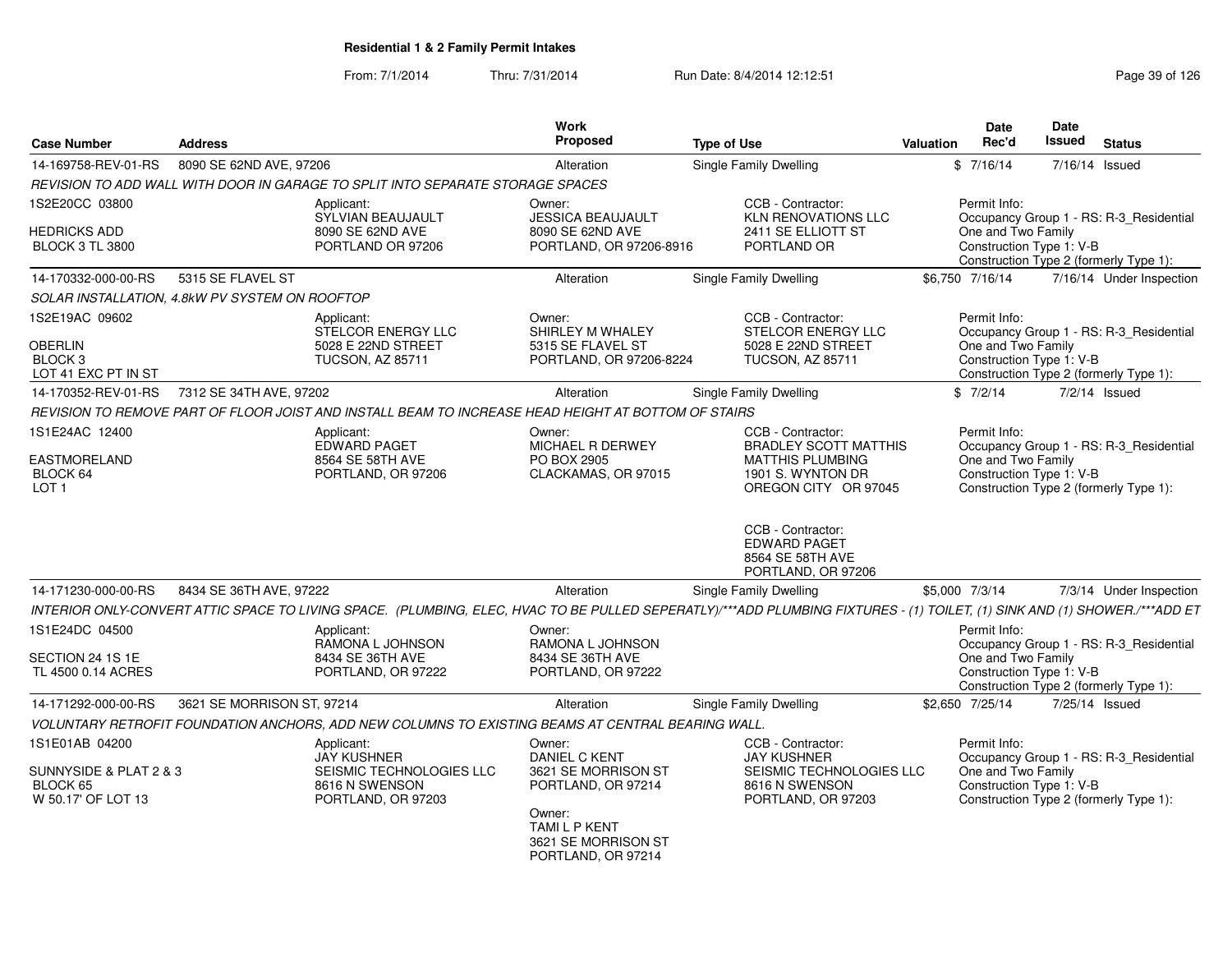| <b>Case Number</b>                                                               | <b>Address</b>                        |                                                                                                                                                             | Work<br>Proposed                                                                                                                                                | <b>Type of Use</b>                                                                                                        | <b>Valuation</b> | <b>Date</b><br>Rec'd                                                               | Date<br><b>Issued</b> | <b>Status</b>                                                                    |
|----------------------------------------------------------------------------------|---------------------------------------|-------------------------------------------------------------------------------------------------------------------------------------------------------------|-----------------------------------------------------------------------------------------------------------------------------------------------------------------|---------------------------------------------------------------------------------------------------------------------------|------------------|------------------------------------------------------------------------------------|-----------------------|----------------------------------------------------------------------------------|
| 14-172329-REV-01-RS                                                              | 3225 NE 61ST AVE, 97213               |                                                                                                                                                             | Alteration                                                                                                                                                      | Single Family Dwelling                                                                                                    |                  | \$7/17/14                                                                          | 7/17/14 Issued        |                                                                                  |
|                                                                                  |                                       | REVISION - OPENING STAIRWELL WALL, INSTALLING BEAM IN ATTIC, SHIFT WINDOW AND MODIFY CLOSET OPENINGS                                                        |                                                                                                                                                                 |                                                                                                                           |                  |                                                                                    |                       |                                                                                  |
| 1N2E30AA 15700<br>ROSE CITY PK<br>BLOCK 109<br>LOT <sub>3</sub>                  |                                       | Applicant:<br><b>GRANT SIMMONS</b><br>3225 NE 61ST AVE<br>PORTLAND, OR 97213-3931                                                                           | Owner:<br><b>GRANT SIMMONS</b><br>3225 NE 61ST AVE<br>PORTLAND, OR 97213-3931<br>Owner:<br><b>NICOLE SIMMONS</b><br>3225 NE 61ST AVE<br>PORTLAND, OR 97213-3931 | CCB - Contractor:<br>THREEFOOT PLUMBING INC<br>PO BOX 274<br>WEST LINN, OR 97068 0274                                     |                  | Permit Info:<br>Construction Type 1: V-B                                           |                       | Occupancy Group 1 - RS: R-3 Remodel<br>Construction Type 2 (formerly Type 1):    |
| 14-172702-REV-01-RS                                                              | 2010 SW CUSTER ST. 97219              |                                                                                                                                                             | Alteration                                                                                                                                                      | Single Family Dwelling                                                                                                    |                  | \$7/29/14                                                                          | 7/29/14 Issued        |                                                                                  |
|                                                                                  |                                       | REVISION TO CHANGE BEAM CONNECTION DETAIL TO ELIMINATE SPECIAL INSPECTION FOR WELDING                                                                       |                                                                                                                                                                 |                                                                                                                           |                  |                                                                                    |                       |                                                                                  |
| 1S1E21BC 04800<br>RAZ HILL<br>LOT <sub>15</sub>                                  |                                       | Applicant:<br><b>JIM SATTERWHITE</b><br>AKOS CONSTRUCTION, LLC<br>3444 NE 17TH AVE<br>PORTLAND, OR 97212                                                    | Owner:<br>ALICIA C G BAKER<br>2010 SW CUSTER ST<br>PORTLAND, OR 97219-2646<br>Owner:<br><b>CHRIS P BAKER</b><br>2010 SW CUSTER ST                               | CCB - Contractor:<br>AKOS CONSTRUCTION LLC<br>3444 NE 17TH AVE<br>PORTLAND, OR 97212                                      |                  | Permit Info:<br>Construction Type 1: V-B<br>Construction Type 2 (formerly Type 1): |                       | Occupancy Group 1 - RS: R-3_Remodel<br>Total Square Footage - Display Only: 1224 |
|                                                                                  |                                       |                                                                                                                                                             | PORTLAND, OR 97219-2646                                                                                                                                         |                                                                                                                           |                  |                                                                                    |                       |                                                                                  |
| 14-173396-000-00-RS                                                              | 2509 NE 18TH AVE, 97212               |                                                                                                                                                             | Alteration                                                                                                                                                      | Single Family Dwelling                                                                                                    |                  | \$16,174 7/1/14                                                                    |                       | 7/1/14 Under Inspection                                                          |
|                                                                                  |                                       | INTERIOR REMODEL TO THE BASEMENT ONLY: REMOVE WALL IN BEDROOM AND EXPAND BEDROOM TO CREATE SITTING AREA: NEW WALLS FOR WALK IN CLOSET AND STORAGE ROOM. NEV |                                                                                                                                                                 |                                                                                                                           |                  |                                                                                    |                       |                                                                                  |
| 1N1E26DB 00600<br><b>IRVINGTON</b><br>BLOCK 47<br>LOT 9&10<br>E 25' OF LOT 11&12 |                                       | Applicant:<br><b>KEITH JASMANN</b><br><b>JASMANN GROUP NORTH WEST</b><br><b>LLC</b><br>3804 SW PASADENA ST<br>PORTLAND, OR 97219                            | Owner:<br><b>MARK D REPLOEG</b><br>1599 NW BONNEY DR<br>CORVALLIS, OR 97330<br>Owner:<br>ANGELA K C REPLOEG<br>1599 NW BONNEY DR<br>CORVALLIS, OR 97330         | CCB - Contractor:<br><b>KEITH JASMANN</b><br>JASMANN GROUP NORTH WEST<br>LLC<br>3804 SW PASADENA ST<br>PORTLAND, OR 97219 |                  | Permit Info:<br>Construction Type 1: V-B<br>Construction Type 2 (formerly Type 1): |                       | Occupancy Group 1 - RS: R-3 Remodel<br>Total Square Footage - Display Only: 440  |
| 14-173663-000-00-RS                                                              | 2131 SE 130TH AVE, 97233              |                                                                                                                                                             | Alteration                                                                                                                                                      | Single Family Dwelling                                                                                                    |                  | \$5,000 7/22/14                                                                    |                       | 7/22/14 Issued                                                                   |
|                                                                                  | CONVERT GARAGE TO BEDROOM AND STORAGE |                                                                                                                                                             |                                                                                                                                                                 |                                                                                                                           |                  |                                                                                    |                       |                                                                                  |
| 1S2E02CD 09300                                                                   |                                       |                                                                                                                                                             | Owner:<br>ALEXANDR D CATERNIUC                                                                                                                                  | CCB - Contractor:<br>A TO Z TILE & GRANITE LLC                                                                            |                  | Permit Info:                                                                       |                       | Occupancy Group 1 - RS: R-3 Remodel                                              |
| MONICA PARK<br><b>BLOCK1</b><br>LOT 4 INC UND 1/4 INT TRACT A                    |                                       |                                                                                                                                                             | PO BOX 16158<br>PORTLAND, OR 97292                                                                                                                              | PO BOX 16158<br>PORTLAND, OR 97292                                                                                        |                  | Construction Type 1: V-B                                                           |                       | Construction Type 2 (formerly Type 1):                                           |
| 14-174022-000-00-RS                                                              | 2315 SE 77TH AVE                      |                                                                                                                                                             | Alteration                                                                                                                                                      | Single Family Dwelling                                                                                                    |                  | \$17,500 7/7/14                                                                    |                       | 7/7/14 Issued                                                                    |
|                                                                                  |                                       | REPAIR FIRE DAMAGE TO FOUNDATION WALLS ROOF. NEW SLIDING DOOR AND DECK,PARTIAL ROOR FRAMING REPLACED WITH NEW ROOF TRUSSESSEPARATE TRADE PERMITS REQUIRED   |                                                                                                                                                                 |                                                                                                                           |                  |                                                                                    |                       |                                                                                  |
| 1S2E05DC 02101                                                                   |                                       | Applicant:                                                                                                                                                  | Owner:                                                                                                                                                          | CCB - Contractor:                                                                                                         |                  | Permit Info:                                                                       |                       |                                                                                  |
| PARTITION PLAT 2000-68<br>LOT <sub>1</sub>                                       |                                       | <b>ROBERT HAYDEN</b><br><b>DELTA STUDIOS ARCH &amp;</b><br><b>PLANNING</b><br>3344 NE 25TH AVE<br>PORTLAND, OR 97212                                        | DAVID A BERTELO<br>2315 SE 77TH AVE<br>PORTLAND, OR 97215                                                                                                       | RAPID INTERVENTION TEAM INC<br>PO BOX 51<br>GLADSTONE, OR 97027                                                           |                  | Construction Type 1: V-B                                                           |                       | Occupancy Group 1 - RS: R-3_Remodel<br>Construction Type 2 (formerly Type 1):    |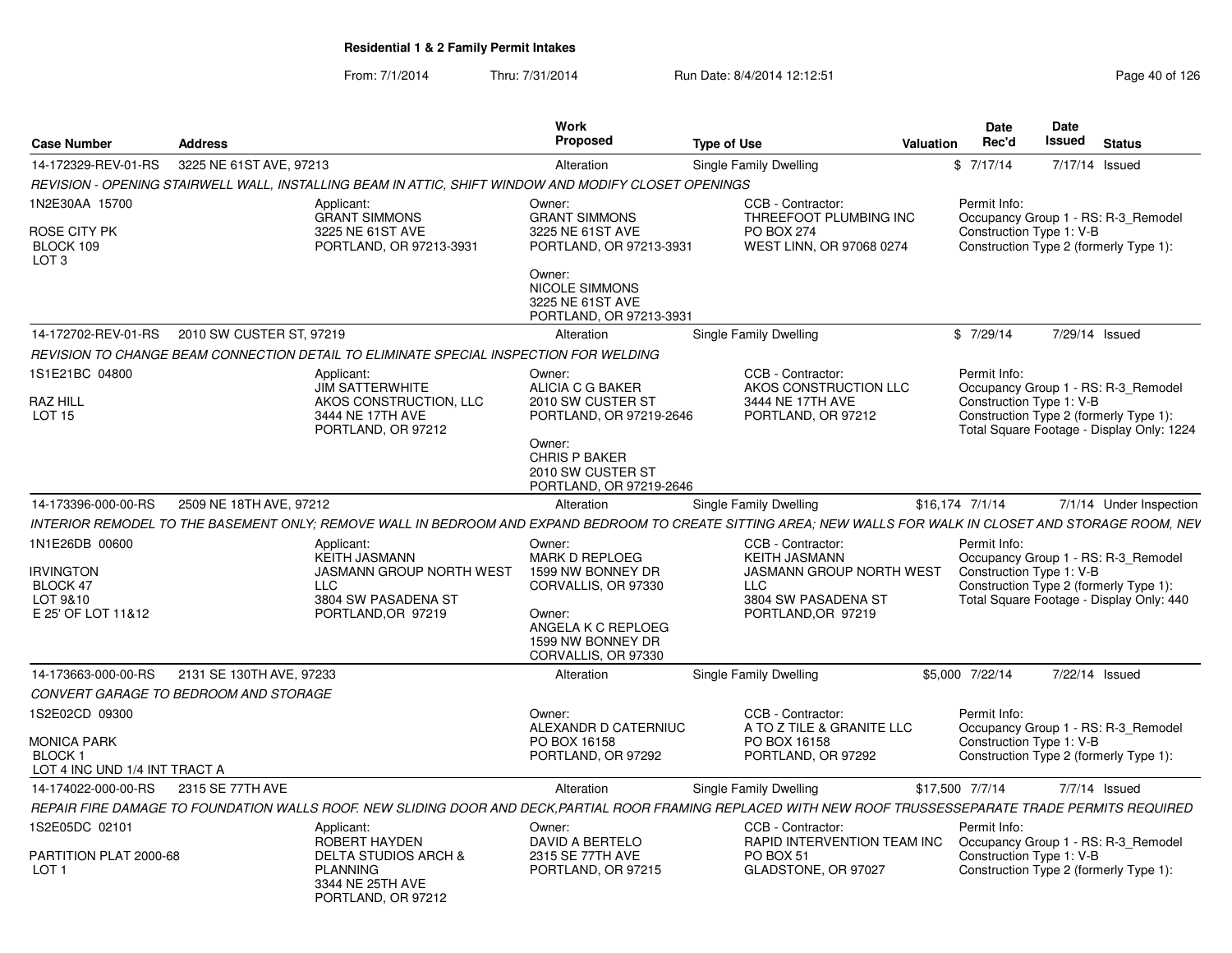| 920 SE 14TH AVE, 97214<br>REPAIR FRONT PORCH, REPLACE DECK STRUCTURE, REPLACE EXISTING COLUMNS AND FRONT WOODEN STEPS AND HANDRAILS<br>Applicant:<br><b>JERRY SUTHERLAND</b><br>3067 NE OREGON ST<br>PORTLAND OR 97232 | Alteration<br>Owner:<br>MICHAEL TOBIN<br>920 SE 14TH AVE                                                                                                             | <b>Single Family Dwelling</b><br>CCB - Contractor:<br><b>JERRY SUTHERLAND</b>                                                               |                                                                             | \$6,000 7/8/14                                                                                            |                                                                                                 | 7/8/14 Under Inspection                                                                                                                                                                                                                                                                                                                                                                                                                                                                                                                                                                                                                                                                                                                                  |
|------------------------------------------------------------------------------------------------------------------------------------------------------------------------------------------------------------------------|----------------------------------------------------------------------------------------------------------------------------------------------------------------------|---------------------------------------------------------------------------------------------------------------------------------------------|-----------------------------------------------------------------------------|-----------------------------------------------------------------------------------------------------------|-------------------------------------------------------------------------------------------------|----------------------------------------------------------------------------------------------------------------------------------------------------------------------------------------------------------------------------------------------------------------------------------------------------------------------------------------------------------------------------------------------------------------------------------------------------------------------------------------------------------------------------------------------------------------------------------------------------------------------------------------------------------------------------------------------------------------------------------------------------------|
|                                                                                                                                                                                                                        |                                                                                                                                                                      |                                                                                                                                             |                                                                             |                                                                                                           |                                                                                                 |                                                                                                                                                                                                                                                                                                                                                                                                                                                                                                                                                                                                                                                                                                                                                          |
|                                                                                                                                                                                                                        |                                                                                                                                                                      |                                                                                                                                             |                                                                             |                                                                                                           |                                                                                                 |                                                                                                                                                                                                                                                                                                                                                                                                                                                                                                                                                                                                                                                                                                                                                          |
|                                                                                                                                                                                                                        | PORTLAND, OR 97214-2539<br>Owner:<br><b>LORRAINE MILLARD</b><br>920 SE 14TH AVE                                                                                      | 3067 NE OREGON ST<br>PORTLAND OR 97232                                                                                                      |                                                                             | Permit Info:<br>Occupancy Group 1 - RS: U_Decks,<br>Patios, Porches, Carports<br>Construction Type 1: V-B |                                                                                                 |                                                                                                                                                                                                                                                                                                                                                                                                                                                                                                                                                                                                                                                                                                                                                          |
|                                                                                                                                                                                                                        | Alteration                                                                                                                                                           | Single Family Dwelling                                                                                                                      |                                                                             |                                                                                                           |                                                                                                 |                                                                                                                                                                                                                                                                                                                                                                                                                                                                                                                                                                                                                                                                                                                                                          |
|                                                                                                                                                                                                                        |                                                                                                                                                                      |                                                                                                                                             |                                                                             |                                                                                                           |                                                                                                 |                                                                                                                                                                                                                                                                                                                                                                                                                                                                                                                                                                                                                                                                                                                                                          |
| Applicant:<br>SOLTERRA SYSTEMS INC                                                                                                                                                                                     | Owner:<br><b>MEGAN J KAMER</b>                                                                                                                                       | CCB - Contractor:                                                                                                                           |                                                                             |                                                                                                           |                                                                                                 |                                                                                                                                                                                                                                                                                                                                                                                                                                                                                                                                                                                                                                                                                                                                                          |
| PORTLAND OR 97214                                                                                                                                                                                                      | PORTLAND, OR 97218<br>Owner:<br><b>TIMOTHY K KNIGHTON</b><br>6254 NE EMERSON ST<br>PORTLAND, OR 97218                                                                | PORTLAND OR 97214                                                                                                                           |                                                                             |                                                                                                           |                                                                                                 |                                                                                                                                                                                                                                                                                                                                                                                                                                                                                                                                                                                                                                                                                                                                                          |
|                                                                                                                                                                                                                        | Alteration                                                                                                                                                           | <b>Single Family Dwelling</b>                                                                                                               |                                                                             |                                                                                                           |                                                                                                 | $7/2/14$ Issued                                                                                                                                                                                                                                                                                                                                                                                                                                                                                                                                                                                                                                                                                                                                          |
|                                                                                                                                                                                                                        |                                                                                                                                                                      |                                                                                                                                             |                                                                             |                                                                                                           |                                                                                                 |                                                                                                                                                                                                                                                                                                                                                                                                                                                                                                                                                                                                                                                                                                                                                          |
| Applicant:<br>Nizar Slim<br>P.O. BOX 6602<br>PORTLAND OR 97228                                                                                                                                                         | Owner:<br><b>PAK LEONG</b><br>PO BOX 2304                                                                                                                            |                                                                                                                                             |                                                                             |                                                                                                           |                                                                                                 |                                                                                                                                                                                                                                                                                                                                                                                                                                                                                                                                                                                                                                                                                                                                                          |
|                                                                                                                                                                                                                        | Alteration                                                                                                                                                           | Single Family Dwelling                                                                                                                      |                                                                             |                                                                                                           |                                                                                                 |                                                                                                                                                                                                                                                                                                                                                                                                                                                                                                                                                                                                                                                                                                                                                          |
|                                                                                                                                                                                                                        |                                                                                                                                                                      |                                                                                                                                             |                                                                             |                                                                                                           |                                                                                                 |                                                                                                                                                                                                                                                                                                                                                                                                                                                                                                                                                                                                                                                                                                                                                          |
| Applicant:<br><b>JEFF STRANGE</b><br>2225 NE 46TH AVE<br>PORTLAND, OR 97213-1903                                                                                                                                       | Owner:<br><b>F &amp; E STRANGE FAMILY</b><br>1825 NE MARINE DR<br>PORTLAND, OR 97211<br>Owner:<br><b>LIMITED PARTNERSHIP III</b>                                     |                                                                                                                                             |                                                                             |                                                                                                           |                                                                                                 |                                                                                                                                                                                                                                                                                                                                                                                                                                                                                                                                                                                                                                                                                                                                                          |
|                                                                                                                                                                                                                        | 6254 NE EMERSON ST, 97218<br>REVISION TO CHANGE LOCATION OF SOLAR PANELS ON ROOFTOP<br>79 SE TAYLOR ST. STE 401<br>415 NE 80TH AVE, 97213<br>2125 NE 48TH AVE, 97213 | 6254 NE EMERSON ST<br>CHANGE OF OCCUPANCY TO CONVERT MEDICAL OFFICE INTO SINGLE FAMILY RESIDENCE<br>1825 NE MARINE DR<br>PORTLAND, OR 97211 | PORTLAND, OR 97214-2539<br>SOLTERRA SYSTEMS INC<br>CLACKAMAS, OR 97015-2304 | 79 SE TAYLOR ST. STE 401                                                                                  | \$7/29/14<br>Permit Info:<br>\$10,000 7/2/14<br>Permit Info:<br>\$5,514 7/31/14<br>Permit Info: | Construction Type 2 (formerly Type 1):<br>Total Square Footage - Display Only: 144<br>7/29/14 Issued<br>Occupancy Group 1 - RS: R-3 Residential<br>One and Two Family<br>Construction Type 1: V-B<br>Construction Type 2 (formerly Type 1):<br>LEGALIZE CONVERSION OF BASEMENT TO HABITABLE SPACE TO INCLUDE BAR SINK, BATHROOM AND OPEN LIVING AREA. PLUMBING, HVAC, ELEC, TO BE PULLED SEPERATLY.<br>Occupancy Group 1 - RS: R-3_Residential<br>One and Two Family<br>Construction Type 1: V-B<br>Construction Type 2 (formerly Type 1):<br>7/31/14 Issued<br>Occupancy Group 1 - RS: R-3_Remodel<br>Construction Type 1: V-B<br>Construction Type 2 (formerly Type 1):<br>Total Square Footage - Display Only: 150<br>Number of New Dwelling Units: 1 |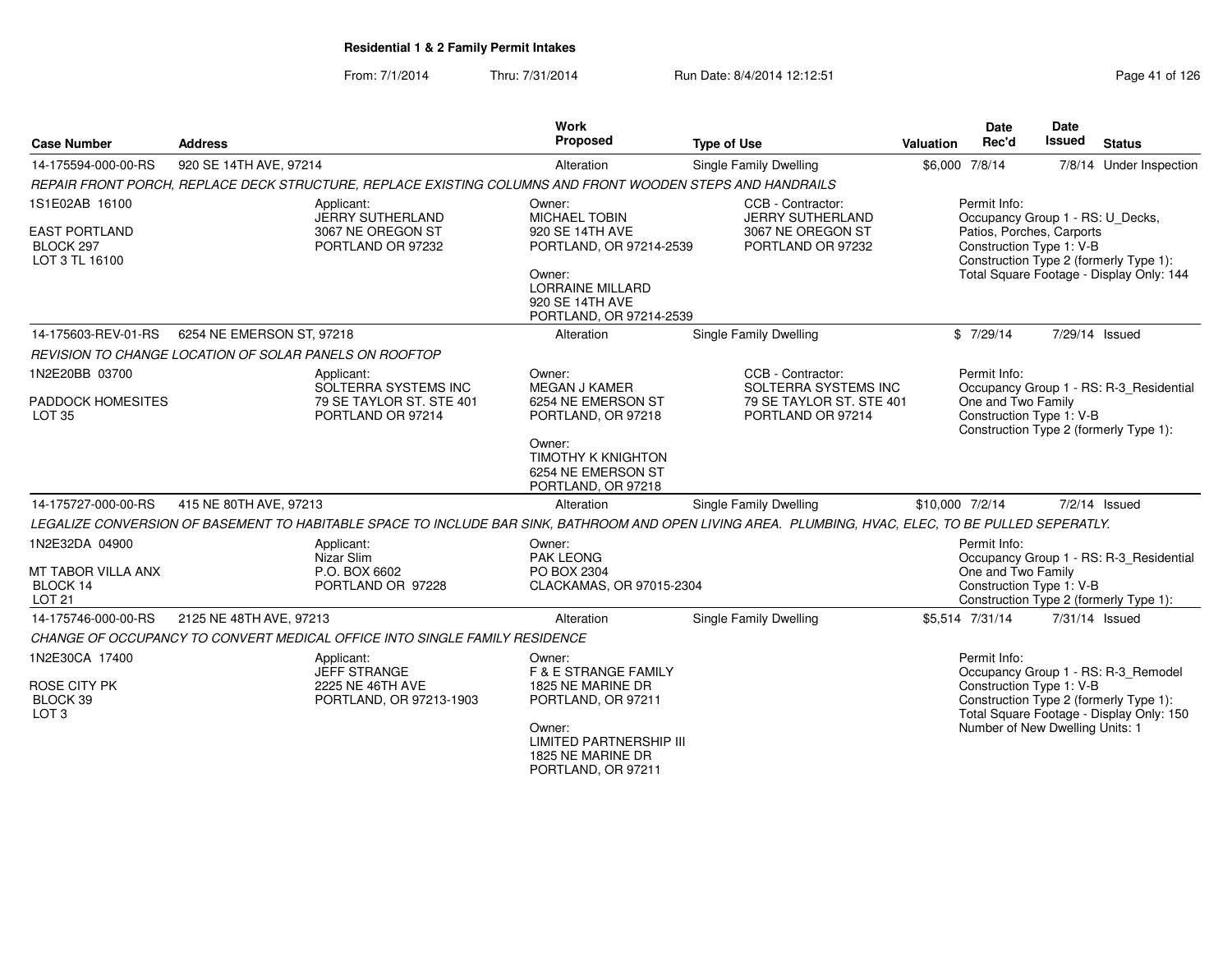| <b>Case Number</b>                                                      | <b>Address</b>                                                                                                                                                |                                                                              | Work<br>Proposed                                                                 | <b>Type of Use</b> |                                                                                                                   | Valuation       | Date<br>Rec'd                                                                      | <b>Date</b><br><b>Issued</b> | <b>Status</b>                           |
|-------------------------------------------------------------------------|---------------------------------------------------------------------------------------------------------------------------------------------------------------|------------------------------------------------------------------------------|----------------------------------------------------------------------------------|--------------------|-------------------------------------------------------------------------------------------------------------------|-----------------|------------------------------------------------------------------------------------|------------------------------|-----------------------------------------|
| 14-176487-000-00-RS                                                     | 7153 N CONCORD AVE, 97217                                                                                                                                     |                                                                              | Alteration                                                                       |                    | Single Family Dwelling                                                                                            | \$14,000 7/3/14 |                                                                                    |                              | 7/3/14 Under Inspection                 |
|                                                                         | NEW BATHROOM ON SECOND STORY IN OLD ATTIC SPACE:                                                                                                              |                                                                              |                                                                                  |                    |                                                                                                                   |                 |                                                                                    |                              |                                         |
| 1N1E16AA 16800                                                          | Applicant:                                                                                                                                                    | JAMES WILLIAM HUNT                                                           | Owner:<br><b>DONALD L OLLILA</b>                                                 |                    | CCB - Contractor:<br>IR ELECTRICAL CONTRACTORS                                                                    |                 | Permit Info:                                                                       |                              | Occupancy Group 1 - RS: R-3 Remodel     |
| MASTERS ADD<br>BLOCK 3<br>LOT <sub>1</sub>                              |                                                                                                                                                               | 1022 SE 45TH<br>PORTLAND, OR 97215                                           | PO BOX 543<br>SAN FRANCISCO, CA 94104-0543                                       |                    | INC<br>15446 SE HONEYSUCKLE WAY<br>CLACKAMAS, OR 97015                                                            |                 | Construction Type 1: V-B<br>Construction Type 2 (formerly Type 1):                 |                              | Total Square Footage - Display Only: 73 |
|                                                                         |                                                                                                                                                               |                                                                              |                                                                                  |                    | CCB - Contractor:<br>KODIAK PLUMBING INC<br>12030 SE MOUNT SCOTT BLVD<br>HAPPY VALLEY, OR 97086                   |                 |                                                                                    |                              |                                         |
|                                                                         |                                                                                                                                                               |                                                                              |                                                                                  |                    | CCB - Contractor:<br><b>JAMES WILLIAM HUNT</b><br>1022 SE 45TH<br>PORTLAND, OR 97215                              |                 |                                                                                    |                              |                                         |
| 14-176842-000-00-RS                                                     | 2888 NW WESTOVER RD, 97210                                                                                                                                    |                                                                              | Alteration                                                                       |                    | Single Family Dwelling                                                                                            |                 | \$15,000 7/30/14                                                                   |                              | 7/30/14 Under Inspection                |
|                                                                         | REMODEL MAIN FLOOR OF HOUSE. REPAIR RIM JOIST AT FOUNDATION. DEMO KITCHEN WALL TO OPEN UP SPACE AND RECONFIGURE. DEMO WALL AT FIREPLACE. DEMO BEDROOM CLOSET. |                                                                              |                                                                                  |                    |                                                                                                                   |                 |                                                                                    |                              |                                         |
| 1N1E32AB 05000<br><b>WESTOVER TERR</b><br>BLOCK 3<br>LOT 7&9&11 TL 5000 | Applicant:                                                                                                                                                    | <b>EMILY JENSEN</b><br>2888 NW WESTOVER RD<br>PORTLAND, OR 97210-2826        | Owner:<br><b>EMILY JENSEN</b><br>2888 NW WESTOVER RD<br>PORTLAND, OR 97210-2826  |                    | CCB - Contractor:<br><b>ARON ELECTRICAL</b><br><b>CONSTRUCTION LLC</b><br>15704 NE 70TH ST<br>VANCOUVER, WA 98682 |                 | Permit Info:<br>Construction Type 1: V-B<br>Construction Type 2 (formerly Type 1): |                              | Occupancy Group 1 - RS: R-3_Remodel     |
|                                                                         |                                                                                                                                                               |                                                                              | Owner:<br><b>NANCY K EVANS</b><br>2888 NW WESTOVER RD<br>PORTLAND, OR 97210-2826 |                    | CCB - Contractor:<br><b>EMPIRE PLUMBING LLC</b><br>19572 SW TREEHOUSE LN<br>BEAVERTON, OR 97007                   |                 |                                                                                    |                              |                                         |
| 14-177115-000-00-RS                                                     | 4727 NE 30TH AVE, 97211                                                                                                                                       |                                                                              | Alteration                                                                       |                    | Single Family Dwelling                                                                                            |                 | \$35,000 7/14/14                                                                   | 7/14/14 Issued               |                                         |
|                                                                         | INTERIOR REMODEL TO REMOVE LARGE WINDOW ON THE MAIN FLOOR IN THE LIVING ROOM AND ADD NEW WALL AND WINDOWS ON THE SIDES: REMOVE INTERIOR WALL BEWTEEN KITCHEI  |                                                                              |                                                                                  |                    |                                                                                                                   |                 |                                                                                    |                              |                                         |
| 1N1E24BD 12400                                                          | Applicant:                                                                                                                                                    | <b>BRIAN LARAMEE</b>                                                         | Owner:<br>K & C CUSTOM HOMES LLC                                                 |                    | CCB - Contractor:<br>K & C CUSTOM HOMES LLC                                                                       |                 | Permit Info:                                                                       |                              | Occupancy Group 1 - RS: R-3_Remodel     |
| <b>ELBERTA</b><br>BLOCK 13<br>LOT 21                                    |                                                                                                                                                               | <b>INFLEKTION WORKSHOP</b><br>1410 SW 11TH AVE #202<br>PORTLAND OREGON 97201 | 300 W 15TH ST #300-4<br>VANCOUVER, WA 98660-2927                                 |                    | 3720 SW BOND AVE #308<br>PORTLAND, OR 97239                                                                       |                 | Construction Type 1: V-B<br>Construction Type 2 (formerly Type 1):                 |                              |                                         |
|                                                                         | 14-177115-REV-01-RS  4727 NE 30TH AVE, 97211                                                                                                                  |                                                                              | Alteration                                                                       |                    | Single Family Dwelling                                                                                            |                 | \$7/30/14                                                                          | 7/30/14 Issued               |                                         |
|                                                                         | REVISION TO SHOW CORRECT LOCATION OF EXISTING BEAM IN THE BASEMENT; ADD NEW BEAM AND REPLACE EXISTING STAIRS IN BASEMENT; 3RD FL BATHROOM RECONFIGURATION     |                                                                              |                                                                                  |                    |                                                                                                                   |                 |                                                                                    |                              |                                         |
| 1N1E24BD 12400                                                          | Applicant:                                                                                                                                                    | <b>BRIAN LARAMEE</b>                                                         | Owner:<br>K & C CUSTOM HOMES LLC                                                 |                    | CCB - Contractor:<br>K & C CUSTOM HOMES LLC                                                                       |                 | Permit Info:                                                                       |                              | Occupancy Group 1 - RS: R-3_Remodel     |
| <b>ELBERTA</b><br>BLOCK 13<br><b>LOT 21</b>                             |                                                                                                                                                               | <b>INFLEKTION WORKSHOP</b><br>1410 SW 11TH AVE #202<br>PORTLAND OREGON 97201 | 300 W 15TH ST #300-4<br>VANCOUVER, WA 98660-2927                                 |                    | 3720 SW BOND AVE #308<br>PORTLAND, OR 97239                                                                       |                 | Construction Type 1: V-B<br>Construction Type 2 (formerly Type 1):                 |                              |                                         |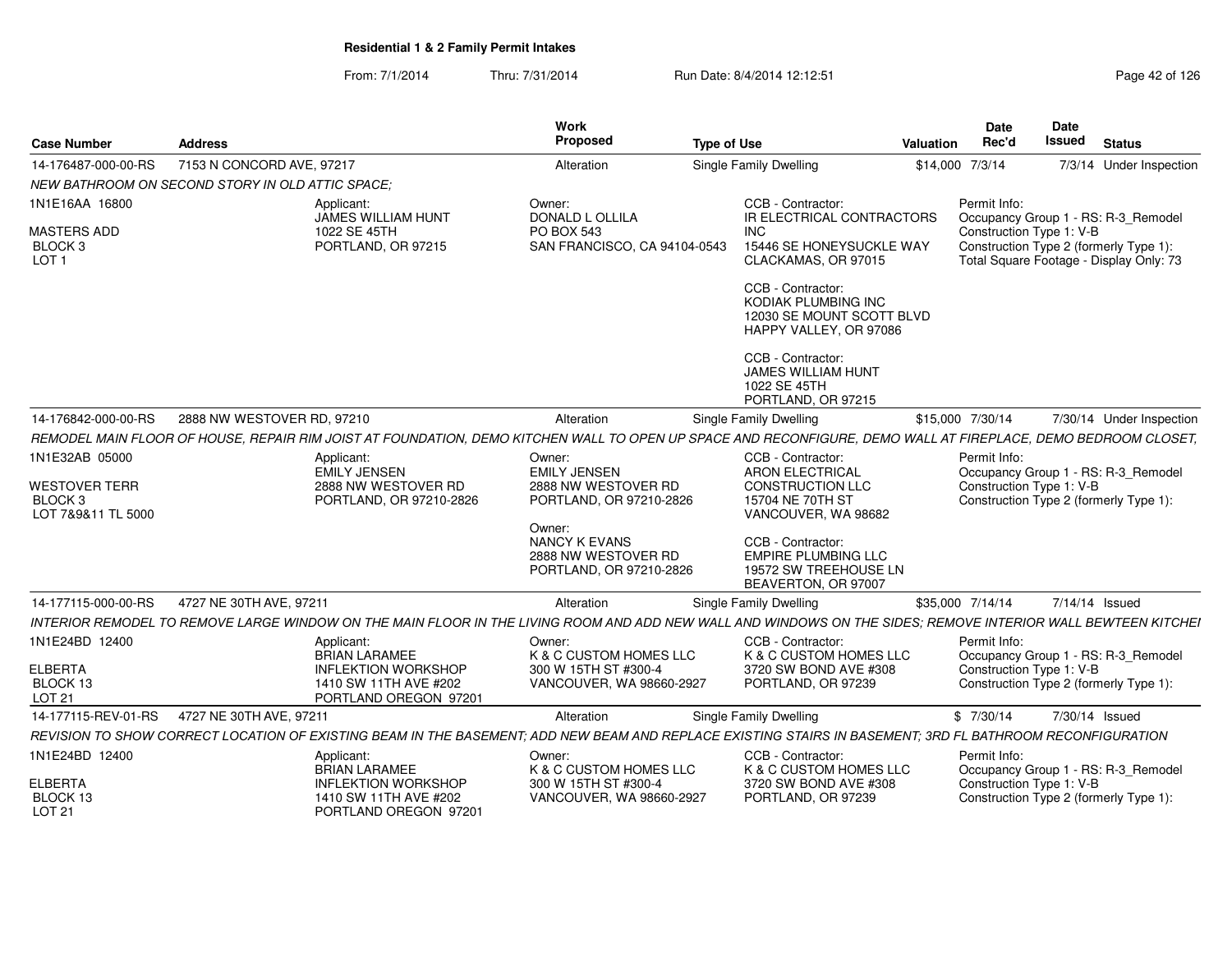| <b>Case Number</b>                                                                      | <b>Address</b>             |                                                                                                                                   | <b>Work</b><br><b>Proposed</b>                                                                                                                               | <b>Type of Use</b>                                                                                                                                                                                | <b>Valuation</b> | <b>Date</b><br>Rec'd                                           | Date<br>Issued | <b>Status</b>                                                                                                              |
|-----------------------------------------------------------------------------------------|----------------------------|-----------------------------------------------------------------------------------------------------------------------------------|--------------------------------------------------------------------------------------------------------------------------------------------------------------|---------------------------------------------------------------------------------------------------------------------------------------------------------------------------------------------------|------------------|----------------------------------------------------------------|----------------|----------------------------------------------------------------------------------------------------------------------------|
| 14-177707-000-00-RS                                                                     | 9435 SW 4TH AVE, 97219     |                                                                                                                                   | Alteration                                                                                                                                                   | <b>Single Family Dwelling</b>                                                                                                                                                                     |                  | \$100,000 7/16/14                                              |                | 7/16/14 Under Inspection                                                                                                   |
|                                                                                         |                            |                                                                                                                                   |                                                                                                                                                              | WHOLE HOUSE REMODEL, RELOCATE STAIRS, UPDATE KITCHEN, NEW BEAMS AT CENTER OF MAIN FLOOR, NEW WALLS FOR PANTRY AND DEN AREA, ADD SLIDING DOOR AT DINING AREA, AL                                   |                  |                                                                |                |                                                                                                                            |
| 1S1E28AD 04300<br>COLLINS VIEW TR<br>BLOCK 10<br>INC PT VAC ST LOT 7                    |                            | Applicant:<br><b>SLAVIK</b><br><b>GRADA INC</b><br>9423 SE SPYGLASS DR<br>HAPPY VALLEY, OR 97086                                  | Owner:<br>MARK A HOFFMAN<br>9435 SW 4TH AVE<br>PORTLAND, OR 97219<br>Owner:<br>JUTTA I REICHARDT<br>9435 SW 4TH AVE<br>PORTLAND, OR 97219                    | CCB - Contractor:<br><b>SLAVIK</b><br><b>GRADA INC</b><br>9423 SE SPYGLASS DR<br>HAPPY VALLEY, OR 97086                                                                                           |                  | Permit Info:<br>One and Two Family<br>Construction Type 1: V-B |                | Occupancy Group 1 - RS: R-3 Residential<br>Construction Type 2 (formerly Type 1):                                          |
| 14-177729-000-00-RS                                                                     | 7031 N WESTANNA AVE, 97203 |                                                                                                                                   | Alteration                                                                                                                                                   | <b>Single Family Dwelling</b>                                                                                                                                                                     |                  | \$19,500 7/2/14                                                |                | 7/2/14 Under Inspection                                                                                                    |
|                                                                                         |                            |                                                                                                                                   |                                                                                                                                                              | FINISH BASEMENT AS LIVING SPACE FOR HOUSEHOLD, ADD NEW EGRESS WINDOWS/WELLS IN BEDROOMS, NEW CLOSET, NEW PARTITION WALLS TO CREATE NEW BATHROOM (4 BATHROON                                       |                  |                                                                |                |                                                                                                                            |
| 1N1E07CA 13200<br><b>FORTUNE PL</b><br>BLOCK <sub>2</sub><br>LOT 1<br>SELY 13' OF LOT 2 |                            | Applicant:<br><b>KIRBY GIBSON</b><br>NICK STEARNS, INC<br>210 NW 17TH AVE, SUITE 200<br>PORTLAND OR 97209                         | Owner:<br><b>NSI INVESTMENTS LLC</b><br>210 NW 17TH AVE #200<br>PORTLAND, OR 97209-2151                                                                      | CCB - Contractor:<br>ROME PLUMBING INC<br>17295 SW EDY RD<br>SHERWOOD, OR 971408709<br>CCB - Contractor:<br><b>RICHARD WHITEMAN</b><br>NSI INVESTMENTS LLC<br>PO BOX 68179<br>MILWAUKIE, OR 97268 |                  | Permit Info:<br>Construction Type 1: V-B                       |                | Occupancy Group 1 - RS: R-3 Remodel<br>Construction Type 2 (formerly Type 1):<br>Total Square Footage - Display Only: 1400 |
| 14-177746-000-00-RS                                                                     | 2845 SW UPPER DR. 97201    |                                                                                                                                   | Alteration                                                                                                                                                   | Single Family Dwelling                                                                                                                                                                            |                  | \$41,076 7/1/14                                                |                | 7/17/14 Under Inspection                                                                                                   |
| Master Bathroom Remodel. Trade work only                                                |                            |                                                                                                                                   |                                                                                                                                                              |                                                                                                                                                                                                   |                  |                                                                |                |                                                                                                                            |
| 1S1E05DD 05400<br>SMITHS ADD TO P<br><b>BLOCK B</b><br>LOT 4 TL 5400                    |                            | Applicant:<br>HAMMER AND HAND INC<br>1020 SE HARRISON<br>PORTLAND, OR 97214                                                       | Owner:<br>PATRICK G BOYLSTON<br>2845 SW UPPER DR<br>PORTLAND, OR 97201-1765<br>Owner:<br>ELIZABETH B BOYLSTON<br>2845 SW UPPER DR<br>PORTLAND, OR 97201-1765 | CCB - Contractor:<br>HAMMER AND HAND INC<br>1020 SE HARRISON<br>PORTLAND, OR 97214<br>CCB - Contractor:<br>DEKORTE ELECTRIC INC<br>5331 SW MACADAM AVE, SUITE<br>258-113<br>PORTLAND OR 97239     |                  | Permit Info:<br>One and Two Family<br>Construction Type 1: V-B |                | Occupancy Group 1 - RS: R-3_Residential<br>Construction Type 2 (formerly Type 1):                                          |
| 14-177787-000-00-RS                                                                     | 6524 SE 36TH AVE, 97202    |                                                                                                                                   | Alteration                                                                                                                                                   | Single Family Dwelling                                                                                                                                                                            |                  | \$70,000 7/1/14                                                |                | $7/1/14$ Issued                                                                                                            |
|                                                                                         |                            |                                                                                                                                   |                                                                                                                                                              | BASEMENT CONVERSION FOR NEW BEDROOM, NEW BATHROOM LAUNDRY ROOM; KITCHEN REMODEL ON MAIN FLOOR **TRADE PERMITS TO BE OBTAINED SEPARATELY**                                                         |                  |                                                                |                |                                                                                                                            |
| 1S1E24AB 01300<br>EASTMORELAND<br>BLOCK 80<br>LOT <sub>6</sub>                          |                            | Applicant:<br><b>CHARLIE BROWN</b><br>PRESTIGE DESIGN AND<br><b>GENERAL CONTRACTING</b><br>12302 NE MARX ST<br>PORTLAND, OR 97230 | Owner:<br>KYLE W BURCHARD<br>6524 SE 36TH AVE<br>PORTLAND, OR 97202-8226<br>Owner:<br>JENNIFER A BURCHARD<br>6524 SE 36TH AVE<br>PORTLAND, OR 97202-8226     | CCB - Contractor:<br>PRESTIGE DESIGN & GENERAL<br>CONTRACTING INC<br><b>12302 NE MARX ST</b><br>PORTLAND, OR 97230                                                                                |                  | Permit Info:<br>Construction Type 1: V-B                       |                | Occupancy Group 1 - RS: R-3_Remodel<br>Construction Type 2 (formerly Type 1):<br>Total Square Footage - Display Only: 1020 |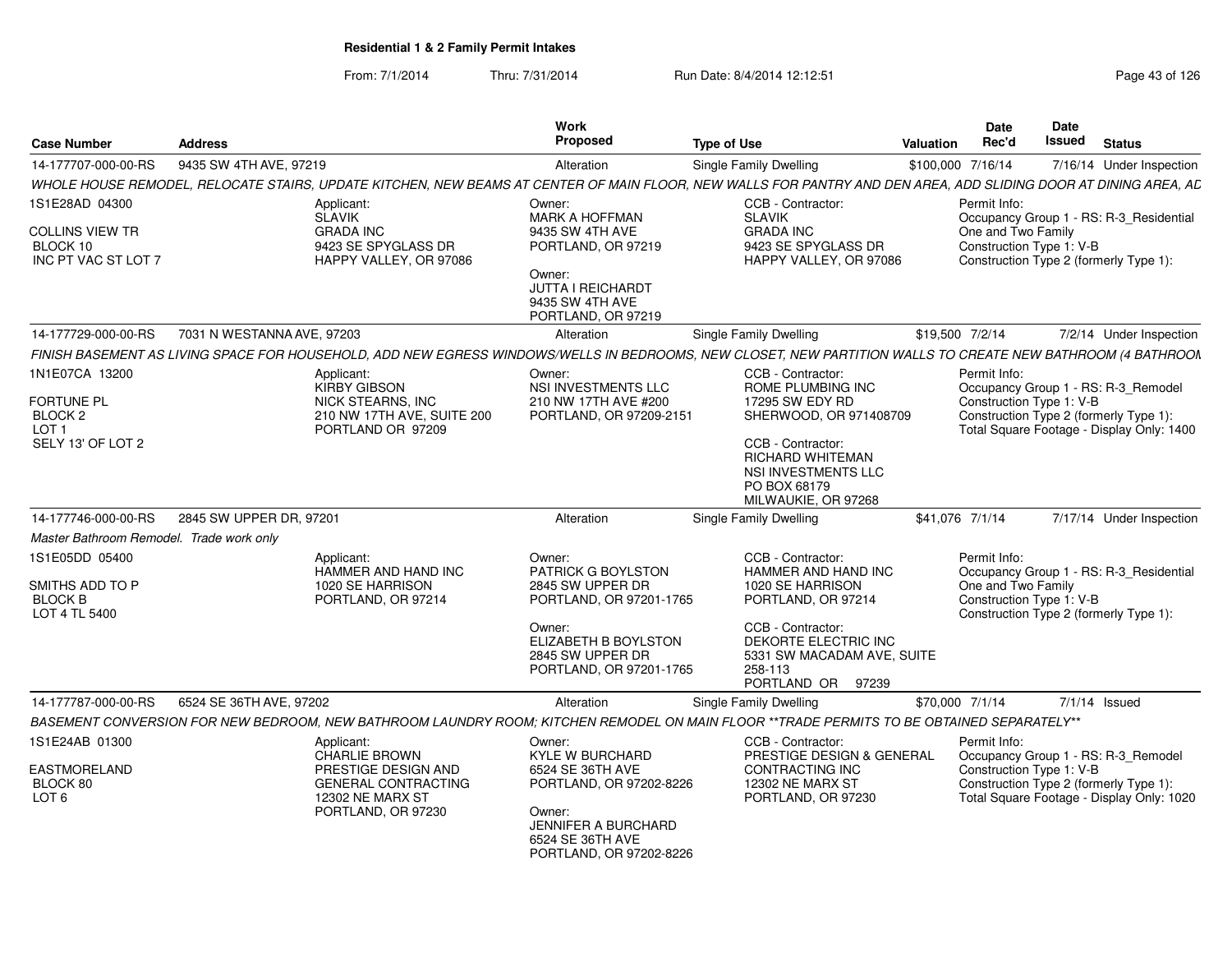| <b>Case Number</b>                                                                                   | <b>Address</b>           |                                                                                                                    | <b>Work</b><br><b>Proposed</b>                                                                                                                                 | <b>Type of Use</b>                                                                                                                                                 | <b>Valuation</b> | Date<br>Rec'd                                                  | Date<br><b>Issued</b> | <b>Status</b>                                                                                                             |
|------------------------------------------------------------------------------------------------------|--------------------------|--------------------------------------------------------------------------------------------------------------------|----------------------------------------------------------------------------------------------------------------------------------------------------------------|--------------------------------------------------------------------------------------------------------------------------------------------------------------------|------------------|----------------------------------------------------------------|-----------------------|---------------------------------------------------------------------------------------------------------------------------|
| 14-177804-000-00-RS                                                                                  | 3718 SE 162ND AVE, 97236 |                                                                                                                    | Alteration                                                                                                                                                     | <b>Single Family Dwelling</b>                                                                                                                                      | \$10,000 7/3/14  |                                                                |                       | 7/3/14 Final                                                                                                              |
|                                                                                                      |                          | REMOVE BEDROOM FROM GARAGE. RETAIN AREA AS GARAGE. rEMOVE INTERIOR PARTITIONS AND DOOR                             |                                                                                                                                                                |                                                                                                                                                                    |                  |                                                                |                       |                                                                                                                           |
| 1S3E07CB 12300                                                                                       |                          | Applicant:<br><b>TUAN ANH PHAN</b>                                                                                 | Owner:<br>TUAN ANH PHAN                                                                                                                                        |                                                                                                                                                                    |                  | Permit Info:                                                   |                       | Occupancy Group 1 - RS: R-3 Remodel                                                                                       |
| <b>EASTMONT</b><br><b>LOT 58</b>                                                                     |                          | 3718 SE 162ND AVE<br>PORTLAND, OR 97236                                                                            | 3718 SE 162ND AVE<br>PORTLAND, OR 97236                                                                                                                        |                                                                                                                                                                    |                  | Construction Type 1: V-B                                       |                       | Construction Type 2 (formerly Type 1):                                                                                    |
| 14-177805-000-00-RS                                                                                  | 5216 N ALBINA AVE, 97217 |                                                                                                                    | Alteration                                                                                                                                                     | Single Family Dwelling                                                                                                                                             |                  | \$6,750 7/16/14                                                |                       | <b>Under Review</b>                                                                                                       |
| SOLAR INSTALLATION OF 3.3KW ROOF MOUNTED SOLAR SYSTEM                                                |                          |                                                                                                                    |                                                                                                                                                                |                                                                                                                                                                    |                  |                                                                |                       |                                                                                                                           |
| 1N1E22BA 09600<br><b>M PATTONS &amp; SUB</b><br>N 33 1/3' OF LOT 17&18 BLOCK 2<br><b>SUB TRACT K</b> |                          | Applicant:<br><b>JOSH CARTWRIGHT</b><br><b>REC SOLAR INC</b><br>3380 SE 20TH AVE<br>PORTLAND OREGON 97202          | Owner:<br><b>CARL G KREB</b><br>5216 N ALBINA ST<br>PORTLAND, OR 97217-2615                                                                                    | CCB - Contractor:<br><b>REC SOLAR INC</b><br>3380 SE 20TH AVE<br>PORTLAND, OR 97202                                                                                |                  | Permit Info:<br>One and Two Family<br>Construction Type 1: V-B |                       | Occupancy Group 1 - RS: R-3_Residential<br>Construction Type 2 (formerly Type 1):                                         |
| 14-177808-000-00-RS                                                                                  | 7615 SE CARLTON ST       |                                                                                                                    | Alteration                                                                                                                                                     | Single Family Dwelling                                                                                                                                             |                  | \$6,750 7/16/14                                                |                       | <b>Under Review</b>                                                                                                       |
|                                                                                                      |                          | SOLAR INSTALLATION OF 2.55KW ROOF MOUNTED SOLAR SYSTEM                                                             |                                                                                                                                                                |                                                                                                                                                                    |                  |                                                                |                       |                                                                                                                           |
| 1S2E17DC 04001<br><b>WOODMERE</b><br>BLOCK 14<br>W 40' OF LOT 22                                     |                          | Applicant:<br><b>JOSH CARTWRIGHT</b><br><b>REC SOLAR INC</b><br>3380 SE 20TH AVE<br>PORTLAND OREGON 97202          | Owner:<br>ROBERT M SCHUH<br>7615 SE CARLTON ST<br>PORTLAND, OR 97206-6437<br>Owner:<br><b>JESSICA A SCHUH</b><br>7615 SE CARLTON ST<br>PORTLAND, OR 97206-6437 | CCB - Contractor:<br><b>REC SOLAR INC</b><br>3380 SE 20TH AVE<br>PORTLAND, OR 97202                                                                                |                  | Permit Info:<br>One and Two Family<br>Construction Type 1: V-B |                       | Occupancy Group 1 - RS: R-3 Residential<br>Construction Type 2 (formerly Type 1):                                         |
| 14-177942-000-00-RS                                                                                  | 7156 N HAVEN AVE, 97203  |                                                                                                                    | Alteration                                                                                                                                                     | Single Family Dwelling                                                                                                                                             | \$66,057 7/9/14  |                                                                |                       | 7/9/14 Under Inspection                                                                                                   |
|                                                                                                      |                          | FIRE DAMAGE REPAIR; REMODEL THE WHOLE HOUSE, REPLACE DRYWALL, INSULATION***ELECTRICAL TO BE OBTAINED SEPARATELY*** |                                                                                                                                                                |                                                                                                                                                                    |                  |                                                                |                       |                                                                                                                           |
| 1N1E08CC 12600<br>SMITHSON LAND COS ADD<br>BLOCK 6<br>SLY 10' OF LOT 36<br>LOT 37&40                 |                          | Applicant:<br>WPE INC<br>4610 SE 26TH AVE<br>PORTLAND, OR 972024743                                                | Owner:<br><b>CAROL R BRUCE</b><br>7210 N HAVEN AVE<br>PORTLAND, OR 97203<br>Owner:<br>MICHAEL W BRUCE<br>7210 N HAVEN AVE<br>PORTLAND, OR 97203                | CCB - Contractor:<br>WPE INC<br>4610 SE 26TH AVE<br>PORTLAND, OR 972024743<br>CCB - Contractor:<br>ALL COUNTY PLUMBING<br>10814 NE 124TH AVE<br>VANCOUVER WA 98682 |                  | Permit Info:<br>Construction Type 1: V-B                       |                       | Occupancy Group 1 - RS: R-3_Remodel<br>Construction Type 2 (formerly Type 1):<br>Total Square Footage - Display Only: 763 |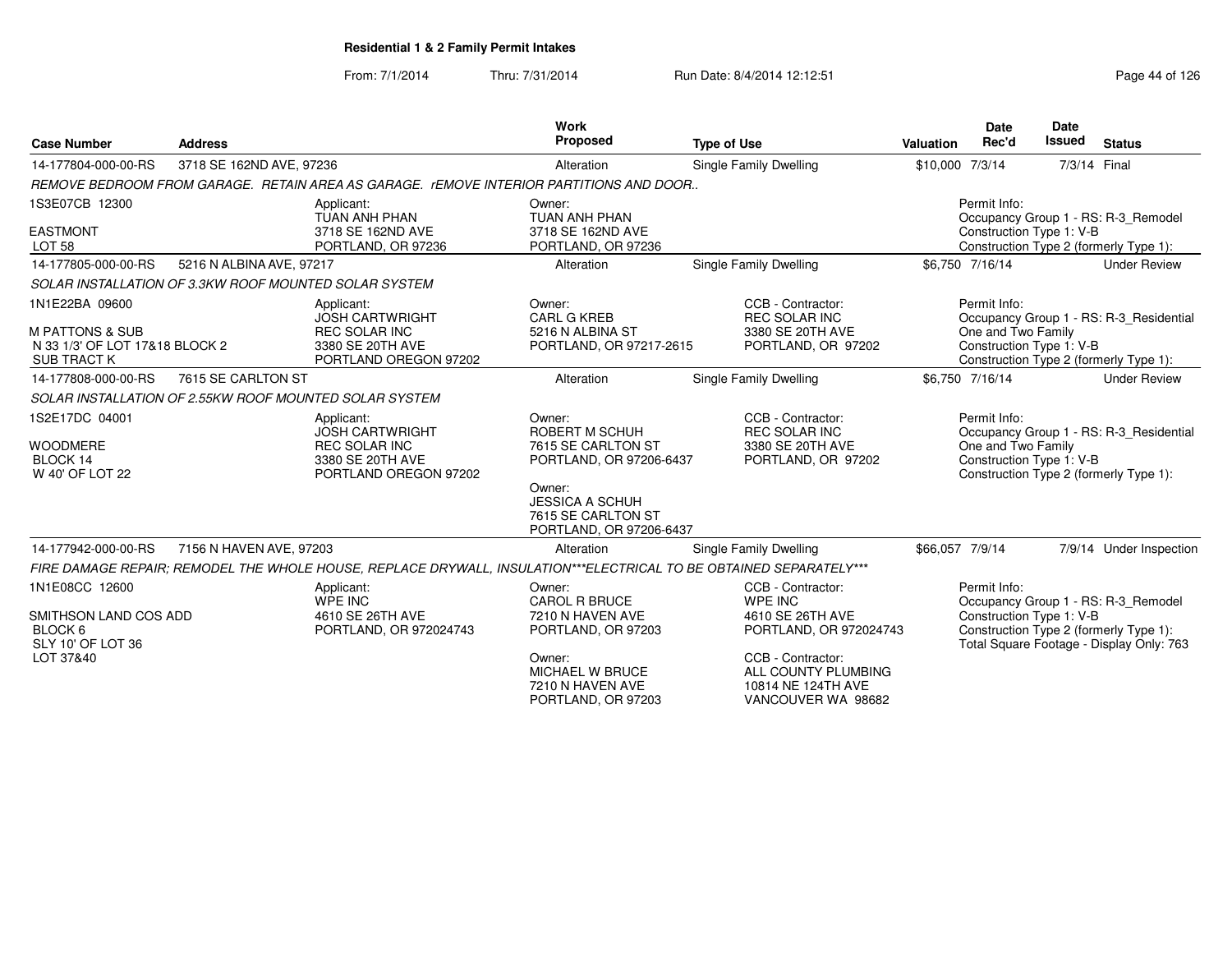| <b>Address</b>         |                                                                                                        | Work<br><b>Proposed</b>                                                                                                                                                                         | <b>Type of Use</b>                                    |                                                                                                                                                                                                                                                                                                          | <b>Date</b><br>Rec'd                                                                                                                                                                                                                                                                                                                                                                                                                            | <b>Date</b><br><b>Issued</b>                                              | <b>Status</b>                                                                                                                                                                                                                                                                                                                                                                                                                                                                                                                                       |
|------------------------|--------------------------------------------------------------------------------------------------------|-------------------------------------------------------------------------------------------------------------------------------------------------------------------------------------------------|-------------------------------------------------------|----------------------------------------------------------------------------------------------------------------------------------------------------------------------------------------------------------------------------------------------------------------------------------------------------------|-------------------------------------------------------------------------------------------------------------------------------------------------------------------------------------------------------------------------------------------------------------------------------------------------------------------------------------------------------------------------------------------------------------------------------------------------|---------------------------------------------------------------------------|-----------------------------------------------------------------------------------------------------------------------------------------------------------------------------------------------------------------------------------------------------------------------------------------------------------------------------------------------------------------------------------------------------------------------------------------------------------------------------------------------------------------------------------------------------|
|                        |                                                                                                        | Alteration                                                                                                                                                                                      | <b>Single Family Dwelling</b>                         |                                                                                                                                                                                                                                                                                                          |                                                                                                                                                                                                                                                                                                                                                                                                                                                 |                                                                           | 7/2/14 Under Inspection                                                                                                                                                                                                                                                                                                                                                                                                                                                                                                                             |
|                        |                                                                                                        |                                                                                                                                                                                                 |                                                       |                                                                                                                                                                                                                                                                                                          |                                                                                                                                                                                                                                                                                                                                                                                                                                                 |                                                                           |                                                                                                                                                                                                                                                                                                                                                                                                                                                                                                                                                     |
|                        | Applicant:                                                                                             | Owner:                                                                                                                                                                                          | CCB - Contractor:                                     |                                                                                                                                                                                                                                                                                                          | Permit Info:                                                                                                                                                                                                                                                                                                                                                                                                                                    |                                                                           |                                                                                                                                                                                                                                                                                                                                                                                                                                                                                                                                                     |
|                        | 12375 MT JEFFERSON TER #4H<br>LAKE OSWEGO OR 97035                                                     | PORTLAND, OR 97214                                                                                                                                                                              | <b>HUBBARD OR</b><br>P O BOX 206                      |                                                                                                                                                                                                                                                                                                          |                                                                                                                                                                                                                                                                                                                                                                                                                                                 |                                                                           |                                                                                                                                                                                                                                                                                                                                                                                                                                                                                                                                                     |
|                        |                                                                                                        | <b>BRANDY A T CODY</b><br>PORTLAND, OR 97214                                                                                                                                                    | CCB - Contractor:                                     |                                                                                                                                                                                                                                                                                                          |                                                                                                                                                                                                                                                                                                                                                                                                                                                 |                                                                           |                                                                                                                                                                                                                                                                                                                                                                                                                                                                                                                                                     |
|                        |                                                                                                        |                                                                                                                                                                                                 | CCB - Contractor:<br>4630 SE 26TH AVE                 |                                                                                                                                                                                                                                                                                                          |                                                                                                                                                                                                                                                                                                                                                                                                                                                 |                                                                           |                                                                                                                                                                                                                                                                                                                                                                                                                                                                                                                                                     |
|                        |                                                                                                        | Alteration                                                                                                                                                                                      | Single Family Dwelling                                |                                                                                                                                                                                                                                                                                                          |                                                                                                                                                                                                                                                                                                                                                                                                                                                 |                                                                           | 7/2/14 Under Inspection                                                                                                                                                                                                                                                                                                                                                                                                                                                                                                                             |
|                        |                                                                                                        |                                                                                                                                                                                                 |                                                       |                                                                                                                                                                                                                                                                                                          |                                                                                                                                                                                                                                                                                                                                                                                                                                                 |                                                                           |                                                                                                                                                                                                                                                                                                                                                                                                                                                                                                                                                     |
|                        | Applicant:<br>CREEKSTONE DESIGNS LLC<br>12375 MT JEFFERSON TER #4H<br>LAKE OSWEGO OR 97035             | Owner:<br>LEE S AUERBACH<br>PORTLAND, OR 97219                                                                                                                                                  | CCB - Contractor:<br><b>HUBBARD OR</b><br>P O BOX 206 |                                                                                                                                                                                                                                                                                                          | Permit Info:                                                                                                                                                                                                                                                                                                                                                                                                                                    |                                                                           |                                                                                                                                                                                                                                                                                                                                                                                                                                                                                                                                                     |
|                        |                                                                                                        | Owner:<br>PORTLAND, OR 97219                                                                                                                                                                    | CCB - Contractor:                                     |                                                                                                                                                                                                                                                                                                          |                                                                                                                                                                                                                                                                                                                                                                                                                                                 |                                                                           |                                                                                                                                                                                                                                                                                                                                                                                                                                                                                                                                                     |
|                        |                                                                                                        |                                                                                                                                                                                                 | CCB - Contractor:<br>4630 SE 26TH AVE                 |                                                                                                                                                                                                                                                                                                          |                                                                                                                                                                                                                                                                                                                                                                                                                                                 |                                                                           |                                                                                                                                                                                                                                                                                                                                                                                                                                                                                                                                                     |
|                        |                                                                                                        | Alteration                                                                                                                                                                                      | Single Family Dwelling                                |                                                                                                                                                                                                                                                                                                          |                                                                                                                                                                                                                                                                                                                                                                                                                                                 |                                                                           | 7/2/14 Issued                                                                                                                                                                                                                                                                                                                                                                                                                                                                                                                                       |
|                        |                                                                                                        |                                                                                                                                                                                                 |                                                       |                                                                                                                                                                                                                                                                                                          |                                                                                                                                                                                                                                                                                                                                                                                                                                                 |                                                                           |                                                                                                                                                                                                                                                                                                                                                                                                                                                                                                                                                     |
|                        | Applicant:<br><b>NEIL COOPER</b>                                                                       | Owner:<br>EDWARD J MURPHY                                                                                                                                                                       | CCB - Contractor:<br><b>NEIL COOPER</b>               |                                                                                                                                                                                                                                                                                                          | Permit Info:                                                                                                                                                                                                                                                                                                                                                                                                                                    |                                                                           |                                                                                                                                                                                                                                                                                                                                                                                                                                                                                                                                                     |
| PARTITION PLAT 1994-17 | <b>SILVER FERN CARPENTRY &amp;</b><br><b>REMODELING LLC</b><br>1824 SW MARKET ST<br>PORTLAND, OR 97201 | 27 NE THOMPSON ST<br>Owner:<br><b>CATHERINE M MURPHY</b><br>27 NE THOMPSON ST                                                                                                                   | <b>REMODELING LLC</b>                                 |                                                                                                                                                                                                                                                                                                          |                                                                                                                                                                                                                                                                                                                                                                                                                                                 |                                                                           |                                                                                                                                                                                                                                                                                                                                                                                                                                                                                                                                                     |
|                        |                                                                                                        | 156 SE CESAR E CHAVEZ BLVD, 97214<br>KITCHEN REMODEL, OPEN UP WALL FOR NEW ISLAND, ADD BEAM ABOVE<br><b>CREEKSTONE DESIGNS LLC</b><br>6845 SW BURLINGAME AVE, 97219<br>27 NE THOMPSON ST, 97212 | <b>MITCHELL C BAKER</b><br>Owner:                     | 156 SE CESAR E CHAVEZ BLVD<br>156 SE CESAR E CHAVEZ BLVD<br>6845 SW BURLINGAME AVE<br>STEPHANIE L AUERBACH<br>6845 SW BURLINGAME AVE<br>REINFORCE EXISTING BRICK FOUNDATION PER ENGINEERING, REMOVE EXISTING ABANDONED MASONRY MECHANICAL CHIMNEY.<br>PORTLAND, OR 97212-3741<br>PORTLAND, OR 97212-3741 | WHISKEY HILL ELECTRIC INC<br>HUBBARD OR 97032<br><b>CREEKSTONE DESIGNS LLC</b><br>12375 MT JEFFERSON TER #4H<br>LAKE OSWEGO OR 97035<br><b>BLACK CAT PLUMBING</b><br>PORTLAND OR 97202<br>WHISKEY HILL ELECTRIC INC<br>HUBBARD OR 97032<br>CREEKSTONE DESIGNS LLC<br>12375 MT JEFFERSON TER #4H<br>LAKE OSWEGO OR 97035<br><b>BLACK CAT PLUMBING</b><br>PORTLAND OR 97202<br>SILVER FERN CARPENTRY &<br>1824 SW MARKET ST<br>PORTLAND, OR 97201 | <b>Valuation</b><br>\$70,000 7/2/14<br>\$45,000 7/2/14<br>\$70,000 7/2/14 | Occupancy Group 1 - RS: R-3_Residential<br>One and Two Family<br>Construction Type 1: V-B<br>Construction Type 2 (formerly Type 1):<br>REMOVE BEDROOM WALL TO CREATE LARGE MASTER BATHROOM, RECONFIGURE BATHROOM, REPLACE MASTER BEDROOM WINDOW TO MEET EGRESS/***ADD PANEL CHANGE OUT 8/1/14**<br>Occupancy Group 1 - RS: R-3_Remodel<br>Construction Type 1: V-B<br>Construction Type 2 (formerly Type 1):<br>Occupancy Group 1 - RS: R-3_Residential<br>One and Two Family<br>Construction Type 1: V-B<br>Construction Type 2 (formerly Type 1): |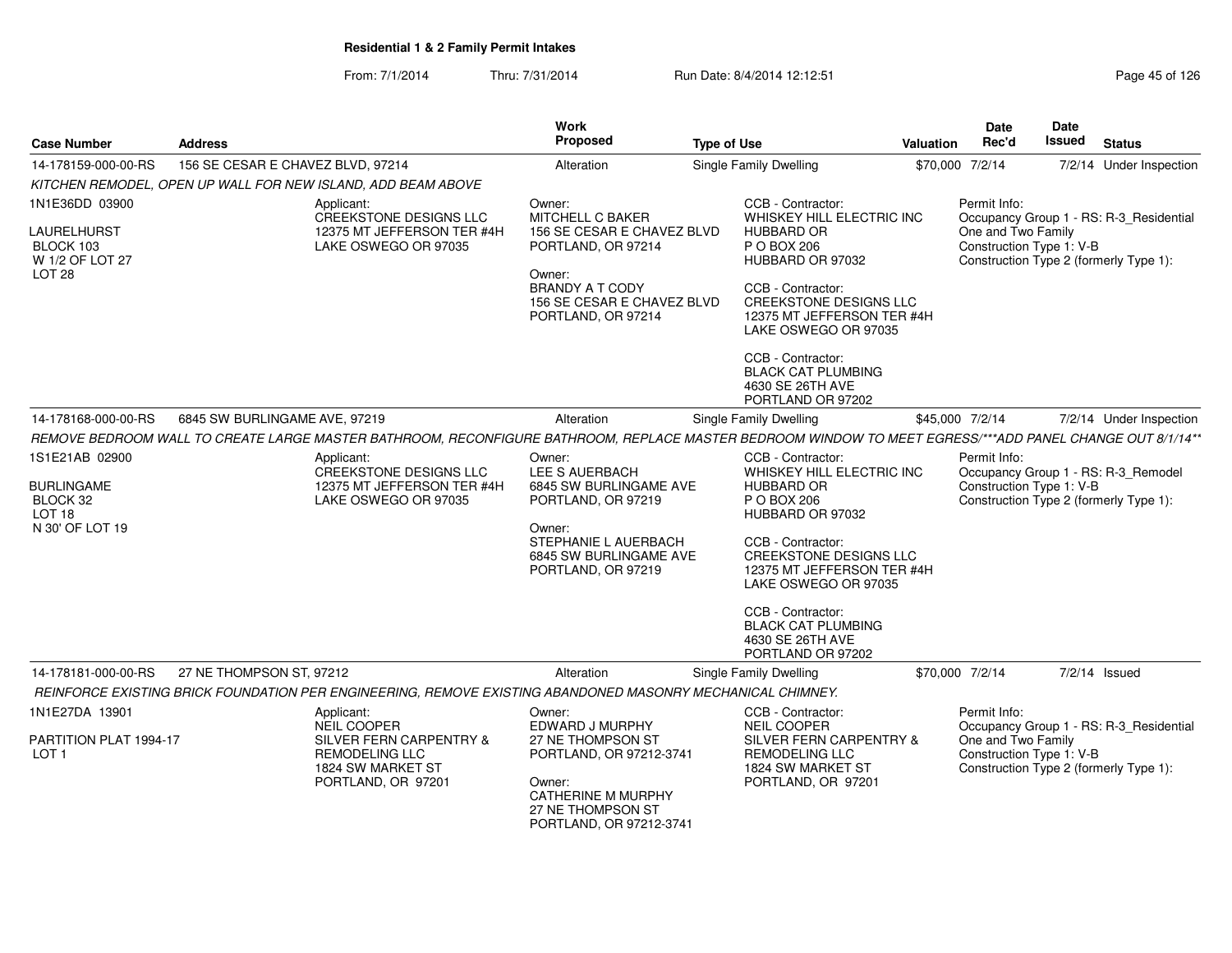| <b>Case Number</b>                                                              | <b>Address</b>                                                                                                                                               | Work<br>Proposed                                                                                                                                                                                                                                      | <b>Type of Use</b>                                                                                                                       | <b>Valuation</b> | Date<br>Rec'd                                                  | <b>Date</b><br>Issued | <b>Status</b>                                                                                                             |
|---------------------------------------------------------------------------------|--------------------------------------------------------------------------------------------------------------------------------------------------------------|-------------------------------------------------------------------------------------------------------------------------------------------------------------------------------------------------------------------------------------------------------|------------------------------------------------------------------------------------------------------------------------------------------|------------------|----------------------------------------------------------------|-----------------------|---------------------------------------------------------------------------------------------------------------------------|
| 14-178251-000-00-RS                                                             | 2844 SE 119TH AVE, 97266                                                                                                                                     | Alteration                                                                                                                                                                                                                                            | Single Family Dwelling                                                                                                                   |                  | \$2,500 7/3/14                                                 |                       | 7/3/14 Under Inspection                                                                                                   |
|                                                                                 | SOLAR INSTALATION, 2.25kW PV SYSTEM ON ROOFTOP OF HOUSE - NON PRESCRIPTIVE                                                                                   |                                                                                                                                                                                                                                                       |                                                                                                                                          |                  |                                                                |                       |                                                                                                                           |
| 1S2E10AA 04700<br>SECTION 10 1S 2E<br>TL 4700 0.29 ACRES                        | Applicant:<br>KATIE MARTIN<br><b>NEIL KELLY COMPANY</b><br>804 N ALBERTA ST<br>PORTLAND, OR 97217                                                            | Owner:<br><b>RONALD R ROMKEE</b><br>2844 SE 119TH AVE<br>PORTLAND, OR 97266<br>Owner:<br>SHARON A ROMKEE<br>2844 SE 119TH AVE<br>PORTLAND, OR 97266                                                                                                   | CCB - Contractor:<br>NEIL KELLY CO INC<br>804 N ALBERTA ST<br>PORTLAND, OR 97217-2693                                                    |                  | Permit Info:<br>Construction Type 1: V-B                       |                       | Occupancy Group 1 - RS: R-3 Remodel<br>Construction Type 2 (formerly Type 1):                                             |
| 14-178517-000-00-RS                                                             | 6906 SE BOISE ST, 97206                                                                                                                                      | Alteration                                                                                                                                                                                                                                            | Single Family Dwelling                                                                                                                   | \$15,660 7/2/14  |                                                                |                       | 7/2/14 Under Inspection                                                                                                   |
|                                                                                 | CONVERT BASEMENT TO LIVING SPACE FOR BEDROOM AND FAMILY ROOM. FRAME IN NEW CLOSET AND EGRESS WINDOW, ADD NEW WINDOW AT FAMILY ROOM, FRAME IN NEW BATHROOM (  |                                                                                                                                                                                                                                                       |                                                                                                                                          |                  |                                                                |                       |                                                                                                                           |
| 1S2E08CD 18200<br><b>KERN PK</b><br>BLOCK 8<br><b>LOT 31</b><br>LOT 32 EXC E 5' | Applicant:<br><b>MARY SIMSARIAN</b><br>6906 SE BOISE ST<br>PORTLAND, OR 97206-3550                                                                           | Owner:<br><b>MARK R CLAWSON</b><br>6906 SE BOISE ST<br>PORTLAND, OR 97206-3550<br>Owner:<br><b>MARY SIMSARIAN</b><br>6906 SE BOISE ST<br>PORTLAND, OR 97206-3550<br>Owner:<br><b>FRANCES E CLAWSON</b><br>6906 SE BOISE ST<br>PORTLAND, OR 97206-3550 |                                                                                                                                          |                  | Permit Info:<br>Construction Type 1: V-B                       |                       | Occupancy Group 1 - RS: R-3_Remodel<br>Construction Type 2 (formerly Type 1):<br>Total Square Footage - Display Only: 426 |
| 14-178614-000-00-RS                                                             | 4100 SW DOSCH RD, 97201                                                                                                                                      | Alteration                                                                                                                                                                                                                                            | Single Family Dwelling                                                                                                                   | \$130,000 7/7/14 |                                                                |                       | 7/7/14 Under Inspection                                                                                                   |
|                                                                                 | RENOVATE MASTER BATHROOM, CLOSET AND CASEWORK; ADD 3 WINDOWS AT REAR OF HOUSE                                                                                |                                                                                                                                                                                                                                                       |                                                                                                                                          |                  |                                                                |                       |                                                                                                                           |
| 1S1E08DC 02200<br>SECTION 08 1S 1E<br>TL 2200 0.60 ACRES                        | Applicant:<br><b>MARK NYE</b><br><b>SKYLAB ARCHITECTURE</b><br>413 SW 13TH AVE, SUITE 200                                                                    | Owner:<br><b>BRIAN J DRUKER</b><br>4100 SW DOSCH RD<br>PORTLAND, OR 97239-1354                                                                                                                                                                        | CCB - Contractor:<br><b>MIKE JORDAN</b><br>PRECISION CONSTRUCTION<br><b>COMPANY</b>                                                      |                  | Permit Info:<br>One and Two Family<br>Construction Type 1: V-B |                       | Occupancy Group 1 - RS: R-3_Residential                                                                                   |
|                                                                                 | PORTLAND OR 97205                                                                                                                                            | Owner:<br>ALEXANDER HARDY<br>4100 SW DOSCH RD<br>PORTLAND, OR 97239-1354                                                                                                                                                                              | 8025 NE KILLINGSWORTH ST<br>PORTLAND, OR 97218-4029                                                                                      |                  |                                                                |                       | Construction Type 2 (formerly Type 1):                                                                                    |
| 14-178703-000-00-RS                                                             | 4702 NE 30TH AVE, 97211                                                                                                                                      | Alteration                                                                                                                                                                                                                                            | <b>Single Family Dwelling</b>                                                                                                            | \$20,000 7/8/14  |                                                                |                       | $7/8/14$ Issued                                                                                                           |
|                                                                                 | REMODEL KITCHEN ON MAIN FLOOR, REMOVE PARTITION WALL,AND INSTALL BEAM. RELOCATE BACK DOOR; REMODEL BATH ON UPPER FLOOR; ADD SECOND KITCHEN AND BATHROOM TO E |                                                                                                                                                                                                                                                       |                                                                                                                                          |                  |                                                                |                       |                                                                                                                           |
| 1N1E24BD 13000<br><b>ELBERTA</b><br>BLOCK 12<br>LOT 5 & N 2' OF LOT 6           | Applicant:<br><b>DEAN ZAROSINSKI</b><br>ZAROSINSKI ENGINEERING AND<br>DESIGN, INC.<br>1400 NW 155TH CIRCLE<br>VANCOUVER, WA 98685                            | Owner:<br><b>TUSHAR ATRE</b><br>4702 NE 30TH AVE<br>PORTLAND, OR 97211                                                                                                                                                                                | CCB - Contractor:<br>ALLSCOPE PLUMBING &<br><b>CONSTRUCTION LLC</b><br>18859 SW BUTTERNUT ST<br>BEAVERTON, OR 97007<br>CCB - Contractor: |                  | Permit Info:<br>One and Two Family<br>Construction Type 1: V-B |                       | Occupancy Group 1 - RS: R-3 Residential<br>Construction Type 2 (formerly Type 1):                                         |
|                                                                                 |                                                                                                                                                              |                                                                                                                                                                                                                                                       | YASKOV HOMES LLC<br>2604 NE 107TH AVE<br>PORTLAND, OR 97                                                                                 |                  |                                                                |                       |                                                                                                                           |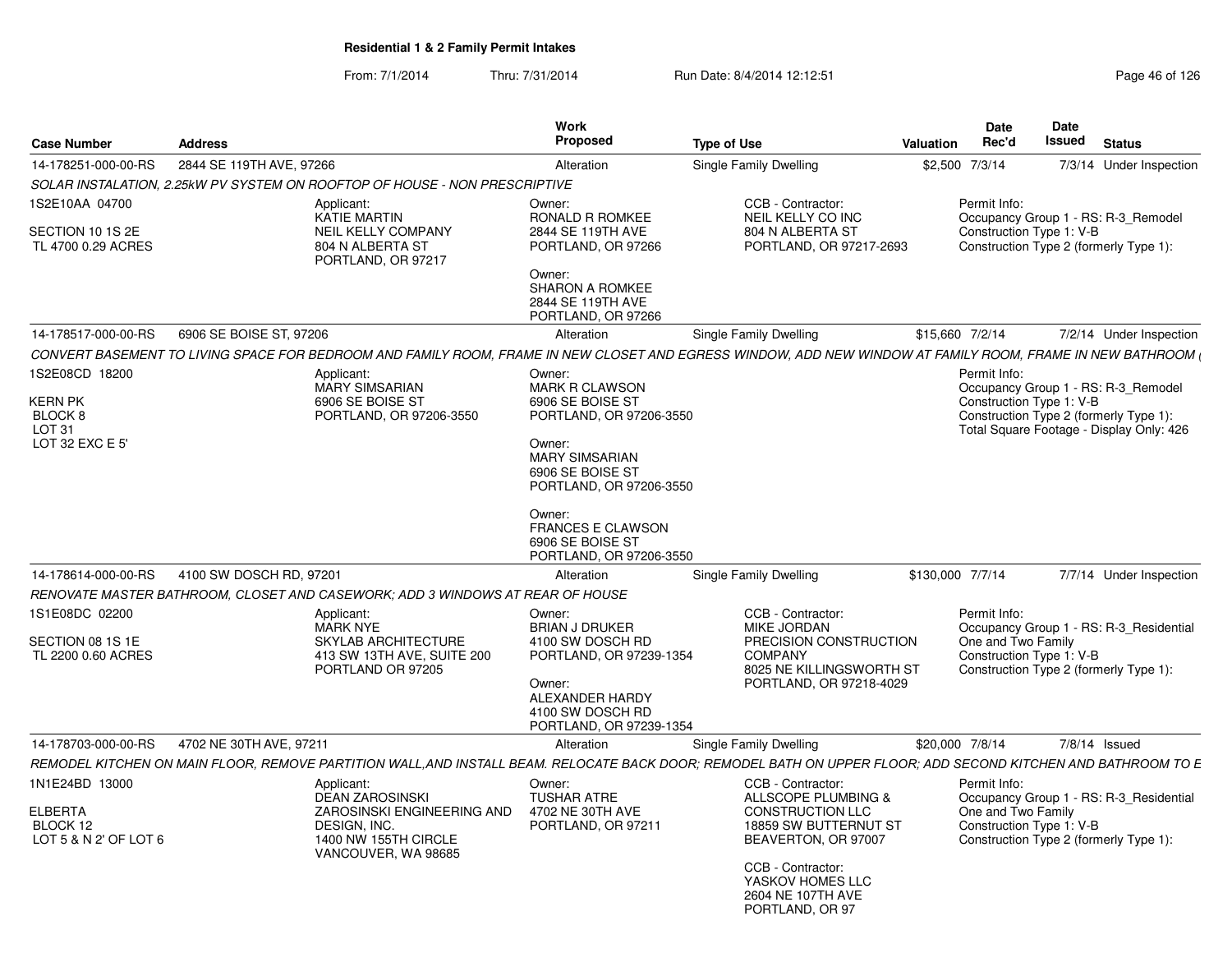| <b>Case Number</b>                | <b>Address</b>                                          |                                                                                                                                                            | Work<br>Proposed                                                               | <b>Type of Use</b> |                                                               | Valuation | Date<br>Rec'd                                                               | Date<br><b>Issued</b> | <b>Status</b>                                                                                                             |
|-----------------------------------|---------------------------------------------------------|------------------------------------------------------------------------------------------------------------------------------------------------------------|--------------------------------------------------------------------------------|--------------------|---------------------------------------------------------------|-----------|-----------------------------------------------------------------------------|-----------------------|---------------------------------------------------------------------------------------------------------------------------|
| 14-178950-000-00-RS               | 1337 SE 15TH AVE - Unit B, 97214                        |                                                                                                                                                            | Alteration                                                                     |                    | Single Family Dwelling                                        |           | \$6,000 7/3/14                                                              |                       | 7/3/14 Issued                                                                                                             |
|                                   |                                                         | CONVERT PORTION OF BASEMENT TO ACCESSORY DWELLING UNIT, ADD FIREWALL AROUND STAIRS, NEW WALL TO SEPARATE MECHANICAL/STORAGE AREA FROM BASEMENT AREA FOR PF |                                                                                |                    |                                                               |           |                                                                             |                       |                                                                                                                           |
| 1S1E02AC 12500                    |                                                         | Applicant:<br>KINA L VOELZ<br>1337 SE 15TH AVE<br>PORTLAND, OR 97214-3704                                                                                  | Owner:<br>KINA L VOELZ<br>1337 SE 15TH AVE<br>PORTLAND, OR 97214-3704          |                    |                                                               |           | Permit Info:<br>Construction Type 1: V-B<br>Number of New Dwelling Units: 1 |                       | Occupancy Group 1 - RS: R-3_Remodel<br>Construction Type 2 (formerly Type 1):<br>Total Square Footage - Display Only: 170 |
| 14-178968-000-00-RS               |                                                         | 10738 NW OLD CORNELIUS PASS RD. 97231                                                                                                                      | Alteration                                                                     |                    | <b>Single Family Dwelling</b>                                 |           | \$6.750 7/3/14                                                              |                       | $7/3/14$ Issued                                                                                                           |
|                                   |                                                         | PERSCRIPTIVE SOLAR INSTALLATION OF PV ROOF MOUNTED SYSTEM, 7.5kW                                                                                           |                                                                                |                    |                                                               |           |                                                                             |                       |                                                                                                                           |
| 1N1W06B 01900<br>SECTION 06 1N 1W |                                                         | Applicant:<br><b>DION WELLS</b><br>9150 SW PIONEER CT SUITE D                                                                                              | Owner:<br><b>GREGORY J PRUSYNSKI</b><br>10738 NW CORNELIUS PASS RD             |                    | CCB - Contractor:<br>STELCOR ENERGY LLC<br>5028 E 22ND STREET |           | Permit Info:<br>One and Two Family                                          |                       | Occupancy Group 1 - RS: R-3 Residential                                                                                   |
| TL 1900 5.01 ACRES                |                                                         | WILSONVILLE, OR 97070                                                                                                                                      | PORTLAND, OR 97231<br>Owner:                                                   |                    | <b>TUCSON, AZ 85711</b>                                       |           | Construction Type 1: V-B                                                    |                       | Construction Type 2 (formerly Type 1):                                                                                    |
|                                   |                                                         |                                                                                                                                                            | <b>KELLY R PRUSYNSKI</b><br>10738 NW CORNELIUS PASS RD<br>PORTLAND, OR 97231   |                    |                                                               |           |                                                                             |                       |                                                                                                                           |
| 14-178976-000-00-RS               | 7430 NW PENRIDGE DR, 97229                              |                                                                                                                                                            | Alteration                                                                     |                    | Single Family Dwelling                                        |           | \$50,000 7/3/14                                                             |                       | 7/3/14 Under Inspection                                                                                                   |
|                                   | REMODEL MASTER BATH. 4 TOILETS TOTAL. NO ADDED TIOLETS. |                                                                                                                                                            |                                                                                |                    |                                                               |           |                                                                             |                       |                                                                                                                           |
| 1N1W36AC 03000                    |                                                         | Applicant:                                                                                                                                                 | Owner:                                                                         |                    | CCB - Contractor:                                             |           | Permit Info:                                                                |                       |                                                                                                                           |
| PENRIDGE ESTATES                  |                                                         | Joshua Salinger<br>BIRDSMOUTH CONSTRUCTION LLI 7430 NW PENRIDGE DR                                                                                         | <b>LAWRENCE CHOW</b>                                                           |                    | <b>JOSHUA SALINGER</b><br><b>BIRDSMOUTH CONSTRUCTION LLI</b>  |           | One and Two Family                                                          |                       | Occupancy Group 1 - RS: R-3 Residential                                                                                   |
| LOT 1&A TL 3000                   |                                                         | 1633 SE 55TH AVE<br>PORTLAND, OR 97215                                                                                                                     | PORTLAND, OR 97229                                                             |                    | 1633 SE 55TH AVE<br>PORTLAND OR 97215                         |           | Construction Type 1: V-B                                                    |                       | Construction Type 2 (formerly Type 1):                                                                                    |
|                                   |                                                         |                                                                                                                                                            | Owner:<br><b>CATHERINE S CHOW</b><br>7430 NW PENRIDGE DR<br>PORTLAND, OR 97229 |                    |                                                               |           |                                                                             |                       |                                                                                                                           |
| 14-178981-000-00-RS               | 4519 SE CLINTON ST, 97206                               |                                                                                                                                                            | Alteration                                                                     |                    | Single Family Dwelling                                        |           | \$30,584 7/3/14                                                             |                       | 7/3/14 Issued                                                                                                             |
|                                   |                                                         | CONVERT BASEMENT TO LIVING SPACE, NEW WALLS TO CREATE BEDROOM WITH NEW EGRESS WINDOW, LAUNDRY ROOM, BATHROOM, STORAGE AREA AND FAMILY ROOM, FURR OUT WALL  |                                                                                |                    |                                                               |           |                                                                             |                       |                                                                                                                           |
| 1S2E07BB 02000                    |                                                         | Applicant:                                                                                                                                                 | Owner:                                                                         |                    | CCB - Contractor:                                             |           | Permit Info:                                                                |                       |                                                                                                                           |
| MCMAHONS ADD                      |                                                         | DARRYL O'BEIRNE<br>SOLAS, LLC                                                                                                                              | <b>JOANNA F LINN</b><br>4519 SE CLINTON ST                                     |                    | DARRYL O'BEIRNE<br>SOLAS, LLC                                 |           | Construction Type 1: V-B                                                    |                       | Occupancy Group 1 - RS: R-3_Remodel                                                                                       |
| BLOCK 7                           |                                                         | 2100 SE 29TH AVE                                                                                                                                           | PORTLAND, OR 97206                                                             |                    | 2100 SE 29TH AVE                                              |           |                                                                             |                       | Construction Type 2 (formerly Type 1):                                                                                    |
| LOT <sub>8</sub>                  |                                                         | PORTLAND, OR 97214                                                                                                                                         |                                                                                |                    | PORTLAND, OR 97214                                            |           |                                                                             |                       | Total Square Footage - Display Only: 832                                                                                  |
|                                   |                                                         |                                                                                                                                                            | Owner:<br>CHRISTOPHER T LINN<br>4519 SE CLINTON ST<br>PORTLAND, OR 97206       |                    |                                                               |           |                                                                             |                       |                                                                                                                           |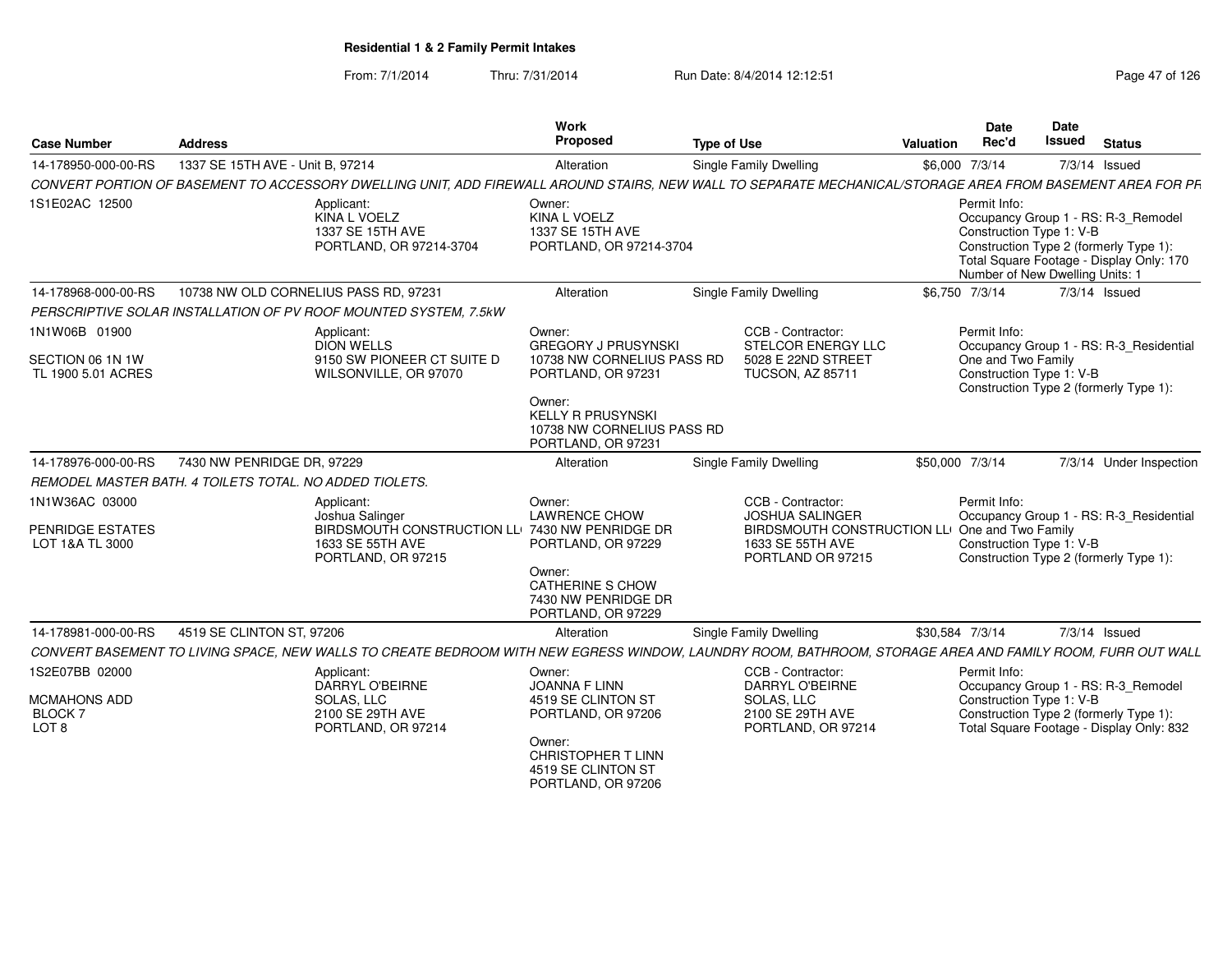| <b>Case Number</b>                                    | <b>Address</b>                                                             |                                                                                                                                                             | Work<br><b>Proposed</b>                                                         | <b>Type of Use</b> |                                             | <b>Valuation</b> | Date<br>Rec'd                                                                              | Date<br>Issued | <b>Status</b>   |  |
|-------------------------------------------------------|----------------------------------------------------------------------------|-------------------------------------------------------------------------------------------------------------------------------------------------------------|---------------------------------------------------------------------------------|--------------------|---------------------------------------------|------------------|--------------------------------------------------------------------------------------------|----------------|-----------------|--|
| 14-179073-000-00-RS                                   | 2644 NE 37TH AVE, 97212                                                    |                                                                                                                                                             | Alteration                                                                      |                    | <b>Single Family Dwelling</b>               |                  | \$25,000 7/17/14                                                                           |                | 7/17/14 Issued  |  |
|                                                       |                                                                            | CONVERT BASEMENT TO LIVING SPACE, ADD BATHROOM IN BASEMENT, 2 NEW WINDOWS, NEW WALLS FOR LAUNDRY AREA, FURR OUT WALLS THROUGHOUT (2 BATHROOMS TOTAL). VOLUN |                                                                                 |                    |                                             |                  |                                                                                            |                |                 |  |
| 1N1E25AD 21400                                        |                                                                            | Applicant:<br>JACOB H MORENO                                                                                                                                | Owner:<br>MARY E MORENO                                                         |                    |                                             |                  | Permit Info:<br>Occupancy Group 1 - RS: R-3_Remodel                                        |                |                 |  |
| <b>BEAUMONT</b><br>BLOCK 41<br>LOT <sub>14</sub>      |                                                                            | 2644 NE 37TH AVE<br>PORTLAND, OR 97212-2917                                                                                                                 | 2644 NE 37TH AVE<br>PORTLAND, OR 97212-2917                                     |                    |                                             |                  | Construction Type 1: V-B<br>Construction Type 2 (formerly Type 1):                         |                |                 |  |
|                                                       |                                                                            |                                                                                                                                                             | Owner:<br>JACOB H MORENO<br>2644 NE 37TH AVE<br>PORTLAND, OR 97212-2917         |                    |                                             |                  |                                                                                            |                |                 |  |
| 14-179089-000-00-RS                                   | 3956 SE CORA ST, 97202                                                     |                                                                                                                                                             | Alteration                                                                      |                    | Single Family Dwelling                      |                  | \$2,500 7/3/14                                                                             |                | $7/3/14$ Issued |  |
|                                                       |                                                                            | ADD EGRESS WINDOW AND WINDOW WELL TO BASMENT - BASEMENT TO REMAIN UNFINISHED                                                                                |                                                                                 |                    |                                             |                  |                                                                                            |                |                 |  |
| 1S1E12DD 05500                                        |                                                                            | Applicant:<br>ANDREW T MCCOY                                                                                                                                | Owner:<br>ANDREW T MCCOY                                                        |                    |                                             |                  | Permit Info:<br>Occupancy Group 1 - RS: R-3_Residential                                    |                |                 |  |
| <b>WILLIAMS ADD 2</b><br>BLOCK 6<br>LOT <sub>11</sub> |                                                                            | 3956 SE CORA ST<br>PORTLAND, OR 97202                                                                                                                       | 3956 SE CORA ST<br>PORTLAND, OR 97202                                           |                    |                                             |                  | One and Two Family<br>Construction Type 1: V-B<br>Construction Type 2 (formerly Type 1):   |                |                 |  |
|                                                       |                                                                            |                                                                                                                                                             | Owner:<br><b>JOANNA S MORRILL</b><br>3956 SE CORA ST<br>PORTLAND, OR 97202      |                    |                                             |                  |                                                                                            |                |                 |  |
| 14-179089-REV-01-RS                                   | 3956 SE CORA ST, 97202                                                     |                                                                                                                                                             | Alteration                                                                      |                    | Single Family Dwelling                      |                  | \$7/28/14                                                                                  |                | 7/28/14 Issued  |  |
|                                                       | REVISION TO CHANGE WINDOW OPENINGS SIZE                                    |                                                                                                                                                             |                                                                                 |                    |                                             |                  |                                                                                            |                |                 |  |
| 1S1E12DD 05500                                        |                                                                            | Applicant:<br>ANDREW T MCCOY                                                                                                                                | Owner:<br>ANDREW T MCCOY                                                        |                    |                                             |                  | Permit Info:<br>Occupancy Group 1 - RS: R-3_Residential                                    |                |                 |  |
| <b>WILLIAMS ADD 2</b><br>BLOCK 6                      |                                                                            | 3956 SE CORA ST<br>PORTLAND, OR 97202                                                                                                                       | 3956 SE CORA ST<br>PORTLAND, OR 97202                                           |                    |                                             |                  | One and Two Family<br>Construction Type 1: V-B                                             |                |                 |  |
| LOT <sub>11</sub>                                     |                                                                            |                                                                                                                                                             | Owner:<br><b>JOANNA S MORRILL</b><br>3956 SE CORA ST<br>PORTLAND, OR 97202      |                    |                                             |                  | Construction Type 2 (formerly Type 1):                                                     |                |                 |  |
| 14-179133-000-00-RS                                   | 5207 SW BARNES RD, 97221                                                   |                                                                                                                                                             | Alteration                                                                      |                    | Single Family Dwelling                      |                  | \$3,574 7/3/14                                                                             |                | 7/3/14 Final    |  |
|                                                       | Add ridge beam, posts and blocking in roof structure per engineered plans. |                                                                                                                                                             |                                                                                 |                    |                                             |                  |                                                                                            |                |                 |  |
| 1S1E06AB 01700                                        |                                                                            | Applicant:<br>NEIL KELLY CO INC                                                                                                                             | Owner:<br>DALE E OSBORN                                                         |                    | CCB - Contractor:<br>NEIL KELLY CO INC      |                  | Permit Info:<br>Occupancy Group 1 - RS: U_Private                                          |                |                 |  |
| SECTION 06 1S 1E<br>TL 1700 0.85 ACRES                |                                                                            | 804 N ALBERTA ST<br>PORTLAND, OR 97217-2693                                                                                                                 | 5207 SW BARNES RD<br>PORTLAND, OR 97221-1521                                    |                    | 804 N ALBERTA ST<br>PORTLAND, OR 97217-2693 |                  | Garage\Utility Misc.<br>Construction Type 1: V-B<br>Construction Type 2 (formerly Type 1): |                |                 |  |
|                                                       |                                                                            |                                                                                                                                                             | Owner:<br><b>JOYCE A OSBORN</b><br>5207 SW BARNES RD<br>PORTLAND, OR 97221-1521 |                    |                                             |                  |                                                                                            |                |                 |  |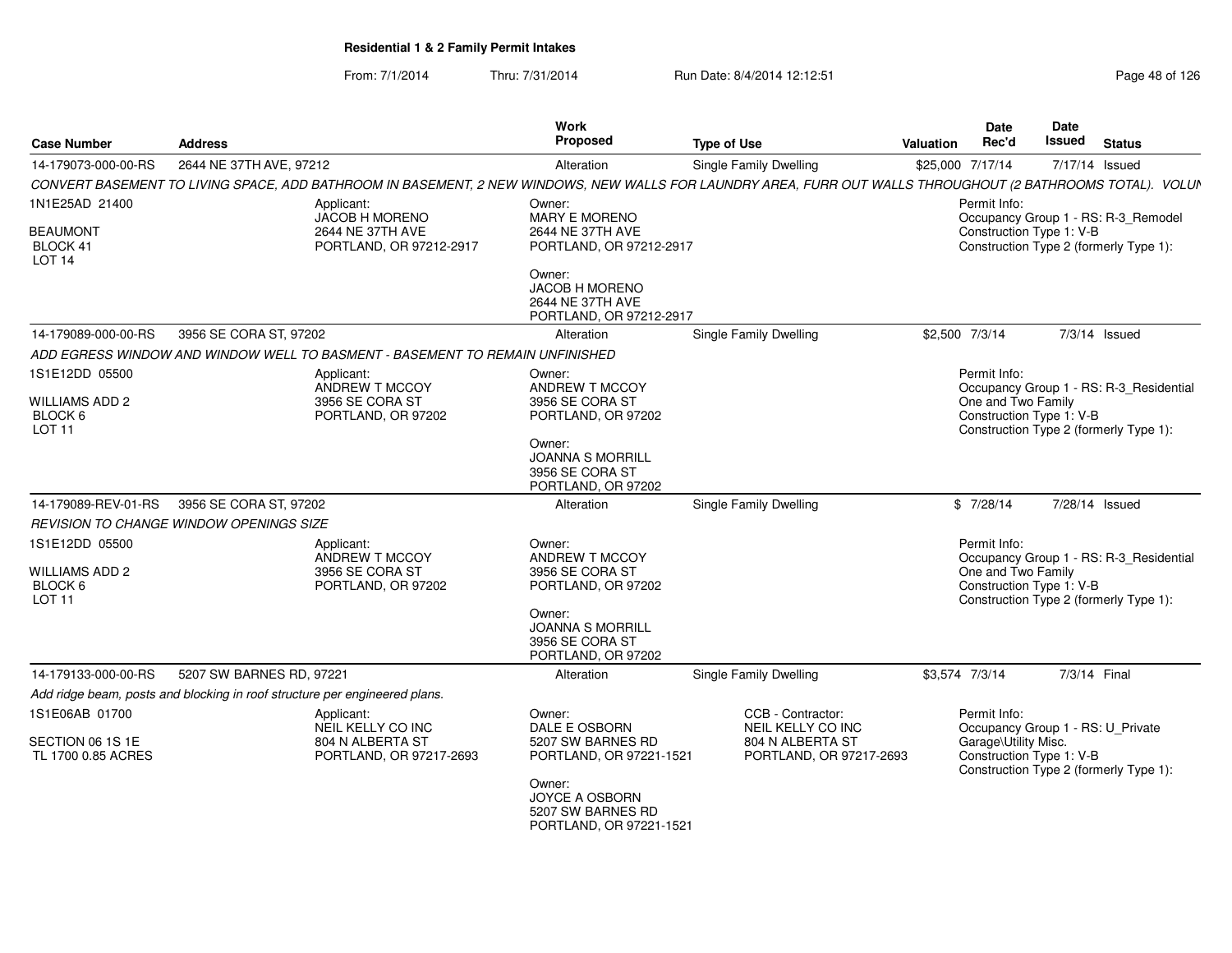| <b>Case Number</b>                                                                       | <b>Address</b>               |                                                                                                                                                     | Work<br><b>Proposed</b>                                                       | <b>Type of Use</b>                                                                                               | Valuation | Date<br>Rec'd                                                  | <b>Date</b><br><b>Issued</b> | <b>Status</b>                                                                     |
|------------------------------------------------------------------------------------------|------------------------------|-----------------------------------------------------------------------------------------------------------------------------------------------------|-------------------------------------------------------------------------------|------------------------------------------------------------------------------------------------------------------|-----------|----------------------------------------------------------------|------------------------------|-----------------------------------------------------------------------------------|
| 14-179218-000-00-RS                                                                      | 9029 N VAN HOUTEN AVE, 97203 |                                                                                                                                                     | Alteration                                                                    | <b>Single Family Dwelling</b>                                                                                    |           | \$2,500 7/3/14                                                 | 7/3/14 Final                 |                                                                                   |
|                                                                                          |                              | FRAME IN WALLS FOR BATHROOM IN BASEMENT (2 BATHROOMS TOTAL)                                                                                         |                                                                               |                                                                                                                  |           |                                                                |                              |                                                                                   |
| 1N1E07AA 11900                                                                           |                              | Applicant:<br><b>BRIAN WETHINGTON</b>                                                                                                               | Owner:<br><b>BRIAN WETHINGTON</b>                                             |                                                                                                                  |           | Permit Info:                                                   |                              | Occupancy Group 1 - RS: R-3_Residential                                           |
| <b>COLLEGE PL</b><br>BLOCK <sub>2</sub><br>LOT 17&18                                     |                              | 9029 N VAN HOUTEN AVE<br>PORTLAND, OR 97203                                                                                                         | 9029 N VAN HOUTEN AVE<br>PORTLAND, OR 97203<br>Owner:<br>AMY WETHINGTON       |                                                                                                                  |           | One and Two Family<br>Construction Type 1: V-B                 |                              | Construction Type 2 (formerly Type 1):                                            |
|                                                                                          |                              |                                                                                                                                                     | 9029 N VAN HOUTEN AVE<br>PORTLAND, OR 97203                                   |                                                                                                                  |           |                                                                |                              |                                                                                   |
| 14-179296-000-00-RS                                                                      | 2703 NE STANTON ST, 97212    |                                                                                                                                                     | Alteration                                                                    | <b>Single Family Dwelling</b>                                                                                    |           | \$25,000 7/9/14                                                |                              | $7/9/14$ Issued                                                                   |
|                                                                                          |                              | REPAIR FRONT PORCH AND REPLACE WINDOWS WITH ONE INCREASEING IN SIZE                                                                                 |                                                                               |                                                                                                                  |           |                                                                |                              |                                                                                   |
| 1N1E25BC 02300                                                                           |                              | Applicant:<br><b>KEYAN MIZANI</b>                                                                                                                   | Owner:<br><b>CHRISTOPHER HARDER</b>                                           | CCB - Contractor:<br><b>LEVI KROPF</b>                                                                           |           | Permit Info:                                                   |                              | Occupancy Group 1 - RS: R-3 Residential                                           |
| <b>GLENEYRIE</b><br><b>BLOCK7</b><br>W 1/2 OF LOT 8&9                                    |                              | 3302 SE SALMON ST<br>PORTLAND OR 97214                                                                                                              | 2703 NE STANTON ST<br>PORTLAND, OR 97212                                      | <b>KROPF CONSTRUCTION WEST</b><br>6025 N WILBUR AVE<br>PORTLAND, OR 97217                                        |           | One and Two Family<br>Construction Type 1: V-B                 |                              | Construction Type 2 (formerly Type 1):                                            |
|                                                                                          |                              |                                                                                                                                                     | Owner:<br><b>MELINDA HARDER</b><br>2703 NE STANTON ST<br>PORTLAND, OR 97212   |                                                                                                                  |           |                                                                |                              |                                                                                   |
| 14-179471-000-00-RS                                                                      | 3045 NE 45TH AVE, 97213      |                                                                                                                                                     | Alteration                                                                    | <b>Single Family Dwelling</b>                                                                                    |           | \$90,000 7/5/14                                                |                              | Approved to Issue                                                                 |
|                                                                                          |                              | REMODEL KITCHEN, ADD BATHROOM TO UPPER FLOOR, RELOCATE WINDOW AT THE TOP OF THE STAIRS. ENLARGE FRONT GABLE WINDOW. (TOTAL (2) TOILETS ON PROPERTY) |                                                                               |                                                                                                                  |           |                                                                |                              |                                                                                   |
| 1N2E30BB 21200<br><b>BEAUMONT</b><br>BLOCK 13<br>LOT <sub>1</sub>                        |                              | Applicant:<br><b>Gregor Mitchell</b><br>THE WORKS CONSTRUCTION<br>1215 SW MYRTLE DRIVE<br>PORTLAND OR 97201                                         | Owner:<br><b>ANDREW HOYER</b><br>3045 NE 45TH AVE<br>PORTLAND, OR 97213-1116  | CCB - Contractor:<br><b>GREGOR MITCHELL</b><br>MITCHELL INC<br>PO BOX 1121<br>PORTLAND OR 97207                  |           | Permit Info:<br>One and Two Family<br>Construction Type 1: V-B |                              | Occupancy Group 1 - RS: R-3_Residential<br>Construction Type 2 (formerly Type 1): |
|                                                                                          |                              |                                                                                                                                                     | Owner:<br><b>GWENLYN BUSBY</b><br>3045 NE 45TH AVE<br>PORTLAND, OR 97213-1116 | Primary Contractor:<br>THE WORKS CONSTRUCTION                                                                    |           |                                                                |                              |                                                                                   |
| 14-179672-000-00-RS                                                                      | 2836 SE 25TH AVE, 97202      |                                                                                                                                                     | Alteration                                                                    | Single Family Dwelling                                                                                           |           | \$55,000 7/7/14                                                |                              | 7/12/14 Under Inspection                                                          |
|                                                                                          |                              | REMOVE COVERED PORCH AND REPLACE DOOR OPENING WITH WINDOW ON SOUTH/ SE WOODWARD SIDE. NEW DOOR AND 4' X 6' DECK ON EAST SIDE. KITCHEN REMODEL.      |                                                                               |                                                                                                                  |           |                                                                |                              |                                                                                   |
| 1S1E12BB 09400<br><b>SIMONS ADD</b><br>BLOCK <sub>8</sub><br>S 33 1/3' OF W 80' OF LOT 5 |                              | Applicant:<br><b>STEVE BROWN</b><br>REMODELING NORTHWEST LLC<br>6810 SE BROOKLYN ST<br>PORTLAND, OR 97206                                           | Owner:<br>PATRICK A VINOGRAD<br>2836 SE 25TH AVE<br>PORTLAND, OR 97202        | CCB - Contractor:<br><b>STEVE BROWN</b><br>REMODELING NORTHWEST LLC<br>6810 SE BROOKLYN ST<br>PORTLAND, OR 97206 |           | Permit Info:<br>One and Two Family<br>Construction Type 1: V-B |                              | Occupancy Group 1 - RS: R-3_Residential<br>Construction Type 2 (formerly Type 1): |
|                                                                                          |                              |                                                                                                                                                     | Owner:<br>CAITLIN A DEVEREAUX<br>2836 SE 25TH AVE<br>PORTLAND, OR 97202       |                                                                                                                  |           |                                                                |                              |                                                                                   |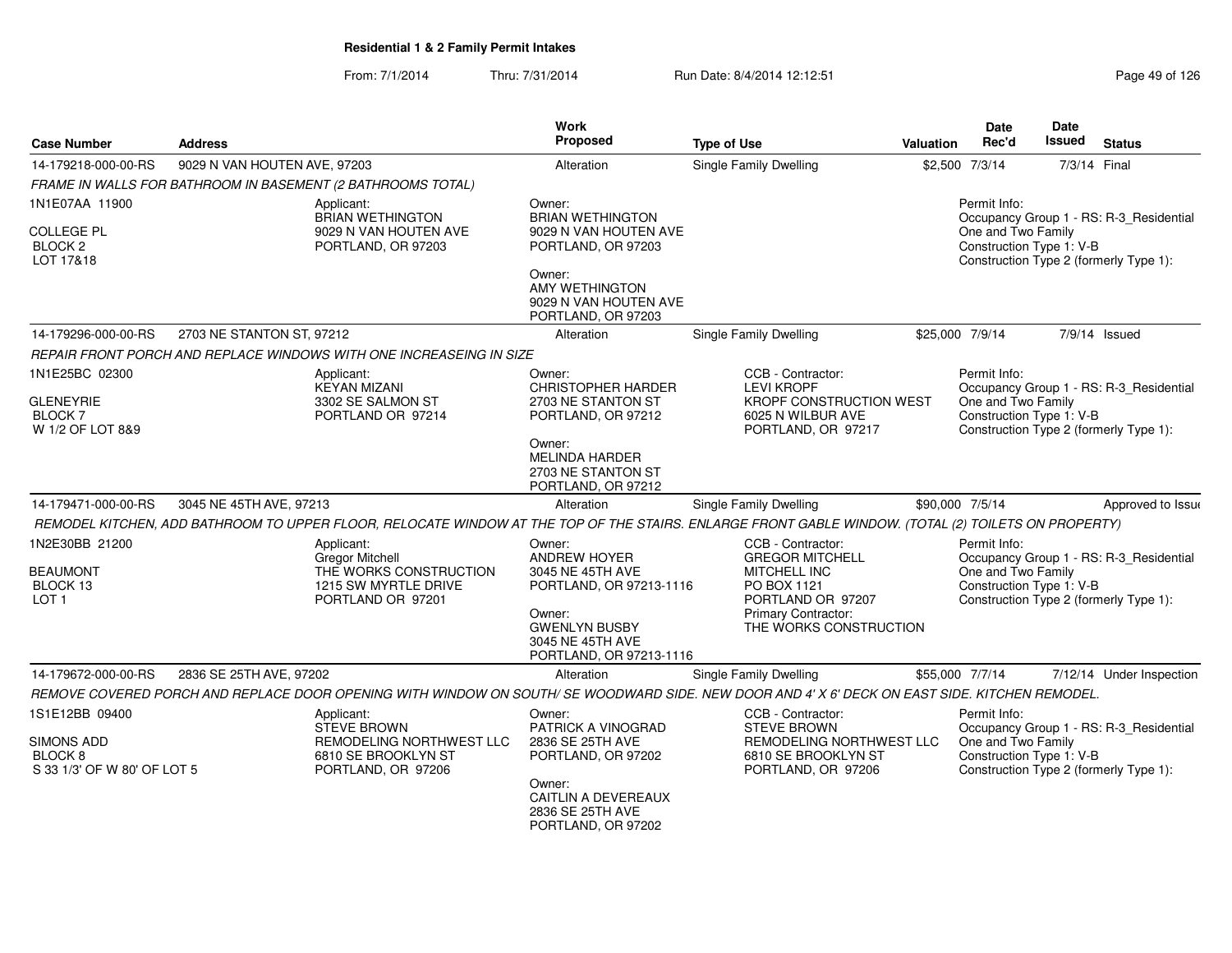| From: 7/1/2014 | Thru: 7/31/2014 | Run Date: 8/4/2014 12:12:51 | Page 50 of 126 |
|----------------|-----------------|-----------------------------|----------------|
|----------------|-----------------|-----------------------------|----------------|

| <b>Case Number</b>                                                                  | <b>Address</b>                    |                                                                                                       | Work<br><b>Proposed</b>                                                                                                                                | <b>Type of Use</b>                                                                                                                                                                                 | Valuation | Date<br>Rec'd                                                               | <b>Date</b><br>Issued | <b>Status</b>                                                                                                             |
|-------------------------------------------------------------------------------------|-----------------------------------|-------------------------------------------------------------------------------------------------------|--------------------------------------------------------------------------------------------------------------------------------------------------------|----------------------------------------------------------------------------------------------------------------------------------------------------------------------------------------------------|-----------|-----------------------------------------------------------------------------|-----------------------|---------------------------------------------------------------------------------------------------------------------------|
| 14-179677-000-00-RS                                                                 | 6017 SE 90TH AVE, 97266           |                                                                                                       | Alteration                                                                                                                                             | Single Family Dwelling                                                                                                                                                                             |           | \$20,000 7/8/14                                                             |                       | 7/8/14 Under Inspection                                                                                                   |
|                                                                                     |                                   |                                                                                                       |                                                                                                                                                        | ADD BATHROOM TO 2ND FLOOR: CONVERT BASEMENT TO HABITABLE SPACE FOR DEN. BEDROOM AND STORAGE/***ADD SERVICE RECONNECT ONLY-DISCONNECTED MORE THAN 6 MONTHS                                          |           |                                                                             |                       |                                                                                                                           |
| 1S2E16CD 05000<br>ARLETA PK 2<br>BLOCK 12<br>N 1/2 OF LOT 12<br>LOT <sub>13</sub>   |                                   | Applicant:<br>ROBERT WILLIFORD<br><b>RSW BUILDING LLC</b><br>23795 S BARLOW RD<br>CANBY, OR 97013     | Owner:<br><b>RSW BUILDING LLC</b><br>23795 S BARLOW RD<br>CANBY, OR 97013-9193                                                                         | CCB - Contractor:<br>ELECTECH LIGHTING & ELECTRIC Occupancy Group 1 - RS: R-3_Remodel<br>INC.<br>465 NE 181ST AV<br>PORTLAND OR 97230<br>CCB - Contractor:<br>PACIFIC NORTHWEST PLUMBING<br>CO LLC |           | Permit Info:<br>Construction Type 1: V-B                                    |                       | Construction Type 2 (formerly Type 1):                                                                                    |
|                                                                                     |                                   |                                                                                                       |                                                                                                                                                        | 2375 NW SALMON DR<br>GRESHAM, OR 97030<br>CCB - Contractor:<br>ROBERT WILLIFORD<br><b>RSW BUILDING LLC</b><br>23795 S BARLOW RD<br>CANBY, OR 97013                                                 |           |                                                                             |                       |                                                                                                                           |
| 14-179695-000-00-RS                                                                 | 445 NE 70TH AVE, 97213            |                                                                                                       | Alteration                                                                                                                                             | Single Family Dwelling                                                                                                                                                                             |           | $$1 \t7/7/14$                                                               | 7/7/14 Final          |                                                                                                                           |
|                                                                                     |                                   | CHANGE OF OCCUPANCY FROM COFFEE SHOP TO SINGLE FAMILY RESIDENCE - NO CHANGES TO BUILDING              |                                                                                                                                                        |                                                                                                                                                                                                    |           |                                                                             |                       |                                                                                                                           |
| 1N2E32CA 16900<br><b>JONESMORE</b><br>BLOCK <sub>21</sub><br>LOT <sub>2</sub>       |                                   | Applicant:<br><b>ROARK ROBERTS</b><br>445 NE 70TH AVE<br>PORTLAND, OR 97213-5507                      | Owner:<br>ROARK ROBERTS<br>445 NE 70TH AVE<br>PORTLAND, OR 97213-5507                                                                                  |                                                                                                                                                                                                    |           | Permit Info:<br>One and Two Family<br>Construction Type 1: V-B              |                       | Occupancy Group 1 - RS: R-3 Residential<br>Construction Type 2 (formerly Type 1):                                         |
|                                                                                     |                                   |                                                                                                       | Owner:<br><b>TANYA ROBERTS</b><br>445 NE 70TH AVE<br>PORTLAND, OR 97213-5507                                                                           |                                                                                                                                                                                                    |           |                                                                             |                       |                                                                                                                           |
| 14-179745-000-00-RS                                                                 | 1815 N SIMPSON ST - Unit B, 97217 |                                                                                                       | Alteration                                                                                                                                             | Single Family Dwelling                                                                                                                                                                             |           | \$24,999 7/7/14                                                             |                       | 7/7/14 Under Inspection                                                                                                   |
|                                                                                     |                                   |                                                                                                       |                                                                                                                                                        | CONVERT BASEMENT TO ACCESSORY DWELLING UNIT; FURR OUT ALL INTERIOR WALLS AND NEW WALLS TO CREATE NEW BATHROOM, BEDROOM, DINING ROOM, LIVING ROOM, KITCHEN; NE                                      |           |                                                                             |                       |                                                                                                                           |
| 1N1E16DD 04100                                                                      |                                   | Applicant:<br>JOHN W HAYDEN<br>1815 N SIMPSON ST<br>PORTLAND, OR 97217                                | Owner:<br><b>JOHN W HAYDEN</b><br>1815 N SIMPSON ST<br>PORTLAND, OR 97217                                                                              | CCB - Contractor:<br>NADEAN'S CUSTOM PLUMBING<br>19376 LELAND ROAD<br>OREGON CITY, OR 97045                                                                                                        |           | Permit Info:<br>Construction Type 1: V-B<br>Number of New Dwelling Units: 1 |                       | Occupancy Group 1 - RS: R-3_Remodel<br>Construction Type 2 (formerly Type 1):<br>Total Square Footage - Display Only: 700 |
| 14-180099-000-00-RS                                                                 | 3122 NE 47TH AVE, 97213           |                                                                                                       | Alteration                                                                                                                                             | Single Family Dwelling                                                                                                                                                                             |           | \$1,500 7/9/14                                                              |                       | 7/9/14 Under Inspection                                                                                                   |
|                                                                                     |                                   | REMOVE WALL BETWEEN KITCHEN AND DINING ROOM TO OPEN UP SPACE, ADD BEAM ABOVE                          |                                                                                                                                                        |                                                                                                                                                                                                    |           |                                                                             |                       |                                                                                                                           |
| 1N2E30BA 09400<br>ROSE CITY PK<br>BLOCK 147<br>LOT <sub>13</sub><br>S 10' OF LOT 14 |                                   | Applicant:<br><b>KEVIN FISCHER</b><br><b>ALICE DESIGN</b><br>4803 NE 32ND AVENUE<br>PORTLAND OR 97211 | Owner:<br><b>ASHA THAYER</b><br>3122 NE 47TH AVE<br>PORTLAND, OR 97213<br>Owner:<br><b>JAMES E JR THAYER</b><br>3122 NE 47TH AVE<br>PORTLAND, OR 97213 |                                                                                                                                                                                                    |           | Permit Info:<br>One and Two Family<br>Construction Type 1: V-B              |                       | Occupancy Group 1 - RS: R-3 Residential<br>Construction Type 2 (formerly Type 1):                                         |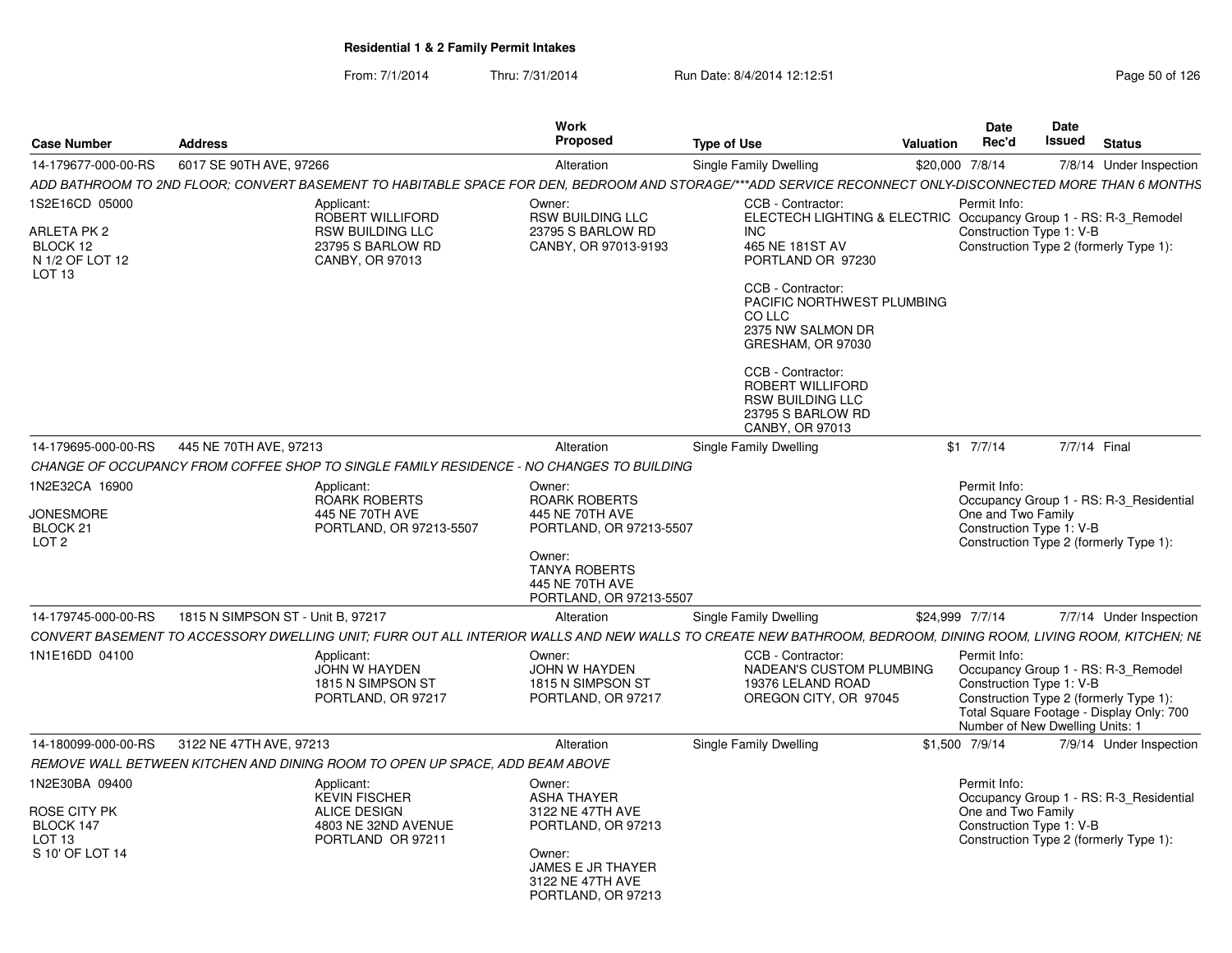| <b>Case Number</b>                                               | <b>Address</b>                   |                                                                                                                                                               | Work<br>Proposed                                                                                                                                           | <b>Type of Use</b>                                                                                                                                                                                          | Valuation       | <b>Date</b><br>Rec'd                                           | Date<br>Issued<br><b>Status</b>                                                                                                                              |
|------------------------------------------------------------------|----------------------------------|---------------------------------------------------------------------------------------------------------------------------------------------------------------|------------------------------------------------------------------------------------------------------------------------------------------------------------|-------------------------------------------------------------------------------------------------------------------------------------------------------------------------------------------------------------|-----------------|----------------------------------------------------------------|--------------------------------------------------------------------------------------------------------------------------------------------------------------|
| 14-180174-000-00-RS                                              | 1510 SE 72ND AVE - Unit B, 97215 |                                                                                                                                                               | Alteration                                                                                                                                                 | Single Family Dwelling                                                                                                                                                                                      | \$28,000 7/8/14 |                                                                | 7/8/14 Issued                                                                                                                                                |
|                                                                  |                                  | CONVERT UNFINISHED DAYLIT BASEMENT TO ACCESSORY DWELLING UNIT, NEW WALLS FOR BEDROOM WITH EGRESS WINDOW, 2 NEW BATHROOMS, ONE FOR ADU AND ONE FOR PRIMARY     |                                                                                                                                                            |                                                                                                                                                                                                             |                 |                                                                |                                                                                                                                                              |
| 1S2E05AC 16500                                                   |                                  | Applicant:<br>JACOB LEAHY CONSTRUCTION<br><b>LLC</b><br>5215 SE 78TH AVE<br>PORTLAND, OR 97206-4205                                                           | Owner:<br><b>LORN S HARGER</b><br>1510 SE 72ND AVE<br>PORTLAND, OR 97215                                                                                   | CCB - Contractor:<br><b>JACOB LEAHY CONSTRUCTION</b><br><b>LLC</b><br>5215 SE 78TH AVE<br>PORTLAND, OR 97206-4205                                                                                           |                 | Permit Info:<br>Construction Type 1: V-B                       | Occupancy Group 1 - RS: R-3_Remodel<br>Construction Type 2 (formerly Type 1):<br>Total Square Footage - Display Only: 750<br>Number of New Dwelling Units: 1 |
| 14-180251-000-00-RS                                              | 6699 SE SCOTT DR, 97215          |                                                                                                                                                               | Alteration                                                                                                                                                 | Single Family Dwelling                                                                                                                                                                                      |                 | \$60,000 7/7/14                                                | 7/8/14 Under Inspection                                                                                                                                      |
|                                                                  |                                  | KITCHEN REMODEL. OPEN WALL BETWEEN KITCHEN AND DINING ROOM. NEW ELECTRICAL SERVICE. REPLACE WINDOWS IN KITCHEN AREA                                           |                                                                                                                                                            |                                                                                                                                                                                                             |                 |                                                                |                                                                                                                                                              |
| 1S2E05BA 08400<br>TABOR HTS<br><b>BLOCK K</b><br>LOT 5&6 TL 8400 |                                  | Applicant:<br><b>JASON SIRI</b><br>SIRI CONSTRUCTION LLC<br>6816 SE BELMONT ST<br>PORTLAND OR 97215                                                           | Owner:<br><b>TIMOTHY CLEARY</b><br>6699 SE SCOTT DR<br>PORTLAND, OR 97215-2019<br>Owner:<br>NICOLE I CLEARY<br>6699 SE SCOTT DR<br>PORTLAND, OR 97215-2019 | CCB - Contractor:<br><b>TODD ECCLES</b><br>T A ECCLES ELECTRIC<br>24824 S NEW KIRCHNER RD<br>OREGON CITY OR 97045<br>CCB - Contractor:<br>SIRI CONSTRUCTION LLC<br>6816 SE BELMONT ST<br>PORTLAND, OR 97215 |                 | Permit Info:<br>One and Two Family<br>Construction Type 1: V-B | Occupancy Group 1 - RS: R-3_Residential<br>Construction Type 2 (formerly Type 1):                                                                            |
| 14-180479-000-00-RS                                              | 1553 SE 48TH AVE, 97215          |                                                                                                                                                               | Alteration                                                                                                                                                 | Single Family Dwelling                                                                                                                                                                                      | \$25,000 7/8/14 |                                                                | 7/8/14 Under Inspection                                                                                                                                      |
|                                                                  |                                  | CONVERT BASEMENT TO LIVING SPACE TO INCLUDE BEDROOM, FAMILY ROOM, FRAME IN NEW BATHROOM, MAIN FLOOR REMOVE PORTION OF WALL TO CREATE HALF WALL AT KITCHEN AND |                                                                                                                                                            |                                                                                                                                                                                                             |                 |                                                                |                                                                                                                                                              |
| 1S2E06CA 17400<br>HAWTHORNE AVE ADD<br>BLOCK 8<br>LOT 15&16      |                                  | Applicant:<br><b>WILLIAM P GAFFNEY</b><br>14547 WESTLAKE DR - A<br>LAKE OSWEGO, OR 97035                                                                      | Owner:<br><b>WILLIAM P GAFFNEY</b><br>14547 WESTLAKE DR - A<br>LAKE OSWEGO, OR 97035                                                                       |                                                                                                                                                                                                             |                 | Permit Info:<br>One and Two Family<br>Construction Type 1: V-B | Occupancy Group 1 - RS: R-3_Residential<br>Construction Type 2 (formerly Type 1):                                                                            |
| 14-180503-000-00-RS                                              | 4119 SE MADISON ST, 97214        |                                                                                                                                                               | Alteration                                                                                                                                                 | Single Family Dwelling                                                                                                                                                                                      |                 | \$2,000 7/9/14                                                 | 7/9/14 Under Inspection                                                                                                                                      |
|                                                                  |                                  | ADD WALLS IN BASEMENT TO CREATE CLIMATE CONTROLLED SPACES FOR WINE STORAGE AND GENERAL STORAGE, NEW WALLS FOR BATHROOM                                        |                                                                                                                                                            |                                                                                                                                                                                                             |                 |                                                                |                                                                                                                                                              |
| 1S2E06BC 21300<br>SUNNYSIDE ADD<br>BLOCK 18<br>LOT 2 EXC W 10'   |                                  | Applicant:<br>JEROME A WAGNER<br>5418 SE MITCHELL ST<br>PORTLAND, OR 97206-4842                                                                               | Owner:<br><b>JEROME A WAGNER</b><br>5418 SE MITCHELL ST<br>PORTLAND, OR 97206-4842                                                                         |                                                                                                                                                                                                             |                 | Permit Info:<br>One and Two Family<br>Construction Type 1: V-B | Occupancy Group 1 - RS: R-3_Residential<br>Construction Type 2 (formerly Type 1):                                                                            |
| 14-180581-000-00-RS                                              | 4622 SE NEHALEM ST               |                                                                                                                                                               | Alteration                                                                                                                                                 | <b>Single Family Dwelling</b>                                                                                                                                                                               |                 | \$500 7/8/14                                                   | 7/8/14 Final                                                                                                                                                 |
|                                                                  |                                  | SOLAR INSTALLATION, 3.315kW PV SYSTEM ON ROOF TOP, PRESCRIPTIVE                                                                                               |                                                                                                                                                            |                                                                                                                                                                                                             |                 |                                                                |                                                                                                                                                              |
| 1S2E19CA 16301<br>ERROL HTS<br>BLOCK 29<br>LOT 16&17 TL 16301    |                                  | Applicant:<br>MELISSA BENTLEY<br>SOLAR CITY CORPORATION<br>6132 NE 112TH AVE<br>PORTLAND, OR 97220                                                            | Owner:<br>JOHN P WOLF<br>4622 SE NEHALEM ST<br>PORTLAND, OR 97206<br>Owner:<br>JACKIE M WOLF<br>4622 SE NEHALEM ST<br>PORTLAND, OR 97206                   | CCB - Contractor:<br>SOLARCITY CORPORATION<br>6132 NE 112th AVE<br>PORTLAND, OR 97220                                                                                                                       |                 | Permit Info:<br>One and Two Family<br>Construction Type 1: V-B | Occupancy Group 1 - RS: R-3_Residential<br>Construction Type 2 (formerly Type 1):                                                                            |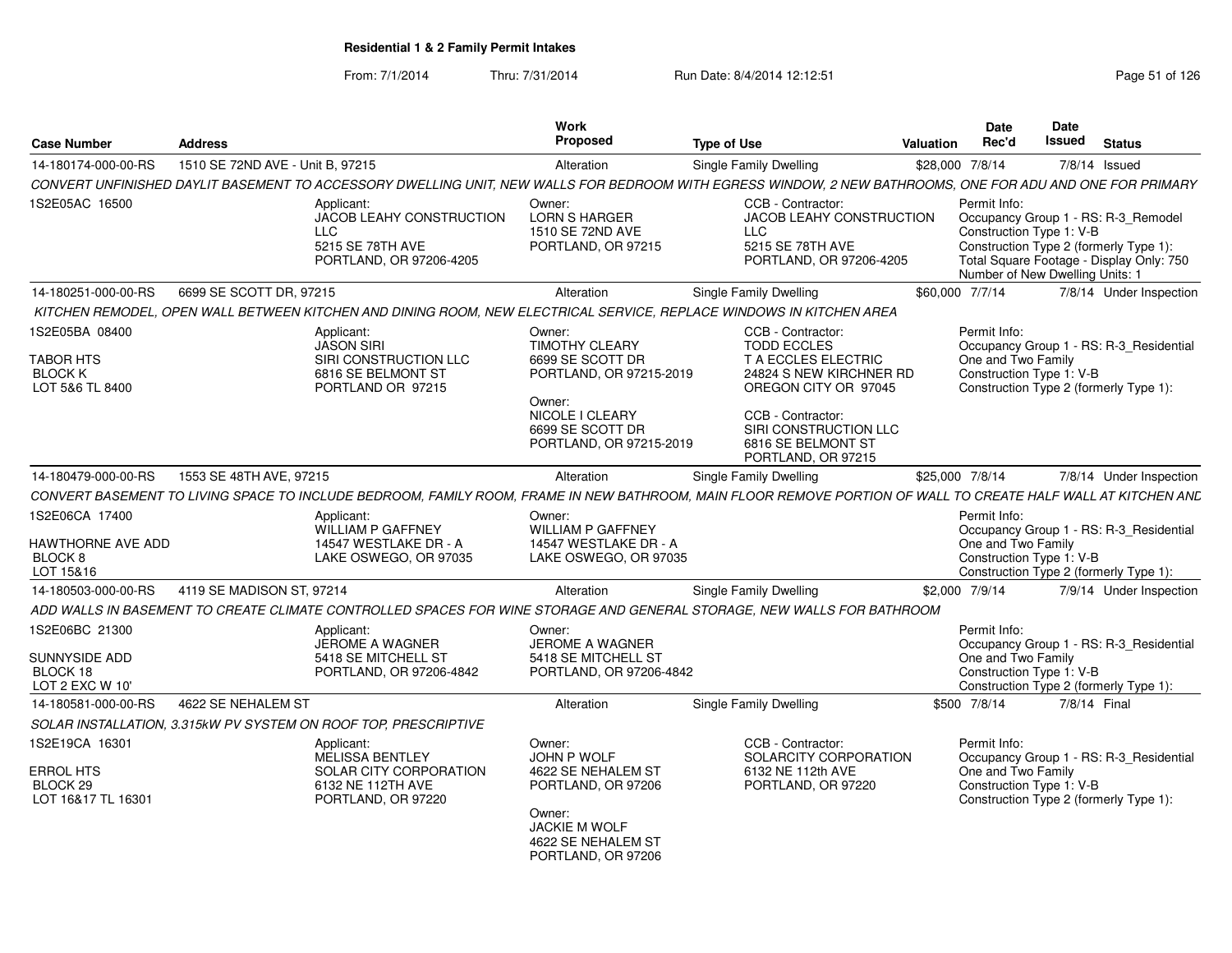| <b>Case Number</b>                                                     | <b>Address</b>                              |                                                                                                                                  | Work<br><b>Proposed</b>                                                                                                                          | <b>Type of Use</b>     |                                                                                                               | Valuation       | <b>Date</b><br>Rec'd                                           | <b>Date</b><br>Issued | <b>Status</b>                                                                     |
|------------------------------------------------------------------------|---------------------------------------------|----------------------------------------------------------------------------------------------------------------------------------|--------------------------------------------------------------------------------------------------------------------------------------------------|------------------------|---------------------------------------------------------------------------------------------------------------|-----------------|----------------------------------------------------------------|-----------------------|-----------------------------------------------------------------------------------|
| 14-180596-000-00-RS                                                    | 6457 NE KILLINGSWORTH CT, 97218             |                                                                                                                                  | Alteration                                                                                                                                       | Single Family Dwelling |                                                                                                               |                 | \$500 7/8/14                                                   | 7/8/14 Final          |                                                                                   |
|                                                                        |                                             | SOLAR INSTALLATION, 6.63kW PV SYSTEM ON ROOFTOP, PRESCRIPTIVE                                                                    |                                                                                                                                                  |                        |                                                                                                               |                 |                                                                |                       |                                                                                   |
| 1N2E20BB                                                               |                                             | Applicant:<br><b>MELISSA BENTLEY</b><br><b>SOLAR CITY CORPORATION</b><br>6132 NE 112TH AVE<br>PORTLAND, OR 97220                 | Owner:<br>JIMMY HOOD<br>6457 NE KILLINGSWORTH CT<br>PORTLAND, OR 97218                                                                           |                        | CCB - Contractor:<br>SOLARCITY CORPORATION<br>6132 NE 112th AVE<br>PORTLAND, OR 97220                         |                 | Permit Info:<br>One and Two Family<br>Construction Type 1: V-B |                       | Occupancy Group 1 - RS: R-3_Residential<br>Construction Type 2 (formerly Type 1): |
| 14-180650-000-00-RS                                                    | 1505 SE ASH ST, 97214                       |                                                                                                                                  | Alteration                                                                                                                                       | Single Family Dwelling |                                                                                                               | \$50,000 7/9/14 |                                                                |                       | <b>Under Review</b>                                                               |
|                                                                        |                                             | SEISMIC UPGRADE TO FOUNDATION AND ROOF; REPLACE CURRENT HIPPED ROOF WITH FLAT ROOF                                               |                                                                                                                                                  |                        |                                                                                                               |                 |                                                                |                       |                                                                                   |
| 1N1E35DC 05500<br><b>AIKENS</b><br>BLOCK 318<br>W 1/2 OF LOT 4         |                                             | Applicant:<br><b>SCOTT CRAIG</b><br><b>CRAIG DESIGN GROUP</b><br>922 SE 38TH AVE<br>PORTLAND, OR 97214                           | Owner:<br>LORAN D LAMB-MULLIN<br>P O BOX 15053<br>PORTLAND, OR 97293<br>Owner:<br>CATHERINE S LAMB-MULLIN<br>P O BOX 15053<br>PORTLAND, OR 97293 |                        | CCB - Contractor:<br><b>SCOTT CRAIG</b><br><b>CRAIG DESIGN GROUP</b><br>922 SE 38TH AVE<br>PORTLAND, OR 97214 |                 | Permit Info:<br>One and Two Family<br>Construction Type 1: V-B |                       | Occupancy Group 1 - RS: R-3_Residential<br>Construction Type 2 (formerly Type 1): |
| 14-180665-000-00-RS                                                    | 5535 SW TEXAS ST                            |                                                                                                                                  | Alteration                                                                                                                                       | Single Family Dwelling |                                                                                                               |                 | \$500 7/8/14                                                   | 7/8/14 Final          |                                                                                   |
|                                                                        |                                             | SOLAR INSTALLATION, 5.04kW PV SYSTEM ON ROOFTOP, PRESCRIPTIVE                                                                    |                                                                                                                                                  |                        |                                                                                                               |                 |                                                                |                       |                                                                                   |
| 1S1E19BA 07401                                                         |                                             | Applicant:                                                                                                                       | Owner:                                                                                                                                           |                        | CCB - Contractor:                                                                                             |                 | Permit Info:                                                   |                       |                                                                                   |
| HENRY HUDSON BUNGALOWS<br>LOT <sub>1</sub>                             |                                             | SOLTERRA SYSTEMS INC<br>79 SE TAYLOR ST. STE 401<br>PORTLAND OR 97214                                                            | <b>KYLE M LESKO</b><br>5535 SW TEXAS ST<br>PORTLAND, OR 97219-1253<br>Owner:<br><b>JANA LESKO</b><br>5535 SW TEXAS ST<br>PORTLAND, OR 97219-1253 |                        | SOLTERRA SYSTEMS INC<br>79 SE TAYLOR ST. STE 401<br>PORTLAND OR 97214                                         |                 | One and Two Family<br>Construction Type 1: V-B                 |                       | Occupancy Group 1 - RS: R-3_Residential<br>Construction Type 2 (formerly Type 1): |
| 14-180720-000-00-RS                                                    | 7331 SE CLAY ST, 97215                      |                                                                                                                                  | Alteration                                                                                                                                       | Single Family Dwelling |                                                                                                               |                 | \$4,000 7/8/14                                                 |                       | 7/8/14 Under Inspection                                                           |
|                                                                        |                                             | VAULT CEILING IN TWO BATHROOMS AND INSTALL SKYLIGHTS, NO CHANGE TO EXTERIOR ROOFLINE/***ADD 2 SINGLE DUCT EXHAUST FANS 7/8/14*** |                                                                                                                                                  |                        |                                                                                                               |                 |                                                                |                       |                                                                                   |
| 1S2E05DB 11500<br><b>CLINTON</b><br><b>BLOCK D</b><br>S 1/2 OF LOT 5-8 |                                             | Applicant:<br><b>INSIDE JOBS LLC</b><br>11415 SW MUIRWOOD DR<br>PORTLAND, OR 97225                                               | Owner:<br><b>CHRISTOPHER TAWNEY</b><br>7331 SE CLAY ST<br>PORTLAND, OR 97215                                                                     |                        | CCB - Contractor:<br><b>INSIDE JOBS LLC</b><br>11415 SW MUIRWOOD DR<br>PORTLAND, OR 97225                     |                 | Permit Info:<br>One and Two Family<br>Construction Type 1: V-B |                       | Occupancy Group 1 - RS: R-3_Residential<br>Construction Type 2 (formerly Type 1): |
| 14-180723-000-00-RS                                                    | 3747 SE 49TH AVE, 97206                     |                                                                                                                                  | Alteration                                                                                                                                       | Single Family Dwelling |                                                                                                               | \$20,000 7/9/14 |                                                                |                       | 7/9/14 Under Inspection                                                           |
|                                                                        | ADD RETAINING WALLS AND NEW CONCRETE STAIRS |                                                                                                                                  |                                                                                                                                                  |                        |                                                                                                               |                 |                                                                |                       |                                                                                   |
| 1S2E07CA 10900<br><b>NORTH IVANHOE</b><br>BLOCK <sub>2</sub>           |                                             | Applicant:<br>Mike Stouder<br>ZIA Construction, Inc.<br>10117 SE Sunnyside Rd, F#729                                             | Owner:<br>FULL HOUSE PROPERTIES LLC<br>2903 NE 8TH AVE<br>PORTLAND, OR 97212-3144                                                                |                        | CCB - Contractor:<br>MIKE STOUDER<br>ZIA CONSTRUCTION INC<br>10117 SE SUNNYSIDE RD F # 729                    |                 | Permit Info:<br>One and Two Family<br>Construction Type 1: V-B |                       | Occupancy Group 1 - RS: R-3_Residential                                           |
| LOT 18&19 TL 10900                                                     |                                             | Happy Valley, OR 97086                                                                                                           |                                                                                                                                                  |                        | CLACKAMAS, OR 97015                                                                                           |                 |                                                                |                       | Construction Type 2 (formerly Type 1):                                            |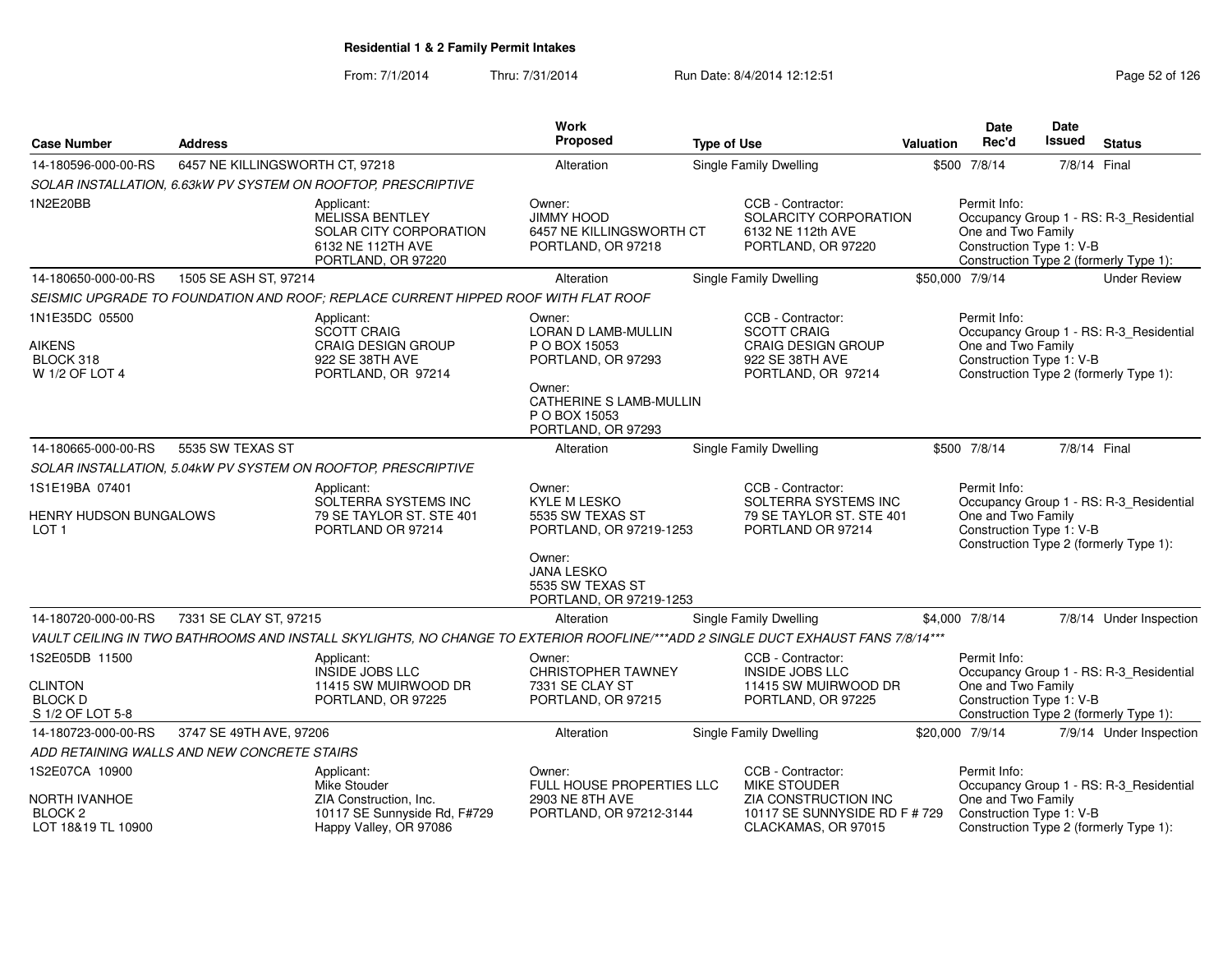From: 7/1/2014

Thru: 7/31/2014 Run Date: 8/4/2014 12:12:51 Research 2010 Rage 53 of 126

| <b>Case Number</b>                                                         | <b>Address</b>                                                                                                                 | <b>Work</b><br>Proposed                                                                                                                                             | <b>Type of Use</b>                                                                                                                                                                                                                                                                                                                                      | Date<br>Rec'd<br><b>Valuation</b>                              | <b>Date</b><br>Issued<br><b>Status</b>                                                                                    |
|----------------------------------------------------------------------------|--------------------------------------------------------------------------------------------------------------------------------|---------------------------------------------------------------------------------------------------------------------------------------------------------------------|---------------------------------------------------------------------------------------------------------------------------------------------------------------------------------------------------------------------------------------------------------------------------------------------------------------------------------------------------------|----------------------------------------------------------------|---------------------------------------------------------------------------------------------------------------------------|
| 14-180792-000-00-RS                                                        | 6102 NE 12TH AVE, 97211                                                                                                        | Alteration                                                                                                                                                          | Single Family Dwelling                                                                                                                                                                                                                                                                                                                                  | \$7,000 7/8/14                                                 | 7/8/14 Final                                                                                                              |
|                                                                            |                                                                                                                                | CONVERT GARAGE TO STORAGE AREA AND PREVIOUSLY UNPERMITTED LIVING AREA WHICH INCLUDES BEDROOM AND BATHROOM. TRADES TO PULL SEPARATE PERMITS.                         |                                                                                                                                                                                                                                                                                                                                                         |                                                                |                                                                                                                           |
| 1N1E14CA 18200<br><b>HIGHLAND PK</b><br>BLOCK 4<br>LOT <sub>17</sub>       | Applicant:<br>16031 SE RIVER RD<br>MILWAUKIE, OR 97267                                                                         | Owner:<br><b>RISLEY RENOVATIONS LLC</b><br><b>JOEL K BEAUDOIN</b><br>6102 NE 12TH AVE<br>PORTLAND, OR 97211-4226                                                    | CCB - Contractor:<br><b>RISLEY RENOVATIONS LLC</b><br>16031 SE RIVER RD<br>MILWAUKIE, OR 97267                                                                                                                                                                                                                                                          | Permit Info:<br>One and Two Family<br>Construction Type 1: V-B | Occupancy Group 1 - RS: R-3 Residential<br>Construction Type 2 (formerly Type 1):                                         |
| 14-180799-000-00-RS                                                        | 1516 SE KNIGHT ST, 97202                                                                                                       | Alteration                                                                                                                                                          | Single Family Dwelling                                                                                                                                                                                                                                                                                                                                  | \$38,000 7/8/14                                                | 7/8/14 Under Inspection                                                                                                   |
|                                                                            |                                                                                                                                | CONVERT BASEMENT TO LIVING SPACE; FUR OUT WALLS AND ADD NEW WALLS FOR NEW BEDROOM AND NEW BATHROOM; ENLARGING WINDOWS ON EAST AND WEST SIDES TO CREATE EG           |                                                                                                                                                                                                                                                                                                                                                         |                                                                |                                                                                                                           |
| 1S1E14DB 08400<br>P J MARTINS TR<br>BLOCK <sub>3</sub><br>LOT <sub>4</sub> | Applicant:<br><b>RICHARD DIXION</b><br>DIXON REMODELING &<br><b>RESTORATION</b><br>8050 SE 13TH SUITE 104<br>PORTLAND OR 97202 | Owner:<br><b>GORDON W TILLEY</b><br>1516 SE KNIGHT ST<br>PORTLAND, OR 97202-5250<br>Owner:<br><b>TRACY PHILLIPS</b><br>1516 SE KNIGHT ST<br>PORTLAND, OR 97202-5250 | CCB - Contractor:<br><b>RICHARD DIXION</b><br>DIXON REMODELING &<br><b>RESTORATION</b><br>8050 SE 13TH SUITE 104<br>PORTLAND OR 97202<br>CCB - Contractor:<br><b>BADGER ELECTRIC INC</b><br>4415 NE SANDY BLVD. #205<br>PORTLAND OR 97213<br>CCB - Contractor:<br><b>WEAVER PLUMBING</b><br><b>CLACKAMAS</b><br>11200 SE 119th CT<br>CLACKAMAS OR 97086 | Permit Info:<br>Construction Type 1: V-B                       | Occupancy Group 1 - RS: R-3_Remodel<br>Construction Type 2 (formerly Type 1):<br>Total Square Footage - Display Only: 414 |
| 14-181159-000-00-RS                                                        | 4109 N WINCHELL ST, 97203                                                                                                      | Alteration                                                                                                                                                          | Single Family Dwelling                                                                                                                                                                                                                                                                                                                                  | \$500 7/16/14                                                  | 7/16/14 Final                                                                                                             |
|                                                                            | SOLAR - 3.24 KW ROOF TOP MOUNTED PV SYSTEM - PRESCRIPTIVE                                                                      |                                                                                                                                                                     |                                                                                                                                                                                                                                                                                                                                                         |                                                                |                                                                                                                           |
| 1N1E08DB 17200                                                             | Applicant:<br>JONATHAN COHEN                                                                                                   | Owner:<br><b>MELISSA M BROWN</b>                                                                                                                                    | CCB - Contractor:<br><b>MICHAEL RAFFAELL</b>                                                                                                                                                                                                                                                                                                            | Permit Info:                                                   | Occupancy Group 1 - RS: R-3_Residential                                                                                   |
| UNIVERSITY PK<br>BLOCK 139<br>LOT 19&20                                    | <b>IMAGINE ENERGY, LLC</b><br>2409 N KERBY AVE<br>PORTLAND, OR 97227                                                           | 4109 N WINCHELL ST<br>PORTLAND, OR 97203-5831                                                                                                                       | <b>CONSTRUCTION INC</b><br>15170 S KIRK RD<br>OREGON CITY, OR 970458780                                                                                                                                                                                                                                                                                 | One and Two Family<br>Construction Type 1: V-B                 | Construction Type 2 (formerly Type 1):                                                                                    |
|                                                                            |                                                                                                                                |                                                                                                                                                                     | CCB - Contractor:<br><b>JONATHAN COHEN</b><br>IMAGINE ENERGY, LLC<br>2409 N KERBY AVE<br>PORTLAND, OR 97227                                                                                                                                                                                                                                             |                                                                |                                                                                                                           |
| 14-181192-000-00-RS                                                        | 1232 NE PRESCOTT ST, 97211                                                                                                     | Alteration                                                                                                                                                          | Single Family Dwelling                                                                                                                                                                                                                                                                                                                                  | \$6,000 7/9/14                                                 | 7/9/14 Under Inspection                                                                                                   |
|                                                                            |                                                                                                                                | CONVERTING BASEMENT TO LIVING SPACE WITH NEW BEDROOM, BATHROOM, LIVING AREA AND STORAGE AREA; CONVERTING EXISTING WINDOW ON EAST SIDE OF HOUSE TO EGRESS WIN        |                                                                                                                                                                                                                                                                                                                                                         |                                                                |                                                                                                                           |
| 1N1E23CA 02200<br>NORTH IRVINGTON<br>BLOCK 24<br>LOT 11&12 EXC W 47.3'     | Applicant:<br><b>JOSHUA KITTS</b><br>1232 NE PRESCOTT ST<br>PORTLAND, OR 97211                                                 | Owner:<br><b>ADRIENNE HECKLER</b><br>1232 NE PRESCOTT ST<br>PORTLAND, OR 97211<br>Owner:                                                                            |                                                                                                                                                                                                                                                                                                                                                         | Permit Info:<br>One and Two Family<br>Construction Type 1: V-B | Occupancy Group 1 - RS: R-3 Residential<br>Construction Type 2 (formerly Type 1):                                         |
|                                                                            |                                                                                                                                | <b>JOSHUA KITTS</b><br>1232 NE PRESCOTT ST<br>PORTLAND, OR 97211                                                                                                    |                                                                                                                                                                                                                                                                                                                                                         |                                                                |                                                                                                                           |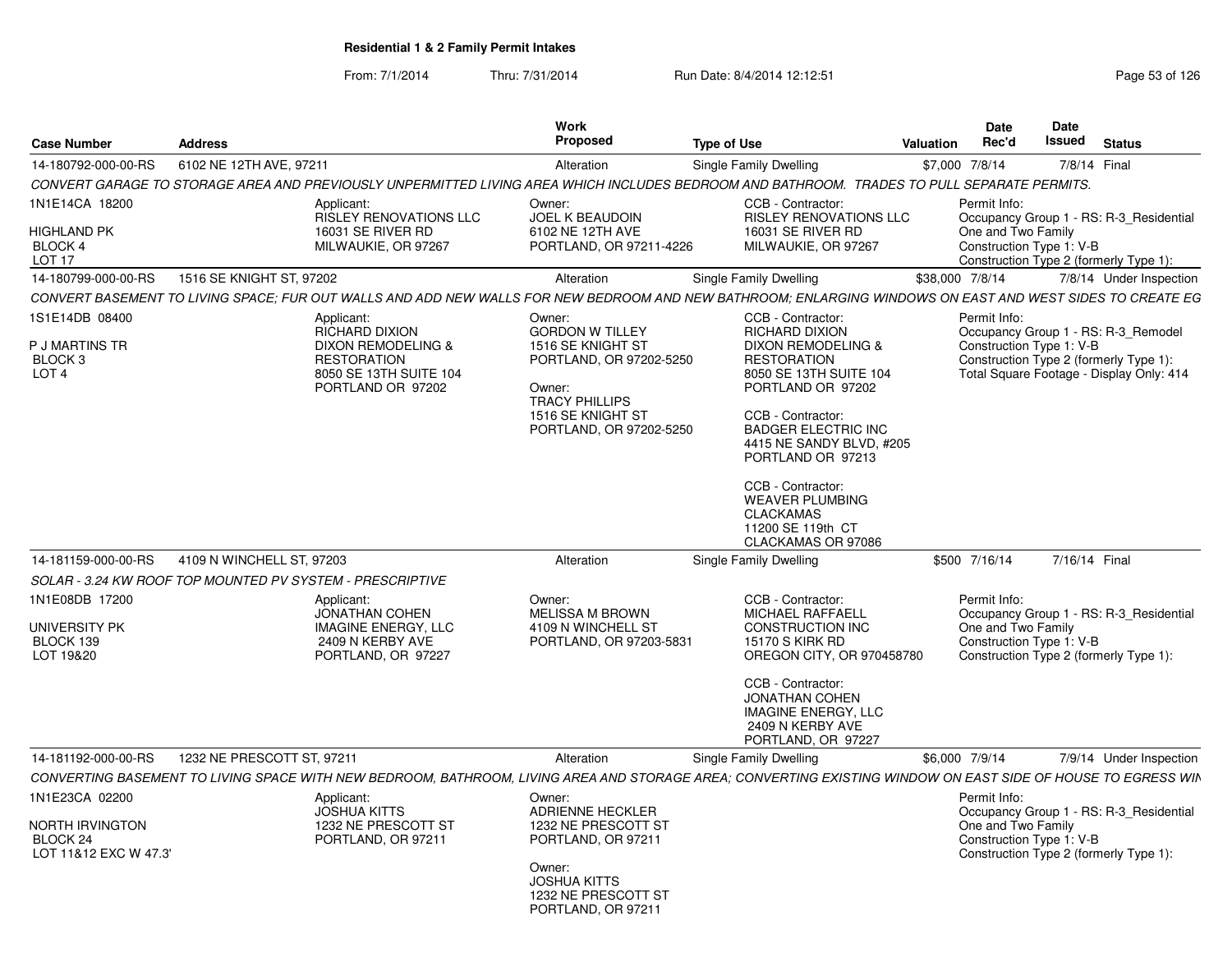| <b>Case Number</b>                                                                       | <b>Address</b>                                           |                                                                                                                                                              | <b>Work</b><br>Proposed                                                                                                                                                  | <b>Type of Use</b> |                                                                                           | <b>Valuation</b> | <b>Date</b><br>Rec'd                                                                              | <b>Date</b><br>Issued | <b>Status</b>                                                                                                             |
|------------------------------------------------------------------------------------------|----------------------------------------------------------|--------------------------------------------------------------------------------------------------------------------------------------------------------------|--------------------------------------------------------------------------------------------------------------------------------------------------------------------------|--------------------|-------------------------------------------------------------------------------------------|------------------|---------------------------------------------------------------------------------------------------|-----------------------|---------------------------------------------------------------------------------------------------------------------------|
| 14-181192-REV-01-RS                                                                      | 1232 NE PRESCOTT ST. 97211                               |                                                                                                                                                              | Alteration                                                                                                                                                               |                    | <b>Single Family Dwelling</b>                                                             | \$2,000          | 7/16/14                                                                                           |                       | 7/16/14 Issued                                                                                                            |
|                                                                                          |                                                          | VALUE ADDED REVISION TO REMOVE WALL ON MAIN FLOOR FOR KITCHEN EXPANSION: NEW HEADER                                                                          |                                                                                                                                                                          |                    |                                                                                           |                  |                                                                                                   |                       |                                                                                                                           |
| 1N1E23CA 02200<br>NORTH IRVINGTON<br>BLOCK 24<br>LOT 11&12 EXC W 47.3'                   |                                                          | Applicant:<br><b>JOSHUA KITTS</b><br>1232 NE PRESCOTT ST<br>PORTLAND, OR 97211                                                                               | Owner:<br><b>ADRIENNE HECKLER</b><br>1232 NE PRESCOTT ST<br>PORTLAND, OR 97211<br>Owner:<br><b>JOSHUA KITTS</b><br>1232 NE PRESCOTT ST<br>PORTLAND, OR 97211             |                    |                                                                                           |                  | Permit Info:<br>One and Two Family<br>Construction Type 1: V-B                                    |                       | Occupancy Group 1 - RS: R-3 Residential<br>Construction Type 2 (formerly Type 1):                                         |
| 14-181192-REV-02-RS                                                                      | 1232 NE PRESCOTT ST, 97211                               |                                                                                                                                                              | Alteration                                                                                                                                                               |                    | Single Family Dwelling                                                                    |                  | \$500 7/29/14                                                                                     |                       | Approved to Issue                                                                                                         |
|                                                                                          | <b>VALUE ADDED REVISION - REMOVE 2ND WALL IN KITCHEN</b> |                                                                                                                                                              |                                                                                                                                                                          |                    |                                                                                           |                  |                                                                                                   |                       |                                                                                                                           |
| 1N1E23CA 02200<br><b>NORTH IRVINGTON</b><br>BLOCK <sub>24</sub><br>LOT 11&12 EXC W 47.3' |                                                          | Applicant:<br><b>JOSHUA KITTS</b><br>1232 NE PRESCOTT ST<br>PORTLAND, OR 97211                                                                               | Owner:<br><b>ADRIENNE HECKLER</b><br>1232 NE PRESCOTT ST<br>PORTLAND, OR 97211<br>Owner:<br><b>JOSHUA KITTS</b><br>1232 NE PRESCOTT ST<br>PORTLAND, OR 97211             |                    |                                                                                           |                  | Permit Info:<br>One and Two Family<br>Construction Type 1: V-B                                    |                       | Occupancy Group 1 - RS: R-3 Residential<br>Construction Type 2 (formerly Type 1):                                         |
| 14-181213-000-00-RS                                                                      | 12310 NE BEECH ST, 97230                                 |                                                                                                                                                              | Alteration                                                                                                                                                               |                    | Single Family Dwelling                                                                    |                  | \$20,000 7/29/14                                                                                  |                       | 7/29/14 Issued                                                                                                            |
|                                                                                          |                                                          | LEGALIZING PREVIOUSLY UNPERMITTED 940 SF BASEMENT CONVERSION TO LIVING SPACE; NEW BEDROOM, OFFICE, DEN, LIVING AREA AND BATHROOM; NEW EGRESS WINDOW ON NORTH |                                                                                                                                                                          |                    |                                                                                           |                  |                                                                                                   |                       |                                                                                                                           |
| 1N2E23CC 01100<br><b>BEECHWAY</b><br>BLOCK 8<br>LOT <sub>4</sub>                         |                                                          | Applicant:<br>DAVE SANDAHL<br><b>WEST COAST FORENSICS</b><br>3825 SW KELLY AVE<br>PORTLAND OR 97239                                                          | Owner:<br><b>LAURA F BOOKER</b><br>12310 NE BEECH ST<br>PORTLAND, OR 97230-1319                                                                                          |                    | CCB - Contractor:<br><b>WILLAMETTE RESTORATION</b><br>PO BOX 2679<br>OREGON CITY OR 97045 |                  | Permit Info:<br>Construction Type 1: V-B                                                          |                       | Occupancy Group 1 - RS: R-3_Remodel<br>Construction Type 2 (formerly Type 1):<br>Total Square Footage - Display Only: 940 |
| 14-181235-000-00-RS                                                                      | 6126 SW SEYMOUR ST, 97221                                |                                                                                                                                                              | Alteration                                                                                                                                                               |                    | Single Family Dwelling                                                                    |                  | \$500 7/9/14                                                                                      |                       | $7/9/14$ Issued                                                                                                           |
|                                                                                          |                                                          | SOLAR - NEW 4.2 KW ROOF-MOUNTED SOLAR PV ARRAY; MOVING FLUE VENT                                                                                             |                                                                                                                                                                          |                    |                                                                                           |                  |                                                                                                   |                       |                                                                                                                           |
| 1S1E18BB 04600<br>RALEIGH HILLS<br>BLOCK <sub>3</sub><br>LOT <sub>2</sub>                |                                                          | Applicant:<br>SUNSET SOLAR ELECTRIC LLC<br>1535 NW 136TH AVE<br>PORTLAND, OR 97229                                                                           | Owner:<br><b>JEROME P ECKSTEIN</b><br>6126 SW SEYMOUR ST<br>PORTLAND, OR 97221-1138<br>Owner:<br><b>LISA N ECKSTEIN</b><br>6126 SW SEYMOUR ST<br>PORTLAND, OR 97221-1138 |                    | CCB - Contractor:<br>SUNSET SOLAR ELECTRIC LLC<br>1535 NW 136TH AVE<br>PORTLAND, OR 97229 |                  | Permit Info:<br>One and Two Family<br>Construction Type 1: V-B<br>Number of New Dwelling Units: 1 |                       | Occupancy Group 1 - RS: R-3_Residential<br>Construction Type 2 (formerly Type 1):                                         |
| 14-181273-000-00-RS                                                                      | 2033 SW EDGEWOOD RD, 97201                               |                                                                                                                                                              | Alteration                                                                                                                                                               |                    | Single Family Dwelling                                                                    |                  | \$7,000 7/9/14                                                                                    |                       | $7/9/14$ Issued                                                                                                           |
|                                                                                          |                                                          | CONVERT BASEMENT TO LIVING SPACE WITH NEW SITTING AREA AND COMMON AREA                                                                                       |                                                                                                                                                                          |                    |                                                                                           |                  |                                                                                                   |                       |                                                                                                                           |
| 1S1E09BB 02100                                                                           |                                                          | Applicant:<br>PATRICIA A DAVID                                                                                                                               | Owner:<br>PATRICIA A DAVID                                                                                                                                               |                    |                                                                                           |                  | Permit Info:                                                                                      |                       | Occupancy Group 1 - RS: R-3_Remodel                                                                                       |
| SHEFFIELD CT<br>LOT 19 ESC N 10'                                                         |                                                          | 2033 SW EDGEWOOD RD<br>PORTLAND, OR 97201-2239                                                                                                               | 2033 SW EDGEWOOD RD<br>PORTLAND, OR 97201-2239                                                                                                                           |                    |                                                                                           |                  | Construction Type 1: V-B                                                                          |                       | Construction Type 2 (formerly Type 1):<br>Total Square Footage - Display Only: 439                                        |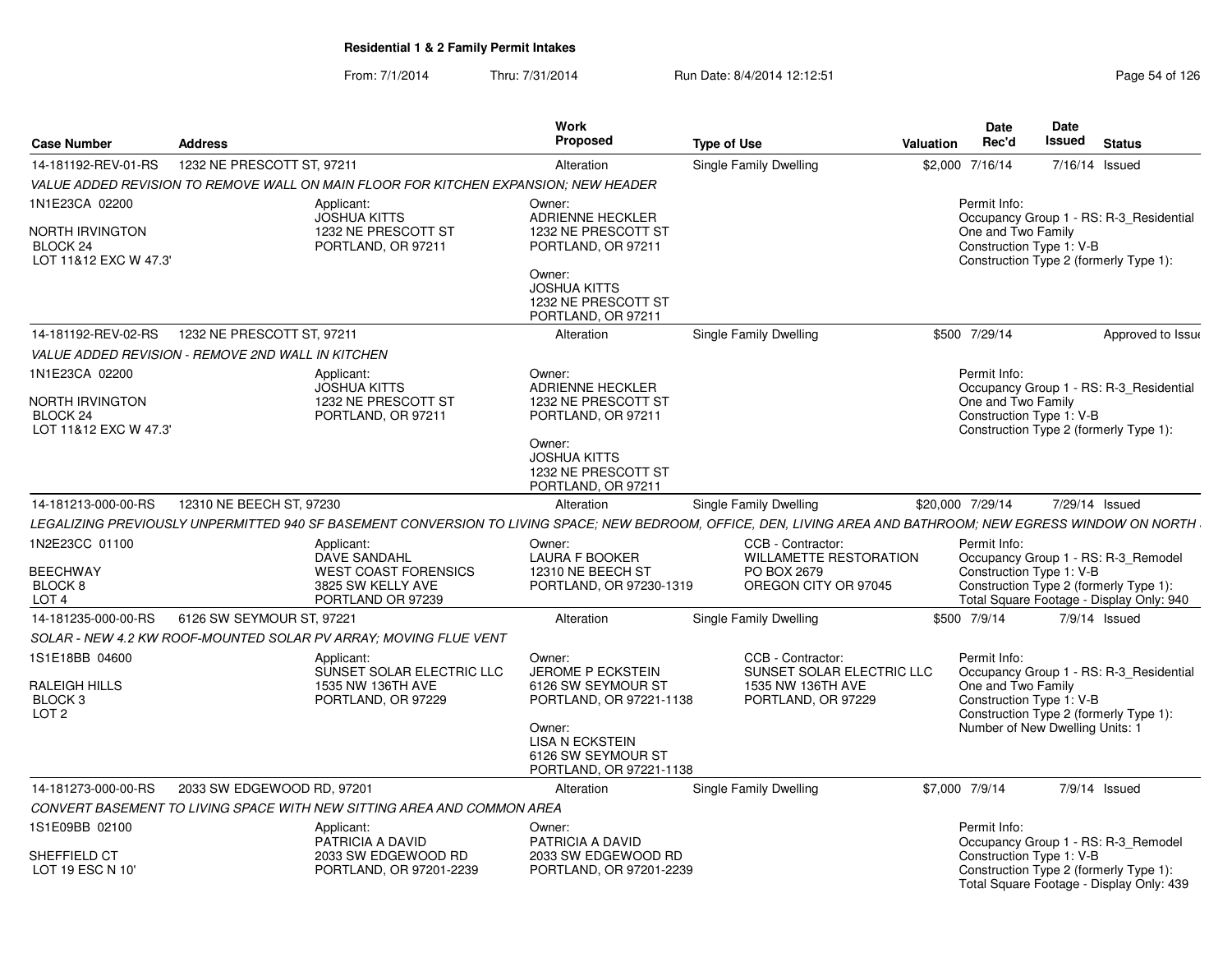#### From: 7/1/2014Thru: 7/31/2014 **Run Date: 8/4/2014 12:12:51 Run Date: 8/4/2014 12:12:51 Page 55 of 126**

| <b>Case Number</b>                                                           | <b>Address</b>                |                                                                                                                                                                   | Work<br>Proposed                                                                                                                                            | <b>Type of Use</b>                                                                                   | Valuation | <b>Date</b><br>Rec'd               | Date<br><b>Issued</b>    | <b>Status</b>                                                                                                             |
|------------------------------------------------------------------------------|-------------------------------|-------------------------------------------------------------------------------------------------------------------------------------------------------------------|-------------------------------------------------------------------------------------------------------------------------------------------------------------|------------------------------------------------------------------------------------------------------|-----------|------------------------------------|--------------------------|---------------------------------------------------------------------------------------------------------------------------|
| 14-181283-000-00-RS                                                          | 227 N JESSUP ST, 97217        |                                                                                                                                                                   | Alteration                                                                                                                                                  | Single Family Dwelling                                                                               |           | \$2,000 7/9/14                     |                          | 7/9/14 Issued                                                                                                             |
| <b>RESIDENTIAL SEISMIC STRENGTHENING</b>                                     |                               |                                                                                                                                                                   |                                                                                                                                                             |                                                                                                      |           |                                    |                          |                                                                                                                           |
| 1N1E15DC 10200<br>PIEDMONT<br>BLOCK <sub>13</sub><br>W 41.5' OF LOT 1        |                               | Applicant:<br><b>ANDREW OSBORN</b><br><b>NW SEISMIC</b><br>2649 SE STEPHENS<br>PORTLAND OR 97214                                                                  | Owner:<br>MARJORIE J SOLLINGER<br>227 N JESSUP ST<br>PORTLAND, OR 97217<br>Owner:<br><b>ANDREW M SILVER</b><br>227 N JESSUP ST<br>PORTLAND, OR 97217        | CCB - Contractor:<br>MICHAEL WIEBER<br>ELYSIUM CONSTRUCTION LLC<br>PO BOX 12010<br>PORTLAND OR 97212 |           | Permit Info:<br>One and Two Family | Construction Type 1: V-B | Occupancy Group 1 - RS: R-3_Residential<br>Construction Type 2 (formerly Type 1):                                         |
| 14-181520-000-00-RS                                                          | 5506 SE RAMONA ST, 97206      |                                                                                                                                                                   | Alteration                                                                                                                                                  | <b>Single Family Dwelling</b>                                                                        |           | \$3,000 7/9/14                     |                          | 7/9/14 Under Inspection                                                                                                   |
|                                                                              |                               | CONVERT BASEMENT TO LIVING SPACE, NEW WALLS FOR OFFICE, LAUNDRY ROOM AND NEW BATHROOM (2 BATHROOMS TOTAL)                                                         |                                                                                                                                                             |                                                                                                      |           |                                    |                          |                                                                                                                           |
| 1S2E18DB 15900<br><b>TREMONT PK</b><br>BLOCK 6<br><b>LOT 26</b>              |                               | Applicant:<br>NELSON BUILDING & DESIGN LLC JEROMIE L CLARK<br>9455 N ALLEGHENY<br>PORTLAND, OR 97203                                                              | Owner:<br>5506 SE RAMONA ST<br>PORTLAND, OR 97206                                                                                                           |                                                                                                      |           | Permit Info:                       | Construction Type 1: V-B | Occupancy Group 1 - RS: R-3_Remodel<br>Construction Type 2 (formerly Type 1):<br>Total Square Footage - Display Only: 900 |
| 14-181535-000-00-RS                                                          | 7910 NW BLUE POINTE LN, 97229 |                                                                                                                                                                   | Alteration                                                                                                                                                  | Single Family Dwelling                                                                               |           | \$7,000 7/11/14                    |                          | 7/11/14 Issued                                                                                                            |
| ADD DOOR AT WALL IN BASEMENT                                                 |                               |                                                                                                                                                                   |                                                                                                                                                             |                                                                                                      |           |                                    |                          |                                                                                                                           |
| 1N1W36BA 03700<br><b>BLUE POINTE</b><br>LOT <sub>38</sub><br>UND INT TRACT C |                               | Applicant:<br><b>KEVIN E DEVLIN</b><br>7910 NW BLUE POINTE LN<br>PORTLAND, OR 97229                                                                               | Owner:<br><b>KEVIN E DEVLIN</b><br>7910 NW BLUE POINTE LN<br>PORTLAND, OR 97229<br>Owner:<br>MARIE T DEVLIN<br>7910 NW BLUE POINTE LN<br>PORTLAND, OR 97229 |                                                                                                      |           | Permit Info:<br>One and Two Family | Construction Type 1: V-B | Occupancy Group 1 - RS: R-3_Residential<br>Construction Type 2 (formerly Type 1):                                         |
| 14-181556-000-00-RS                                                          | 2353 SE 77TH AVE, 97215       |                                                                                                                                                                   | Alteration                                                                                                                                                  | Single Family Dwelling                                                                               |           | \$35,000 7/9/14                    |                          | 7/22/14 Under Inspection                                                                                                  |
|                                                                              |                               | INSTALL DOOR AT EXISTING WINDOW LOCATION ON NORTH SIDE OF HOUSE, INSTALL TWO GAS FIREPLACE'S, REPLACE WATER HEATER, INSTALL POWERROOM IN BASEMENT.TOTAL (3) TOILI |                                                                                                                                                             |                                                                                                      |           |                                    |                          |                                                                                                                           |
| 1S2E05DC 02200                                                               |                               | Applicant:<br><b>TRACE BRASH</b><br><b>TBC</b><br>3326 NE 12TH AV<br>PORTLAND, OR 97212                                                                           |                                                                                                                                                             | CCB - Contractor:<br><b>TRACE BRASH</b><br><b>TBC</b><br>3326 NE 12TH AV<br>PORTLAND, OR 97212       |           | Permit Info:<br>One and Two Family | Construction Type 1: V-B | Occupancy Group 1 - RS: R-3_Residential<br>Construction Type 2 (formerly Type 1):                                         |

**Date**Issued

**Date**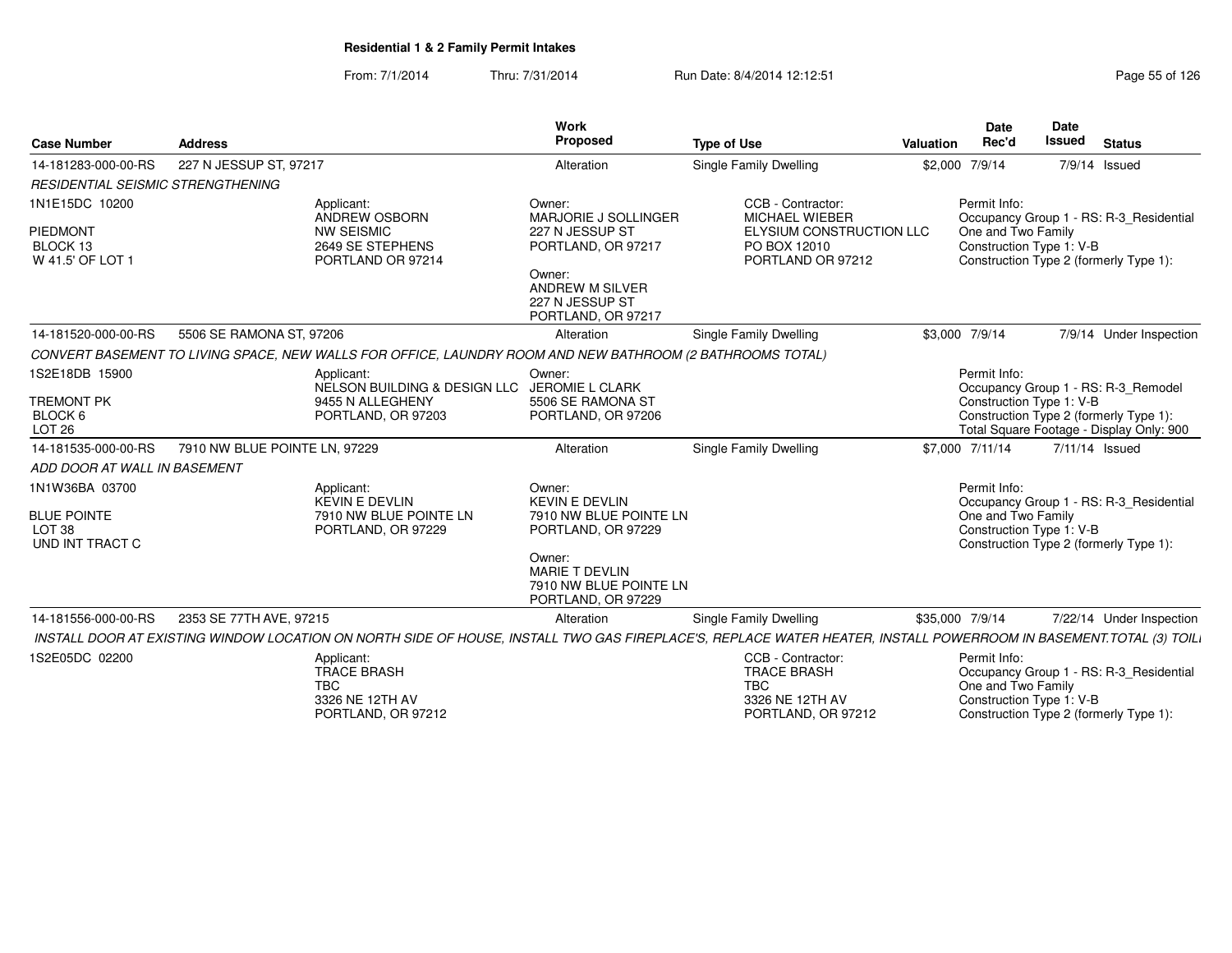| <b>Case Number</b>                                               | <b>Address</b>             |                                                                                               | <b>Work</b><br>Proposed                                                                                                                                             | <b>Type of Use</b>                                                                                                                                                                                                                                                                                                                       | <b>Valuation</b> | Date<br>Rec'd                                                  | Date<br>Issued | <b>Status</b>                                                                     |
|------------------------------------------------------------------|----------------------------|-----------------------------------------------------------------------------------------------|---------------------------------------------------------------------------------------------------------------------------------------------------------------------|------------------------------------------------------------------------------------------------------------------------------------------------------------------------------------------------------------------------------------------------------------------------------------------------------------------------------------------|------------------|----------------------------------------------------------------|----------------|-----------------------------------------------------------------------------------|
| 14-181670-000-00-RS                                              | 2611 NE THOMPSON ST, 97212 |                                                                                               | Alteration                                                                                                                                                          | Single Family Dwelling                                                                                                                                                                                                                                                                                                                   | \$450,000 7/9/14 |                                                                |                | 7/9/14 Issued                                                                     |
|                                                                  |                            |                                                                                               |                                                                                                                                                                     | REMODEL KITCHEN. RELOCATE MAIN FLOOR POWDER ROOM. REMODEL EXISTING SECOND FLOOR HALLWAY AND MASTER BATHROOMS. REMODEL EXISTING SECOND FLOOR BEDROOM IN                                                                                                                                                                                   |                  |                                                                |                |                                                                                   |
| 1N1E25CB 08400                                                   |                            | Applicant:<br>Gerald W. Edwards                                                               | Owner:<br>SAMUEL A HUGHES                                                                                                                                           | CCB - Contractor:<br><b>PAUL ENDRES</b>                                                                                                                                                                                                                                                                                                  |                  | Permit Info:                                                   |                | Occupancy Group 1 - RS: R-3_Residential                                           |
| <b>BRAZEE ST ADD</b><br>BLOCK 6<br>LOT 17&18 TL 8400             |                            | SHEILA REILLY DESIGN<br>P.O. Box 14601<br>PORTLAND, OR 97293                                  | 2611 NE THOMPSON ST<br>PORTLAND, OR 97212-4810<br>Owner:                                                                                                            | <b>HEATCO INC</b><br>4201 SE BOARDMAN ST<br>MILWAUKIE OR 97267                                                                                                                                                                                                                                                                           |                  | One and Two Family<br>Construction Type 1: V-B                 |                | Construction Type 2 (formerly Type 1):                                            |
|                                                                  |                            |                                                                                               | <b>JULIE A HUGHES</b><br>2611 NE THOMPSON ST<br>PORTLAND, OR 97212-4810                                                                                             | CCB - Contractor:<br>ELECTRO WIRE INC.<br>18857 SE SUNNYSIDE RD<br>DAMASCUS, OR 97089                                                                                                                                                                                                                                                    |                  |                                                                |                |                                                                                   |
|                                                                  |                            |                                                                                               |                                                                                                                                                                     | CCB - Contractor:<br>PORTLAND PLUMBING CO<br>16260 S Hilltop Rd<br>OREGON CITY, OR 97045-9217                                                                                                                                                                                                                                            |                  |                                                                |                |                                                                                   |
|                                                                  |                            |                                                                                               |                                                                                                                                                                     | CCB - Contractor:<br>SHEILA REILLY DESIGN<br>1204 SE WATER AVE. SUITE #23<br>PORTLAND, O 97214                                                                                                                                                                                                                                           |                  |                                                                |                |                                                                                   |
| 14-181718-000-00-RS                                              | 2900 NE BRAZEE CT, 97212   |                                                                                               | Alteration                                                                                                                                                          | Single Family Dwelling                                                                                                                                                                                                                                                                                                                   |                  | \$120,000 7/10/14                                              |                | 7/11/14 Under Inspection                                                          |
|                                                                  |                            |                                                                                               |                                                                                                                                                                     | CONVERT BASEMENT TO HABITABLE SPACE, INSTALL EGRESS WINDOW IN BAEMENT, REMODEL EXISTING PERMITTED BATROOM IN BASEMENT                                                                                                                                                                                                                    |                  |                                                                |                |                                                                                   |
| 1N1E25BD 24200<br><b>CHARLESTONS ADD</b><br>BLOCK 4<br>LOT 14-18 |                            | Applicant:<br><b>ADAM</b><br><b>ARCIFORM LLC</b><br>2303 N RANDOLPH AVE<br>PORTLAND, OR 97227 | Owner:<br><b>PHILIP SCHAEFER</b><br>2900 NE BRAZEE CT<br>PORTLAND, OR 97212-4947<br>Owner:<br><b>PARIS SCHAEFER</b><br>2900 NE BRAZEE CT<br>PORTLAND, OR 97212-4947 | CCB - Contractor:<br>POWER PLUMBING CO<br>PO BOX 19418<br><b>TIGARD, OR 97280</b><br>Web Page<br>Address:www.powerplumbingco.com<br>CCB - Contractor:<br>ADVANCED HEATING & AIR<br><b>CONDITIONING</b><br>5825 SE FOSTER ROAD<br>PORTLAND, OR 97206<br>CCB - Contractor:<br>MASTER TECH ELECTRIC INC<br>PO BX 99<br>EAGLE CREEK OR 97022 |                  | Permit Info:<br>One and Two Family<br>Construction Type 1: V-B |                | Occupancy Group 1 - RS: R-3 Residential<br>Construction Type 2 (formerly Type 1): |
|                                                                  |                            |                                                                                               |                                                                                                                                                                     | CCB - Contractor:<br>ADAM<br><b>ARCIFORM LLC</b><br>2303 N RANDOLPH AVE<br>PORTLAND, OR 97227                                                                                                                                                                                                                                            |                  |                                                                |                |                                                                                   |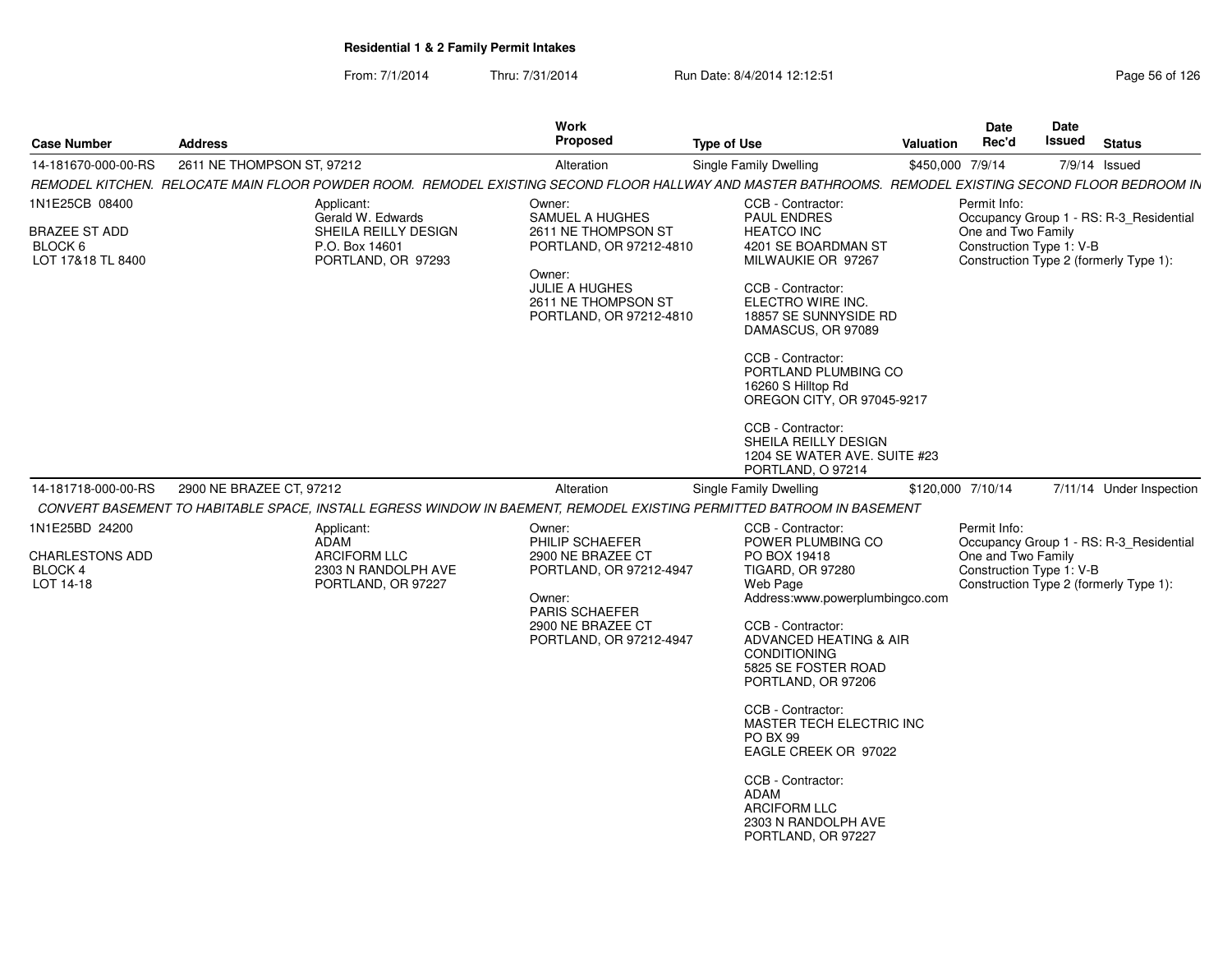| <b>Case Number</b>                           | <b>Address</b>                   |                                                                                                                                                                | <b>Work</b><br>Proposed                                                                                                                                  | <b>Type of Use</b>                                                 |                                                                          | Valuation | <b>Date</b><br>Rec'd                                                                              | Date<br>Issued | <b>Status</b>                                                                                                                                            |
|----------------------------------------------|----------------------------------|----------------------------------------------------------------------------------------------------------------------------------------------------------------|----------------------------------------------------------------------------------------------------------------------------------------------------------|--------------------------------------------------------------------|--------------------------------------------------------------------------|-----------|---------------------------------------------------------------------------------------------------|----------------|----------------------------------------------------------------------------------------------------------------------------------------------------------|
| 14-181731-000-00-RS                          | 6949 NE STANTON ST, 97213        |                                                                                                                                                                | Alteration                                                                                                                                               | Single Family Dwelling                                             |                                                                          |           | \$6,750 7/10/14                                                                                   | 7/10/14 Issued |                                                                                                                                                          |
|                                              |                                  | SOLAR INSTALLATION, 2.0kW PV SYSTEM ON ROOFTOP - NOT PRESCRIPTIVE                                                                                              |                                                                                                                                                          |                                                                    |                                                                          |           |                                                                                                   |                |                                                                                                                                                          |
| 1N2E29BD 04200                               |                                  | Applicant:<br>KATIE MARTIN                                                                                                                                     | Owner:<br><b>CYNTHIA BOHAN</b>                                                                                                                           | CCB - Contractor:<br>NEIL KELLY CO INC                             |                                                                          |           | Permit Info:                                                                                      |                | Occupancy Group 1 - RS: R-3 Residential                                                                                                                  |
| HOSBORNES ADD<br>LOT 7&8                     |                                  | NEIL KELLY COMPANY<br>804 N ALBERTA ST<br>PORTLAND, OR 97217                                                                                                   | 6949 NE STANTON ST<br>PORTLAND, OR 97213-4669                                                                                                            | 804 N ALBERTA ST                                                   | PORTLAND, OR 97217-2693                                                  |           | One and Two Family<br>Construction Type 1: V-B                                                    |                | Construction Type 2 (formerly Type 1):                                                                                                                   |
| 14-181837-000-00-RS                          | 6405 SW PARKHILL WAY, 97201      |                                                                                                                                                                | Alteration                                                                                                                                               | <b>Single Family Dwelling</b>                                      |                                                                          |           | \$75,000 7/10/14                                                                                  | 7/10/14 Issued |                                                                                                                                                          |
|                                              |                                  | MODIFY ENTRY DECK, FILL IN OPEN PORTION, REMOVE PORTION OVER LIVING SPACE AND ADD ROOF, REBUILD BACK DECK, ADD ONTO LOWER DECK, COMPLETELY REMOVE UPPER DECK A |                                                                                                                                                          |                                                                    |                                                                          |           |                                                                                                   |                |                                                                                                                                                          |
| 1S1E15CC 08000                               |                                  | Applicant:<br>PHIL SYDNOR                                                                                                                                      | Owner:<br><b>JEREMY R BARNETT</b>                                                                                                                        | CCB - Contractor:<br><b>JOHN PARMAN</b>                            |                                                                          |           | Permit Info:<br>Occupancy Group 1 - RS: U_Decks,                                                  |                |                                                                                                                                                          |
| PARKHILL & RPLT<br>LOT 150 TL 8000           |                                  | <b>INTEGRATE ARCHITECTURE &amp;</b><br><b>PLANNING INC</b><br>1715 N TERRY ST<br>PORTLAND, OR 97217                                                            | <b>PO BOX 258</b><br>OREGON CITY, OR 97045-0016                                                                                                          | INC.                                                               | JOHN PARMAN CONSTRUCTION.<br>16933 S BRADLEY RD<br>OREGON CITY, OR 97045 |           | Patios, Porches, Carports<br>Construction Type 1: V-B                                             |                | Construction Type 2 (formerly Type 1): V-B<br>Total Square Footage - Display Only: 1716                                                                  |
|                                              |                                  |                                                                                                                                                                |                                                                                                                                                          | CCB - Contractor:<br>INC.<br>PO BOX 895<br><b>BORING, OR 97009</b> | LIPPOLD PLUMBING & HEATING                                               |           |                                                                                                   |                |                                                                                                                                                          |
| 14-181913-000-00-RS                          | 1932 NE BROADWAY - Unit B, 97232 |                                                                                                                                                                | Alteration                                                                                                                                               | <b>Single Family Dwelling</b>                                      |                                                                          |           | \$72,461 7/11/14                                                                                  |                | <b>Under Review</b>                                                                                                                                      |
|                                              |                                  | CONVERT EXISTING DETACHED GARAGE TO ADDITION. LIVING UNIT ON COMERCIAL PROPERTY, LOWER FLOOR INCLUDES BEDROOM, BATHROOM AND STORAGE, UPPER FLOOR IS KITCHEN    |                                                                                                                                                          |                                                                    |                                                                          |           |                                                                                                   |                |                                                                                                                                                          |
| 1N1E26DD 13300                               |                                  | Applicant:<br>WEBSTER WILSON<br>WEBSTER WILSON ARCHITECT<br>1534 SE 71ST AVE<br>PORTLAND, OR 97215                                                             | Owner:<br><b>DONALD G COWAN</b><br>4707 HASTINGS PL<br>LAKE OSWEGO, OR 97035<br>Owner:<br>KATHERINE H COWAN<br>4707 HASTINGS PL<br>LAKE OSWEGO, OR 97035 | CCB - Contractor:<br>21360 SW 92ND AVE<br>TUALATIN OR 97062        |                                                                          |           | Permit Info:<br>One and Two Family<br>Construction Type 1: V-B<br>Number of New Dwelling Units: 1 |                | FERMAN HOME REMODELING LLC Occupancy Group 1 - RS: R-3_Residential<br>Construction Type 2 (formerly Type 1):<br>Total Square Footage - Display Only: 657 |
| 14-181951-000-00-RS                          | 2026 NE 158TH PL, 97230          |                                                                                                                                                                | Alteration                                                                                                                                               | <b>Single Family Dwelling</b>                                      |                                                                          |           | \$800 7/10/14                                                                                     |                | 7/10/14 Under Inspection                                                                                                                                 |
|                                              |                                  | REMOVE POCKET DOOR AND OPEN UP SPACE BETWEEN KITCHEN AND DINING ROOM                                                                                           |                                                                                                                                                          |                                                                    |                                                                          |           |                                                                                                   |                |                                                                                                                                                          |
| 1N2E25DA 12100                               |                                  | Applicant:<br><b>TONY LITTLE</b>                                                                                                                               | Owner:<br><b>LORAN N SLOTHOWER</b>                                                                                                                       | CCB - Contractor:<br><b>TONY LITTLE</b>                            |                                                                          |           | Permit Info:                                                                                      |                | Occupancy Group 1 - RS: R-3_Remodel                                                                                                                      |
| SUMMERPLACE<br>BLOCK 19<br>LOT <sub>24</sub> |                                  | ARTISTIC KITCHEN AND BATH,<br>INC.<br>P.O. BOX 3018<br>WILSONVILLE, OR 97070-3018                                                                              | 2026 NE 158TH PL<br>PORTLAND, OR 97230-8244<br>Owner:<br>ARLENE A SLOTHOWER<br>2026 NE 158TH PL<br>PORTLAND, OR 97230-8244                               | INC.<br>P.O. BOX 3018                                              | ARTISTIC KITCHEN AND BATH.<br>WILSONVILLE, OR 97070-3018                 |           | Construction Type 1: V-B                                                                          |                | Construction Type 2 (formerly Type 1):                                                                                                                   |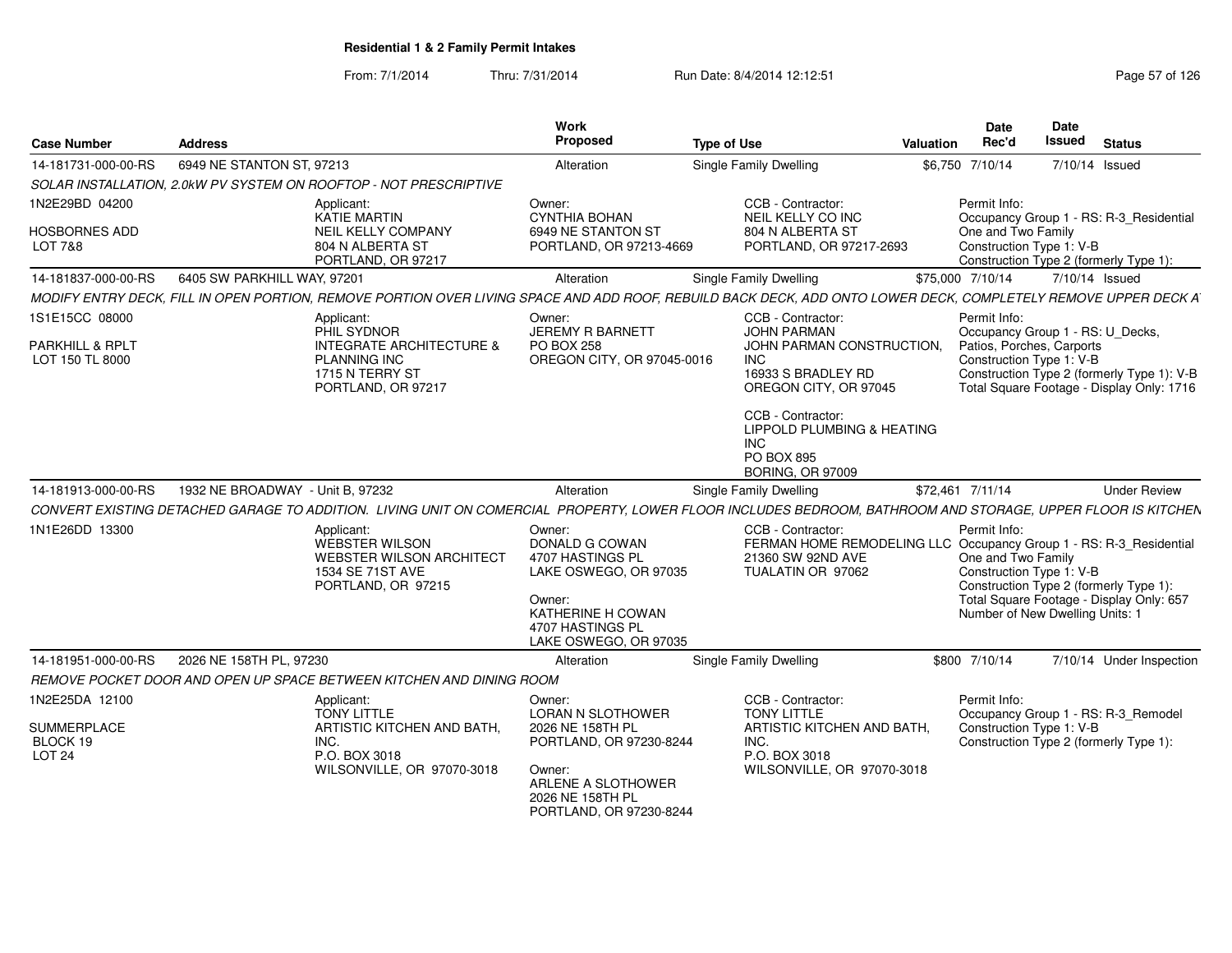| <b>Case Number</b>                                                    | Address                                                                                                                                                         | Work<br><b>Proposed</b>                                                                                                                                | <b>Type of Use</b>                                                                                      | <b>Valuation</b> | Date<br>Rec'd                                                  | Date<br>Issued | <b>Status</b>                                                                                                                 |
|-----------------------------------------------------------------------|-----------------------------------------------------------------------------------------------------------------------------------------------------------------|--------------------------------------------------------------------------------------------------------------------------------------------------------|---------------------------------------------------------------------------------------------------------|------------------|----------------------------------------------------------------|----------------|-------------------------------------------------------------------------------------------------------------------------------|
| 14-181951-REV-01-RS                                                   | 2026 NE 158TH PL, 97230                                                                                                                                         | Alteration                                                                                                                                             | <b>Single Family Dwelling</b>                                                                           |                  | \$250 7/30/14                                                  |                | 7/30/14 Issued                                                                                                                |
|                                                                       | ADDED VALUE REVISION TO ADD JOISTS TO SUPPORT NEW CEILING SHEETROCK                                                                                             |                                                                                                                                                        |                                                                                                         |                  |                                                                |                |                                                                                                                               |
| 1N2E25DA 12100                                                        | Applicant:                                                                                                                                                      | Owner:                                                                                                                                                 | CCB - Contractor:                                                                                       |                  | Permit Info:                                                   |                |                                                                                                                               |
| SUMMERPLACE<br>BLOCK 19<br><b>LOT 24</b>                              | <b>TONY LITTLE</b><br>ARTISTIC KITCHEN AND BATH.<br>INC.<br>P.O. BOX 3018<br>WILSONVILLE, OR 97070-3018                                                         | <b>LORAN N SLOTHOWER</b><br>2026 NE 158TH PL<br>PORTLAND, OR 97230-8244<br>Owner:<br>ARLENE A SLOTHOWER<br>2026 NE 158TH PL<br>PORTLAND, OR 97230-8244 | <b>TONY LITTLE</b><br>ARTISTIC KITCHEN AND BATH,<br>INC.<br>P.O. BOX 3018<br>WILSONVILLE, OR 97070-3018 |                  | Construction Type 1: V-B                                       |                | Occupancy Group 1 - RS: R-3 Remodel<br>Construction Type 2 (formerly Type 1):                                                 |
| 14-181974-000-00-RS                                                   | 4016 NE 7TH AVE, 97212                                                                                                                                          | Alteration                                                                                                                                             | Single Family Dwelling                                                                                  |                  | \$25,000 7/10/14                                               |                | 7/10/14 Issued                                                                                                                |
|                                                                       | CONVERT BASEMENT TO LIVING SPACE (STAIRS REBUILT UNDER 13-188163RS) FRAME IN WALLS TO CREATE LAUNDRY ROOM, BEDROOM, BATHROOM AND FAMILY AREA, REPLACE WINDOW II |                                                                                                                                                        |                                                                                                         |                  |                                                                |                |                                                                                                                               |
| 1N1E23CB 17000<br>LINCOLN PK ANX<br>BLOCK 18<br>LOT <sub>7</sub>      | Applicant:<br>DANIEL D EVANS<br>4016 NE 7TH AVE<br>PORTLAND, OR 97212-1135                                                                                      | Owner:<br>CORINNE V EVANS<br>4016 NE 7TH AVE<br>PORTLAND, OR 97212-1135<br>Owner:<br>DANIEL D EVANS<br>4016 NE 7TH AVE<br>PORTLAND, OR 97212-1135      |                                                                                                         |                  | Permit Info:<br>Construction Type 1: V-B                       |                | Occupancy Group 1 - RS: R-3_Remodel<br>Construction Type 2 (formerly Type 1):<br>Total Square Footage - Display Only: 974     |
| 14-182279-000-00-RS                                                   | 4303 SE MAIN ST, 97215                                                                                                                                          | Alteration                                                                                                                                             | Single Family Dwelling                                                                                  |                  | \$15,000 7/11/14                                               |                | 7/11/14 Under Inspection                                                                                                      |
|                                                                       | CONVERT PORTION OF BASEMENT TO LIVING SPACE; NEW WINDOW WELL ON NW SIDE OF THE HOUSE; NEW WINDOW ON THE NE SIDE OF THE HOUSE; TWO ROOMS TO BE USED AS BEDRO(    |                                                                                                                                                        |                                                                                                         |                  |                                                                |                |                                                                                                                               |
| 1S2E06BC 15700<br>POWERS TR<br>BLOCK <sub>3</sub><br>LOT <sub>7</sub> | Applicant:<br><b>JONATHAN RAGEL</b><br>4303 SE MAIN ST<br>PORTLAND, OR 97215-2436                                                                               | Owner:<br><b>BETH I RAGEL</b><br>4303 SE MAIN ST<br>PORTLAND, OR 97215-2436<br>Owner:                                                                  |                                                                                                         |                  | Permit Info:<br>One and Two Family<br>Construction Type 1: V-B |                | Occupancy Group 1 - RS: R-3_Residential<br>Construction Type 2 (formerly Type 1):<br>Total Square Footage - Display Only: 294 |
|                                                                       |                                                                                                                                                                 | <b>JONATHAN RAGEL</b><br>4303 SE MAIN ST<br>PORTLAND, OR 97215-2436                                                                                    |                                                                                                         |                  |                                                                |                |                                                                                                                               |
| 14-182512-000-00-RS                                                   | 8111 SW CAPITOL HWY, 97219                                                                                                                                      | Alteration                                                                                                                                             | <b>Single Family Dwelling</b>                                                                           |                  | \$9,000 7/11/14                                                | 7/11/14 Final  |                                                                                                                               |
|                                                                       | REPLACE SOUTH FOUNDATION WALL AND REPAIR EAST AND WEST WALLS                                                                                                    |                                                                                                                                                        |                                                                                                         |                  |                                                                |                |                                                                                                                               |
| 1S1E20CA 15700                                                        | Applicant:<br><b>BRIAN A KEGG</b>                                                                                                                               | Owner:<br><b>BRIAN A KEGG</b>                                                                                                                          | CCB - Contractor:<br>CHRISTIAN A IOANIDE                                                                |                  | Permit Info:                                                   |                | Occupancy Group 1 - RS: R-3_Residential                                                                                       |
| <b>OVERHILL PK</b><br>SELY 113.14' OF LOT 22                          | 8111 SW CAPITOL HWY<br>PORTLAND, OR 97219                                                                                                                       | 8111 SW CAPITOL HWY<br>PORTLAND, OR 97219<br>Owner:                                                                                                    | WESTERN OREGON BUILDERS<br>68 NE FREEMONT<br>PORTLAND, OR 97212                                         |                  | One and Two Family<br>Construction Type 1: V-B                 |                | Construction Type 2 (formerly Type 1):                                                                                        |
|                                                                       |                                                                                                                                                                 | <b>KATE F MURPHY</b><br>8111 SW CAPITOL HWY<br>PORTLAND, OR 97219                                                                                      |                                                                                                         |                  |                                                                |                |                                                                                                                               |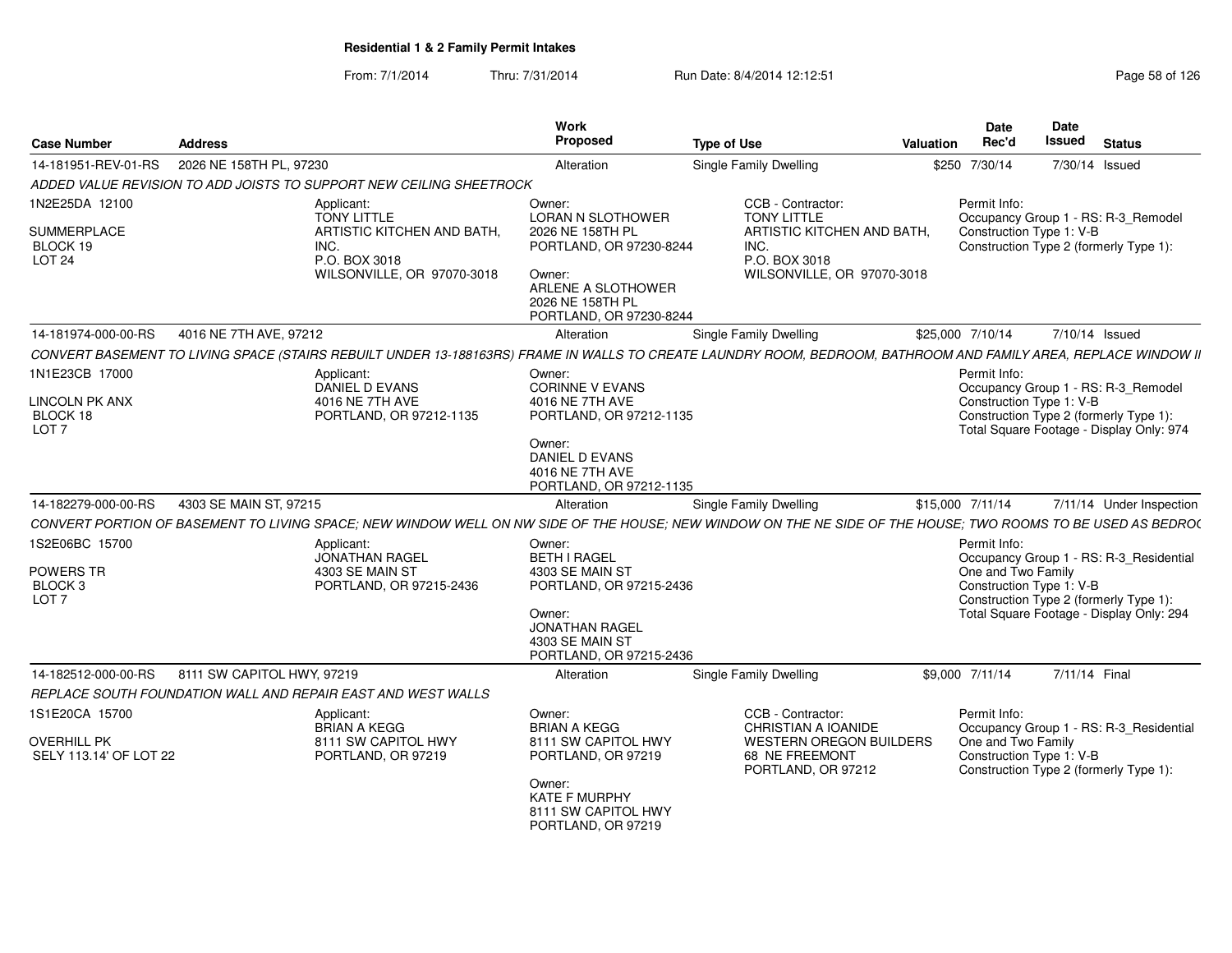| <b>Case Number</b>                                                 | <b>Address</b>                                                                                                                                               |                                                                                  | Work<br>Proposed                                                                                                                              | <b>Type of Use</b> |                                                                                                                                                                             | Valuation         | <b>Date</b><br>Rec'd                                           | <b>Date</b><br><b>Issued</b> | <b>Status</b>                                                                                                             |
|--------------------------------------------------------------------|--------------------------------------------------------------------------------------------------------------------------------------------------------------|----------------------------------------------------------------------------------|-----------------------------------------------------------------------------------------------------------------------------------------------|--------------------|-----------------------------------------------------------------------------------------------------------------------------------------------------------------------------|-------------------|----------------------------------------------------------------|------------------------------|---------------------------------------------------------------------------------------------------------------------------|
| 14-182566-000-00-RS                                                | 1716 N TERRY ST, 97217                                                                                                                                       |                                                                                  | Alteration                                                                                                                                    |                    | Single Family Dwelling                                                                                                                                                      |                   | \$14,153 7/31/14                                               | 7/31/14 Issued               |                                                                                                                           |
|                                                                    | BASEMENT CONVERSION TO FAMILY ROOM AND NEW BATHROOM                                                                                                          |                                                                                  |                                                                                                                                               |                    |                                                                                                                                                                             |                   |                                                                |                              |                                                                                                                           |
| 1N1E09DD 08700<br><b>KENTON</b><br>BLOCK 11<br>LOT 5&6             | Applicant:<br>CHAD WALDMAN<br>1716 N TERRY ST                                                                                                                | PORTLAND, OR 97217-6543                                                          | Owner:<br><b>EMILY PICHA</b><br>1716 N TERRY ST<br>PORTLAND, OR 97217-6543<br>Owner:<br>CHAD WALDMAN                                          |                    |                                                                                                                                                                             |                   | Permit Info:<br>Construction Type 1: V-B                       |                              | Occupancy Group 1 - RS: R-3_Remodel<br>Construction Type 2 (formerly Type 1):<br>Total Square Footage - Display Only: 385 |
|                                                                    |                                                                                                                                                              |                                                                                  | 1716 N TERRY ST<br>PORTLAND, OR 97217-6543                                                                                                    |                    |                                                                                                                                                                             |                   |                                                                |                              |                                                                                                                           |
| 14-182659-000-00-RS                                                | 2444 SW SHERWOOD DR, 97201                                                                                                                                   |                                                                                  | Alteration                                                                                                                                    |                    | Single Family Dwelling                                                                                                                                                      | \$110,290 7/14/14 |                                                                |                              | 7/14/14 Under Inspection                                                                                                  |
|                                                                    | CONVERT BASEMENT TO LIVING SPACE WITH NEW FAMILY ROOM, BEDROOM, BATHROOM, WINE CELLAR AND DEN; TRADES ALREADY PULLED SEPARATELY                              |                                                                                  |                                                                                                                                               |                    |                                                                                                                                                                             |                   |                                                                |                              |                                                                                                                           |
| 1S1E09BB 04900                                                     | Applicant:<br><b>BRETT GRANTHAM</b>                                                                                                                          |                                                                                  | Owner:<br><b>GREENWORKS CONTRACTORS</b>                                                                                                       |                    | CCB - Contractor:<br><b>BRETT GRANTHAM</b>                                                                                                                                  |                   | Permit Info:                                                   |                              | Occupancy Group 1 - RS: R-3_Residential                                                                                   |
| <b>GREENWAY</b><br><b>BLOCK D</b><br>N 50' OF LOT 4                | <b>LLC</b>                                                                                                                                                   | <b>GREENWORKS CONTRACTORS</b><br>121 SW SALMON ST STE 1100<br>PORTLAND, OR 97204 | LLC<br>2444 SW SHERWOOD DR<br>PORTLAND, OR 97201-1614                                                                                         |                    | <b>GREENWORKS CONTRACTORS</b><br><b>LLC</b><br>121 SW SALMON ST STE 1100<br>PORTLAND, OR 97204                                                                              |                   | One and Two Family<br>Construction Type 1: V-B                 |                              | Construction Type 2 (formerly Type 1):<br>Total Square Footage - Display Only: 1000                                       |
| 14-182919-000-00-RS                                                | 6331 SE 15TH AVE, 97202                                                                                                                                      |                                                                                  | Alteration                                                                                                                                    |                    | Single Family Dwelling                                                                                                                                                      |                   | \$18,000 7/11/14                                               |                              | 7/11/14 Under Inspection                                                                                                  |
|                                                                    | ADD BEDROOM TO BASEMENT, NEW EGRESS WINDOW, LEGALIZE PORTION OF BASEMENT FINISHED WITHOUT A PERMIT, INCLUDING BATHROOM AND WALLS FOR FURNACE/LAUNDRY (3 BATI |                                                                                  |                                                                                                                                               |                    |                                                                                                                                                                             |                   |                                                                |                              |                                                                                                                           |
| 1S1E14DC 19800<br><b>TOLMAN TR</b><br>BLOCK 20<br>LOT 5&8 TL 19800 | Applicant:<br><b>CORNEL FARCAS</b><br>15646 SE CLATSOP                                                                                                       | PORTLAND, OR 97236                                                               | Owner:<br>JESSICA NUMANOGLU<br>6331 SE 15TH AVE<br>PORTLAND, OR 97202<br>Owner:<br>SERDAR NUMANOGLU<br>6331 SE 15TH AVE<br>PORTLAND, OR 97202 |                    | CCB - Contractor:<br><b>CORNEL FARCAS</b><br>15646 SE CLATSOP<br>PORTLAND, OR 97236<br>CCB - Contractor:<br>ABS ELECTRIC LLC<br>752 DIVISION STREET<br>OREGON CITY OR 97045 |                   | Permit Info:<br>One and Two Family<br>Construction Type 1: V-B |                              | Occupancy Group 1 - RS: R-3_Residential<br>Construction Type 2 (formerly Type 1):                                         |
| 14-182999-000-00-RS                                                | 6345 N DELAWARE AVE, 97217                                                                                                                                   |                                                                                  | Alteration                                                                                                                                    |                    | Single Family Dwelling                                                                                                                                                      |                   | \$94,000 7/11/14                                               | 7/23/14 Issued               |                                                                                                                           |
|                                                                    | NEW SHED DORMERS ON FRONT AND REAR OF DWELLING TO CREATE NEW SECOND FLOOR BATHROOM AND THIRD BEDROOM.                                                        |                                                                                  |                                                                                                                                               |                    |                                                                                                                                                                             |                   |                                                                |                              |                                                                                                                           |
| 1N1E16CA 00600                                                     | Applicant:<br>Craig Combs                                                                                                                                    |                                                                                  | Owner:<br><b>TROY A ARP</b>                                                                                                                   |                    | CCB - Contractor:<br><b>COMBS REMODEL</b>                                                                                                                                   |                   | Permit Info:                                                   |                              | Occupancy Group 1 - RS: R-3_Residential                                                                                   |
| <b>WILLAMETTE</b><br>BLOCK <sub>1</sub><br>LOT <sub>7</sub>        | <b>COMBS REMODEL</b><br>1316 SE 34th Ave<br>Portland, OR 97214                                                                                               | <b>CONSTRUCTION LLC</b>                                                          | 6345 N DELAWARE AVE<br>PORTLAND, OR 97217-4901<br>Owner:<br>DANIELLE R ARP<br>6345 N DELAWARE AVE<br>PORTLAND, OR 97217-4901                  |                    | <b>CONSTRUCTION LLC</b><br>1316 SE 34TH AVE<br>PORTLAND, OR 97214                                                                                                           |                   | One and Two Family<br>Construction Type 1: V-B                 |                              | Construction Type 2 (formerly Type 1):                                                                                    |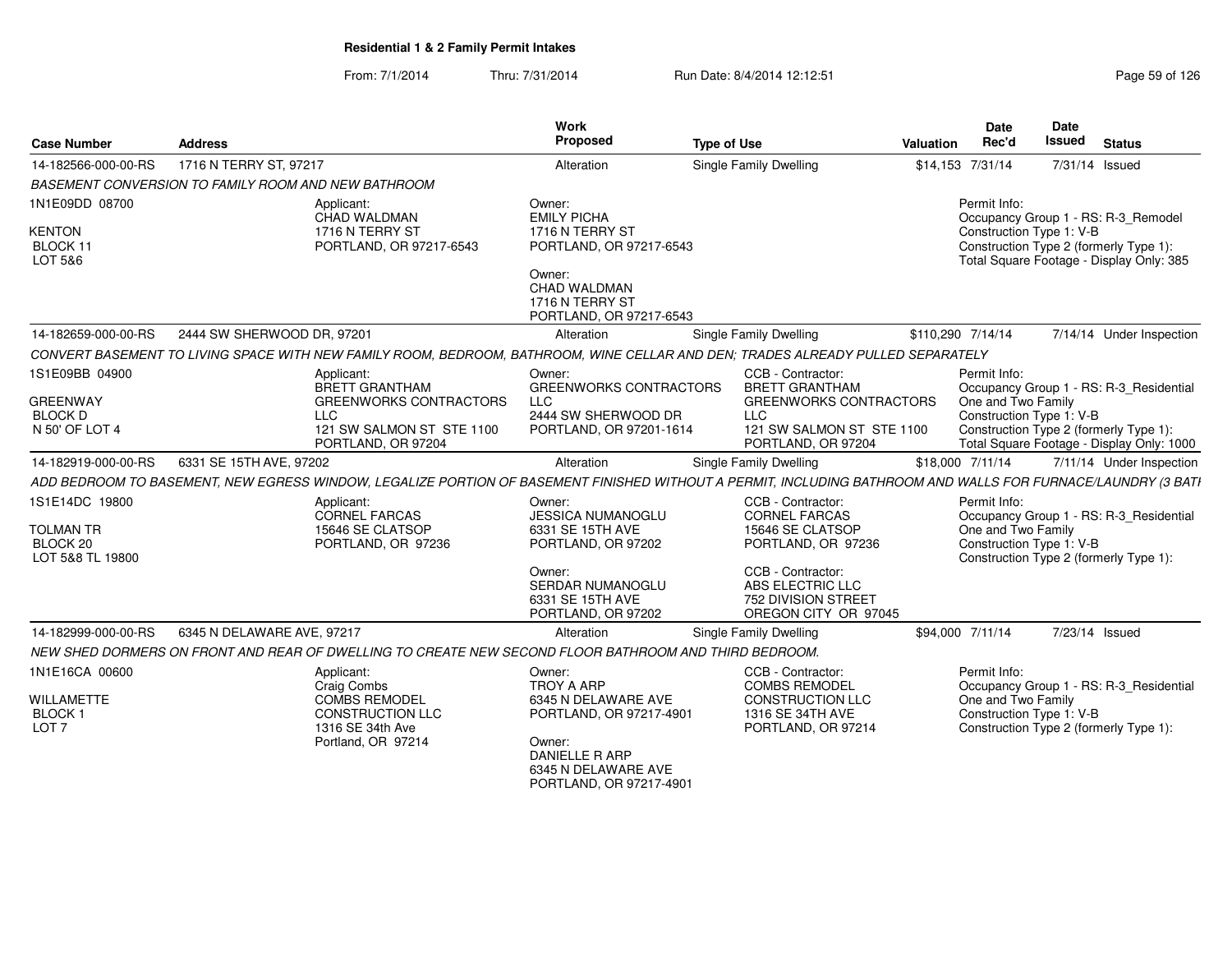| From: 7/1/2014 | Thru: 7/31/2014 | Run Date: 8/4/2014 12:12:51 | Page 60 of 126 |
|----------------|-----------------|-----------------------------|----------------|
|----------------|-----------------|-----------------------------|----------------|

| <b>Case Number</b>                                                                                                      | <b>Address</b>                                                                                                                                                                                                                                                                   | Work<br>Proposed                                                                                                                                      | <b>Type of Use</b>                                                                                                                                                                                                                                                                                                                                                                                                                | <b>Valuation</b> | <b>Date</b><br>Rec'd                                           | <b>Date</b><br>Issued | <b>Status</b>                                                                     |
|-------------------------------------------------------------------------------------------------------------------------|----------------------------------------------------------------------------------------------------------------------------------------------------------------------------------------------------------------------------------------------------------------------------------|-------------------------------------------------------------------------------------------------------------------------------------------------------|-----------------------------------------------------------------------------------------------------------------------------------------------------------------------------------------------------------------------------------------------------------------------------------------------------------------------------------------------------------------------------------------------------------------------------------|------------------|----------------------------------------------------------------|-----------------------|-----------------------------------------------------------------------------------|
| 14-183119-000-00-RS                                                                                                     | 707 NE 76TH AVE, 97213                                                                                                                                                                                                                                                           | Alteration                                                                                                                                            | Single Family Dwelling                                                                                                                                                                                                                                                                                                                                                                                                            |                  | \$20,000 7/12/14                                               |                       | 7/12/14 Under Inspection                                                          |
|                                                                                                                         | FINISH IN AN EXISTING 680 SQ FOOT BASEMENT. INSTALL NEW BATHROOM AND LAUNDRY. ADD EGRESWS WINDOWS. INSTALL RADON SYSTEM, NEW WATER SERVICE, REPLACE WATER HEAT                                                                                                                   |                                                                                                                                                       |                                                                                                                                                                                                                                                                                                                                                                                                                                   |                  |                                                                |                       |                                                                                   |
| 1N2E32AC 03600<br><b>LAUREL PK</b><br>BLOCK 4<br>LOT 13&14                                                              | Applicant:<br><b>Garrett Rupp</b><br><b>RUPP FAMILY BUILDERS</b><br>29030 SW TOWN CTR. LOOP E,<br>STE 202 #429<br>WILSONVILLE, OR 97070<br>Applicant:<br><b>Matt Greiner</b><br><b>RUPP FAMILY BUILDERS</b><br>29030 SW TOWN CENTER LP E<br>STE 202 #429<br>WILSONVILLE OR 97070 | Owner:<br>ALEXANDER FRANK<br>707 NE 76TH AVE<br>PORTLAND, OR 97213                                                                                    | CCB - Contractor:<br><b>RUPP FAMILY BUILDERS</b><br><b>INCORPORATED</b><br>29030 SW TOWN CENTER LOOP E Construction Type 1: V-B<br><b>SUITE 202 BOX 429</b><br>WILSONVILLE, OR 97070                                                                                                                                                                                                                                              |                  | Permit Info:<br>One and Two Family                             |                       | Occupancy Group 1 - RS: R-3 Residential<br>Construction Type 2 (formerly Type 1): |
| 14-183130-000-00-RS                                                                                                     | 904 SE 73RD AVE, 97215                                                                                                                                                                                                                                                           | Alteration                                                                                                                                            | Single Family Dwelling                                                                                                                                                                                                                                                                                                                                                                                                            |                  | \$1,500 7/12/14                                                | 7/12/14 Final         |                                                                                   |
| <b>RESIDENTIAL SEISMIC UPGRADE.</b>                                                                                     |                                                                                                                                                                                                                                                                                  |                                                                                                                                                       |                                                                                                                                                                                                                                                                                                                                                                                                                                   |                  |                                                                |                       |                                                                                   |
| 1S2E05AB 08200                                                                                                          |                                                                                                                                                                                                                                                                                  | Owner:<br><b>KAROLIN M LENNON</b>                                                                                                                     | CCB - Contractor:<br><b>INTERWORKS LLC</b>                                                                                                                                                                                                                                                                                                                                                                                        |                  | Permit Info:                                                   |                       | Occupancy Group 1 - RS: R-3 Residential                                           |
| SECTION 05 1S 2E<br>TL 8200 0.12 ACRES                                                                                  |                                                                                                                                                                                                                                                                                  | 904 SE 73RD AVE<br>PORTLAND, OR 97215-2225                                                                                                            | <b>114 NE 7TH</b><br>PORTLAND, OR 97232                                                                                                                                                                                                                                                                                                                                                                                           |                  | One and Two Family<br>Construction Type 1: V-B                 |                       | Construction Type 2 (formerly Type 1):                                            |
|                                                                                                                         |                                                                                                                                                                                                                                                                                  | Owner:<br>PETER N LENNON<br>904 SE 73RD AVE<br>PORTLAND, OR 97215-2225                                                                                |                                                                                                                                                                                                                                                                                                                                                                                                                                   |                  |                                                                |                       |                                                                                   |
| 14-183133-000-00-RS<br>KITCHEN REMODEL, OPEN BEARING WALL                                                               | 806 NW ALBEMARLE TER, 97210                                                                                                                                                                                                                                                      | Alteration                                                                                                                                            | Single Family Dwelling                                                                                                                                                                                                                                                                                                                                                                                                            |                  | \$125,000 7/12/14                                              |                       | 7/12/14 Issued                                                                    |
| 1N1E32AD 10000<br><b>WESTOVER TERR</b><br><b>BLOCK 7</b><br>NLY 10' OF LOT 14<br>LOT <sub>15</sub><br>SLY 15' OF LOT 16 | Applicant:<br><b>ADAM</b><br><b>ARCIFORM LLC</b><br>2303 N RANDOLPH AVE<br>PORTLAND, OR 97227                                                                                                                                                                                    | Owner:<br>STEPHEN P KNOX<br>806 NW ALBEMARLE TER<br>PORTLAND, OR 97210<br>Owner:<br><b>ERIC WARSHAW</b><br>806 NW ALBEMARLE TER<br>PORTLAND, OR 97210 | CCB - Contractor:<br>POWER PLUMBING CO<br>PO BOX 19418<br><b>TIGARD, OR 97280</b><br>Web Page<br>Address:www.powerplumbingco.com<br>CCB - Contractor:<br>ADVANCED HEATING & AIR<br><b>CONDITIONING</b><br>5825 SE FOSTER ROAD<br>PORTLAND, OR 97206<br>CCB - Contractor:<br>MASTER TECH ELECTRIC INC<br><b>PO BX 99</b><br>EAGLE CREEK OR 97022<br>CCB - Contractor:<br><b>ADAM</b><br><b>ARCIFORM LLC</b><br>2303 N RANDOLPH AVE |                  | Permit Info:<br>One and Two Family<br>Construction Type 1: V-B |                       | Occupancy Group 1 - RS: R-3 Residential<br>Construction Type 2 (formerly Type 1): |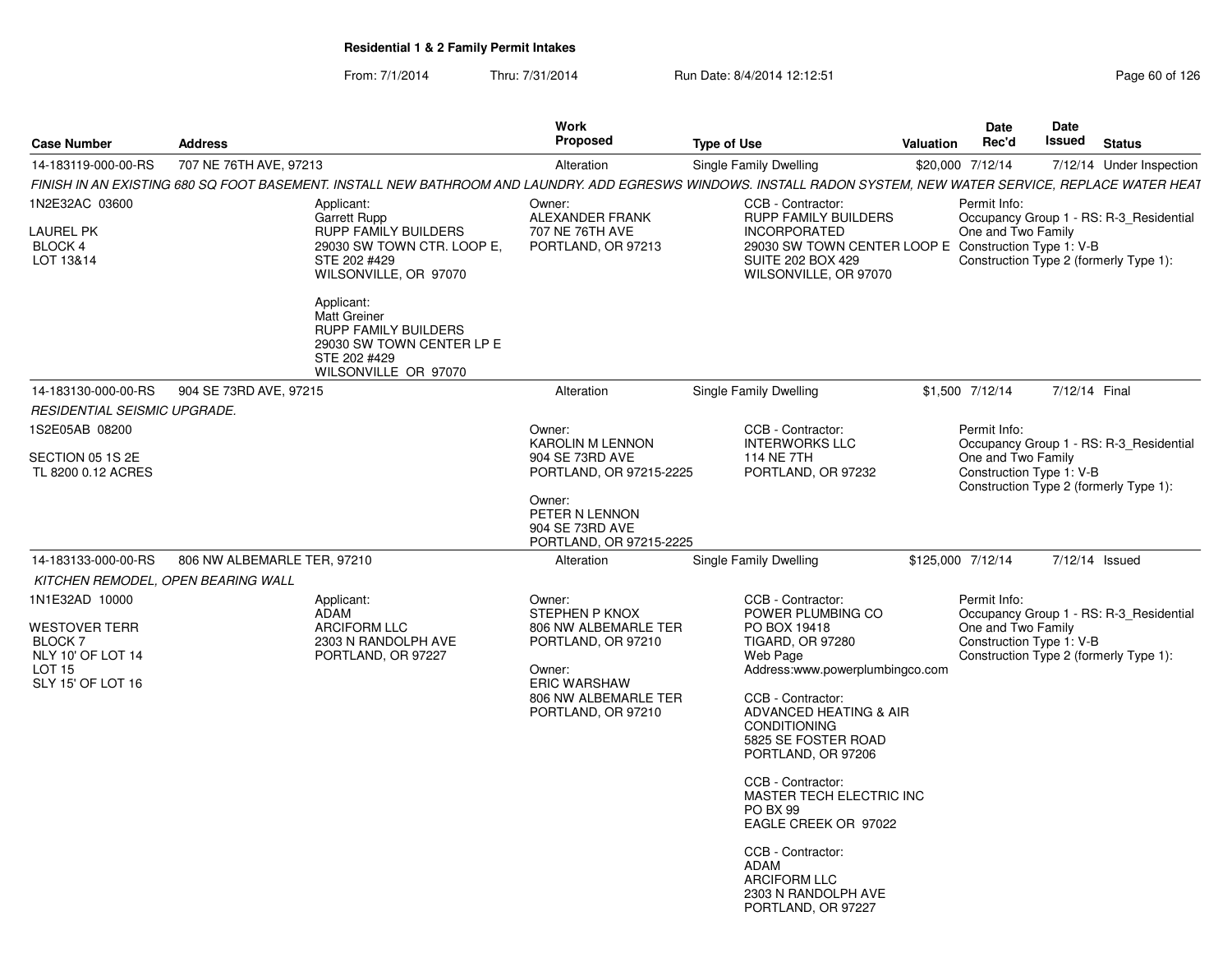| <b>Case Number</b>                                                       | <b>Address</b>                                      |                                                                                                                   | Work<br>Proposed                                                                    | <b>Type of Use</b>                                                                                                                                           | Valuation        | Date<br>Rec'd                                                  | <b>Date</b><br>Issued | <b>Status</b>                                                                                                                 |
|--------------------------------------------------------------------------|-----------------------------------------------------|-------------------------------------------------------------------------------------------------------------------|-------------------------------------------------------------------------------------|--------------------------------------------------------------------------------------------------------------------------------------------------------------|------------------|----------------------------------------------------------------|-----------------------|-------------------------------------------------------------------------------------------------------------------------------|
| 14-183186-000-00-RS                                                      | 3246 NE 54TH AVE, 97213                             |                                                                                                                   | Alteration                                                                          | Single Family Dwelling                                                                                                                                       | \$84,923 7/14/14 |                                                                |                       | 7/14/14 Under Inspection                                                                                                      |
|                                                                          |                                                     |                                                                                                                   |                                                                                     | CONVERT REMAINING PORTION OF BASEMENT TO LIVING SPACE, BEDROOM WITH EGRESS WINDOW EXISTING PER 09-120467RS, ADD NEW BATHROOM AND LIVING ROOM, FURR OUT WALLS |                  |                                                                |                       |                                                                                                                               |
| 1N2E30AB 11900<br>ROSE CITY PK<br>BLOCK 115<br>LOT <sub>20</sub>         |                                                     | Applicant:<br><b>ALISHA K BARNES</b><br>3246 NE 54TH AVE<br>PORTLAND, OR 97213                                    | Owner:<br><b>ALISHA K BARNES</b><br>3246 NE 54TH AVE<br>PORTLAND, OR 97213          |                                                                                                                                                              |                  | Permit Info:<br>One and Two Family<br>Construction Type 1: V-B |                       | Occupancy Group 1 - RS: R-3 Residential<br>Construction Type 2 (formerly Type 1):<br>Total Square Footage - Display Only: 770 |
| 14-183201-000-00-RS                                                      | 2334 SE 45TH AVE, 97215                             |                                                                                                                   | Alteration                                                                          | Single Family Dwelling                                                                                                                                       |                  | \$500 7/18/14                                                  | 7/18/14 Final         |                                                                                                                               |
|                                                                          | SOLAR - 3.5KW ROOF MOUNTED PV SYSTEM - PRESCRIPTIVE |                                                                                                                   |                                                                                     |                                                                                                                                                              |                  |                                                                |                       |                                                                                                                               |
| 1S2E06CC 13100<br><b>DIVISION ST ADD</b><br>BLOCK 3<br>LOT <sub>13</sub> |                                                     | Applicant:<br>JONATHAN COHEN<br>IMAGINE ENERGY, LLC<br>2409 N KERBY AVE<br>PORTLAND, OR 97227                     | Owner:<br>ROBERT C JOHNSON<br>2334 SE 45TH AVE<br>PORTLAND, OR 97215-3730<br>Owner: | CCB - Contractor:<br><b>MICHAEL RAFFAELL</b><br><b>CONSTRUCTION INC</b><br>15170 S KIRK RD<br>OREGON CITY, OR 970458780                                      |                  | Permit Info:<br>One and Two Family<br>Construction Type 1: V-B |                       | Occupancy Group 1 - RS: R-3 Residential<br>Construction Type 2 (formerly Type 1):                                             |
|                                                                          |                                                     |                                                                                                                   | AMANDA S BIRD<br>2334 SE 45TH AVE<br>PORTLAND, OR 97215-3730                        | CCB - Contractor:<br><b>JONATHAN COHEN</b><br><b>IMAGINE ENERGY, LLC</b><br>2409 N KERBY AVE<br>PORTLAND, OR 97227                                           |                  |                                                                |                       |                                                                                                                               |
| 14-183358-000-00-RS                                                      | 130 SE 61ST AVE, 97215                              |                                                                                                                   | Alteration                                                                          | Single Family Dwelling                                                                                                                                       | \$30,000 7/14/14 |                                                                |                       | 7/14/14 Issued                                                                                                                |
|                                                                          |                                                     | CONVERT BASEMENT TO LIVING SPACE TO INCLUDE TV ROOM, OFFICE, AND LAUNDRY; TRADE PERMITS TO BE OBTAINED SEPARATELY |                                                                                     |                                                                                                                                                              |                  |                                                                |                       |                                                                                                                               |
| 1N2E31DD 04100<br>SECTION 31 1N 2E<br>TL 4100 0.25 ACRES                 |                                                     | Applicant:<br><b>DOUGLAS B CHAMBLIN</b><br>130 SE 61ST AVE<br>PORTLAND, OR 97215                                  | Owner:<br><b>DOUGLAS B CHAMBLIN</b><br>130 SE 61ST AVE<br>PORTLAND, OR 97215        | CCB - Contractor:<br><b>CLARKBUILT INC</b><br>5024 N MONTANA AVE<br>PORTLAND, OR 97217                                                                       |                  | Permit Info:<br>One and Two Family<br>Construction Type 1: V-B |                       | Occupancy Group 1 - RS: R-3_Residential<br>Construction Type 2 (formerly Type 1):                                             |
|                                                                          |                                                     |                                                                                                                   | Owner:<br><b>LISA T FRACK</b><br>130 SE 61ST AVE<br>PORTLAND, OR 97215              |                                                                                                                                                              |                  |                                                                |                       |                                                                                                                               |
| 14-183359-000-00-RS                                                      | 5827 SE WOODWARD ST, 97206                          |                                                                                                                   | Alteration                                                                          | <b>Single Family Dwelling</b>                                                                                                                                |                  | \$500 7/14/14                                                  | 7/14/14 Final         |                                                                                                                               |
|                                                                          |                                                     | SOLAR INSTALLATION OF 3.3KW PRESCRIPTIVE ROOF MOUNTED SOLAR PV ARRAY                                              |                                                                                     |                                                                                                                                                              |                  |                                                                |                       |                                                                                                                               |
| 1S2E07AA 11800<br>SECTION 07 1S 2E<br>TL 11800 0.12 ACRES                |                                                     | Applicant:<br><b>JOHN GRIESER</b><br>ELELMENTAL ENERGY LLC<br>14500 SW 92ND AVE<br><b>TIGARD, OR 97224</b>        | Owner:<br><b>ALEX S ZIMMERMAN</b><br>5827 SE WOODWARD ST<br>PORTLAND, OR 97206-2029 | CCB - Contractor:<br>ELEMENTAL ENERGY LLC<br>830 NE HAZELFERN PL<br>PORTLAND, OR 97232                                                                       |                  | Permit Info:<br>One and Two Family<br>Construction Type 1: V-B |                       | Occupancy Group 1 - RS: R-3 Residential<br>Construction Type 2 (formerly Type 1):                                             |
| 14-183361-000-00-RS                                                      | 16930 SE ALDER ST, 97233                            |                                                                                                                   | Alteration                                                                          | Single Family Dwelling                                                                                                                                       |                  | \$3,000 7/29/14                                                |                       | 7/29/14 Under Inspection                                                                                                      |
|                                                                          |                                                     | FRAME IN WALL IN GARAGE TO CREATE STORAGE AREA, MAN DOOR TO GARAGE.                                               |                                                                                     |                                                                                                                                                              |                  |                                                                |                       |                                                                                                                               |
| 1S3E06BA 04200                                                           |                                                     | Applicant:<br><b>JONATHON ZILKA</b>                                                                               | Owner:<br>AFFORDABLE HOUSING                                                        | CCB - Contractor:<br><b>LADOIT SAMUEL TROUT</b>                                                                                                              |                  | Permit Info:                                                   |                       | Occupancy Group 1 - RS: R-3 Residential                                                                                       |
| <b>BRAECROFT</b><br>BLOCK 5<br>LOT <sub>1</sub>                          |                                                     | ZILKA DESIGN<br>2421 SE ASH ST<br>PORTLAND OR 97214                                                               | <b>PROPERTIES LLC</b><br>7729 E GREENWAY RD #500<br>SCOTTSDALE, AZ 85260            | 14325 SW CHERRY HILL DR<br>BEAVERTON, OR 97008                                                                                                               |                  | One and Two Family<br>Construction Type 1: V-B                 |                       | Construction Type 2 (formerly Type 1):                                                                                        |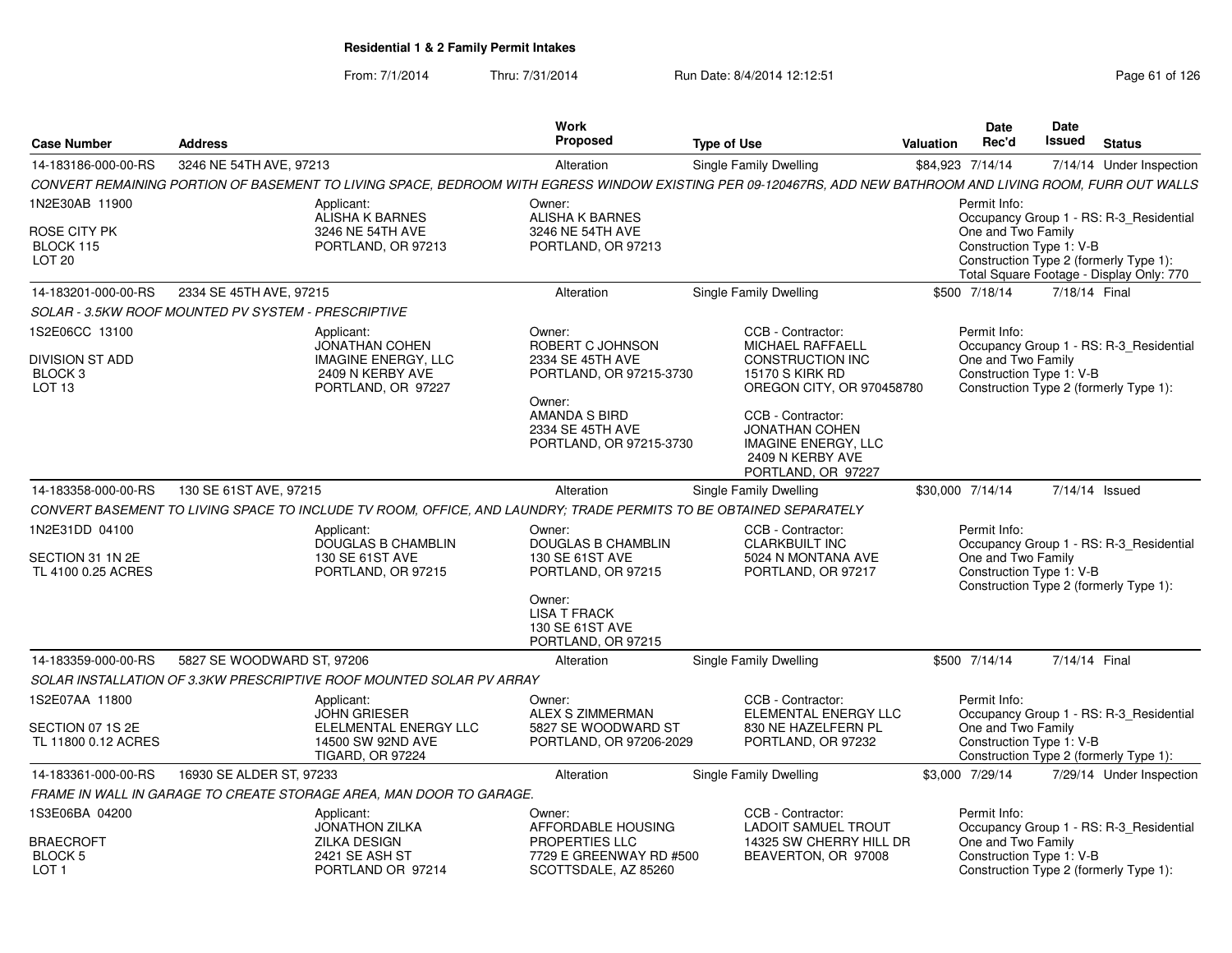| <b>Case Number</b>                                     | <b>Address</b>            |                                                                                                                                                              | Work<br>Proposed                                                               | <b>Type of Use</b>                                                     | <b>Valuation</b> | Date<br>Rec'd                                  | <b>Date</b><br><b>Issued</b> | <b>Status</b>                                                                      |
|--------------------------------------------------------|---------------------------|--------------------------------------------------------------------------------------------------------------------------------------------------------------|--------------------------------------------------------------------------------|------------------------------------------------------------------------|------------------|------------------------------------------------|------------------------------|------------------------------------------------------------------------------------|
| 14-183366-000-00-RS                                    | 1632 SE 55TH AVE, 97215   |                                                                                                                                                              | Alteration                                                                     | Single Family Dwelling                                                 |                  | \$12,500 7/14/14                               |                              | 7/14/14 Issued                                                                     |
|                                                        |                           | ADD BATHROOM TO 2ND FLOOR (2 BATHROOMS TOTAL). FEE PAID INSPECTION ALREADY APPROVED FOR 1 1/2 STORY. TRADE PERMITS TO BE OBTAINED SEPARATELY                 |                                                                                |                                                                        |                  |                                                |                              |                                                                                    |
| 1S2E06DB 08000<br>NIXON TERR & PLAT 2 & 3              |                           | Applicant:<br>PATRICIA A ORI<br>1632 SE 55TH AVE                                                                                                             | Owner:<br>PATRICIA A ORI<br>1632 SE 55TH AVE                                   | CCB - Contractor:<br><b>DIAMOND NORTHWEST INC</b><br>3200 SE 150TH     |                  | Permit Info:<br>Construction Type 1: V-B       |                              | Occupancy Group 1 - RS: R-3 Remodel                                                |
| LOT <sub>31</sub>                                      |                           | PORTLAND, OR 97215-3342                                                                                                                                      | PORTLAND, OR 97215-3342                                                        | PORTLAND, OR 97236                                                     |                  |                                                |                              | Construction Type 2 (formerly Type 1):<br>Total Square Footage - Display Only: 50  |
| 14-183390-000-00-RS                                    | 4423 SE CLINTON ST, 97206 |                                                                                                                                                              | Alteration                                                                     | Single Family Dwelling                                                 |                  | \$2,000 7/14/14                                | 7/14/14 Final                |                                                                                    |
| <b>VOLUNTARY SEISMIC STRENGTHENING</b>                 |                           |                                                                                                                                                              |                                                                                |                                                                        |                  |                                                |                              |                                                                                    |
| 1S2E07BB 09600<br><b>MCMAHONS ADD</b>                  |                           | Applicant:<br>ANDREW OSBORN                                                                                                                                  | Owner:<br><b>SARAH E EUSTIS</b><br>4423 SE CLINTON ST                          | CCB - Contractor:<br><b>MICHAEL WIEBER</b><br>ELYSIUM CONSTRUCTION LLC |                  | Permit Info:<br>Construction Type 1: V-B       |                              | Occupancy Group 1 - RS: R-3_Remodel                                                |
| BLOCK 6<br>W 50' OF LOT 16&17                          |                           | <b>NW SEISMIC</b><br>2649 SE STEPHENS<br>PORTLAND OR 97214                                                                                                   | PORTLAND, OR 97206-1621                                                        | PO BOX 12010<br>PORTLAND OR 97212                                      |                  |                                                |                              | Construction Type 2 (formerly Type 1):                                             |
|                                                        |                           |                                                                                                                                                              | Owner:<br>ANDREW E MEEKS<br>4423 SE CLINTON ST<br>PORTLAND, OR 97206-1621      |                                                                        |                  |                                                |                              |                                                                                    |
| 14-183472-000-00-RS                                    | 1014 SE REX ST, 97202     |                                                                                                                                                              | Alteration                                                                     | <b>Single Family Dwelling</b>                                          |                  | \$39,000 7/14/14                               |                              | 7/16/14 Issued                                                                     |
| Kitchen Remodel                                        |                           |                                                                                                                                                              |                                                                                |                                                                        |                  |                                                |                              |                                                                                    |
| 1S1E23BD 16800                                         |                           | Applicant:<br>HAMMER AND HAND INC                                                                                                                            | Owner:<br>DANIEL H PRESLEY                                                     | CCB - Contractor:<br>HAMMER AND HAND INC                               |                  | Permit Info:                                   |                              | Occupancy Group 1 - RS: R-3_Residential                                            |
| <b>CITY VIEW PK</b><br>BLOCK 11<br>LOT <sub>3</sub>    |                           | 1020 SE HARRISON<br>PORTLAND, OR 97214                                                                                                                       | <b>1014 SE REX ST</b><br>PORTLAND, OR 97202-5916<br>Owner:                     | 1020 SE HARRISON<br>PORTLAND, OR 97214                                 |                  | One and Two Family<br>Construction Type 1: V-B |                              | Construction Type 2 (formerly Type 1):                                             |
|                                                        |                           |                                                                                                                                                              | <b>SUSAN L WINEGAR</b><br><b>1014 SE REX ST</b><br>PORTLAND, OR 97202-5916     |                                                                        |                  |                                                |                              |                                                                                    |
| 14-183581-000-00-RS                                    | 8913 N WALL AVE, 97203    |                                                                                                                                                              | Alteration                                                                     | <b>Single Family Dwelling</b>                                          |                  | \$5,000 7/14/14                                |                              | 7/14/14 Under Inspection                                                           |
|                                                        |                           | PER ELECTRICAL INSPECTOR. LEGALIZE ADDITION OF BASEMENT BATHROOM AND REPLACEMENT OF WALLS AT HVAC CLOSET. REGULAR CLOSET AND WALL TO CREATE LAUNDRY ROOM (TV |                                                                                |                                                                        |                  |                                                |                              |                                                                                    |
| 1N1E07AC 01000                                         |                           | Applicant:<br>NW ADVANCED LLC                                                                                                                                | Owner:<br>IC INVESTMENTS LLC                                                   | CCB - Contractor:<br>NW ADVANCED LLC                                   |                  | Permit Info:                                   |                              | Occupancy Group 1 - RS: R-3_Remodel                                                |
| NORTH BANK ADD<br><b>BLOCK7</b><br>LOT <sub>11</sub>   |                           | 720 SE 127TH CT<br>VANCOUVER, WA 98683                                                                                                                       | 4550 KRUSE WAY #125<br>LAKE OSWEGO, OR 97035-3533                              | 720 SE 127TH CT<br>VANCOUVER, WA 98683                                 |                  | Construction Type 1: V-B                       |                              | Construction Type 2 (formerly Type 1):<br>Total Square Footage - Display Only: 100 |
| 14-183774-000-00-RS                                    | 5925 NE 23RD AVE, 97211   |                                                                                                                                                              | Alteration                                                                     | <b>Single Family Dwelling</b>                                          |                  | \$40,000 7/15/14                               |                              | 7/30/14 Under Inspection                                                           |
|                                                        |                           | BASEMENT REMODEL - NEW BATHROOM AND EGRESS WINDOW. NOT AN ADU. 3 TOILETS TOTAL.                                                                              |                                                                                |                                                                        |                  |                                                |                              |                                                                                    |
| 1N1E14DD 08600                                         |                           | Applicant:<br><b>HAYES BROTHERS LLC</b>                                                                                                                      | Owner:<br><b>DENNIS M WHITE</b>                                                | CCB - Contractor:<br><b>HAYES BROTHERS LLC</b>                         |                  | Permit Info:                                   |                              | Occupancy Group 1 - RS: R-3 Residential                                            |
| <b>IRVINGTON PK</b><br>BLOCK <sub>8</sub><br>LOT 14&16 |                           | 5423 NE 36TH AVE<br>PORTLAND OR 97211                                                                                                                        | 5925 NE 23RD AVE<br>PORTLAND, OR 97211-5449                                    | 5423 NE 36TH AVE<br>PORTLAND OR 97211                                  |                  | One and Two Family<br>Construction Type 1: V-B |                              | Construction Type 2 (formerly Type 1):                                             |
|                                                        |                           |                                                                                                                                                              | Owner:<br><b>JOANNA C WHITE</b><br>5925 NE 23RD AVE<br>PORTLAND, OR 97211-5449 |                                                                        |                  |                                                |                              |                                                                                    |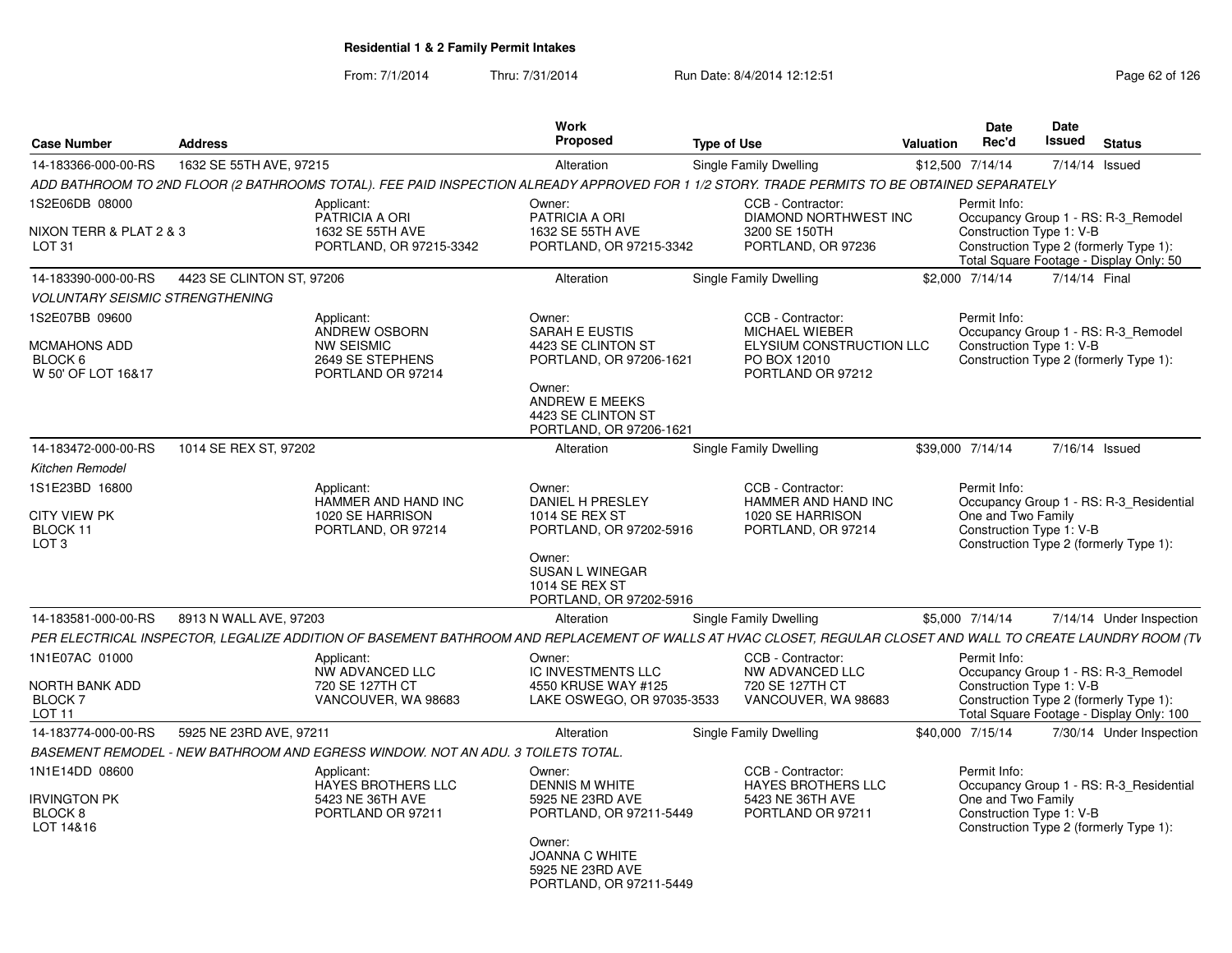| <b>Case Number</b>                                                   | <b>Address</b>                                                                                                                                                | Work<br><b>Proposed</b>                                                                                                                                        | <b>Type of Use</b>                                                                                                                     | Valuation         | <b>Date</b><br>Rec'd               | <b>Date</b><br>Issued    | <b>Status</b>                                                                                                              |  |
|----------------------------------------------------------------------|---------------------------------------------------------------------------------------------------------------------------------------------------------------|----------------------------------------------------------------------------------------------------------------------------------------------------------------|----------------------------------------------------------------------------------------------------------------------------------------|-------------------|------------------------------------|--------------------------|----------------------------------------------------------------------------------------------------------------------------|--|
| 14-183778-000-00-RS                                                  | 2808 SE 65TH AVE, 97206                                                                                                                                       | Alteration                                                                                                                                                     | Single Family Dwelling                                                                                                                 | \$40,000 7/15/14  |                                    |                          | 7/15/14 Under Inspection                                                                                                   |  |
| <b>BASEMENT REMODEL</b>                                              | - NEW BATHROOM AND TWO EGRESS WINDOWS. NOT AN ADU. 2 TOTAL BATHROOMS                                                                                          |                                                                                                                                                                |                                                                                                                                        |                   |                                    |                          |                                                                                                                            |  |
| S2E08BB 15100<br>BONADAIR<br>BLOCK 7<br>LOT 1<br>N 1/2 OF LOT 2      | Applicant:<br><b>HAYES BROTHERS LLC</b><br>5423 NE 36TH AVE<br>PORTLAND OR 97211                                                                              | Owner:<br><b>MARK DUBAC</b><br>2808 SE 65TH AVE<br>PORTLAND, OR 97206-1204<br>Owner:<br><b>JENNIFER N DUBAC</b><br>2808 SE 65TH AVE<br>PORTLAND, OR 97206-1204 | CCB - Contractor:<br><b>HAYES BROTHERS LLC</b><br>5423 NE 36TH AVE<br>PORTLAND OR 97211                                                |                   | Permit Info:<br>One and Two Family | Construction Type 1: V-B | Occupancy Group 1 - RS: R-3 Residential<br>Construction Type 2 (formerly Type 1):                                          |  |
| 14-183860-000-00-RS                                                  | 8735 NE EUGENE ST, 97220                                                                                                                                      | Alteration                                                                                                                                                     | Single Family Dwelling                                                                                                                 |                   | \$500 7/15/14                      | 7/15/14 Issued           |                                                                                                                            |  |
|                                                                      | DEMO EXTERIOR BASEMENT STAIR INFILL DOOR OPENING WITH CONCRETE BLOCK                                                                                          |                                                                                                                                                                |                                                                                                                                        |                   |                                    |                          |                                                                                                                            |  |
| 1N2E28CA 18600<br>FERN PK<br>BLOCK 3<br>E 75' OF LOT 12-15           | Applicant:<br>LITTLE TACOMA CONSTRUCTION BOONDOGGLE LLC<br>LLC<br>PO BOX 69506<br>PORTLAND OR 97239                                                           | Owner:<br>PO BOX 69506<br>PORTLAND, OR 97239-0506                                                                                                              | CCB - Contractor:<br>LITTLE TACOMA CONSTRUCTION<br><b>LLC</b><br>PO BOX 69506<br>PORTLAND OR 97239                                     |                   | Permit Info:<br>One and Two Family | Construction Type 1: V-B | Occupancy Group 1 - RS: R-3 Residential<br>Construction Type 2 (formerly Type 1):                                          |  |
| 14-184036-000-00-RS                                                  | 2544 NE 24TH AVE, 97212                                                                                                                                       | Alteration                                                                                                                                                     | Single Family Dwelling                                                                                                                 | \$6,000 7/18/14   |                                    | 7/18/14 Issued           |                                                                                                                            |  |
|                                                                      | <b>VOLUNTARY UNDERPINNING ON NW SIDE OF THE HOUSE</b>                                                                                                         |                                                                                                                                                                |                                                                                                                                        |                   |                                    |                          |                                                                                                                            |  |
| 1N1E25BC 23200<br>KNOTT ST ADD<br><b>BLOCK1</b><br>LOT <sub>9</sub>  | Applicant:<br><b>TERRAFIRMA FOUNDATION</b><br><b>SYSTEMS</b><br>1308 NW PARK ST<br>ROSEBURG, OR 97470                                                         | Owner:<br><b>DUSTIN G KIKER</b><br>2544 NE 24TH AVE<br>PORTLAND, OR 97212<br>Owner:<br><b>MAY S KIKER</b><br>2544 NE 24TH AVE<br>PORTLAND, OR 97212            | CCB - Contractor:<br><b>TERRAFIRMA FOUNDATION</b><br><b>SYSTEMS</b><br>1308 NW PARK ST<br>ROSEBURG, OR 97470                           |                   | Permit Info:<br>One and Two Family | Construction Type 1: V-B | Occupancy Group 1 - RS: R-3 Residential<br>Construction Type 2 (formerly Type 1):                                          |  |
| 14-184233-000-00-RS                                                  | 4137 NE 7TH AVE, 97211                                                                                                                                        | Alteration                                                                                                                                                     | Single Family Dwelling                                                                                                                 | \$120,000 7/15/14 |                                    | 7/15/14 Issued           |                                                                                                                            |  |
|                                                                      | REMODEL OF MAIN FLOOR TO INCLUDE RECONFIGURATION OF KITCHEN SPACE, INFILLING DOOR IN BEDROOM AND ADDING NEW DOOR; REMOVING WALLS IN HALLWAY; CONVERTING BASEN |                                                                                                                                                                |                                                                                                                                        |                   |                                    |                          |                                                                                                                            |  |
| 1N1E23CB 10700<br><b>LINCOLN PK ANX</b><br>BLOCK 12<br><b>LOT 12</b> | Applicant:<br><b>BONNIE HAROLD</b><br><b>BWH DESIGN</b><br><b>1705 FERN PL</b><br>LAKE OSWEGO, OR 97034                                                       | Owner:<br>TROY RENNEKE LLC<br>8524 214TH PLACE SW<br>EDMONDS, WA 98026                                                                                         |                                                                                                                                        |                   | Permit Info:                       | Construction Type 1: V-B | Occupancy Group 1 - RS: R-3_Remodel<br>Construction Type 2 (formerly Type 1):<br>Total Square Footage - Display Only: 1000 |  |
| 14-184393-000-00-RS                                                  | 7103 SE 32ND AVE, 97202                                                                                                                                       | Alteration                                                                                                                                                     | Single Family Dwelling                                                                                                                 | \$58,000 7/16/14  |                                    | 7/26/14 Issued           |                                                                                                                            |  |
|                                                                      | REMODEL KITCHEN NEW WIRING, APPLIANCES, REPLACE EXISTING CEILING BEAM. 4 EXISTING TOILETS. NO NEW TOILETS.                                                    |                                                                                                                                                                |                                                                                                                                        |                   |                                    |                          |                                                                                                                            |  |
| 1S1E24BA 15100<br>EASTMORELAND<br>BLOCK 20<br><b>LOT 16</b>          | Applicant:<br>Tom Corvi<br>Right Angle Construction, Inc.<br>P.O. Box 587<br>OREGON CITY OR 97045<br>20126 S. Impala Lane<br>20126 S. Impala Lane             | Owner:<br>TIMOTHY P SHANNON<br>7103 SE 32ND AVE<br>PORTLAND, OR 97202-8519<br>Owner:<br>KAREN N SHANNON<br>7103 SE 32ND AVE<br>PORTLAND, OR 97202-8519         | CCB - Contractor:<br>RIGHT ANGLE CONSTRUCTION IN Occupancy Group 1 - RS: R-3_Residential<br>20126 S IMPALA LN<br>OREGON CITY, OR 97045 |                   | Permit Info:<br>One and Two Family | Construction Type 1: V-B | Construction Type 2 (formerly Type 1):                                                                                     |  |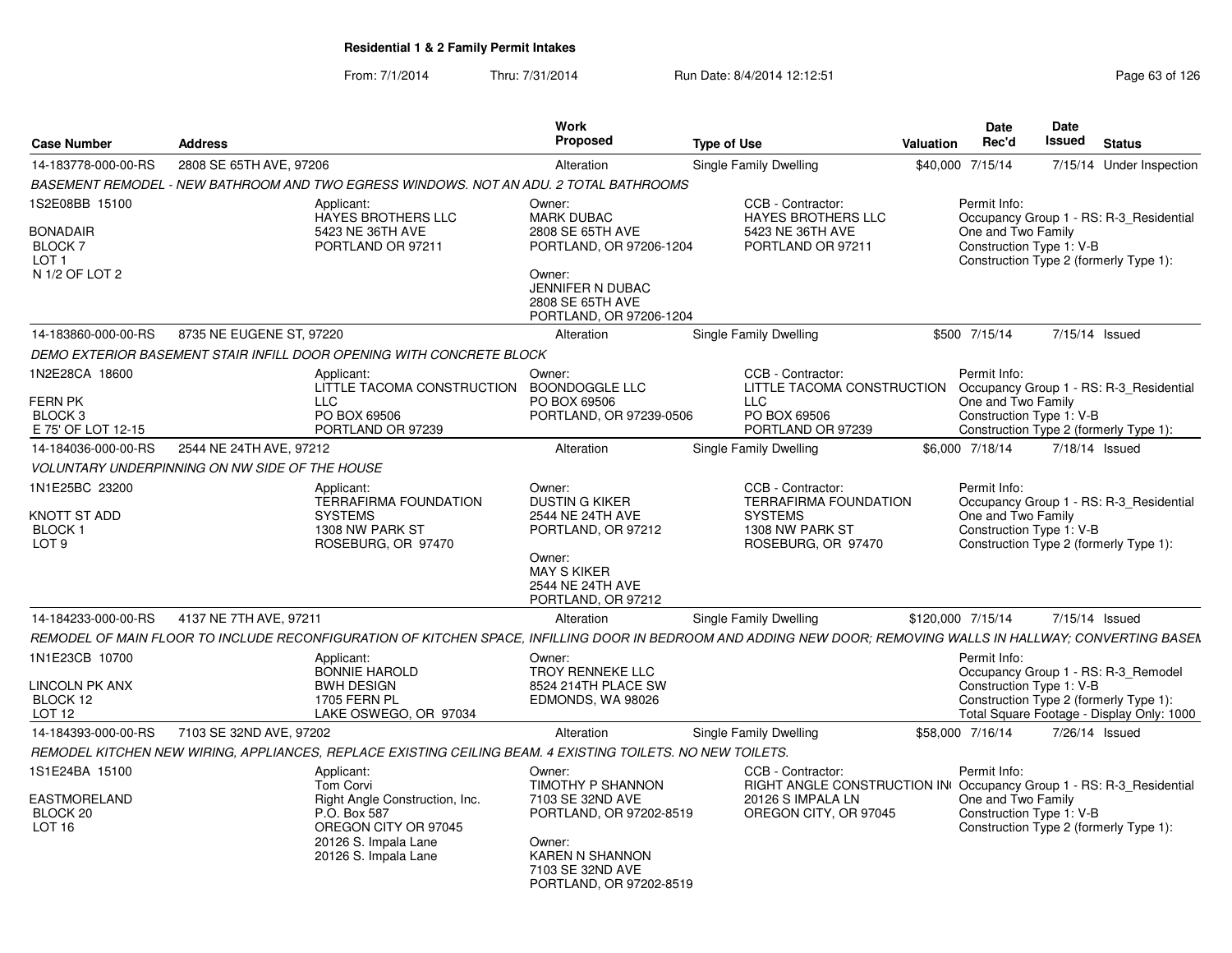| <b>Case Number</b>                                                                                        | <b>Address</b>                |                                                                                              | <b>Work</b><br>Proposed                                                                                                                                      | <b>Type of Use</b>                                                                                                                                             | <b>Valuation</b> | <b>Date</b><br>Rec'd                                           | <b>Date</b><br><b>Issued</b> | <b>Status</b>                                                                     |
|-----------------------------------------------------------------------------------------------------------|-------------------------------|----------------------------------------------------------------------------------------------|--------------------------------------------------------------------------------------------------------------------------------------------------------------|----------------------------------------------------------------------------------------------------------------------------------------------------------------|------------------|----------------------------------------------------------------|------------------------------|-----------------------------------------------------------------------------------|
| 14-184499-000-00-RS                                                                                       | 6135 SW MILL ST, 97221        |                                                                                              | Alteration                                                                                                                                                   | Single Family Dwelling                                                                                                                                         |                  | \$65,000 7/16/14                                               |                              | 7/16/14 Under Inspection                                                          |
|                                                                                                           |                               |                                                                                              |                                                                                                                                                              | RECONFIGURE EXISTING BATHROOM, RAISE CEILING AND RECONFIGURE WINDOWS ***PLUMBING AND ELECTRICAL TO BE OBTAINED SEPARATELY***                                   |                  |                                                                |                              |                                                                                   |
| 1S1E06CB 00600<br>SECTION 06 1S 1E<br>TL 600 1.50 ACRES<br>SPLIT LEVY & SPLIT MAP R523367<br>(R991064150) |                               | Applicant:<br>GS & K INC<br>PO BOX 2260<br>CLACKAMAS, OR 970152260                           | Owner:<br>CAROLYNN D LOACKER<br>6135 SW MILL ST<br>PORTLAND, OR 97221-1451                                                                                   | CCB - Contractor:<br>GS & K INC<br>PO BOX 2260<br>CLACKAMAS, OR 970152260                                                                                      |                  | Permit Info:<br>One and Two Family<br>Construction Type 1: V-B |                              | Occupancy Group 1 - RS: R-3_Residential<br>Construction Type 2 (formerly Type 1): |
| 14-184502-000-00-RS                                                                                       | 8445 SW 57TH AVE              |                                                                                              | Alteration                                                                                                                                                   | Single Family Dwelling                                                                                                                                         |                  | \$20,000 7/16/14                                               |                              | <b>Under Review</b>                                                               |
|                                                                                                           |                               | Remodel of existing bedroom and bathroom with creation of living space in 700 sq ft basement |                                                                                                                                                              |                                                                                                                                                                |                  |                                                                |                              |                                                                                   |
| 1S1E19CD 06101<br>PARTITION PLAT 2002-143<br>LOT <sub>1</sub>                                             |                               | Applicant:<br>ADAM REED<br>CASCADE CONTRACTING<br>7410 SW MACADAM<br>PORTLAND OR 97219       | Owner:<br><b>ALLISON E KOS</b><br>8445 SW 57TH AVE<br>PORTLAND, OR 97219-3270<br>Owner:<br><b>ZORAN M KOS</b><br>8445 SW 57TH AVE<br>PORTLAND, OR 97219-3270 | CCB - Contractor:<br><b>ADAM REED</b><br>CASCADE CONTRACTING<br>7410 SW MACADAM<br>PORTLAND OR 97219                                                           |                  | Permit Info:<br>One and Two Family<br>Construction Type 1: V-B |                              | Occupancy Group 1 - RS: R-3_Residential<br>Construction Type 2 (formerly Type 1): |
| 14-184507-000-00-RS                                                                                       | 6465 SE YAMHILL ST, 97215     |                                                                                              | Alteration                                                                                                                                                   | Single Family Dwelling                                                                                                                                         |                  | \$1,000 7/16/14                                                | 7/16/14 Issued               |                                                                                   |
|                                                                                                           |                               |                                                                                              |                                                                                                                                                              | FRAME IN NEW WINDOW IN BATHROOM ON MAIN FLOOR, REPLACE INTERIOR SWING DOOR WITH POCKET DOOR, REPLACE SHOWER WITH TILE SHOWER                                   |                  |                                                                |                              |                                                                                   |
| 1S2E05BB 09900<br>TABOR HTS<br>BLOCK Z TL 9900                                                            |                               | Applicant:<br><b>EBSEN CONSTRUCTION INC</b><br>2941 CARRIAGE WAY<br>WEST LINN, OR 97068      | Owner:<br>KENNETH W SMITH<br>6465 SE YAMHILL ST<br>PORTLAND, OR 97215<br>Owner:<br><b>BARBARA A BAUGNON</b><br>6465 SE YAMHILL ST<br>PORTLAND, OR 97215      | CCB - Contractor:<br>EBSEN CONSTRUCTION INC<br>2941 CARRIAGE WAY<br>WEST LINN, OR 97068                                                                        |                  | Permit Info:<br>One and Two Family<br>Construction Type 1: V-B |                              | Occupancy Group 1 - RS: R-3_Residential<br>Construction Type 2 (formerly Type 1): |
| 14-184655-000-00-RS                                                                                       | 3024 SE WOODSTOCK BLVD, 97202 |                                                                                              | Alteration                                                                                                                                                   | Single Family Dwelling                                                                                                                                         |                  | \$5,000 7/16/14                                                |                              | 7/16/14 Under Inspection                                                          |
|                                                                                                           |                               |                                                                                              |                                                                                                                                                              | REMOVE WALL BETWEEN KITCHEN AND BREAKFAST NOOK TO OPEN UP SPACE, ADD BEAM ABOVE***7/30/14 VP - ADD ELECTRICAL; UPGRADE SERVICE, AND ADD CIRCUITS***            |                  |                                                                |                              |                                                                                   |
| 1S1E13CD 00400<br>EASTMORELAND<br>BLOCK 39<br>LOT 5&6 TL 400                                              |                               | Applicant:<br>ARCON GROUP INC<br>PO BOX 42292<br>PORTLAND, OR 972420292                      | Owner:<br>JAY M GOODMAN<br>125 NORTH 11TH ST<br>COOS BAY, OR 97420<br>Owner:<br>SUZANNE L GOODMAN<br>125 NORTH 11TH ST<br>COOS BAY, OR 97420                 | CCB - Contractor:<br>ARCON GROUP INC<br>PO BOX 42292<br>PORTLAND, OR 972420292                                                                                 |                  | Permit Info:<br>One and Two Family<br>Construction Type 1: V-B |                              | Occupancy Group 1 - RS: R-3_Residential<br>Construction Type 2 (formerly Type 1): |
| 14-184829-000-00-RS                                                                                       | 3506 SE 9TH AVE, 97202        |                                                                                              | Alteration                                                                                                                                                   | Single Family Dwelling                                                                                                                                         |                  | \$30,000 7/17/14                                               | 7/17/14 Issued               |                                                                                   |
|                                                                                                           |                               |                                                                                              |                                                                                                                                                              | REMODEL HOUSE - REPLACE FRONT DOOR, REPLACE WINDOWS, REMOVE PARTITION WALLS ; MECHANICAL, ELECTRICAL AND PLUMBING PERMITS TO BE OBTAINED SEPARATELY; SEE 14-15 |                  |                                                                |                              |                                                                                   |
| 1S1E11CB 00200<br>PROSPECT HILL<br><b>BLOCK1</b><br>LOT 1<br>N 1' OF LOT 2                                |                               | Applicant:<br>THAI SON NGUYEN<br>7723 SE 141ST AVE<br>PORTLAND, OR 97236                     | Owner:<br>ROBERT A LE<br>14607 SE CRYSTAL ST<br>PORTLAND, OR 97236                                                                                           |                                                                                                                                                                |                  | Permit Info:<br>One and Two Family<br>Construction Type 1: V-B |                              | Occupancy Group 1 - RS: R-3_Residential<br>Construction Type 2 (formerly Type 1): |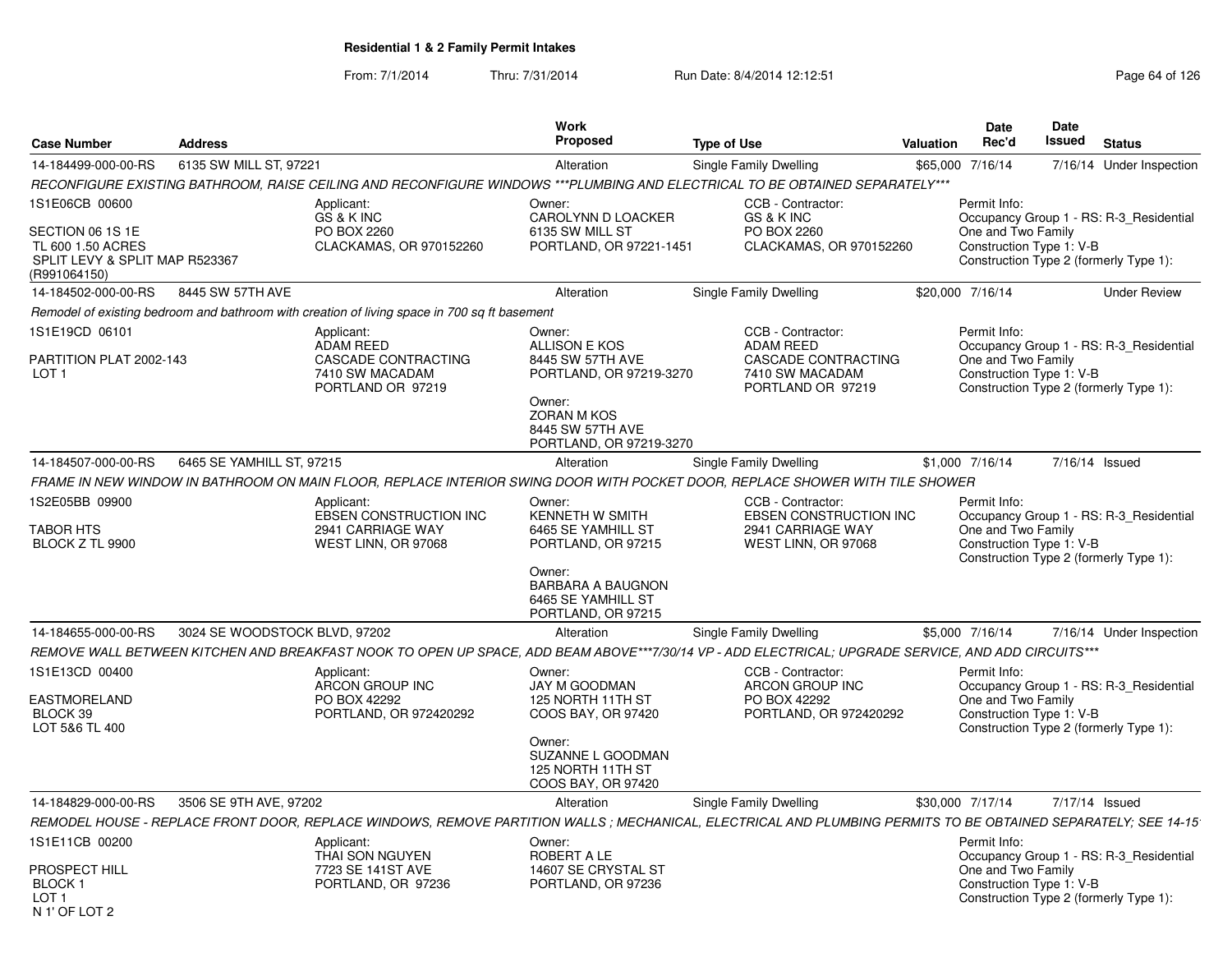|                                                                                |                         |                                                                                                                  | <b>Work</b>                                                                     |                    |                                                                                                                                       |                  | <b>Date</b>                                                    | <b>Date</b>   |                                                                                   |
|--------------------------------------------------------------------------------|-------------------------|------------------------------------------------------------------------------------------------------------------|---------------------------------------------------------------------------------|--------------------|---------------------------------------------------------------------------------------------------------------------------------------|------------------|----------------------------------------------------------------|---------------|-----------------------------------------------------------------------------------|
| <b>Case Number</b>                                                             | <b>Address</b>          |                                                                                                                  | Proposed                                                                        | <b>Type of Use</b> |                                                                                                                                       | <b>Valuation</b> | Rec'd                                                          | Issued        | <b>Status</b>                                                                     |
| 14-184882-000-00-RS                                                            | 7614 SE 19TH AVE, 97202 |                                                                                                                  | Alteration                                                                      |                    | Single Family Dwelling                                                                                                                |                  | \$40,000 7/16/14                                               | 7/16/14       | Issued                                                                            |
|                                                                                |                         | KITCHEN REMODEL; REMOVE PARTITION WALLS; REMOVE CHIMNEY; ELECTRICAL PERMIT TO BE OBTAINED SEPARATELY             |                                                                                 |                    |                                                                                                                                       |                  |                                                                |               |                                                                                   |
| 1S1E23AD 11100                                                                 |                         | Applicant:<br><b>JEFF BETTINELLI</b>                                                                             | Owner:<br>MICHAEL T SURGEON                                                     |                    | CCB - Contractor:<br>ROTH HEATING & COOLING dba                                                                                       |                  | Permit Info:                                                   |               | Occupancy Group 1 - RS: R-3_Remodel                                               |
| WESTMORELAND<br>BLOCK 19<br>LOT <sub>2</sub>                                   |                         | <b>BLACK DIAMOND HOMES INC</b><br>15685 NW 116TH AV STE 290<br><b>TIGARD, OR 97224</b>                           | 7614 SE 19TH AVE<br>PORTLAND, OR 97202                                          |                    | ROTH ZACHRY HEATING INC<br>PO BOX 1265<br>CANBY, OR 97013                                                                             |                  | Construction Type 1: V-B                                       |               | Construction Type 2 (formerly Type 1):                                            |
|                                                                                |                         |                                                                                                                  | Owner:<br>ROSE K LOGAN-SURGEON<br>7614 SE 19TH AVE<br>PORTLAND, OR 97202        |                    | CCB - Contractor:<br><b>JEFF BETTINELLI</b><br><b>BLACK DIAMOND HOMES INC</b><br>15685 NW 116TH AV STE 290<br><b>TIGARD, OR 97224</b> |                  |                                                                |               |                                                                                   |
| 14-185130-000-00-RS                                                            | 515 NE JESSUP ST, 97211 |                                                                                                                  | Alteration                                                                      |                    | Single Family Dwelling                                                                                                                |                  | \$35,000 7/16/14                                               |               | 7/26/14 Under Inspection                                                          |
| <b>KITCHEN REMODEL</b>                                                         |                         |                                                                                                                  |                                                                                 |                    |                                                                                                                                       |                  |                                                                |               |                                                                                   |
| 1N1E14CC 09300                                                                 |                         | Applicant:<br><b>MIKE HUBBELL</b>                                                                                | Owner:<br>PHOENIX REDEVELOPMENT INC                                             |                    | CCB - Contractor:<br><b>GENE</b>                                                                                                      |                  | Permit Info:                                                   |               | Occupancy Group 1 - RS: R-3_Residential                                           |
| <b>CLOVERDALE TR</b><br>BLOCK 3<br>LOT 7&20                                    |                         | PORTLAND DEVELOPMENT<br><b>GROUP LLC</b><br>4224 NE HALSEY ST SUITE 300<br>PORTLAND OR 97213                     | 516 SE MORRISON ST #700<br>PORTLAND, OR 97214-2347                              |                    | PORTLAND DEVELOPMENT<br><b>GROUP LLC</b><br>11124 NE HALSEY ST. PMB 643<br>PORTLAND, OR 97220                                         |                  | One and Two Family<br>Construction Type 1: V-B                 |               | Construction Type 2 (formerly Type 1):                                            |
| 14-185320-000-00-RS                                                            | 9817 N CLARENDON AVE    |                                                                                                                  | Alteration                                                                      |                    | <b>Single Family Dwelling</b>                                                                                                         |                  | \$500 7/17/14                                                  | 7/17/14 Final |                                                                                   |
|                                                                                |                         | SOLAR INSTALLATION, 3.825kW PV SYSTEM ON ROOF TOP - PRESCRIPTIVE                                                 |                                                                                 |                    |                                                                                                                                       |                  |                                                                |               |                                                                                   |
| 1N1E06DD 02601<br><b>COLLEGE PL</b><br>BLOCK <sub>24</sub><br>LOT <sub>7</sub> |                         | Applicant:<br><b>MELISSA BENTLEY</b><br><b>SOLAR CITY CORPORATION</b><br>6132 NE 112TH AVE<br>PORTLAND, OR 97220 | Owner:<br><b>KEITH H MACOMBER</b><br>9817 N CLARENDON AVE<br>PORTLAND, OR 97203 |                    | CCB - Contractor:<br>SOLARCITY CORPORATION<br>6132 NE 112th AVE<br>PORTLAND, OR 97220                                                 |                  | Permit Info:<br>One and Two Family<br>Construction Type 1: V-B |               | Occupancy Group 1 - RS: R-3_Residential<br>Construction Type 2 (formerly Type 1): |
|                                                                                |                         |                                                                                                                  | Owner:<br>SARAH E MACOMBER<br>9817 N CLARENDON AVE<br>PORTLAND, OR 97203        |                    |                                                                                                                                       |                  |                                                                |               |                                                                                   |
| 14-185330-000-00-RS                                                            | 6610 SE 69TH AVE        |                                                                                                                  | Alteration                                                                      |                    | <b>Single Family Dwelling</b>                                                                                                         |                  | \$500 7/17/14                                                  | 7/17/14 Final |                                                                                   |
|                                                                                |                         | SOLAR INSTALLATION, 5.865kW PV SYSTEM ON ROOFTOP, PRESCRIPTIVE                                                   |                                                                                 |                    |                                                                                                                                       |                  |                                                                |               |                                                                                   |
| 1S2E20BA 07001                                                                 |                         | Applicant:                                                                                                       | Owner:                                                                          |                    | CCB - Contractor:                                                                                                                     |                  | Permit Info:                                                   |               |                                                                                   |
| PARTITION PLAT 1999-70<br>LOT <sub>2</sub>                                     |                         | <b>MELISSA BENTLEY</b><br>SOLAR CITY CORPORATION<br>6132 NE 112TH AVE<br>PORTLAND, OR 97220                      | ANN S BLAIR<br>6610 SE 69TH AVE<br>PORTLAND, OR 97206-7336                      |                    | SOLARCITY CORPORATION<br>6132 NE 112th AVE<br>PORTLAND, OR 97220                                                                      |                  | One and Two Family<br>Construction Type 1: V-B                 |               | Occupancy Group 1 - RS: R-3_Residential<br>Construction Type 2 (formerly Type 1): |
| 14-185335-000-00-RS                                                            | 6103 SE IVON ST, 97206  |                                                                                                                  | Alteration                                                                      |                    | Single Family Dwelling                                                                                                                |                  | \$6.750 7/17/14                                                | 7/17/14 Final |                                                                                   |
|                                                                                |                         | SOLAR INSTALLATION, 2.805kW PV SYSTEM ON ROOFTOP, NOT PRESCRIPTIVE                                               |                                                                                 |                    |                                                                                                                                       |                  |                                                                |               |                                                                                   |
| 1S2E07AA 00400                                                                 |                         | Applicant:<br><b>MELISSA BENTLEY</b>                                                                             | Owner:<br><b>MARTIN E SMITH</b>                                                 |                    | CCB - Contractor:<br>SOLARCITY CORPORATION                                                                                            |                  | Permit Info:                                                   |               | Occupancy Group 1 - RS: R-3_Residential                                           |
| <b>OLDENBURG</b><br><b>BLOCK1</b><br>LOT <sub>7</sub>                          |                         | SOLAR CITY CORPORATION<br>6132 NE 112TH AVE<br>PORTLAND, OR 97220                                                | 6103 SE IVON ST<br>PORTLAND, OR 97206-1354                                      |                    | 6132 NE 112th AVE<br>PORTLAND, OR 97220                                                                                               |                  | One and Two Family<br>Construction Type 1: V-B                 |               | Construction Type 2 (formerly Type 1):                                            |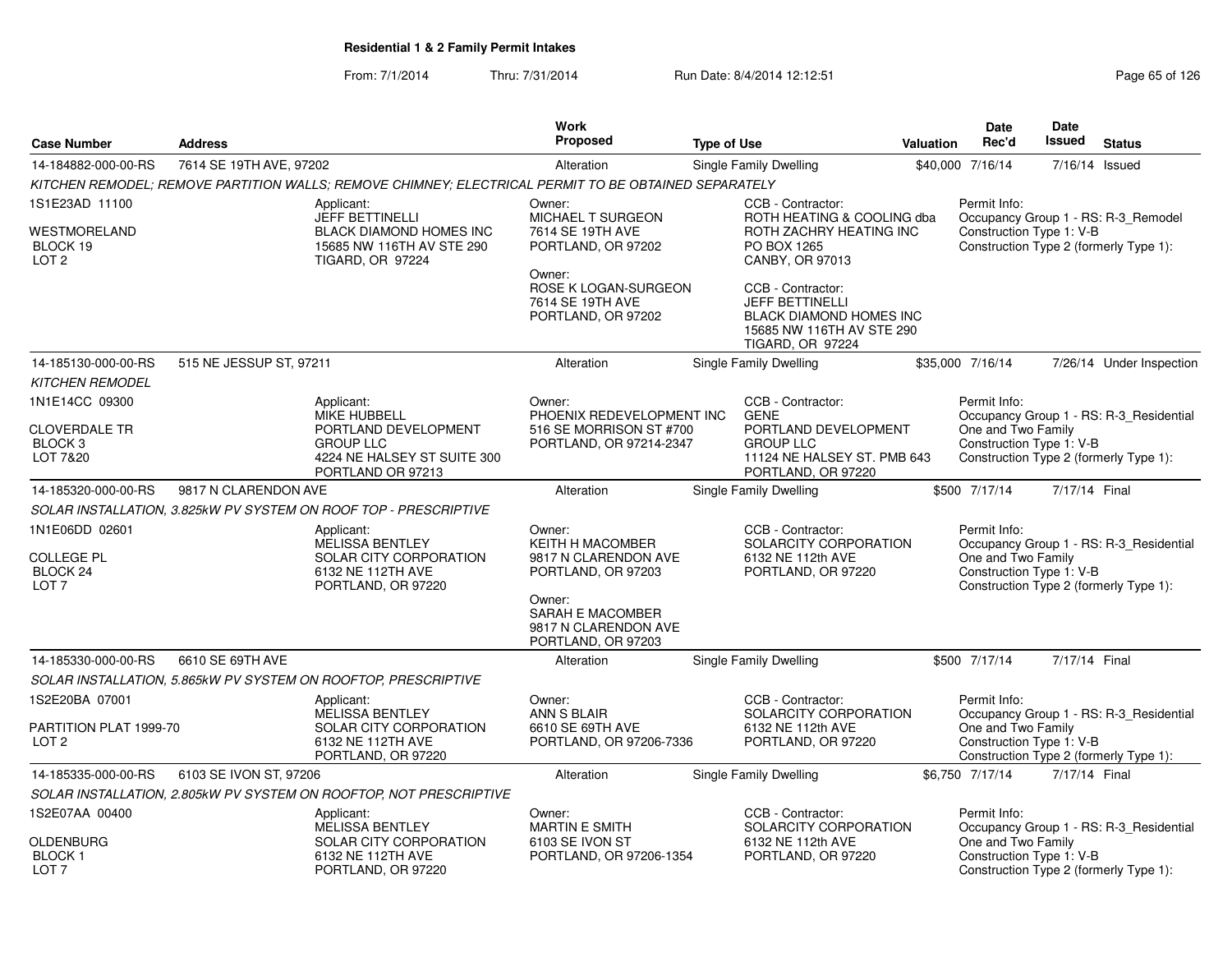| <b>Case Number</b>                                    | <b>Address</b>                                                                                                                                          | Work<br>Proposed                                                                      | <b>Type of Use</b>                                                                               | <b>Valuation</b> | <b>Date</b><br>Rec'd                                           | Date<br><b>Issued</b> | <b>Status</b>                                                                          |
|-------------------------------------------------------|---------------------------------------------------------------------------------------------------------------------------------------------------------|---------------------------------------------------------------------------------------|--------------------------------------------------------------------------------------------------|------------------|----------------------------------------------------------------|-----------------------|----------------------------------------------------------------------------------------|
| 14-185456-000-00-RS                                   | 2783 SW MONTGOMERY DR, 97201                                                                                                                            | Alteration                                                                            | Single Family Dwelling                                                                           |                  | \$20,500 7/17/14                                               |                       | <b>Under Review</b>                                                                    |
|                                                       | REMODEL KITCHEN, BATH. MOVE THREE STAIR TREADS. ADD SHOWER, NEW LAUNDRY AND EGRESS WINDOW, IN THE EXISTING BASEMENT.                                    |                                                                                       |                                                                                                  |                  |                                                                |                       |                                                                                        |
| 1S1E08AA 10600                                        | Applicant:<br><b>GREGORY TUDOR</b>                                                                                                                      | Owner:<br><b>JAMES SERVO</b>                                                          | CCB - Contractor:<br><b>GREGORY TUDOR</b>                                                        |                  | Permit Info:                                                   |                       | Occupancy Group 1 - RS: R-3_Residential                                                |
| <b>GREENWAY</b><br><b>BLOCK M</b><br>LOT <sub>5</sub> | <b>TUDOR DESIGN LLC</b><br>9509 SW 4TH AVENUE<br>PORTLAND, OR 97219                                                                                     | 14308 NW DUNBAR LN<br>PORTLAND, OR 97231-2658                                         | TUDOR DESIGN LLC<br>9509 SW 4TH AVENUE<br>PORTLAND, OR 97219                                     |                  | One and Two Family<br>Construction Type 1: V-B                 |                       | Construction Type 2 (formerly Type 1):                                                 |
|                                                       |                                                                                                                                                         | Owner:<br><b>REBECCA SERVO</b><br>14308 NW DUNBAR LN<br>PORTLAND, OR 97231-2658       | CCB - Contractor:<br><b>D &amp; SONS PLUMBING LLC</b><br>3810 NE 53RD CIR<br>VANCOUVER, WA 98661 |                  |                                                                |                       |                                                                                        |
| 14-185478-000-00-RS                                   | 6308 NE RODNEY AVE, 97211                                                                                                                               | Alteration                                                                            | Single Family Dwelling                                                                           |                  | \$6,534 7/18/14                                                |                       | 7/18/14 Issued                                                                         |
|                                                       | CONVERT EXISTING BEDROOM ON 2ND FLOOR TO MASTER BATHROOM AND WALK IN CLOSET TO CREATE MASTER SUITE, REPLACE DECK AND STAIRS AT REAR (3 BATHROOMS TOTAL) |                                                                                       |                                                                                                  |                  |                                                                |                       |                                                                                        |
| 1N1E15DA 08200<br>PIEDMONT                            | Applicant:<br><b>TRACY REYNOLDS</b><br>DARTER CONSTRUCTION LLC                                                                                          | Owner:<br>EDEN ENTERPRISES LLC<br>5505 SW DELKER RD                                   | CCB - Contractor:<br><b>TRACY REYNOLDS</b><br>DARTER CONSTRUCTION LLC                            |                  | Permit Info:<br>Construction Type 1: V-B                       |                       | Occupancy Group 1 - RS: R-3_Remodel                                                    |
| BLOCK 43<br>LOT 15&16 TL 8200                         | 7640 NE AIRPORT WAY #56115<br>PORLTAND, OR 97218                                                                                                        | TUALATIN, OR 97062-9710                                                               | 7640 NE AIRPORT WAY #56115<br>PORLTAND, OR 97218                                                 |                  |                                                                |                       | Construction Type 2 (formerly Type 1): V-B<br>Total Square Footage - Display Only: 198 |
| 14-185480-000-00-RS                                   | 3045 SW FAIRVIEW BLVD, 97201                                                                                                                            | Alteration                                                                            | Single Family Dwelling                                                                           |                  | \$1,000 7/23/14                                                |                       | 7/23/14 Issued                                                                         |
|                                                       | NEW POST AND BEAM FRAMING TO SUPPORT THE EXISTING CEILING JOISTS AND ROOF FRAMING AT THE REMOVED MAIN LEVEL INTERIOR PARTITION WALL                     |                                                                                       |                                                                                                  |                  |                                                                |                       |                                                                                        |
| 1N1E32DC 11800<br>ARLINGTON HTS & RPLT<br>BLOCK 16    | Applicant:<br>XIAO LI DANE LIU-WIMMER<br>3045 SW FAIRVIEW BLVD<br>PORTLAND, OR 97205-5801                                                               | Owner:<br><b>THOMAS G WIMMER</b><br>3045 SW FAIRVIEW BLVD<br>PORTLAND, OR 97205-5801  | CCB - Contractor:<br><b>CHRIS MCDONALD</b><br>6307 NE 23RD<br>PORTLAND OR 97211                  |                  | Permit Info:<br>One and Two Family<br>Construction Type 1: V-B |                       | Occupancy Group 1 - RS: R-3_Residential                                                |
| LOT <sub>15</sub>                                     |                                                                                                                                                         | Owner:<br>XIAO LI DANE LIU-WIMMER<br>3045 SW FAIRVIEW BLVD<br>PORTLAND, OR 97205-5801 |                                                                                                  |                  |                                                                |                       | Construction Type 2 (formerly Type 1):                                                 |
| 14-185639-000-00-RS                                   | 2702 SE 81ST AVE, 97206                                                                                                                                 | Alteration                                                                            | Single Family Dwelling                                                                           |                  | \$800 7/18/14                                                  | 7/18/14 Final         |                                                                                        |
|                                                       | ALTERATION TO REPLACE WINDOW WITH SLIDER DOOR AT REAR FOR ACCESS TO COVERED PORCH (UNDER 200 SF); (1) CIRCUIT FOR PORCH LIGHT; SEE PARENT VIOLATION     |                                                                                       |                                                                                                  |                  |                                                                |                       |                                                                                        |
| 1S2E08AA 13700                                        | Applicant:<br><b>CHAD HONL</b>                                                                                                                          | Owner:<br><b>CHAD HONL</b>                                                            | CCB - Contractor:<br><b>LANCE SAFRANSKI</b>                                                      |                  | Permit Info:                                                   |                       | Occupancy Group 1 - RS: R-3_Residential                                                |
| EASTLEIGH<br><b>BLOCK1</b><br>LOT <sub>4</sub>        | 5804 SE LAFAYETTE ST<br>PORTLAND, OR 97206                                                                                                              | 5804 SE LAFAYETTE ST<br>PORTLAND, OR 97206                                            | <b>RESIDENTIAL RENOVATION INC</b><br>2980 GREENTREE RD<br>LAKE OSWEGO, OR 97034                  |                  | One and Two Family<br>Construction Type 1: V-B                 |                       | Construction Type 2 (formerly Type 1):                                                 |
|                                                       |                                                                                                                                                         | Owner:<br><b>ISABEL TOLEDO</b><br>5804 SE LAFAYETTE ST<br>PORTLAND, OR 97206          |                                                                                                  |                  |                                                                |                       |                                                                                        |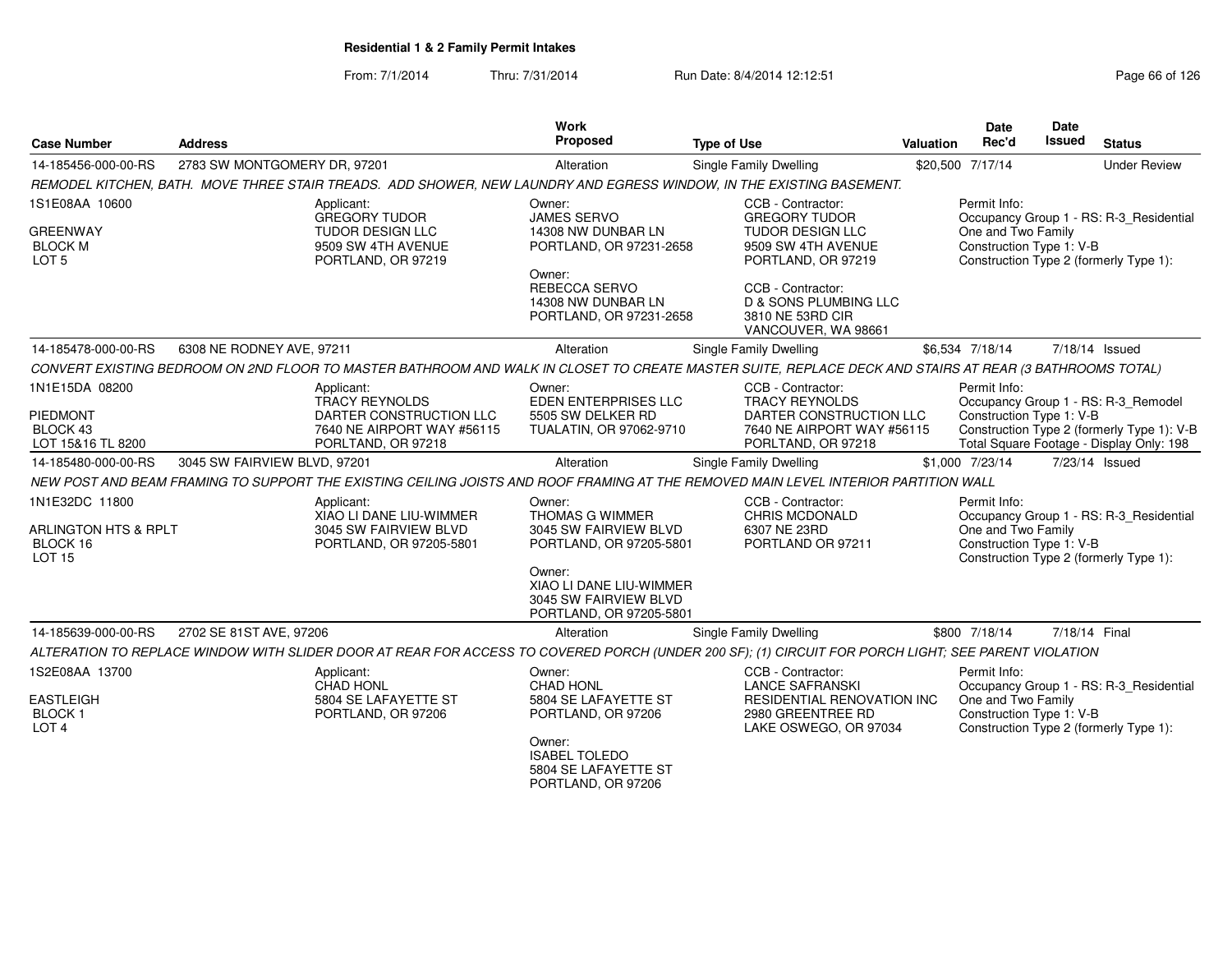| <b>Case Number</b>                                                       | <b>Address</b>               |                                                                                                     | Work<br>Proposed                                                                   | <b>Type of Use</b>                                                                                                                                                                                                                                                                                                                                                                                                                | <b>Valuation</b> | <b>Date</b><br>Rec'd                                           | <b>Date</b><br><b>Issued</b> | <b>Status</b>                                                                     |
|--------------------------------------------------------------------------|------------------------------|-----------------------------------------------------------------------------------------------------|------------------------------------------------------------------------------------|-----------------------------------------------------------------------------------------------------------------------------------------------------------------------------------------------------------------------------------------------------------------------------------------------------------------------------------------------------------------------------------------------------------------------------------|------------------|----------------------------------------------------------------|------------------------------|-----------------------------------------------------------------------------------|
| 14-186011-000-00-RS                                                      | 623 SE 35TH AVE, 97214       |                                                                                                     | Alteration                                                                         | Single Family Dwelling                                                                                                                                                                                                                                                                                                                                                                                                            |                  | \$8,500 7/18/14                                                | 7/18/14 Issued               |                                                                                   |
|                                                                          |                              | REPIPE, EXISTING BATHROOM REMODEL, NEW TANKLESS WATERHEATER, ALL TRADE WORK // NO PLANS REQUIRED // |                                                                                    |                                                                                                                                                                                                                                                                                                                                                                                                                                   |                  |                                                                |                              |                                                                                   |
| 1S1E01AB 17400                                                           |                              | Applicant:<br><b>DAVID LIPKIND</b>                                                                  | Owner:<br><b>DEIDRE A CONE</b>                                                     | CCB - Contractor:<br><b>DAVID LIPKIND</b>                                                                                                                                                                                                                                                                                                                                                                                         |                  | Permit Info:                                                   |                              | Occupancy Group 1 - RS: R-3_Residential                                           |
| SUNNYSIDE & PLAT 2 & 3<br>BLOCK <sub>8</sub><br>N 33 1/3' OF LOT 13&16   |                              | SHELBYVILLE PROPERTIES LLC<br>1215 NE WEBSTER<br>PORTLAND OR 97211                                  | 1239 NE SUMNER ST<br>PORTLAND, OR 97211-4429<br>Owner:                             | SHELBYVILLE PROPERTIES LLC<br>1215 NE WEBSTER<br>PORTLAND OR 97211                                                                                                                                                                                                                                                                                                                                                                |                  | One and Two Family<br>Construction Type 1: V-B                 |                              | Construction Type 2 (formerly Type 1):                                            |
|                                                                          |                              |                                                                                                     | <b>DAVID I LIPKIND</b><br>1239 NE SUMNER ST<br>PORTLAND, OR 97211-4429             |                                                                                                                                                                                                                                                                                                                                                                                                                                   |                  |                                                                |                              |                                                                                   |
| 14-186024-000-00-RS                                                      | 4046 N GANTENBEIN AVE, 97227 |                                                                                                     | Alteration                                                                         | Single Family Dwelling                                                                                                                                                                                                                                                                                                                                                                                                            |                  | \$54,000 7/18/14                                               | 7/18/14 Issued               |                                                                                   |
|                                                                          |                              | KITCHEN REMODEL, REMOVE ABANDON MECHANICAL CHIMNEY, NO PLANS REQUIRED                               |                                                                                    |                                                                                                                                                                                                                                                                                                                                                                                                                                   |                  |                                                                |                              |                                                                                   |
| 1N1E22DB 15700<br><b>CENTRAL ALBINA</b><br>BLOCK 13<br>LOT <sub>13</sub> |                              | Applicant:<br>ADAM<br><b>ARCIFORM LLC</b><br>2303 N RANDOLPH AVE<br>PORTLAND, OR 97227              | Owner:<br><b>THOM FAHRBACH</b><br>4046 N GANTENBEIN AVE<br>PORTLAND, OR 97227-1421 | CCB - Contractor:<br>POWER PLUMBING CO<br>PO BOX 19418<br><b>TIGARD, OR 97280</b><br>Web Page<br>Address:www.powerplumbingco.com<br>CCB - Contractor:<br>ADVANCED HEATING & AIR<br><b>CONDITIONING</b><br>5825 SE FOSTER ROAD<br>PORTLAND, OR 97206<br>CCB - Contractor:<br>MASTER TECH ELECTRIC INC<br><b>PO BX 99</b><br>EAGLE CREEK OR 97022<br>CCB - Contractor:<br><b>ADAM</b><br><b>ARCIFORM LLC</b><br>2303 N RANDOLPH AVE |                  | Permit Info:<br>One and Two Family<br>Construction Type 1: V-B |                              | Occupancy Group 1 - RS: R-3 Residential<br>Construction Type 2 (formerly Type 1): |
| 14-186060-000-00-RS                                                      | 4884 NW BARNES RD, 97210     |                                                                                                     | Alteration                                                                         | PORTLAND, OR 97227<br><b>Single Family Dwelling</b>                                                                                                                                                                                                                                                                                                                                                                               |                  | \$35,000 7/21/14                                               | 7/21/14 Issued               |                                                                                   |
|                                                                          |                              | INSTALL ELEVATOR AT CENTER OF HOUSE, ADD ELEVATOR EQUIPMENT ROOM ON MAIN LEVEL                      |                                                                                    |                                                                                                                                                                                                                                                                                                                                                                                                                                   |                  |                                                                |                              |                                                                                   |
| 1N1E31DD 05100                                                           |                              | Applicant:                                                                                          | Owner:                                                                             |                                                                                                                                                                                                                                                                                                                                                                                                                                   |                  | Permit Info:                                                   |                              |                                                                                   |
| SECTION 31 1N 1E<br>TL 5100 0.23 ACRES                                   |                              | DENNIS R WOODS<br>4884 NW BARNES RD<br>PORTLAND, OR 97210                                           | DENNIS R WOODS<br>4884 NW BARNES RD<br>PORTLAND, OR 97210                          |                                                                                                                                                                                                                                                                                                                                                                                                                                   |                  | One and Two Family<br>Construction Type 1: V-B                 |                              | Occupancy Group 1 - RS: R-3 Residential<br>Construction Type 2 (formerly Type 1): |
|                                                                          |                              |                                                                                                     | Owner:<br><b>GEORGIA J FRESHWATER</b><br>4884 NW BARNES RD<br>PORTLAND, OR 97210   |                                                                                                                                                                                                                                                                                                                                                                                                                                   |                  |                                                                |                              |                                                                                   |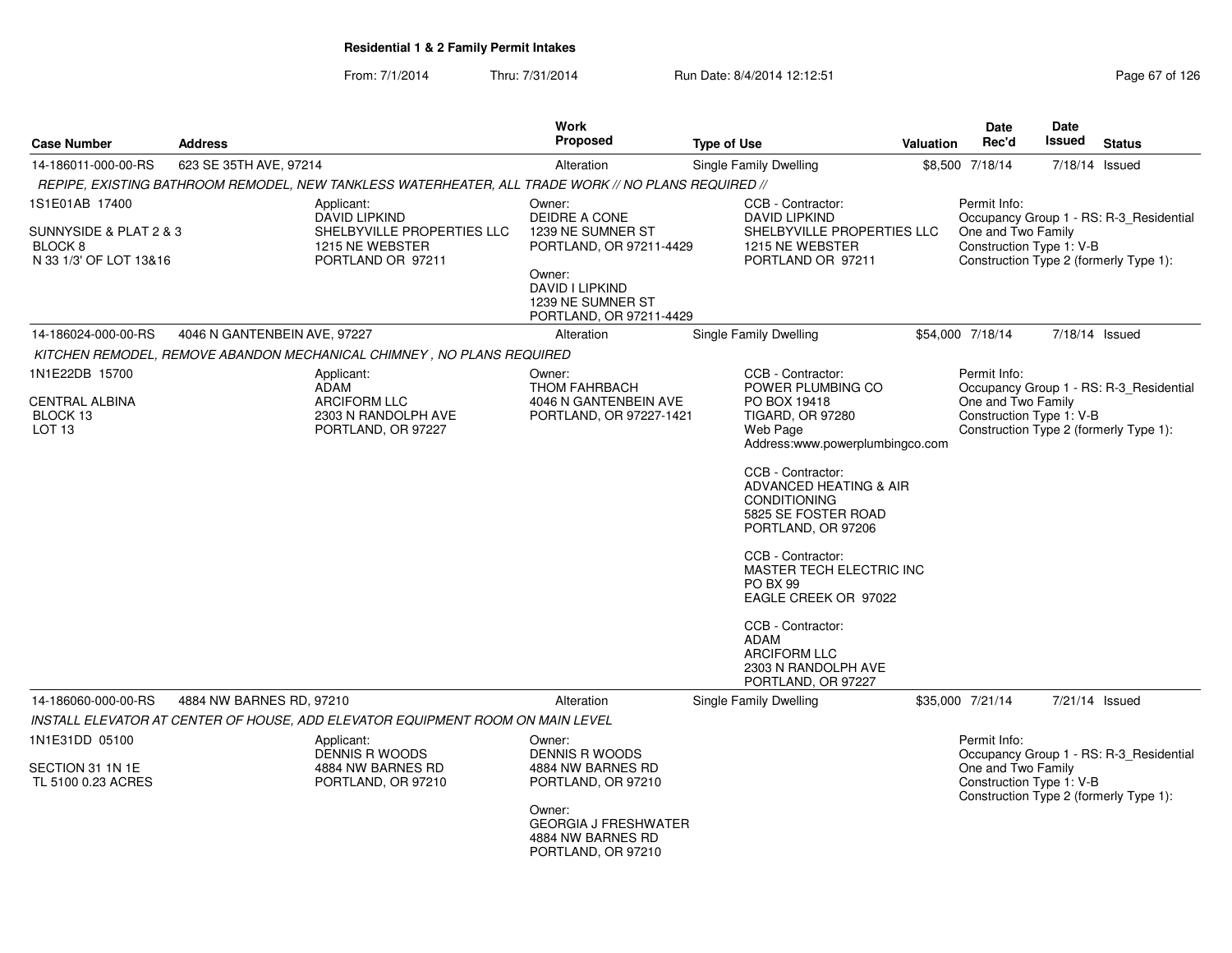#### From: 7/1/2014Thru: 7/31/2014 Run Date: 8/4/2014 12:12:51

| <b>Case Number</b>                                                                | <b>Address</b>                                                                                                                                                 | <b>Work</b><br>Proposed                                                       | <b>Type of Use</b>                                                                                                 | Valuation                                                                                | <b>Date</b><br>Rec'd               | Date<br>Issued           | <b>Status</b>                                                                     |
|-----------------------------------------------------------------------------------|----------------------------------------------------------------------------------------------------------------------------------------------------------------|-------------------------------------------------------------------------------|--------------------------------------------------------------------------------------------------------------------|------------------------------------------------------------------------------------------|------------------------------------|--------------------------|-----------------------------------------------------------------------------------|
| 14-186094-000-00-RS                                                               | 6604 NE 24TH AVE, 97211                                                                                                                                        | Alteration                                                                    | Single Family Dwelling                                                                                             |                                                                                          | \$35,000 7/18/14                   |                          | 7/18/14 Under Inspection                                                          |
|                                                                                   | CONVERT BASEMENT TO LIVING SPACE, ADD NEW WALLS TO CREATE 2 BEDROOMS WITH 2 NEW EGRESS WINDOWS, LAUNDRY ROOM AND BATHROOM (2 BATHROOMS TOTAL)                  |                                                                               |                                                                                                                    |                                                                                          |                                    |                          |                                                                                   |
| 1N1E14AD 01600                                                                    | Applicant:<br><b>JENNIFER TAYLOR</b>                                                                                                                           | Owner:<br><b>JENNIFER TAYLOR</b>                                              | CCB - Contractor:<br><b>MJS PLUMBING</b>                                                                           |                                                                                          | Permit Info:                       |                          | Occupancy Group 1 - RS: R-3_Residential                                           |
| <b>IRVINGTON PK</b><br>BLOCK 74<br>LOT <sub>9</sub>                               | 6604 NE 24TH AVE<br>PORTLAND, OR 97211                                                                                                                         | 6604 NE 24TH AVE<br>PORTLAND, OR 97211                                        | P.O. BOX 18230<br>PORTLAND OR 97218                                                                                | One and Two Family<br>Construction Type 1: V-B<br>Construction Type 2 (formerly Type 1): |                                    |                          |                                                                                   |
|                                                                                   |                                                                                                                                                                |                                                                               | CCB - Contractor:<br><b>MONTE DAWSON</b><br><b>BLUE ROSE ENTERPRISES</b><br>3370 SW 173 AVE<br>BEAVERTON, OR 97006 |                                                                                          |                                    |                          |                                                                                   |
| 14-186135-000-00-RS                                                               | 1714 N FARRAGUT ST, 97217                                                                                                                                      | Alteration                                                                    | Single Family Dwelling                                                                                             |                                                                                          | \$10,000 7/18/14                   | 7/18/14 Final            |                                                                                   |
|                                                                                   | REBUILD BRICK MASONRY CHIMNEY AND ALCOVE FOR FUTURE INSERT. INSERT BY OTHERS.                                                                                  |                                                                               |                                                                                                                    |                                                                                          |                                    |                          |                                                                                   |
| 1N1E09DD 12800<br><b>KENTON</b>                                                   | Applicant:<br>LADD MASONRY CONSTRUCTION JEFFREY S LEWIS<br><b>INCORPORATED</b>                                                                                 | Owner:<br>1714 N FARRAGUT ST                                                  | CCB - Contractor:<br>LADD MASONRY CONSTRUCTION<br><b>INCORPORATED</b>                                              |                                                                                          | Permit Info:<br>One and Two Family |                          | Occupancy Group 1 - RS: R-3_Residential                                           |
| BLOCK 12<br><b>LOT 5-7</b>                                                        | 5240 SW DOVER LANE<br>PORTLAND, OR 97225                                                                                                                       | PORTLAND, OR 97217                                                            | 5240 SW DOVER LANE<br>PORTLAND, OR 97225                                                                           |                                                                                          |                                    | Construction Type 1: V-B | Construction Type 2 (formerly Type 1):                                            |
|                                                                                   |                                                                                                                                                                | Owner:<br>ALEXANDRA BRUCCULERI<br>1714 N FARRAGUT ST<br>PORTLAND, OR 97217    |                                                                                                                    |                                                                                          |                                    |                          |                                                                                   |
| 14-186277-000-00-RS                                                               | 112 NE SAN RAFAEL ST, 97212                                                                                                                                    | Alteration                                                                    | Single Family Dwelling                                                                                             |                                                                                          | \$4,000 7/18/14                    | 7/18/14 Final            |                                                                                   |
|                                                                                   | PERMIT TO REPAIR DECK GUARDRAILS; NEW STAIRS AND HANDRAIL TO DECK; REPLACE FIXTURES IN FIRST FLOOR BATHROOM, ADD 2ND BATHROOM ON SECOND FLOOR - SEE PARENT FEE |                                                                               |                                                                                                                    |                                                                                          |                                    |                          |                                                                                   |
| 1N1E27DD 03900                                                                    | Applicant:<br>MOHAMED ABDUL BADREDDINE                                                                                                                         | Owner:<br>MOHAMED ABDUL BADREDDINE                                            |                                                                                                                    |                                                                                          | Permit Info:                       |                          | Occupancy Group 1 - RS: R-3_Remodel                                               |
| ALBINA<br>BLOCK 21<br>W 41' OF E 80' OF LOT 1<br>N 15' OF W 40' OF E 80' OF LOT 2 | 3135 SE FURAT CT<br>PORTLAND, OR 97222-3301                                                                                                                    | 3135 SE FURAT CT<br>PORTLAND, OR 97222-3301                                   |                                                                                                                    |                                                                                          |                                    | Construction Type 1: V-B | Construction Type 2 (formerly Type 1):<br>Total Square Footage - Display Only: 75 |
| 14-186287-000-00-RS                                                               | 2716 SE 33RD PL, 97202                                                                                                                                         | Alteration                                                                    | Single Family Dwelling                                                                                             |                                                                                          | \$20,000 7/18/14                   | 7/18/14 Issued           |                                                                                   |
|                                                                                   | REMODEL EXISTING BATHROOM ON MAIN FLOOR, REMOVE WALL AND ADD CLOSET, ENLARGE WINDOW OVER TUB, FRAME IN POCKET DOOR                                             |                                                                               |                                                                                                                    |                                                                                          |                                    |                          |                                                                                   |
| 1S1E12AB 10200                                                                    | Applicant:<br>SUSAN W KNIGHT                                                                                                                                   | Owner:<br><b>GLENN A LAMB</b>                                                 | CCB - Contractor:<br>CRAIG ANDERSON PLUMBING INC                                                                   |                                                                                          | Permit Info:                       |                          | Occupancy Group 1 - RS: R-3_Residential                                           |
| <b>EAST PORTLAND HTS</b><br>BLOCK 11<br><b>LOT 15</b>                             | 2716 SE 33RD PL<br>PORTLAND, OR 97202-1431                                                                                                                     | 2716 SE 33RD PL<br>PORTLAND, OR 97202-1431                                    | 2730 SE 15TH AVE<br>PORTLAND, OR 97202                                                                             |                                                                                          | One and Two Family                 | Construction Type 1: V-B | Construction Type 2 (formerly Type 1):                                            |
|                                                                                   |                                                                                                                                                                | Owner:<br><b>SUSAN W KNIGHT</b><br>2716 SE 33RD PL<br>PORTLAND, OR 97202-1431 |                                                                                                                    |                                                                                          |                                    |                          |                                                                                   |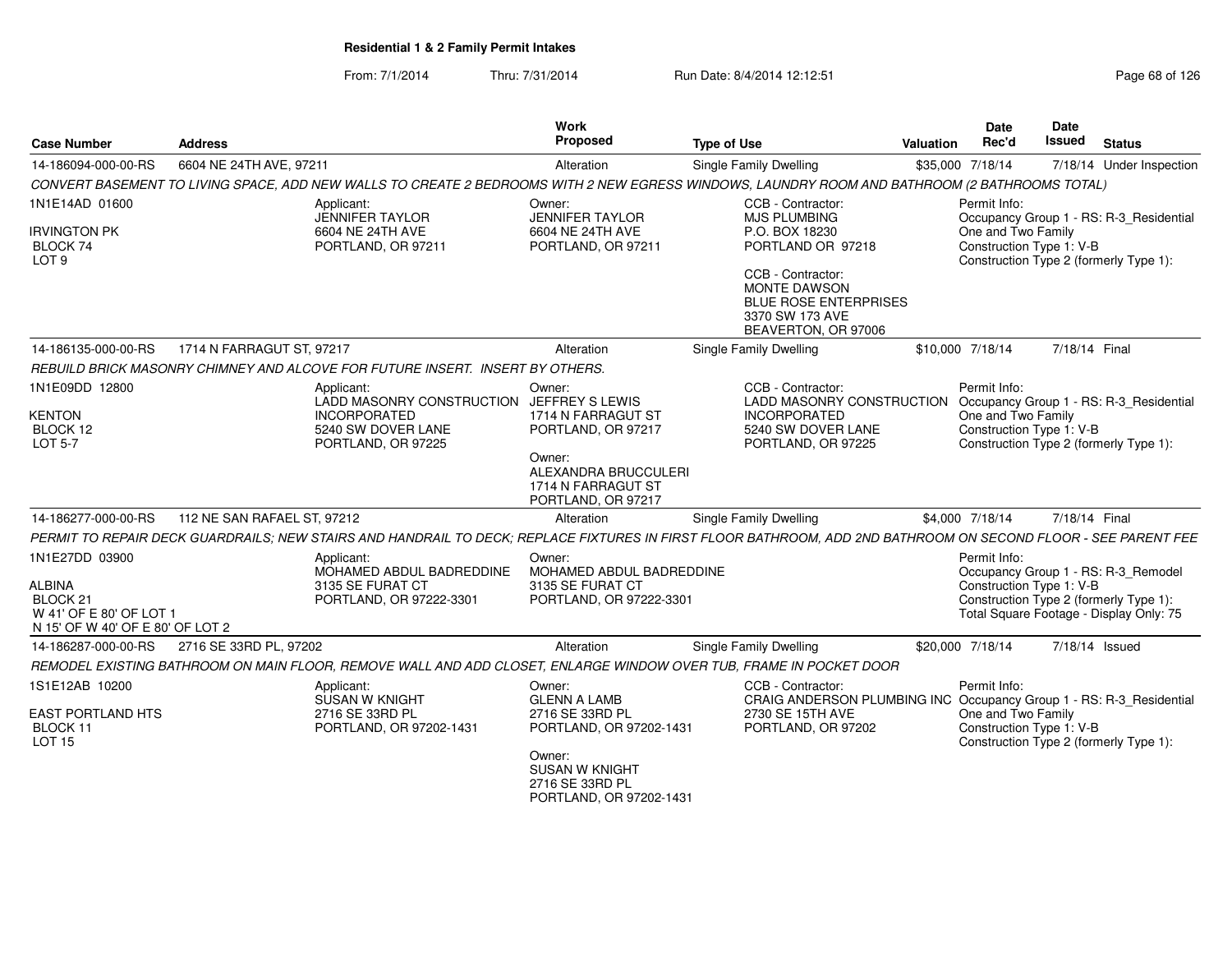| <b>Case Number</b>                                                             | <b>Address</b>             |                                                         | Work<br>Proposed                                                            | <b>Type of Use</b>                                                                                                                                       | <b>Valuation</b>                                                                         | Date<br>Rec'd                                                                 | Date<br>Issued                                                                           | <b>Status</b>                           |  |
|--------------------------------------------------------------------------------|----------------------------|---------------------------------------------------------|-----------------------------------------------------------------------------|----------------------------------------------------------------------------------------------------------------------------------------------------------|------------------------------------------------------------------------------------------|-------------------------------------------------------------------------------|------------------------------------------------------------------------------------------|-----------------------------------------|--|
| 14-186333-000-00-RS                                                            | 5204 NE WISTARIA DR, 97213 |                                                         | Alteration                                                                  | Single Family Dwelling                                                                                                                                   | \$28,000 7/18/14                                                                         |                                                                               |                                                                                          | 7/18/14 Under Inspection                |  |
|                                                                                |                            |                                                         |                                                                             | CONVERT BASEMENT TO LIVING SPACE, ALL NEW WALLS FOR LAUNDRY ROOM, REPLACE LAUNDRY AND LIVING ROOM WINDOW, NEW BATHROOM, NEW BEDROOM WITH ENLARGED WINDOV |                                                                                          |                                                                               |                                                                                          |                                         |  |
| 1N2E30DB 01000                                                                 |                            | Applicant:<br>BRIAN SCOTT BACHELOR                      | Owner:<br>LUKASZ WOJEWODA                                                   | CCB - Contractor:<br>RHINO PLUMBING INC                                                                                                                  |                                                                                          | Permit Info:                                                                  |                                                                                          | Occupancy Group 1 - RS: R-3_Residential |  |
| ROSE CITY PK<br>BLOCK 50<br>LOT <sub>7</sub>                                   |                            | 3334 NE 45TH AVE<br>PORTLAND, OR 97213                  | 5204 NE WISTARIA DR<br>PORTLAND, OR 97213-2559                              | 18761 SE EL CAMINO TER<br>DAMASCUS OR 97089<br>CCB - Contractor:<br><b>CAMERON THOMAS LLC</b><br>PO BOX 5324<br>ALOHA OR 97006                           |                                                                                          | One and Two Family<br>Construction Type 1: V-B                                | Construction Type 2 (formerly Type 1):                                                   |                                         |  |
|                                                                                |                            |                                                         |                                                                             | CCB - Contractor:<br><b>BRIAN SCOTT BACHELOR</b><br>3334 NE 45TH AVE<br>PORTLAND, OR 97213                                                               |                                                                                          |                                                                               |                                                                                          |                                         |  |
| 14-186402-000-00-RS                                                            | 5910 SW HAMILTON ST, 97221 |                                                         | Alteration                                                                  | Single Family Dwelling                                                                                                                                   |                                                                                          | \$27,800 7/18/14                                                              |                                                                                          | 7/18/14 Issued                          |  |
| REPLACE CONCRETE ON GARAGE FLOOR AND REPLACE POST                              |                            |                                                         |                                                                             |                                                                                                                                                          |                                                                                          |                                                                               |                                                                                          |                                         |  |
| 1S1E18BA 03900                                                                 |                            | Applicant:<br><b>LADA ENTERPRISES INC</b>               | Owner:<br><b>JAMES METCALFE</b>                                             | CCB - Contractor:<br><b>LADA ENTERPRISES INC</b>                                                                                                         |                                                                                          | Permit Info:                                                                  |                                                                                          | Occupancy Group 1 - RS: R-3 Residential |  |
| <b>B P CARDWELL TR</b><br>LOT 2&3 TL 3900<br>DEFERRAL-POTENTIAL ADDITIONAL TAX |                            | PO BOX 1067<br>TUALATIN, OR 97062                       | 5910 SW HAMILTON ST<br>PORTLAND, OR 97221-1232                              | PO BOX 1067<br>TUALATIN, OR 97062                                                                                                                        | One and Two Family<br>Construction Type 1: V-B<br>Construction Type 2 (formerly Type 1): |                                                                               |                                                                                          |                                         |  |
| 14-186447-000-00-RS                                                            | 3232 SE LAMBERT ST, 97202  |                                                         | Alteration                                                                  | Single Family Dwelling                                                                                                                                   |                                                                                          | \$35,000 7/18/14                                                              |                                                                                          | 7/18/14 Under Inspection                |  |
| <b>KITCHEN REMODEL</b>                                                         |                            |                                                         |                                                                             |                                                                                                                                                          |                                                                                          |                                                                               |                                                                                          |                                         |  |
| 1S1E24DB 05900                                                                 |                            | Applicant:<br>RJR CONSTRUCTION INC                      | Owner:<br><b>PATRICK CUMMINGS</b>                                           | CCB - Contractor:<br>RJR CONSTRUCTION INC                                                                                                                |                                                                                          | Permit Info:                                                                  |                                                                                          | Occupancy Group 1 - RS: R-3 Residential |  |
| EASTMORELAND<br><b>BLOCK 51</b><br>LOT 16 EXC S 70'                            |                            | PO BOX 1347<br>GRESHAM, OR 97030                        | 3232 SE LAMBERT ST<br>PORTLAND, OR 97202-8571                               | PO BOX 1347<br>GRESHAM, OR 97030                                                                                                                         |                                                                                          |                                                                               | One and Two Family<br>Construction Type 1: V-B<br>Construction Type 2 (formerly Type 1): |                                         |  |
|                                                                                |                            |                                                         | Owner:<br>CHELSEA CUMMINGS<br>3232 SE LAMBERT ST<br>PORTLAND, OR 97202-8571 |                                                                                                                                                          |                                                                                          |                                                                               |                                                                                          |                                         |  |
| 14-186489-000-00-RS                                                            | 1736 SE TAGGART ST, 97202  |                                                         | Alteration                                                                  | Single Family Dwelling                                                                                                                                   |                                                                                          | \$35,000 7/18/14                                                              |                                                                                          | 7/18/14 Issued                          |  |
|                                                                                |                            |                                                         |                                                                             | REMODEL UPPER FLOOR, CREATE TWO BEDROOMS FROM ONE LARGE BEDROOM. ADD BATH FAN IN EXISTING BATHROOM. ADD TWO WINDOWS ON WEST SIDE OF HOUSE                |                                                                                          |                                                                               |                                                                                          |                                         |  |
| 1S1E11AB 15100<br>TIBBETTS ADD                                                 |                            | Applicant:<br>BYERLY REMODELING INC<br>2215 SE 32ND AVE | Owner:<br>ARTHUR E WELLS<br>1736 SE TAGGART ST                              | CCB - Contractor:<br>BYERLY REMODELING INC<br>2215 SE 32ND AVE                                                                                           |                                                                                          | Permit Info:<br>Occupancy Group 1 - RS: R-3_Residential<br>One and Two Family |                                                                                          |                                         |  |
| BLOCK <sub>23</sub><br>E 1/2 OF LOT 5<br>E 1/2 OF N 24 1/2' OF LOT 6           |                            | PORTLAND, OR 97214                                      | PORTLAND, OR 97202<br>Owner:                                                | PORTLAND, OR 97214                                                                                                                                       |                                                                                          | Construction Type 1: V-B<br>Construction Type 2 (formerly Type 1):            |                                                                                          |                                         |  |
|                                                                                |                            |                                                         | JULIA H TOMES<br>1736 SE TAGGART ST<br>PORTLAND, OR 97202                   |                                                                                                                                                          |                                                                                          |                                                                               |                                                                                          |                                         |  |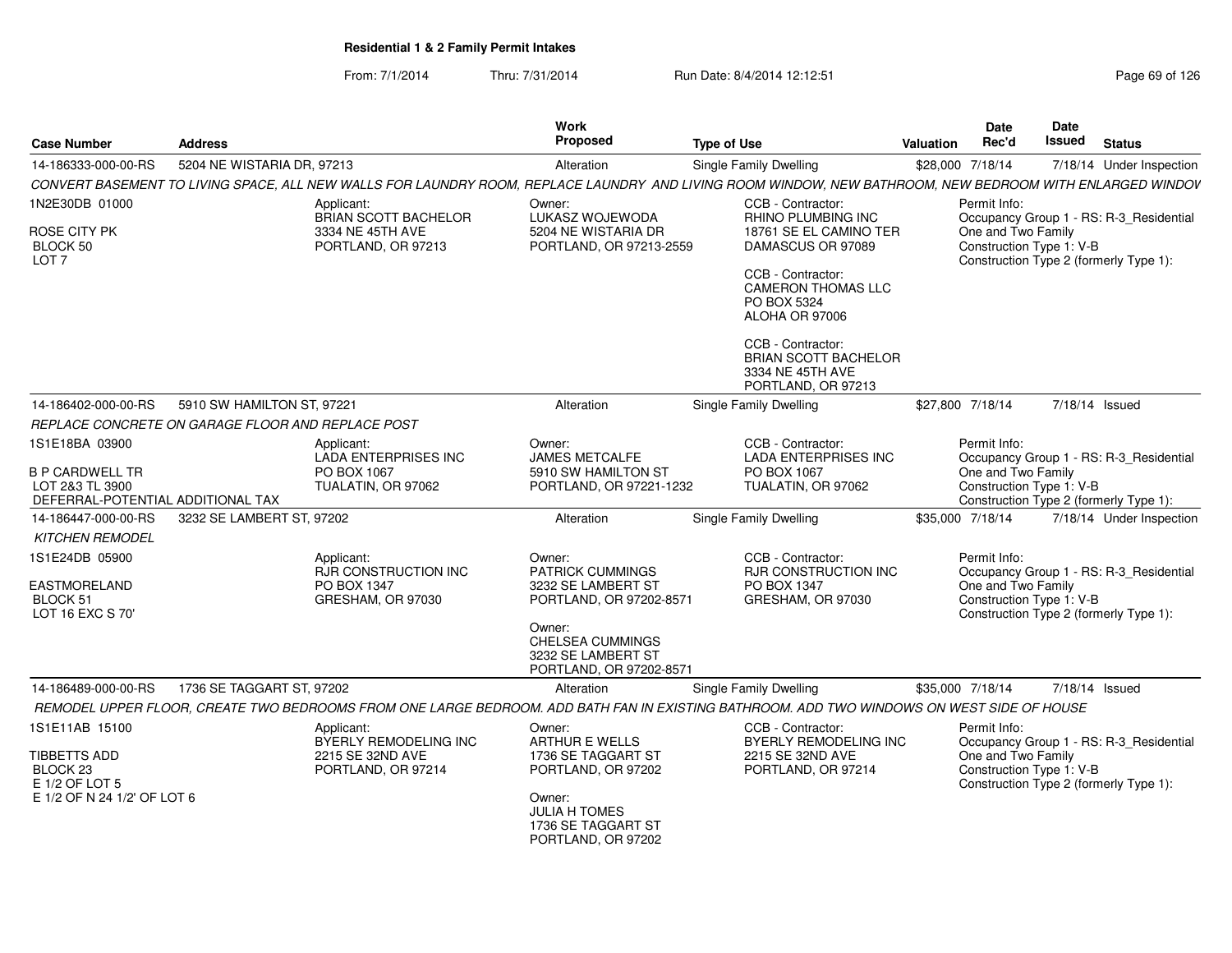|                                                                                                                                    |                                         |                                                                                                            | <b>Work</b>                                                                                                                                                                      |                                                                                                                                                                                                                                                                         |                  | Date                                                                                                                                                | Date   |                                                                                   |
|------------------------------------------------------------------------------------------------------------------------------------|-----------------------------------------|------------------------------------------------------------------------------------------------------------|----------------------------------------------------------------------------------------------------------------------------------------------------------------------------------|-------------------------------------------------------------------------------------------------------------------------------------------------------------------------------------------------------------------------------------------------------------------------|------------------|-----------------------------------------------------------------------------------------------------------------------------------------------------|--------|-----------------------------------------------------------------------------------|
| <b>Case Number</b>                                                                                                                 | <b>Address</b>                          |                                                                                                            | <b>Proposed</b>                                                                                                                                                                  | <b>Type of Use</b>                                                                                                                                                                                                                                                      | <b>Valuation</b> | Rec'd                                                                                                                                               | Issued | <b>Status</b>                                                                     |
| 14-186502-000-00-RS                                                                                                                | 3844 NE SIMPSON ST, 97211               |                                                                                                            | Alteration                                                                                                                                                                       | <b>Single Family Dwelling</b>                                                                                                                                                                                                                                           |                  | \$3,400 7/18/14                                                                                                                                     |        | 7/18/14 Issued                                                                    |
|                                                                                                                                    |                                         | INSTALLING A NEW FRENCH DOOR ON BACK OF EXISTING BUILDING                                                  |                                                                                                                                                                                  |                                                                                                                                                                                                                                                                         |                  |                                                                                                                                                     |        |                                                                                   |
| 1N1E13DD 04500<br>SECTION 13 1N 1E<br>TL 4500 0.16 ACRES                                                                           |                                         | Applicant:<br>DK EXTERIORS LLC<br>3600 N MERIDIAN<br>NEWBERG, OR 97132                                     | Owner:<br><b>JOHN WILSON</b><br>3844 NE SIMPSON ST<br>PORTLAND, OR 97211<br>Owner:<br><b>EMILY SELTZER</b><br>3844 NE SIMPSON ST                                                 | CCB - Contractor:<br>DK EXTERIORS LLC<br>3600 N MERIDIAN<br>NEWBERG, OR 97132<br>PORTLAND, OR 97211                                                                                                                                                                     |                  | Permit Info:<br>Occupancy Group 1 - RS: R-3_Residential<br>One and Two Family<br>Construction Type 1: V-B<br>Construction Type 2 (formerly Type 1): |        |                                                                                   |
| 14-186712-000-00-RS                                                                                                                | 2522 SE 16TH AVE, 97202                 |                                                                                                            | Alteration                                                                                                                                                                       | <b>Single Family Dwelling</b>                                                                                                                                                                                                                                           |                  | \$56,000 7/19/14                                                                                                                                    |        | 7/19/14 Under Inspection                                                          |
|                                                                                                                                    |                                         | CONVERT BASEMENT TO HABITABLE SPACE, INCLUDING NEW BATHROOM, LAUNDRY ROOM, AND BEDROOM WITH EGRESS WINDOW. |                                                                                                                                                                                  |                                                                                                                                                                                                                                                                         |                  |                                                                                                                                                     |        |                                                                                   |
| 1S1E11AB 05500<br><b>MADELINE</b><br><b>BLOCK1</b><br>S 15' OF LOT 12&13<br>LOT <sub>14</sub><br>N 10' OF LOT 15                   |                                         | Applicant:<br><b>BRAD LACKEY</b><br><b>LACKEY CONSTRUCTION</b><br>PO BOX 2404<br>PORTLAND OR, 97208        | Owner:<br><b>DERMOD M LOVETT</b><br>2522 SE 16TH AVE<br>PORTLAND, OR 97202<br>Owner:<br>KATHERINE R BRANDY<br>2522 SE 16TH AVE<br>PORTLAND, OR 97202                             | CCB - Contractor:<br><b>ECOHEAT INC</b><br>3520 SE 61ST AVE<br>PORTLAND OR 97206<br>CCB - Contractor:<br>JOCELYN CONSTRUCTION INC<br>PO BOX 2404<br>PORTLAND OR 98208<br>CCB - Contractor:<br><b>CASEBEER HYDRONICS LLC</b><br>7146 N GREELEY AVE<br>PORTLAND, OR 97217 |                  | Permit Info:<br>One and Two Family<br>Construction Type 1: V-B                                                                                      |        | Occupancy Group 1 - RS: R-3_Residential<br>Construction Type 2 (formerly Type 1): |
| 14-186714-000-00-RS                                                                                                                | 5224 SW DOSCH RD, 97201                 |                                                                                                            | Alteration                                                                                                                                                                       | Single Family Dwelling                                                                                                                                                                                                                                                  |                  | \$40,000 7/19/14                                                                                                                                    |        | <b>Under Review</b>                                                               |
|                                                                                                                                    | REMODEL KITCHEN. RELOCATE LAUNDRY ROOM. |                                                                                                            |                                                                                                                                                                                  |                                                                                                                                                                                                                                                                         |                  |                                                                                                                                                     |        |                                                                                   |
| 1S1E17AC 02600<br>SECTION 17 1S 1E<br>TL 2600 0.67 ACRES                                                                           |                                         | Applicant:<br>SAM YODER INC<br>1021 NE 33RD AVE<br>PORTLAND, OR 97232                                      | Owner:<br><b>KEVIN E POOLE</b><br>6327 SW CAPITOL HWY #C PMB<br>280<br>PORTLAND, OR 97239<br>Owner:<br>SHERRI G POOLE<br>6327 SW CAPITOL HWY #C PMB<br>280<br>PORTLAND, OR 97239 | CCB - Contractor:<br><b>EVOLUTION PLUMBING LLC</b><br>7715 NE 33RD DR SUITE D<br>PORTLAND OR 97211-1942<br>CCB - Contractor:<br>SAM YODER INC<br>1021 NE 33RD AVE<br>PORTLAND, OR 97232                                                                                 |                  | Permit Info:<br>One and Two Family<br>Construction Type 1: V-B                                                                                      |        | Occupancy Group 1 - RS: R-3 Residential<br>Construction Type 2 (formerly Type 1): |
| 14-186830-000-00-RS                                                                                                                | 4629 N COMMERCIAL AVE, 97217            |                                                                                                            | Alteration                                                                                                                                                                       | <b>Single Family Dwelling</b>                                                                                                                                                                                                                                           |                  | \$8,000 7/21/14                                                                                                                                     |        | 7/21/14 Issued                                                                    |
|                                                                                                                                    |                                         |                                                                                                            |                                                                                                                                                                                  | ADD BATHROOM ON 2ND FLOOR IN EXISTING OFFICE SPACE, REPLACE WINDOW, ADD TOILET, SHOWER AND SINK, 2 NEW SKYLIGHTS (2 BATHROOMS TOTAL)                                                                                                                                    |                  |                                                                                                                                                     |        |                                                                                   |
| 1N1E22AC 11000<br>CENTRAL ALBINA ADD<br>BLOCK 14<br>S 16.67' OF LOT 1<br>S 16.67' OF E 21.5' OF LOT 2<br>N 1/2 OF E 64.5' OF LOT 4 |                                         | Applicant:<br><b>IAN M BENSON</b><br>4629 N COMMERCIAL AVE<br>PORTLAND, OR 97217-3067                      | Owner:<br><b>IAN M BENSON</b><br>4629 N COMMERCIAL AVE<br>PORTLAND, OR 97217-3067                                                                                                |                                                                                                                                                                                                                                                                         |                  | Permit Info:<br>One and Two Family<br>Construction Type 1: V-B                                                                                      |        | Occupancy Group 1 - RS: R-3 Residential<br>Construction Type 2 (formerly Type 1): |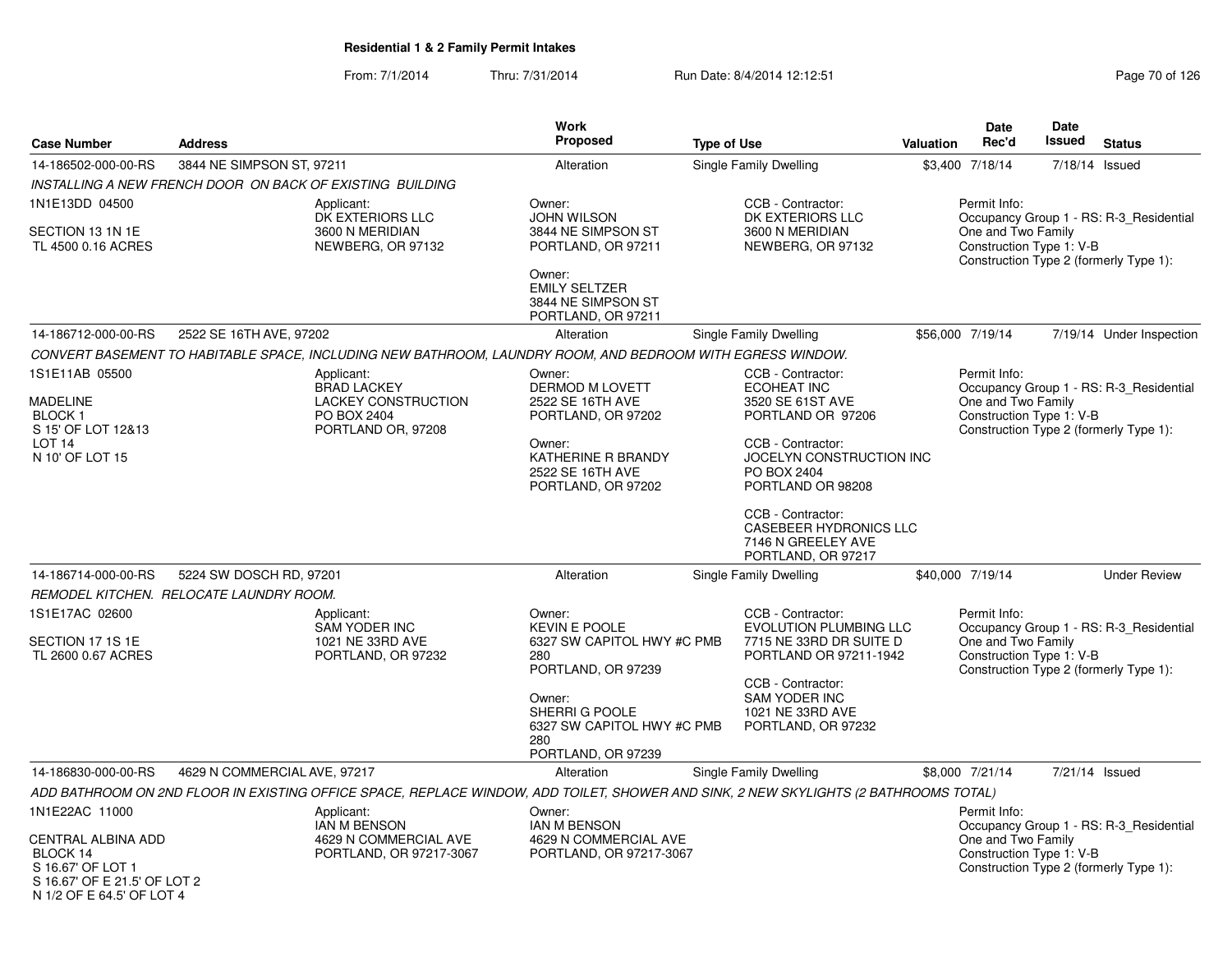| <b>Case Number</b>                                                                                 | <b>Address</b>                                                                                                                                               | Work<br>Proposed                                                                                                                               | <b>Type of Use</b>                                                                                                                   | <b>Valuation</b> | <b>Date</b><br>Rec'd                                                                                      | Date<br><b>Issued</b> | <b>Status</b>                                                                     |
|----------------------------------------------------------------------------------------------------|--------------------------------------------------------------------------------------------------------------------------------------------------------------|------------------------------------------------------------------------------------------------------------------------------------------------|--------------------------------------------------------------------------------------------------------------------------------------|------------------|-----------------------------------------------------------------------------------------------------------|-----------------------|-----------------------------------------------------------------------------------|
| 14-187266-000-00-RS                                                                                | 1508 SE POPLAR AVE, 97214                                                                                                                                    | Alteration                                                                                                                                     | <b>Single Family Dwelling</b>                                                                                                        |                  | \$95,000 7/21/14                                                                                          |                       | 7/23/14 Issued                                                                    |
|                                                                                                    | CONVERT BASEMENT TO HABITABLE SPACE INCLUDING BATHROOM AND BEDROOM. (3) TOILETS TOTAL                                                                        |                                                                                                                                                |                                                                                                                                      |                  |                                                                                                           |                       |                                                                                   |
| 1S1E02DB 00300<br><b>LADDS ADD</b><br>BLOCK 20<br>LOT <sub>9</sub>                                 | Applicant:<br><b>STEVEN R KEM</b><br>KEM'S WOODWORKS INC<br>PO BOX 396<br>CORNELIUS, OR 97113                                                                | Owner:<br>MICHAEL P GIRARD<br>1508 SE POPLAR AVE<br>PORTLAND, OR 97214<br>Owner:<br>KAREN E GIRARD<br>1508 SE POPLAR AVE<br>PORTLAND, OR 97214 | CCB - Contractor:<br><b>STEVEN R KEM</b><br><b>KEM'S WOODWORKS INC</b><br>PO BOX 396<br>CORNELIUS, OR 97113                          |                  | Permit Info:<br>One and Two Family<br>Construction Type 1: V-B                                            |                       | Occupancy Group 1 - RS: R-3_Residential<br>Construction Type 2 (formerly Type 1): |
| 14-187301-000-00-RS                                                                                | 1625 SE 40TH AVE, 97214                                                                                                                                      | Alteration                                                                                                                                     | <b>Single Family Dwelling</b>                                                                                                        |                  | \$500 7/24/14                                                                                             |                       | 7/24/14 Issued                                                                    |
|                                                                                                    | SOLAR - 5.88 KW ROOF MOUNT PV SYSTEM - PRESCRIPTIVE                                                                                                          |                                                                                                                                                |                                                                                                                                      |                  |                                                                                                           |                       |                                                                                   |
| 1S1E01DA 05300<br>SECTION 01 1S 1E<br>TL 5300 0.20 ACRES                                           | Applicant:<br><b>JONATHAN COHEN</b><br><b>IMAGINE ENERGY LLC</b><br>2409 N KERBY AVE                                                                         | Owner:<br><b>JAMES C BOHEM</b><br>1625 SE 40TH AVE<br>PORTLAND, OR 97214-5221                                                                  | CCB - Contractor:<br><b>MICHAEL RAFFAELL</b><br><b>CONSTRUCTION INC</b><br><b>15170 S KIRK RD</b>                                    |                  | Permit Info:<br>Occupancy Group 1 - RS: R-3_Residential<br>One and Two Family<br>Construction Type 1: V-B |                       |                                                                                   |
|                                                                                                    | PORTLAND, OR 97227                                                                                                                                           | Owner:<br>JOHANNA C NELSON<br>1625 SE 40TH AVE<br>PORTLAND, OR 97214-5221                                                                      | OREGON CITY, OR 970458780<br>CCB - Contractor:<br>ALL WAYS ELECTRIC LLC<br>PO BOX 68456<br>MILWAUKIE, OR 97267                       |                  |                                                                                                           |                       | Construction Type 2 (formerly Type 1):                                            |
| 14-187434-000-00-RS                                                                                | 5911 SE BUSH ST, 97206                                                                                                                                       | Alteration                                                                                                                                     | Single Family Dwelling                                                                                                               |                  | \$5,000 7/22/14                                                                                           |                       | 7/22/14 Issued                                                                    |
|                                                                                                    | REMOVE 2 WALLS AT FAMILY ROOM, ADD BEAM ABOVE                                                                                                                |                                                                                                                                                |                                                                                                                                      |                  |                                                                                                           |                       |                                                                                   |
| 1S2E07DA 19300<br><b>STRANGS ADD</b><br>BLOCK <sub>3</sub><br>LOT <sub>13</sub><br>E 10' OF LOT 14 | Applicant:<br>MICHELLE LEPSCHAT<br>MILLER CONSULTING ENGINEERS 5911 SE BUSH ST<br>9570 SW BARBUR BLVD<br>PORTLAND OR 97219                                   | Owner:<br>BENEFICIAL OREGON INC<br>PORTLAND, OR 97206-2839                                                                                     | CCB - Contractor:<br><b>DAVID HALLIN</b><br>STANLEY C KENNEDY<br><b>ENTERPRISES INC</b><br>315 SE 7TH AVE<br>PORTLAND, OR 97214-1233 |                  | Permit Info:<br>Construction Type 1: V-B                                                                  |                       | Occupancy Group 1 - RS: R-3_Remodel<br>Construction Type 2 (formerly Type 1):     |
| 14-187466-000-00-RS                                                                                | 3035 SE MARTINS ST, 97202                                                                                                                                    | Alteration                                                                                                                                     | Single Family Dwelling                                                                                                               |                  | \$45,000 7/22/14                                                                                          |                       | 7/22/14 Under Inspection                                                          |
|                                                                                                    | REMOVE WALL IN KITCHEN TO OPEN UP SPACE, ADD BEAM ABOVE; RELOCATE WALL AT BEDROOM TO CREATE LARGER MASTER SUITE, MOVE WALL TO ENLARGE MASTER BATHROOM, REPL. |                                                                                                                                                |                                                                                                                                      |                  |                                                                                                           |                       |                                                                                   |
| 1S1E13CD 01900<br>EASTMORELAND<br>BLOCK 39                                                         | Applicant:<br><b>CRAIG WOLLEN</b><br>3035 SE MARTINS ST<br>PORTLAND, OR 97202-8749                                                                           | Owner:<br><b>CRAIG WOLLEN</b><br>3035 SE MARTINS ST<br>PORTLAND, OR 97202-8749                                                                 | CCB - Contractor:<br><b>ASMIR TRNJANIN</b><br>ABSOLUTE CONSTRUCTION<br><b>SERVICES LLC</b>                                           |                  | Permit Info:<br>Occupancy Group 1 - RS: R-3_Residential<br>One and Two Family<br>Construction Type 1: V-B |                       |                                                                                   |
| LOT 12&13 TL 1900                                                                                  |                                                                                                                                                              | Owner:<br>CARI COYER<br>3035 SE MARTINS ST<br>PORTLAND, OR 97202-8749                                                                          | 4529 SE POWELL BUTTE PKWY<br>PORTLAND, OR 97236                                                                                      |                  |                                                                                                           |                       | Construction Type 2 (formerly Type 1):                                            |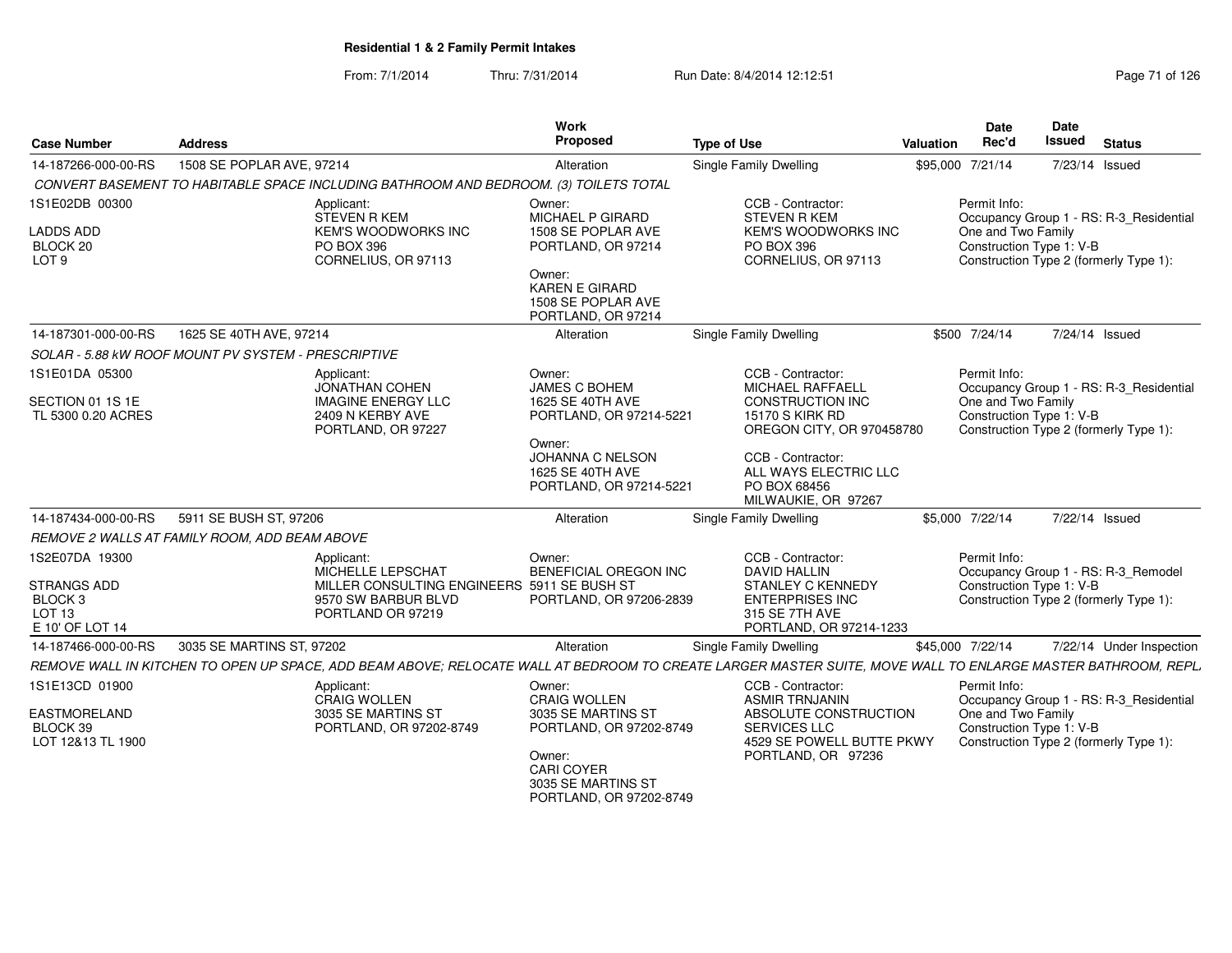| <b>Case Number</b>                                              | <b>Address</b>                                                                                                                                              | <b>Work</b><br>Proposed                                                          | <b>Type of Use</b>                                                                                                                          | <b>Valuation</b> | <b>Date</b><br>Rec'd                              | Date<br>Issued | <b>Status</b>                                                                      |
|-----------------------------------------------------------------|-------------------------------------------------------------------------------------------------------------------------------------------------------------|----------------------------------------------------------------------------------|---------------------------------------------------------------------------------------------------------------------------------------------|------------------|---------------------------------------------------|----------------|------------------------------------------------------------------------------------|
| 14-187508-000-00-RS                                             | 3803 SE 28TH AVE, 97202                                                                                                                                     | Alteration                                                                       | Single Family Dwelling                                                                                                                      |                  | \$5,000 7/22/14                                   |                | 7/22/14 Under Inspection                                                           |
|                                                                 | REPAIR DRY ROT AT FRONT PORCH AND REPLACE GUARDRAILS                                                                                                        |                                                                                  |                                                                                                                                             |                  |                                                   |                |                                                                                    |
| 1S1E12CB 09500                                                  | Applicant:<br>THE CAREFUL REMODELERS INC LEONARD A EASTWOOD                                                                                                 | Owner:                                                                           | CCB - Contractor:<br>THE CAREFUL REMODELERS INC                                                                                             |                  | Permit Info:                                      |                | Occupancy Group 1 - RS: R-3_Residential                                            |
| <b>EVANSTON</b><br><b>BLOCK 5</b><br>LOT <sub>12</sub>          | 2704 SE 65TH AVE<br>PORTLAND, OR 97206                                                                                                                      | 3803 SE 28TH AVE<br>PORTLAND, OR 97202-3012                                      | 2704 SE 65TH AVE<br>PORTLAND, OR 97206                                                                                                      |                  | One and Two Family<br>Construction Type 1: V-B    |                | Construction Type 2 (formerly Type 1):                                             |
|                                                                 |                                                                                                                                                             | Owner:<br><b>VELMA N EASTWOOD</b><br>3803 SE 28TH AVE<br>PORTLAND, OR 97202-3012 |                                                                                                                                             |                  |                                                   |                |                                                                                    |
| 14-187546-000-00-RS                                             | 616 SE 38TH AVE, 97214                                                                                                                                      | Alteration                                                                       | Single Family Dwelling                                                                                                                      |                  | \$18,380 7/22/14                                  | 7/22/14 Issued |                                                                                    |
|                                                                 | CONVERT BASEMENT TO LIVING SPACE, ADD WALLS TO CREATE PLAYROOM, NEW OFFICE WITH EGRESS WINDOW, NEW BATHROOM, FURR OUT WALLS (3 BATHROOMS TOTAL) TRADE PERMI |                                                                                  |                                                                                                                                             |                  |                                                   |                |                                                                                    |
| 1S1E01AA 12000                                                  | Applicant:<br>BRIGHT SPOT DESIGN BUILD LLC NICHOLAS BROD                                                                                                    | Owner:                                                                           | CCB - Contractor:<br>BRIGHT SPOT DESIGN BUILD LLC Occupancy Group 1 - RS: R-3_Remodel                                                       |                  | Permit Info:                                      |                |                                                                                    |
| <b>BARTSCH PK ADD</b><br>BLOCK <sub>2</sub><br>S 1/2 OF LOT 1&2 | 1015 N ROSA PARKS WAY<br>PORTLAND, OR 97217                                                                                                                 | 616 SE 38TH AVE<br>PORTLAND, OR 97214                                            | 1015 N ROSA PARKS WAY<br>PORTLAND, OR 97217                                                                                                 |                  | Construction Type 1: V-B                          |                | Construction Type 2 (formerly Type 1):<br>Total Square Footage - Display Only: 500 |
|                                                                 |                                                                                                                                                             | Owner:<br><b>EMILY BROD</b><br>616 SE 38TH AVE<br>PORTLAND, OR 97214             |                                                                                                                                             |                  |                                                   |                |                                                                                    |
| 14-187607-000-00-RS                                             | 2321 SW CANBY CT, 97219                                                                                                                                     | Alteration                                                                       | Single Family Dwelling                                                                                                                      |                  | \$500 7/22/14                                     | 7/22/14 Issued |                                                                                    |
|                                                                 | SOLAR INSTALLATION, 5.25kW PV SYSTEM ON ROOFTOP - PRESCRIPTIVE                                                                                              |                                                                                  |                                                                                                                                             |                  |                                                   |                |                                                                                    |
| 1S1E21BC 08300                                                  | Applicant:<br><b>JOSH KOPCZYNSKI</b>                                                                                                                        | Owner:<br><b>JAMES R POPLACK</b>                                                 | CCB - Contractor:<br><b>JOSH KOPCZYNSKI</b>                                                                                                 |                  | Permit Info:<br>Occupancy Group 1 - RS: U_Private |                |                                                                                    |
| <b>RAZ HILL</b><br>LOT <sub>43</sub>                            | DYNAMIC POWER INNOVATION<br>112 WEST ILLINOIS ST<br>NEWBERG, OR                                                                                             | 2321 SW CANBY CT<br>PORTLAND, OR 97219-2623                                      | DYNAMIC POWER INNOVATION<br><b>112 WEST ILLINOIS ST</b><br>NEWBERG, OR                                                                      |                  | Garage\Utility Misc.<br>Construction Type 1: V-B  |                | Construction Type 2 (formerly Type 1):                                             |
|                                                                 |                                                                                                                                                             | Owner:<br>ELIZABETH A NORMAND<br>2321 SW CANBY CT<br>PORTLAND, OR 97219-2623     | CCB - Contractor:<br><b>DAVID WALES</b><br>LANPHERE CONSTRUCTION &<br><b>DEVELOPMENT LLC</b><br>4160 SW 109TH AVENUE<br>BEAVERTON, OR 97005 |                  |                                                   |                |                                                                                    |
| 14-187620-000-00-RS                                             | 35 N HOLLAND ST - Unit A, 97217                                                                                                                             | Alteration                                                                       | Single Family Dwelling                                                                                                                      |                  | \$500 7/22/14                                     | 7/22/14 Issued |                                                                                    |
|                                                                 | SOLAR INSTALLATION, 3.24kW PV SYSTEM ON ROOFTOP - PRESCRIPTIVE                                                                                              |                                                                                  |                                                                                                                                             |                  |                                                   |                |                                                                                    |
| 1N1E15AB 02500                                                  | Applicant:<br><b>JOSH KOPCZYNSKI</b>                                                                                                                        | Owner:<br><b>TIMOTHY ALTIMUS</b>                                                 | CCB - Contractor:<br><b>JOSH KOPCZYNSKI</b>                                                                                                 |                  | Permit Info:<br>Occupancy Group 1 - RS: U_Private |                |                                                                                    |
| LOVELEIGH<br>BLOCK 6<br>LOT <sub>7</sub>                        | DYNAMIC POWER INNOVATION<br>112 WEST ILLINOIS ST<br>NEWBERG, OR                                                                                             | 35 N HOLLAND ST<br>PORTLAND, OR 97217-1517                                       | DYNAMIC POWER INNOVATION<br>112 WEST ILLINOIS ST<br>NEWBERG, OR                                                                             |                  | Garage\Utility Misc.<br>Construction Type 1: V-B  |                | Construction Type 2 (formerly Type 1):                                             |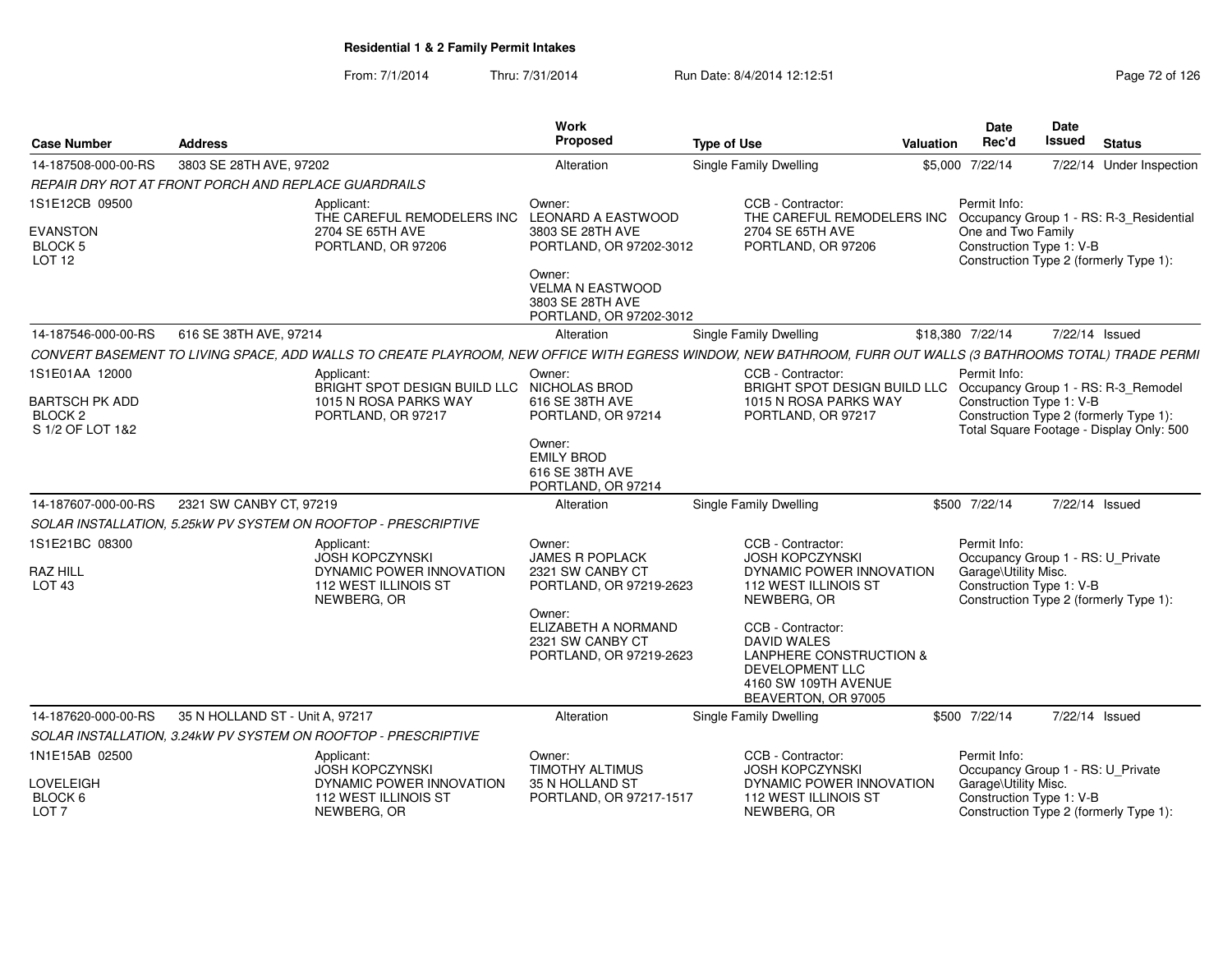| <b>Case Number</b>                                                                      | <b>Address</b>                                            |                                                                                                                                                              | <b>Work</b><br><b>Proposed</b>                                                                                                                              | <b>Type of Use</b>                                                                                                  | Valuation | <b>Date</b><br>Rec'd                                                                              | Date<br>Issued | <b>Status</b>                                                                     |
|-----------------------------------------------------------------------------------------|-----------------------------------------------------------|--------------------------------------------------------------------------------------------------------------------------------------------------------------|-------------------------------------------------------------------------------------------------------------------------------------------------------------|---------------------------------------------------------------------------------------------------------------------|-----------|---------------------------------------------------------------------------------------------------|----------------|-----------------------------------------------------------------------------------|
| 14-187629-000-00-RS                                                                     | 4806 NE 109TH AVE, 97220                                  |                                                                                                                                                              | Alteration                                                                                                                                                  | Single Family Dwelling                                                                                              |           | \$700 7/22/14                                                                                     | 7/22/14 Issued |                                                                                   |
|                                                                                         | ALTERATION TO ADD SECOND BATHROOM IN EXISTING MUDROOM     |                                                                                                                                                              |                                                                                                                                                             |                                                                                                                     |           |                                                                                                   |                |                                                                                   |
| 1N2E22BD 03500<br><b>PARKROSE &amp; RPLT</b><br>BLOCK <sub>3</sub><br>S 45.57' OF LOT 7 |                                                           | Applicant:<br>PREM NATH<br>PREMIER DESIGN GROUP<br>3737 N ALASKA ST<br>PORTLAND, OR 97217                                                                    | Owner:<br><b>MONG NGOC NGUYEN</b><br>4806 NE 109TH AVE<br>PORTLAND, OR 97220                                                                                |                                                                                                                     |           | Permit Info:<br>Construction Type 1: V-B                                                          |                | Occupancy Group 1 - RS: R-3 Remodel<br>Construction Type 2 (formerly Type 1):     |
| 14-187671-000-00-RS                                                                     | 3218 SE TIBBETTS ST - Unit B, 97202                       |                                                                                                                                                              | Alteration                                                                                                                                                  | <b>Single Family Dwelling</b>                                                                                       |           | \$25,000 7/22/14                                                                                  |                | 7/22/14 Under Inspection                                                          |
|                                                                                         |                                                           | LEGALIZE CONVERSION OF BASEMENT TO ADU TO WITH (2) BEDROOMS, (1) BATH; TRADES PULLED SEPARATELY                                                              |                                                                                                                                                             |                                                                                                                     |           |                                                                                                   |                |                                                                                   |
| 1S1E12BD 08700                                                                          |                                                           | Applicant:<br><b>CLEARWATER PROPERTIES</b><br>534 SW DUNIWAY<br>GRESHAM, OR 97030                                                                            | Owner:<br>JONATHAN S LINDGREN<br>3218 SE TIBBETTS ST<br>PORTLAND, OR 97202<br>Owner:<br><b>MARGARET E RUBY</b><br>3218 SE TIBBETTS ST<br>PORTLAND, OR 97202 | CCB - Contractor:<br><b>CLEARWATER PROPERTIES</b><br>534 SW DUNIWAY<br>GRESHAM, OR 97030                            |           | Permit Info:<br>One and Two Family<br>Construction Type 1: V-B<br>Number of New Dwelling Units: 1 |                | Occupancy Group 1 - RS: R-3 Residential<br>Construction Type 2 (formerly Type 1): |
| 14-187735-000-00-RS                                                                     | 3244 NE GLISAN ST, 97232                                  |                                                                                                                                                              | Alteration                                                                                                                                                  | Single Family Dwelling                                                                                              |           | \$35,000 7/22/14                                                                                  |                | 7/22/14 Under Inspection                                                          |
|                                                                                         |                                                           | CONVERT REMAINING UNFINISHED ATTIC SPACE TO BEDROOM, NEW WALLS FOR BATHROOM, REPLACE WINDOW WITH EGRESS WINDOW (2 BATHROOMS TOTAL) PT and ET PERMITS TO BE ( |                                                                                                                                                             |                                                                                                                     |           |                                                                                                   |                |                                                                                   |
| 1N1E36CA 00100<br>LAURELHURST<br>BLOCK 74<br>LOT <sub>5</sub>                           |                                                           | Applicant:<br>AMERICAN LEGACY HOMES &<br><b>CONSTRUCTION LLC</b><br>1600 NE CHEHALEM DR<br>NEWBERG, OR 97132                                                 | Owner:<br>CHARLES D SMITH<br>3244 NE GLISAN ST<br>PORTLAND, OR 97232-2523                                                                                   | CCB - Contractor:<br>AMERICAN LEGACY HOMES &<br><b>CONSTRUCTION LLC</b><br>1600 NE CHEHALEM DR<br>NEWBERG, OR 97132 |           | Permit Info:<br>One and Two Family<br>Construction Type 1: V-B                                    |                | Occupancy Group 1 - RS: R-3_Residential<br>Construction Type 2 (formerly Type 1): |
|                                                                                         |                                                           |                                                                                                                                                              | Owner:<br>ELIZABETH V SMITH<br>3244 NE GLISAN ST<br>PORTLAND, OR 97232-2523                                                                                 |                                                                                                                     |           |                                                                                                   |                |                                                                                   |
| 14-187810-000-00-RS                                                                     | 2778 SW FAIRVIEW BLVD, 97201                              |                                                                                                                                                              | Alteration                                                                                                                                                  | Single Family Dwelling                                                                                              |           | \$5.000 7/22/14                                                                                   |                | 7/22/14 Issued                                                                    |
|                                                                                         | RESIDENTIAL VOLUNTARY UNDERPINNING WITH (5) HELICAL PIERS |                                                                                                                                                              |                                                                                                                                                             |                                                                                                                     |           |                                                                                                   |                |                                                                                   |
| 1N1E32DC 04200<br>ARLINGTON HTS & RPLT<br>BLOCK 11<br>LOT <sub>3</sub>                  |                                                           | Applicant:<br><b>KEVIN SPRINGER</b><br><b>TERRAFIRMA FOUNDATION</b><br><b>SYSTEMS</b><br>7910 SW HUNZIKER ST<br>TIGARD, OR 97233                             | Owner:<br><b>MIRIAM S LAMBERT</b><br>2778 SW FAIRVIEW BLVD<br>PORTLAND, OR 97205-5825                                                                       | CCB - Contractor:<br>TERRAFIRMA FOUNDATION<br><b>SYSTEMS</b><br>1308 NW PARK ST<br>ROSEBURG, OR 97470               |           | Permit Info:<br>One and Two Family<br>Construction Type 1: V-B                                    |                | Occupancy Group 1 - RS: R-3 Residential<br>Construction Type 2 (formerly Type 1): |
| 14-188092-000-00-RS                                                                     | 6717 N MICHIGAN AVE, 97217                                |                                                                                                                                                              | Alteration                                                                                                                                                  | <b>Single Family Dwelling</b>                                                                                       |           | \$2,500 7/23/14                                                                                   | 7/23/14 Issued |                                                                                   |
|                                                                                         |                                                           | CONVERT BASEMENT TO LIVING SPACE, INCLUDES FAMILY ROOM WITH NEW EGRESS WINDOWS, LAUNDRY ROOM, STORAGE AREA, FURR OUT WALLS                                   |                                                                                                                                                             |                                                                                                                     |           |                                                                                                   |                |                                                                                   |
| 1N1E15BC 14900<br>PACIFIC PL<br>BLOCK <sub>2</sub><br>LOT <sub>22</sub>                 |                                                           | Applicant:<br>JONATHAN P STRAUHULL<br>6717 N MICHIGAN AVE<br>PORTLAND, OR 97217-1839                                                                         | Owner:<br>JONATHAN P STRAUHULL<br>6717 N MICHIGAN AVE<br>PORTLAND, OR 97217-1839<br>Owner:<br><b>MARGOT G STRAUHULL</b><br>6717 N MICHIGAN AVE              |                                                                                                                     |           | Permit Info:<br>One and Two Family<br>Construction Type 1: V-B                                    |                | Occupancy Group 1 - RS: R-3 Residential<br>Construction Type 2 (formerly Type 1): |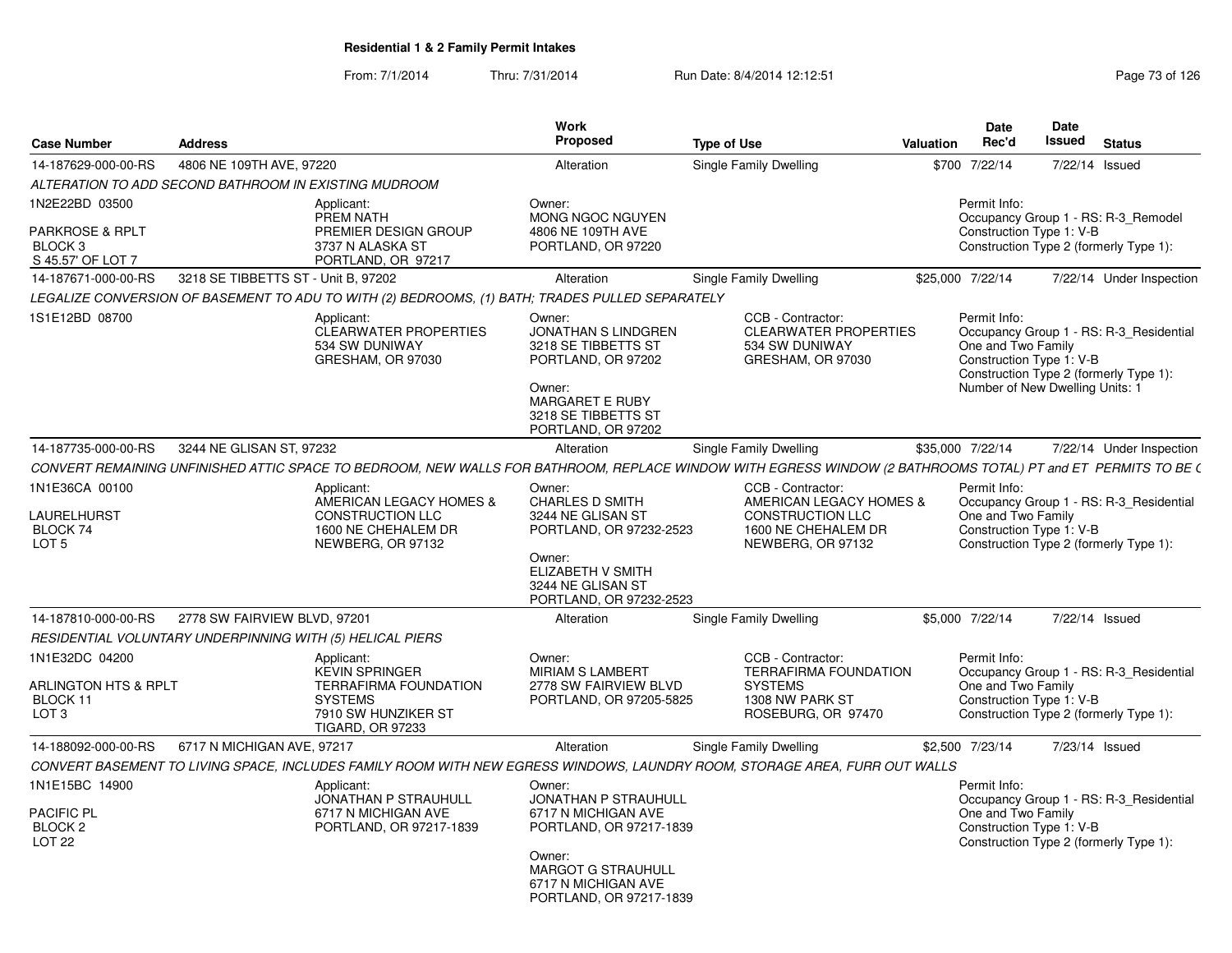|                                                                                           |                                    |                                                                                                                                  | Work                                                                                                                                                                            |                    |                                                                                                                                         |           | Date                                                           | Date          |                                                                                   |
|-------------------------------------------------------------------------------------------|------------------------------------|----------------------------------------------------------------------------------------------------------------------------------|---------------------------------------------------------------------------------------------------------------------------------------------------------------------------------|--------------------|-----------------------------------------------------------------------------------------------------------------------------------------|-----------|----------------------------------------------------------------|---------------|-----------------------------------------------------------------------------------|
| <b>Case Number</b>                                                                        | <b>Address</b>                     |                                                                                                                                  | Proposed                                                                                                                                                                        | <b>Type of Use</b> |                                                                                                                                         | Valuation | Rec'd                                                          | <b>Issued</b> | <b>Status</b>                                                                     |
| 14-188190-000-00-RS                                                                       | 10450 SW LANCASTER RD, 97219       |                                                                                                                                  | Alteration                                                                                                                                                                      |                    | <b>Single Family Dwelling</b>                                                                                                           |           | \$500 7/23/14                                                  | 7/23/14 Final |                                                                                   |
|                                                                                           |                                    | SOLAR INSTALLATION, 3.75kW PV SYSTEM ON ROOF TOP, PRESCRIPTIVE                                                                   |                                                                                                                                                                                 |                    |                                                                                                                                         |           |                                                                |               |                                                                                   |
| 1S1E28CD 05300<br><b>BRUNSKILL</b><br>BLOCK <sub>2</sub><br>LOT <sub>3</sub>              |                                    | Applicant:<br>ELEMENTAL ENERGY LLC<br>830 NE HAZELFERN PL<br>PORTLAND, OR 97232                                                  | Owner:<br><b>DYLAN SHANAHAN</b><br>10450 SW LANCASTER RD<br>PORTLAND, OR 97219<br>Owner:<br>KYOKO KATO<br>10450 SW LANCASTER RD<br>PORTLAND, OR 97219                           |                    | CCB - Contractor:<br>ELEMENTAL ENERGY LLC<br>830 NE HAZELFERN PL<br>PORTLAND, OR 97232                                                  |           | Permit Info:<br>One and Two Family<br>Construction Type 1: V-B |               | Occupancy Group 1 - RS: R-3 Residential<br>Construction Type 2 (formerly Type 1): |
| 14-188473-000-00-RS                                                                       | 11835 NE COUCH ST, 97220           |                                                                                                                                  | Alteration                                                                                                                                                                      |                    | Single Family Dwelling                                                                                                                  |           | \$5,000 7/23/14                                                |               | 7/23/14 Issued                                                                    |
|                                                                                           |                                    | LEGALIZE CONVERSION OF BASEMENT TO LIVING SPACE; NEW BATHROOM AND 3 NEW BEDROOMS - SEE PARENT ALERT FOLDER                       |                                                                                                                                                                                 |                    |                                                                                                                                         |           |                                                                |               |                                                                                   |
| 1N2E34DA 05900<br><b>HAMLER ADD</b><br>BLOCK 3<br>LOT <sub>1</sub>                        |                                    | Applicant:<br><b>NOLAN ROHRER</b><br>28496 SE CURRIN RD<br>ESTACADA, OR 97023                                                    | Owner:<br><b>IUDITA CLAPA</b><br>PO BOX 460<br>ESTACADA, OR 97023-0460                                                                                                          |                    |                                                                                                                                         |           | Permit Info:<br>One and Two Family<br>Construction Type 1: V-B |               | Occupancy Group 1 - RS: R-3_Residential<br>Construction Type 2 (formerly Type 1): |
| 14-188625-000-00-RS                                                                       | 4515 NE WYGANT ST, 97218           |                                                                                                                                  | Alteration                                                                                                                                                                      |                    | Single Family Dwelling                                                                                                                  |           | \$38,000 7/24/14                                               |               | 7/24/14 Issued                                                                    |
|                                                                                           |                                    | REMODEL KITCHEN. CHANGE WINDOW ON SIDE ELEVATION IN EXISTING OPENING.                                                            |                                                                                                                                                                                 |                    |                                                                                                                                         |           |                                                                |               |                                                                                   |
| 1N2E19BC 06700<br>STEIGERWALD ADD<br><b>BLOCK1</b><br>LOT 19                              |                                    | Applicant:<br><b>ADAM</b><br><b>ARCIFORM LLC</b><br>2303 N RANDOLPH AVE<br>PORTLAND, OR 97227                                    | Owner:<br><b>JULIE M NITTLER</b><br>4515 NE WYGANT ST<br>PORTLAND, OR 97218-1647                                                                                                |                    | CCB - Contractor:<br>ADAM<br><b>ARCIFORM LLC</b><br>2303 N RANDOLPH AVE<br>PORTLAND, OR 97227                                           |           | Permit Info:<br>One and Two Family<br>Construction Type 1: V-B |               | Occupancy Group 1 - RS: R-3_Residential<br>Construction Type 2 (formerly Type 1): |
| 14-188626-000-00-RS                                                                       | 5350 SW PATTON RD, 97221           |                                                                                                                                  | Alteration                                                                                                                                                                      |                    | Single Family Dwelling                                                                                                                  |           | \$90,000 7/24/14                                               |               | 7/24/14 Issued                                                                    |
|                                                                                           |                                    | KITCHEN AND HOUSE REMODEL, SOME ELECTRICAL AND PLUMBING RELOCATION IN KITCHEN AREA AND ONE NEW WINDOW ADDED TO KITCHEN           |                                                                                                                                                                                 |                    |                                                                                                                                         |           |                                                                |               |                                                                                   |
| 1S1E07DB 03900<br><b>WILCOX ESTATES</b><br>BLOCK 6<br>E 15' OF LOT 9<br>LOT <sub>10</sub> |                                    | Applicant:<br><b>HAMISH MURRAY</b><br><b>HAMISH MURRAY</b><br><b>CONSTRUCTION INC</b><br>4627 SW CONDOR AVE<br>PORTLAND OR 97239 | Owner:<br><b>SATORU IGARASHI</b><br>5350 SW PATTON RD<br>PORTLAND, OR 97221<br>Owner:<br><b>JULIE A IGARASHI</b><br>5350 SW PATTON RD<br>PORTLAND, OR 97221                     |                    | CCB - Contractor:<br><b>HAMISH MURRAY</b><br><b>HAMISH MURRAY</b><br><b>CONSTRUCTION INC</b><br>4627 SW CONDOR AVE<br>PORTLAND OR 97239 |           | Permit Info:<br>One and Two Family<br>Construction Type 1: V-B |               | Occupancy Group 1 - RS: R-3_Residential<br>Construction Type 2 (formerly Type 1): |
| 14-188627-000-00-RS                                                                       | 5117 NE CESAR E CHAVEZ BLVD, 97211 |                                                                                                                                  | Alteration                                                                                                                                                                      |                    | <b>Single Family Dwelling</b>                                                                                                           |           | \$3,939 7/24/14                                                |               | 7/24/14 Issued                                                                    |
| Voluntary seismic upgrade                                                                 |                                    |                                                                                                                                  |                                                                                                                                                                                 |                    |                                                                                                                                         |           |                                                                |               |                                                                                   |
| 1N1E24AA 19100<br><b>HILTON</b><br>BLOCK <sub>2</sub><br>LOT <sub>2</sub>                 |                                    | Applicant:<br><b>STEVE GEMMELL</b><br><b>GEMMELL CONSTRUCTION LLC</b><br>3817 N WILLIAMS<br>PORTLAND OR 97227                    | Owner:<br><b>ADAM J CRAFTS</b><br>5117 NE CESAR E CHAVEZ BLVD<br>PORTLAND, OR 97211<br>Owner:<br><b>CASSANDRA A MASTNE</b><br>5117 NE CESAR E CHAVEZ BLVD<br>PORTLAND, OR 97211 |                    | CCB - Contractor:<br><b>STEVE GEMMELL</b><br><b>GEMMELL CONSTRUCTION LLC</b><br>3817 N WILLIAMS<br>PORTLAND OR 97227                    |           | Permit Info:<br>One and Two Family<br>Construction Type 1: V-B |               | Occupancy Group 1 - RS: R-3_Residential<br>Construction Type 2 (formerly Type 1): |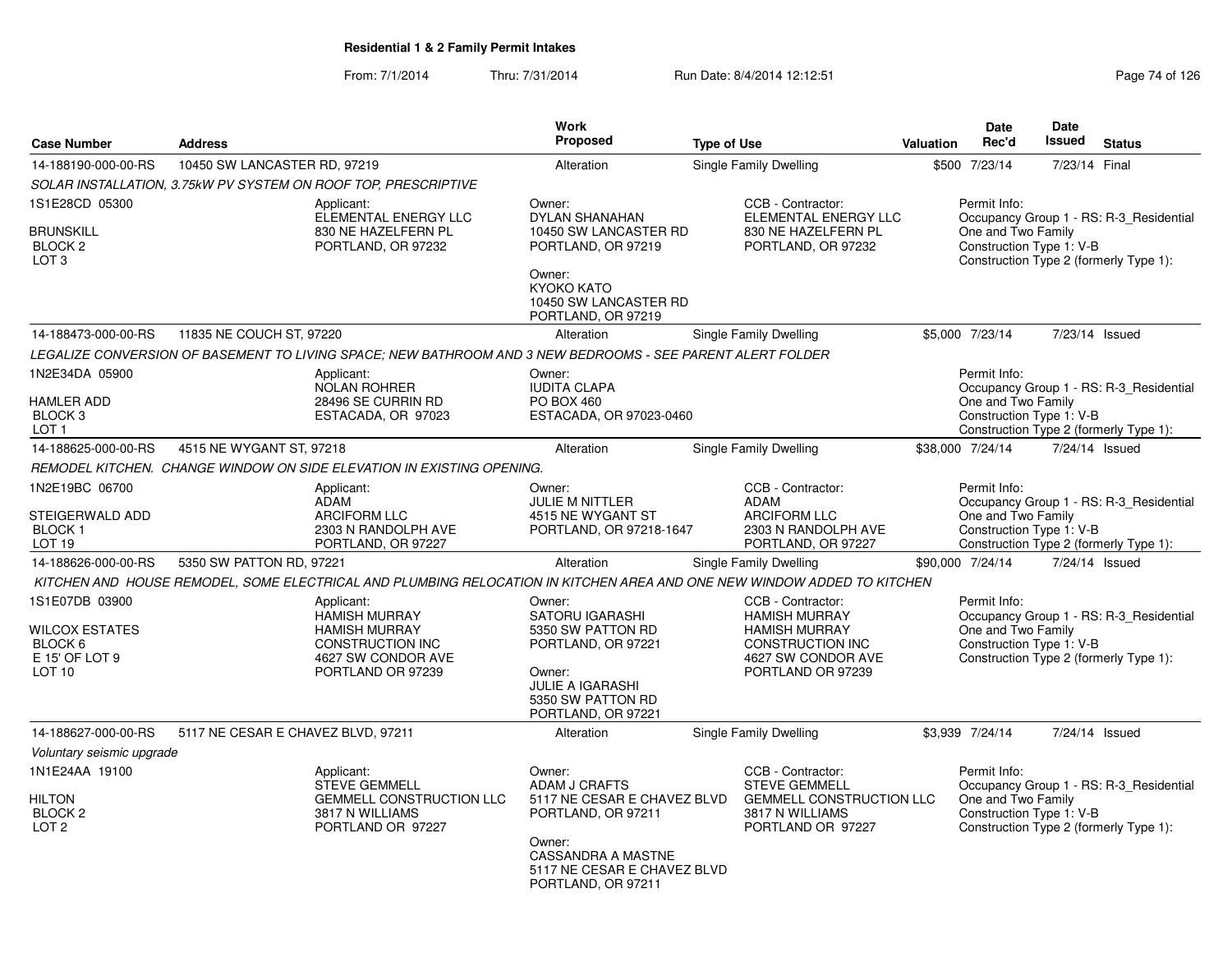| <b>Case Number</b>                                                                                                     | <b>Address</b>                                           |                                                                                                                                                              | Work<br>Proposed                                                                                                                                                     | <b>Type of Use</b>                                                                                                   | <b>Valuation</b> | <b>Date</b><br>Rec'd               | Date<br><b>Issued</b>                                 | <b>Status</b>                                                                                                             |
|------------------------------------------------------------------------------------------------------------------------|----------------------------------------------------------|--------------------------------------------------------------------------------------------------------------------------------------------------------------|----------------------------------------------------------------------------------------------------------------------------------------------------------------------|----------------------------------------------------------------------------------------------------------------------|------------------|------------------------------------|-------------------------------------------------------|---------------------------------------------------------------------------------------------------------------------------|
| 14-188632-000-00-RS                                                                                                    | 5237 NE 24TH AVE, 97211                                  |                                                                                                                                                              | Alteration                                                                                                                                                           | Single Family Dwelling                                                                                               |                  | \$4,212 7/24/14                    | 7/24/14 Final                                         |                                                                                                                           |
|                                                                                                                        |                                                          | VOLUNTARY SEISMIC UPGRADE INCLUDING SEISMIC SHUT OFF VALVE                                                                                                   |                                                                                                                                                                      |                                                                                                                      |                  |                                    |                                                       |                                                                                                                           |
| 1N1E23AA 11200<br><b>VERNON</b><br>BLOCK 12<br><b>LOT 12</b>                                                           |                                                          | Applicant:<br><b>STEVE GEMMELL</b><br><b>GEMMELL CONSTRUCTION LLC</b><br>3817 N WILLIAMS<br>PORTLAND OR 97227                                                | Owner:<br><b>MISHA ISAAK</b><br>5237 NE 24TH AVE<br>PORTLAND, OR 97211<br>Owner:<br><b>DAVID C ISAAK</b>                                                             | CCB - Contractor:<br><b>STEVE GEMMELL</b><br><b>GEMMELL CONSTRUCTION LLC</b><br>3817 N WILLIAMS<br>PORTLAND OR 97227 |                  | Permit Info:<br>One and Two Family | Construction Type 1: V-B                              | Occupancy Group 1 - RS: R-3 Residential<br>Construction Type 2 (formerly Type 1):                                         |
|                                                                                                                        |                                                          |                                                                                                                                                              | 5237 NE 24TH AVE<br>PORTLAND, OR 97211                                                                                                                               |                                                                                                                      |                  |                                    |                                                       |                                                                                                                           |
| 14-188815-000-00-RS                                                                                                    | 2711 NE AINSWORTH ST, 97211                              |                                                                                                                                                              | Alteration                                                                                                                                                           | <b>Single Family Dwelling</b>                                                                                        |                  | \$6,750 7/29/14                    |                                                       | 7/29/14 Issued                                                                                                            |
|                                                                                                                        | SOLAR - 3.240 KW ROOF MOUNT PV SYSTEM - NON-PRESCRIPTIVE |                                                                                                                                                              |                                                                                                                                                                      |                                                                                                                      |                  |                                    |                                                       |                                                                                                                           |
| 1N1E13CB 09400<br><b>RVINGTON PK</b><br>BLOCK 28<br>LOT 1-3                                                            |                                                          | Applicant:<br><b>KATIE MARTIN</b><br>NEIL KELLY COMPANY<br>804 N ALBERTA ST<br>PORTLAND, OR 97217                                                            | Owner:<br><b>LAVELLE ALLEN</b><br>2711 NE AINSWORTH ST<br>PORTLAND, OR 97211                                                                                         | CCB - Contractor:<br>NEIL KELLY CO INC<br>804 N ALBERTA ST<br>PORTLAND, OR 97217-2693                                |                  | Permit Info:<br>One and Two Family | Construction Type 1: V-B                              | Occupancy Group 1 - RS: R-3 Residential<br>Construction Type 2 (formerly Type 1):                                         |
| 14-188836-000-00-RS                                                                                                    | 2339 N TERRY ST, 97217                                   |                                                                                                                                                              | Alteration                                                                                                                                                           | Single Family Dwelling                                                                                               |                  | \$25,000 7/24/14                   |                                                       | 7/24/14 Issued                                                                                                            |
|                                                                                                                        |                                                          | CONVERT BASEMENT TO LIVING SPACE, FRAME IN WALLS TO CREATE 2 BEDROOMS WITH EGRESS WINDOWS, ONE NEW BATHROOM (2 BATHROOMS TOTAL) ET AND PT TRADE PERMITS TO B |                                                                                                                                                                      |                                                                                                                      |                  |                                    |                                                       |                                                                                                                           |
| 1N1E09DC 08200<br>KENTON<br>BLOCK 35<br>S 44' 7' OF E 7' OF LOT 13<br>S 44' 7' OF LOT 14<br>S 44' 7' OF W 6' OF LOT 15 |                                                          | Applicant:<br><b>JOHN FENNELLY</b><br><b>HOME GROWN KITCHENS</b><br>10650 SW 75TH AVE<br><b>TIGARD OR 97223</b>                                              | Owner:<br>JTC PARTNERS LLC<br>4505 SW FAIRVIEW BLVD<br>PORTLAND, OR 97221-2655                                                                                       | CCB - Contractor:<br><b>JOHN FENNELLY</b><br><b>HOME GROWN KITCHENS</b><br>10650 SW 75TH AVE<br>TIGARD OR 97223      |                  | Permit Info:                       | Construction Type 1: V-B                              | Occupancy Group 1 - RS: R-3_Remodel<br>Construction Type 2 (formerly Type 1):<br>Total Square Footage - Display Only: 340 |
| 14-188841-000-00-RS                                                                                                    | 10123 SE YUKON ST                                        |                                                                                                                                                              | Alteration                                                                                                                                                           | <b>Single Family Dwelling</b>                                                                                        |                  | \$1,000 7/24/14                    | 7/24/14 Final                                         |                                                                                                                           |
|                                                                                                                        |                                                          | REPLACE EXISTING DETERIORATED DECK BOARDS. ADDED TWO NEW POSTS AND TWO NEW BEAMS UNDER EXISTING DECK WITH FOOTINGS AND CONNECTIONS. NO STRUCTURAL CHANGI     |                                                                                                                                                                      |                                                                                                                      |                  |                                    |                                                       |                                                                                                                           |
| 1S2E16DA 04501<br><b>MENTONE</b><br>BLOCK 15<br>LOT <sub>7</sub>                                                       |                                                          | Applicant:<br>PORTLAND REAL ESTATE<br>SOLUTIONS LLC<br>1662 WORTHINGTON ST<br>LAKE OSWEGO, OR 97034                                                          | Owner:<br>US BANK NATIONAL ASSN<br>3476 STATEVIEW BLVD<br>FORT MILL, SC 29715-7203                                                                                   | CCB - Contractor:<br>PORTLAND REAL ESTATE<br><b>SOLUTIONS LLC</b><br>1662 WORTHINGTON ST<br>LAKE OSWEGO, OR 97034    |                  | Permit Info:<br>One and Two Family | Construction Type 1: V-B                              | Occupancy Group 1 - RS: R-3_Residential<br>Construction Type 2 (formerly Type 1):                                         |
| 14-188856-000-00-RS                                                                                                    | 4501 N WILLIAMS AVE, 97217                               |                                                                                                                                                              | Alteration                                                                                                                                                           | Single Family Dwelling                                                                                               |                  | \$1,869 7/25/14                    |                                                       | 7/25/14 Issued                                                                                                            |
|                                                                                                                        |                                                          | REMOVE/REPLACE EXISTING ROTTED DECKING AND POST COMPONENTS                                                                                                   |                                                                                                                                                                      |                                                                                                                      |                  |                                    |                                                       |                                                                                                                           |
| 1N1E22AC 05800<br>MAEGLY HIGHLAND ADD<br>BLOCK 14<br>LOT <sub>6</sub>                                                  |                                                          | Applicant:<br>ALBINA CONSTRUCTION LLC<br>PO BOX 12129<br>PORTLAND, OR 97212                                                                                  | Owner:<br><b>BARBARA MALRAY</b><br>4501 N WILLIAMS AVE<br>PORTLAND, OR 97217-2955<br>Owner:<br><b>ALINA MALRAY</b><br>4501 N WILLIAMS AVE<br>PORTLAND, OR 97217-2955 | CCB - Contractor:<br>ALBINA CONSTRUCTION LLC<br>PO BOX 12129<br>PORTLAND, OR 97212                                   |                  | Permit Info:                       | Patios, Porches, Carports<br>Construction Type 1: V-B | Occupancy Group 1 - RS: U_Decks,<br>Construction Type 2 (formerly Type 1):<br>Total Square Footage - Display Only: 88     |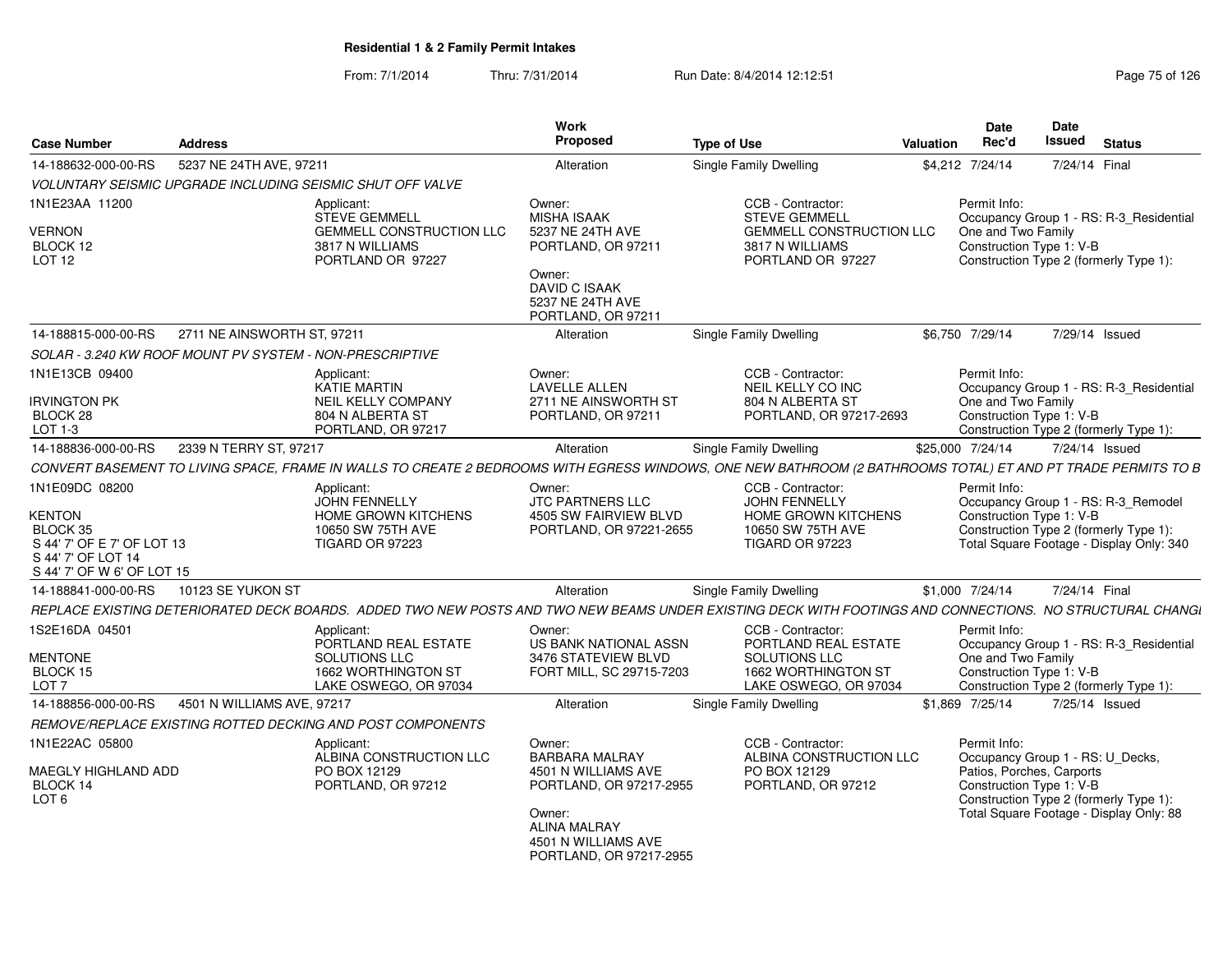| <b>Case Number</b>                                                                         | <b>Address</b>                                                                                                                                                | <b>Work</b><br>Proposed                                                                                                                                               | <b>Type of Use</b>                                                                                                                                                                                                    | <b>Valuation</b> | Date<br>Rec'd                                                  | Date<br><b>Issued</b> | <b>Status</b>                                                                     |
|--------------------------------------------------------------------------------------------|---------------------------------------------------------------------------------------------------------------------------------------------------------------|-----------------------------------------------------------------------------------------------------------------------------------------------------------------------|-----------------------------------------------------------------------------------------------------------------------------------------------------------------------------------------------------------------------|------------------|----------------------------------------------------------------|-----------------------|-----------------------------------------------------------------------------------|
| 14-188896-000-00-RS                                                                        | 4519 NE IRVING ST, 97213                                                                                                                                      | Alteration                                                                                                                                                            | Single Family Dwelling                                                                                                                                                                                                |                  | \$25,000 7/25/14                                               |                       | 7/25/14 Issued                                                                    |
|                                                                                            | REPAIR/REMODEL EXISTING FINISHED BASEMENT, BATHROOM WALLS IN SAME LOCATION; FURR AND ADD INSULATION TO PERIMETER WALLS; ADD SHOWER TO BATHROOM; REPLACE ELEC` |                                                                                                                                                                       |                                                                                                                                                                                                                       |                  |                                                                |                       |                                                                                   |
| 1N2E31BC 04700<br>NORTH LAURELHURST<br>BLOCK 2<br>E 22.39' OF LOT 15<br>W 43.61' OF LOT 16 | Applicant:<br><b>ELLIOT WALTER</b><br>2545 NE 23RD<br>PORTLAND, OR 972120000                                                                                  | Owner:<br>ELIZABETH A HEANEY<br>4519 NE IRVING ST<br>PORTLAND, OR 97213-2342<br>Owner:<br><b>CASEY C FAST</b><br>4519 NE IRVING ST<br>PORTLAND, OR 97213-2342         | CCB - Contractor:<br><b>ELLIOT WALTER</b><br>2545 NE 23RD<br>PORTLAND, OR 972120000                                                                                                                                   |                  | Permit Info:<br>One and Two Family<br>Construction Type 1: V-B |                       | Occupancy Group 1 - RS: R-3 Residential<br>Construction Type 2 (formerly Type 1): |
| 14-188928-000-00-RS                                                                        | 3111 SE 29TH AVE, 97202                                                                                                                                       | Alteration                                                                                                                                                            | Single Family Dwelling                                                                                                                                                                                                |                  | \$5,000 7/24/14                                                |                       | 7/24/14 Under Inspection                                                          |
|                                                                                            | NEW CMU FOUNDATION WALLS WITH CONCRETE FOOTINGS UNDER SOUTH PORTION OF HOUSE.                                                                                 |                                                                                                                                                                       |                                                                                                                                                                                                                       |                  |                                                                |                       |                                                                                   |
| 1S1E12BC 02000<br><b>WAVERLEIGH HTS</b><br>BLOCK 6<br>S 1/2 OF LOT 7&8                     | Applicant:<br>JAMES E FLYNN<br>3111 SE 29TH AVE<br>PORTLAND, OR 97202-2016                                                                                    | Owner:<br>JAMES E FLYNN<br>3111 SE 29TH AVE<br>PORTLAND, OR 97202-2016                                                                                                | CCB - Contractor:<br>STONE AGE CONSTRUCTION INC<br>751 NE VILLAGE SQUIRE AVE<br>GRESHAM, OR 97030                                                                                                                     |                  | Permit Info:<br>One and Two Family<br>Construction Type 1: V-B |                       | Occupancy Group 1 - RS: R-3_Residential<br>Construction Type 2 (formerly Type 1): |
| 14-189387-000-00-RS                                                                        | 6304 N GREELEY AVE, 97217                                                                                                                                     | Alteration                                                                                                                                                            | Single Family Dwelling                                                                                                                                                                                                |                  | \$25,000 7/25/14                                               |                       | 7/25/14 Issued                                                                    |
|                                                                                            | CONVERT BASEMENT TO LIVING SPACE. INCLUDES LIVING ROOM. 2 BEDROOMS WITH EGRESS WINDOWS. LAUNDRY ROOM AND BATHROOM. FURR OUT WALLS: MAIN FLOOR REMODEL KITCH   |                                                                                                                                                                       |                                                                                                                                                                                                                       |                  |                                                                |                       |                                                                                   |
| 1N1E16CA 04900<br><b>WILLAMETTE</b><br>BLOCK <sub>9</sub><br>LOT <sub>12</sub>             | Applicant:<br><b>BOB STEELE</b><br><b>DESIGN INTELLIGENCE</b><br>3013 SE WASHOUGAL RIVER RD<br>WASHOUGAL, WA 98671                                            | Owner:<br>LINDA M REYNEN<br>6304 N GREELEY AVE<br>PORTLAND, OR 97217-5022                                                                                             | CCB - Contractor:<br>PETER RYABIKIN<br>AP PACIFIC LLC<br>800 NE TENNEY RS STE 110-423<br>VANCOUVER WA. 98685                                                                                                          |                  | Permit Info:<br>One and Two Family<br>Construction Type 1: V-B |                       | Occupancy Group 1 - RS: R-3_Residential<br>Construction Type 2 (formerly Type 1): |
| 14-189391-000-00-RS                                                                        | 3606 NE 68TH AVE, 97213                                                                                                                                       | Alteration                                                                                                                                                            | Single Family Dwelling                                                                                                                                                                                                |                  | \$27,000 7/25/14                                               |                       | 7/25/14 Under Inspection                                                          |
|                                                                                            | CONVERT BASEMENT TO LIVING SPACE, INCLUDES LIVING ROOM, BEDROOM WITH BATHROOM AND NEW EGRESS WINDOW, FURR OUT WALLS, INSULATE LAUNDRY ROOM (2 BATHROOMS TO    |                                                                                                                                                                       |                                                                                                                                                                                                                       |                  |                                                                |                       |                                                                                   |
| 1N2E20CD 20500<br>HYDE PK<br>BLOCK <sub>29</sub><br>LOT 28&29                              | Applicant:<br><b>COLIN GREY</b><br>CIELO DESIGN BUILD LLC<br>105 SE 30TH AV<br>PORTLAND, OR 97214                                                             | Owner:<br>ALEX D STENGEL<br>3606 NE 68TH AVE<br>PORTLAND, OR 97213-5115                                                                                               | CCB - Contractor:<br><b>NATHAN YOUNG</b><br><b>AACT PLUMBING</b><br>1005 SE NEHALEM<br>PORTLAND, OR 97220<br>CCB - Contractor:<br><b>COLIN GREY</b><br>CIELO DESIGN BUILD LLC<br>105 SE 30TH AV<br>PORTLAND, OR 97214 |                  | Permit Info:<br>One and Two Family<br>Construction Type 1: V-B |                       | Occupancy Group 1 - RS: R-3_Residential<br>Construction Type 2 (formerly Type 1): |
| 14-189471-000-00-RS                                                                        | 10945 SW 61ST AVE, 97219                                                                                                                                      | Alteration                                                                                                                                                            | Single Family Dwelling                                                                                                                                                                                                |                  | \$500 7/25/14                                                  |                       | 7/25/14 Issued                                                                    |
|                                                                                            | LEGALIZE ATTIC CONVERSION - ADD 2 PARTITION WALLS IN ATTIC TO CREATE LIVING SPACE, NEW OFFICE AND LIVING ROOM AREA (TRADE PERMITS TO BE OBTAINED SEPARATELY)  |                                                                                                                                                                       |                                                                                                                                                                                                                       |                  |                                                                |                       |                                                                                   |
| 1S1E31BB 03300<br>PASADENA<br>BLOCK 2<br>LOT 11&12                                         | Applicant:<br><b>CHRISTINE RIMRODT</b><br>10945 SW 61ST AVE<br>PORTLAND, OR 97219-6772                                                                        | Owner:<br><b>KIRK M RIMRODT</b><br>10945 SW 61ST AVE<br>PORTLAND, OR 97219-6772<br>Owner:<br><b>CHRISTINE RIMRODT</b><br>10945 SW 61ST AVE<br>PORTLAND, OR 97219-6772 |                                                                                                                                                                                                                       |                  | Permit Info:<br>One and Two Family<br>Construction Type 1: V-B |                       | Occupancy Group 1 - RS: R-3_Residential<br>Construction Type 2 (formerly Type 1): |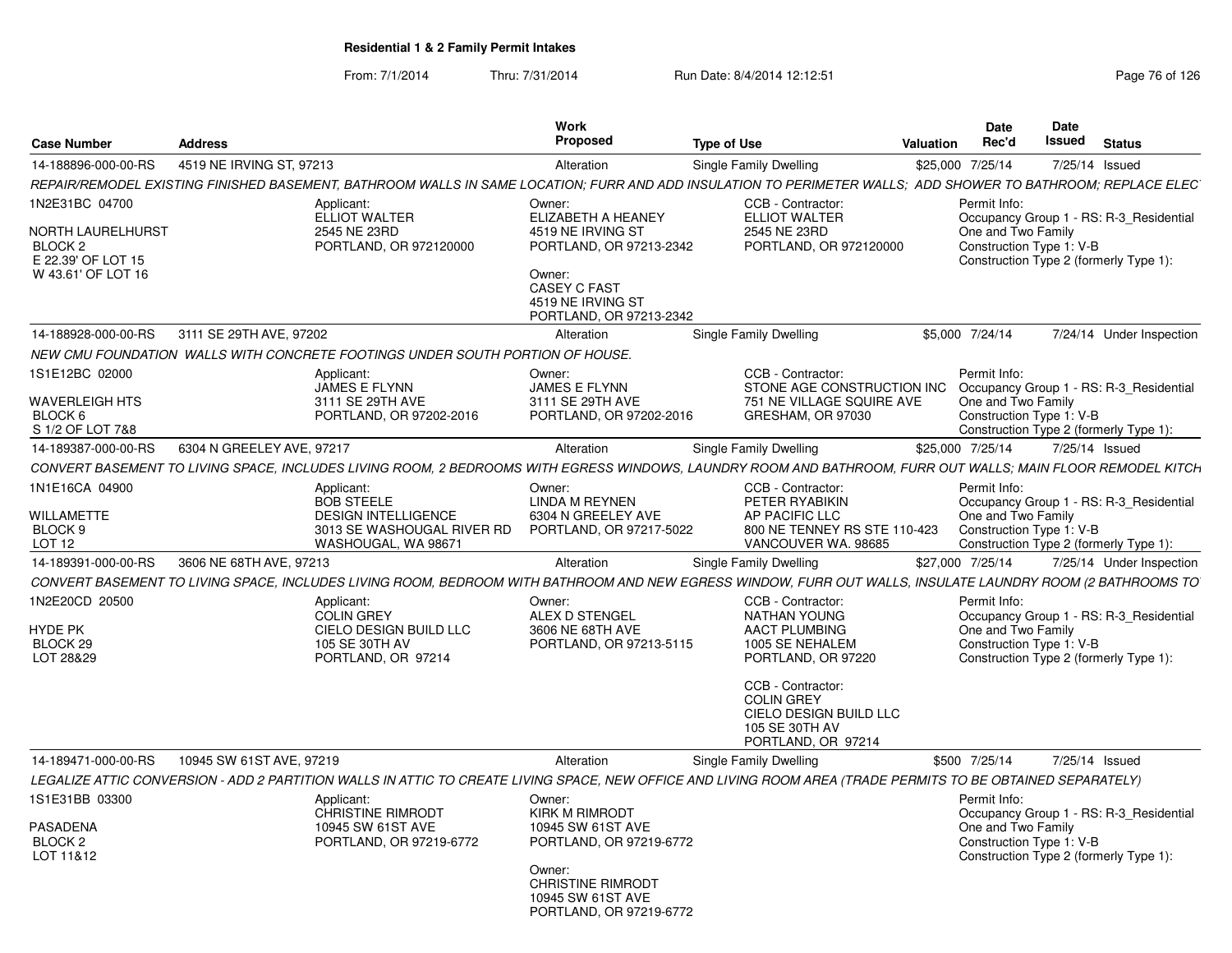| <b>Case Number</b>                                     | <b>Address</b>            |                                                                                                                                                              | Work<br><b>Proposed</b>                                                                   | <b>Type of Use</b>                                                                              | <b>Valuation</b> | <b>Date</b><br>Rec'd                                           | Date<br>Issued | <b>Status</b>                                                                      |
|--------------------------------------------------------|---------------------------|--------------------------------------------------------------------------------------------------------------------------------------------------------------|-------------------------------------------------------------------------------------------|-------------------------------------------------------------------------------------------------|------------------|----------------------------------------------------------------|----------------|------------------------------------------------------------------------------------|
| 14-189572-000-00-RS                                    | 14130 NE EUGENE CT, 97230 |                                                                                                                                                              | Alteration                                                                                | Single Family Dwelling                                                                          |                  | \$8,000 7/25/14                                                | 7/25/14 Issued |                                                                                    |
|                                                        |                           | CONVERT BASEMENT TO LIVING SPACE, WITH THREE BEDROOMS ADD EGRESS WINDOWS IN EACH BEDROOM FOR NEW ASSISTED LIVING                                             |                                                                                           |                                                                                                 |                  |                                                                |                |                                                                                    |
| 1N2E26DA 06800                                         |                           | Applicant:<br>MOHAMMED W WARITU                                                                                                                              | Owner:<br>MOHAMMED W WARITU                                                               |                                                                                                 |                  | Permit Info:                                                   |                | Occupancy Group 1 - RS: R-3 Residential                                            |
| RICHLAND<br>LOT 7 TL 6800                              |                           | 14130 NE EUGENE CT<br>PORTLAND, OR 97230-4053                                                                                                                | 14130 NE EUGENE CT<br>PORTLAND, OR 97230-4053                                             |                                                                                                 |                  | One and Two Family<br>Construction Type 1: V-B                 |                | Construction Type 2 (formerly Type 1):                                             |
| 14-189664-000-00-RS                                    | 2534 NE 63RD AVE, 97213   |                                                                                                                                                              | Alteration                                                                                | Single Family Dwelling                                                                          |                  | \$15,000 7/25/14                                               | 7/25/14 Issued |                                                                                    |
|                                                        |                           | CONVERT BASEMENT TO LIVING SPACE, NEW WALLS FOR NEW BATHROOM, LIVING ROOM AREA (3 BATHROOMS TOTAL)                                                           |                                                                                           |                                                                                                 |                  |                                                                |                |                                                                                    |
| 1N2E29BC 18300<br><b>BELLE CREST</b><br>BLOCK 20       |                           | Applicant:<br>KEVIN RYBKA DESIGN INC<br>13363 SW CHELSEA LOOP<br><b>TIGARD, OR 97223</b>                                                                     | Owner:<br><b>KEZA LLC</b><br>1653 RAMBLING LN<br>MEDINA, WA 98039-2334                    | CCB - Contractor:<br>KEVIN RYBKA DESIGN INC<br>13363 SW CHELSEA LOOP<br><b>TIGARD, OR 97223</b> |                  | Permit Info:<br>One and Two Family<br>Construction Type 1: V-B |                | Occupancy Group 1 - RS: R-3_Residential                                            |
| LOT <sub>12</sub>                                      |                           |                                                                                                                                                              |                                                                                           |                                                                                                 |                  |                                                                |                | Construction Type 2 (formerly Type 1):<br>Total Square Footage - Display Only: 500 |
| 14-189724-000-00-RS                                    | 4995 SW NEVADA CT, 97219  |                                                                                                                                                              | Alteration                                                                                | Single Family Dwelling                                                                          |                  | \$2,000 7/25/14                                                | 7/25/14 Issued |                                                                                    |
|                                                        |                           | NEW 120SQ FT DECK: REPLACING EXISTING WINDOW WITH NEW GLASS DOOR                                                                                             |                                                                                           |                                                                                                 |                  |                                                                |                |                                                                                    |
| 1S1E19AA 05700<br><b>LONG MEADOW</b><br>LOT 13 TL 5700 |                           | Applicant:<br>ROBERT D JR RANDALL<br>8305 SE MONTEREY AVE #230<br>HAPPY VALLEY, OR 97086-7764                                                                | Owner:<br>ROBERT D JR RANDALL<br>8305 SE MONTEREY AVE #230<br>HAPPY VALLEY, OR 97086-7764 |                                                                                                 |                  | Permit Info:<br>One and Two Family<br>Construction Type 1: V-B |                | Occupancy Group 1 - RS: R-3 Residential<br>Construction Type 2 (formerly Type 1):  |
| 14-189776-000-00-RS                                    | 617 SE 38TH AVE, 97214    |                                                                                                                                                              | Alteration                                                                                | <b>Single Family Dwelling</b>                                                                   |                  | \$25,000 7/25/14                                               |                | Approved to Issue                                                                  |
|                                                        |                           | CONVERT REAR EXISTING MUD ROOM TO BATHROOM. (2) TOILETS TOTAL                                                                                                |                                                                                           |                                                                                                 |                  |                                                                |                |                                                                                    |
| 1S1E01AA 14900                                         |                           | Applicant:<br>RAINBOW VALLEY DESIGN &                                                                                                                        | Owner:<br>JANICE L BELKNAP                                                                | CCB - Contractor:<br>RAINBOW VALLEY DESIGN &                                                    |                  | Permit Info:                                                   |                | Occupancy Group 1 - RS: R-3_Residential                                            |
| SUNNYSIDE & PLAT 2 & 3<br>BLOCK 63<br>S 1/2 OF LOT 8&9 |                           | CONSTRUCTION<br>785 GRANT STREET<br>EUGENE OR 97402                                                                                                          | 617 SE 38TH AVE<br>PORTLAND, OR 97214                                                     | CONSTRUCTION<br>785 GRANT STREET<br>EUGENE OR 97402                                             |                  | One and Two Family<br>Construction Type 1: V-B                 |                | Construction Type 2 (formerly Type 1):                                             |
| 14-189923-000-00-RS                                    | 2101 SE MAIN ST, 97214    |                                                                                                                                                              | Alteration                                                                                | Single Family Dwelling                                                                          |                  | \$60,000 7/28/14                                               | 7/28/14 Issued |                                                                                    |
|                                                        |                           | CONVERT BASEMENT TO LIVING SPACE; FURR OUT WALLS AND ADD NEW WALLS TO CREATE MUD ROOM, 2 BEDROOMS, FAMILY ROOM, AND BATHROOM, NEW WINDOW WELLS; ***ELECTRICA |                                                                                           |                                                                                                 |                  |                                                                |                |                                                                                    |
| 1S1E02AD 12600                                         |                           | Applicant:<br><b>SARAH TOMLINSON</b>                                                                                                                         | Owner:<br><b>SARAH TOMLINSON</b>                                                          |                                                                                                 |                  | Permit Info:                                                   |                | Occupancy Group 1 - RS: R-3_Remodel                                                |
| <b>SALISBURY HILL</b><br><b>BLOCK1</b><br>LOT 9        |                           | 2101 SE MAIN ST<br>PORTLAND, OR 97214                                                                                                                        | 2101 SE MAIN ST<br>PORTLAND, OR 97214                                                     |                                                                                                 |                  | Construction Type 1: V-B                                       |                | Construction Type 2 (formerly Type 1):<br>Total Square Footage - Display Only: 912 |
| 14-190028-000-00-RS                                    | 5223 NE 19TH AVE, 97211   |                                                                                                                                                              | Alteration                                                                                | <b>Single Family Dwelling</b>                                                                   |                  | \$32,000 7/28/14                                               |                | <b>Under Review</b>                                                                |
|                                                        |                           | CONVERT BASEMENT TO HABITABLE SPACE, INCLUDING NEW FAMILY ROOM, LAUNDRY ROOM, AND BATHROOM.                                                                  |                                                                                           |                                                                                                 |                  |                                                                |                |                                                                                    |
| 1N1E23AB 16600                                         |                           | Applicant:<br><b>JOHN MACNEELA</b>                                                                                                                           | Owner:<br><b>MARGARET E CALVERT</b>                                                       | CCB - Contractor:<br><b>JOHN MICHAEL MACNEELA</b>                                               |                  | Permit Info:                                                   |                | Occupancy Group 1 - RS: R-3_Residential                                            |
| <b>VERNON</b><br>BLOCK 17<br>LOT 11                    |                           | CORRIB CONSTRUCTION, LLC<br>5211 SE 33rd Ave<br>Portland, OR 97202                                                                                           | 5223 NE 19TH AVE<br>PORTLAND, OR 97211-5632                                               | <b>CORRIB CONSTRUCTION</b><br>5211 SE 33RD AVE<br>PORTLAND, OR 97202                            |                  | One and Two Family<br>Construction Type 1: V-B                 |                | Construction Type 2 (formerly Type 1):                                             |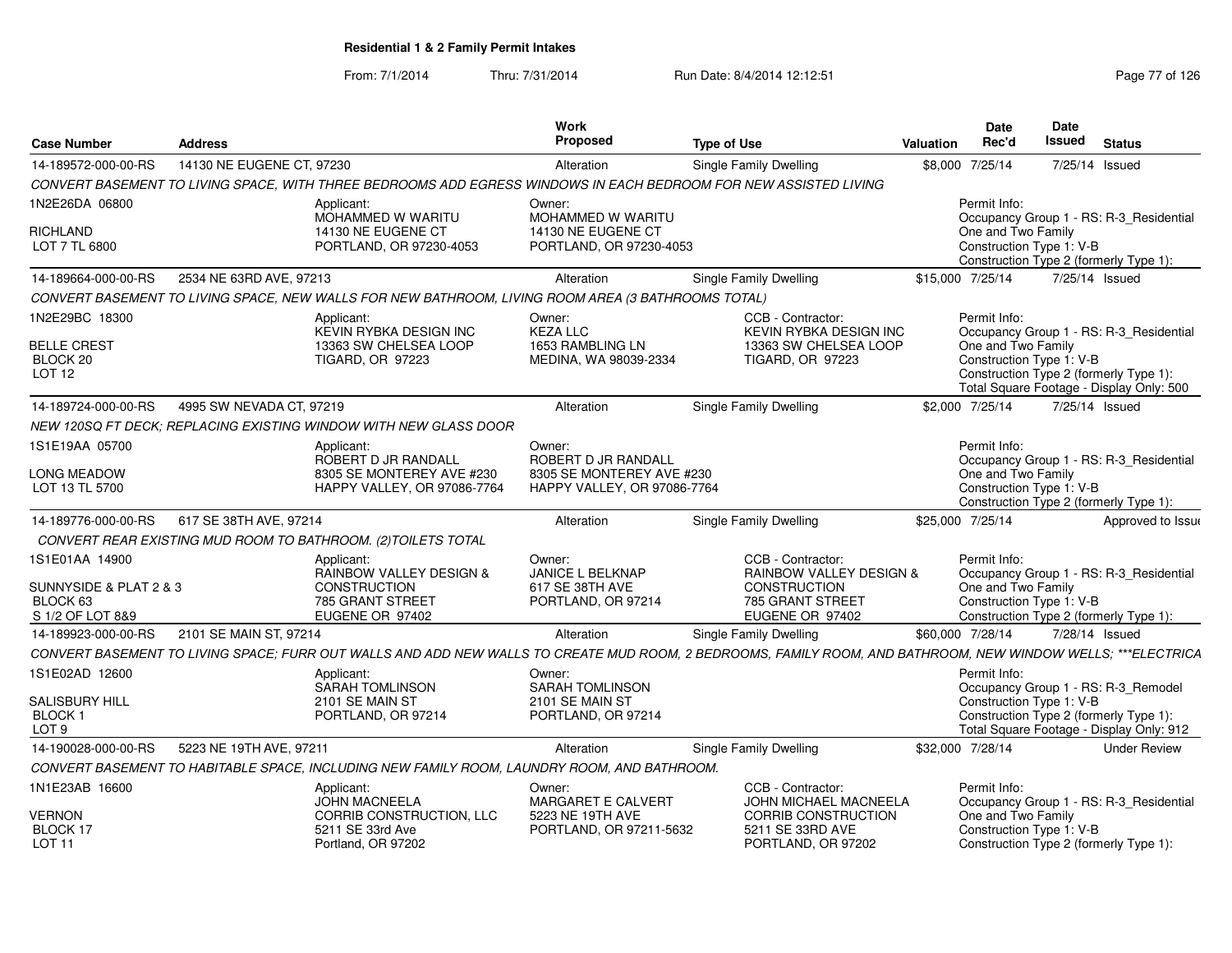| <b>Case Number</b>                                                   | <b>Address</b>                                       |                                                                                                                                                               | <b>Work</b><br><b>Proposed</b>                                                                                                                                  | <b>Type of Use</b> |                                                                                                             | <b>Valuation</b> | <b>Date</b><br>Rec'd                                                                                      | Date<br>Issued | <b>Status</b>                                                                      |
|----------------------------------------------------------------------|------------------------------------------------------|---------------------------------------------------------------------------------------------------------------------------------------------------------------|-----------------------------------------------------------------------------------------------------------------------------------------------------------------|--------------------|-------------------------------------------------------------------------------------------------------------|------------------|-----------------------------------------------------------------------------------------------------------|----------------|------------------------------------------------------------------------------------|
| 14-190046-000-00-RS                                                  | 13252 SE RAYMOND ST, 97236                           |                                                                                                                                                               | Alteration                                                                                                                                                      |                    | <b>Single Family Dwelling</b>                                                                               | \$2,000          | 7/28/14                                                                                                   | 7/28/14 Issued |                                                                                    |
|                                                                      | ADDING AN EXTERIOR STAIRCASE TO NW SIDE OF THE HOUSE |                                                                                                                                                               |                                                                                                                                                                 |                    |                                                                                                             |                  |                                                                                                           |                |                                                                                    |
| 1S2E14AC 05400                                                       |                                                      | Applicant:<br>PACIFIC NW LIVING INC                                                                                                                           | Owner:<br><b>TERESA DARLAIN</b>                                                                                                                                 |                    | CCB - Contractor:<br>PACIFIC NW LIVING INC                                                                  |                  | Permit Info:                                                                                              |                | Occupancy Group 1 - RS: R-3_Residential                                            |
| SECTION 14 1S 2E<br>TL 5400 0.45 ACRES                               |                                                      | 6400 NE HWY 99 #G-286<br>VANCOUVER, WA 98665                                                                                                                  | 13252 SE RAYMOND ST<br>PORTLAND, OR 97236-3944                                                                                                                  |                    | 6400 NE HWY 99 #G-286<br>VANCOUVER, WA 98665                                                                |                  | One and Two Family<br>Construction Type 1: V-B                                                            |                | Construction Type 2 (formerly Type 1):                                             |
| 14-190090-000-00-RS                                                  | 3507 NE 26TH AVE, 97212                              |                                                                                                                                                               | Alteration                                                                                                                                                      |                    | Single Family Dwelling                                                                                      |                  | \$53,000 7/28/14                                                                                          | 7/28/14 Issued |                                                                                    |
|                                                                      |                                                      | REMODEL KITCHEN; REMOVE CHIMNEY AND DEMO BENEATH EXISTING HEADER, NO CHANGES TO HEADER OPENING AT BUILT-IN CABINET; REMOVING WINDOW ON NORTH SIDE OF THE HOU: |                                                                                                                                                                 |                    |                                                                                                             |                  |                                                                                                           |                |                                                                                    |
| 1N1E24CC 13600<br><b>ALAMEDA PARK</b><br>BLOCK 2<br>LOT <sub>1</sub> |                                                      | Applicant:<br>AKOS CONSTRUCTION LLC<br>3444 NE 17TH AVE<br>PORTLAND, OR 97212                                                                                 | Owner:<br>MICHAEL P NICHOLAS<br>3507 NE 26TH AVE<br>PORTLAND, OR 97212-1522<br>Owner:<br><b>ROBIN R NICHOLAS</b><br>3507 NE 26TH AVE<br>PORTLAND, OR 97212-1522 |                    | CCB - Contractor:<br>AKOS CONSTRUCTION LLC<br>3444 NE 17TH AVE<br>PORTLAND, OR 97212                        |                  | Permit Info:<br>One and Two Family<br>Construction Type 1: V-B                                            |                | Occupancy Group 1 - RS: R-3_Residential<br>Construction Type 2 (formerly Type 1):  |
| 14-190115-000-00-RS                                                  | 6230 SW SHERIDAN ST, 97221                           |                                                                                                                                                               | Alteration                                                                                                                                                      |                    | Single Family Dwelling                                                                                      |                  | \$50,000 7/28/14                                                                                          | 7/29/14 Issued |                                                                                    |
|                                                                      |                                                      | REMODEL MASTER BATHROOM. CONVERT TWO EXISTING BASEMENT BEDROOMS TO FAMILY ROOM.                                                                               |                                                                                                                                                                 |                    |                                                                                                             |                  |                                                                                                           |                |                                                                                    |
| 1S1E07BB 00105<br>CANYON CREEK NO 2<br>LOT 15&16&C TL 105            |                                                      | Applicant:<br>Ostmo Construction<br>PO BOX 25526<br>PORTLAND, OR 97298                                                                                        | Owner:<br>NANCY M ERFLE<br>6230 SW SHERIDAN ST<br>PORTLAND, OR 97225-8106                                                                                       |                    | CCB - Contractor:<br>Ostmo Construction<br>PO BOX 25526<br>PORTLAND, OR 97298                               |                  | Permit Info:<br>One and Two Family<br>Construction Type 1: V-B                                            |                | Occupancy Group 1 - RS: R-3_Residential<br>Construction Type 2 (formerly Type 1):  |
|                                                                      |                                                      |                                                                                                                                                               | Owner:<br>RICHARD L FORTNER<br>6230 SW SHERIDAN ST<br>PORTLAND, OR 97225-8106                                                                                   |                    |                                                                                                             |                  |                                                                                                           |                |                                                                                    |
| 14-190201-000-00-RS                                                  | 2110 SE 32ND AVE, 97214                              |                                                                                                                                                               | Alteration                                                                                                                                                      |                    | <b>Single Family Dwelling</b>                                                                               |                  | \$15,000 7/28/14                                                                                          | 7/28/14 Issued |                                                                                    |
|                                                                      |                                                      | <b>VOLUNTARY SEISMI STRENGTHENING: NEW FOUNDATION WALLS AND NEW BEARING WALLS</b>                                                                             |                                                                                                                                                                 |                    |                                                                                                             |                  |                                                                                                           |                |                                                                                    |
| 1S1E01CD 02400<br>SOUTHWEST SUNNYSIDE<br>BLOCK 6<br>LOT <sub>3</sub> |                                                      | Applicant:<br>MICHAEL WIEBER<br>ELYSIUM CONSTRUCTION LLC<br>PO BOX 12010<br>PORTLAND OR 97212                                                                 | Owner:<br>JAMES W ABENDSCHAN<br>2110 SE 32ND AVE<br>PORTLAND, OR 97214-5627                                                                                     |                    | CCB - Contractor:<br><b>MICHAEL WIEBER</b><br>ELYSIUM CONSTRUCTION LLC<br>PO BOX 12010<br>PORTLAND OR 97212 |                  | Permit Info:<br>One and Two Family<br>Construction Type 1: V-B                                            |                | Occupancy Group 1 - RS: R-3 Residential<br>Construction Type 2 (formerly Type 1):  |
| 14-190240-000-00-RS                                                  | 11854 SE MAIN ST, 97216                              |                                                                                                                                                               | Alteration                                                                                                                                                      |                    | Single Family Dwelling                                                                                      |                  | \$12,000 7/28/14                                                                                          |                | 7/28/14 Under Inspection                                                           |
|                                                                      |                                                      | REMOVE A PATIO COVER AND BUILD NEW DECK WITH STAIRS: REPLACING WINDOW WITH SLIDING DOOR                                                                       |                                                                                                                                                                 |                    |                                                                                                             |                  |                                                                                                           |                |                                                                                    |
| 1S2E03AD 03500<br><b>PATRICIA ADD</b><br>BLOCK <sub>3</sub><br>LOT 3 |                                                      | Applicant:<br>ED W CLARK CONSTRUCTION INC EVELYN F DEHAVEN<br>14525 NE HANCOCK ST<br>PORTLAND, OR 972304156                                                   | Owner:<br><b>11854 SE MAIN ST</b><br>PORTLAND, OR 97216-3960                                                                                                    |                    | CCB - Contractor:<br>ED W CLARK CONSTRUCTION INC<br>14525 NE HANCOCK ST<br>PORTLAND, OR 972304156           |                  | Permit Info:<br>Occupancy Group 1 - RS: U_Decks,<br>Patios, Porches, Carports<br>Construction Type 1: V-B |                | Construction Type 2 (formerly Type 1):<br>Total Square Footage - Display Only: 192 |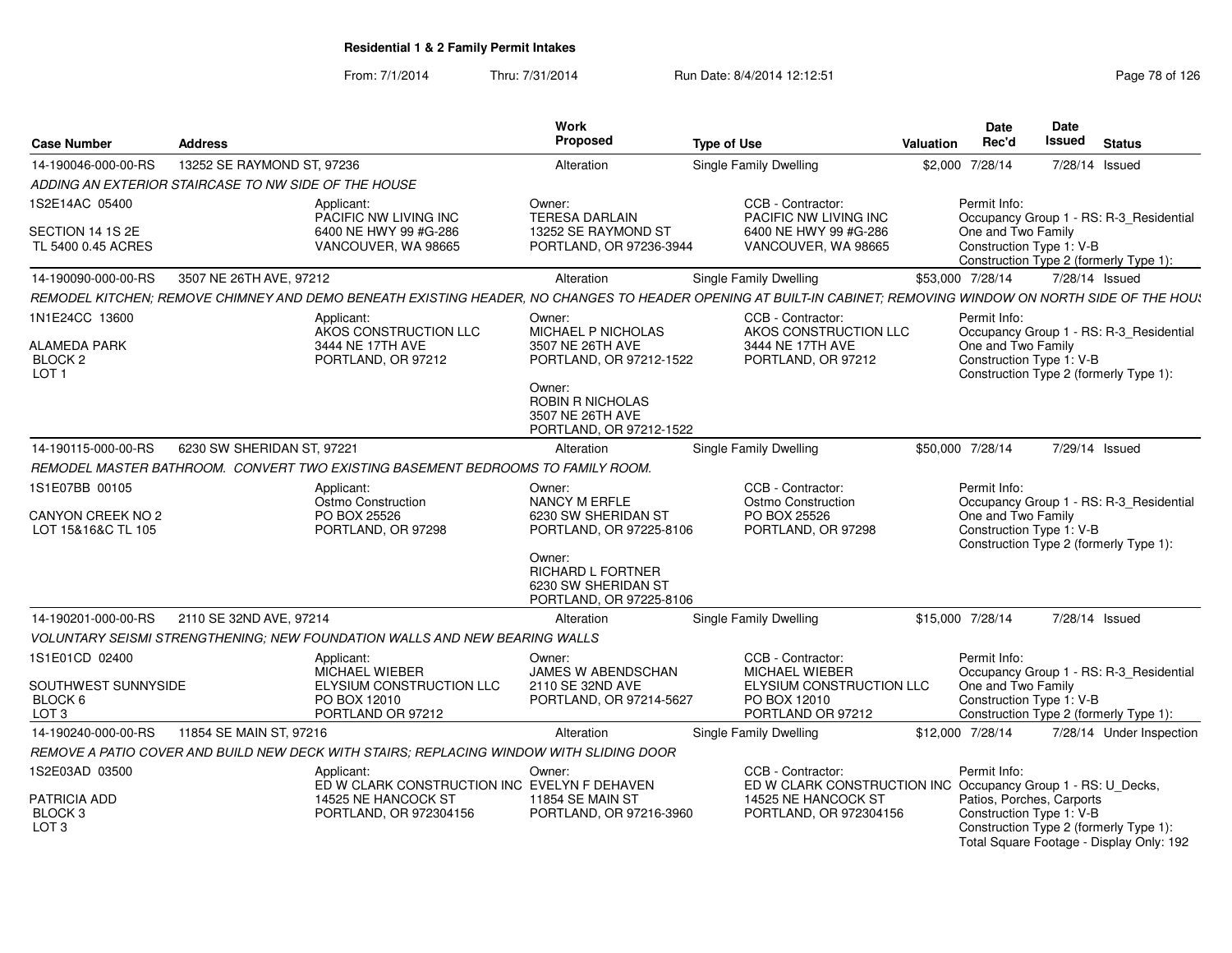|                                                                   |                                                    |                                                                                                                                                         | <b>Work</b>                                                                                                                              |                                                                                                        |                  | <b>Date</b>                                                    | <b>Date</b> |                                                                                    |
|-------------------------------------------------------------------|----------------------------------------------------|---------------------------------------------------------------------------------------------------------------------------------------------------------|------------------------------------------------------------------------------------------------------------------------------------------|--------------------------------------------------------------------------------------------------------|------------------|----------------------------------------------------------------|-------------|------------------------------------------------------------------------------------|
| <b>Case Number</b>                                                | <b>Address</b>                                     |                                                                                                                                                         | <b>Proposed</b>                                                                                                                          | <b>Type of Use</b>                                                                                     | <b>Valuation</b> | Rec'd                                                          | Issued      | <b>Status</b>                                                                      |
| 14-190288-000-00-RS                                               | 2005 NE 56TH AVE, 97213                            |                                                                                                                                                         | Alteration                                                                                                                               | <b>Single Family Dwelling</b>                                                                          |                  | \$42,000 7/30/14                                               | 7/30/14     | Issued                                                                             |
|                                                                   |                                                    | REMOVE CLOSETS TO EXPAND FAMILY ROOM. NEW KITCHEN CABINETS.                                                                                             |                                                                                                                                          |                                                                                                        |                  |                                                                |             |                                                                                    |
| 1N2E30DC 01400<br><b>ELMHURST</b><br>BLOCK 11<br>LOT <sub>4</sub> |                                                    | Applicant:<br><b>PAUL NEIGEL</b><br>LOTUS CONSTRUCTION CO<br>PO BOX 6396<br>VANCOUVER, WA 98668                                                         | Owner:<br><b>STEPHEN L MILLER</b><br>2005 NE 56TH AVE<br>PORTLAND, OR 97213-3516<br>Owner:<br>SHOSHANA BLAUER-MILLER<br>2005 NE 56TH AVE | CCB - Contractor:<br><b>PAUL NEIGEL</b><br>LOTUS CONSTRUCTION CO<br>PO BOX 6396<br>VANCOUVER, WA 98668 |                  | Permit Info:<br>One and Two Family<br>Construction Type 1: V-B |             | Occupancy Group 1 - RS: R-3 Residential<br>Construction Type 2 (formerly Type 1):  |
|                                                                   |                                                    |                                                                                                                                                         | PORTLAND, OR 97213-3516                                                                                                                  |                                                                                                        |                  |                                                                |             |                                                                                    |
| 14-190398-000-00-RS                                               | 10033 SW 53RD AVE, 97219                           |                                                                                                                                                         | Alteration                                                                                                                               | <b>Single Family Dwelling</b>                                                                          |                  | \$7,500 7/29/14                                                |             | 7/29/14 Issued                                                                     |
|                                                                   | REPAIR PORTION OF FOUNDATION ON SOUTH END OF HOUSE |                                                                                                                                                         |                                                                                                                                          |                                                                                                        |                  |                                                                |             |                                                                                    |
| 1S1E30DB 08100<br><b>CRESTWOOD</b>                                |                                                    | Applicant:<br>LOWELL E MC VICKER<br>10033 SW 53RD AVE                                                                                                   | Owner:<br>LOWELL E MC VICKER<br>10033 SW 53RD AVE                                                                                        | CCB - Contractor:<br>CASCADE BUILDERS WEST INC<br>6944 SE STARK ST                                     |                  | Permit Info:<br>One and Two Family                             |             | Occupancy Group 1 - RS: R-3 Residential                                            |
| S 90' OF E 200' OF LOT 7                                          |                                                    | PORTLAND, OR 97219-5831                                                                                                                                 | PORTLAND, OR 97219-5831                                                                                                                  | PORTLAND, OR 97215                                                                                     |                  | Construction Type 1: V-B                                       |             | Construction Type 2 (formerly Type 1):                                             |
|                                                                   |                                                    |                                                                                                                                                         | Owner:<br><b>GERTRUDE BERNSTEIN</b><br>10033 SW 53RD AVE<br>PORTLAND, OR 97219-5831                                                      |                                                                                                        |                  |                                                                |             |                                                                                    |
| 14-190465-000-00-RS                                               | 2500 SW HOFFMAN AVE, 97201                         |                                                                                                                                                         | Alteration                                                                                                                               | Single Family Dwelling                                                                                 |                  | \$20,292 7/31/14                                               |             | 7/31/14 Issued                                                                     |
|                                                                   |                                                    | ADD NEW BATHROOM TO BASEMENT, LEGALIZE (E) BED AND BATH IN BASEMENT. CONVERT STORAGE AREA TO PLAY ROOM. PLUMBING AND ELECTRICAL UNDER SEPARATE PERMITS. |                                                                                                                                          |                                                                                                        |                  |                                                                |             |                                                                                    |
| 1S1E04DD 10200<br><b>SEVENTH ST TERR</b>                          |                                                    | Applicant:<br><b>BRIAN D KUGEL</b><br>2500 SW HOFFMAN AVE                                                                                               | Owner:<br><b>BRIAN D KUGEL</b><br>2500 SW HOFFMAN AVE                                                                                    |                                                                                                        |                  | Permit Info:<br>Construction Type 1: V-B                       |             | Occupancy Group 1 - RS: R-3_Remodel                                                |
| <b>BLOCK1</b><br>LOT 1-4 EXC PT IN ST                             |                                                    | PORTLAND, OR 97201-3147                                                                                                                                 | PORTLAND, OR 97201-3147                                                                                                                  |                                                                                                        |                  |                                                                |             | Construction Type 2 (formerly Type 1):<br>Total Square Footage - Display Only: 552 |
|                                                                   |                                                    |                                                                                                                                                         | Owner:<br><b>SAMUDRA S KUGEL</b><br>2500 SW HOFFMAN AVE<br>PORTLAND, OR 97201-3147                                                       |                                                                                                        |                  |                                                                |             |                                                                                    |
| 14-190477-000-00-RS                                               | 2025 N SARATOGA ST, 97217                          |                                                                                                                                                         | Alteration                                                                                                                               | <b>Single Family Dwelling</b>                                                                          |                  | \$15,000 7/30/14                                               |             | 7/30/14 Under Inspection                                                           |
|                                                                   |                                                    | REPLACE AND REBUILD INTERIOR STAIRS FROM BASEMENT TO ATTIC: CONVERT ATTIC TO HABITABLE SPACE. REMODEL KITCHEN                                           |                                                                                                                                          |                                                                                                        |                  |                                                                |             |                                                                                    |
| 1N1E16AC 00700                                                    |                                                    | Applicant:<br><b>TIEN HUYNH</b>                                                                                                                         | Owner:<br><b>LAURA A NELSON</b>                                                                                                          | CCB - Contractor:<br>MCCULLOCH CONSTRUCTION                                                            |                  | Permit Info:                                                   |             | Occupancy Group 1 - RS: R-3 Residential                                            |
| BERNARD<br>E 1/2 OF LOT 7&8                                       |                                                    | MCCULLOCH CONSTRUCTION<br>1729 NE SISKIYOU ST<br>PORTLAND OR 97212                                                                                      | 2025 N SARATOGA ST<br>PORTLAND, OR 97217                                                                                                 | <b>CORP</b><br>1729 NE SISKIYOU ST<br>PORTLAND, OR 97212                                               |                  | One and Two Family<br>Construction Type 1: V-B                 |             | Construction Type 2 (formerly Type 1):                                             |
| 14-190569-000-00-RS                                               | 14325 SE MORRISON ST, 97233                        |                                                                                                                                                         | Alteration                                                                                                                               | <b>Single Family Dwelling</b>                                                                          |                  | \$6,750 7/29/14                                                |             | 7/29/14 Issued                                                                     |
| 2.55 KW ROOF MOUNT PV SYSTEM                                      |                                                    |                                                                                                                                                         |                                                                                                                                          |                                                                                                        |                  |                                                                |             |                                                                                    |
| 1S2E01BB 05300                                                    |                                                    | Applicant:<br>MELISSA BENTLEY                                                                                                                           | Owner:<br><b>KAREN A BAILEY</b>                                                                                                          | CCB - Contractor:<br>SOLARCITY CORPORATION                                                             |                  | Permit Info:                                                   |             | Occupancy Group 1 - RS: R-3 Residential                                            |
| <b>HAMLINS ADD</b><br><b>BLOCK1</b><br>S 1/2 OF LOT 2             |                                                    | SOLAR CITY CORPORATION<br>6132 NE 112TH AVE<br>PORTLAND, OR 97220                                                                                       | 14325 SE MORRISON ST<br>PORTLAND, OR 97233                                                                                               | 6132 NE 112th AVE<br>PORTLAND, OR 97220                                                                |                  | One and Two Family<br>Construction Type 1: V-B                 |             | Construction Type 2 (formerly Type 1):                                             |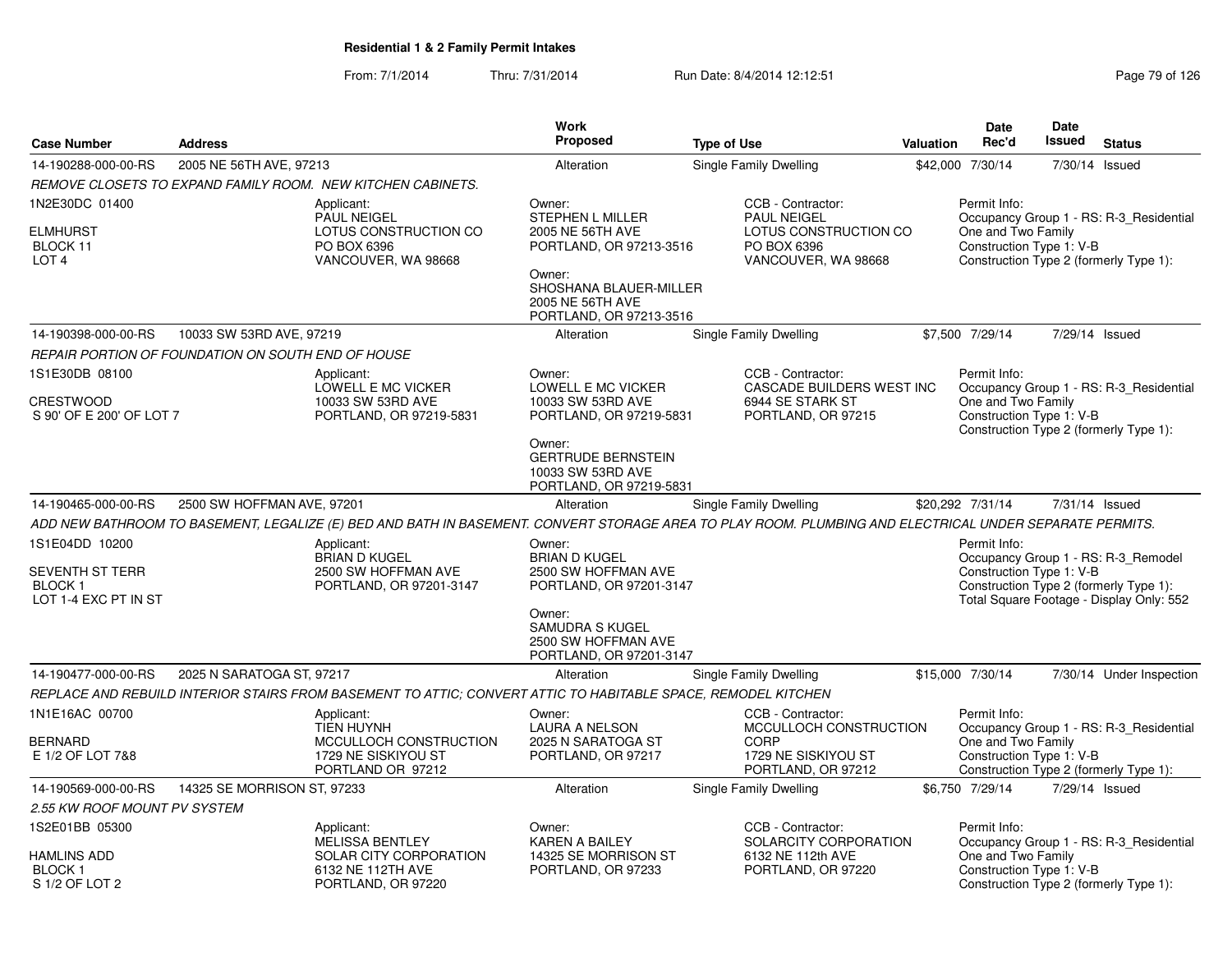| <b>Case Number</b>                                                        | <b>Address</b>                                        |                                                                                                               | Work<br>Proposed                                                                                                                                                        | <b>Type of Use</b>                                                                                                                                         | Valuation | Date<br>Rec'd                                                  | Date<br><b>Issued</b> | <b>Status</b>                                                                     |
|---------------------------------------------------------------------------|-------------------------------------------------------|---------------------------------------------------------------------------------------------------------------|-------------------------------------------------------------------------------------------------------------------------------------------------------------------------|------------------------------------------------------------------------------------------------------------------------------------------------------------|-----------|----------------------------------------------------------------|-----------------------|-----------------------------------------------------------------------------------|
| 14-190813-000-00-RS                                                       | 3719 SE 43RD AVE, 97206                               |                                                                                                               | Alteration                                                                                                                                                              | <b>Single Family Dwelling</b>                                                                                                                              |           | \$450 7/29/14                                                  |                       | 7/29/14 Issued                                                                    |
|                                                                           | NEW WINDOW IN SECOND FLOOR BATHROOM FACING SOUTH SIDE |                                                                                                               |                                                                                                                                                                         |                                                                                                                                                            |           |                                                                |                       |                                                                                   |
| 1S2E07CB 02902                                                            |                                                       | Applicant:<br>BEYOND QUALITY INC                                                                              | Owner:<br>STEVEN L SHIREY                                                                                                                                               | CCB - Contractor:<br>BEYOND QUALITY INC                                                                                                                    |           | Permit Info:                                                   |                       | Occupancy Group 1 - RS: R-3_Residential                                           |
| PARTITION PLAT 1994-137<br>LOT <sub>2</sub>                               |                                                       | 2440 SE 85TH AVE<br>PORTLAND, OR 97216                                                                        | 3719 SE 43RD AVE<br>PORTLAND, OR 97206                                                                                                                                  | 2440 SE 85TH AVE<br>PORTLAND, OR 97216                                                                                                                     |           | One and Two Family<br>Construction Type 1: V-B                 |                       | Construction Type 2 (formerly Type 1):                                            |
| 14-191049-000-00-RS                                                       | 4130 SW 45TH AVE, 97221                               |                                                                                                               | Alteration                                                                                                                                                              | Single Family Dwelling                                                                                                                                     |           | \$124,000 7/30/14                                              |                       | $8/2/14$ Issued                                                                   |
|                                                                           |                                                       |                                                                                                               |                                                                                                                                                                         | REMOVE WALLS TO ENLARGE AND REMODEL KITCHEN, CONVERT GUEST ROOM TO LAUNDRY, CREATE OFFICE AND CLOSET AT FORMER LAUNDRY, NEW INTERIOR MAN-DOOR TO GARAGE, N |           |                                                                |                       |                                                                                   |
| 1S1E08CC 05400<br><b>BRIDLEWOOD</b><br><b>BLOCK4</b><br>LOT <sub>13</sub> |                                                       | Applicant:<br><b>MIKE MCLAUGHLIN</b><br>BOONE REMODEL INC<br>8835 SW CANYON LN, STE 305<br>PORTLAND, OR 97225 | Owner:<br>TONY L LO<br>4130 SW 45TH AVE<br>PORTLAND, OR 97221<br>Owner:<br><b>JEAN W LO</b>                                                                             | CCB - Contractor:<br>BOONE REMODEL INC<br>8835 SW Canyon Lane, Suite 305<br>PORTLAND, OR 97225-4009                                                        |           | Permit Info:<br>One and Two Family<br>Construction Type 1: V-B |                       | Occupancy Group 1 - RS: R-3_Residential<br>Construction Type 2 (formerly Type 1): |
| 14-191107-000-00-RS                                                       | 5900 NE AINSWORTH ST, 97218                           |                                                                                                               | 4130 SW 45TH AVE<br>PORTLAND, OR 97221<br>Alteration                                                                                                                    | <b>Single Family Dwelling</b>                                                                                                                              |           | \$4,278 7/30/14                                                | 7/30/14 Final         |                                                                                   |
| voluntary seismic upgrade                                                 |                                                       |                                                                                                               |                                                                                                                                                                         |                                                                                                                                                            |           |                                                                |                       |                                                                                   |
| 1N2E18DD 06800<br>KILLINGSWORTH GARDENS<br>BLOCK 6<br>E 1/2 OF LOT 6      |                                                       | Applicant:<br><b>STEVE GEMMELL</b><br><b>GEMMELL CONSTRUCTION LLC</b><br>3817 N WILLIAMS<br>PORTLAND OR 97227 | Owner:<br>WILLIAM H GARDINER<br>5900 NE AINSWORTH ST<br>PORTLAND, OR 97218-2356<br>Owner:<br><b>SUSAN J GARDINER</b><br>5900 NE AINSWORTH ST<br>PORTLAND, OR 97218-2356 | CCB - Contractor:<br><b>STEVE GEMMELL</b><br>GEMMELL CONSTRUCTION LLC<br>3817 N WILLIAMS<br>PORTLAND OR 97227                                              |           | Permit Info:<br>One and Two Family<br>Construction Type 1: V-B |                       | Occupancy Group 1 - RS: R-3_Residential<br>Construction Type 2 (formerly Type 1): |
| 14-191116-000-00-RS                                                       | 5036 NE MALLORY AVE, 97211                            |                                                                                                               | Alteration                                                                                                                                                              | <b>Single Family Dwelling</b>                                                                                                                              |           | \$3,120 7/30/14                                                | 7/30/14 Final         |                                                                                   |
| voluntary seismic upgrade                                                 |                                                       |                                                                                                               |                                                                                                                                                                         |                                                                                                                                                            |           |                                                                |                       |                                                                                   |
| 1N1E22AA 12600<br><b>WALNUT PK</b><br>BLOCK 24<br>LOT 6                   |                                                       | Applicant:<br><b>STEVE GEMMELL</b><br><b>GEMMELL CONSTRUCTION LLC</b><br>3817 N WILLIAMS<br>PORTLAND OR 97227 | Owner:<br><b>CHRISTOPHER H JONES</b><br>5036 NE MALLORY AVE<br>PORTLAND, OR 97211-2608<br>Owner:<br>KATHERINE L JONES                                                   | CCB - Contractor:<br><b>STEVE GEMMELL</b><br><b>GEMMELL CONSTRUCTION LLC</b><br>3817 N WILLIAMS<br>PORTLAND OR 97227                                       |           | Permit Info:<br>One and Two Family<br>Construction Type 1: V-B |                       | Occupancy Group 1 - RS: R-3_Residential<br>Construction Type 2 (formerly Type 1): |
|                                                                           |                                                       |                                                                                                               | 5036 NE MALLORY AVE<br>PORTLAND, OR 97211-2608                                                                                                                          |                                                                                                                                                            |           |                                                                |                       |                                                                                   |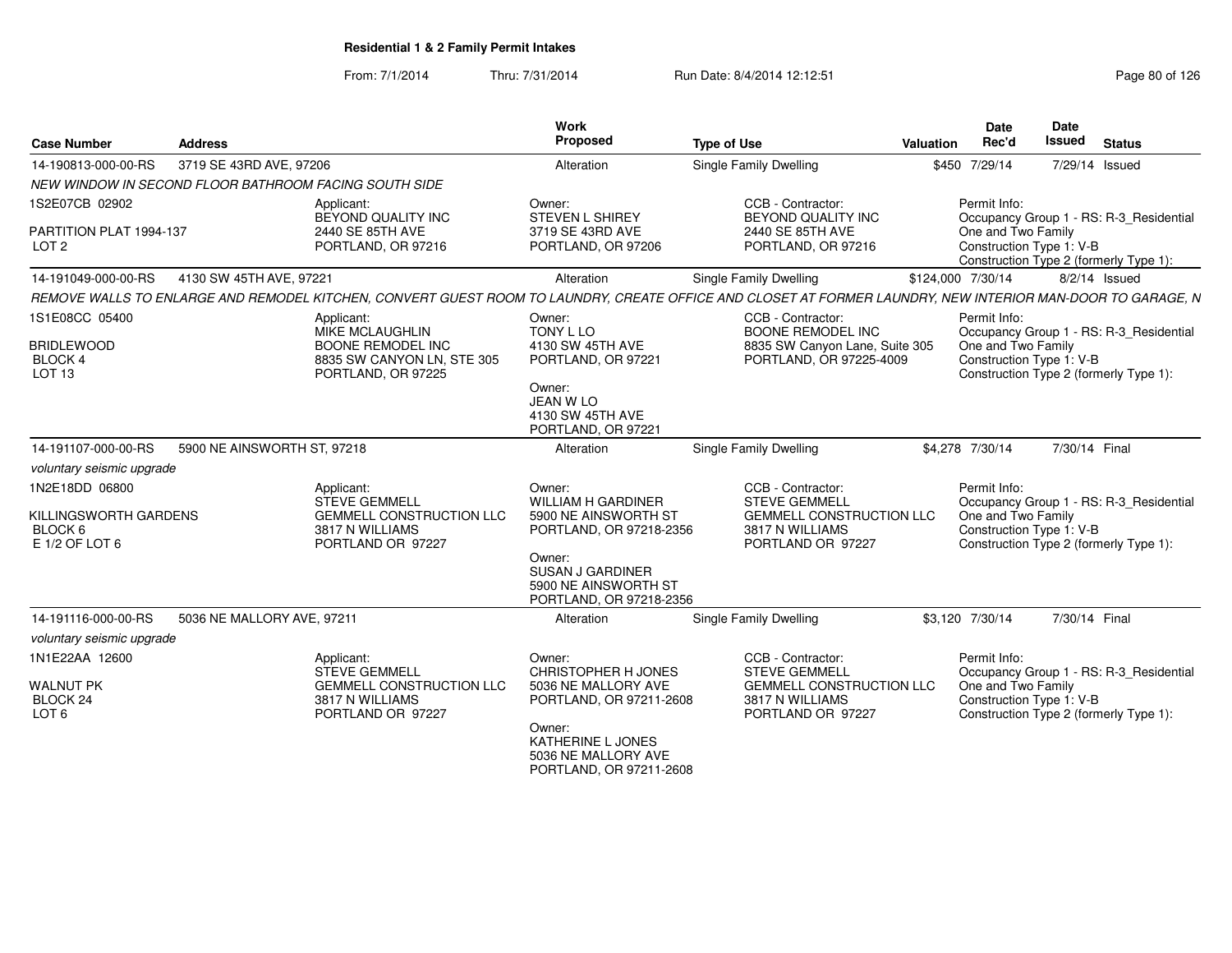| <b>Case Number</b>                                                       | <b>Address</b>           |                                                                                                      | <b>Work</b><br><b>Proposed</b>                                                       | <b>Type of Use</b>                                                                                   | Valuation | Date<br>Rec'd                                                  | Date<br><b>Issued</b> | <b>Status</b>                                                                     |
|--------------------------------------------------------------------------|--------------------------|------------------------------------------------------------------------------------------------------|--------------------------------------------------------------------------------------|------------------------------------------------------------------------------------------------------|-----------|----------------------------------------------------------------|-----------------------|-----------------------------------------------------------------------------------|
| 14-191154-000-00-RS                                                      | 537 N STAFFORD ST, 97217 |                                                                                                      | Alteration                                                                           | Single Family Dwelling                                                                               |           | \$18,000 7/30/14                                               |                       | 7/30/14 Under Inspection                                                          |
|                                                                          |                          | CONVERT BASEMENT TO LIVING SPACE TO INCLUDE BATHROOM; ENTERTAINMENT ROOM AND KITCHENETTE; NOT AN ADU |                                                                                      |                                                                                                      |           |                                                                |                       |                                                                                   |
| 1N1E15AB 18400                                                           |                          | Applicant:<br><b>MIKAEL BRUST</b>                                                                    | Owner:<br><b>MONICA CUNEO</b>                                                        |                                                                                                      |           | Permit Info:                                                   |                       | Occupancy Group 1 - RS: R-3 Residential                                           |
| LOVEWOOD<br>BLOCK <sub>9</sub><br>LOT <sub>7</sub>                       |                          | 537 N STAFFORD ST<br>PORTLAND, OR 97217                                                              | 537 N STAFFORD ST<br>PORTLAND, OR 97217                                              |                                                                                                      |           | One and Two Family<br>Construction Type 1: V-B                 |                       | Construction Type 2 (formerly Type 1):                                            |
|                                                                          |                          |                                                                                                      | Owner:<br><b>MIKAEL BRUST</b><br>537 N STAFFORD ST<br>PORTLAND, OR 97217             |                                                                                                      |           |                                                                |                       |                                                                                   |
|                                                                          |                          |                                                                                                      | Owner:<br><b>MARGARET KINNEY</b><br>537 N STAFFORD ST<br>PORTLAND, OR 97217          |                                                                                                      |           |                                                                |                       |                                                                                   |
| 14-191341-000-00-RS                                                      | 0509 SW TEXAS ST, 97219  |                                                                                                      | Alteration                                                                           | <b>Single Family Dwelling</b>                                                                        |           | \$2,500 7/30/14                                                | 7/30/14 Issued        |                                                                                   |
| Replacement of a failed exterior support beam.                           |                          |                                                                                                      |                                                                                      |                                                                                                      |           |                                                                |                       |                                                                                   |
| 1S1E22BA 05400                                                           |                          | Applicant:                                                                                           | Owner:                                                                               | CCB - Contractor:                                                                                    |           | Permit Info:                                                   |                       |                                                                                   |
| SOUTHERN PORTLAND<br>BLOCK 15<br>LOT 2 TL 5400                           |                          | Jim Wilburn<br>Orlando Construction Inc<br>4110 SE Hawthorne Blvd #446<br>Portland, OR 97214         | LEE M CENTRONE<br>0509 SW TEXAS ST<br>PORTLAND, OR 97219                             | ORLANDO CONSTRUCTION INC<br>4110 SE HAWTHORNE BLVD #446 One and Two Family<br>PORTLAND OR 97214      |           | Construction Type 1: V-B                                       |                       | Occupancy Group 1 - RS: R-3_Residential<br>Construction Type 2 (formerly Type 1): |
|                                                                          |                          |                                                                                                      | Owner:<br><b>WAYNE A CENTRONE</b><br>0509 SW TEXAS ST<br>PORTLAND, OR 97219          |                                                                                                      |           |                                                                |                       |                                                                                   |
| 14-191422-000-00-RS                                                      | 3224 NE 25TH AVE, 97212  |                                                                                                      | Alteration                                                                           | Single Family Dwelling                                                                               |           | \$34,987 7/30/14                                               |                       | <b>Under Review</b>                                                               |
|                                                                          |                          | REMODEL EXISTING BATHROOM. CHANGE EXISTING ALUMINUM WINDOW TO NEW WOOD WINDOW IN SAME OPENING.       |                                                                                      |                                                                                                      |           |                                                                |                       |                                                                                   |
| 1N1E25BB 09400<br><b>EDGEMONT</b><br><b>BLOCK 5</b><br>LOT <sub>18</sub> |                          | Applicant:<br>ADAM<br><b>ARCIFORM LLC</b><br>2303 N RANDOLPH AVE<br>PORTLAND, OR 97227               | Owner:<br>MICHAEL E DEMBROW<br>3224 NE 25TH AVE<br>PORTLAND, OR 97212-2503<br>Owner: | CCB - Contractor:<br><b>ADAM</b><br><b>ARCIFORM LLC</b><br>2303 N RANDOLPH AVE<br>PORTLAND, OR 97227 |           | Permit Info:<br>One and Two Family<br>Construction Type 1: V-B |                       | Occupancy Group 1 - RS: R-3_Residential<br>Construction Type 2 (formerly Type 1): |
|                                                                          |                          |                                                                                                      | CATHERINE H DEMBROW<br>3224 NE 25TH AVE<br>PORTLAND, OR 97212-2503                   |                                                                                                      |           |                                                                |                       |                                                                                   |
| 14-191465-000-00-RS                                                      | 4904 NE 27TH AVE, 97211  |                                                                                                      | Alteration                                                                           | Single Family Dwelling                                                                               |           | \$3,585 7/30/14                                                | 7/31/14 Issued        |                                                                                   |
| voluntary seismic upgrade                                                |                          |                                                                                                      |                                                                                      |                                                                                                      |           |                                                                |                       |                                                                                   |
| 1N1E24BC 03500                                                           |                          | Applicant:<br><b>STEVE GEMMELL</b>                                                                   | Owner:<br><b>MICHIEL FRISHERT</b>                                                    | CCB - Contractor:<br><b>STEVE GEMMELL</b>                                                            |           | Permit Info:                                                   |                       | Occupancy Group 1 - RS: R-3_Residential                                           |
| <b>ELBERTA</b><br>BLOCK <sub>2</sub><br>LOT <sub>5</sub>                 |                          | <b>GEMMELL CONSTRUCTION LLC</b><br>3817 N WILLIAMS<br>PORTLAND OR 97227                              | 4904 NE 27TH AVE<br>PORTLAND, OR 97211-6329                                          | <b>GEMMELL CONSTRUCTION LLC</b><br>3817 N WILLIAMS<br>PORTLAND OR 97227                              |           | One and Two Family<br>Construction Type 1: V-B                 |                       | Construction Type 2 (formerly Type 1):                                            |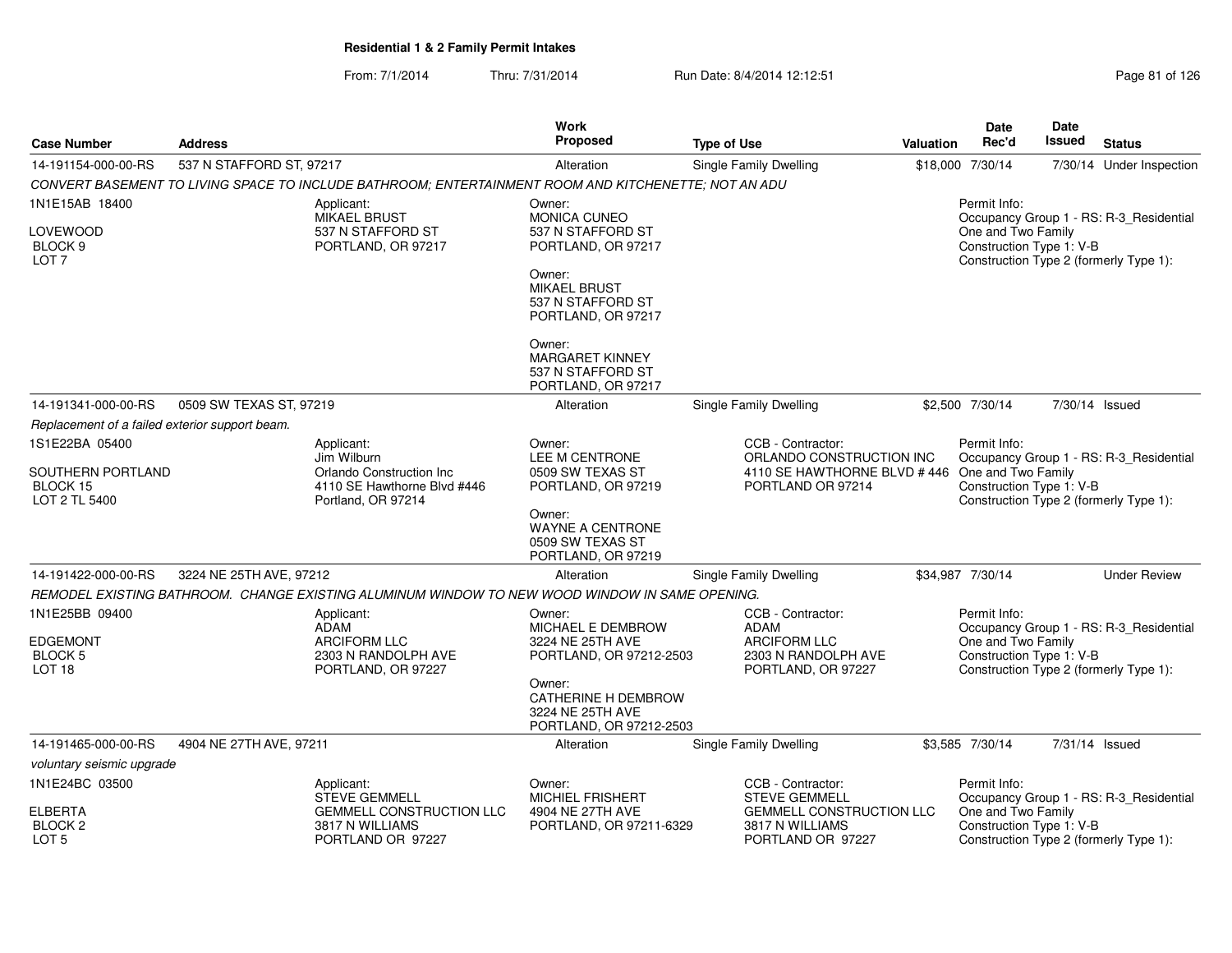| <b>Case Number</b>                                                       | <b>Address</b>           |                                                                                                       | <b>Work</b><br><b>Proposed</b>                                                      | <b>Type of Use</b>                                                                                                                              | Valuation | <b>Date</b><br>Rec'd                                           | Date<br>Issued | <b>Status</b>                                                                     |
|--------------------------------------------------------------------------|--------------------------|-------------------------------------------------------------------------------------------------------|-------------------------------------------------------------------------------------|-------------------------------------------------------------------------------------------------------------------------------------------------|-----------|----------------------------------------------------------------|----------------|-----------------------------------------------------------------------------------|
| 14-191482-000-00-RS                                                      | 6123 SE HAROLD ST, 97206 |                                                                                                       | Alteration                                                                          | Single Family Dwelling                                                                                                                          |           | \$30,000 7/30/14                                               |                | 7/30/14 Under Inspection                                                          |
|                                                                          |                          | REMODEL 2 BATHROOMS, NEW COUNTERTOPS IN KITCHEN, REPAINT INSIDE AND OUT. TWO TOILETS TOTAL.           |                                                                                     |                                                                                                                                                 |           |                                                                |                |                                                                                   |
| 1S2E18AD 08400                                                           |                          | Applicant:<br>PDX RENOVATIONS, LLC                                                                    | Owner:<br><b>BELLAJOUR LLC</b>                                                      | CCB - Contractor:<br>PDX RENOVATIONS LLC                                                                                                        |           | Permit Info:                                                   |                | Occupancy Group 1 - RS: R-3_Residential                                           |
| TREMONT PK<br>BLOCK <sub>21</sub><br>LOT 10&11                           |                          | P.O. Box 66406<br>Portland, OR 97290                                                                  | PO BOX 66406<br>PORTLAND, OR 97290-6406                                             | PO BOX 66836<br>PORTLAND, OR 97290                                                                                                              |           | One and Two Family<br>Construction Type 1: V-B                 |                | Construction Type 2 (formerly Type 1):                                            |
| 14-191851-000-00-RS                                                      | 3560 NE KNOTT ST, 97212  |                                                                                                       | Alteration                                                                          | Single Family Dwelling                                                                                                                          |           | \$4,000 7/31/14                                                | 7/31/14 Issued |                                                                                   |
|                                                                          |                          | ADD EGRESS WINDOW IN BASEMENT BEDROOM - SEE 01-171693-RS                                              |                                                                                     |                                                                                                                                                 |           |                                                                |                |                                                                                   |
| 1N1E25AC 19300<br><b>HOLLYROOD</b><br>BLOCK 14<br>LOT 6                  |                          | Applicant:<br><b>TROY SUSAN</b><br>BROADLEAF CRAFTSMAN CO<br>2104 N WILLIS BLVD<br>PORTLAND, OR 97217 | Owner:<br>LEE A MOLDOVANYI<br>3560 NE KNOTT ST<br>PORTLAND, OR 97212-5244<br>Owner: | CCB - Contractor:<br><b>BROADLEAF CRAFTSMAN CO</b><br>2104 N WILLIS BLVD<br>PORTLAND, OR 97217                                                  |           | Permit Info:<br>One and Two Family<br>Construction Type 1: V-B |                | Occupancy Group 1 - RS: R-3_Residential<br>Construction Type 2 (formerly Type 1): |
|                                                                          |                          |                                                                                                       | <b>SHANE BEERS</b><br>3560 NE KNOTT ST<br>PORTLAND, OR 97212-5244                   |                                                                                                                                                 |           |                                                                |                |                                                                                   |
| 14-191880-000-00-RS                                                      | 420 SE 62ND AVE          |                                                                                                       | Alteration                                                                          | Single Family Dwelling                                                                                                                          |           | \$2,000 7/31/14                                                |                | 7/31/14 Under Inspection                                                          |
| <b>VOLUNTARY SEISMIC STRENGTHING</b>                                     |                          |                                                                                                       |                                                                                     |                                                                                                                                                 |           |                                                                |                |                                                                                   |
| 1N2E32CC 14802                                                           |                          | Applicant:<br><b>ANDREW OSBORN</b>                                                                    | Owner:<br><b>SAMUEL NOBLE</b>                                                       | CCB - Contractor:<br><b>MICHAEL WIEBER</b>                                                                                                      |           | Permit Info:                                                   |                | Occupancy Group 1 - RS: R-3_Residential                                           |
| PARTITION PLAT 2007-83<br>LOT <sub>2</sub>                               |                          | <b>NW SEISMIC</b><br>2649 SE STEPHENS<br>PORTLAND OR 97214                                            | 420 SE 62ND AVE<br>PORTLAND, OR 97215                                               | ELYSIUM CONSTRUCTION LLC<br>PO BOX 12010<br>PORTLAND OR 97212                                                                                   |           | One and Two Family<br>Construction Type 1: V-B                 |                | Construction Type 2 (formerly Type 1):                                            |
| 14-191886-000-00-RS                                                      | 2416 NE 43RD AVE, 97213  |                                                                                                       | Alteration                                                                          | Single Family Dwelling                                                                                                                          |           | \$2,000 7/31/14                                                | 7/31/14 Issued |                                                                                   |
| <b>VOLUNTARY SEISMIC STRENGTHING.</b>                                    |                          |                                                                                                       |                                                                                     |                                                                                                                                                 |           |                                                                |                |                                                                                   |
| 1N2E30CB 05400<br>ROSSMERE<br>BLOCK 17<br>LOT <sub>17</sub>              |                          | Applicant:<br>ANDREW OSBORN<br><b>NW SEISMIC</b><br>2649 SE STEPHENS<br>PORTLAND OR 97214             | Owner:<br><b>BRIAN D LOCKHART</b><br>2416 NE 43RD AVE<br>PORTLAND, OR 97213-1335    | CCB - Contractor:<br>MICHAEL WIEBER<br>ELYSIUM CONSTRUCTION LLC<br>PO BOX 12010<br>PORTLAND OR 97212                                            |           | Permit Info:<br>One and Two Family<br>Construction Type 1: V-B |                | Occupancy Group 1 - RS: R-3_Residential<br>Construction Type 2 (formerly Type 1): |
|                                                                          |                          |                                                                                                       | Owner:<br><b>JULIA A FETZER</b><br>2416 NE 43RD AVE<br>PORTLAND, OR 97213-1335      |                                                                                                                                                 |           |                                                                |                |                                                                                   |
| 13-172672-000-00-RS                                                      | 3817 SE 115TH AVE        |                                                                                                       | Alteration                                                                          | Townhouse (2 Units)                                                                                                                             |           | \$500 7/24/14                                                  |                | <b>Under Review</b>                                                               |
|                                                                          |                          |                                                                                                       |                                                                                     | INFILL OPENING, REMOVE EAVES, BUILD CRICKET AND ADD 1 HOUR FIRE RATED WALL TO CONVERT EXISTING HOUSE TO ROWHOUSE (Limited Structural Exemption) |           |                                                                |                |                                                                                   |
| 1S2E10DB 06902                                                           |                          | Applicant:<br><b>DONNA KEOUGH</b>                                                                     | Owner:<br>JGT INVESTMENTS INC                                                       | CCB - Contractor:<br>BW CONSTRUCTION INC                                                                                                        |           | Permit Info:                                                   |                | Occupancy Group 1 - RS: R-3_Residential                                           |
| PARTITION PLAT 2010-15<br>LOT 2 EXC PT IN ST<br>POTENTIAL ADDITIONAL TAX |                          | <b>Atypical Design Solution</b><br>508 NW 44th St<br>Vancouver Wa. 98660                              | P O BOX 66178<br>PORTLAND, OR 97290                                                 | PO BOX 66910<br>PORTLAND OR 97290                                                                                                               |           | One and Two Family<br>Construction Type 1: V-B                 |                | Construction Type 2 (formerly Type 1):                                            |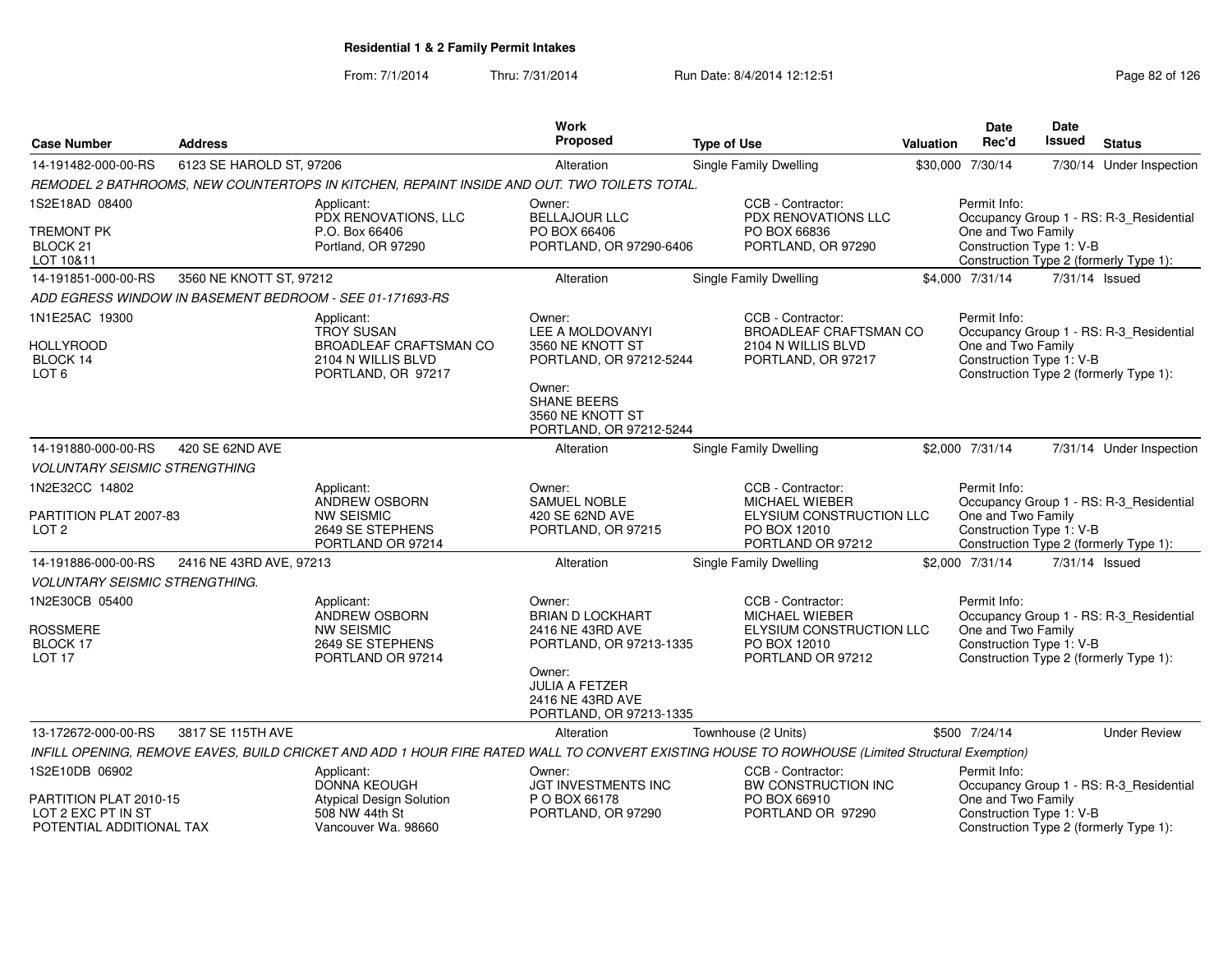| <b>Case Number</b>                                                                                          | <b>Address</b>               |                                                                                                                                                                                      | <b>Work</b><br>Proposed                                                                                                                                          | <b>Type of Use</b>                                                                                     | Valuation        | <b>Date</b><br>Rec'd                                                                                      | <b>Date</b><br>Issued | <b>Status</b>                                                                     |
|-------------------------------------------------------------------------------------------------------------|------------------------------|--------------------------------------------------------------------------------------------------------------------------------------------------------------------------------------|------------------------------------------------------------------------------------------------------------------------------------------------------------------|--------------------------------------------------------------------------------------------------------|------------------|-----------------------------------------------------------------------------------------------------------|-----------------------|-----------------------------------------------------------------------------------|
| 14-191792-000-00-RS                                                                                         | 1665 SE TENINO ST            |                                                                                                                                                                                      | Alteration                                                                                                                                                       | Townhouse (2 Units)                                                                                    | \$500 7/31/14    |                                                                                                           | 7/31/14 Issued        |                                                                                   |
| SOLAR - 4.5KW ROOF-MOUNTED SOLAR SYSTEM - PRESCRIPTIVE                                                      |                              |                                                                                                                                                                                      |                                                                                                                                                                  |                                                                                                        |                  |                                                                                                           |                       |                                                                                   |
| 1S1E23DC 08901                                                                                              |                              | Applicant:<br>ELEMENTAL ENERGY LLC<br>830 NE HAZELFERN PL<br>PORTLAND, OR 97232                                                                                                      | Owner:<br><b>KLOH LLC</b><br>19995 SW STAFFORD RD #B<br>WEST LINN, OR 97068                                                                                      | CCB - Contractor:<br>ELEMENTAL ENERGY LLC<br>830 NE HAZELFERN PL<br>PORTLAND, OR 97232                 |                  | Permit Info:<br>One and Two Family<br>Construction Type 1: V-B                                            |                       | Occupancy Group 1 - RS: R-3_Residential<br>Construction Type 2 (formerly Type 1): |
| Total # of RS Alteration permit intakes: 248                                                                |                              |                                                                                                                                                                                      |                                                                                                                                                                  |                                                                                                        |                  |                                                                                                           |                       | Total valuation of RS Alteration permit intakes: \$5,636,698                      |
| 14-182902-000-00-RS                                                                                         | 15322 NW SAUVIE ISLAND RD    |                                                                                                                                                                                      | Demolition                                                                                                                                                       | <b>Accessory Structure</b>                                                                             | \$500 7/11/14    |                                                                                                           | 7/11/14 Issued        |                                                                                   |
| DEMOLISH POLE BARN, REMOVE ALL DEBRIS                                                                       |                              |                                                                                                                                                                                      |                                                                                                                                                                  |                                                                                                        |                  |                                                                                                           |                       |                                                                                   |
| 2N <sub>1</sub> W<br>02300<br>SECTION 21 2N 1W<br>TL 2300 111.39 ACRES<br>DEFERRAL-POTENTIAL ADDITIONAL TAX |                              | Applicant:<br><b>RYAN HIXSON</b><br><b>METRO REGIONAL</b><br><b>GROVERNMENT</b><br>600 NE GRAND AVE<br>PORTLAND, OR 97232                                                            | Owner:<br><b>METRO</b><br>600 NE GRAND AVE<br>PORTLAND, OR 97232-2736                                                                                            |                                                                                                        |                  | Permit Info:<br>Occupancy Group 1 - RS: U Private<br>Garage\Utility Misc.<br>Construction Type 1: V-B     |                       | Construction Type 2 (formerly Type 1):                                            |
| 14-182906-000-00-RS                                                                                         | 15322 NW SAUVIE ISLAND RD    |                                                                                                                                                                                      | Demolition                                                                                                                                                       | <b>Accessory Structure</b>                                                                             | \$500 7/11/14    |                                                                                                           | 7/11/14 Issued        |                                                                                   |
| DEMOLISH BUNK HOUSE, REMOVE ALL DEBRIS                                                                      |                              |                                                                                                                                                                                      |                                                                                                                                                                  |                                                                                                        |                  |                                                                                                           |                       |                                                                                   |
| 2N <sub>1</sub> W<br>02300<br>SECTION 21 2N 1W<br>TL 2300 111.39 ACRES<br>DEFERRAL-POTENTIAL ADDITIONAL TAX |                              | Applicant:<br><b>RYAN HIXSON</b><br><b>METRO REGIONAL</b><br><b>GROVERNMENT</b><br>600 NE GRAND AVE<br>PORTLAND, OR 97232                                                            | Owner:<br><b>METRO</b><br>600 NE GRAND AVE<br>PORTLAND, OR 97232-2736                                                                                            |                                                                                                        |                  | Permit Info:<br>One and Two Family<br>Construction Type 1: V-B                                            |                       | Occupancy Group 1 - RS: R-3_Residential<br>Construction Type 2 (formerly Type 1): |
| 14-190665-000-00-RS                                                                                         | 3533 SW BLACKSTONE LN, 97201 |                                                                                                                                                                                      | Demolition                                                                                                                                                       | <b>Accessory Structure</b>                                                                             | \$10,000 7/30/14 |                                                                                                           | 7/30/14 Issued        |                                                                                   |
|                                                                                                             |                              | REMOVE IN GROUND SWIMMING POOL AND PATIO / REMOVE ALL DEBRIS / CAP UTILITIES / DOES NOT INCLUDE TREE REMOVAL / SPECIAL INSPECTION REQUIRED FOR BACKFILL                              |                                                                                                                                                                  |                                                                                                        |                  |                                                                                                           |                       |                                                                                   |
| 1S1E09CB 05100<br><b>COUNCIL CREST PK</b><br>BLOCK 6<br>LOT 4&14<br>SLY 10' OF LOT 15&16                    |                              | Applicant:<br><b>DON BURKE EXCAVATION &amp;</b><br><b>CONSTR</b><br>15604 SE RUBY DR<br>MILWAUKIE OR 97267                                                                           | Owner:<br><b>MEGAN LEA</b><br>3533 SW BLACKSTONE LN<br>PORTLAND, OR 97239-1588<br>Owner:<br><b>JESSE LEA</b><br>3533 SW BLACKSTONE LN<br>PORTLAND, OR 97239-1588 | CCB - Contractor:<br>DON BURKE EXCAVATION &<br><b>CONSTR</b><br>15604 SE RUBY DR<br>MILWAUKIE OR 97267 |                  | Permit Info:<br>Occupancy Group 1 - RS: U Decks,<br>Patios, Porches, Carports<br>Construction Type 1: V-B |                       | Construction Type 2 (formerly Type 1):                                            |
| 14-170346-000-00-RS                                                                                         | 4929 SE 65TH AVE, 97206      |                                                                                                                                                                                      | Demolition                                                                                                                                                       | Garage/Carport                                                                                         | \$1,000 7/15/14  |                                                                                                           | 7/15/14 Issued        |                                                                                   |
|                                                                                                             |                              | DEMOLISH A ONE STORY 494 SF GARAGE - REMOVE ALL DEBRIS***ASSOCIATED WITH NSFR 14-170323-RS*** Cesspool decommissioning required. Septic Decommissioning Required. Call for Inspectic |                                                                                                                                                                  |                                                                                                        |                  |                                                                                                           |                       |                                                                                   |
| 1S2E17BB 17500<br>ARLETA PK3<br><b>BLOCK 4</b><br>LOT <sub>1</sub>                                          |                              | Applicant:<br>MICHELLE JERESEK<br><b>IVON STREET STUDIO</b><br>1524 SE IVON ST<br>PORTLAND OR 97202                                                                                  | Owner:<br>RYAN J KUNZER<br>2350 N KEDZIE BLVD #F<br>CHICAGO, IL 60647-2889<br>Owner:<br><b>WENDY BOSO</b><br>2350 N KEDZIE BLVD #F<br>CHICAGO, IL 60647-2889     | CCB - Contractor:<br>JEFFERY LANE WORRELL<br>7637 NE 33RD DR<br>PORTLAND, OR 97211                     |                  | Permit Info:<br>Occupancy Group 1 - RS: U_Private<br>Garage\Utility Misc.<br>Construction Type 1: V-B     |                       | Construction Type 2 (formerly Type 1):                                            |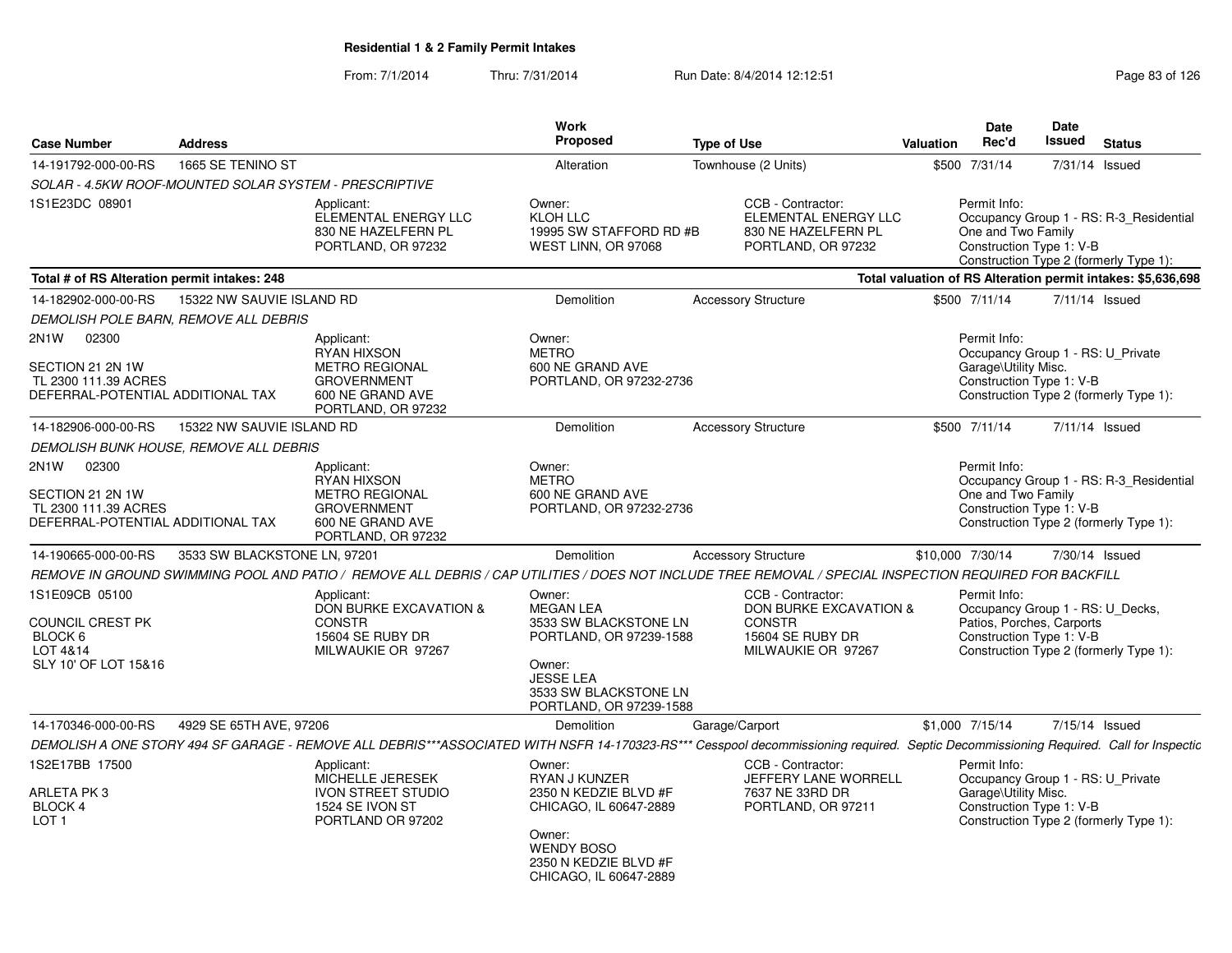|                                                             |                            |                                                                                                                                               | Work<br>Proposed                                                                          |                    |                                                                                                                       |           | Date<br>Rec'd                                                                                         | <b>Date</b><br>Issued |                                        |
|-------------------------------------------------------------|----------------------------|-----------------------------------------------------------------------------------------------------------------------------------------------|-------------------------------------------------------------------------------------------|--------------------|-----------------------------------------------------------------------------------------------------------------------|-----------|-------------------------------------------------------------------------------------------------------|-----------------------|----------------------------------------|
| <b>Case Number</b>                                          | <b>Address</b>             |                                                                                                                                               |                                                                                           | <b>Type of Use</b> |                                                                                                                       | Valuation |                                                                                                       |                       | <b>Status</b>                          |
| 14-171865-000-00-RS                                         | 6308 NE RODNEY AVE, 97211  |                                                                                                                                               | <b>Demolition</b>                                                                         | Garage/Carport     |                                                                                                                       |           | \$1,000 7/16/14                                                                                       |                       | 7/16/14 Issued                         |
| <b>DEMO DETACHED GARAGE</b>                                 |                            |                                                                                                                                               |                                                                                           |                    |                                                                                                                       |           |                                                                                                       |                       |                                        |
| 1N1E15DA 08200<br>PIEDMONT<br>BLOCK 43<br>LOT 15&16 TL 8200 |                            | Applicant:<br><b>KEVIN PARTAIN</b><br><b>URBAN VISIONS</b><br>223 NE 56TH AVE<br>PORTLAND OR 97213                                            | Owner:<br>EDEN ENTERPRISES LLC<br>5505 SW DELKER RD<br>TUALATIN, OR 97062-9710            |                    | CCB - Contractor:<br><b>VIC REMMERS</b><br>EVERETT CUSTOM HOMES INC<br>735 SW 158TH AVE STE 180<br>BEAVERTON OR 97008 |           | Permit Info:<br>Occupancy Group 1 - RS: U_Private<br>Garage\Utility Misc.<br>Construction Type 1: V-B |                       | Construction Type 2 (formerly Type 1): |
| 14-177869-000-00-RS                                         | 2304 N SCHOFIELD ST, 97217 |                                                                                                                                               | Demolition                                                                                | Garage/Carport     |                                                                                                                       |           | \$2,000 7/1/14                                                                                        |                       | $7/1/14$ Issued                        |
| <b>DEMO DETACHED GARAGE</b>                                 |                            |                                                                                                                                               |                                                                                           |                    |                                                                                                                       |           |                                                                                                       |                       |                                        |
| 1N1E09DB 10200                                              |                            | Applicant:<br><b>SHAHIN SOHEILI</b>                                                                                                           | Owner:<br>PEGGY H WORTHINGTON                                                             |                    |                                                                                                                       |           | Permit Info:<br>Occupancy Group 1 - RS: U Private                                                     |                       |                                        |
| <b>KENTON</b><br>BLOCK 37<br>LOT 20&21                      |                            | 15483 104TH AVE<br>SURREY BC, CANADA V3R1N9                                                                                                   | 2304 N SCHOFIELD ST<br>PORTLAND, OR 97217                                                 |                    |                                                                                                                       |           | Garage\Utility Misc.<br>Construction Type 1: V-B                                                      |                       | Construction Type 2 (formerly Type 1): |
| 14-178209-000-00-RS                                         | 5119 NE 35TH AVE, 97211    |                                                                                                                                               | <b>Demolition</b>                                                                         | Garage/Carport     |                                                                                                                       |           | \$500 7/2/14                                                                                          |                       | 7/2/14 Final                           |
|                                                             |                            | DEMOLISH ONE ONE CAR GARAGE - REMOVE ALL DEBRIS ***WITH DEMO 14-178204-RS AND NSFR 14-178186-RS*** *DECOMM ON DEMO 14-178204-RS*              |                                                                                           |                    |                                                                                                                       |           |                                                                                                       |                       |                                        |
| 1N1E24AB 10500                                              |                            | Applicant:<br><b>MAJID HABIBI</b>                                                                                                             | Owner:<br>PORTLAND DEVELOPMENT                                                            |                    | CCB - Contractor:<br><b>GENE</b>                                                                                      |           | Permit Info:<br>Occupancy Group 1 - RS: U Private                                                     |                       |                                        |
| <b>WILLAMETTE ADD</b><br>BLOCK <sub>24</sub>                |                            | PORTLAND DEVELOPMENT<br><b>GROUP, LLC</b>                                                                                                     | <b>GROUP</b><br>11124 NE HALSEY ST PMB 643                                                |                    | PORTLAND DEVELOPMENT<br><b>GROUP LLC</b>                                                                              |           | Garage\Utility Misc.<br>Construction Type 1: V-B                                                      |                       |                                        |
| LOT 24&25                                                   |                            | 11124 NE HALSEY ST PMB 643<br>PORTLAND, OR 97220                                                                                              | PORTLAND, OR 97220-2021                                                                   |                    | 11124 NE HALSEY ST. PMB 643<br>PORTLAND, OR 97220                                                                     |           |                                                                                                       |                       | Construction Type 2 (formerly Type 1): |
|                                                             |                            |                                                                                                                                               | Owner:<br><b>INVESTMENTS LLC</b><br>11124 NE HALSEY ST PMB 643<br>PORTLAND, OR 97220-2021 |                    |                                                                                                                       |           |                                                                                                       |                       |                                        |
| 14-180545-000-00-RS                                         | 8137 SE ASH ST, 97215      |                                                                                                                                               | <b>Demolition</b>                                                                         | Garage/Carport     |                                                                                                                       |           | \$2,000 7/8/14                                                                                        |                       | $7/8/14$ Issued                        |
|                                                             |                            | DEMOLITION OF DETACHED GARAGE. RMOVE ALL DEBRIS. COMMERCIAL COMPREHENSIVE PLAN DESIGNATION. TITLE 24 - 35 DAY DEMOLITION DELAY DOES NOT APPLY |                                                                                           |                    |                                                                                                                       |           |                                                                                                       |                       |                                        |
| 1N2E32DD 00400                                              |                            | Applicant:<br><b>DAN GLENNON</b>                                                                                                              | Owner:<br><b>ANDY LIU</b>                                                                 |                    | CCB - Contractor:<br><b>MEGA PACIFIC CO</b>                                                                           |           | Permit Info:<br>Occupancy Group 1 - RS: U_Private                                                     |                       |                                        |
| ST IVES ADD<br><b>BLOCK1</b><br>LOT <sub>3</sub>            |                            | DAN GLENNON ARCHITECT<br>4106 NE 32ND PLACE<br>PORTLAND OR 97211                                                                              | 1415 NW 185TH AVE<br>BEAVERTON, OR 97006-1946                                             |                    | PO BOX 82186<br>PORTLAND, OR 97282-0186                                                                               |           | Garage\Utility Misc.<br>Construction Type 1: V-B                                                      |                       | Construction Type 2 (formerly Type 1): |
|                                                             |                            |                                                                                                                                               | Owner:<br><b>DAVID HONG</b><br>1415 NW 185TH AVE<br>BEAVERTON, OR 97006-1946              |                    |                                                                                                                       |           |                                                                                                       |                       |                                        |
| 14-180688-000-00-RS                                         | 6120 NE 22ND AVE, 97211    |                                                                                                                                               | <b>Demolition</b>                                                                         | Garage/Carport     |                                                                                                                       |           | \$5,000 7/8/14                                                                                        |                       | $7/8/14$ Issued                        |
|                                                             |                            | DEMOLISH SINGLE STORY DETACHED GARAGERemove all foundation and debrisCap all utilities                                                        |                                                                                           |                    |                                                                                                                       |           |                                                                                                       |                       |                                        |
| 1N1E14DA 15200                                              |                            | Applicant:<br><b>SCHUYLER SMITH</b>                                                                                                           | Owner:<br><b>MARC B PETERS</b>                                                            |                    | CCB - Contractor:<br>THOMAS JAY CONSTRUCTION LLC Occupancy Group 1 - RS: U Private                                    |           | Permit Info:                                                                                          |                       |                                        |
| <b>IRVINGTON PK</b><br>BLOCK <sub>9</sub><br>LOT 23&25      |                            | POLYPHON ARCHITECTURE &<br>DESIGN, LLC<br>412 NW COUCH ST #309                                                                                | 6120 NE 22ND AVE<br>PORTLAND, OR 97211-5444                                               |                    | 718 NE DEKUM ST<br>PORTLAND, OR 97211                                                                                 |           | Garage\Utility Misc.<br>Construction Type 1: V-B                                                      |                       | Construction Type 2 (formerly Type 1): |
|                                                             |                            | PORTLAND, OR 97209                                                                                                                            | Owner:<br><b>FAUSTINA M ASH</b><br>6120 NE 22ND AVE<br>PORTLAND, OR 97211-5444            |                    |                                                                                                                       |           |                                                                                                       |                       |                                        |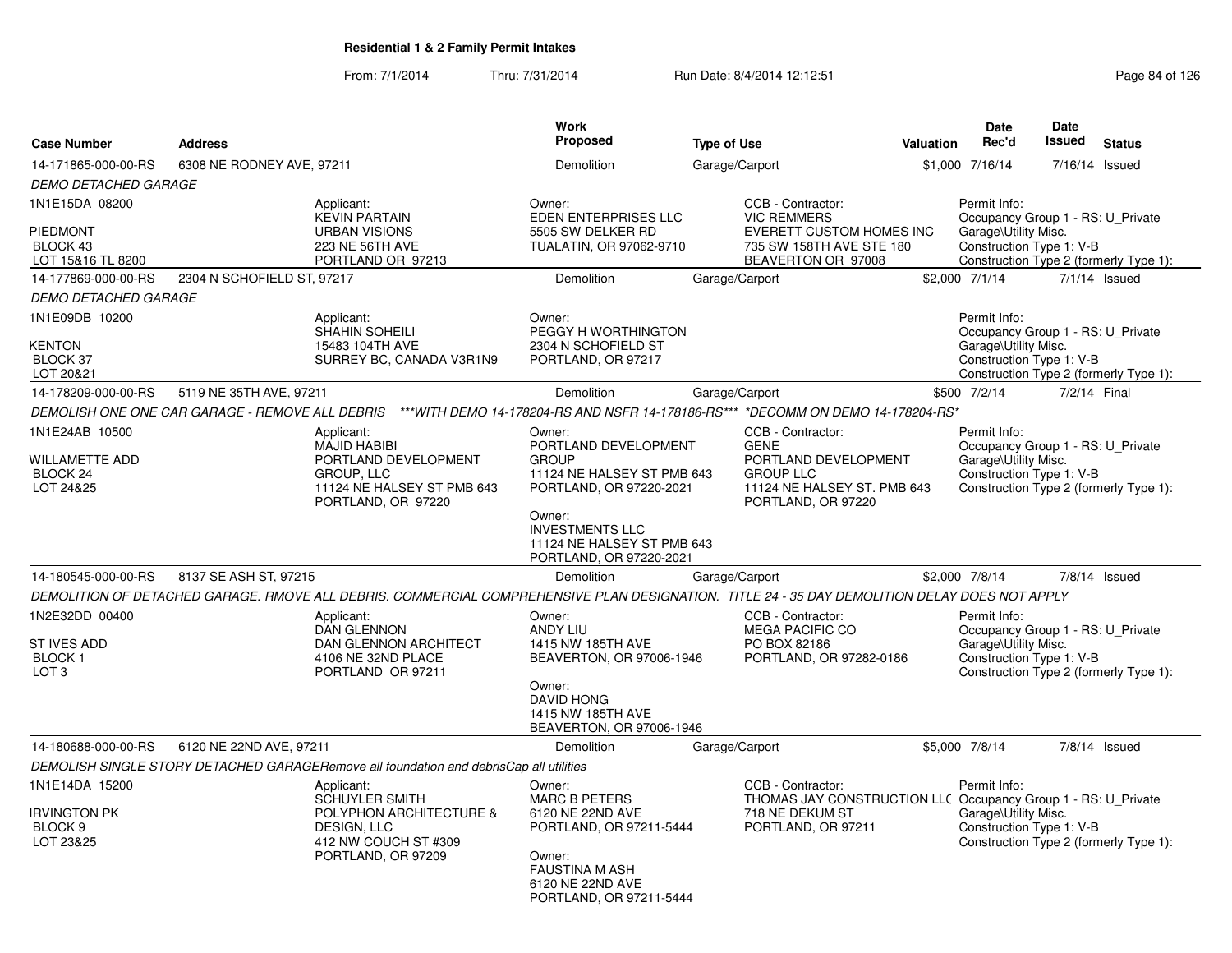| <b>Case Number</b>                                        | <b>Address</b>                                      |                                                                                                         | Work<br>Proposed                                                                                             | <b>Type of Use</b> |                                                                                                 | <b>Valuation</b> | <b>Date</b><br>Rec'd                                                                                  | <b>Date</b><br>Issued | <b>Status</b>                          |
|-----------------------------------------------------------|-----------------------------------------------------|---------------------------------------------------------------------------------------------------------|--------------------------------------------------------------------------------------------------------------|--------------------|-------------------------------------------------------------------------------------------------|------------------|-------------------------------------------------------------------------------------------------------|-----------------------|----------------------------------------|
| 14-183228-000-00-RS                                       | 2323 SE CARUTHERS ST, 97214                         |                                                                                                         | <b>Demolition</b>                                                                                            |                    | Garage/Carport                                                                                  |                  | \$500 7/18/14                                                                                         |                       | $7/18/14$ Issued                       |
|                                                           | DEMOLISH DETACHED GARAGE, 216 SF, REMOVE ALL DEBRIS |                                                                                                         |                                                                                                              |                    |                                                                                                 |                  |                                                                                                       |                       |                                        |
| 1S1E02DD 06800                                            |                                                     | Applicant:<br><b>CIARAN FITZGERALD</b>                                                                  | Owner:<br><b>MARK RUIS</b>                                                                                   |                    | CCB - Contractor:<br>SAGE SIDING INC                                                            |                  | Permit Info:<br>Construction Type 1: V-B                                                              |                       |                                        |
| MURRAYMEAD<br><b>BLOCK 7</b><br>LOT <sub>6</sub>          |                                                     | 6516 SE HAROLD<br>PORTLAND, OR 97206                                                                    | 2323 SE CARUTHERS ST<br>PORTLAND, OR 97214-5519                                                              |                    | 7025 SW 78TH AVE<br>PORTLAND, OR 97223                                                          |                  |                                                                                                       |                       | Construction Type 2 (formerly Type 1): |
| 14-183494-000-00-RS                                       | 8989 N CLARENDON AVE, 97203                         |                                                                                                         | Demolition                                                                                                   |                    | Garage/Carport                                                                                  |                  | \$1,000 7/15/14                                                                                       |                       | <b>Under Review</b>                    |
| <b>DEMO GARAGE</b>                                        |                                                     |                                                                                                         |                                                                                                              |                    |                                                                                                 |                  |                                                                                                       |                       |                                        |
| 1N1E07AD 01800                                            |                                                     | Applicant:<br><b>KEVIN PARTAIN</b>                                                                      | Owner:<br><b>RENEE' M MC GANN</b>                                                                            |                    | CCB - Contractor:<br><b>EDUARD SHTOGRIN</b>                                                     |                  | Permit Info:<br>Occupancy Group 1 - RS: U_Private                                                     |                       |                                        |
| <b>COLLEGE PL</b><br><b>BLOCK D</b><br>E 100' OF LOT 1-3  |                                                     | <b>URBAN VISIONS</b><br>223 ne 56th ave<br>PORTLAND, OR 97015                                           | 8989 N CLARENDON AVE<br>PORTLAND, OR 97203                                                                   |                    | ROYAL CUSTOM HOMES INC.<br>13543 SE WILLINGHAM COURT<br>CLACKAMAS, OR 97015                     |                  | Garage\Utility Misc.<br>Construction Type 1: V-B                                                      |                       | Construction Type 2 (formerly Type 1): |
| 14-185369-000-00-RS                                       | 6208 NE 22ND AVE, 97211                             |                                                                                                         | <b>Demolition</b>                                                                                            |                    | Garage/Carport                                                                                  |                  | \$700 7/17/14                                                                                         |                       | 7/17/14 Issued                         |
|                                                           |                                                     | DEMOLISH DETACHED GARAGE AND EXISTING DRIVEWAYRemove all foundations and debrisCap Utilities            |                                                                                                              |                    |                                                                                                 |                  |                                                                                                       |                       |                                        |
| 1N1E14DA 15000                                            |                                                     | Applicant:<br><b>DAN WILLIAMS</b>                                                                       | Owner:<br><b>MARK E KENT</b>                                                                                 |                    | CCB - Contractor:<br><b>VIC REMMERS</b>                                                         |                  | Permit Info:<br>Occupancy Group 1 - RS: U_Private                                                     |                       |                                        |
| <b>IRVINGTON PK</b><br>BLOCK <sub>9</sub><br>LOT 31&33&35 |                                                     | <b>FASTER PERMITS</b><br>14334 NW EAGLERIDGE LANE<br>PORTLAND, OR 97229                                 | 6208 NE 22ND AVE<br>PORTLAND, OR 97211-5446                                                                  |                    | EVERETT CUSTOM HOMES INC<br>735 SW 158TH AVE STE 180<br>BEAVERTON OR 97008                      |                  | Garage\Utility Misc.<br>Construction Type 1: V-B                                                      |                       | Construction Type 2 (formerly Type 1): |
|                                                           |                                                     |                                                                                                         | Owner:<br><b>DAVID L TARVER</b><br>6208 NE 22ND AVE<br>PORTLAND, OR 97211-5446                               |                    |                                                                                                 |                  |                                                                                                       |                       |                                        |
| 14-186867-000-00-RS                                       | 2104 NE HIGHLAND ST, 97211                          |                                                                                                         | Demolition                                                                                                   |                    | Garage/Carport                                                                                  |                  | \$500 7/21/14                                                                                         |                       | 7/21/14 Issued                         |
|                                                           | DEMOLISH DETACHED GARAGE, REMOVE ALL DEBRIS         |                                                                                                         |                                                                                                              |                    |                                                                                                 |                  |                                                                                                       |                       |                                        |
| 1N1E14DA 05000                                            |                                                     | Applicant:<br>MIKE COYLE<br><b>FASTER PERMITS</b><br>14334 NW EAGLERIDGE LANE<br>PORTLAND, OR 97229     | Owner:<br>WILLAMETTE VALLEY PROPERTY VIC REMMERS<br>15559 VILLAGE DR<br>LAKE OSWEGO, OR 97034-3759<br>Owner: |                    | CCB - Contractor:<br>EVERETT CUSTOM HOMES INC<br>735 SW 158TH AVE STE 180<br>BEAVERTON OR 97008 |                  | Permit Info:<br>Occupancy Group 1 - RS: U_Private<br>Garage\Utility Misc.<br>Construction Type 1: V-B |                       | Construction Type 2 (formerly Type 1): |
|                                                           |                                                     |                                                                                                         | <b>HOLDINGS LLC</b><br>15559 VILLAGE DR<br>LAKE OSWEGO, OR 97034-3759                                        |                    |                                                                                                 |                  |                                                                                                       |                       |                                        |
| 14-187116-000-00-RS                                       | 10133 SE KNIGHT ST, 97266                           |                                                                                                         | Demolition                                                                                                   |                    | Garage/Carport                                                                                  |                  | \$700 7/21/14                                                                                         | 7/21/14 Final         |                                        |
|                                                           |                                                     | DEMOLISH DETACHED GARAGE AND PORTION OF DRIVEWAY UP TO PROPERTY LINE, REMOVE ALL FOUNDATIONS AND DEBRIS |                                                                                                              |                    |                                                                                                 |                  |                                                                                                       |                       |                                        |
| 1S2E16DA 03600                                            |                                                     | Applicant:<br><b>DAN WILLIAMS</b>                                                                       | Owner:<br>METRO HOMES NORTHWEST LLC METRO HOMES NORTHWEST LLC Occupancy Group 1 - RS: U_Private              |                    | CCB - Contractor:                                                                               |                  | Permit Info:                                                                                          |                       |                                        |
| <b>MENTONE</b><br>BLOCK 16<br>LOT 6&7                     |                                                     | <b>FASTER PERMITS</b><br>14334 NW EAGLERIDGE LANE<br>PORTLAND, OR 97229                                 | 211 NE WEIDLER ST<br>PORTLAND, OR 97232-1155                                                                 |                    | 211 NE WEIDLER ST<br>PORTLAND, OR 97232                                                         |                  | Garage\Utility Misc.<br>Construction Type 1: V-B                                                      |                       | Construction Type 2 (formerly Type 1): |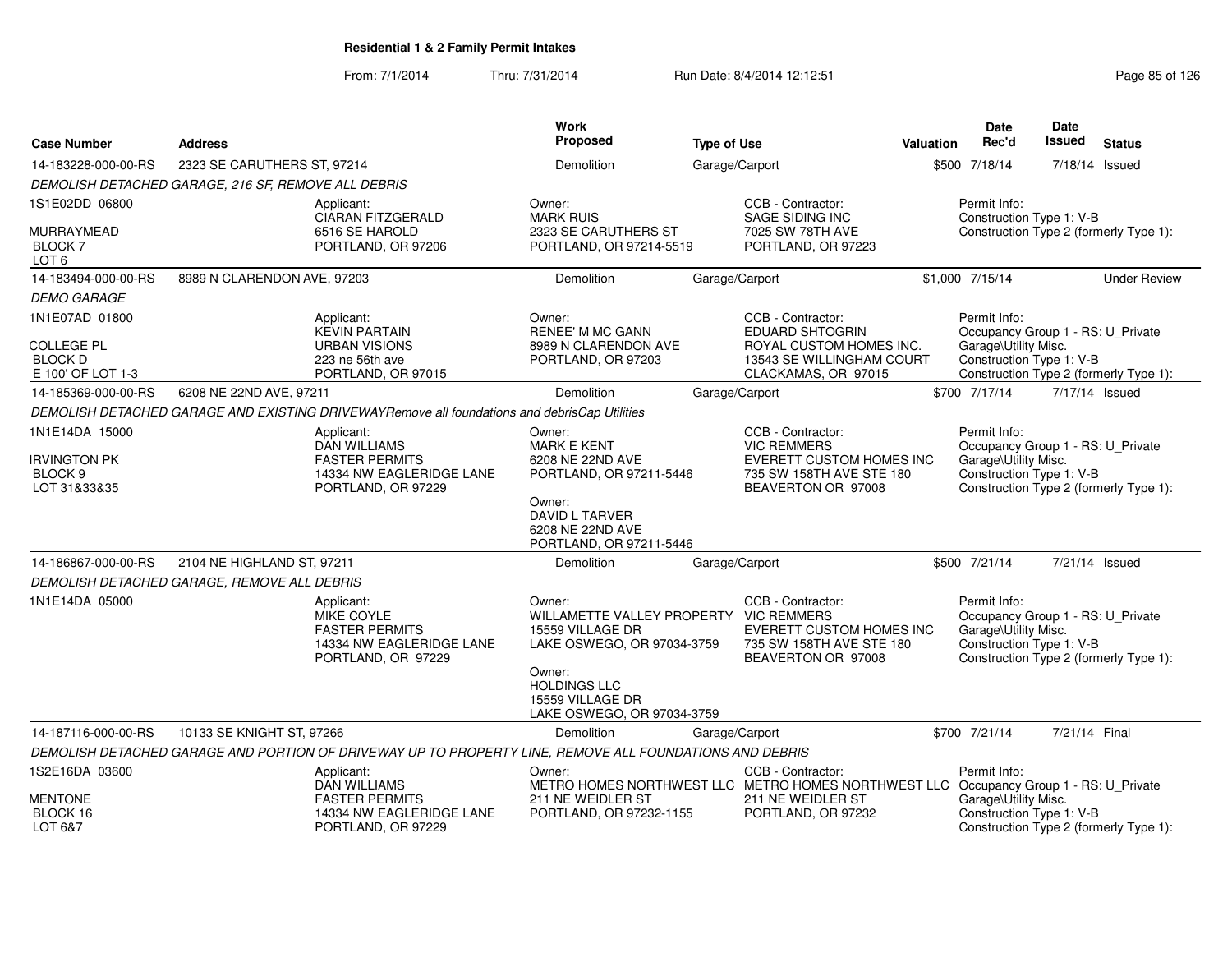|                                                                                                   |                                  |                                                                                                                                                              | <b>Work</b>                                                                                                                                           |                    |                                                                                                                       |                  | <b>Date</b>                                                                                           | <b>Date</b>    |                                                                                   |
|---------------------------------------------------------------------------------------------------|----------------------------------|--------------------------------------------------------------------------------------------------------------------------------------------------------------|-------------------------------------------------------------------------------------------------------------------------------------------------------|--------------------|-----------------------------------------------------------------------------------------------------------------------|------------------|-------------------------------------------------------------------------------------------------------|----------------|-----------------------------------------------------------------------------------|
| <b>Case Number</b>                                                                                | <b>Address</b>                   |                                                                                                                                                              | Proposed                                                                                                                                              | <b>Type of Use</b> |                                                                                                                       | <b>Valuation</b> | Rec'd                                                                                                 | Issued         | <b>Status</b>                                                                     |
| 14-188263-000-00-RS                                                                               | 12743 SW 22ND AVE, 97034         |                                                                                                                                                              | Demolition                                                                                                                                            | Garage/Carport     |                                                                                                                       |                  | \$500 7/23/14                                                                                         | 7/23/14 Issued |                                                                                   |
|                                                                                                   |                                  | DEMOLISH DETACHED GARAGE AND DRIVEWAY, REMOVE ALL DEBRIS                                                                                                     |                                                                                                                                                       |                    |                                                                                                                       |                  |                                                                                                       |                |                                                                                   |
| 1S1E33CC 03900<br>ALTO PK AC<br>S 75' OF LOT 22A<br>S 75' OF LOT 23A<br>S 75' OF E 10' OF LOT 24A |                                  | Applicant:<br>MIKE COYLE<br><b>FASTER PERMITS</b><br>14334 NW EAGLERIDGE LANE<br>PORTLAND, OR 97229                                                          | Owner:<br>DREAMBUILDER CUSTOM HOMES Tim Walker<br><b>INC</b><br>13115 SW ST JAMES LN<br><b>TIGARD, OR 97224</b>                                       |                    | CCB - Contractor:<br>FIRST CHOICE CUSTOM HOMES<br>INC.<br>13115 SW ST JAMES LANE<br><b>TIGARD, OR 97224</b>           |                  | Permit Info:<br>Occupancy Group 1 - RS: U Private<br>Garage\Utility Misc.<br>Construction Type 1: V-B |                | Construction Type 2 (formerly Type 1):                                            |
| 14-189749-000-00-RS                                                                               | 1242 SE 60TH AVE - Unit B, 97215 |                                                                                                                                                              | Demolition                                                                                                                                            | Garage/Carport     |                                                                                                                       |                  | \$3,000 7/25/14                                                                                       | 7/25/14 Issued |                                                                                   |
|                                                                                                   |                                  | DEMO DETACHED GARAGE. REMOVE ALL DEBRIS Septic Decommissioning Required. Call for Inspection 842.                                                            |                                                                                                                                                       |                    |                                                                                                                       |                  |                                                                                                       |                |                                                                                   |
| 1S2E06AD 11600                                                                                    |                                  | Applicant:<br>PHILIP SYDNOR<br>INTEGRATE ARCHITECTURE AND<br><b>PLANNING</b><br>1715 N TERRY ST<br>PORTLAND, OR 97217                                        | Owner:<br><b>BRIAN ROHTER</b><br>1242 SE 60TH AVE<br>PORTLAND, OR 97215-2838<br>Owner:<br>EILEEN BRADY<br>1242 SE 60TH AVE<br>PORTLAND, OR 97215-2838 |                    | CCB - Contractor:<br><b>CHRIS BOYER</b><br>RAVENWOOD GROUP CO<br>2000 NE 42ND AVE STE 105<br>PORTLAND, OR 97213       |                  | Permit Info:<br>Occupancy Group 1 - RS: U_Private<br>Garage\Utility Misc.<br>Construction Type 1: V-B |                | Construction Type 2 (formerly Type 1):                                            |
| 14-190939-000-00-RS                                                                               | 8072 SE 6TH AVE, 97202           |                                                                                                                                                              | Demolition                                                                                                                                            | Garage/Carport     |                                                                                                                       |                  | \$500 7/29/14                                                                                         | 7/29/14 Final  |                                                                                   |
| DEMO DETACHED GARAGE***REMOVE DEBRIS***                                                           |                                  |                                                                                                                                                              |                                                                                                                                                       |                    |                                                                                                                       |                  |                                                                                                       |                |                                                                                   |
| 1S1E23CC 02700<br>SELLWOOD<br>BLOCK 10<br>LOT <sub>6</sub>                                        |                                  | Applicant:<br><b>LUKE MEYERS</b><br><b>WDC CONSTRUCTION</b><br>2330 NW 31st Ave<br>Portland, OR 97210                                                        | Owner:<br>MARK R MADDEN<br>1355 NW 13TH AVE<br>PORTLAND, OR 97209-3284                                                                                |                    | CCB - Contractor:<br><b>WDC CONSTRUCTION LLC</b><br>1355 NW 13th Ave.<br>PORTLAND OR 97209                            |                  | Permit Info:<br>Occupancy Group 1 - RS: U Private<br>Garage\Utility Misc.<br>Construction Type 1: V-B |                | Construction Type 2 (formerly Type 1):                                            |
| 14-191312-000-00-RS                                                                               | 537 SE SPOKANE ST, 97202         |                                                                                                                                                              | Demolition                                                                                                                                            | Garage/Carport     |                                                                                                                       |                  | \$500 7/30/14                                                                                         |                | 7/30/14 Under Inspection                                                          |
|                                                                                                   |                                  | DEMO GARAGE Septic Decommissioning Required. Call for Inspection 842.                                                                                        |                                                                                                                                                       |                    |                                                                                                                       |                  |                                                                                                       |                |                                                                                   |
| 1S1E23CB 14700<br>SELLWOOD<br>BLOCK <sub>2</sub><br>E 1/2 OF LOT 3&4                              |                                  | Applicant:<br><b>JB CEREGHINO CONSTRUCTION</b><br><b>INC</b><br>13931 SE MATILDA DR<br>MILWAUKIE, OR 97267                                                   | Owner:<br><b>JB CEREGHINO CONSTRUCTION</b><br><b>INC</b><br>13931 SE MATILDA DR<br>MILWAUKIE, OR 97267                                                |                    | CCB - Contractor:<br><b>JB CEREGHINO CONSTRUCTION</b><br><b>INC</b><br>13931 SE MATILDA DR<br>MILWAUKIE, OR 97267     |                  | Permit Info:<br>Occupancy Group 1 - RS: U Private<br>Garage\Utility Misc.<br>Construction Type 1: V-B |                | Construction Type 2 (formerly Type 1):                                            |
| 14-191608-000-00-RS                                                                               | 2006 SE 51ST AVE                 |                                                                                                                                                              | Demolition                                                                                                                                            | Garage/Carport     |                                                                                                                       |                  | \$1,000 7/31/14                                                                                       | 7/31/14 Issued |                                                                                   |
| <b>DEMO DETACHED GARAGE</b>                                                                       |                                  |                                                                                                                                                              |                                                                                                                                                       |                    |                                                                                                                       |                  |                                                                                                       |                |                                                                                   |
| 1S2E06DB 21602<br><b>SECOND ELECTRIC ADD</b><br><b>BLOCK1</b><br>LOT 24 TL 21602                  |                                  | Applicant:<br>KEVIN PARTAIN<br><b>URBAN VISIONS</b><br>223 NE 56TH AVE<br>PORTLAND OR 97213                                                                  | Owner:<br><b>EVERETT CUSTOM HOMES INC</b><br>735 SW 158TH AVE<br>BEAVERTON, OR 97006                                                                  |                    | CCB - Contractor:<br><b>VIC REMMERS</b><br>EVERETT CUSTOM HOMES INC<br>735 SW 158TH AVE STE 180<br>BEAVERTON OR 97008 |                  | Permit Info:<br>Occupancy Group 1 - RS: U_Private<br>Garage\Utility Misc.<br>Construction Type 1: V-B |                | Construction Type 2 (formerly Type 1):                                            |
| 14-133463-REV-01-RS                                                                               | 3614 NE RODNEY AVE, 97212        |                                                                                                                                                              | <b>Demolition</b>                                                                                                                                     |                    | Single Family Dwelling                                                                                                |                  | \$7/14/14                                                                                             | 7/14/14 Final  |                                                                                   |
|                                                                                                   |                                  | REVISION TO MAINTAIN BASEMENT CAVITY FOR FUTURE DEVELOPMENT, Includes Future Compaction Agreement. Site to have 8' perimeter fence while excavation is open. |                                                                                                                                                       |                    |                                                                                                                       |                  |                                                                                                       |                |                                                                                   |
| 1N1E22DD 17400<br>ALBINA HMSTD<br>BLOCK 15<br>LOT <sub>14</sub>                                   |                                  | Applicant:<br>Dan Williams<br><b>FASTER PERMITS</b><br>14334 NW EAGLERIDGE LANE<br>PORTLAND OR 97229                                                         | Owner:<br><b>BROOKLYN'S BEST DESIGN &amp;</b><br><b>COMPANY LLC</b><br>3325 SE 12TH AVE<br>PORTLAND, OR 97202-2403                                    |                    | CCB - Contractor:<br><b>STEVEN JAMES SUCKOW</b><br>1810 SE 52ND AVE<br>HILLSBORO, OR 97123                            |                  | Permit Info:<br>One and Two Family<br>Construction Type 1: V-B                                        |                | Occupancy Group 1 - RS: R-3_Residential<br>Construction Type 2 (formerly Type 1): |
|                                                                                                   |                                  |                                                                                                                                                              |                                                                                                                                                       |                    |                                                                                                                       |                  |                                                                                                       |                |                                                                                   |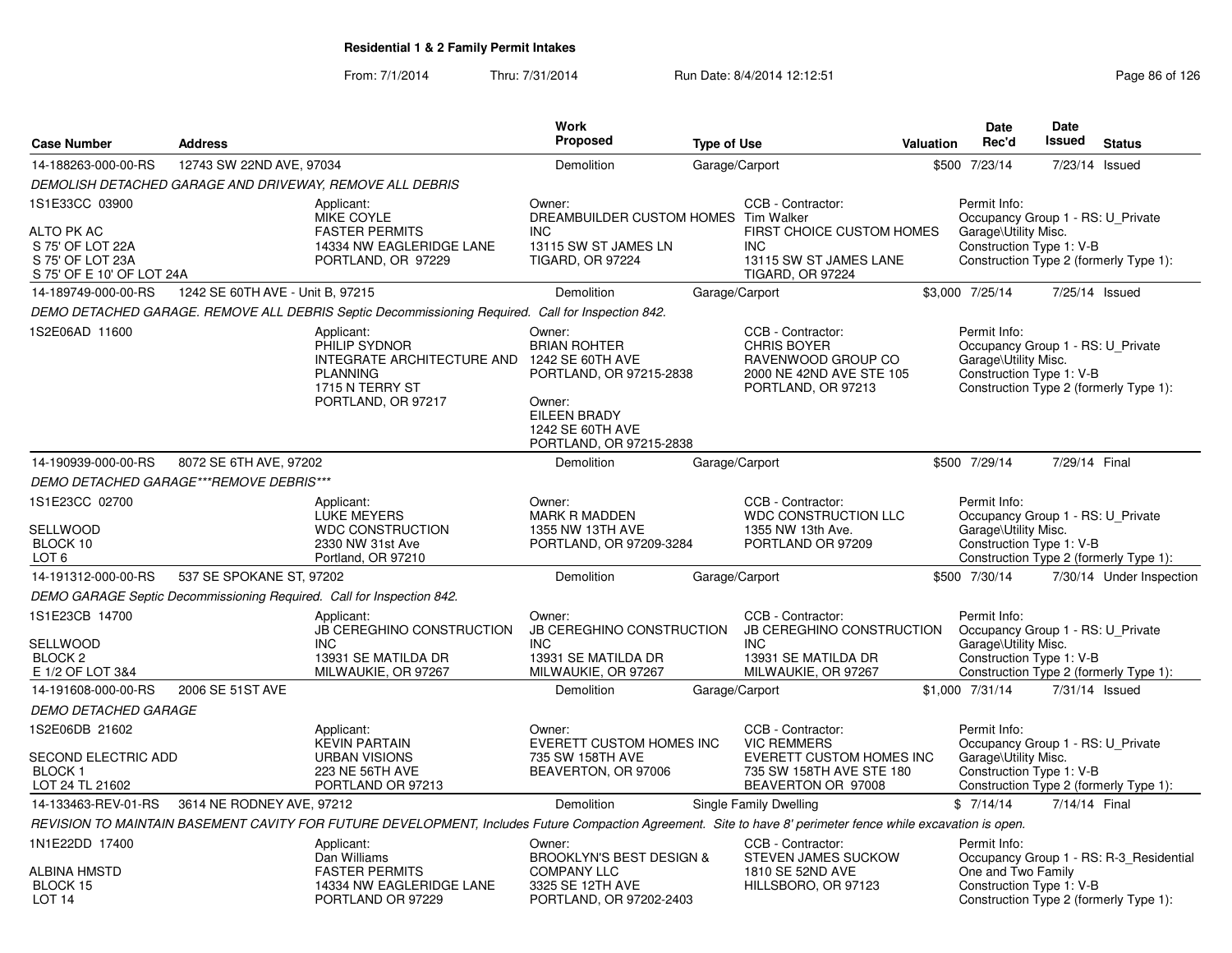|                           |                                                              |                                                                                                                                                                                            | Work                                               |                                                                                          |                 | <b>Date</b>              | <b>Date</b>     |                                         |
|---------------------------|--------------------------------------------------------------|--------------------------------------------------------------------------------------------------------------------------------------------------------------------------------------------|----------------------------------------------------|------------------------------------------------------------------------------------------|-----------------|--------------------------|-----------------|-----------------------------------------|
| <b>Case Number</b>        | <b>Address</b>                                               |                                                                                                                                                                                            | Proposed                                           | <b>Type of Use</b>                                                                       | Valuation       | Rec'd                    | Issued          | <b>Status</b>                           |
| 14-147636-000-00-RS       | 3203 SW SPRING GARDEN ST, 97219                              |                                                                                                                                                                                            | Demolition                                         | Single Family Dwelling                                                                   | \$3,000 7/2/14  |                          | 7/2/14 Issued   |                                         |
|                           |                                                              | DEMO EXISTING SINGLE FAMILY RESIDENCE WITH BASEMENT. BASEMENT EXCAVATION TO BE RE-USED FOR NEW HOUSE TO BE BUILT ON LOT. SEE DANGEROUS BUILDING FOLDER FOR MON                             |                                                    |                                                                                          |                 |                          |                 |                                         |
| 1S1E20DC 02400            |                                                              | Applicant:                                                                                                                                                                                 | Owner:                                             | CCB - Contractor:                                                                        |                 | Permit Info:             |                 |                                         |
| PRIMROSE AC               |                                                              | <b>EMERICK ARCHITECTS P.C.</b><br><b>208 SW 1ST AVE</b>                                                                                                                                    | <b>MARK G MCDOUGAL</b><br>3203 SW SPRING GARDEN ST | RIGHT ANGLE CONSTRUCTION IN Occupancy Group 1 - RS: R-3 Residential<br>20126 S IMPALA LN |                 | One and Two Family       |                 |                                         |
| E 100' OF W 185' OF LOT 4 |                                                              | PORTLAND, OR 97204                                                                                                                                                                         | PORTLAND, OR 97219-3825                            | OREGON CITY, OR 97045                                                                    |                 | Construction Type 1: V-B |                 |                                         |
|                           |                                                              |                                                                                                                                                                                            |                                                    |                                                                                          |                 |                          |                 | Construction Type 2 (formerly Type 1):  |
| 14-155095-000-00-RS       | 6209 SW 21ST AVE, 97201                                      |                                                                                                                                                                                            | Demolition                                         | Single Family Dwelling                                                                   | \$2,500 7/9/14  |                          |                 | <b>Under Review</b>                     |
|                           |                                                              | DEMOLITION OF SINGLE FAMILY RESIDENCE, DECK AND 80SF SHED NO BASEMENT, REMOVE ALL DEBRIS. CAP UTILITIES, DOES NOT INCLUDE TREE REMOVAL. SUBJECT TO 35-DAY DEMOLITI                         |                                                    |                                                                                          |                 |                          |                 |                                         |
| 1S1E16CC 02300            |                                                              | Applicant:                                                                                                                                                                                 | Owner:                                             | CCB - Contractor:                                                                        |                 | Permit Info:             |                 |                                         |
|                           |                                                              | <b>DAVID SIDERAS</b>                                                                                                                                                                       | SIDERAS VENTURES LLC                               | <b>DAVID SIDERAS</b>                                                                     |                 |                          |                 | Occupancy Group 1 - RS: R-3 Residential |
| <b>BERTHA</b>             |                                                              | <b>CAPITAL BUILDERS</b>                                                                                                                                                                    | 26400 NW ST HELENS RD #29                          | <b>CAPITAL BUILDERS</b>                                                                  |                 | One and Two Family       |                 |                                         |
| BLOCK 14                  |                                                              | PO BOX 19115                                                                                                                                                                               | SCAPPOOSE, OR 97056                                | PO BOX 19115                                                                             |                 | Construction Type 1: V-B |                 |                                         |
| LOT 6&7 EXC N 50'         |                                                              | PORTLAND, OR 97280                                                                                                                                                                         |                                                    | PORTLAND, OR 97280                                                                       |                 |                          |                 | Construction Type 2 (formerly Type 1):  |
| 14-162636-000-00-RS       | 6033 SE 40TH AVE                                             |                                                                                                                                                                                            | Demolition                                         | Single Family Dwelling                                                                   | \$1,000 7/21/14 |                          |                 | <b>Under Review</b>                     |
|                           |                                                              | DEMO SINGLE FAMILY RESIDENCE, BASEMENT COMPACTION TO BE WAIVED; Includes Future Compaction Agreement. Site to have 8' perimeter fence while excavation is open. Demo Delay as per Title 24 |                                                    |                                                                                          |                 |                          |                 |                                         |
| 1S1E13DD 00806            |                                                              | Applicant:                                                                                                                                                                                 | Owner:                                             | CCB - Contractor:                                                                        |                 | Permit Info:             |                 |                                         |
| <b>EVERETT WOODSTOCK</b>  |                                                              | Zack Horton<br><b>Faster Permits</b>                                                                                                                                                       | EVERETT CUSTOM HOMES INC<br>735 SW 158TH AVE #180  | <b>VIC REMMERS</b><br><b>EVERETT CUSTOM HOMES INC</b>                                    |                 | One and Two Family       |                 | Occupancy Group 1 - RS: R-3 Residential |
| LOT <sub>5</sub>          |                                                              | 14334 NW Eagleridge Lane                                                                                                                                                                   | BEAVERTON, OR 97006-4952                           | 735 SW 158TH AVE STE 180                                                                 |                 | Construction Type 1: V-B |                 |                                         |
|                           |                                                              | Portland OR 97229                                                                                                                                                                          |                                                    | BEAVERTON OR 97008                                                                       |                 |                          |                 | Construction Type 2 (formerly Type 1):  |
| 14-165087-000-00-RS       | 3435 NE 51ST AVE, 97213                                      |                                                                                                                                                                                            | Demolition                                         | Single Family Dwelling                                                                   | \$5,000 7/2/14  |                          |                 | <b>Under Review</b>                     |
|                           |                                                              | DEMOLISH SFR 1-STORY WITH BASEMENT.CAP SEWER, REMOVE ALL DEBRISSUBJECT TO 35-DAY DEMOLITION DELAY. RESIDENTIAL COMPREHENSIVE PLAN DESIGNA-TION WITH TWO NEW L                              |                                                    |                                                                                          |                 |                          |                 |                                         |
| 1N2E30BA 01900            |                                                              | Applicant:                                                                                                                                                                                 | Owner:                                             | CCB - Contractor:                                                                        |                 | Permit Info:             |                 |                                         |
|                           |                                                              | <b>TODD LASHER</b>                                                                                                                                                                         | <b>CREO PROPERTIES LLC</b>                         | DREAM MAKERS CONSTRUCTION Occupancy Group 1 - RS: R-3_Residential                        |                 |                          |                 |                                         |
| <b>ROSE CITY PK</b>       |                                                              | <b>LASHER DESIGN</b>                                                                                                                                                                       | PO BOX 20926                                       | 8707 NE FREMONT                                                                          |                 | One and Two Family       |                 |                                         |
| BLOCK 153                 |                                                              | 5632 N ATLANTIC AVE                                                                                                                                                                        | PORTLAND, OR 97294-0926                            | PORTLAND, OR 97220                                                                       |                 | Construction Type 1: V-B |                 |                                         |
| E 50' OF LOT 1            |                                                              | PORTLAND, OR 97217                                                                                                                                                                         |                                                    |                                                                                          |                 |                          |                 | Construction Type 2 (formerly Type 1):  |
| 14-169497-000-00-RS       | 10837 NW FRONT AVE, 97231                                    |                                                                                                                                                                                            | Demolition                                         | Single Family Dwelling                                                                   | \$500 7/7/14    |                          | 7/7/14 Issued   |                                         |
|                           |                                                              | DEMO SINGLE FAMILY RESIDENCE WITH BASEMENT. SPECIAL INSPECTION FOR BASEMENT FILL. CAP UTILITIES. REMOVE ALL DEBRIS. DOES NOT INCLUDE TREE REMOVAL. INDUSTRIAL ZONE                         |                                                    |                                                                                          |                 |                          |                 |                                         |
| 1N1W03AD 01700            |                                                              | Applicant:                                                                                                                                                                                 | Owner:                                             |                                                                                          |                 | Permit Info:             |                 |                                         |
|                           |                                                              | LINNTON COMMUNITY CENTER                                                                                                                                                                   | <b>LINNTON COMMUNITY CENTER</b>                    |                                                                                          |                 |                          |                 | Occupancy Group 1 - RS: R-3 Residential |
| TOWN OF LINNTON           |                                                              | 10614 NW ST HELENS RD                                                                                                                                                                      | 10614 NW ST HELENS RD                              |                                                                                          |                 | One and Two Family       |                 |                                         |
| BLOCK 46                  |                                                              | PORTLAND, OR 97231                                                                                                                                                                         | PORTLAND, OR 97231                                 |                                                                                          |                 | Construction Type 1: V-B |                 |                                         |
| LOT <sub>12</sub>         |                                                              |                                                                                                                                                                                            |                                                    |                                                                                          |                 |                          |                 | Construction Type 2 (formerly Type 1):  |
| 14-176815-000-00-RS       | 15902 SE ALDER ST, 97233                                     |                                                                                                                                                                                            | Demolition                                         | Single Family Dwelling                                                                   | \$1,000 7/3/14  |                          | $7/3/14$ Issued |                                         |
|                           |                                                              | DEMOLISH SINGLE FAMILY RESIDENCE, NO BASEMENT, CAP SEWER, REMOVE ALL DEBRIS, DEMO SHED UNDER 200 SF. WAIVE 35 DAY DEMO DELAY, SEE REPACEMENT HOUSE PERMIT UNDEF                            |                                                    |                                                                                          |                 |                          |                 |                                         |
| 1S2E01AA 03200            |                                                              | Applicant:                                                                                                                                                                                 | Owner:                                             | <b>Primary Contractor:</b>                                                               |                 | Permit Info:             |                 |                                         |
|                           |                                                              | MIKE MONTGOMERY                                                                                                                                                                            | <b>VALENTINA KOROTKIH</b>                          | TO BID                                                                                   |                 |                          |                 | Occupancy Group 1 - RS: R-3_Residential |
| <b>RITLOW AC</b>          |                                                              | SIMPL HOME DESIGNS                                                                                                                                                                         | 215 NE 157TH AVE                                   |                                                                                          |                 | One and Two Family       |                 |                                         |
| <b>BLOCK C</b>            |                                                              | 5531 SW BUDDINGTON ST                                                                                                                                                                      | PORTLAND, OR 97230                                 |                                                                                          |                 | Construction Type 1: V-B |                 |                                         |
|                           | W 60' OF E 1/2 OF LOT 4 EXC PT IN ST & EXC PORTLAND OR 97219 |                                                                                                                                                                                            |                                                    |                                                                                          |                 |                          |                 | Construction Type 2 (formerly Type 1):  |
| <b>SLY 408'</b>           |                                                              |                                                                                                                                                                                            | Owner:<br><b>VICTOR ZIMIN</b>                      |                                                                                          |                 |                          |                 |                                         |
|                           |                                                              |                                                                                                                                                                                            | 215 NE 157TH AVE                                   |                                                                                          |                 |                          |                 |                                         |
|                           |                                                              |                                                                                                                                                                                            | PORTLAND, OR 97230                                 |                                                                                          |                 |                          |                 |                                         |
|                           |                                                              |                                                                                                                                                                                            |                                                    |                                                                                          |                 |                          |                 |                                         |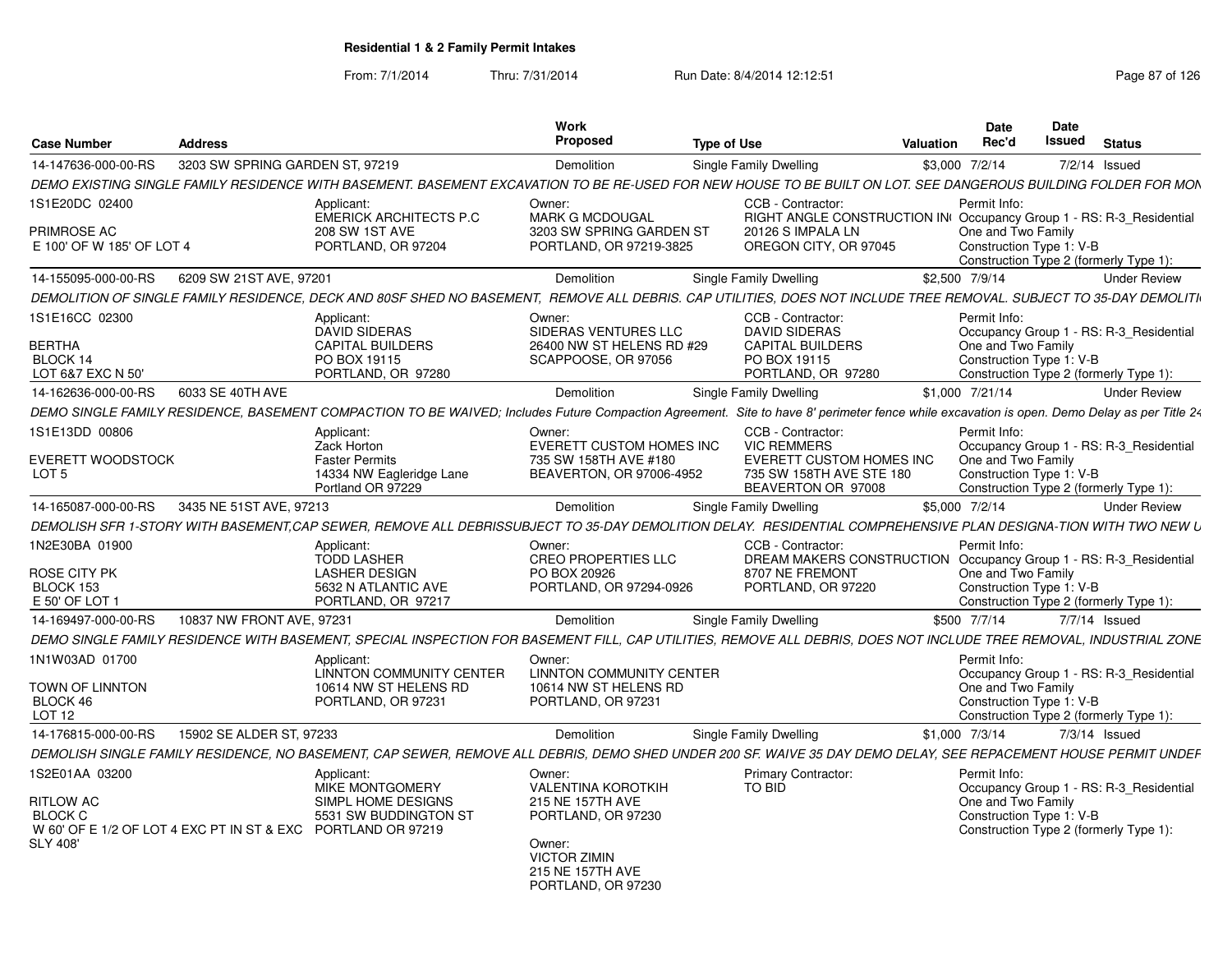| <b>Case Number</b>                                                      | <b>Address</b>              |                                                                                                                                                                                                                  | Work<br>Proposed                                                                                                                                                                                     | <b>Type of Use</b>                                                                                                                | Valuation       | Date<br>Rec'd                      | Date<br><b>Issued</b>    | <b>Status</b>                                                                     |
|-------------------------------------------------------------------------|-----------------------------|------------------------------------------------------------------------------------------------------------------------------------------------------------------------------------------------------------------|------------------------------------------------------------------------------------------------------------------------------------------------------------------------------------------------------|-----------------------------------------------------------------------------------------------------------------------------------|-----------------|------------------------------------|--------------------------|-----------------------------------------------------------------------------------|
| 14-177709-000-00-RS                                                     | 4419 SW FLOWER ST, 97221    |                                                                                                                                                                                                                  | Demolition                                                                                                                                                                                           | Single Family Dwelling                                                                                                            | \$1,000 7/1/14  |                                    |                          | <b>Under Review</b>                                                               |
|                                                                         |                             | DEMOLITION OF SINGLE FAMILY RESIDENCE - Includes Future Compaction Agreement. Site to have 8' perimeter fence while excavation is open. Demo Delay as per Title 24. Do not issue this permit prior to ,          |                                                                                                                                                                                                      |                                                                                                                                   |                 |                                    |                          |                                                                                   |
| 1S1E17CB 01500<br><b>ELIZABETH</b><br><b>BLOCK1</b><br>LOT <sub>2</sub> |                             | Applicant:<br>DAN WILLIAMS<br><b>FASTER PERMITS</b><br>14334 NW EAGLERIDGE LANE<br>PORTLAND, OR 97229                                                                                                            | Owner:<br>EVERETT CUSTOM HOMES INC<br>735 SW 158TH AVE #180<br>BEAVERTON, OR 97006-4952                                                                                                              | CCB - Contractor:<br><b>VIC REMMERS</b><br><b>EVERETT CUSTOM HOMES INC</b><br>735 SW 158TH AVE STE 180<br>BEAVERTON OR 97008      |                 | Permit Info:<br>One and Two Family | Construction Type 1: V-B | Occupancy Group 1 - RS: R-3_Residential                                           |
| 14-178204-000-00-RS                                                     | 5119 NE 35TH AVE, 9721      |                                                                                                                                                                                                                  |                                                                                                                                                                                                      |                                                                                                                                   | \$2,000 7/2/14  |                                    | 7/2/14 Final             | Construction Type 2 (formerly Type 1):                                            |
|                                                                         |                             |                                                                                                                                                                                                                  | Demolition                                                                                                                                                                                           | <b>Single Family Dwelling</b>                                                                                                     |                 |                                    |                          |                                                                                   |
|                                                                         |                             | DEMOLISH ONE ONE STORY HOME WITHOUT BASEMENT - CAP SEWER - REMOVE ALL DEBRIS DECOMM CESSPOOL                                                                                                                     |                                                                                                                                                                                                      | ***WITH NSFR 14-178186-RS***RESIDENTIAL COMPREHENSIVE PLAN DE                                                                     |                 |                                    |                          |                                                                                   |
| 1N1E24AB 10500<br><b>WILLAMETTE ADD</b><br>BLOCK 24<br>LOT 24&25        |                             | Applicant:<br>MAJID HABIBI<br>PORTLAND DEVELOPMENT<br>GROUP, LLC<br>11124 NE HALSEY ST PMB 643<br>PORTLAND, OR 97220                                                                                             | Owner:<br>PORTLAND DEVELOPMENT<br><b>GROUP</b><br>11124 NE HALSEY ST PMB 643<br>PORTLAND, OR 97220-2021<br>Owner:<br><b>INVESTMENTS LLC</b><br>11124 NE HALSEY ST PMB 643<br>PORTLAND, OR 97220-2021 | CCB - Contractor:<br><b>GENE</b><br>PORTLAND DEVELOPMENT<br><b>GROUP LLC</b><br>11124 NE HALSEY ST. PMB 643<br>PORTLAND, OR 97220 |                 | Permit Info:<br>One and Two Family | Construction Type 1: V-B | Occupancy Group 1 - RS: R-3_Residential<br>Construction Type 2 (formerly Type 1): |
| 14-179039-000-00-RS                                                     | 5503 SE HENDERSON ST, 97206 |                                                                                                                                                                                                                  | Demolition                                                                                                                                                                                           | Single Family Dwelling                                                                                                            | \$4,000 7/15/14 |                                    | 7/15/14 Issued           |                                                                                   |
|                                                                         |                             | DEMOLISH SINGLE FAMILY RESIDENCE, NO BASEMENT, CAP SEWER, REMOVE ALL DEBRIS (NSFR 14-176920 RS)                                                                                                                  |                                                                                                                                                                                                      |                                                                                                                                   |                 |                                    |                          |                                                                                   |
| 1S2E19AC 06600<br><b>OBERLIN</b><br><b>BLOCK 5</b><br>LOT 33&34         |                             | Applicant:<br><b>KEVIN PARTAIN</b><br><b>URBAN VISIONS</b><br>223 NE 56TH AVE<br>PORTLAND, OR 97213                                                                                                              | Owner:<br>SCHUMACHER CUSTOM HOMES<br>INC<br>PO BOX 66207<br>PORTLAND, OR 97290<br>Owner:<br><b>GEOFF SCHUMACHER</b>                                                                                  | CCB - Contractor:<br>SCHUMACHER CUSTOM HOMES<br>INC<br>PO BOX 66207<br>PORTLAND, OR 97290                                         |                 | Permit Info:<br>One and Two Family | Construction Type 1: V-B | Occupancy Group 1 - RS: R-3_Residential<br>Construction Type 2 (formerly Type 1): |
|                                                                         |                             |                                                                                                                                                                                                                  | PO BOX 66207<br>PORTLAND, OR 97290                                                                                                                                                                   |                                                                                                                                   |                 |                                    |                          |                                                                                   |
| 14-180061-000-00-RS                                                     | 315 NE 57TH AVE, 97213      |                                                                                                                                                                                                                  | Demolition                                                                                                                                                                                           | Single Family Dwelling                                                                                                            | \$5,700 7/8/14  |                                    |                          | <b>Under Review</b>                                                               |
|                                                                         |                             | 35 Day Demo Delay Effective till 8/12/2014Demolish SFR with basement. Basement excavation (and/or foundations) to be re-used for new house to be built on lot. See Dangerous Building folder for monitoring infi |                                                                                                                                                                                                      |                                                                                                                                   |                 |                                    |                          |                                                                                   |
| 1N2E31DB 08900                                                          |                             | Applicant:                                                                                                                                                                                                       | Owner:                                                                                                                                                                                               | CCB - Contractor:                                                                                                                 |                 | Permit Info:                       |                          |                                                                                   |
|                                                                         |                             | GENE                                                                                                                                                                                                             | MICHAEL G BUTLER                                                                                                                                                                                     | <b>GENE</b>                                                                                                                       |                 |                                    |                          | Occupancy Group 1 - RS: R-3_Residential                                           |
| <b>CAPITAN ADD</b><br>BLOCK 16<br>LOT 10&11                             |                             | PORTLAND DEVELOPMENT<br><b>GROUP LLC</b><br>11124 NE HALSEY ST. PMB 643<br>PORTLAND, OR 97220                                                                                                                    | 4243 NE WISTARIA DR<br>PORTLAND, OR 97213<br>Owner:<br><b>KRISTIN M STENBERG</b><br>4243 NE WISTARIA DR<br>PORTLAND, OR 97213                                                                        | PORTLAND DEVELOPMENT<br><b>GROUP LLC</b><br>11124 NE HALSEY ST. PMB 643<br>PORTLAND, OR 97220                                     |                 | One and Two Family                 | Construction Type 1: V-B | Construction Type 2 (formerly Type 1):                                            |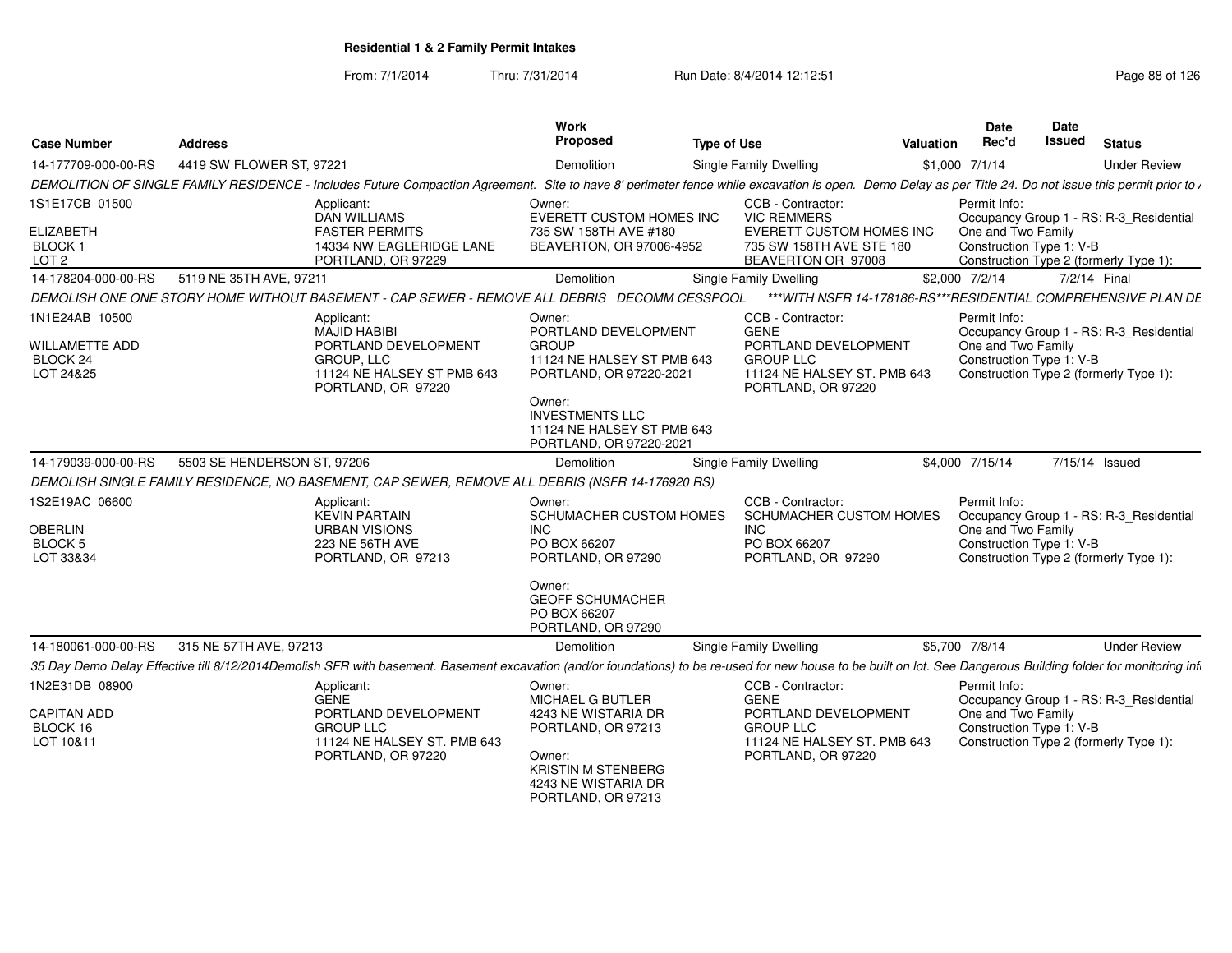From: 7/1/2014Thru: 7/31/2014 Run Date: 8/4/2014 12:12:51 Run Date: 8/4/2014 12:12:51

| <b>Case Number</b>                                                            | <b>Address</b>            |                                                                                                                                                                                                          | <b>Work</b><br>Proposed                                                                                                | <b>Type of Use</b> |                                                                                          | <b>Valuation</b> | <b>Date</b><br>Rec'd                                           | Date<br>Issued | <b>Status</b>                                                                     |
|-------------------------------------------------------------------------------|---------------------------|----------------------------------------------------------------------------------------------------------------------------------------------------------------------------------------------------------|------------------------------------------------------------------------------------------------------------------------|--------------------|------------------------------------------------------------------------------------------|------------------|----------------------------------------------------------------|----------------|-----------------------------------------------------------------------------------|
| 14-180468-000-00-RS                                                           | 5528 SE INSLEY ST, 97206  |                                                                                                                                                                                                          | <b>Demolition</b>                                                                                                      |                    | <b>Single Family Dwelling</b>                                                            |                  | \$5,000 7/9/14                                                 |                | 7/9/14 Under Inspection                                                           |
|                                                                               |                           | Demolish SFR with basement. Basement excavation (and/or foundations) to be re-used for new house to be built on lot. See Dangerous Building folder for monitoring information, CAP SEWER, REMOVE ALL DE. |                                                                                                                        |                    |                                                                                          |                  |                                                                |                |                                                                                   |
| 1S2E18AC 08600                                                                |                           | Applicant:<br><b>KEVIN PARTAIN</b>                                                                                                                                                                       | Owner:<br>MARY C COFFMAN                                                                                               |                    | CCB - Contractor:<br>Jeff Shrope                                                         |                  | Permit Info:                                                   |                | Occupancy Group 1 - RS: R-3_Residential                                           |
| TREMONT PK<br>BLOCK 15<br>LOT 21-23                                           |                           | <b>URBAN VISIONS</b><br>223 NE 56TH AVE<br>PORTLAND OR 97213                                                                                                                                             | <b>PO BOX 816</b><br>GRESHAM, OR 97030-0188                                                                            |                    | RENAISSANCE CUSTOM HOMES<br><b>LLC</b><br>16771 Boones Ferry Rd<br>Lake Oswego, OR 97035 |                  | One and Two Family<br>Construction Type 1: V-B                 |                | Construction Type 2 (formerly Type 1):                                            |
| 14-180539-000-00-RS                                                           | 8125 SE ASH ST, 97215     |                                                                                                                                                                                                          | Demolition                                                                                                             |                    | <b>Single Family Dwelling</b>                                                            |                  | \$10,000 7/8/14                                                |                | 7/8/14 Issued                                                                     |
|                                                                               |                           | DEMOLITION OF SINGLE FAMILY RESIDENCE WITH BASEMENT. BASEMENT FILL REMOVE DEBRIS. - COMMERCIAL COMPREHENSIVE PLAN DESIGNATION. TITLE 24 - 35 DAY DEMOLITION DELAY                                        |                                                                                                                        |                    |                                                                                          |                  |                                                                |                |                                                                                   |
| 1N2E32DD 00500                                                                |                           | Applicant:<br><b>DAN GLENNON</b>                                                                                                                                                                         | Owner:<br>ANDY LIU                                                                                                     |                    | CCB - Contractor:<br><b>MEGA PACIFIC CO</b>                                              |                  | Permit Info:                                                   |                | Occupancy Group 1 - RS: R-3 Residential                                           |
| ST IVES ADD<br>BLOCK <sub>1</sub><br>LOT <sub>4</sub>                         |                           | <b>DAN GLENNON ARCHITECT</b><br>4106 NE 32ND PLACE<br>PORTLAND OR 97211                                                                                                                                  | 1415 NW 185TH AVE<br>BEAVERTON, OR 97006-1946<br>Owner:<br>DAVID HONG<br>1415 NW 185TH AVE<br>BEAVERTON, OR 97006-1946 |                    | PO BOX 82186<br>PORTLAND, OR 97282-0186                                                  |                  | One and Two Family<br>Construction Type 1: V-B                 |                | Construction Type 2 (formerly Type 1):                                            |
| 14-180542-000-00-RS                                                           | 8137 SE ASH ST, 97215     |                                                                                                                                                                                                          | Demolition                                                                                                             |                    | Single Family Dwelling                                                                   |                  | \$10,000 7/8/14                                                |                | 7/8/14 Issued                                                                     |
|                                                                               |                           | DEMOLITION OF SINGLE FAMILY RESIDENCE WITH BASEMENT. BASEMENT FILL REMOVE ALL DEBRIS. COMMERCIAL COMPREHENSIVE PLAN DESIGNATION. TITLE 24 - 35 DAY DEMOLITION DEL                                        |                                                                                                                        |                    |                                                                                          |                  |                                                                |                |                                                                                   |
| 1N2E32DD 00400<br>ST IVES ADD<br>BLOCK <sub>1</sub><br>LOT <sub>3</sub>       |                           | Applicant:<br><b>DAN GLENNON</b><br>DAN GLENNON ARCHITECT<br>4106 NE 32ND PLACE<br>PORTLAND OR 97211                                                                                                     | Owner:<br><b>ANDY LIU</b><br>1415 NW 185TH AVE<br>BEAVERTON, OR 97006-1946                                             |                    | CCB - Contractor:<br><b>MEGA PACIFIC CO</b><br>PO BOX 82186<br>PORTLAND, OR 97282-0186   |                  | Permit Info:<br>One and Two Family<br>Construction Type 1: V-B |                | Occupancy Group 1 - RS: R-3_Residential<br>Construction Type 2 (formerly Type 1): |
|                                                                               |                           |                                                                                                                                                                                                          | Owner:<br><b>DAVID HONG</b><br>1415 NW 185TH AVE<br>BEAVERTON, OR 97006-1946                                           |                    |                                                                                          |                  |                                                                |                |                                                                                   |
| 14-181300-000-00-RS                                                           | 7405 N OLIN AVE, 97203    |                                                                                                                                                                                                          | Demolition                                                                                                             |                    | <b>Single Family Dwelling</b>                                                            |                  | \$1,000 7/9/14                                                 |                | 7/9/14 Issued                                                                     |
|                                                                               |                           | DEMO SINGLE FAMILY RESIDENCE WITH BASEMENT; DEMO DRIVEWAY, Replacement house under permit 14-180941-RS, Compacted fill per Title 24 standards, Soils special inspection required. Septic Dec             |                                                                                                                        |                    |                                                                                          |                  |                                                                |                |                                                                                   |
| 1N1E08CD 08200                                                                |                           | Applicant:                                                                                                                                                                                               | Owner:                                                                                                                 |                    | CCB - Contractor:                                                                        |                  | Permit Info:                                                   |                |                                                                                   |
| SMITHSON LAND COS ADD<br>BLOCK <sub>3</sub><br>SW 52 1/2' OF LOT 45-48        |                           | <b>DAN WILLIAMS</b><br><b>FASTER PERMITS</b><br>14334 NW EAGLERIDGE LANE<br>PORTLAND, OR 97229                                                                                                           | <b>RED GAP HOLDINGS LLC</b><br>300 W 15TH ST #300-4<br>VANCOUVER, WA 98660-2927                                        |                    | K & C CUSTOM HOMES LLC<br>3720 SW BOND AVE #308<br>PORTLAND, OR 97239                    |                  | One and Two Family<br>Construction Type 1: V-B                 |                | Occupancy Group 1 - RS: R-3 Residential<br>Construction Type 2 (formerly Type 1): |
| 14-182886-000-00-RS                                                           | 15322 NW SAUVIE ISLAND RD |                                                                                                                                                                                                          | Demolition                                                                                                             |                    | Single Family Dwelling                                                                   |                  | \$1,000 7/11/14                                                | 7/11/14 Issued |                                                                                   |
|                                                                               |                           | DEMOLISH SINGLE FAMILY RESIDENCE WITH BASEMENT BACKFILL, REMOVE ALL DEBRIS, ALSO DEMO WELL SHED AND SMALL SHED, EACH LESS THAN 200 SF                                                                    |                                                                                                                        |                    |                                                                                          |                  |                                                                |                |                                                                                   |
| 2N1W<br>02300                                                                 |                           | Applicant:<br><b>RYAN HIXSON</b>                                                                                                                                                                         | Owner:<br><b>METRO</b>                                                                                                 |                    |                                                                                          |                  | Permit Info:                                                   |                | Occupancy Group 1 - RS: R-3 Residential                                           |
| SECTION 21 2N 1W<br>TL 2300 111.39 ACRES<br>DEFERRAL-POTENTIAL ADDITIONAL TAX |                           | <b>METRO REGIONAL</b><br><b>GROVERNMENT</b><br>600 NE GRAND AVE<br>PORTLAND, OR 97232                                                                                                                    | 600 NE GRAND AVE<br>PORTLAND, OR 97232-2736                                                                            |                    |                                                                                          |                  | One and Two Family<br>Construction Type 1: V-B                 |                | Construction Type 2 (formerly Type 1):                                            |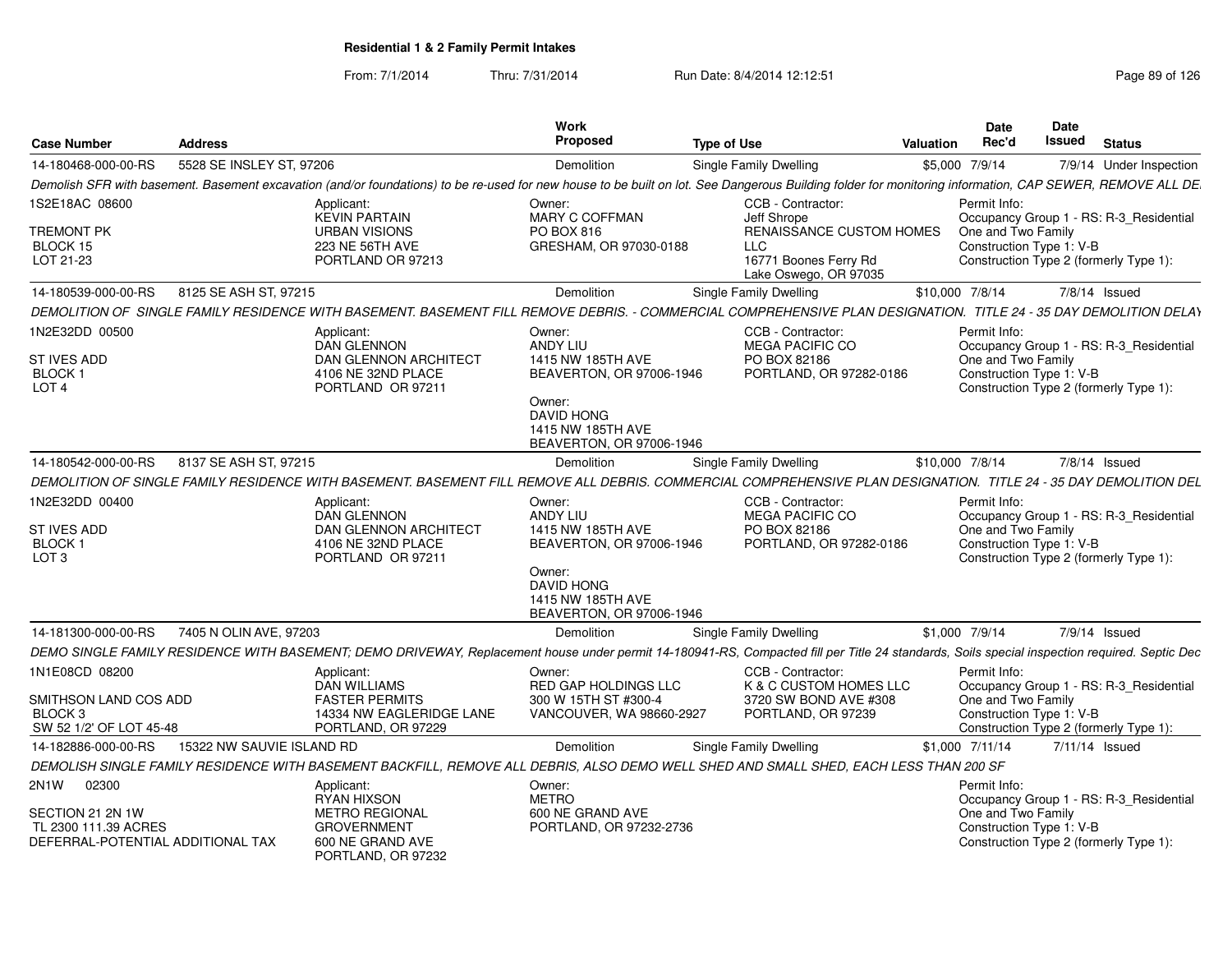| <b>Case Number</b>                                       | <b>Address</b>              |                                                                                                                                                                       | <b>Work</b><br><b>Proposed</b>                                           | <b>Type of Use</b> |                                                                                          | Valuation | <b>Date</b><br>Rec'd                           | <b>Date</b><br><b>Issued</b> | <b>Status</b>                           |
|----------------------------------------------------------|-----------------------------|-----------------------------------------------------------------------------------------------------------------------------------------------------------------------|--------------------------------------------------------------------------|--------------------|------------------------------------------------------------------------------------------|-----------|------------------------------------------------|------------------------------|-----------------------------------------|
| 14-183490-000-00-RS                                      | 8989 N CLARENDON AVE, 97203 |                                                                                                                                                                       | Demolition                                                               |                    | Single Family Dwelling                                                                   |           | \$4,000 7/15/14                                |                              | <b>Under Review</b>                     |
|                                                          |                             | DEMO SINGLE FAMILY RESIDENCE NO BASEMENT*SUBJECT TO 35 DAY DEMO DELAY*                                                                                                |                                                                          |                    |                                                                                          |           |                                                |                              |                                         |
| 1N1E07AD 01800                                           |                             | Applicant:<br><b>KEVIN PARTAIN</b>                                                                                                                                    | Owner:<br><b>RENEE' M MC GANN</b>                                        |                    | CCB - Contractor:<br><b>EDUARD SHTOGRIN</b>                                              |           | Permit Info:                                   |                              | Occupancy Group 1 - RS: R-3 Residential |
| <b>COLLEGE PL</b><br><b>BLOCK D</b><br>E 100' OF LOT 1-3 |                             | <b>URBAN VISIONS</b><br>223 ne 56th ave<br>PORTLAND, OR 97015                                                                                                         | 8989 N CLARENDON AVE<br>PORTLAND, OR 97203                               |                    | ROYAL CUSTOM HOMES INC.<br>13543 SE WILLINGHAM COURT<br>CLACKAMAS, OR 97015              |           | One and Two Family<br>Construction Type 1: V-B |                              | Construction Type 2 (formerly Type 1):  |
| 14-183499-000-00-RS                                      | 3620 SE RURAL ST, 97202     |                                                                                                                                                                       | Demolition                                                               |                    | Single Family Dwelling                                                                   |           | \$4,000 7/15/14                                |                              | 7/15/14 Issued                          |
| DEMO SINGLE FAMILY RESIDENCE: LEAVE BASEMENT IN PLACE    |                             |                                                                                                                                                                       |                                                                          |                    |                                                                                          |           |                                                |                              |                                         |
| 1S1E24AC 00700                                           |                             | Applicant:<br><b>KEVIN PARTAIN</b>                                                                                                                                    | Owner:<br><b>RENAISSANCE CUSTOM HOMES</b>                                |                    | CCB - Contractor:<br>Jeff Shrope                                                         |           | Permit Info:                                   |                              | Occupancy Group 1 - RS: R-3 Residential |
| <b>BERKELEY</b>                                          |                             | <b>URBAN VISIONS</b>                                                                                                                                                  | <b>LLC</b>                                                               |                    | RENAISSANCE CUSTOM HOMES                                                                 |           | One and Two Family                             |                              |                                         |
| BLOCK 9<br>LOT 11-13                                     |                             | 223 NE 56TH AVE<br>PORTLAND, OR 97213                                                                                                                                 | 16771 BOONES FERRY RD<br>LAKE OSWEGO, OR 97035-4213                      |                    | <b>LLC</b><br>16771 Boones Ferry Rd<br>Lake Oswego, OR 97035                             |           | Construction Type 1: V-B                       |                              | Construction Type 2 (formerly Type 1):  |
| 14-186871-000-00-RS                                      | 3003 NE DEKUM ST, 97211     |                                                                                                                                                                       | Demolition                                                               |                    | Single Family Dwelling                                                                   |           | \$1,000 7/21/14                                |                              | <b>Under Review</b>                     |
|                                                          |                             | DEMOLISH SINGLE FAMILY RESIDENCE WITH BASEMENT, CAP SEWER, REMOVE ALL DEBRIS DO NOT ISSUE THIS PERMIT PRIOR TO 8/25/14 *** COMPACTED FILL SPECIAL INSPECTION*** *SUBJ |                                                                          |                    |                                                                                          |           |                                                |                              |                                         |
| 1N1E13BD 02700                                           |                             | Applicant:<br>MIKE COYLE                                                                                                                                              | Owner:<br>EVERETT CUSTOM HOMES INC                                       |                    | CCB - Contractor:<br><b>VIC REMMERS</b>                                                  |           | Permit Info:                                   |                              | Occupancy Group 1 - RS: R-3_Residential |
| SUNDERLAND AC & PLAT 3<br><b>BLOCK B</b><br>LOT 22&23    |                             | <b>FASTER PERMITS</b><br>14334 NW EAGLERIDGE LANE<br>PORTLAND, OR 97229                                                                                               | 735 SW 158TH AVE #180<br>BEAVERTON, OR 97006-4952                        |                    | EVERETT CUSTOM HOMES INC<br>735 SW 158TH AVE STE 180<br>BEAVERTON OR 97008               |           | One and Two Family<br>Construction Type 1: V-B |                              | Construction Type 2 (formerly Type 1):  |
| 14-188259-000-00-RS                                      | 12743 SW 22ND AVE, 97034    |                                                                                                                                                                       | Demolition                                                               |                    | Single Family Dwelling                                                                   |           | \$1,000 7/23/14                                |                              | 7/23/14 Issued                          |
|                                                          |                             | DEMOLISH SINGLE FAMILY RESIDENCE, NO BASEMENT, CAP SEWER, REMOVE ALL DEBRIS. Septic decommissioning required                                                          |                                                                          |                    |                                                                                          |           |                                                |                              |                                         |
| 1S1E33CC 03900                                           |                             | Applicant:<br>MIKE COYLE                                                                                                                                              | Owner:<br>DREAMBUILDER CUSTOM HOMES Tim Walker                           |                    | CCB - Contractor:                                                                        |           | Permit Info:                                   |                              | Occupancy Group 1 - RS: R-3_Residential |
| ALTO PK AC<br>S 75' OF LOT 22A                           |                             | <b>FASTER PERMITS</b><br>14334 NW EAGLERIDGE LANE                                                                                                                     | <b>INC</b><br>13115 SW ST JAMES LN                                       |                    | FIRST CHOICE CUSTOM HOMES<br><b>INC</b>                                                  |           | One and Two Family<br>Construction Type 1: V-B |                              |                                         |
| S 75' OF LOT 23A<br>S 75' OF E 10' OF LOT 24A            |                             | PORTLAND, OR 97229                                                                                                                                                    | <b>TIGARD, OR 97224</b>                                                  |                    | 13115 SW ST JAMES LANE<br><b>TIGARD, OR 97224</b>                                        |           |                                                |                              | Construction Type 2 (formerly Type 1):  |
| 14-188283-000-00-RS                                      | 8109 SE LAMBERT ST. 97206   |                                                                                                                                                                       | Demolition                                                               |                    | Single Family Dwelling                                                                   |           | \$1,000 7/23/14                                |                              | 7/23/14 Issued                          |
|                                                          |                             | DEMOLISH SINGLE FAMILY RESIDENCE WITH BASEMENT, CAP SEWER, REMOVE ALL DEBRIS, INCLUDES FUTURE COMPACTION AGREEMENT, SITE TO HAVE 8' PERIMETER FENCE WHILE EXCAV       |                                                                          |                    |                                                                                          |           |                                                |                              |                                         |
| 1S2E20DA 03900                                           |                             | Applicant:<br>CAFFALL CONSTRUCTION CO INC CAFFALL CONSTRUCTION INC                                                                                                    | Owner:                                                                   |                    | CCB - Contractor:<br>CAFFALL CONSTRUCTION CO INC Occupancy Group 1 - RS: R-3 Residential |           | Permit Info:                                   |                              |                                         |
| D & O LITTLE HMS SUB 2<br>LOT 23 TL 3900                 |                             | 8535 SW SAGERT ST<br>TUALATIN, OR 97062-9115                                                                                                                          | 8555 SW SAGERT ST<br>TUALATIN, OR 97062-9115                             |                    | 8535 SW SAGERT ST<br>TUALATIN, OR 97062-9115                                             |           | One and Two Family<br>Construction Type 1: V-B |                              | Construction Type 2 (formerly Type 1):  |
| 14-188777-000-00-RS                                      | 2025 NE 55TH AVE, 97213     |                                                                                                                                                                       | <b>Demolition</b>                                                        |                    | Single Family Dwelling                                                                   |           | \$5,000 7/24/14                                |                              | 7/24/14 Issued                          |
|                                                          |                             | DEMOLISH SINGLE FAMILY RESIDENCE WITH BASEMENT, BACKFILL BASEMENT, CAP SEWER, REMOVE ALL DEBRIS, DEMOLISH DETACHED GARAGE LESS THAN 200 SF AND EXISTING DRIVEW.       |                                                                          |                    |                                                                                          |           |                                                |                              |                                         |
| 1N2E30DB 17800                                           |                             | Applicant:<br><b>JACK BARNES</b>                                                                                                                                      | Owner:<br>MATTHEW J MARJANOVIC                                           |                    | CCB - Contractor:<br>WA HUGHES CONSTRUCTION INC Occupancy Group 1 - RS: R-3 Residential  |           | Permit Info:                                   |                              |                                         |
| <b>ELMHURST</b><br>BLOCK 10<br>LOT <sub>2</sub>          |                             | <b>JACK BARNES ARCHITECT</b><br>615 SE ALDER ST #304<br>PORTLAND OR 97215                                                                                             | 846 NE 65TH AVE<br>PORTLAND, OR 97213                                    |                    | 10805 NW SKYLINE BLVD<br>PORTLAND, OR 97231-2629                                         |           | One and Two Family<br>Construction Type 1: V-B |                              |                                         |
|                                                          |                             |                                                                                                                                                                       | Owner:<br><b>BROOKE A COWAN</b><br>846 NE 65TH AVE<br>PORTLAND, OR 97213 |                    |                                                                                          |           |                                                |                              | Construction Type 2 (formerly Type 1):  |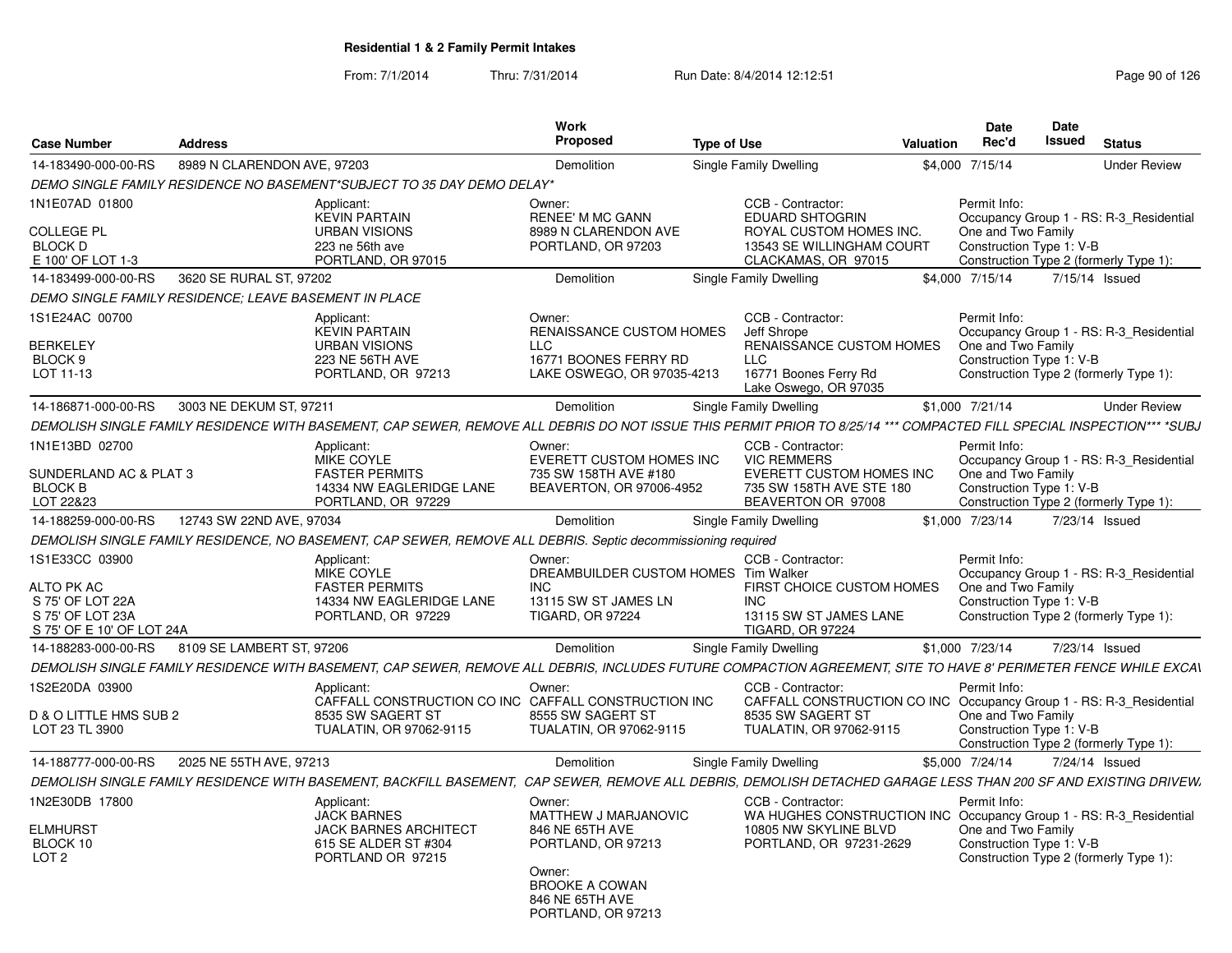| <b>Case Number</b>                                             | <b>Address</b>                   |                                                                                                                                                                                              | Work<br>Proposed                                                                                                                          | <b>Type of Use</b>                                                                                                | Valuation        | <b>Date</b><br>Rec'd               | <b>Date</b><br>Issued<br><b>Status</b>                                                                        |
|----------------------------------------------------------------|----------------------------------|----------------------------------------------------------------------------------------------------------------------------------------------------------------------------------------------|-------------------------------------------------------------------------------------------------------------------------------------------|-------------------------------------------------------------------------------------------------------------------|------------------|------------------------------------|---------------------------------------------------------------------------------------------------------------|
| 14-188819-000-00-RS                                            | 8424 SW 57TH AVE - Unit A, 97219 |                                                                                                                                                                                              | Demolition                                                                                                                                | Single Family Dwelling                                                                                            | \$10,000 7/24/14 |                                    | 7/24/14 Issued                                                                                                |
|                                                                |                                  | DEMOLISH SINGLE FAMILY RESIDENCE, NO BASEMENT, CAP SEWER, REMOVE ALL DEBRISRESIDENTIAL COMPREHENSIVE PLAN MAP DESIGNATION. NEW SINGLE FAMILY PERMIT(14-157715-rs)                            |                                                                                                                                           |                                                                                                                   |                  |                                    |                                                                                                               |
| 1S1E19CD 06500<br>SECTION 19 1S 1E<br>TL 6500 0.46 ACRES       |                                  | Applicant:<br>ADAM REED<br><b>CASCADE CONTRACTING</b><br>7410 SW MACADAM                                                                                                                     | Owner:<br>ADAM C REED<br>8424 SW 57TH AVE<br>PORTLAND, OR 97219                                                                           | CCB - Contractor:<br><b>ADAM REED</b><br><b>CASCADE CONTRACTING</b><br>7410 SW MACADAM                            |                  | Permit Info:<br>One and Two Family | Occupancy Group 1 - RS: R-3_Residential<br>Construction Type 1: V-B                                           |
| 14-188837-000-00-RS                                            | 5212 NE 28TH AVE, 97211          | PORTLAND OR 97219                                                                                                                                                                            | Demolition                                                                                                                                | PORTLAND OR 97219<br>Single Family Dwelling                                                                       |                  | \$3,000 7/24/14                    | Construction Type 2 (formerly Type 1):<br>7/24/14 Issued                                                      |
|                                                                |                                  | DEMOLISH SINGLE FAMILY RESIDENCE / 1-STORY NO BASEMENT. CAP SEWER, REMOVE DEBRIS                                                                                                             |                                                                                                                                           |                                                                                                                   |                  |                                    |                                                                                                               |
|                                                                |                                  |                                                                                                                                                                                              |                                                                                                                                           |                                                                                                                   |                  |                                    |                                                                                                               |
| 1N1E24BB 15500<br><b>INA PK</b><br>BLOCK 6<br>LOT <sub>9</sub> |                                  | Applicant:<br>JENNIFER FARMER<br>DOZER CONSTRUCTION LLC<br>126 NE ALBERTA ST. SUITE 206<br>PORTLAND OR 97211                                                                                 | Owner:<br><b>JENNIFER FARMER</b><br>DOZER CONSTRUCTION LLC<br>126 NE ALBERTA ST. SUITE 206<br>PORTLAND OR 97211                           | CCB - Contractor:<br>DOZER CONSTRUCTION LLC<br>5324 NE 28TH AVE<br>PORTLAND, OR 97211                             |                  | Permit Info:<br>One and Two Family | Occupancy Group 1 - RS: R-3 Residential<br>Construction Type 1: V-B<br>Construction Type 2 (formerly Type 1): |
| 14-189790-000-00-RS                                            | 1835 SE CLATSOP ST               |                                                                                                                                                                                              | Demolition                                                                                                                                | Single Family Dwelling                                                                                            |                  | \$2,500 7/25/14                    | 7/25/14 Issued                                                                                                |
|                                                                |                                  | DEMOLISH 1-STORY SFR. NO BASEMENT, CAP SEWER, REMOVE ALL DEBRIS                                                                                                                              |                                                                                                                                           |                                                                                                                   |                  |                                    |                                                                                                               |
| 1S1E26AA 06900<br>SELLWOOD<br>BLOCK 85<br>E 1/2 OF LOT 3&4     |                                  | Applicant:<br><b>GENE PAVLENKO</b><br>ANAMIC CONSTRUCTION<br>12808 SE Cooper St<br>Portland, OR<br>97236                                                                                     | Owner:<br><b>GENE PAVLENKO</b><br>ANAMIC CONSTRUCTION<br>12808 SE Cooper St<br>Portland, OR<br>97236                                      | CCB - Contractor:<br><b>GENE PAVLENKO</b><br>ANAMIC CONSTRUCTION INC.<br>12808 SE COOPER ST<br>PORTLAND, OR 97236 |                  | Permit Info:<br>One and Two Family | Occupancy Group 1 - RS: R-3 Residential<br>Construction Type 1: V-B<br>Construction Type 2 (formerly Type 1): |
| 14-189983-000-00-RS                                            | 12601 SE BUSH ST, 97236          |                                                                                                                                                                                              | Demolition                                                                                                                                | Single Family Dwelling                                                                                            |                  | \$4,000 7/28/14                    | <b>Under Review</b>                                                                                           |
|                                                                |                                  | DEMOLITION OF SINGLE FAMILY RESIDENCE; NO BASEMENT, "Zoning comments: Subject to 35-day Demotion Delay, Residential Comprehensive Plan Designation (R2) more than one new unit required/prop |                                                                                                                                           |                                                                                                                   |                  |                                    |                                                                                                               |
| 1S2E11CB 02801<br>PHYLLIS PARK NO 2<br>LOT 6&A TL 2801         |                                  | Applicant:<br><b>KEVIN PARTAIN</b><br><b>URBAN VISIONS</b><br>223 NE 56TH AVE<br>PORTLAND OR 97213                                                                                           | Owner:<br>LI ZHU<br>2436 NW BENSON LN<br>PORTLAND, OR 97229-7592<br>Owner:<br>HONG JIE XU<br>2436 NW BENSON LN<br>PORTLAND, OR 97229-7592 | <b>Primary Contractor:</b><br>TO BID                                                                              |                  | Permit Info:<br>One and Two Family | Occupancy Group 1 - RS: R-3 Residential<br>Construction Type 1: V-B<br>Construction Type 2 (formerly Type 1): |
| 14-190189-000-00-RS 7411 N IDA AVE, 97203                      |                                  |                                                                                                                                                                                              | Demolition                                                                                                                                | <b>Single Family Dwelling</b>                                                                                     | \$1,000 7/28/14  |                                    | <b>Under Review</b>                                                                                           |
|                                                                |                                  | DEMOLITION OF SINGLE FAMILY RESIDENCE WITH BASEMENT: WAIVE COMPACTION FORM INCLUDED-: SUBJECT TO 35 DEMO DELAY                                                                               |                                                                                                                                           |                                                                                                                   |                  |                                    |                                                                                                               |
| 1N1E07BC 08300<br>SOUTH ST JOHNS<br>BLOCK 6<br>LOT 9&10        |                                  | Applicant:<br>Dan Williams<br><b>FASTER PERMITS</b><br>14334 NW EAGLERIDGE LANE<br>PORTLAND OR 97229                                                                                         | Owner:<br><b>ZETO HOMES LLC</b><br>4080 SW CHARMING WAY<br>PORTLAND, OR 97225-2023                                                        | CCB - Contractor:<br><b>EVEN BETTER HOMES</b><br>PO BOX 2021<br>GRESHAM OR 97030                                  |                  | Permit Info:<br>One and Two Family | Occupancy Group 1 - RS: R-3 Residential<br>Construction Type 1: V-B<br>Construction Type 2 (formerly Type 1): |
| 14-190936-000-00-RS                                            | 8072 SE 6TH AVE, 97202           |                                                                                                                                                                                              | Demolition                                                                                                                                | Single Family Dwelling                                                                                            |                  | \$1,500 7/29/14                    | 7/29/14 Under Inspection                                                                                      |
|                                                                |                                  | DEMO SINGLE FAMILY RESIDENCE - NO BASEMENT *** REMOVE DEBRIS***                                                                                                                              |                                                                                                                                           |                                                                                                                   |                  |                                    |                                                                                                               |
| 1S1E23CC 02700<br>SELLWOOD<br>BLOCK 10<br>LOT <sub>6</sub>     |                                  | Applicant:<br>LUKE MEYERS<br><b>WDC CONSTRUCTION</b><br>2330 NW 31st Ave<br>Portland, OR 97210                                                                                               | Owner:<br>MARK R MADDEN<br>1355 NW 13TH AVE<br>PORTLAND, OR 97209-3284                                                                    | CCB - Contractor:<br><b>WDC CONSTRUCTION LLC</b><br>1355 NW 13th Ave.<br>PORTLAND OR 97209                        |                  | Permit Info:<br>One and Two Family | Occupancy Group 1 - RS: R-3 Residential<br>Construction Type 1: V-B<br>Construction Type 2 (formerly Type 1): |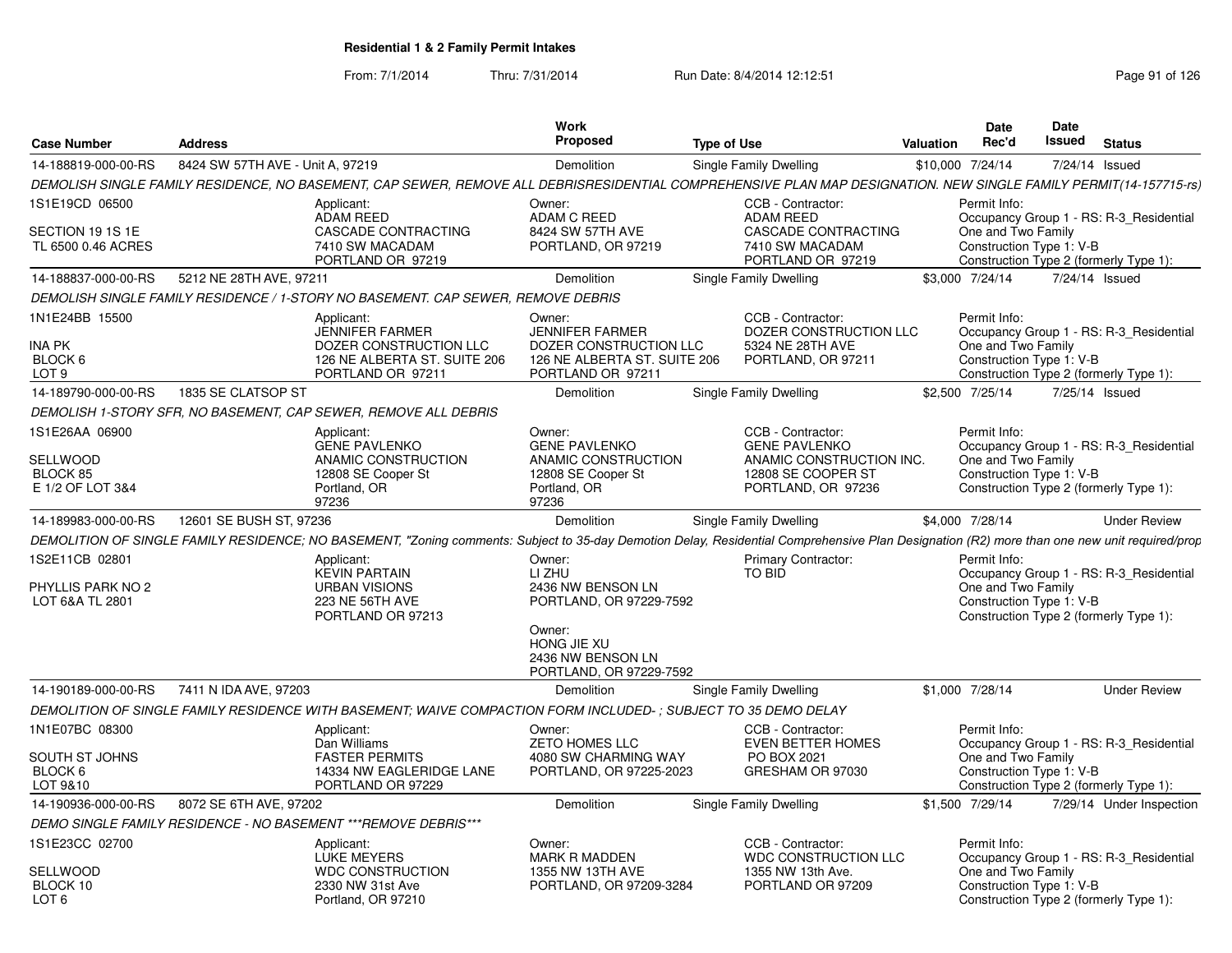| <b>Case Number</b>                                                         | <b>Address</b>                                                  |                                                                                                     | <b>Work</b><br><b>Proposed</b>                                                   | <b>Type of Use</b> |                                                                                                      | Valuation | Date<br>Rec'd                                  | Date<br>Issued | <b>Status</b>                                                                     |
|----------------------------------------------------------------------------|-----------------------------------------------------------------|-----------------------------------------------------------------------------------------------------|----------------------------------------------------------------------------------|--------------------|------------------------------------------------------------------------------------------------------|-----------|------------------------------------------------|----------------|-----------------------------------------------------------------------------------|
| 14-191442-000-00-RS                                                        | 3418 N COMMERCIAL AVE, 97227                                    |                                                                                                     | <b>Demolition</b>                                                                |                    | <b>Single Family Dwelling</b>                                                                        |           | \$1,000 7/31/14                                |                | <b>Under Review</b>                                                               |
|                                                                            |                                                                 | DEMOLITION OF SINGLE FAMILY RESIDENCE; WITH BASEMENT; SUBJECT TO 35 DAY DEMO DELAY                  |                                                                                  |                    |                                                                                                      |           |                                                |                |                                                                                   |
| 1N1E27AB 03800                                                             |                                                                 | Applicant:<br><b>ROB HUMPHREY</b>                                                                   | Owner:<br>PICCARDA BARFIELD                                                      |                    | CCB - Contractor:<br><b>BRISTOL CREEK HOMES &amp;</b>                                                |           | Permit Info:                                   |                | Occupancy Group 1 - RS: R-3_Residential                                           |
| <b>RIVERVIEW SUB</b><br><b>BLOCK1</b><br>N 1/2 OF LOT 6&7                  |                                                                 | <b>FASTER PERMITS</b><br>14334 NW EAGLERIDGE LANE<br>PORTLAND, OR 97229                             | 3418 N COMMERCIAL AVE                                                            |                    | DEVELOPMENT CO LLC<br>520 SW YAMHILL ST SUITE 600<br>PORTLAND, OR 97204                              |           | One and Two Family<br>Construction Type 1: V-B |                | Construction Type 2 (formerly Type 1):                                            |
| 14-191704-000-00-RS                                                        | 3806 SE RURAL ST, 97202                                         |                                                                                                     | <b>Demolition</b>                                                                |                    | Single Family Dwelling                                                                               |           | \$10,000 7/31/14                               |                | 7/31/14 Issued                                                                    |
|                                                                            | DEMO SINGLE FAMILY RESIDENCE; Remove all foundations and debris |                                                                                                     |                                                                                  |                    |                                                                                                      |           |                                                |                |                                                                                   |
| 1S1E24AD 14300                                                             |                                                                 | Applicant:<br><b>OLEG PILIPENKO</b>                                                                 | Owner:<br>CRESCENT CUSTOM HOMES LLC                                              |                    | CCB - Contractor:<br>CRESCENT CUSTOM HOMES LLC Occupancy Group 1 - RS: R-3_Residential               |           | Permit Info:                                   |                |                                                                                   |
| <b>BERKELEY</b><br>BLOCK <sub>8</sub><br><b>LOT 7&amp;8</b>                |                                                                 | 230 NW SEBLAR DR<br>PORTLAND, OR 97210                                                              | 15067 SE BUNKER HILL CT<br>HAPPY VALLEY, OR 97086-7347                           |                    | 69166 WALKER RD<br>RAINIER, OR 97048                                                                 |           | One and Two Family<br>Construction Type 1: V-B |                | Construction Type 2 (formerly Type 1):                                            |
| Total # of RS Demolition permit intakes: 49                                |                                                                 |                                                                                                     |                                                                                  |                    |                                                                                                      |           |                                                |                | Total valuation of RS Demolition permit intakes: \$133,100                        |
|                                                                            | 14-166460-REV-01-RS 1724 SE 48TH AVE, 97215                     |                                                                                                     | Interior Alteration Only Single Family Dwelling                                  |                    |                                                                                                      |           | \$2,500 7/25/14                                | 7/25/14 Final  |                                                                                   |
|                                                                            |                                                                 | VALUE ADDED REVISION TO ADD FOOTINGS AND CRIPPLE WALLS IN 10' X 16' BUMP OUT AT NE CORNER OF HOUSE. |                                                                                  |                    |                                                                                                      |           |                                                |                |                                                                                   |
| 1S2E06CA 13700<br><b>NEWPORT</b><br>BLOCK <sub>1</sub><br>LOT <sub>9</sub> |                                                                 | Applicant:<br>MICHAEL WIEBER<br>ELYSIUM CONSTRUCTION LLC<br>PO BOX 12010<br>PORTLAND OR 97212       | Owner:<br>MARY ANNE JOYCE<br>1724 SE 48TH AVE<br>PORTLAND, OR 97215              |                    | CCB - Contractor:<br>MICHAEL WIEBER<br>ELYSIUM CONSTRUCTION LLC<br>PO BOX 12010<br>PORTLAND OR 97212 |           | Permit Info:<br>Construction Type 1: V-B       |                | Occupancy Group 1 - RS: R-3_Remodel<br>Construction Type 2 (formerly Type 1):     |
|                                                                            |                                                                 |                                                                                                     | Owner:<br>CATHA JOAN LOOMIS<br>1724 SE 48TH AVE<br>PORTLAND, OR 97215            |                    |                                                                                                      |           |                                                |                |                                                                                   |
| 14-177166-000-00-RS                                                        | 2304 SE 51ST AVE                                                |                                                                                                     | Interior Alteration Only Single Family Dwelling                                  |                    |                                                                                                      |           | \$4,000 7/2/14                                 |                | 7/2/14 Under Inspection                                                           |
|                                                                            |                                                                 | REMODEL TO REMOVE WALLS IN THE KITCHEN***MECHANICAL AND PLUMBING TO BE OBTAINED SEPARATELY***       |                                                                                  |                    |                                                                                                      |           |                                                |                |                                                                                   |
| 1S2E06DC 19901                                                             |                                                                 | Applicant:                                                                                          | Owner:                                                                           |                    |                                                                                                      |           | Permit Info:                                   |                |                                                                                   |
| PARTITION PLAT 2013-2<br>LOT <sub>1</sub>                                  |                                                                 | BENJAMIN D CAVALCANTI<br>2304 SE 51ST AVE<br>PORTLAND, OR 97215                                     | <b>CICERO D CAVALCANTI</b><br>2304 SE 51ST AVE<br>PORTLAND, OR 97215             |                    |                                                                                                      |           | One and Two Family<br>Construction Type 1: V-B |                | Occupancy Group 1 - RS: R-3_Residential<br>Construction Type 2 (formerly Type 1): |
|                                                                            |                                                                 |                                                                                                     | Owner:<br><b>SARA A CHUN</b><br>2304 SE 51ST AVE<br>PORTLAND, OR 97215           |                    |                                                                                                      |           |                                                |                |                                                                                   |
|                                                                            |                                                                 |                                                                                                     | Owner:<br><b>BENJAMIN D CAVALCANTI</b><br>2304 SE 51ST AVE<br>PORTLAND, OR 97215 |                    |                                                                                                      |           |                                                |                |                                                                                   |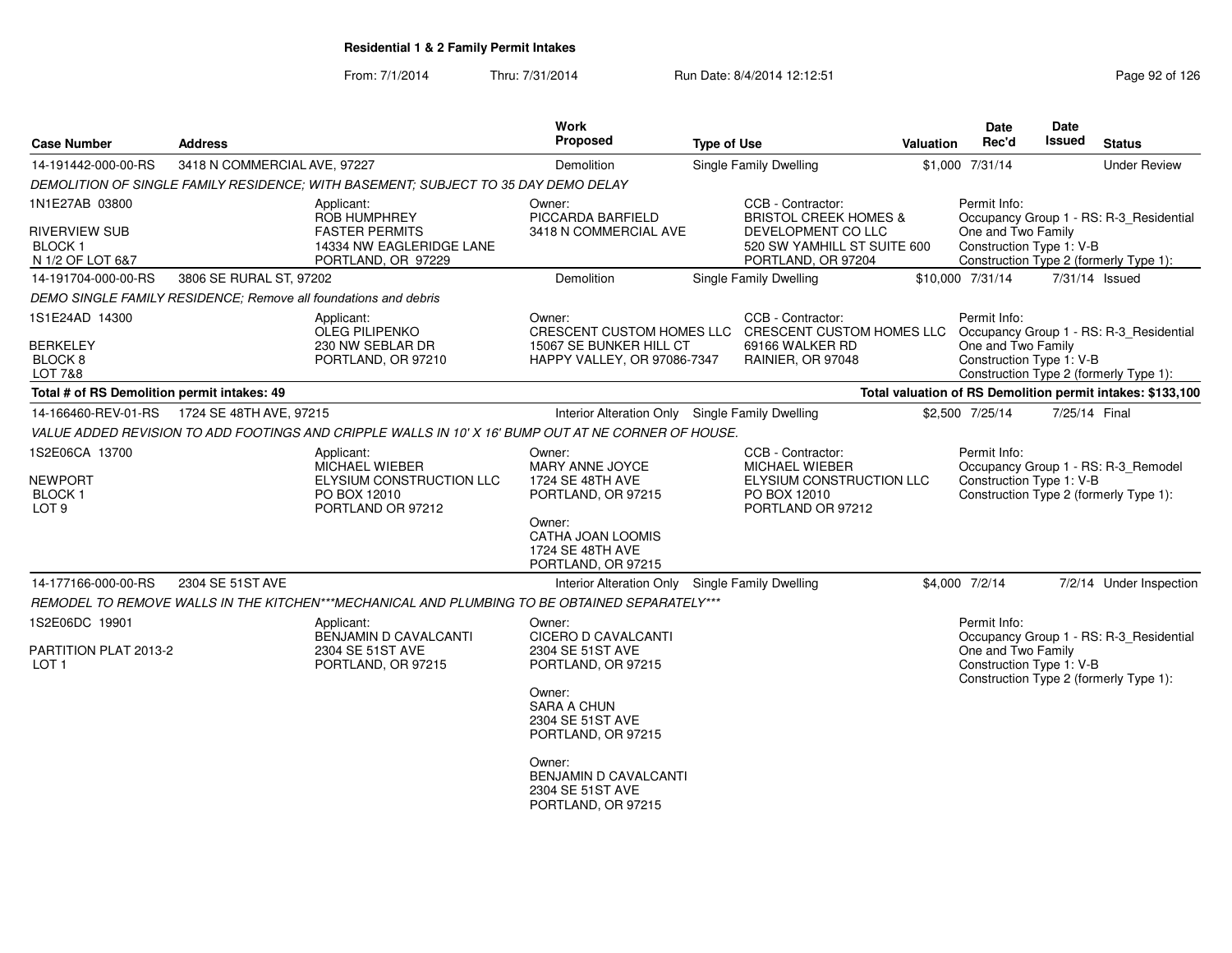| <b>Case Number</b>                                                           | <b>Address</b>               |                                                                                                                                                                                                                    | Work<br><b>Proposed</b>                                                                                 | <b>Type of Use</b> |                                                                           | <b>Valuation</b> | <b>Date</b><br>Rec'd                           | Date<br>Issued | <b>Status</b>                           |
|------------------------------------------------------------------------------|------------------------------|--------------------------------------------------------------------------------------------------------------------------------------------------------------------------------------------------------------------|---------------------------------------------------------------------------------------------------------|--------------------|---------------------------------------------------------------------------|------------------|------------------------------------------------|----------------|-----------------------------------------|
| 14-177802-000-00-RS                                                          | 2610 NE THOMPSON ST, 97212   |                                                                                                                                                                                                                    | Interior Alteration Only Single Family Dwelling                                                         |                    |                                                                           | \$450,000 7/1/14 |                                                |                | <b>Under Review</b>                     |
|                                                                              |                              | Interior only remodel of existing kitchen, pantry, powder room and dining room on the main floor. Remodel existing bathrooms on second floor and partition an existing bedroom. Replace oil furnace with gas furna |                                                                                                         |                    |                                                                           |                  |                                                |                |                                         |
| 1N1E25CB 15800<br>SECTION 25 1N 1E                                           |                              | Applicant:<br>Gerald W. Edwards<br>SHEILA REILLY DESIGN                                                                                                                                                            | Owner:<br><b>MARK O LOVELESS</b><br>2610 NE THOMPSON ST                                                 |                    | CCB - Contractor:<br>SHEILA REILLY DESIGN<br>1204 SE WATER AVE. SUITE #23 |                  | Permit Info:<br>One and Two Family             |                | Occupancy Group 1 - RS: R-3_Residential |
| TL 15800 0.13 ACRES                                                          |                              | P.O. Box 14601<br>PORTLAND, OR 97293                                                                                                                                                                               | PORTLAND, OR 97212-4809<br>Owner:<br>KAREN W LOVELESS<br>2610 NE THOMPSON ST<br>PORTLAND, OR 97212-4809 |                    | PORTLAND, O 97214                                                         |                  | Construction Type 1: V-B                       |                | Construction Type 2 (formerly Type 1):  |
| 14-178787-000-00-RS                                                          | 1723 SE 52ND AVE, 97215      |                                                                                                                                                                                                                    | Interior Alteration Only Single Family Dwelling                                                         |                    |                                                                           |                  | \$5,076 7/2/14                                 |                | 7/2/14 Final                            |
| Voluntary seismic upgrade including seismic shut off valve at the gas meter. |                              |                                                                                                                                                                                                                    |                                                                                                         |                    |                                                                           |                  |                                                |                |                                         |
| 1S2E06DB 19900                                                               |                              | Applicant:<br><b>STEVE GEMMELL</b>                                                                                                                                                                                 | Owner:<br><b>MARCUS ANDERSON</b>                                                                        |                    | CCB - Contractor:<br><b>STEVE GEMMELL</b>                                 |                  | Permit Info:                                   |                | Occupancy Group 1 - RS: R-3 Residential |
| GRASMERE                                                                     |                              | <b>GEMMELL CONSTRUCTION LLC</b>                                                                                                                                                                                    | 1723 SE 52ND AVE                                                                                        |                    | <b>GEMMELL CONSTRUCTION LLC</b>                                           |                  | One and Two Family                             |                |                                         |
| BLOCK <sub>2</sub><br>LOT <sub>12</sub>                                      |                              | 3817 N WILLIAMS<br>PORTLAND OR 97227                                                                                                                                                                               | PORTLAND, OR 97215-3319                                                                                 |                    | 3817 N WILLIAMS<br>PORTLAND OR 97227                                      |                  | Construction Type 1: V-B                       |                | Construction Type 2 (formerly Type 1):  |
|                                                                              |                              |                                                                                                                                                                                                                    | Owner:<br><b>JANET ANDERSON</b><br>1723 SE 52ND AVE<br>PORTLAND, OR 97215-3319                          |                    |                                                                           |                  |                                                |                |                                         |
| 14-178939-000-00-RS                                                          | 3633 SE WASHINGTON ST, 97214 |                                                                                                                                                                                                                    | Interior Alteration Only Single Family Dwelling                                                         |                    |                                                                           |                  | \$3,049 7/3/14                                 |                | 7/3/14 Final                            |
|                                                                              |                              | Voluntary seismic upgrade. Concrete pads and pressure treated posts and support structure to support existing bathroom structure at rear of existing residence with no foundation.                                 |                                                                                                         |                    |                                                                           |                  |                                                |                |                                         |
| 1S1E01AB 01200                                                               |                              | Applicant:<br><b>STEVE GEMMELL</b>                                                                                                                                                                                 | Owner:<br><b>LAURIE A RELLING</b>                                                                       |                    | CCB - Contractor:<br><b>STEVE GEMMELL</b>                                 |                  | Permit Info:                                   |                | Occupancy Group 1 - RS: R-3 Residential |
| SUNNYSIDE & PLAT 2 & 3<br>BLOCK 61<br>LOT <sub>12</sub>                      |                              | <b>GEMMELL CONSTRUCTION LLC</b><br>3817 N WILLIAMS<br>PORTLAND OR 97227                                                                                                                                            | 3633 SE WASHINGTON ST<br>PORTLAND, OR 97214                                                             |                    | <b>GEMMELL CONSTRUCTION LLC</b><br>3817 N WILLIAMS<br>PORTLAND OR 97227   |                  | One and Two Family<br>Construction Type 1: V-B |                | Construction Type 2 (formerly Type 1):  |
| 14-178943-000-00-RS                                                          | 6724 SW 13TH AVE, 97219      |                                                                                                                                                                                                                    | Interior Alteration Only Single Family Dwelling                                                         |                    |                                                                           |                  | \$4,113 7/3/14                                 |                | 7/3/14 Final                            |
| Voluntary seismic upgrade                                                    |                              |                                                                                                                                                                                                                    |                                                                                                         |                    |                                                                           |                  |                                                |                |                                         |
| 1S1E21BA 01300                                                               |                              | Applicant:<br><b>STEVE GEMMELL</b>                                                                                                                                                                                 | Owner:<br>ANDREW FORTGANG                                                                               |                    | CCB - Contractor:<br><b>STEVE GEMMELL</b>                                 |                  | Permit Info:                                   |                | Occupancy Group 1 - RS: R-3 Residential |
| WOODROW WILSON PK<br>BLOCK 4<br>LOT <sub>2</sub>                             |                              | <b>GEMMELL CONSTRUCTION LLC</b><br>3817 N WILLIAMS                                                                                                                                                                 | 6724 SW 13TH AVE<br>PORTLAND, OR 97219-2010                                                             |                    | <b>GEMMELL CONSTRUCTION LLC</b><br>3817 N WILLIAMS                        |                  | One and Two Family<br>Construction Type 1: V-B |                | Construction Type 2 (formerly Type 1):  |
| NLY 16' OF LOT 3                                                             |                              | PORTLAND OR 97227                                                                                                                                                                                                  | Owner:<br><b>LAUREN FORTGANG</b><br>6724 SW 13TH AVE<br>PORTLAND, OR 97219-2010                         |                    | PORTLAND OR 97227                                                         |                  |                                                |                |                                         |
| 14-179585-000-00-RS                                                          | 5305 NE 28TH AVE, 97211      |                                                                                                                                                                                                                    | Interior Alteration Only Single Family Dwelling                                                         |                    |                                                                           |                  | \$2,081 7/7/14                                 |                | 7/7/14 Final                            |
| Voluntary seismic upgrade                                                    |                              |                                                                                                                                                                                                                    |                                                                                                         |                    |                                                                           |                  |                                                |                |                                         |
| 1N1E24BB 02600                                                               |                              | Applicant:<br><b>STEVE GEMMELL</b>                                                                                                                                                                                 | Owner:<br>DAISY JENKINS LLC                                                                             |                    | CCB - Contractor:<br><b>STEVE GEMMELL</b>                                 |                  | Permit Info:                                   |                | Occupancy Group 1 - RS: R-3 Residential |
| INA PK                                                                       |                              | <b>GEMMELL CONSTRUCTION LLC</b>                                                                                                                                                                                    | 3237 NE RODNEY AVE                                                                                      |                    | <b>GEMMELL CONSTRUCTION LLC</b>                                           |                  | One and Two Family                             |                |                                         |
| BLOCK 4<br>LOT 10                                                            |                              | 3817 N WILLIAMS<br>PORTLAND OR 97227                                                                                                                                                                               | PORTLAND, OR 97212-2047                                                                                 |                    | 3817 N WILLIAMS<br>PORTLAND OR 97227                                      |                  | Construction Type 1: V-B                       |                | Construction Type 2 (formerly Type 1):  |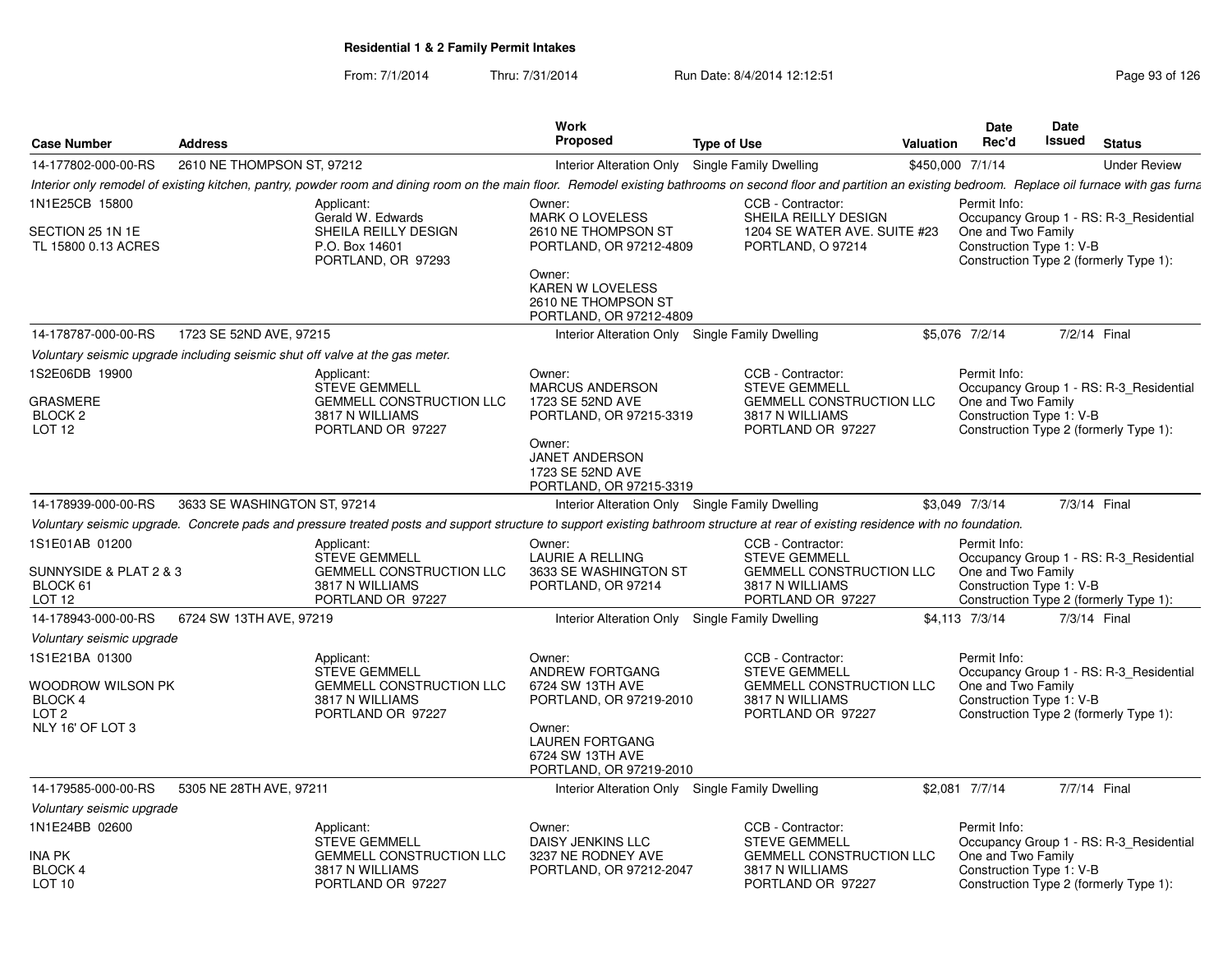| <b>Case Number</b>                                                   | <b>Address</b>                                                     |                                                                                                               | <b>Work</b><br>Proposed                                                                                                                                                 | <b>Type of Use</b>                                                                                                                                                                | <b>Valuation</b> | <b>Date</b><br>Rec'd                                           | Date<br><b>Issued</b> | <b>Status</b>                                                                     |
|----------------------------------------------------------------------|--------------------------------------------------------------------|---------------------------------------------------------------------------------------------------------------|-------------------------------------------------------------------------------------------------------------------------------------------------------------------------|-----------------------------------------------------------------------------------------------------------------------------------------------------------------------------------|------------------|----------------------------------------------------------------|-----------------------|-----------------------------------------------------------------------------------|
| 14-179838-000-00-RS                                                  | 1405 NE SHAVER ST, 97212                                           |                                                                                                               | <b>Interior Alteration Only</b>                                                                                                                                         | <b>Single Family Dwelling</b>                                                                                                                                                     |                  | \$1,624 7/7/14                                                 | 7/7/14 Final          |                                                                                   |
| Voluntary seismic upgrade                                            |                                                                    |                                                                                                               |                                                                                                                                                                         |                                                                                                                                                                                   |                  |                                                                |                       |                                                                                   |
| 1N1E23CA 15800                                                       |                                                                    | Applicant:<br><b>STEVE GEMMELL</b><br><b>GEMMELL CONSTRUCTION LLC</b><br>3817 N WILLIAMS<br>PORTLAND OR 97227 | Owner:<br>DAISY JENKINS LLC<br>3237 NE RODNEY AVE<br>PORTLAND, OR 97212-2047                                                                                            | CCB - Contractor:<br><b>STEVE GEMMELL</b><br><b>GEMMELL CONSTRUCTION LLC</b><br>3817 N WILLIAMS<br>PORTLAND OR 97227                                                              |                  | Permit Info:<br>One and Two Family<br>Construction Type 1: V-B |                       | Occupancy Group 1 - RS: R-3_Residential<br>Construction Type 2 (formerly Type 1): |
| 14-179882-000-00-RS                                                  | 3603 NE 7TH AVE, 97212                                             |                                                                                                               | Interior Alteration Only Single Family Dwelling                                                                                                                         |                                                                                                                                                                                   |                  | \$3,702 7/7/14                                                 | 7/7/14 Final          |                                                                                   |
|                                                                      | Voluntary seismic upgrade with seismic shut off valve at gas meter |                                                                                                               |                                                                                                                                                                         |                                                                                                                                                                                   |                  |                                                                |                       |                                                                                   |
| 1N1E23CC 21900<br>LINCOLN PK<br>BLOCK 20<br>LOT <sub>13</sub>        |                                                                    | Applicant:<br><b>STEVE GEMMELL</b><br><b>GEMMELL CONSTRUCTION LLC</b><br>3817 N WILLIAMS<br>PORTLAND OR 97227 | Owner:<br><b>WILDE PROPERTIES INC</b><br>3603 NE 7TH AVE<br>PORTLAND, OR 97212                                                                                          | CCB - Contractor:<br><b>STEVE GEMMELL</b><br><b>GEMMELL CONSTRUCTION LLC</b><br>3817 N WILLIAMS<br>PORTLAND OR 97227                                                              |                  | Permit Info:<br>One and Two Family<br>Construction Type 1: V-B |                       | Occupancy Group 1 - RS: R-3_Residential<br>Construction Type 2 (formerly Type 1): |
| 14-181451-000-00-RS                                                  | 3817 SE REEDWAY ST, 97202                                          |                                                                                                               | Interior Alteration Only Single Family Dwelling                                                                                                                         |                                                                                                                                                                                   |                  | \$5,870 7/9/14                                                 | 7/9/14 Final          |                                                                                   |
| Voluntary seismic upgrade                                            |                                                                    |                                                                                                               |                                                                                                                                                                         |                                                                                                                                                                                   |                  |                                                                |                       |                                                                                   |
| 1S1E13DA 03900                                                       |                                                                    | Applicant:                                                                                                    | Owner:                                                                                                                                                                  | CCB - Contractor:                                                                                                                                                                 |                  | Permit Info:                                                   |                       |                                                                                   |
| <b>WOODSTOCK</b><br>BLOCK 68<br>W 10' OF LOT 2<br>LOT 3 EXC W 50'    |                                                                    | <b>STEVE GEMMELL</b><br><b>GEMMELL CONSTRUCTION LLC</b><br>3817 N WILLIAMS<br>PORTLAND OR 97227               | DAVID T KEYS<br>3817 SE REEDWAY ST<br>PORTLAND, OR 97202-7527<br>Owner:<br><b>KELLY J KEYS</b><br>3817 SE REEDWAY ST<br>PORTLAND, OR 97202-7527                         | <b>STEVE GEMMELL</b><br><b>GEMMELL CONSTRUCTION LLC</b><br>3817 N WILLIAMS<br>PORTLAND OR 97227                                                                                   |                  | One and Two Family<br>Construction Type 1: V-B                 |                       | Occupancy Group 1 - RS: R-3_Residential<br>Construction Type 2 (formerly Type 1): |
| 14-181953-000-00-RS                                                  | 4450 NE PRESCOTT ST, 97218                                         |                                                                                                               | Interior Alteration Only Single Family Dwelling                                                                                                                         |                                                                                                                                                                                   |                  | \$16,870 7/10/14                                               |                       | 7/11/14 Under Inspection                                                          |
|                                                                      |                                                                    | add second 3/4 bath in basement. Plumbing, electrical, shower, sheet rock and paint                           |                                                                                                                                                                         |                                                                                                                                                                                   |                  |                                                                |                       |                                                                                   |
| 1N2E19CB 01200<br>SECTION 19 1N 2E<br>TL 1200 0.19 ACRES             |                                                                    | Applicant:<br><b>DAVID R RUSH</b><br>3610 NE Hancock<br>PORTLAND OR 97212-5224                                | Owner:<br>ROBERT S LARKIN<br>4450 NE PRESCOTT ST<br>PORTLAND, OR 97218-1636                                                                                             | CCB - Contractor:<br>DAVID R RUSH<br>3610 NE Hancock<br>PORTLAND OR 97212-5224                                                                                                    |                  | Permit Info:<br>One and Two Family<br>Construction Type 1: V-B |                       | Occupancy Group 1 - RS: R-3_Residential<br>Construction Type 2 (formerly Type 1): |
| 14-183018-000-00-RS                                                  | 6707 NE CLEVELAND AVE, 97211                                       |                                                                                                               | Interior Alteration Only                                                                                                                                                | <b>Single Family Dwelling</b>                                                                                                                                                     |                  | \$25,000 7/11/14                                               |                       | 7/15/14 Under Inspection                                                          |
|                                                                      |                                                                    | REMODEL KITCHEN. EXPAND THE EXISTING OPENING BETWEEN THE KITCHEN AND DINING ROOM.                             |                                                                                                                                                                         |                                                                                                                                                                                   |                  |                                                                |                       |                                                                                   |
| 1N1E15AD 20000<br><b>NOCERA</b><br><b>BLOCK1</b><br>LOT <sub>9</sub> |                                                                    | Applicant:<br>NEIL KELLY CO INC<br>804 N ALBERTA ST<br>PORTLAND, OR 97217-2693                                | Owner:<br>BENJAMIN W ANDERSON-NATHE<br>6707 NE CLEVELAND AVE<br>PORTLAND, OR 97211<br>Owner:<br>MICHAEL V ANDERSON-NATHE<br>6707 NE CLEVELAND AVE<br>PORTLAND, OR 97211 | CCB - Contractor:<br>NEIL KELLY CO INC<br>804 N ALBERTA ST<br>PORTLAND, OR 97217-2693<br>CCB - Contractor:<br>MODERN PLUMBING CO<br>11120 SW INDUSTRIAL WAY<br>TUALATIN, OR 97062 |                  | Permit Info:<br>One and Two Family<br>Construction Type 1: V-B |                       | Occupancy Group 1 - RS: R-3_Residential<br>Construction Type 2 (formerly Type 1): |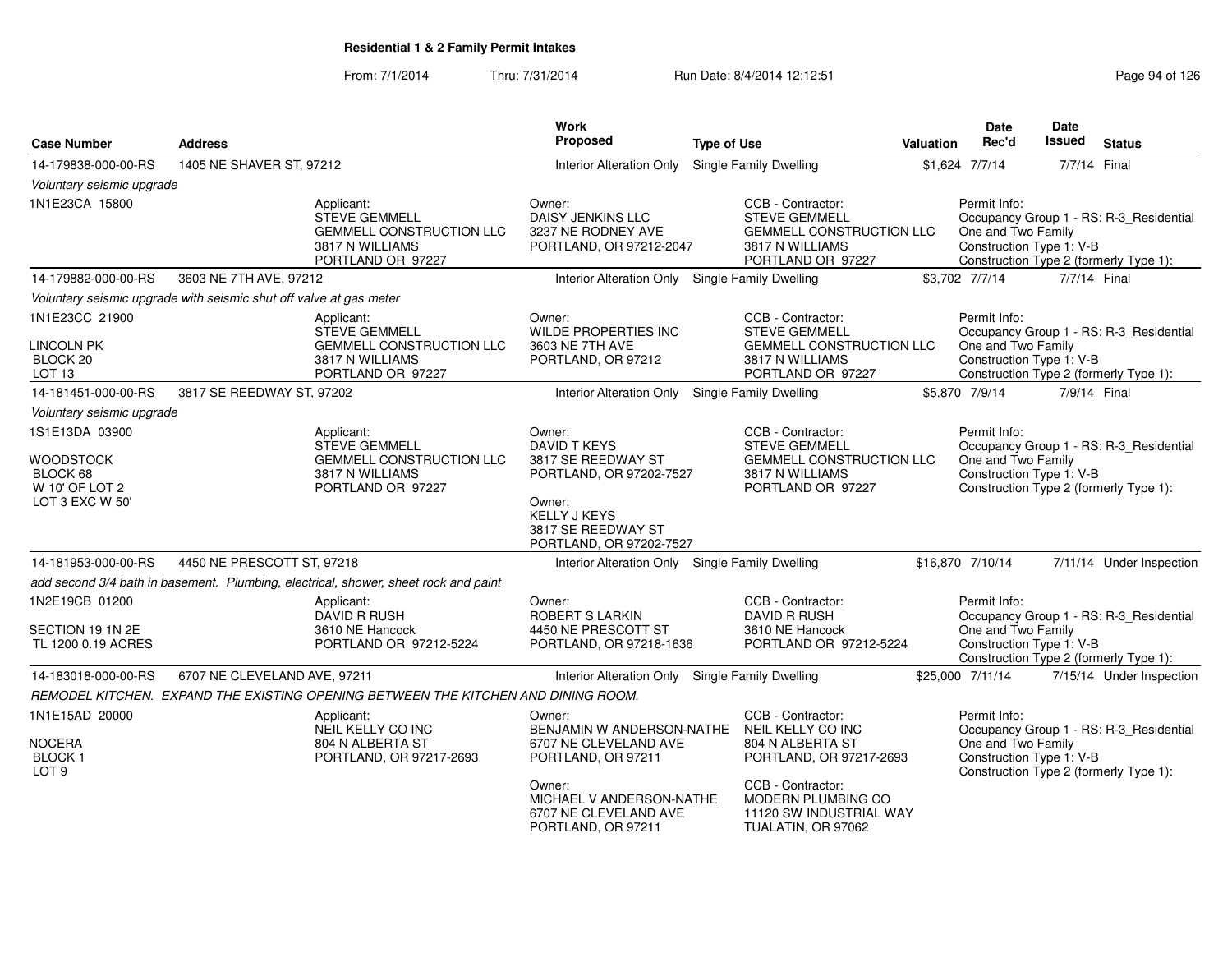From: 7/1/2014Thru: 7/31/2014 Run Date: 8/4/2014 12:12:51

| Page 95 of 126 |  |  |  |
|----------------|--|--|--|
|----------------|--|--|--|

| <b>Case Number</b>                                   | <b>Address</b>                                      |                          | Work<br>Proposed                                                                 | <b>Type of Use</b>                                                                                                       | Valuation | Date<br>Rec'd                                  | Date<br><b>Issued</b> | <b>Status</b>                                                                     |
|------------------------------------------------------|-----------------------------------------------------|--------------------------|----------------------------------------------------------------------------------|--------------------------------------------------------------------------------------------------------------------------|-----------|------------------------------------------------|-----------------------|-----------------------------------------------------------------------------------|
| 14-184107-000-00-RS                                  | 6726 SE 17TH AVE, 97202                             |                          | <b>Interior Alteration Only</b>                                                  | Single Family Dwelling                                                                                                   |           | \$2,000 7/15/14                                | 7/15/14 Final         |                                                                                   |
| <b>VOLUNTARY SEISMIC UPGRADE</b>                     |                                                     |                          |                                                                                  |                                                                                                                          |           |                                                |                       |                                                                                   |
| 1S1E23AB 09200                                       | Applicant:<br>MICHAEL WIEBER                        |                          | Owner:<br><b>TREVOR BRANDT</b>                                                   | CCB - Contractor:<br>MICHAEL WIEBER                                                                                      |           | Permit Info:                                   |                       | Occupancy Group 1 - RS: R-3_Residential                                           |
| <b>WESTMORELAND</b><br>BLOCK 10<br>LOT <sub>6</sub>  | PO BOX 12010<br>PORTLAND OR 97212                   | ELYSIUM CONSTRUCTION LLC | 6726 SE 17TH AVE<br>PORTLAND, OR 97202-5624                                      | ELYSIUM CONSTRUCTION LLC<br>PO BOX 12010<br>PORTLAND OR 97212                                                            |           | One and Two Family<br>Construction Type 1: V-B |                       | Construction Type 2 (formerly Type 1):                                            |
|                                                      |                                                     |                          | Owner:<br><b>HUONG BRANDT</b><br>6726 SE 17TH AVE<br>PORTLAND, OR 97202-5624     |                                                                                                                          |           |                                                |                       |                                                                                   |
| 14-184113-000-00-RS                                  | 4105 SE 16TH AVE, 97202                             |                          |                                                                                  | Interior Alteration Only Single Family Dwelling                                                                          |           | \$2,000 7/15/14                                | 7/15/14 Final         |                                                                                   |
| <b>VOLUNTARY SEISMIC UPGRADE</b>                     |                                                     |                          |                                                                                  |                                                                                                                          |           |                                                |                       |                                                                                   |
| 1S1E11DC 01700                                       | Applicant:                                          |                          | Owner:                                                                           | CCB - Contractor:                                                                                                        |           | Permit Info:                                   |                       |                                                                                   |
| <b>BOISES ADD</b><br>BLOCK <sub>3</sub><br>LOT 23&24 | MICHAEL WIEBER<br>PO BOX 12010<br>PORTLAND OR 97212 | ELYSIUM CONSTRUCTION LLC | <b>LAURA ETHERTON</b><br>4105 SE 16TH AVE<br>PORTLAND, OR 97202-3933             | <b>MICHAEL WIEBER</b><br>ELYSIUM CONSTRUCTION LLC<br>PO BOX 12010<br>PORTLAND OR 97212                                   |           | One and Two Family<br>Construction Type 1: V-B |                       | Occupancy Group 1 - RS: R-3_Residential<br>Construction Type 2 (formerly Type 1): |
|                                                      |                                                     |                          | Owner:<br><b>ADAM MARX</b><br>4105 SE 16TH AVE<br>PORTLAND, OR 97202-3933        |                                                                                                                          |           |                                                |                       |                                                                                   |
| 14-184279-000-00-RS                                  | 1925 NE KNOTT ST, 97212                             |                          |                                                                                  | Interior Alteration Only Single Family Dwelling                                                                          |           | \$25,000 7/15/14                               |                       | 7/15/14 Under Inspection                                                          |
| NEW BASEMENT BATHROOM.                               |                                                     |                          |                                                                                  |                                                                                                                          |           |                                                |                       |                                                                                   |
| 1N1E26AD 07400                                       | Applicant:<br><b>DAVID R RUSH</b>                   |                          | Owner:<br><b>JAMES WILLIAMS</b>                                                  | CCB - Contractor:<br><b>MODERN PLUMBING CO</b>                                                                           |           | Permit Info:                                   |                       | Occupancy Group 1 - RS: R-3 Residential                                           |
| <b>IRVINGTON</b><br>BLOCK 32<br>W 1/2 OF LOT 9&10    | 3610 NE Hancock                                     | PORTLAND OR 97212-5224   | 521 VIA DE FORTUNA WAY<br>MESQUITE, NV 89027                                     | 11120 SW INDUSTRIAL WAY<br>TUALATIN, OR 97062                                                                            |           | One and Two Family<br>Construction Type 1: V-B |                       | Construction Type 2 (formerly Type 1):                                            |
|                                                      |                                                     |                          | Owner:<br><b>MARY C MCINTYRE</b><br>521 VIA DE FORTUNA WAY<br>MESQUITE, NV 89027 | CCB - Contractor:<br><b>TODD ECCLES</b><br><b>T A ECCLES ELECTRIC</b><br>24824 S NEW KIRCHNER RD<br>OREGON CITY OR 97045 |           |                                                |                       |                                                                                   |
|                                                      |                                                     |                          |                                                                                  | CCB - Contractor:<br><b>DAVID R RUSH</b><br>3610 NE Hancock<br>PORTLAND OR 97212-5224                                    |           |                                                |                       |                                                                                   |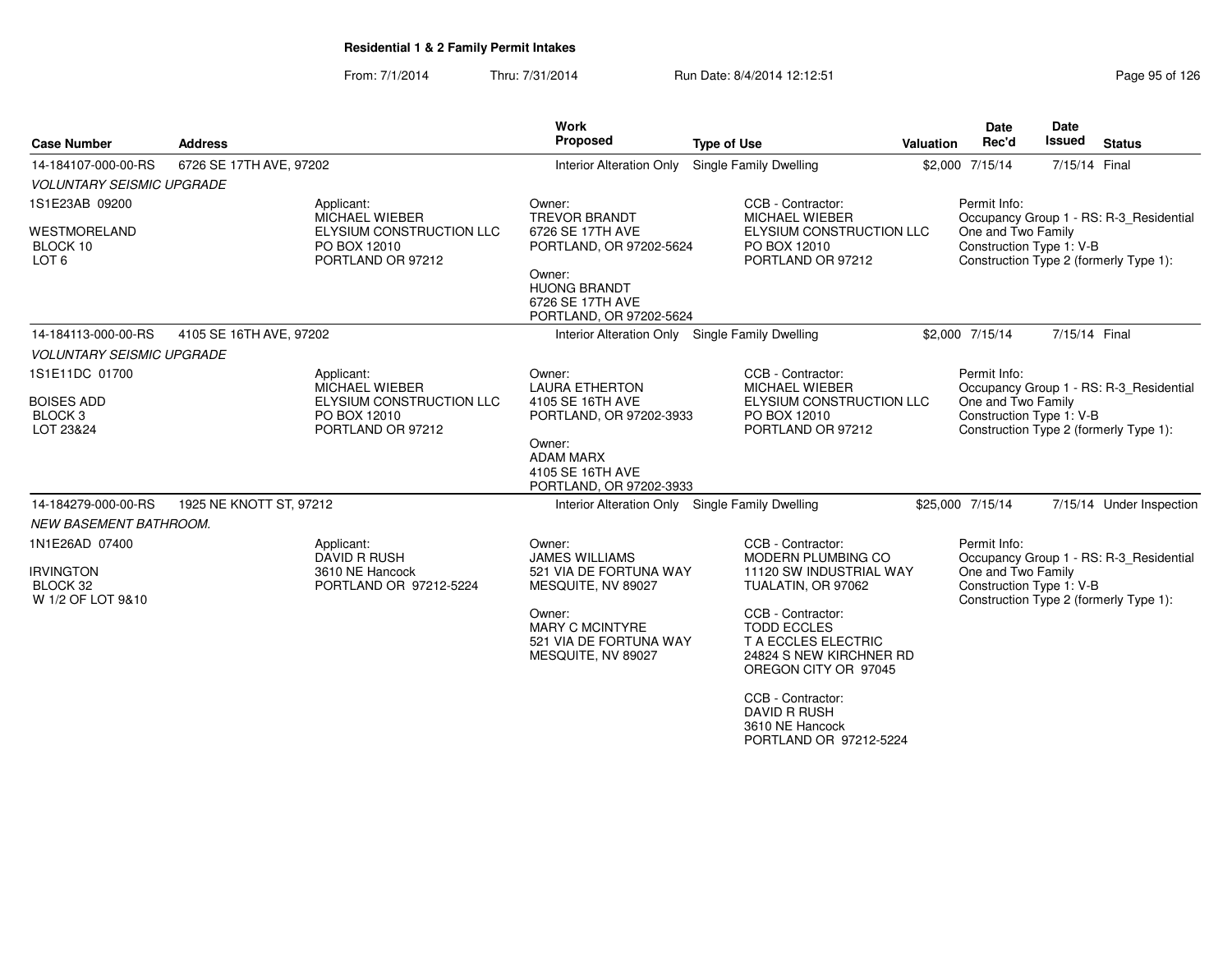|                            |                                                      |                                                                | <b>Work</b>                                     |                                                        |                  | Date                                           | <b>Date</b>   |                                         |
|----------------------------|------------------------------------------------------|----------------------------------------------------------------|-------------------------------------------------|--------------------------------------------------------|------------------|------------------------------------------------|---------------|-----------------------------------------|
| <b>Case Number</b>         | <b>Address</b>                                       |                                                                | Proposed                                        | <b>Type of Use</b>                                     | <b>Valuation</b> | Rec'd                                          | Issued        | <b>Status</b>                           |
| 14-184317-000-00-RS        | 7930 SE 32ND AVE, 97202                              |                                                                | Interior Alteration Only                        | Single Family Dwelling                                 |                  | \$15,000 7/15/14                               |               | 7/15/14 Under Inspection                |
| REMODEL EXISTING BATHROOM. |                                                      |                                                                |                                                 |                                                        |                  |                                                |               |                                         |
| 1S1E24DB 04500             |                                                      | Applicant:                                                     | Owner:                                          | CCB - Contractor:                                      |                  | Permit Info:                                   |               |                                         |
| EASTMORELAND               |                                                      | <b>SCOTT TERHUNE</b><br>FRAME OF MIND CONSTRUCTION             | PETER W NORMAN<br>7930 SE 32ND AVE              | <b>BADGER ELECTRIC INC</b><br>4415 NE SANDY BLVD, #205 |                  | One and Two Family                             |               | Occupancy Group 1 - RS: R-3_Residential |
| BLOCK 51                   |                                                      | <b>INC</b>                                                     | PORTLAND, OR 97202-8557                         | PORTLAND OR 97213                                      |                  | Construction Type 1: V-B                       |               |                                         |
| LOT <sub>7</sub>           |                                                      | 3676 SE RURAL<br>PORTLAND, OR 97202                            | Owner:                                          | CCB - Contractor:                                      |                  |                                                |               | Construction Type 2 (formerly Type 1):  |
|                            |                                                      |                                                                | <b>SUSAN S NORMAN</b>                           | FRAME OF MIND CONSTRUCTION                             |                  |                                                |               |                                         |
|                            |                                                      |                                                                | 7930 SE 32ND AVE                                | INC.                                                   |                  |                                                |               |                                         |
|                            |                                                      |                                                                | PORTLAND, OR 97202-8557                         | 3676 SE RURAL<br>PORTLAND, OR 97202                    |                  |                                                |               |                                         |
| 14-184342-000-00-RS        | 4405 SW PENDLETON ST, 97221                          |                                                                | Interior Alteration Only Single Family Dwelling |                                                        |                  | \$10,000 7/15/14                               |               | 7/16/14 Under Inspection                |
|                            | CREATE NEW LAUNDRY ROOM IN EXISTING GARAGE.          |                                                                |                                                 |                                                        |                  |                                                |               |                                         |
| 1S1E17CB 07600             |                                                      | Applicant:                                                     | Owner:                                          | CCB - Contractor:                                      |                  | Permit Info:                                   |               |                                         |
| SECTION 17 1S 1E           |                                                      | NEIL KELLY CO INC<br>804 N ALBERTA ST                          | DANIEL A DETLEFSEN<br>4405 SW PENDLETON ST      | NEIL KELLY CO INC<br>804 N ALBERTA ST                  |                  | One and Two Family                             |               | Occupancy Group 1 - RS: R-3_Residential |
| TL 7600 0.19 ACRES         |                                                      | PORTLAND, OR 97217-2693                                        | PORTLAND, OR 97221                              | PORTLAND, OR 97217-2693                                |                  | Construction Type 1: V-B                       |               |                                         |
|                            |                                                      |                                                                | Owner:                                          | CCB - Contractor:                                      |                  |                                                |               | Construction Type 2 (formerly Type 1):  |
|                            |                                                      |                                                                | SUSAN D DETLEFSEN                               | MODERN PLUMBING CO                                     |                  |                                                |               |                                         |
|                            |                                                      |                                                                | 4405 SW PENDLETON ST                            | 11120 SW INDUSTRIAL WAY                                |                  |                                                |               |                                         |
|                            |                                                      |                                                                | PORTLAND, OR 97221                              | TUALATIN, OR 97062                                     |                  |                                                |               |                                         |
|                            |                                                      |                                                                |                                                 | CCB - Contractor:                                      |                  |                                                |               |                                         |
|                            |                                                      |                                                                |                                                 | COHO ELECTRIC<br>PO BOX 40                             |                  |                                                |               |                                         |
|                            |                                                      |                                                                |                                                 | WILSONVILLE OR 97070                                   |                  |                                                |               |                                         |
| 14-185260-000-00-RS        | 7703 SE MILWAUKIE AVE                                |                                                                | Interior Alteration Only Single Family Dwelling |                                                        |                  | \$4,555 7/17/14                                | 7/17/14 Final |                                         |
|                            |                                                      | VOLUNTARY SEISMIC UPGRADE. SEISMIC SHUT OFF VALVE AT GAS METER |                                                 |                                                        |                  |                                                |               |                                         |
| 1S1E23AC 16201             |                                                      | Applicant:                                                     | Owner:                                          | CCB - Contractor:                                      |                  | Permit Info:                                   |               |                                         |
| PARTITION PLAT 2004-156    |                                                      | <b>STEVE GEMMELL</b><br>GEMMELL CONSTRUCTION LLC               | <b>MATTHEW LYMAN</b><br>7703 SE MILWAUKIE AVE   | <b>STEVE GEMMELL</b><br>GEMMELL CONSTRUCTION LLC       |                  | One and Two Family                             |               | Occupancy Group 1 - RS: R-3 Residential |
| LOT <sub>1</sub>           |                                                      | 3817 N WILLIAMS                                                | PORTLAND, OR 97202                              | 3817 N WILLIAMS                                        |                  | Construction Type 1: V-B                       |               |                                         |
|                            |                                                      | PORTLAND OR 97227                                              | Owner:                                          | PORTLAND OR 97227                                      |                  |                                                |               | Construction Type 2 (formerly Type 1):  |
|                            |                                                      |                                                                | <b>ERICA HENSLEY</b>                            |                                                        |                  |                                                |               |                                         |
|                            |                                                      |                                                                | 7703 SE MILWAUKIE AVE<br>PORTLAND, OR 97202     |                                                        |                  |                                                |               |                                         |
| 14-186353-000-00-RS        | 5441 SW NEBRASKA ST, 97221                           |                                                                | Interior Alteration Only Single Family Dwelling |                                                        |                  | \$1,500 7/18/14                                |               | 7/18/14 Under Inspection                |
|                            | <b>VOLUNTARY SIESMIC STRENGTHENING - RESIDENTIAL</b> |                                                                |                                                 |                                                        |                  |                                                |               |                                         |
| 1S1E18DC 04600             |                                                      | Applicant:                                                     | Owner:                                          | CCB - Contractor:                                      |                  | Permit Info:                                   |               |                                         |
|                            |                                                      | <b>MIKE ROSE</b>                                               | <b>STEPHEN M LEVY</b>                           | MIKE ROSE CONTRACTING LLC                              |                  |                                                |               | Occupancy Group 1 - RS: R-3_Residential |
| VERMONT HILLS<br>BLOCK 7   |                                                      | MIKE ROSE CONTRACTING LLC<br>3543 SE FRANKLIN                  | 5441 SW NEBRASKA ST<br>PORTLAND, OR 97221-1601  | 3543 SE FRANKLIN ST<br>PORTLAND, OR 97202              |                  | One and Two Family<br>Construction Type 1: V-B |               |                                         |
| LOT <sub>8</sub>           |                                                      | PORTLAND OR 97202                                              |                                                 |                                                        |                  |                                                |               | Construction Type 2 (formerly Type 1):  |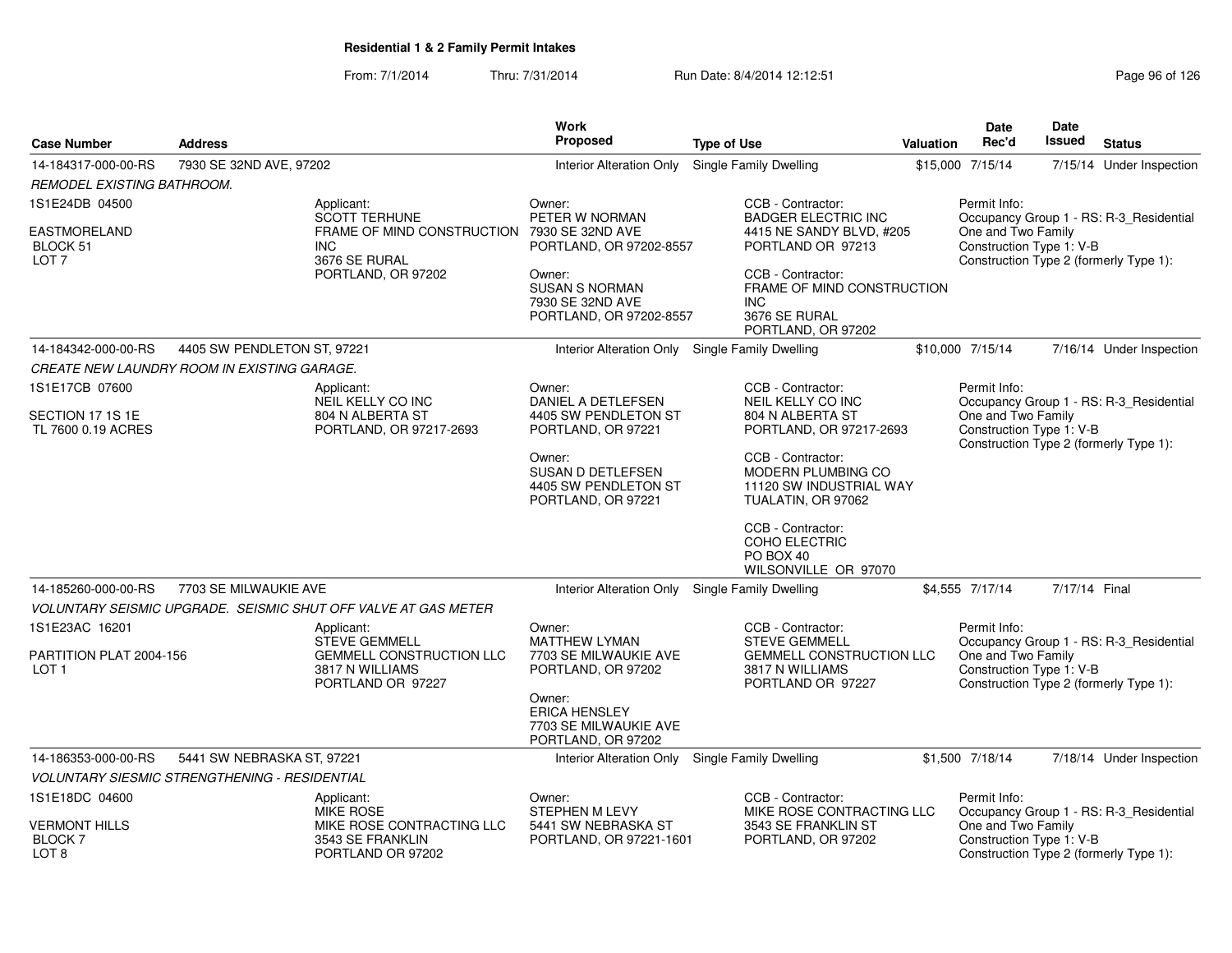From: 7/1/2014Thru: 7/31/2014 Run Date: 8/4/2014 12:12:51 Research 2010 Rage 97 of 126

| <b>Case Number</b>                                                       | <b>Address</b>                                       |                                                                                               | Work<br>Proposed                                                                                                                                           | <b>Type of Use</b>                                                                                                                                            | Date<br>Rec'd<br>Valuation                                     | <b>Date</b><br><b>Issued</b> | <b>Status</b>                                                                     |
|--------------------------------------------------------------------------|------------------------------------------------------|-----------------------------------------------------------------------------------------------|------------------------------------------------------------------------------------------------------------------------------------------------------------|---------------------------------------------------------------------------------------------------------------------------------------------------------------|----------------------------------------------------------------|------------------------------|-----------------------------------------------------------------------------------|
| 14-186356-000-00-RS                                                      | 4153 SW LOBELIA ST, 97219                            |                                                                                               | Interior Alteration Only Single Family Dwelling                                                                                                            |                                                                                                                                                               | \$1,500 7/18/14                                                |                              | 7/18/14 Under Inspection                                                          |
|                                                                          | <b>VOLUNTARY SIESMIC STRENGTHENING - RESIDENTIAL</b> |                                                                                               |                                                                                                                                                            |                                                                                                                                                               |                                                                |                              |                                                                                   |
| 1S1E29BB 01700<br>WESTWOOD<br>BLOCK 10<br>LOT <sub>1</sub>               |                                                      | Applicant:<br>MIKE ROSE<br>MIKE ROSE CONTRACTING LLC<br>3543 SE FRANKLIN<br>PORTLAND OR 97202 | Owner:<br><b>CHRISTOPHER LYONS</b><br>4153 SW LOBELIA ST<br>PORTLAND, OR 97219<br>Owner:<br><b>SARAH LYONS</b><br>4153 SW LOBELIA ST<br>PORTLAND, OR 97219 | CCB - Contractor:<br>MIKE ROSE CONTRACTING LLC<br>3543 SE FRANKLIN ST<br>PORTLAND, OR 97202                                                                   | Permit Info:<br>One and Two Family<br>Construction Type 1: V-B |                              | Occupancy Group 1 - RS: R-3_Residential<br>Construction Type 2 (formerly Type 1): |
| 14-188390-000-00-RS                                                      | 4836 NE SKIDMORE ST, 97218                           |                                                                                               | Interior Alteration Only Single Family Dwelling                                                                                                            |                                                                                                                                                               | \$2,000 7/23/14                                                | 7/23/14 Final                |                                                                                   |
|                                                                          |                                                      | <b>VOLUNTARY SEISMIC STRENGTHENING TO EXISTING SINGLE FAMILY HOUSE</b>                        |                                                                                                                                                            |                                                                                                                                                               |                                                                |                              |                                                                                   |
| 1N2E19CA 13200<br><b>IRVINGTON ACREAGE TR</b><br><b>BLOCK 2 TL 13200</b> |                                                      | Applicant:<br>ANDREW OSBORN<br><b>NW SEISMIC</b><br>2649 SE STEPHENS<br>PORTLAND OR 97214     | Owner:<br>KATHLEEN M CORRELL<br>4836 NE SKIDMORE ST<br>PORTLAND, OR 97218<br>Owner:<br>REGAN D DOLSBY<br>4836 NE SKIDMORE ST<br>PORTLAND, OR 97218         | CCB - Contractor:<br>MICHAEL WIEBER<br>ELYSIUM CONSTRUCTION LLC<br>PO BOX 12010<br>PORTLAND OR 97212                                                          | Permit Info:<br>One and Two Family<br>Construction Type 1: V-B |                              | Occupancy Group 1 - RS: R-3_Residential<br>Construction Type 2 (formerly Type 1): |
| 14-190193-000-00-RS                                                      | 3234 E BURNSIDE ST, 97214                            |                                                                                               | Interior Alteration Only Single Family Dwelling                                                                                                            |                                                                                                                                                               | \$2,000 7/28/14                                                | 7/28/14 Final                |                                                                                   |
|                                                                          | <b>VOLUNTARY SIESMIC STRENGTHENING - RESIDENTIAL</b> |                                                                                               |                                                                                                                                                            |                                                                                                                                                               |                                                                |                              |                                                                                   |
| 1N1E36CD 00200<br>LAURELHURST<br>BLOCK 88<br>LOT <sub>4</sub>            |                                                      | Applicant:<br>MICHAEL WIEBER<br>ELYSIUM CONSTRUCTION LLC<br>PO BOX 12010<br>PORTLAND OR 97212 | Owner:<br><b>JOSEPH P GERBER</b><br>3234 E BURNSIDE ST<br>PORTLAND, OR 97214-1954<br>Owner:<br>ERIN E GERBER                                               | CCB - Contractor:<br>MICHAEL WIEBER<br>ELYSIUM CONSTRUCTION LLC<br>PO BOX 12010<br>PORTLAND OR 97212                                                          | Permit Info:<br>One and Two Family                             | Construction Type 1: V-B     | Occupancy Group 1 - RS: R-3_Residential<br>Construction Type 2 (formerly Type 1): |
|                                                                          |                                                      |                                                                                               | 3234 E BURNSIDE ST<br>PORTLAND, OR 97214-1954                                                                                                              |                                                                                                                                                               |                                                                |                              |                                                                                   |
| 14-191840-000-00-RS                                                      | 541 NE 43RD AVE, 97213                               |                                                                                               | Interior Alteration Only Single Family Dwelling                                                                                                            |                                                                                                                                                               | \$60,000 7/31/14                                               | 7/31/14 Issued               |                                                                                   |
|                                                                          |                                                      |                                                                                               |                                                                                                                                                            | REMODEL MAIN FLOOR TO ADD HALF BATHROOM, [E] BATHROOM TO CREATE MASTER BATH' AND KITCHEN. ADD THIRD BATHROOM ON SECOND FLOOR, ADD CLOSET IN DEN; ADD WALLS IN |                                                                |                              |                                                                                   |
| 1N2E31BC 11800<br>LAURELHURST                                            |                                                      | Applicant:<br>ALLISON MONTI<br>420 NW 11TH AVE #814                                           | Owner:<br><b>MONTI &amp; FOX LLC</b><br>541 NE 43RD AVE                                                                                                    | CCB - Contractor:<br><b>CLARKBUILT INC</b><br>5024 N MONTANA AVE                                                                                              | Permit Info:<br>One and Two Family                             |                              | Occupancy Group 1 - RS: R-3_Residential                                           |
| BLOCK 60<br>LOT 2&3 TL 11800                                             |                                                      | PORTLAND, OR 97209                                                                            | PORTLAND, OR 97213-1611                                                                                                                                    | PORTLAND, OR 97217                                                                                                                                            | Construction Type 1: V-B                                       |                              | Construction Type 2 (formerly Type 1):                                            |

**Total # of RS Interior Alteration Only permit intakes: 23**

**Total valuation of RS Interior Alteration Only permit intakes: \$649,440**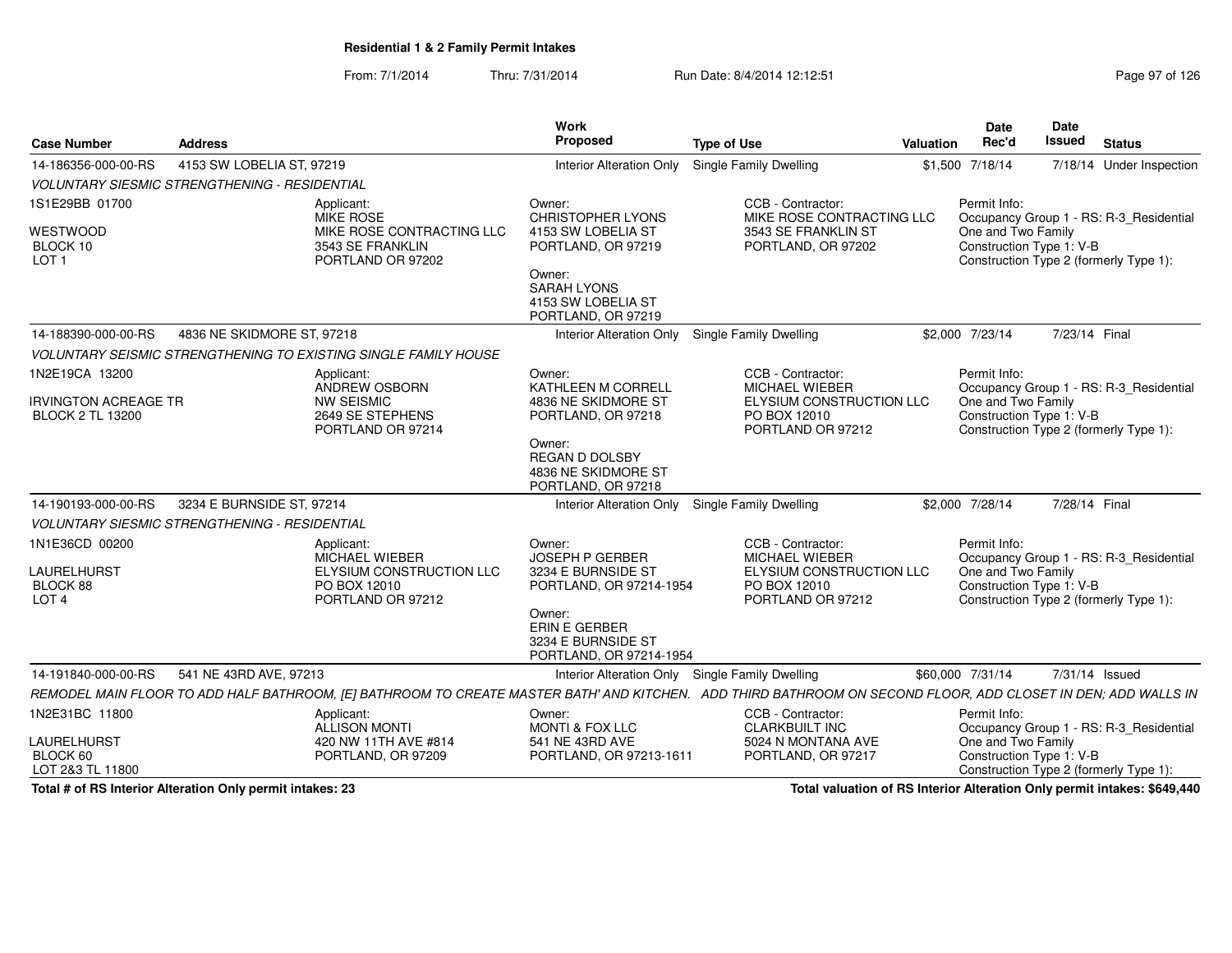|                        |                                                                                      | <b>Work</b>                                                                                                                                                         |                                                                                         |                 | Date                                                                                              | Date          |                                                                                                                                   |
|------------------------|--------------------------------------------------------------------------------------|---------------------------------------------------------------------------------------------------------------------------------------------------------------------|-----------------------------------------------------------------------------------------|-----------------|---------------------------------------------------------------------------------------------------|---------------|-----------------------------------------------------------------------------------------------------------------------------------|
| <b>Case Number</b>     | <b>Address</b>                                                                       | <b>Proposed</b>                                                                                                                                                     | <b>Type of Use</b>                                                                      | Valuation       | Rec'd                                                                                             | <b>Issued</b> | <b>Status</b>                                                                                                                     |
| 13-197886-DFS-01-RS    | 7534 N BRANDON AVE - Unit B. 97217                                                   | <b>New Construction</b>                                                                                                                                             | <b>Accessory Dwelling Unit</b>                                                          |                 | \$1,600 7/15/14                                                                                   |               | 7/15/14 Issued                                                                                                                    |
| <b>DFS FOR TRUSSES</b> |                                                                                      |                                                                                                                                                                     |                                                                                         |                 |                                                                                                   |               |                                                                                                                                   |
| 1N1E09DC 22300         | Applicant:<br>FINTAN D TOWEY<br>7534 N BRANDON AVE<br>PORTLAND, OR 97217-6406        | Owner:<br>FINTAN TOWEY REVOCABLE<br>7534 N BRANDON AVE<br>PORTLAND, OR 97217-6406<br>Owner:<br><b>LIVING TRUST</b><br>7534 N BRANDON AVE<br>PORTLAND, OR 97217-6406 |                                                                                         |                 | Permit Info:<br>One and Two Family<br>Construction Type 1: V-B                                    |               | Occupancy Group 1 - RS: R-3_Residential<br>Construction Type 2 (formerly Type 1):<br>Total Square Footage - Display Only: 504     |
| 14-146965-REV-01-RS    | 5314 NE 47TH AVE - Unit B, 97218                                                     | <b>New Construction</b>                                                                                                                                             | <b>Accessory Dwelling Unit</b>                                                          |                 | \$7/8/14                                                                                          |               | $7/8/14$ Issued                                                                                                                   |
|                        | REVISION - REPLACE HINGE DOOR WITH SLIDER, ADD NEW WINDOW AND REDUCE WINDOW IN FRONT |                                                                                                                                                                     |                                                                                         |                 |                                                                                                   |               |                                                                                                                                   |
| 1N2E19BA 13300         | Applicant:<br><b>TEAGUE H DOUGLAS</b><br>5314 NE 47TH AVE<br>PORTLAND, OR 97218-1964 | Owner:<br><b>TEAGUE H DOUGLAS</b><br>5314 NE 47TH AVE<br>PORTLAND, OR 97218-1964                                                                                    | CCB - Contractor:<br>LOTUS PLUMBING COMPANY<br>8100 SW ELMWOOD ST<br>PORTLAND, OR 97223 |                 | Permit Info:<br>One and Two Family<br>Construction Type 1: V-B                                    |               | Occupancy Group 1 - RS: R-3_Residential<br>Construction Type 2 (formerly Type 1):<br>Total Square Footage - Display Only: 448     |
| 14-177193-000-00-RS    | 4727 NE 30TH AVE - Unit B, 97211                                                     | New Construction                                                                                                                                                    | <b>Accessory Dwelling Unit</b>                                                          |                 | \$82,938 7/14/14                                                                                  |               | <b>Under Review</b>                                                                                                               |
|                        | NEW ACCESSORY DWELLING UNIT / 2 STORY / NO GARAGE / FLAT LOT / SIMPLE                |                                                                                                                                                                     |                                                                                         |                 |                                                                                                   |               |                                                                                                                                   |
| 1N1E24BD 12400         | Applicant:<br><b>BRIAN LARAMEE</b><br>1410 SW 11TH AVE #202<br>PORTLAND OR 97201     | Owner:<br>K & C CUSTOM HOMES LLC<br>300 W 15TH ST #300-4<br>VANCOUVER, WA 98660-2927                                                                                | <b>Primary Contractor:</b><br><b>TO BID</b>                                             |                 | Permit Info:<br>One and Two Family<br>Construction Type 1: V-B<br>Number of New Dwelling Units: 1 |               | Occupancy Group 1 - RS: R-3_Residential<br>Construction Type 2 (formerly Type 1):<br>Total Square Footage - Display Only: 752     |
| 14-177779-000-00-RS    | 2304 N SCHOFIELD ST - Unit B, 97217                                                  | New Construction                                                                                                                                                    | <b>Accessory Dwelling Unit</b>                                                          | \$86,026 7/1/14 |                                                                                                   |               | <b>Under Review</b>                                                                                                               |
|                        | NEW ACCESSORY DWELLING UNIT/2-STORY/NO GARAGE/FLAT LOT/SIMPLE                        |                                                                                                                                                                     |                                                                                         |                 |                                                                                                   |               |                                                                                                                                   |
| 1N1E09DB 10200         | Applicant:<br>SHAHIN SOHEILI<br>15483 104TH AVE<br>SURREY BC, CANADA V3R1N9          | Owner:<br>PEGGY H WORTHINGTON<br>2304 N SCHOFIELD ST<br>PORTLAND, OR 97217                                                                                          |                                                                                         |                 | Permit Info:<br>One and Two Family<br>Construction Type 1: V-B<br>Number of New Dwelling Units: 1 |               | Occupancy Group 1 - RS: R-3_Residential<br>Construction Type 2 (formerly Type 1):<br>Total Square Footage - Display Only: 780     |
| 14-179053-000-00-RS    | 5846 NE 28TH AVE - Unit B, 97211                                                     | New Construction                                                                                                                                                    | <b>Accessory Dwelling Unit</b>                                                          | \$67,372 7/3/14 |                                                                                                   |               | <b>Under Review</b>                                                                                                               |
|                        | NEW ACCESSORY DWELLING UNIT/2-STORY/ATTACHED GARAGE/FLAT LOT/SIMPLE                  |                                                                                                                                                                     |                                                                                         |                 |                                                                                                   |               |                                                                                                                                   |
| 1N1E13CC 01500         | Applicant:<br><b>BRIAN CHODOWSKI</b><br>5846 NE 28TH AVE<br>PORTLAND OR 97211        | Owner:<br>CHRISTA L CUMMINS<br>5846 NE 28TH AVE<br>PORTLAND, OR 97211                                                                                               |                                                                                         |                 | Permit Info:<br>One and Two Family<br>Construction Type 1: V-B<br>Number of New Dwelling Units: 1 |               | Occupancy Group 1 - RS: R-3_Residential<br>Construction Type 2 (formerly Type 1): V-B<br>Total Square Footage - Display Only: 882 |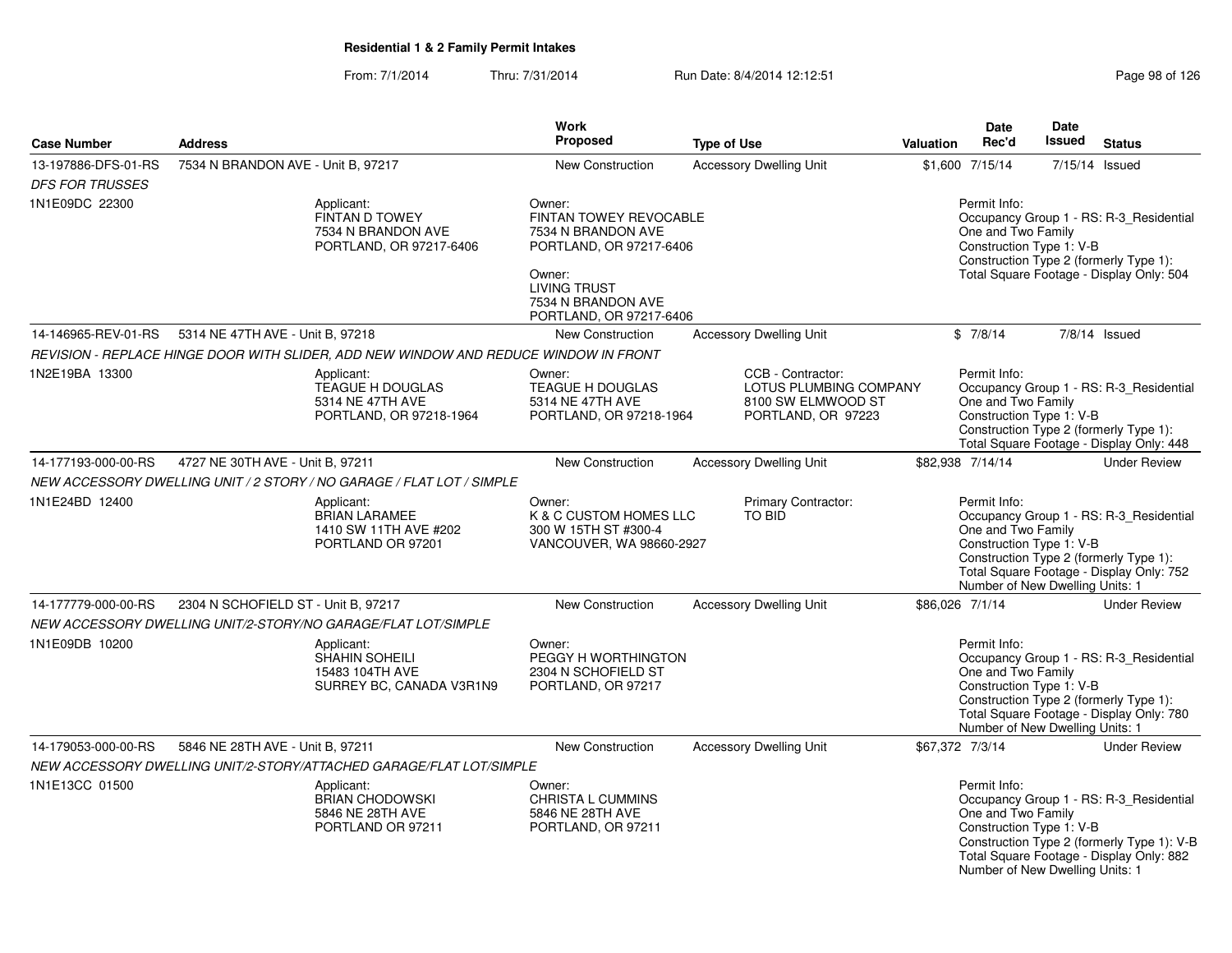|                                                                 |                                                      |                                                                                                                                    | Work                                                                                                                                                            |                                                                                                                                               |                  | <b>Date</b>                                                                                       | Date          |                                                                                                                                   |
|-----------------------------------------------------------------|------------------------------------------------------|------------------------------------------------------------------------------------------------------------------------------------|-----------------------------------------------------------------------------------------------------------------------------------------------------------------|-----------------------------------------------------------------------------------------------------------------------------------------------|------------------|---------------------------------------------------------------------------------------------------|---------------|-----------------------------------------------------------------------------------------------------------------------------------|
| <b>Case Number</b>                                              | <b>Address</b>                                       |                                                                                                                                    | <b>Proposed</b>                                                                                                                                                 | <b>Type of Use</b>                                                                                                                            | <b>Valuation</b> | Rec'd                                                                                             | <b>Issued</b> | <b>Status</b>                                                                                                                     |
| 14-180679-000-00-RS                                             | 6120 NE 22ND AVE - Unit B, 97211                     |                                                                                                                                    | New Construction                                                                                                                                                | <b>Accessory Dwelling Unit</b>                                                                                                                |                  | \$35,624 7/8/14                                                                                   |               | <b>Under Review</b>                                                                                                               |
|                                                                 | NEW ACCESSORY DWELLING UNIT/1-STORY/FLAT LOT/COMPLEX |                                                                                                                                    |                                                                                                                                                                 |                                                                                                                                               |                  |                                                                                                   |               |                                                                                                                                   |
| 1N1E14DA 15200                                                  |                                                      | Applicant:<br><b>SCHUYLER SMITH</b><br>POLYPHON ARCHITECTURE &<br><b>DESIGN, LLC</b><br>412 NW COUCH ST #309<br>PORTLAND, OR 97209 | Owner:<br><b>MARC B PETERS</b><br>6120 NE 22ND AVE<br>PORTLAND, OR 97211-5444<br>Owner:<br><b>FAUSTINA M ASH</b><br>6120 NE 22ND AVE<br>PORTLAND, OR 97211-5444 | CCB - Contractor:<br>THOMAS JAY CONSTRUCTION LLC Occupancy Group 1 - RS: R-3_Residential<br>718 NE DEKUM ST<br>PORTLAND, OR 97211             |                  | Permit Info:<br>One and Two Family<br>Construction Type 1: V-B<br>Number of New Dwelling Units: 1 |               | Construction Type 2 (formerly Type 1):<br>Total Square Footage - Display Only: 323                                                |
| 14-183515-000-00-RS                                             | 4562 NE 36TH AVE - Unit B, 97211                     |                                                                                                                                    | <b>New Construction</b>                                                                                                                                         | <b>Accessory Dwelling Unit</b>                                                                                                                |                  | \$38,822 7/14/14                                                                                  |               | <b>Under Review</b>                                                                                                               |
|                                                                 |                                                      | NEW DETACHED ADU IN REAR YARD/ONE STORY/NO GARAGE/FLAT LOT/COMPLEX                                                                 |                                                                                                                                                                 |                                                                                                                                               |                  |                                                                                                   |               |                                                                                                                                   |
| 1N1E24AC 15000                                                  |                                                      | Applicant:<br><b>PAUL E LYONS</b><br>4562 NE 36TH AVE<br>PORTLAND, OR 97211-7739                                                   | Owner:<br><b>PAUL E LYONS</b><br>4562 NE 36TH AVE<br>PORTLAND, OR 97211-7739                                                                                    | CCB - Contractor:<br>PERFORMANCE PLUMBING/ DBA<br><b>QUALITY PERFORMANCE</b><br><b>PLUMBING</b><br><b>19686 SUN CIR</b><br>WEST LINN OR 97068 |                  | Permit Info:<br>One and Two Family<br>Construction Type 1: V-B<br>Number of New Dwelling Units: 1 |               | Occupancy Group 1 - RS: R-3 Residential<br>Construction Type 2 (formerly Type 1):<br>Total Square Footage - Display Only: 352     |
| 14-184415-000-00-RS                                             | 3637 NE MORRIS ST, 97212                             |                                                                                                                                    | <b>New Construction</b>                                                                                                                                         | <b>Accessory Dwelling Unit</b>                                                                                                                |                  | \$68,975 7/16/14                                                                                  |               | <b>Under Review</b>                                                                                                               |
|                                                                 |                                                      | NEW DETACHED ACCESSORY DWELLING UNIT/ TWO STORY/GROUND FLOOR GARAGE/FLAT LOT/COMPLEX                                               |                                                                                                                                                                 |                                                                                                                                               |                  |                                                                                                   |               |                                                                                                                                   |
| 1N1E25AB 13800                                                  |                                                      | Applicant:<br><b>DERRICK WUNGJIRANIRUN</b><br>3004 NE 36TH AVE<br>PORTLAND, OR 97212                                               | Owner:<br><b>DERRICK WUNGJIRANIRUN</b><br>3004 NE 36TH AVE<br>PORTLAND, OR 97212                                                                                | Primary Contractor:<br>TO BID                                                                                                                 |                  | Permit Info:<br>One and Two Family<br>Construction Type 1: V-B<br>Number of New Dwelling Units: 1 |               | Occupancy Group 1 - RS: R-3_Residential<br>Construction Type 2 (formerly Type 1): V-B<br>Total Square Footage - Display Only: 899 |
| 14-186150-000-00-RS                                             | 3877 SW IOWA ST, 97221                               |                                                                                                                                    | <b>New Construction</b>                                                                                                                                         | <b>Accessory Dwelling Unit</b>                                                                                                                |                  | \$88,232 7/21/14                                                                                  |               | <b>Under Review</b>                                                                                                               |
|                                                                 |                                                      | NEW ACCESSORY DWELLING UNIT/2-STORY/SLOPED LOT/COMPLEX***WITH NSFR 14-186131-RS***                                                 |                                                                                                                                                                 |                                                                                                                                               |                  |                                                                                                   |               |                                                                                                                                   |
| 1S1E17CA 09600                                                  |                                                      | Applicant:<br><b>KYM NGUYEN</b><br>CONCEPT DESIGN & ASSOCIATES 1724 SE 40TH AVE<br>PO BOX 8464<br>PORTLAND OR 97207                | Owner:<br>DANNY J JONES<br>PORTLAND, OR 97214-5224                                                                                                              | CCB - Contractor:<br><b>DAMIR KARIN</b><br>DK HOMES LLC<br>PO BOX 90277<br>PORTLAND, OR 97290                                                 |                  | Permit Info:<br>One and Two Family<br>Construction Type 1: V-B<br>Number of New Dwelling Units: 1 |               | Occupancy Group 1 - RS: R-3_Residential<br>Construction Type 2 (formerly Type 1):<br>Total Square Footage - Display Only: 800     |
| 12-211411-REV-02-RS                                             | 5323 NE 28TH AVE, 97211                              |                                                                                                                                    | <b>New Construction</b>                                                                                                                                         | <b>Accessory Structure</b>                                                                                                                    |                  | \$1,500 7/22/14                                                                                   |               | <b>Under Review</b>                                                                                                               |
|                                                                 |                                                      | ADDED VALUE REVISION RELOCATE PORCH; CHANGE ROOF FRAMING AND PITCH; ADD FRENCH DOORS TO REAR; ADD WINDOWS                          |                                                                                                                                                                 |                                                                                                                                               |                  |                                                                                                   |               |                                                                                                                                   |
| 1N1E24BB 02400<br>INA PK<br><b>BLOCK 4</b><br>LOT <sub>12</sub> |                                                      | Applicant:<br><b>KENNETH KREUSCHER</b><br>5323 NE 28TH AVE<br>PORTLAND, OR 97211                                                   | Owner:<br><b>KENNETH KREUSCHER</b><br>5323 NE 28TH AVE<br>PORTLAND, OR 97211                                                                                    |                                                                                                                                               |                  | Permit Info:<br>One and Two Family<br>Construction Type 1: V-B                                    |               | Occupancy Group 1 - RS: R-3 Residential<br>Construction Type 2 (formerly Type 1): V-B<br>Total Square Footage - Display Only: 528 |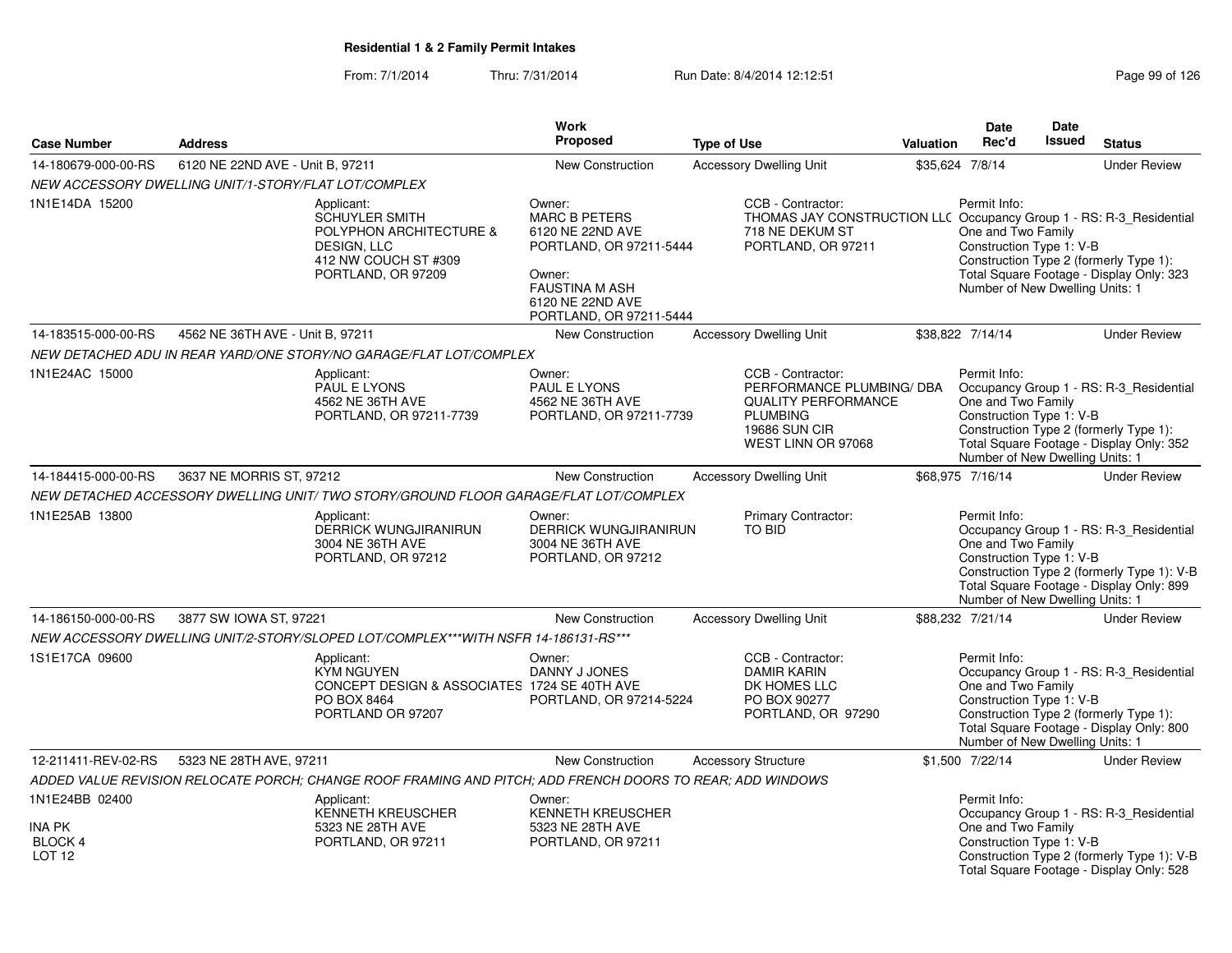| <b>Case Number</b>                                                                        | <b>Address</b>                                |                                                                                         | <b>Work</b><br><b>Proposed</b>                                                       | <b>Type of Use</b>                                                                       | <b>Valuation</b> | Date<br>Rec'd                                                                                         | <b>Date</b><br><b>Issued</b> | <b>Status</b>                                                                      |
|-------------------------------------------------------------------------------------------|-----------------------------------------------|-----------------------------------------------------------------------------------------|--------------------------------------------------------------------------------------|------------------------------------------------------------------------------------------|------------------|-------------------------------------------------------------------------------------------------------|------------------------------|------------------------------------------------------------------------------------|
| 14-160156-000-00-RS                                                                       | 13611 NW ROCK CREEK RD                        |                                                                                         | New Construction                                                                     | <b>Accessory Structure</b>                                                               |                  | \$5,000 7/8/14                                                                                        |                              | $7/8/14$ Issued                                                                    |
|                                                                                           |                                               | ADDITION OF ROOF TO RETAINING WALLS PERMITTED UNDER 08-103346RS TO CREATE A ROOT CELLAR |                                                                                      |                                                                                          |                  |                                                                                                       |                              |                                                                                    |
| 2N2W26D 00400                                                                             |                                               | Applicant:<br>KARA M LAETSCH                                                            | Owner:<br><b>MARTIN E LAETSCH</b>                                                    |                                                                                          |                  | Permit Info:<br>Occupancy Group 1 - RS: U_Private                                                     |                              |                                                                                    |
| SECTION 26 2N 2W<br>TL 400 14.34 ACRES SEE R645577<br>(R972260311) FOR BALANCE OF VALUE & |                                               | 13611 NW ROCK CREEK RD<br>PORTLAND, OR 97231-3002                                       | 13611 NW ROCK CREEK RD<br>PORTLAND, OR 97231-3002                                    |                                                                                          |                  | Garage\Utility Misc.<br>Construction Type 1: V-B                                                      |                              | Construction Type 2 (formerly Type 1):                                             |
| <b>FIRE PATROL ASSESSMNT</b>                                                              |                                               |                                                                                         | Owner:<br><b>KARA M LAETSCH</b><br>13611 NW ROCK CREEK RD<br>PORTLAND, OR 97231-3002 |                                                                                          |                  |                                                                                                       |                              | Total Square Footage - Display Only: 657                                           |
| 14-162482-000-00-RS                                                                       | 13511 SE HAROLD ST, 97236                     |                                                                                         | New Construction                                                                     | <b>Accessory Structure</b>                                                               |                  | \$2,000 7/1/14                                                                                        |                              | 7/1/14 Under Inspection                                                            |
|                                                                                           | BUILD 360 SQ FT STORAGE SHED AT REAR OF HOUSE |                                                                                         |                                                                                      |                                                                                          |                  |                                                                                                       |                              |                                                                                    |
| 1S2E14AC 02900                                                                            |                                               | Applicant:                                                                              | Owner:                                                                               |                                                                                          |                  | Permit Info:                                                                                          |                              |                                                                                    |
| LAMARGENT PK<br>LOT 2 TL 2900                                                             |                                               | <b>MARTIN RUBIO</b><br>13511 SE HAROLD ST<br>PORTLAND, OR 97236                         | <b>FRANCISCO VELAZQUEZ</b><br>PO BOX 726<br>WATERVILLE, WA 98858-0726                |                                                                                          |                  | Occupancy Group 1 - RS: U Private<br>Garage\Utility Misc.<br>Construction Type 1: V-B                 |                              | Construction Type 2 (formerly Type 1):<br>Total Square Footage - Display Only: 360 |
| 14-170395-000-00-RS                                                                       | 9812 NE WYGANT ST, 97220                      |                                                                                         | New Construction                                                                     | <b>Accessory Structure</b>                                                               |                  | \$28,000 7/1/14                                                                                       |                              | 7/1/14 Under Inspection                                                            |
|                                                                                           | NEW ACCESSORY STRUCTURE FOR NEW SHOP/STUDIO   |                                                                                         |                                                                                      |                                                                                          |                  |                                                                                                       |                              |                                                                                    |
| 1N2E21AD 10200<br><b>ROSEPARK</b><br><b>BLOCK1</b><br>LOT 1                               |                                               | Applicant:<br>ENVO DESIGN AND BUILD LLC<br>7315 SE 17TH AVE<br>PORTLAND, OR 97202       | Owner:<br><b>RICHARD CARTER</b><br>221 MILL BROOK RD<br>BAR HARBOR, ME 04609         | CCB - Contractor:<br>ENVO DESIGN AND BUILD LLC<br>7315 SE 17TH AVE<br>PORTLAND, OR 97202 |                  | Permit Info:<br>Occupancy Group 1 - RS: U_Private<br>Garage\Utility Misc.<br>Construction Type 1: V-B |                              | Construction Type 2 (formerly Type 1):<br>Total Square Footage - Display Only: 417 |
| 14-182533-000-00-RS                                                                       | 1718 SE 32ND PL, 97214                        |                                                                                         | New Construction                                                                     | <b>Accessory Structure</b>                                                               |                  | \$26,508 7/11/14                                                                                      |                              | <b>Under Review</b>                                                                |
|                                                                                           |                                               | NEW 2 STORY STRUCTURE FOR HOME BREW WITH BATHROOM, UTILITY SINK AND OFFICE              |                                                                                      |                                                                                          |                  |                                                                                                       |                              |                                                                                    |
| 1S1E01CA 17600                                                                            |                                               | Applicant:<br>SONIA-MARIE CASTANIER                                                     | Owner:<br>SONIA-MARIE CASTANIER                                                      | CCB - Contractor:<br>STEWART & RICE LLC                                                  |                  | Permit Info:<br>Occupancy Group 1 - RS: U_Private                                                     |                              |                                                                                    |
| SOUTH SUNNYSIDE<br><b>BLOCK 5</b><br><b>LOT 15</b>                                        |                                               | 1718 SE 32ND PL<br>PORTLAND, OR 97214                                                   | 1718 SE 32ND PL<br>PORTLAND, OR 97214                                                | 1351 SE FLAVEL ST<br>PORTLAND OR 97202                                                   |                  | Garage\Utility Misc.<br>Construction Type 1: V-B                                                      |                              | Construction Type 2 (formerly Type 1):                                             |
|                                                                                           |                                               |                                                                                         | Owner:<br>SONIA M CASTANIER LEIKAM<br>1718 SE 32ND PL<br>PORTLAND, OR 97214          |                                                                                          |                  |                                                                                                       |                              | Total Square Footage - Display Only: 624                                           |
|                                                                                           |                                               |                                                                                         | Owner:<br>THEODORE B CASTANIER LEIKAM<br>1718 SE 32ND PL<br>PORTLAND, OR 97214       |                                                                                          |                  |                                                                                                       |                              |                                                                                    |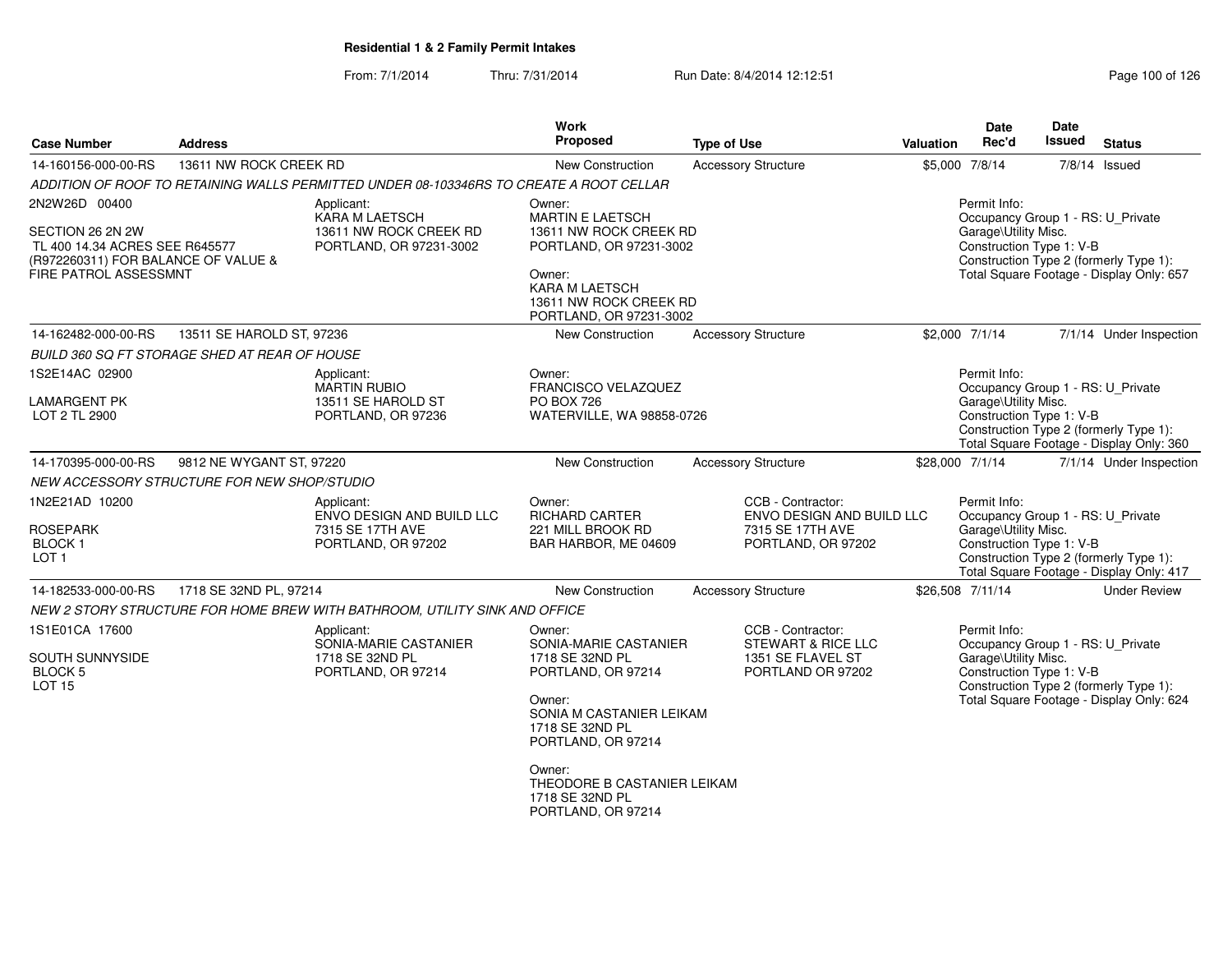| <b>Case Number</b>                                               | <b>Address</b>               |                                                                                                                                                                | Work<br><b>Proposed</b>                                                                                                                                      | <b>Type of Use</b> |                                                                                                                 | Valuation | <b>Date</b><br>Rec'd                                                                                  | Date<br>Issued | <b>Status</b>                                                                                                                     |
|------------------------------------------------------------------|------------------------------|----------------------------------------------------------------------------------------------------------------------------------------------------------------|--------------------------------------------------------------------------------------------------------------------------------------------------------------|--------------------|-----------------------------------------------------------------------------------------------------------------|-----------|-------------------------------------------------------------------------------------------------------|----------------|-----------------------------------------------------------------------------------------------------------------------------------|
| 14-183190-000-00-RS                                              | 7137 SW 62ND PL, 97219       |                                                                                                                                                                | <b>New Construction</b>                                                                                                                                      |                    | <b>Accessory Structure</b>                                                                                      |           | \$44,859 7/14/14                                                                                      |                | 7/14/14 Issued                                                                                                                    |
|                                                                  |                              | CONSTRUCT NEW 1,056 DETACHED ACCESSORY STRUCTURE, SINGLE STORY, FLOW THROUGH PLATER, ELECTRICAL TRADE PERMIT TO BE OBTAINED SEPARATELY                         |                                                                                                                                                              |                    |                                                                                                                 |           |                                                                                                       |                |                                                                                                                                   |
| 1S1E19BB 07200<br>HIDE-AWAY HILL<br>BLOCK 1<br>LOT <sub>5</sub>  |                              | Applicant:<br>DANIEL K BEAMAN<br>7137 SW 62ND PL<br>PORTLAND, OR 97219                                                                                         | Owner:<br>DANIEL K BEAMAN<br>7137 SW 62ND PL<br>PORTLAND, OR 97219<br>Owner:<br>JILL A BEAMAN<br>7137 SW 62ND PL<br>PORTLAND, OR 97219                       |                    |                                                                                                                 |           | Permit Info:<br>Garage\Utility Misc.<br>Construction Type 1: V-B                                      |                | Occupancy Group 1 - RS: U_Private<br>Construction Type 2 (formerly Type 1):<br>Total Square Footage - Display Only: 1056          |
| 14-183217-000-00-RS                                              | 2323 SE CARUTHERS ST, 97214  |                                                                                                                                                                | New Construction                                                                                                                                             |                    | <b>Accessory Structure</b>                                                                                      |           | \$30,000 7/18/14                                                                                      |                | 7/18/14 Issued                                                                                                                    |
|                                                                  |                              | CONSTRUCT NEW DETACHED ACCESSORY STRUCTURE, SINGLE STORY WITH STORAGE AT FRONT AND BEDROOM, BATHROOM, SAUNA AT REAR (TRADE PERMITS TO BE OBTAINED SEPARATI     |                                                                                                                                                              |                    |                                                                                                                 |           |                                                                                                       |                |                                                                                                                                   |
| IS1E02DD 06800<br>MURRAYMEAD<br>BLOCK 7<br>LOT <sub>6</sub>      |                              | Applicant:<br><b>CIARAN FITZGERALD</b><br>6516 SE HAROLD<br>PORTLAND, OR 97206                                                                                 | Owner:<br><b>MARK RUIS</b><br>2323 SE CARUTHERS ST<br>PORTLAND, OR 97214-5519                                                                                |                    | CCB - Contractor:<br>SAGE SIDING INC<br>7025 SW 78TH AVE<br>PORTLAND, OR 97223                                  |           | Permit Info:<br>One and Two Family<br>Construction Type 1: V-B                                        |                | Occupancy Group 1 - RS: R-3 Residential<br>Construction Type 2 (formerly Type 1): V-B<br>Total Square Footage - Display Only: 387 |
| 14-183897-000-00-RS                                              | 4318 SE GLADSTONE ST, 97206  |                                                                                                                                                                | New Construction                                                                                                                                             |                    | <b>Accessory Structure</b>                                                                                      |           | \$65,070 7/15/14                                                                                      |                | <b>Under Review</b>                                                                                                               |
|                                                                  |                              | NEW DETACHED GARAGE WITH STUDIO LIVING SPACE ABOVE, CONNECTED TO HOUSE BY NEW AND EXISTING DECK AND STAIRS, STUDIO INCLUDES BATHROOM, LIVING AREA AND NEW DEC. |                                                                                                                                                              |                    |                                                                                                                 |           |                                                                                                       |                |                                                                                                                                   |
| 1S2E07CC 07500<br><b>IVANHOE</b><br>BLOCK 9<br>LOT <sub>3</sub>  |                              | Applicant:<br><b>SCHUYLER SMITH</b><br>POLYPHON ARCHITECTURE &<br>DESIGN, LLC<br>412 NW COUCH ST #309<br>PORTLAND, OR 97209                                    | Owner:<br><b>ADAM FISCHLER</b><br>4318 SE GLADSTONE ST<br>PORTLAND, OR 97206                                                                                 |                    | CCB - Contractor:<br><b>HOLLY HUNTLEY</b><br><b>ENVIRONS LLC</b><br>5919 NE 10TH AVE<br>PORTLAND OR 97211       |           | Permit Info:<br>Occupancy Group 1 - RS: U_Private<br>Garage\Utility Misc.<br>Construction Type 1: V-B |                | Construction Type 2 (formerly Type 1): V-B<br>Total Square Footage - Display Only: 1276                                           |
| 14-186042-000-00-RS                                              | 3617 N COMMERCIAL AVE, 97227 |                                                                                                                                                                | New Construction                                                                                                                                             |                    | <b>Accessory Structure</b>                                                                                      |           | \$28,455 7/18/14                                                                                      |                | <b>Under Review</b>                                                                                                               |
|                                                                  |                              | CONSTRUCT NEW DETACHED ACCESSORY, ROTATING ART STUDIO IN BACK YARD, MAIN FLOOR INCLUDES STUDIO SPACE, BATHROOM AND SINK, UPSTAIRS IS STORAGE LOFT              |                                                                                                                                                              |                    |                                                                                                                 |           |                                                                                                       |                |                                                                                                                                   |
| 1N1E22DC 18900<br>CENTRAL ALBINA<br>BLOCK 33<br>LOT <sub>3</sub> |                              | Applicant:<br><b>JEFF VINCENT</b><br>PATH ARCHITECTURE<br>5229 N MLK JR BLVD<br>PORTLAND, OR 97217                                                             | Owner:<br>REBECCA KENNEDY<br>3605 N COMMERCIAL AVE<br>PORTLAND, OR 97227<br>Owner:<br><b>ETHAN CAUGHEY</b><br>3605 N COMMERCIAL AVE<br>PORTLAND, OR 97227    |                    | CCB - Contractor:<br>KAISER GROUP LLC<br>5229 NE M L KING JR BLVD, STE<br>101<br>PORTLAND OR 97211              |           | Permit Info:<br>One and Two Family<br>Construction Type 1: V-B                                        |                | Occupancy Group 1 - RS: R-3 Residential<br>Construction Type 2 (formerly Type 1):<br>Total Square Footage - Display Only: 258     |
| 14-189385-000-00-RS                                              | 1646 NW 32ND AVE, 97210      |                                                                                                                                                                | <b>New Construction</b>                                                                                                                                      |                    | <b>Accessory Structure</b>                                                                                      |           | \$24,468 7/25/14                                                                                      |                | <b>Under Review</b>                                                                                                               |
|                                                                  |                              | CONSTRUCT A 576 SQUARE FOOT ACCESSORY STRUCTRE FOR ART WORK SHOP                                                                                               |                                                                                                                                                              |                    |                                                                                                                 |           |                                                                                                       |                |                                                                                                                                   |
| 1N1E29CD 16500<br>WILLAMETTE HTS ADD<br>BLOCK 20<br>LOT 19       |                              | Applicant:<br><b>KARL RAPFOGEL</b><br><b>GREEN GABLES DESIGN &amp;</b><br>RESTORATION, INC.<br>PO BOX 4264<br>PORTLAND, OR 97208                               | Owner:<br>LUCINDA P MC CARTHY<br>1646 NW 32ND AVE<br>PORTLAND, OR 97210-1908<br>Owner:<br>STEPHEN R MC CARTHY<br>1646 NW 32ND AVE<br>PORTLAND, OR 97210-1908 |                    | CCB - Contractor:<br><b>GREEN GABLES DESIGN &amp;</b><br>RESTORATION, INC.<br>PO BOX 4264<br>PORTLAND, OR 97208 |           | Permit Info:<br>Garage\Utility Misc.<br>Construction Type 1: V-B                                      |                | Occupancy Group 1 - RS: U_Private<br>Construction Type 2 (formerly Type 1):<br>Total Square Footage - Display Only: 576           |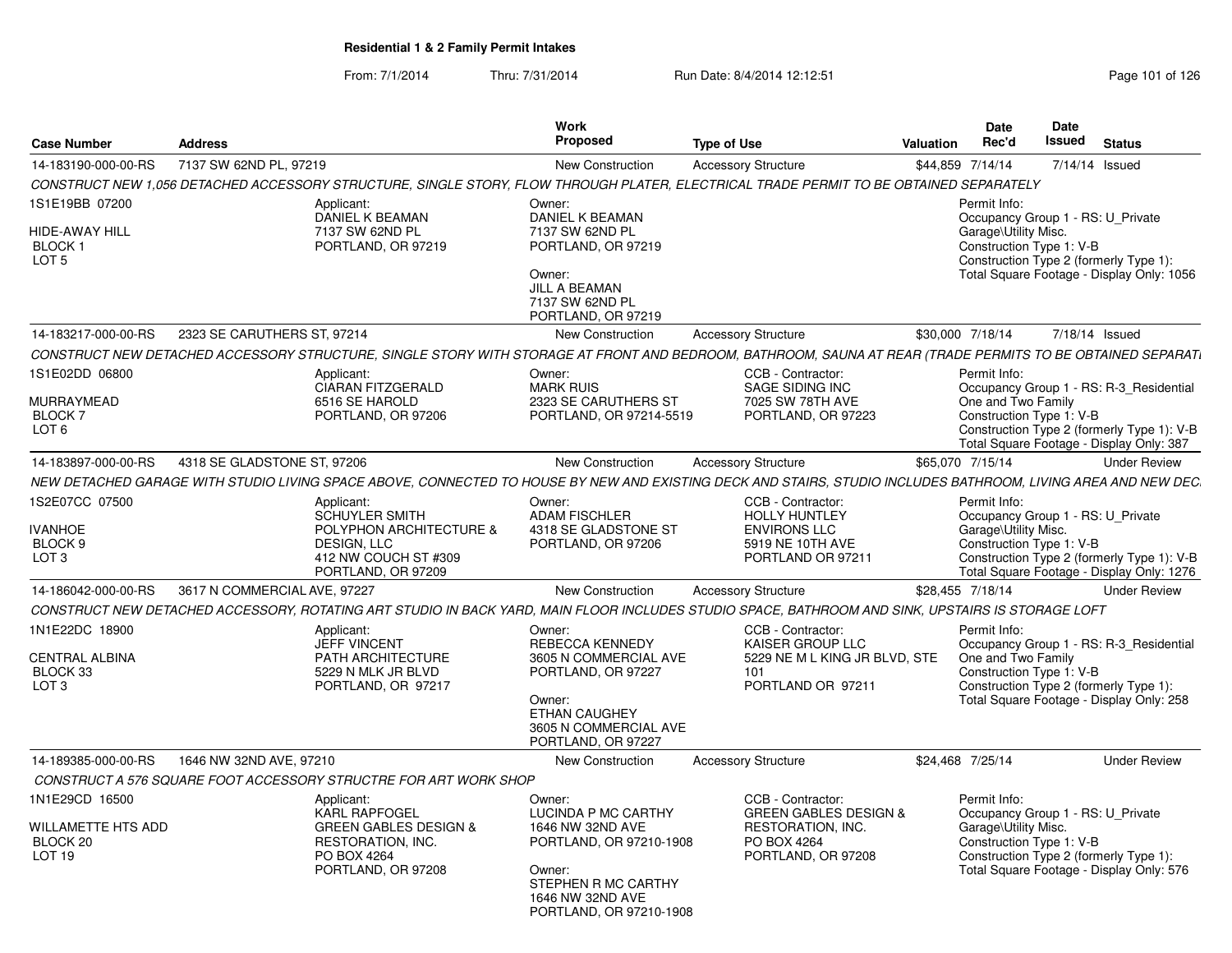|                                                                                                                                            |                            |                                                                                              | <b>Work</b>                                                                                                                                                             |                                                                                                                                                                  |                  | Date                                                                  | Date          |                                                                                                                         |
|--------------------------------------------------------------------------------------------------------------------------------------------|----------------------------|----------------------------------------------------------------------------------------------|-------------------------------------------------------------------------------------------------------------------------------------------------------------------------|------------------------------------------------------------------------------------------------------------------------------------------------------------------|------------------|-----------------------------------------------------------------------|---------------|-------------------------------------------------------------------------------------------------------------------------|
| <b>Case Number</b>                                                                                                                         | <b>Address</b>             |                                                                                              | Proposed                                                                                                                                                                | <b>Type of Use</b>                                                                                                                                               | Valuation        | Rec'd                                                                 | <b>Issued</b> | <b>Status</b>                                                                                                           |
| 14-191294-000-00-RS                                                                                                                        | 5350 NW RUBICON LN         |                                                                                              | New Construction                                                                                                                                                        | <b>Accessory Structure</b>                                                                                                                                       | \$32,115 7/30/14 |                                                                       |               | <b>Under Review</b>                                                                                                     |
| NEW IN GROUND SWIMMING POOL***WITH 14-191274-RS***                                                                                         |                            |                                                                                              |                                                                                                                                                                         |                                                                                                                                                                  |                  |                                                                       |               |                                                                                                                         |
| 1N1W22AA 00619<br>PARTITION PLAT 2011-35<br>LOT 2                                                                                          |                            | Applicant:<br><b>GREG HEINZE</b><br>SHELBURNE DEVELOPMENT<br>3535 SW 64TH PLACE              | Owner:<br><b>CRAIG ZANON</b><br>1125 NW 12TH AVE #1503<br>PORTLAND, OR 97209                                                                                            | CCB - Contractor:<br><b>GREG HEINZE</b><br>THE SHELBURNE CO INC<br>3523 SW 64th PI                                                                               |                  | Permit Info:<br>Garage\Utility Misc.<br>Construction Type 1: V-B      |               | Occupancy Group 1 - RS: U_Private                                                                                       |
| INC UND INT TRACT A OF PARTITION PLAT<br>2002-60                                                                                           |                            | PORTLAND OR                                                                                  |                                                                                                                                                                         | Portland, OR 97221                                                                                                                                               |                  |                                                                       |               | Construction Type 2 (formerly Type 1):<br>Total Square Footage - Display Only: 756                                      |
| 14-191602-000-00-RS                                                                                                                        | 1145 SE REX ST, 97202      |                                                                                              | <b>New Construction</b>                                                                                                                                                 | <b>Accessory Structure</b>                                                                                                                                       | \$10,620 7/31/14 |                                                                       |               | <b>Under Review</b>                                                                                                     |
| NEW DETACHED 12'6" X 20' SHOP. NEW SOAKAGE TRENCH                                                                                          |                            |                                                                                              |                                                                                                                                                                         |                                                                                                                                                                  |                  |                                                                       |               |                                                                                                                         |
| 1S1E23BD 11000<br><b>CITY VIEW PK</b><br><b>BLOCK7</b><br>LOT <sub>13</sub>                                                                |                            | Applicant:<br><b>TODD HERTNER</b><br><b>REBUILD LLC</b><br>PO BOX 13372<br>PORTLAND OR 97213 | Owner:<br><b>DOUGLAS E SUMMERS</b><br><b>1145 SE REX ST</b><br>PORTLAND, OR 97202-5937<br>Owner:<br>BETSY W SUMMERS<br><b>1145 SE REX ST</b><br>PORTLAND, OR 97202-5937 | CCB - Contractor:<br><b>STEVEN HERTNER</b><br><b>REBUILD LLC</b><br>PO BOX 13372<br>PORTLAND OR 97213                                                            |                  | Permit Info:<br>Garage\Utility Misc.<br>Construction Type 1: V-B      |               | Occupancy Group 1 - RS: U_Private<br>Construction Type 2 (formerly Type 1):<br>Total Square Footage - Display Only: 250 |
| 14-160165-000-00-RS                                                                                                                        | 13611 NW ROCK CREEK RD     |                                                                                              | New Construction                                                                                                                                                        | Decks, Fences, Retaining Walls                                                                                                                                   | \$5,000 7/8/14   |                                                                       |               | 7/8/14 Under Inspection                                                                                                 |
|                                                                                                                                            |                            | RETAINING WALLS WITH CHAIN LINK FENCE ALONG TOP TO CREATE DOG KENNEL                         |                                                                                                                                                                         |                                                                                                                                                                  |                  |                                                                       |               |                                                                                                                         |
| 2N2W26D 00400<br>SECTION 26 2N 2W<br>TL 400 14.34 ACRES SEE R645577<br>(R972260311) FOR BALANCE OF VALUE &<br><b>FIRE PATROL ASSESSMNT</b> |                            | Applicant:<br><b>KARA M LAETSCH</b><br>13611 NW ROCK CREEK RD<br>PORTLAND, OR 97231-3002     | Owner:<br><b>MARTIN E LAETSCH</b><br>13611 NW ROCK CREEK RD<br>PORTLAND, OR 97231-3002<br>Owner:<br>KARA M LAETSCH<br>13611 NW ROCK CREEK RD<br>PORTLAND, OR 97231-3002 |                                                                                                                                                                  |                  | Permit Info:<br>Garage\Utility Misc.<br>Construction Type 1: V-B      |               | Occupancy Group 1 - RS: U Private<br>Construction Type 2 (formerly Type 1):                                             |
| 14-173815-000-00-RS                                                                                                                        | 5138 NE 33RD AVE, 97211    |                                                                                              | New Construction                                                                                                                                                        | Decks, Fences, Retaining Walls                                                                                                                                   | \$3.059 7/9/14   |                                                                       |               | 7/9/14 Under Inspection                                                                                                 |
| NEW FREESTANDING DECK IN BACK OF HOUSE                                                                                                     |                            |                                                                                              |                                                                                                                                                                         |                                                                                                                                                                  |                  |                                                                       |               |                                                                                                                         |
| 1N1E24AB 08100<br>WILLAMETTE ADD<br>BLOCK <sub>25</sub><br>LOT 15&16                                                                       |                            | Applicant:<br><b>JOHN M SLATE</b><br>5138 NE 33RD AVE<br>PORTLAND, OR 97211-6948             | Owner:<br><b>JOHN M SLATE</b><br>5138 NE 33RD AVE<br>PORTLAND, OR 97211-6948<br>Owner:<br>ELISABETH E MARTIN<br>5138 NE 33RD AVE<br>PORTLAND, OR 97211-6948             |                                                                                                                                                                  |                  | Permit Info:<br>Patios, Porches, Carports<br>Construction Type 1: V-B |               | Occupancy Group 1 - RS: U_Decks,<br>Construction Type 2 (formerly Type 1):<br>Total Square Footage - Display Only: 144  |
| 14-174707-000-00-RS                                                                                                                        | 2623 NW NORTHRUP ST, 97210 |                                                                                              | <b>New Construction</b>                                                                                                                                                 | Decks, Fences, Retaining Walls                                                                                                                                   | \$225,000 7/8/14 |                                                                       |               | <b>Under Review</b>                                                                                                     |
|                                                                                                                                            |                            |                                                                                              |                                                                                                                                                                         | NEW RETAINING WALL AROUND PERIMETER OF PROPERTY WITH 7 FT TALL FENCE ON TOP OF WALL, LANDSCAPING THROUGHOUT, NEW LILY POND (MAX 22" DEEP) AND DECK (LESS THAN 30 |                  |                                                                       |               |                                                                                                                         |
| 1N1E32AA 06000                                                                                                                             |                            | Applicant:<br><b>WILLIAM RAGLIONE</b>                                                        | Owner:<br>MARLY RONCKEN                                                                                                                                                 | CCB - Contractor:<br>RAGLIONE CONSTRUCTION LLC                                                                                                                   |                  | Permit Info:                                                          |               | Occupancy Group 1 - RS: U_Private                                                                                       |
| GOLDSMITHS ADD<br>BLOCK 26<br>LOT 6                                                                                                        |                            | 5714 NW 57TH AVE<br>PORTLAND, OR 97210                                                       | 2623 NW NORTHRUP ST<br>PORTLAND, OR 97210-2842                                                                                                                          | 3133 NW ST HELENS RD<br>PORTLAND OR 97210                                                                                                                        |                  | Garage\Utility Misc.<br>Construction Type 1: V-B                      |               | Construction Type 2 (formerly Type 1):                                                                                  |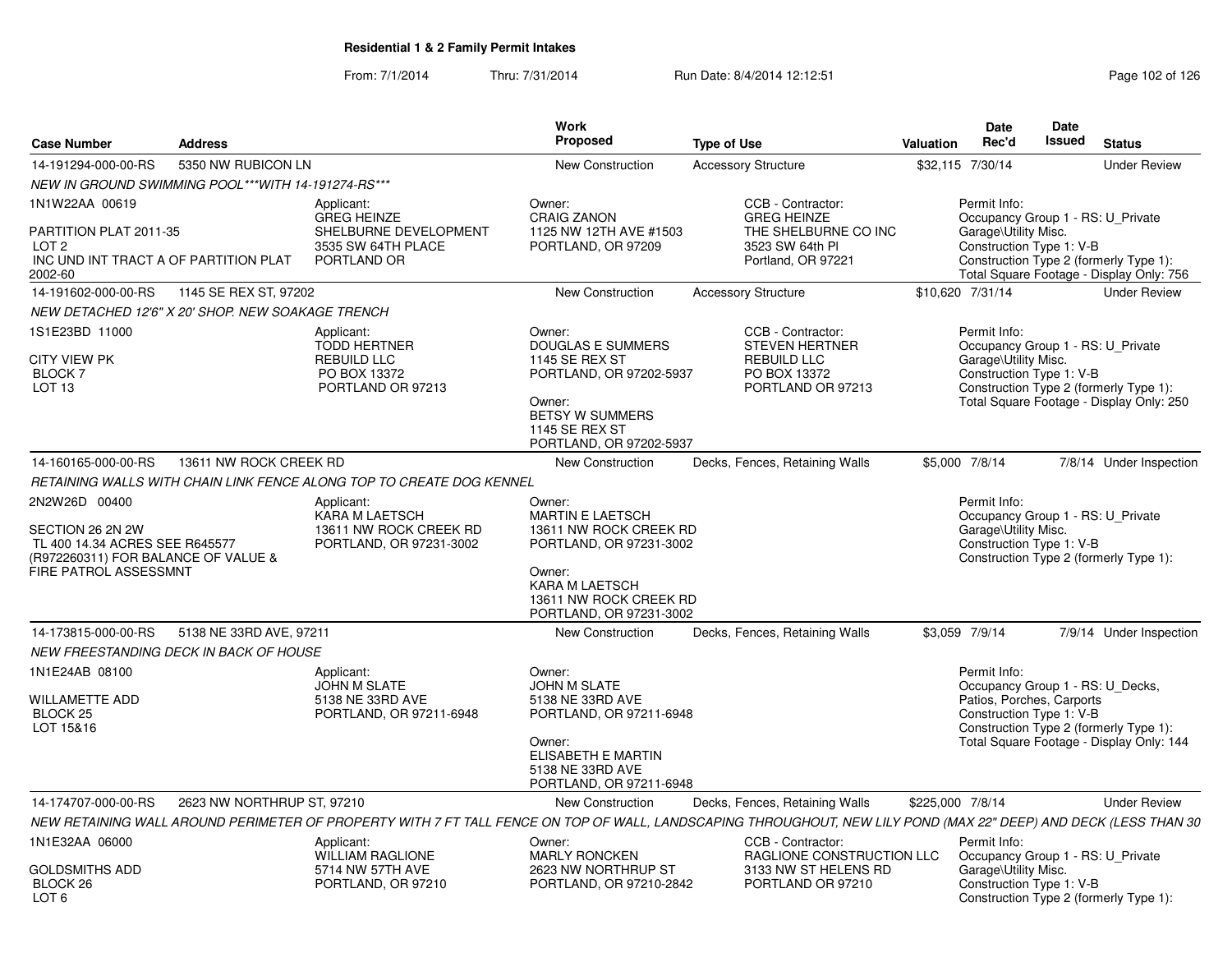| <b>Case Number</b>                                                                                | <b>Address</b>                                        |                                                                                                        | <b>Work</b><br>Proposed                                                             | <b>Type of Use</b>                                                                                                   | Valuation | <b>Date</b><br>Rec'd                                                                                      | <b>Date</b><br><b>Issued</b> | <b>Status</b>                                                                      |
|---------------------------------------------------------------------------------------------------|-------------------------------------------------------|--------------------------------------------------------------------------------------------------------|-------------------------------------------------------------------------------------|----------------------------------------------------------------------------------------------------------------------|-----------|-----------------------------------------------------------------------------------------------------------|------------------------------|------------------------------------------------------------------------------------|
| 14-178201-000-00-RS                                                                               | 320 SE 62ND AVE, 97215                                |                                                                                                        | New Construction                                                                    | Decks, Fences, Retaining Walls                                                                                       |           | \$3,500 7/2/14                                                                                            |                              | 7/2/14 Under Inspection                                                            |
|                                                                                                   |                                                       | ADD SMALL DECK AND STAIRS AT BACK DOOR, REPLACE GLAZING AT WINDOW WITH TEMPERED GLAZING.               |                                                                                     |                                                                                                                      |           |                                                                                                           |                              |                                                                                    |
| 1N2E32CC 14100<br><b>CRYSTAL SPR TR</b><br>N 62' OF LOT 5 EXC E 84.86'<br>S 1' OF W 160' OF LOT 6 |                                                       | Applicant:<br>ROBERT E MILLS<br>R E MILLS CONSTRUCTION INC<br>3501 SE ROETHE RD<br>MILWAUKIE, OR 97267 | Owner:<br>BARBARA C CANAVAN<br>320 SE 62ND AVE<br>PORTLAND, OR 97215-1308           | CCB - Contractor:<br><b>ROBERT E MILLS</b><br>R E MILLS CONSTRUCTION INC<br>3501 SE ROETHE RD<br>MILWAUKIE, OR 97267 |           | Permit Info:<br>Occupancy Group 1 - RS: U_Decks,<br>Patios, Porches, Carports<br>Construction Type 1: V-B |                              | Construction Type 2 (formerly Type 1):                                             |
|                                                                                                   |                                                       |                                                                                                        | Owner:<br><b>DOUGLAS M BLOEM</b><br>320 SE 62ND AVE<br>PORTLAND, OR 97215-1308      |                                                                                                                      |           |                                                                                                           |                              | Total Square Footage - Display Only: 43                                            |
| 14-178564-000-00-RS                                                                               | 01304 SW MILITARY RD, 97219                           |                                                                                                        | <b>New Construction</b>                                                             | Decks, Fences, Retaining Walls                                                                                       |           | \$10,620 7/15/14                                                                                          |                              | 7/15/14 Under Inspection                                                           |
| <b>INSTALL BOULDER WALL</b>                                                                       |                                                       |                                                                                                        |                                                                                     |                                                                                                                      |           |                                                                                                           |                              |                                                                                    |
| 1S1E34DB 00101                                                                                    |                                                       | Applicant:<br>CORY PLATT & SONS INC                                                                    | Owner:<br>SINDY M MAHER                                                             | CCB - Contractor:<br>CORY PLATT & SONS INC                                                                           |           | Permit Info:<br>Occupancy Group 1 - RS: U_Private                                                         |                              |                                                                                    |
| <b>TRYON VISTA</b><br>LOT <sub>1</sub>                                                            |                                                       | 15953 SW DIVISION ST<br>SHERWOOD, OR 97140                                                             | 01304 SW MILITARY RD<br>PORTLAND, OR 97219                                          | 15953 SW DIVISION ST<br>SHERWOOD, OR 97140                                                                           |           | Garage\Utility Misc.<br>Construction Type 1: V-B                                                          |                              | Construction Type 2 (formerly Type 1):<br>Total Square Footage - Display Only: 250 |
| 14-182701-000-00-RS                                                                               | 1248 SW UPLAND DR, 97221                              |                                                                                                        | New Construction                                                                    | Decks, Fences, Retaining Walls                                                                                       |           | \$3,059 7/11/14                                                                                           |                              | 7/11/14 Under Inspection                                                           |
| <b>NEW DECK IN BACK OF HOUSE</b>                                                                  |                                                       |                                                                                                        |                                                                                     |                                                                                                                      |           |                                                                                                           |                              |                                                                                    |
| 1S1E06AD 06400                                                                                    |                                                       | Applicant:<br>CJ GOODRICH                                                                              | Owner:<br>ANDREW ROSENGARTEN                                                        | CCB - Contractor:<br><b>RICKS CUSTOM FENCING &amp;</b>                                                               |           | Permit Info:<br>Occupancy Group 1 - RS: U_Decks,                                                          |                              |                                                                                    |
| <b>WEST HIGHLANDS &amp; EXTD</b><br><b>BLOCK C</b><br><b>LOT 15</b>                               |                                                       | RICKS FENCING AND DECKING<br>4543 SE TV HIGHWAY<br>HILLSBORO, OR 97123                                 | 1248 SW UPLAND DR<br>PORTLAND, OR 97221-2654                                        | <b>DECKING INC</b><br>4543 SE TV HIGHWAY<br>HILLSBORO, OR 97123                                                      |           | Patios, Porches, Carports<br>Construction Type 1: V-B<br>Construction Type 2 (formerly Type 1):           |                              |                                                                                    |
|                                                                                                   |                                                       |                                                                                                        | Owner:<br><b>ALEXIS ROSENGARTEN</b><br>1248 SW UPLAND DR<br>PORTLAND, OR 97221-2654 |                                                                                                                      |           |                                                                                                           |                              | Total Square Footage - Display Only: 144                                           |
| 14-182755-000-00-RS                                                                               | 471 SE 72ND AVE, 97215                                |                                                                                                        | <b>New Construction</b>                                                             | Decks, Fences, Retaining Walls                                                                                       |           | \$8,000 7/18/14                                                                                           |                              | 7/18/14 Under Inspection                                                           |
|                                                                                                   | <b>BUILD NEW RETAINING WALL ALONG EXISTING STAIRS</b> |                                                                                                        |                                                                                     |                                                                                                                      |           |                                                                                                           |                              |                                                                                    |
| 1N2E32DC 11700                                                                                    |                                                       | Applicant:<br>FINE LINE REMODELING LLC                                                                 | Owner:<br><b>BRYCE BEDERKA</b>                                                      | CCB - Contractor:<br>FINE LINE REMODELING LLC                                                                        |           | Permit Info:<br>Occupancy Group 1 - RS: U_Decks,                                                          |                              |                                                                                    |
| <b>MORNINGSIDE</b><br><b>BLOCK 4</b><br>LOT <sub>4</sub>                                          |                                                       | PO BOX 1459<br>CLACKAMAS, OR 97015                                                                     | 471 SE 72ND AVE<br>PORTLAND, OR 97215                                               | PO BOX 1459<br>CLACKAMAS, OR 97015                                                                                   |           | Patios, Porches, Carports<br>Construction Type 1: V-B                                                     |                              | Construction Type 2 (formerly Type 1):                                             |
|                                                                                                   |                                                       |                                                                                                        | Owner:<br><b>CHRISTINA BEDERKA</b><br>471 SE 72ND AVE<br>PORTLAND, OR 97215         |                                                                                                                      |           |                                                                                                           |                              | Total Square Footage - Display Only: 5                                             |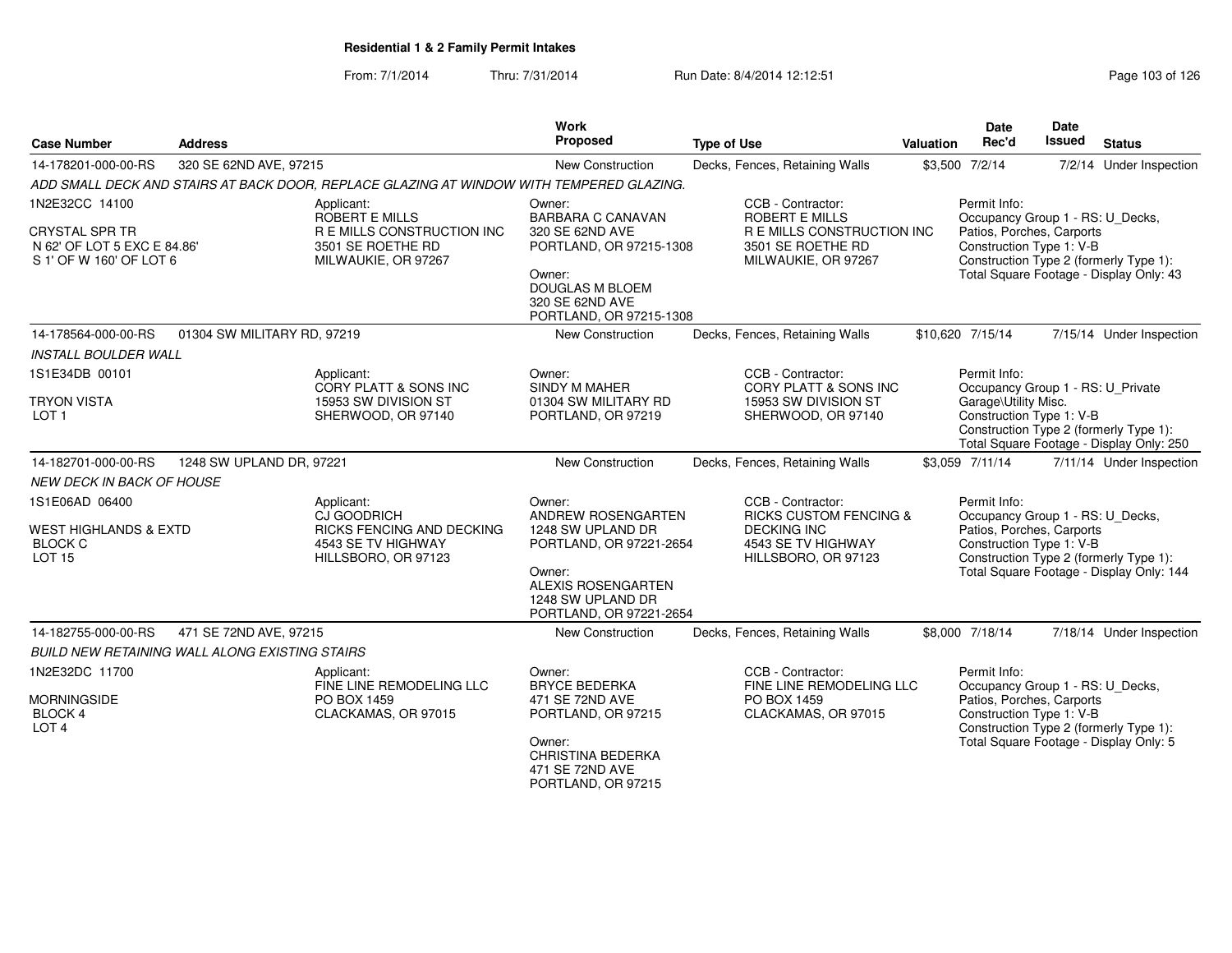### From: 7/1/2014Thru: 7/31/2014 Run Date: 8/4/2014 12:12:51

| Page 104 of 126 |  |  |  |
|-----------------|--|--|--|
|-----------------|--|--|--|

| <b>Case Number</b>                                                                                                  | <b>Address</b>                                |                                                                                                                                 | <b>Work</b><br><b>Proposed</b>                                                                                                                  | <b>Type of Use</b> |                                                                                                                          | <b>Valuation</b> | <b>Date</b><br>Rec'd                                                                              | <b>Date</b><br><b>Issued</b> | <b>Status</b>                                                                                                                     |
|---------------------------------------------------------------------------------------------------------------------|-----------------------------------------------|---------------------------------------------------------------------------------------------------------------------------------|-------------------------------------------------------------------------------------------------------------------------------------------------|--------------------|--------------------------------------------------------------------------------------------------------------------------|------------------|---------------------------------------------------------------------------------------------------|------------------------------|-----------------------------------------------------------------------------------------------------------------------------------|
| 14-181804-000-00-RS                                                                                                 | 5418 N MARYLAND AVE, 97217                    |                                                                                                                                 | <b>New Construction</b>                                                                                                                         | <b>Duplex</b>      |                                                                                                                          |                  | \$188,375 7/11/14                                                                                 |                              | <b>Under Review</b>                                                                                                               |
|                                                                                                                     |                                               | 1 OF 3 NEW DUPLEXES ON ONE TAX LOT WITH EXISTING HOUSE TO REMAIN - BLDG 1 NEW DUPLEX / 2 STORY / NO GARAGE / COMPLEX / FLAT LOT |                                                                                                                                                 |                    |                                                                                                                          |                  |                                                                                                   |                              |                                                                                                                                   |
| 1N1E22BB 07900                                                                                                      |                                               | Applicant:<br><b>JEFF WILLEMSEN</b><br><b>WILLEMSEN CONSTRUCTION</b><br>PO BOX 16967<br>PORTLAND, OR 97292                      | Owner:<br><b>JEFF WILLEMSEN</b><br>PO BOX 16967<br>PORTLAND, OR 97292                                                                           |                    | CCB - Contractor:<br><b>JEFF WILLEMSEN</b><br><b>WNB DEVELOPMENT</b><br>P0 BOX 16967<br>PORTLAND OR 97292                |                  | Permit Info:<br>One and Two Family<br>Construction Type 1: V-B<br>Number of New Dwelling Units: 2 |                              | Occupancy Group 1 - RS: R-3 Residential<br>Construction Type 2 (formerly Type 1):<br>Total Square Footage - Display Only: 1708    |
| 14-181812-000-00-RS                                                                                                 | 5422 N MARYLAND AVE, 97217                    |                                                                                                                                 | New Construction                                                                                                                                | Duplex             |                                                                                                                          |                  | \$74,997 7/11/14                                                                                  |                              | <b>Under Review</b>                                                                                                               |
|                                                                                                                     |                                               | 2 OF 3 NEW DUPLEXES ON ONE TAX LOT WITH EXISTING HOUSE TO REMAIN - BLDG 2 NEW DUPLEX / 2 STORY / NO GARAGE / COMPLEX / FLAT LOT |                                                                                                                                                 |                    |                                                                                                                          |                  |                                                                                                   |                              |                                                                                                                                   |
| 1N1E22BB 07900                                                                                                      |                                               | Applicant:<br><b>JEFF WILLEMSEN</b><br><b>WILLEMSEN CONSTRUCTION</b><br>PO BOX 16967<br>PORTLAND, OR 97292                      | Owner:<br><b>JEFF WILLEMSEN</b><br>PO BOX 16967<br>PORTLAND, OR 97292                                                                           |                    | CCB - Contractor:<br><b>JEFF WILLEMSEN</b><br>WNB DEVELOPMENT<br>P0 BOX 16967<br>PORTLAND OR 97292                       |                  | Permit Info:<br>One and Two Family<br>Construction Type 1: V-B<br>Number of New Dwelling Units: 2 |                              | Occupancy Group 1 - RS: R-3_Residential<br>Construction Type 2 (formerly Type 1):<br>Total Square Footage - Display Only: 680     |
| 14-181825-000-00-RS                                                                                                 | 5428 N MARYLAND AVE, 97217                    |                                                                                                                                 | New Construction                                                                                                                                | <b>Duplex</b>      |                                                                                                                          |                  | \$74,997 7/11/14                                                                                  |                              | <b>Under Review</b>                                                                                                               |
|                                                                                                                     |                                               | 3 OF 3 NEW DUPLEXES ON ONE TAX LOT WITH EXISTING HOUSE TO REMAIN - BLDG 3 NEW DUPLEX / 2 STORY / NO GARAGE / COMPLEX / FLAT LOT |                                                                                                                                                 |                    |                                                                                                                          |                  |                                                                                                   |                              |                                                                                                                                   |
| 1N1E22BB 07900                                                                                                      |                                               | Applicant:<br>JEFF WILLEMSEN<br><b>WILLEMSEN CONSTRUCTION</b><br>PO BOX 16967<br>PORTLAND, OR 97292                             | Owner:<br>JEFF WILLEMSEN<br>PO BOX 16967<br>PORTLAND, OR 97292                                                                                  |                    | CCB - Contractor:<br>JEFF WILLEMSEN<br>WNB DEVELOPMENT<br>P0 BOX 16967<br>PORTLAND OR 97292                              |                  | Permit Info:<br>One and Two Family<br>Construction Type 1: V-B<br>Number of New Dwelling Units: 2 |                              | Occupancy Group 1 - RS: R-3_Residential<br>Construction Type 2 (formerly Type 1):<br>Total Square Footage - Display Only: 680     |
| 14-190751-000-00-RS                                                                                                 | 2125 NW FLANDERS ST, 97210                    |                                                                                                                                 | <b>New Construction</b>                                                                                                                         | <b>Duplex</b>      |                                                                                                                          |                  | \$159,038 7/29/14                                                                                 |                              | <b>Under Review</b>                                                                                                               |
|                                                                                                                     | NEW DUPLEX/2-STORY/NO GARAGE/FLAT LOT/COMPLEX |                                                                                                                                 |                                                                                                                                                 |                    |                                                                                                                          |                  |                                                                                                   |                              |                                                                                                                                   |
| 1N1E33CA 10000<br>KINGS 2ND ADD<br><b>BLOCK 38 TL 10000</b><br><b>HISTORIC PROPERTY</b><br>POTENTIAL ADDITIONAL TAX |                                               | Applicant:<br><b>MIKE COYLE</b><br><b>FASTER PERMITS</b><br>14334 NW EAGLERIDGE LANE<br>PORTLAND, OR 97229                      | Owner:<br>2125 FLANDERS LLC<br>#258<br>PORTLAND, OR 97239                                                                                       |                    | CCB - Contractor:<br>PATH CONSTRUCTION<br>PMB 120 5331 SW MACADAM AVE 5331 SW MACADAM AVE #258-110<br>PORTLAND, OR 97239 |                  | Permit Info:<br>One and Two Family<br>Construction Type 1: V-B<br>Number of New Dwelling Units: 2 |                              | Occupancy Group 1 - RS: R-3 Residential<br>Construction Type 2 (formerly Type 1):<br>Total Square Footage - Display Only: 1442    |
| 14-138216-REV-01-RS                                                                                                 | 3305 NE 50TH AVE, 97213                       |                                                                                                                                 | New Construction                                                                                                                                |                    | Garage/Carport                                                                                                           |                  | \$4,000 7/30/14                                                                                   |                              | 7/30/14 Issued                                                                                                                    |
|                                                                                                                     |                                               | VALUE ADDED REVISION TO FRAME IN BATHROOM IN 2ND FLOOR OFFICE AREA (3 BATHROOMS TOTAL)                                          |                                                                                                                                                 |                    |                                                                                                                          |                  |                                                                                                   |                              |                                                                                                                                   |
| 1N2E30BA 04400<br>ROSE CITY PK<br>BLOCK 154<br>LOT <sub>8</sub>                                                     |                                               | Applicant:<br><b>MORGAN HAY</b><br>3305 NE 50TH AVE<br>PORTLAND, OR 97213                                                       | Owner:<br><b>HAYLI H HAY</b><br>3305 NE 50TH AVE<br>PORTLAND, OR 97213<br>Owner:<br><b>MORGAN HAY</b><br>3305 NE 50TH AVE<br>PORTLAND, OR 97213 |                    |                                                                                                                          |                  | Permit Info:<br>One and Two Family<br>Construction Type 1: V-B                                    |                              | Occupancy Group 1 - RS: R-3 Residential<br>Construction Type 2 (formerly Type 1): V-B<br>Total Square Footage - Display Only: 743 |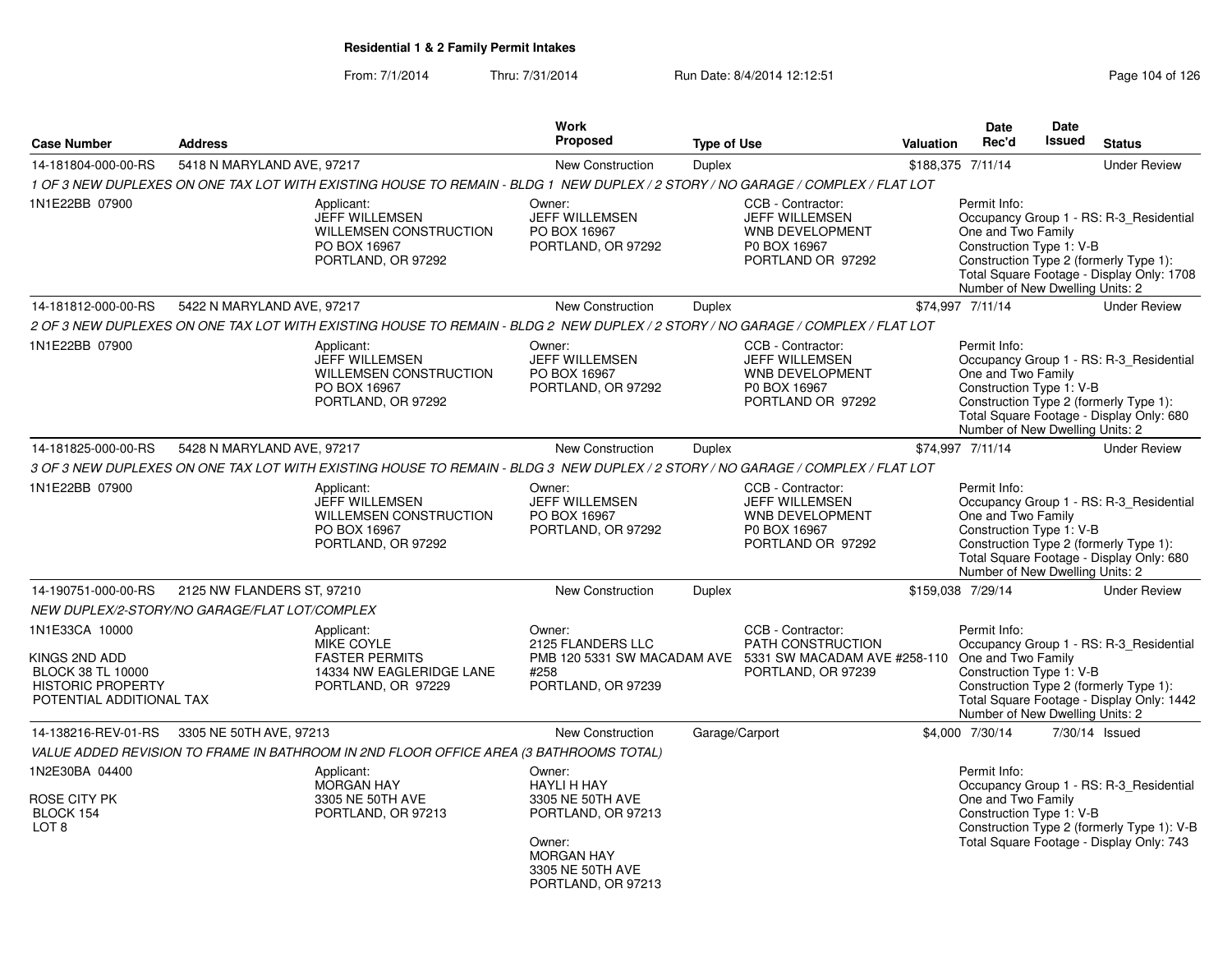| <b>Case Number</b>                                                                                  | <b>Address</b>                                     |                                                                                                               | Work<br><b>Proposed</b>                                                                                                                                                                    | <b>Type of Use</b> | Valuation                                                                                     | <b>Date</b><br>Rec'd                                                                                  | <b>Date</b><br><b>Issued</b> | <b>Status</b>                                                                      |
|-----------------------------------------------------------------------------------------------------|----------------------------------------------------|---------------------------------------------------------------------------------------------------------------|--------------------------------------------------------------------------------------------------------------------------------------------------------------------------------------------|--------------------|-----------------------------------------------------------------------------------------------|-------------------------------------------------------------------------------------------------------|------------------------------|------------------------------------------------------------------------------------|
| 14-177826-000-00-RS                                                                                 | 10247 NE PACIFIC ST, 97220                         |                                                                                                               | New Construction                                                                                                                                                                           | Garage/Carport     |                                                                                               | \$35,343 7/2/14                                                                                       |                              | 7/2/14 Under Inspection                                                            |
|                                                                                                     | NEW DETACHED GARAGE AND EXTEND DRIVEWAY            |                                                                                                               |                                                                                                                                                                                            |                    |                                                                                               |                                                                                                       |                              |                                                                                    |
| 1N2E34BC 02700                                                                                      |                                                    | Applicant:                                                                                                    | Owner:                                                                                                                                                                                     |                    |                                                                                               | Permit Info:                                                                                          |                              |                                                                                    |
| <b>TULIP AC</b><br><b>BLOCK1</b><br>S 140' OF LOT 6                                                 |                                                    | LEON R GIBB<br>10247 NE PACIFIC ST<br>PORTLAND, OR 97220-4025                                                 | <b>LEON R GIBB</b><br>10247 NE PACIFIC ST<br>PORTLAND, OR 97220-4025                                                                                                                       |                    |                                                                                               | Occupancy Group 1 - RS: U_Private<br>Garage\Utility Misc.<br>Construction Type 1: V-B                 |                              | Construction Type 2 (formerly Type 1):<br>Total Square Footage - Display Only: 832 |
| 14-178194-000-00-RS                                                                                 | 5119 NE 35TH AVE, 97211                            |                                                                                                               | New Construction                                                                                                                                                                           | Garage/Carport     |                                                                                               | \$10,195 7/2/14                                                                                       |                              | 7/31/14 Issued                                                                     |
|                                                                                                     |                                                    | NEW ONE STORY ONE CAR GARAGE ***WITH NSFR 14-178186-RS***                                                     |                                                                                                                                                                                            |                    |                                                                                               |                                                                                                       |                              |                                                                                    |
| 1N1E24AB 10500                                                                                      |                                                    | Applicant:                                                                                                    | Owner:                                                                                                                                                                                     |                    | CCB - Contractor:                                                                             | Permit Info:                                                                                          |                              |                                                                                    |
| <b>WILLAMETTE ADD</b><br>BLOCK 24<br>LOT 24&25                                                      |                                                    | <b>MAJID HABIBI</b><br>PORTLAND DEVELOPMENT<br>GROUP, LLC<br>11124 NE HALSEY ST PMB 643<br>PORTLAND, OR 97220 | PORTLAND DEVELOPMENT<br><b>GROUP</b><br>11124 NE HALSEY ST PMB 643<br>PORTLAND, OR 97220-2021<br>Owner:<br><b>INVESTMENTS LLC</b><br>11124 NE HALSEY ST PMB 643<br>PORTLAND, OR 97220-2021 | <b>GENE</b>        | PORTLAND DEVELOPMENT<br><b>GROUP LLC</b><br>11124 NE HALSEY ST. PMB 643<br>PORTLAND, OR 97220 | Occupancy Group 1 - RS: U_Private<br>Garage\Utility Misc.<br>Construction Type 1: V-B                 |                              | Construction Type 2 (formerly Type 1):<br>Total Square Footage - Display Only: 240 |
| 14-178264-000-00-RS                                                                                 | 3817 SE NEHALEM ST, 97202                          |                                                                                                               | New Construction                                                                                                                                                                           | Garage/Carport     |                                                                                               | \$9,685 7/2/14                                                                                        |                              | <b>Under Review</b>                                                                |
| NEW DETACHED GARAGE 12' X 19'                                                                       |                                                    |                                                                                                               |                                                                                                                                                                                            |                    |                                                                                               |                                                                                                       |                              |                                                                                    |
| 1S1E24DA 11700<br><b>BERKELEY</b><br>BLOCK 32<br>LOT 27&28                                          |                                                    | Applicant:<br><b>MIKE KOVAL</b><br>1441 SE148TH AVE<br>PORTLAND, OR 97233                                     | Owner:<br><b>CLASSIC IMAGE HOMES LLC</b><br>PO BOX 302<br>MARYLHURST, OR 97036-0302                                                                                                        |                    | CCB - Contractor:<br>CLASSIC IMAGE HOMES LLC<br>PO BOX 302<br>MARYLHURST, OR 97036            | Permit Info:<br>Occupancy Group 1 - RS: U_Private<br>Garage\Utility Misc.<br>Construction Type 1: V-B |                              | Construction Type 2 (formerly Type 1):<br>Total Square Footage - Display Only: 228 |
| 14-178998-000-00-RS                                                                                 | 4112 SE 70TH AVE, 97206                            |                                                                                                               | <b>New Construction</b>                                                                                                                                                                    | Garage/Carport     |                                                                                               | \$24,468 7/3/14                                                                                       |                              | 7/3/14 Issued                                                                      |
|                                                                                                     | NEW 576 SF DETACHED GARAGE AT REAR OF PROPERTY     |                                                                                                               |                                                                                                                                                                                            |                    |                                                                                               |                                                                                                       |                              |                                                                                    |
| 1S2E08CD 03200<br><b>KERN PK</b><br><b>BLOCK4</b><br>S 1/2 OF LOT 13&14<br>W 1/2 OF S 1/2 OF LOT 15 |                                                    | Applicant:<br>PAMELA J DURLEY<br>4112 SE 70TH AVE<br>PORTLAND, OR 97206-3538                                  | Owner:<br>PAMELA J DURLEY<br>4112 SE 70TH AVE<br>PORTLAND, OR 97206-3538                                                                                                                   |                    |                                                                                               | Permit Info:<br>Occupancy Group 1 - RS: U_Private<br>Garage\Utility Misc.<br>Construction Type 1: V-B |                              | Construction Type 2 (formerly Type 1):<br>Total Square Footage - Display Only: 576 |
| 14-179993-000-00-RS                                                                                 | 1521 NE HOLMAN ST, 97211                           |                                                                                                               | New Construction                                                                                                                                                                           | Garage/Carport     |                                                                                               | \$21,410 7/7/14                                                                                       |                              | <b>Under Review</b>                                                                |
|                                                                                                     | NEW DETACHED 24 FT X 21 FT GARAGE ON EXISTING SLAB |                                                                                                               |                                                                                                                                                                                            |                    |                                                                                               |                                                                                                       |                              |                                                                                    |
| 1N1E14DB 07201<br><b>COLUMBIA HTS</b><br>BLOCK 19<br><b>LOT 11</b>                                  |                                                    | Applicant:<br>NATHAN KRAUSE<br><b>PDX RENOVATIONS</b><br>3850 SE 82ND AVE<br>PORTLAND, OR 97290               | Owner:<br><b>LMP ACQUISITION LLC</b><br>183 US ROUTE 1, 2ND FLOOR<br>FALMOUTH, ME 04105                                                                                                    |                    | CCB - Contractor:<br><b>PDX RENOVATIONS LLC</b><br>PO BOX 66836<br>PORTLAND, OR 97290         | Permit Info:<br>Occupancy Group 1 - RS: U_Private<br>Garage\Utility Misc.<br>Construction Type 1: V-B |                              | Construction Type 2 (formerly Type 1):<br>Total Square Footage - Display Only: 504 |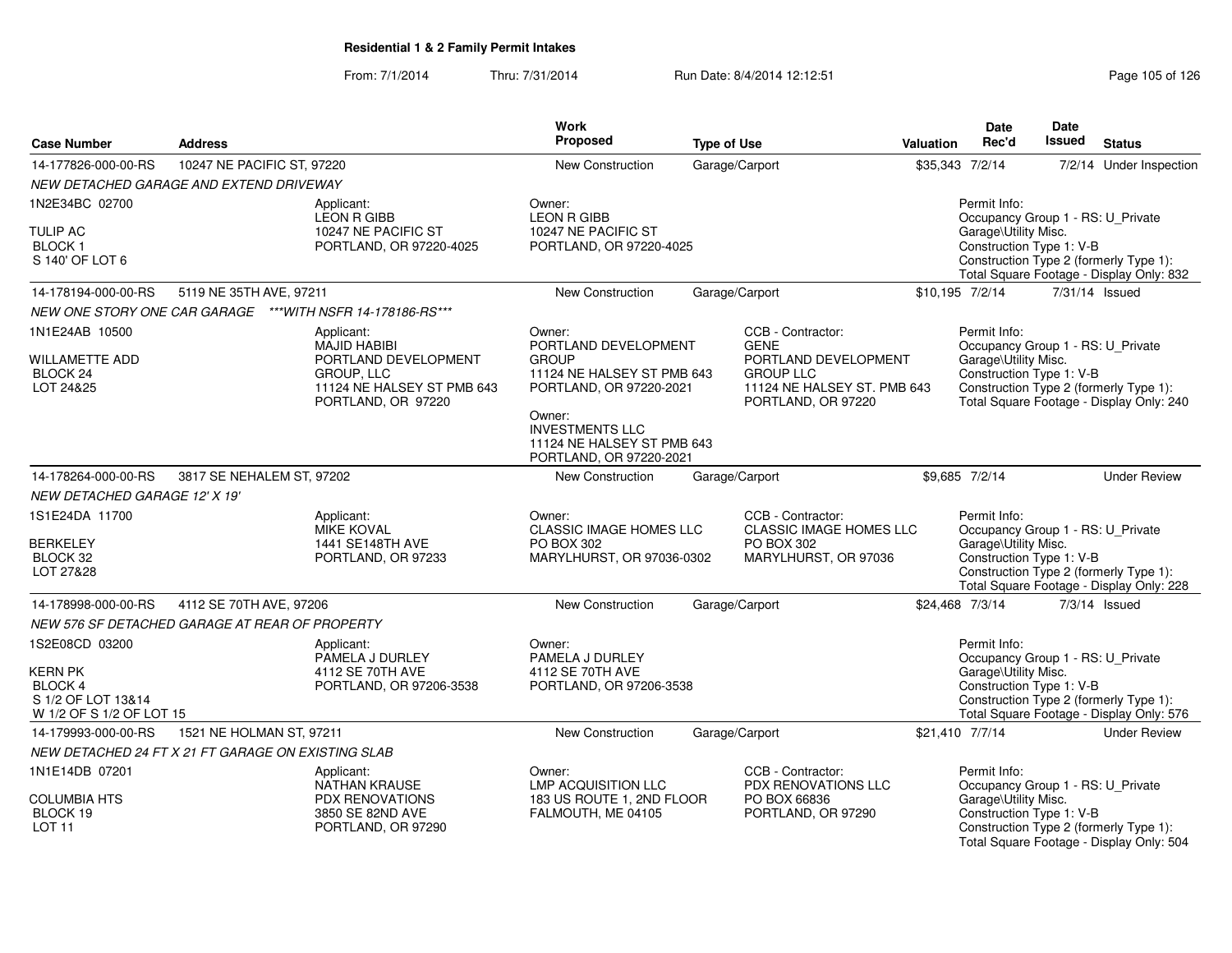| <b>Case Number</b>                                          | <b>Address</b>             |                                                                                                                                                              | Work<br><b>Proposed</b>                                                          | <b>Type of Use</b>                                                                                   | Valuation | <b>Date</b><br>Rec'd                                                                                  | Date<br>Issued | <b>Status</b>                                                                           |
|-------------------------------------------------------------|----------------------------|--------------------------------------------------------------------------------------------------------------------------------------------------------------|----------------------------------------------------------------------------------|------------------------------------------------------------------------------------------------------|-----------|-------------------------------------------------------------------------------------------------------|----------------|-----------------------------------------------------------------------------------------|
| 14-180948-000-00-RS                                         | 7405 N OLIN AVE, 97203     |                                                                                                                                                              | <b>New Construction</b>                                                          | Garage/Carport                                                                                       |           | \$11,215 7/8/14                                                                                       |                | <b>Under Review</b>                                                                     |
|                                                             |                            | NEW DETACHED SINGLE STORY GARAGE, 264 SF, COMPLEX*WITH NSFR 14-180941RS*                                                                                     |                                                                                  |                                                                                                      |           |                                                                                                       |                |                                                                                         |
| 1N1E08CD 08200                                              |                            | Applicant:<br>MIKE COYLE                                                                                                                                     | Owner:<br>RED GAP HOLDINGS LLC                                                   | CCB - Contractor:<br>K & C CUSTOM HOMES LLC                                                          |           | Permit Info:<br>Occupancy Group 1 - RS: U_Private                                                     |                |                                                                                         |
| SMITHSON LAND COS ADD<br>BLOCK 3<br>SW 52 1/2' OF LOT 45-48 |                            | <b>FASTER PERMITS</b><br>14334 NW EAGLERIDGE LANE<br>PORTLAND, OR 97229                                                                                      | 300 W 15TH ST #300-4<br>VANCOUVER, WA 98660-2927                                 | 3720 SW BOND AVE #308<br>PORTLAND, OR 97239                                                          |           | Garage\Utility Misc.<br>Construction Type 1: V-B                                                      |                | Construction Type 2 (formerly Type 1):<br>Total Square Footage - Display Only: 264      |
| 14-181171-000-00-RS                                         | 6325 SE STEPHENS ST. 97215 |                                                                                                                                                              | <b>New Construction</b>                                                          | Garage/Carport                                                                                       |           | \$34,000 7/9/14                                                                                       |                | 7/9/14 Issued                                                                           |
|                                                             |                            | DEMO 170 SF GARAGE: BUILD NEW GARAGE WITH ATTACHED COVERED PORCH                                                                                             |                                                                                  |                                                                                                      |           |                                                                                                       |                |                                                                                         |
| 1S2E05CB 00300                                              |                            | Applicant:<br><b>KEYAN MIZANI</b>                                                                                                                            | Owner:<br>PHILIP W YOUNG                                                         | CCB - Contractor:<br>THOMAS L CHAMPION                                                               |           | Permit Info:<br>Occupancy Group 1 - RS: U_Private                                                     |                |                                                                                         |
| AUBURN PK<br>BLOCK 10<br>LOT 2 EXC PT IN ST                 |                            | EM ZED DESIGN LLC<br>3302 SE SALMON ST<br>PORTLAND, OR 97214                                                                                                 | 6325 SE STEPHENS ST<br>PORTLAND, OR 97215-3451                                   | TOM CHAMPION BUILDERS LLC<br>PO BOX 14646<br>PORTLAND, OR 97293                                      |           | Garage\Utility Misc.<br>Construction Type 1: V-B                                                      |                | Construction Type 2 (formerly Type 1):                                                  |
| WLY 1.3' OF LOT 3 EXC PT IN ST<br>14-182507-000-00-RS       | 7734 N FOWLER AVE, 97217   |                                                                                                                                                              | <b>New Construction</b>                                                          |                                                                                                      |           | \$168,047 7/11/14                                                                                     |                | Total Square Footage - Display Only: 264<br><b>Under Review</b>                         |
|                                                             |                            | NEW 2 STORY GARAGE AND STORAGE ON MAIN: FAMILY ROOM/ BEDROOM WITH DECK AND BATHROOM ON 2ND FLOOR                                                             |                                                                                  | Garage/Carport                                                                                       |           |                                                                                                       |                |                                                                                         |
| 1N1E08DD 13200                                              |                            | Applicant:<br><b>JEFF BURNS</b>                                                                                                                              | Owner:<br>JOHN M JR DEMPSTER                                                     |                                                                                                      |           | Permit Info:                                                                                          |                | Occupancy Group 1 - RS: R-3 Residential                                                 |
| <b>SCENIC PL</b><br>BLOCK <sub>2</sub>                      |                            | <b>BURNS ORGANIC MODERN</b><br>1336 SE 20TH AVE                                                                                                              | 7734 N FOWLER AVE<br>PORTLAND, OR 97217-5931                                     |                                                                                                      |           | One and Two Family<br>Construction Type 1: V-B                                                        |                |                                                                                         |
| LOT <sub>19</sub><br>S 25' OF LOT 20                        |                            | PORTLAND, OR 97214                                                                                                                                           | Owner:<br>KATHERINE D W DEMPSTER<br>7734 N FOWLER AVE<br>PORTLAND, OR 97217-5931 |                                                                                                      |           |                                                                                                       |                | Construction Type 2 (formerly Type 1): V-B<br>Total Square Footage - Display Only: 2400 |
| 14-182947-000-00-RS                                         | 3338 NW FRANKLIN CT, 97210 |                                                                                                                                                              | <b>New Construction</b>                                                          | Garage/Carport                                                                                       |           | $$10$ $7/11/14$                                                                                       |                | <b>Under Review</b>                                                                     |
|                                                             |                            | Construct new garage in front of existing single family residence. Garage will be built into steep slope. See LU for set back reduction to front.            |                                                                                  |                                                                                                      |           |                                                                                                       |                |                                                                                         |
| 1N1E29CD 12200<br>WILLAMETTE HTS ADD<br>BLOCK 27            |                            | Applicant:<br>Joel Morrison<br><b>MORRISON BUILT LLC</b><br>4614 SW Kelly Avenue, Ste 17                                                                     | Owner:<br>ANDREW T USHER<br>3338 NW FRANKLIN CT<br>PORTLAND, OR 97210-1924       | CCB - Contractor:<br><b>MORRISON BUILT LLC</b><br>4614 SW Kelly Avenue, Ste 17<br>Portland, OR 97239 |           | Permit Info:<br>Occupancy Group 1 - RS: U Private<br>Garage\Utility Misc.<br>Construction Type 1: V-B |                |                                                                                         |
| LOT <sub>7</sub>                                            |                            | Portland, OR 97239<br>Applicant:<br><b>Ryan Schubert</b><br>MORRISON BUILT LLC<br>4614 SW Kelly Avenue, Ste 17<br>Portland, OR 97239                         | Owner:<br>ANNE D USHER<br>3338 NW FRANKLIN CT<br>PORTLAND, OR 97210-1924         |                                                                                                      |           |                                                                                                       |                | Construction Type 2 (formerly Type 1):                                                  |
| 14-183314-000-00-RS                                         | 4961 SE 73RD AVE, 97206    |                                                                                                                                                              | <b>New Construction</b>                                                          | Garage/Carport                                                                                       |           | \$30,000 7/14/14                                                                                      |                | <b>Under Review</b>                                                                     |
|                                                             |                            | CONSTRUCT NEW, DETACHED, PRE-ENGINEERED METAL GARAGE BUILDING, 990 SF, UNHEATED. REPLACE DRIVEWAY WITH GRAVEL, APPROACH IS EXISTING, DETACHED STRUCTURE LESS |                                                                                  |                                                                                                      |           |                                                                                                       |                |                                                                                         |
| 1S2E17AB 10700                                              |                            | Applicant:                                                                                                                                                   | Owner:                                                                           |                                                                                                      |           | Permit Info:                                                                                          |                |                                                                                         |
| <b>FIRLAND</b>                                              |                            | <b>TODD ISELIN</b><br><b>ISELIN ARCHITECTS</b>                                                                                                               | <b>SHANNON COVERT</b><br>4961 SE 73RD AVE                                        |                                                                                                      |           | Occupancy Group 1 - RS: U_Private<br>Garage\Utility Misc.                                             |                |                                                                                         |
| <b>BLOCK 4</b>                                              |                            | 813 SEVENTH #201                                                                                                                                             | PORTLAND, OR 97206                                                               |                                                                                                      |           | Construction Type 1: V-B                                                                              |                |                                                                                         |
| LOT <sub>12</sub>                                           |                            | OREGON CITY, OR 97045                                                                                                                                        |                                                                                  |                                                                                                      |           |                                                                                                       |                | Construction Type 2 (formerly Type 1):<br>Total Square Footage - Display Only: 990      |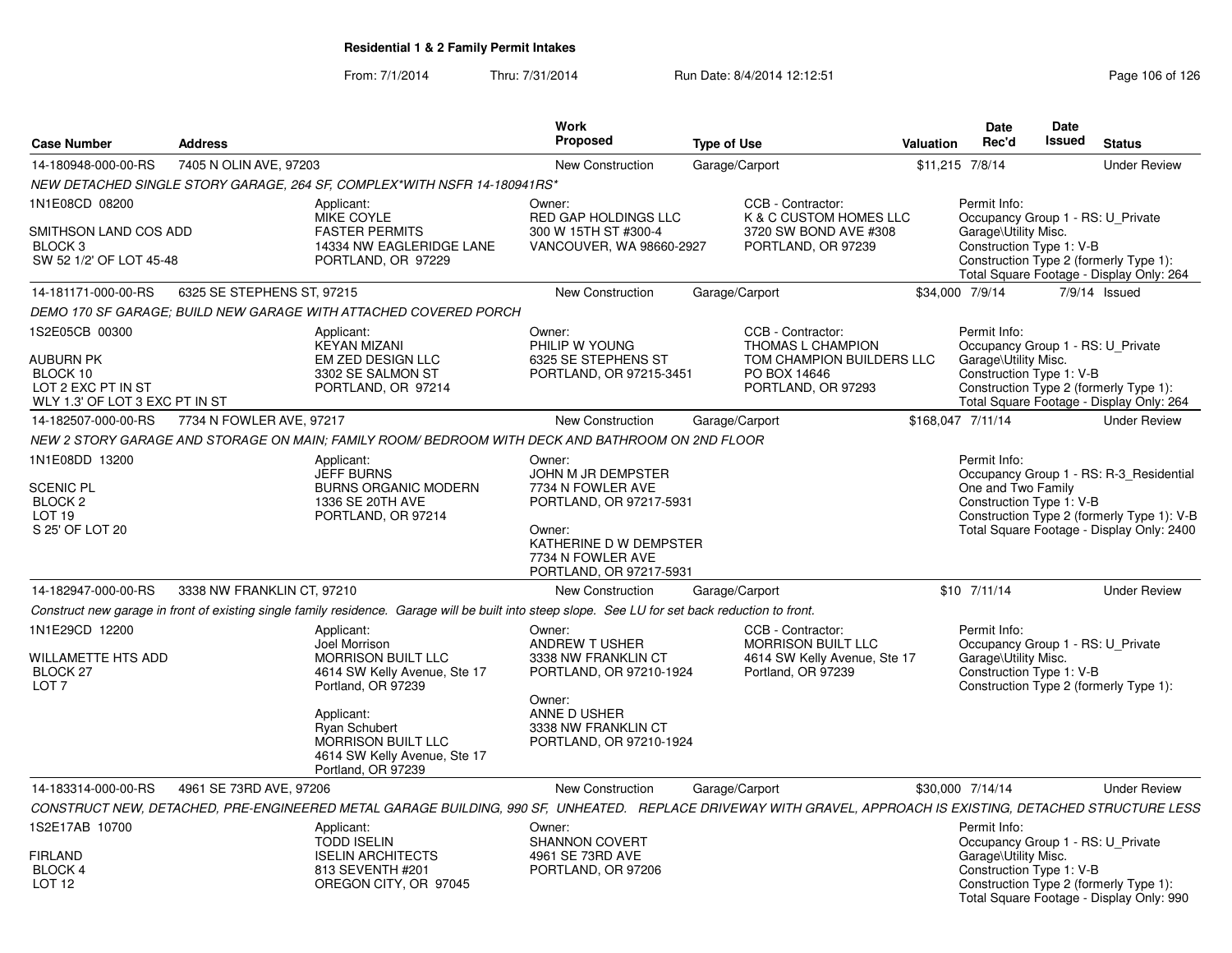| <b>Case Number</b>                                                                  | <b>Address</b>                                               |                                                                                                     | <b>Work</b><br>Proposed                                                          | <b>Type of Use</b> |                                                                                                                                                    | Valuation | Date<br>Rec'd                                                                                                  | <b>Date</b><br><b>Issued</b> | <b>Status</b>                                                                          |
|-------------------------------------------------------------------------------------|--------------------------------------------------------------|-----------------------------------------------------------------------------------------------------|----------------------------------------------------------------------------------|--------------------|----------------------------------------------------------------------------------------------------------------------------------------------------|-----------|----------------------------------------------------------------------------------------------------------------|------------------------------|----------------------------------------------------------------------------------------|
| 14-184097-000-00-RS                                                                 | 3806 SE RURAL ST, 97202                                      |                                                                                                     | <b>New Construction</b>                                                          | Garage/Carport     |                                                                                                                                                    |           | \$11,215 7/15/14                                                                                               |                              | <b>Under Review</b>                                                                    |
|                                                                                     |                                                              | NEW DETACHED GARAGE/1-STORY/FLAT LOT/COMPLEX***WITH NSFR 14-184092-RS***                            |                                                                                  |                    |                                                                                                                                                    |           |                                                                                                                |                              |                                                                                        |
| 1S1E24AD 14300<br><b>BERKELEY</b>                                                   |                                                              | Applicant:<br>OLEG PILIPENKO<br>230 NW SEBLAR DR                                                    | Owner:<br>15067 SE BUNKER HILL CT                                                |                    | CCB - Contractor:<br>CRESCENT CUSTOM HOMES LLC CRESCENT CUSTOM HOMES LLC Occupancy Group 1 - RS: U_Private<br>69166 WALKER RD                      |           | Permit Info:<br>Garage\Utility Misc.                                                                           |                              |                                                                                        |
| BLOCK <sub>8</sub><br><b>LOT 7&amp;8</b>                                            |                                                              | PORTLAND, OR 97210                                                                                  | HAPPY VALLEY, OR 97086-7347                                                      | RAINIER, OR 97048  |                                                                                                                                                    |           | Construction Type 1: V-B<br>Construction Type 2 (formerly Type 1):<br>Total Square Footage - Display Only: 264 |                              |                                                                                        |
| 14-184704-000-00-RS                                                                 | 3832 SE WOODSTOCK BLVD, 97202                                |                                                                                                     | New Construction                                                                 | Garage/Carport     |                                                                                                                                                    |           | \$11,215 7/16/14                                                                                               |                              | Admin Hold                                                                             |
|                                                                                     |                                                              | NEW DETACHED GARAGE/1-STORY/FLAT LOT/COMPLEX***WITH NSFR 14-184686-RS***                            |                                                                                  |                    |                                                                                                                                                    |           |                                                                                                                |                              |                                                                                        |
| 1S1E13DD 01200<br><b>WOODSTOCK</b><br>BLOCK 63<br>LOT <sub>1</sub>                  |                                                              | Applicant:<br><b>OLEG PILIPENKO</b><br>230 NW SEBLAR DR<br>PORTLAND, OR 97210                       | Owner:<br>15743 SE PALERMO AVE<br>HAPPY VALLEY, OR 97086-4248                    |                    | CCB - Contractor:<br>CRESCENT CUSTOM HOMES LLC CRESCENT CUSTOM HOMES LLC Occupancy Group 1 - RS: U_Private<br>69166 WALKER RD<br>RAINIER, OR 97048 |           | Permit Info:<br>Garage\Utility Misc.<br>Construction Type 1: V-B                                               |                              | Construction Type 2 (formerly Type 1):<br>Total Square Footage - Display Only: 264     |
| 14-184775-000-00-RS                                                                 | 5264 SE 69TH AVE, 97206                                      |                                                                                                     | New Construction                                                                 | Garage/Carport     |                                                                                                                                                    |           | \$16.992 7/16/14                                                                                               |                              | <b>Under Review</b>                                                                    |
|                                                                                     |                                                              | NEW ONE STORY ONE CAR DETACHED GARAGE ***WITH NSFR 14-184763-RS***                                  |                                                                                  |                    |                                                                                                                                                    |           |                                                                                                                |                              |                                                                                        |
| 1S2E17BD 10600<br>NASHVILLE<br><b>BLOCK1</b><br>LOT <sub>3</sub><br>LOT 4 EXC S 25' |                                                              | Applicant:<br>MIKE COYLE<br><b>FASTER PERMITS</b><br>14334 NW EAGLERIDGE LANE<br>PORTLAND, OR 97229 | Owner:<br><b>DAVID HELM</b><br>20575 SE HIGH CT<br>DAMASCUS, OR 97089            |                    | CCB - Contractor:<br><b>BRIAN MCMILLEN LLC</b><br>15151 SE FRYE<br>HAPPY VALLEY, OR 97086                                                          |           | Permit Info:<br>Occupancy Group 1 - RS: U_Private<br>Garage\Utility Misc.<br>Construction Type 1: V-B          |                              | Construction Type 2 (formerly Type 1):<br>Total Square Footage - Display Only: 400     |
| 14-184870-000-00-RS                                                                 |                                                              |                                                                                                     | New Construction                                                                 | Garage/Carport     |                                                                                                                                                    |           | \$34,111 7/16/14                                                                                               |                              | <b>Under Review</b>                                                                    |
|                                                                                     |                                                              | NEW DETACHED ONE STORY ONE CAR GARAGE *** WITH NSFR 14-184841-RS ***                                |                                                                                  |                    |                                                                                                                                                    |           |                                                                                                                |                              |                                                                                        |
| 1S1E19BB 03403<br>WHITAKER HEIGHTS<br>LOT <sub>3</sub><br>INC UND INT TRACTS A&B    |                                                              | Applicant:<br><b>KEVIN PARTAIN</b><br><b>URBAN VISIONS</b><br>223 NE 56TH AVE<br>PORTLAND, OR 97213 | Owner:<br>PAHLISCH HOMES INC<br>63088 NE 18TH ST #100<br>BEND, OR 97701-7102     |                    | CCB - Contractor:<br>ARNETT CONSTRUCTION CO<br>15450 SW MIDDLETON CT<br>BEAVERTON, OR 970075181                                                    |           | Permit Info:<br>Occupancy Group 1 - RS: U_Private<br>Garage\Utility Misc.<br>Construction Type 1: V-B          |                              | Construction Type 2 (formerly Type 1):<br>Total Square Footage - Display Only: 803     |
| 14-187819-000-00-RS                                                                 | 5235 N VANCOUVER AVE, 97217                                  |                                                                                                     | New Construction                                                                 | Garage/Carport     |                                                                                                                                                    |           | \$15,277 7/22/14                                                                                               |                              | <b>Under Review</b>                                                                    |
|                                                                                     | Construction of new 200 sq ft garage on existing foundation. |                                                                                                     |                                                                                  |                    |                                                                                                                                                    |           |                                                                                                                |                              |                                                                                        |
| 1N1E22AB 07100<br><b>WALNUT PK</b><br><b>BLOCK 17</b>                               |                                                              | Applicant:<br>Kent Correlll<br>SUNRISE CONSTRUCTION<br>1254 SE 46th Ave                             | Owner:<br><b>MARISSA LONG-PEAK</b><br>5235 N VANCOUVER AVE<br>PORTLAND, OR 97217 |                    | CCB - Contractor:<br><b>KENT CORRELL</b><br>SUNRISE CONSTRUCTION<br>PO BOX 642                                                                     |           | Permit Info:<br>Occupancy Group 1 - RS: U_Private<br>Garage\Utility Misc.<br>Construction Type 1: V-B          |                              |                                                                                        |
| LOT <sub>10</sub>                                                                   |                                                              | Portland, OR 97215                                                                                  |                                                                                  |                    | MOSIER OR 97040                                                                                                                                    |           |                                                                                                                |                              | Construction Type 2 (formerly Type 1): V-B<br>Total Square Footage - Display Only: 200 |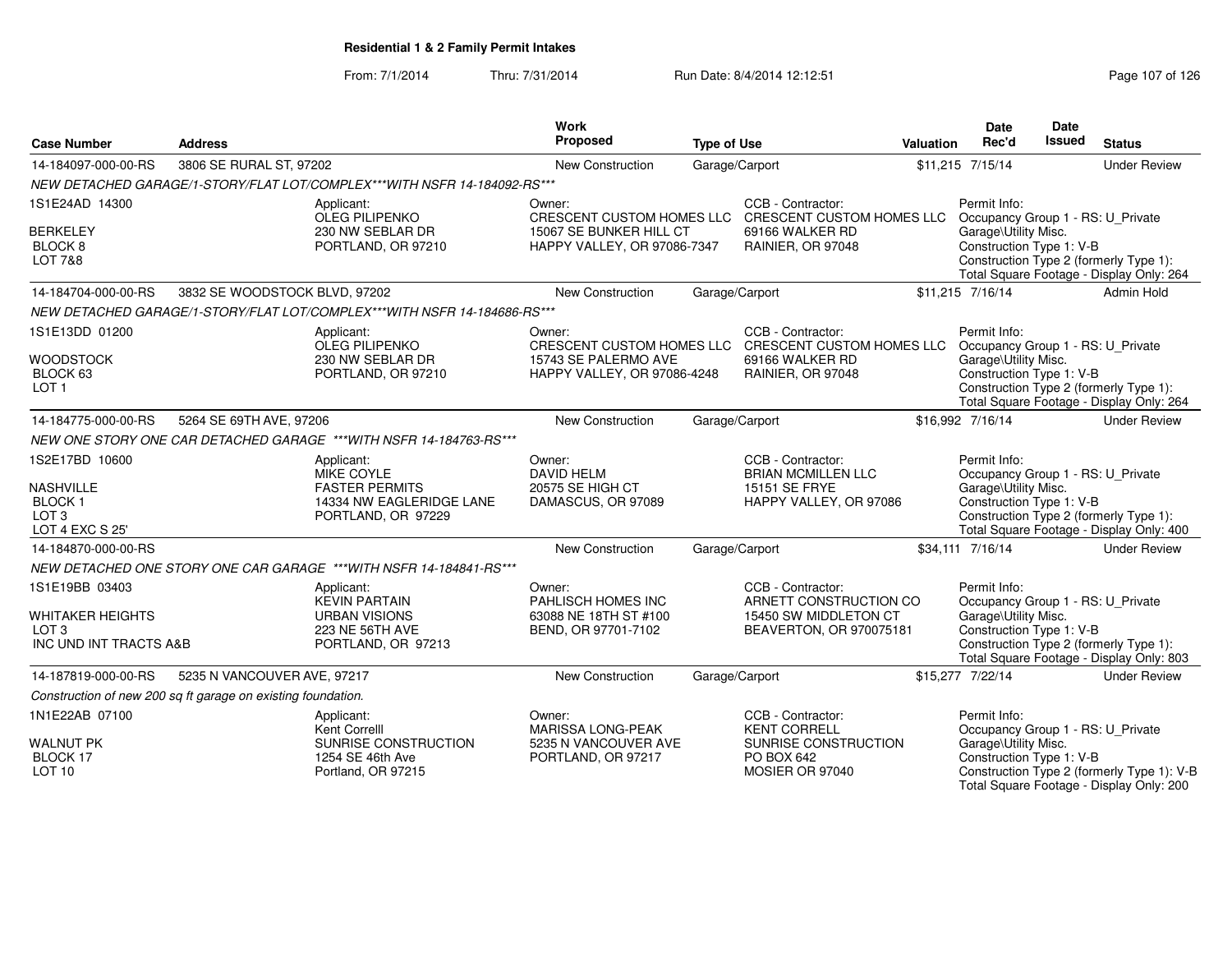| <b>Case Number</b>                                | <b>Address</b>                                           |                                                                                                                            | Work<br>Proposed                                                                                 | <b>Type of Use</b> |                                                                                                                      | <b>Valuation</b>                                     | <b>Date</b><br>Rec'd                                                                                           | <b>Date</b><br><b>Issued</b> | <b>Status</b>                                                                                                                  |
|---------------------------------------------------|----------------------------------------------------------|----------------------------------------------------------------------------------------------------------------------------|--------------------------------------------------------------------------------------------------|--------------------|----------------------------------------------------------------------------------------------------------------------|------------------------------------------------------|----------------------------------------------------------------------------------------------------------------|------------------------------|--------------------------------------------------------------------------------------------------------------------------------|
| 14-188377-000-00-RS                               | 7104 NE SISKIYOU ST, 97213                               |                                                                                                                            | New Construction                                                                                 | Garage/Carport     |                                                                                                                      |                                                      | \$9.346 7/23/14                                                                                                |                              | <b>Under Review</b>                                                                                                            |
|                                                   | NEW ONE STORY ONE CAR GARAGE***WITH NSFR 14-188363-RS*** |                                                                                                                            |                                                                                                  |                    |                                                                                                                      |                                                      |                                                                                                                |                              |                                                                                                                                |
| 1N2E29BA 17200                                    |                                                          | Applicant:<br><b>MIKE COYLE</b>                                                                                            | Owner:<br><b>HUGHLON M HALL</b>                                                                  |                    | CCB - Contractor:<br><b>VIC REMMERS</b>                                                                              |                                                      | Permit Info:<br>Occupancy Group 1 - RS: U_Private                                                              |                              |                                                                                                                                |
| SISKIYOU ADD<br><b>BLOCK1</b><br>LOT <sub>6</sub> |                                                          | <b>FASTER PERMITS</b><br>14334 NW EAGLERIDGE LANE<br>PORTLAND, OR 97229                                                    | 491 SW NANCY AVE<br>GRESHAM, OR 97030                                                            |                    | BEAVERTON OR 97008                                                                                                   | EVERETT CUSTOM HOMES INC<br>735 SW 158TH AVE STE 180 | Garage\Utility Misc.<br>Construction Type 1: V-B<br>Construction Type 2 (formerly Type 1):                     |                              |                                                                                                                                |
|                                                   |                                                          |                                                                                                                            | Owner:<br>DARELYN HALL<br>491 SW NANCY AVE<br>GRESHAM, OR 97030                                  |                    |                                                                                                                      |                                                      | Total Square Footage - Display Only: 220                                                                       |                              |                                                                                                                                |
| 14-190110-000-00-RS                               | 5047 SE ELLIS ST, 97206                                  |                                                                                                                            | <b>New Construction</b>                                                                          | Garage/Carport     |                                                                                                                      |                                                      | \$14,018 7/28/14                                                                                               |                              | <b>Under Review</b>                                                                                                            |
|                                                   |                                                          | NEW DETACHED SINGLE CAR GARAGE/1-STORY/FLAT LOT***WITH NSFR 14-190101-RS***                                                |                                                                                                  |                    |                                                                                                                      |                                                      |                                                                                                                |                              |                                                                                                                                |
| 1S2E18CA 01200                                    |                                                          | Applicant:<br><b>MIKE COYLE</b><br><b>FASTER PERMITS</b><br>14334 NW EAGLERIDGE LANE<br>PORTLAND, OR 97229                 | Owner:<br>AARON ANGELO DEVELOPMENT<br><b>LTD</b><br>2005 BROADWAY ST<br>VANCOUVER, WA 98663-3326 |                    | CCB - Contractor:<br>AARON ANGELO DEVELOPMENT<br><b>LTD</b><br>6701 HIGHLAND DR<br>VANCOUVER, WA 98661               |                                                      | Permit Info:<br>Occupancy Group 1 - RS: U_Private<br>Garage\Utility Misc.<br>Construction Type 1: V-B          |                              | Construction Type 2 (formerly Type 1):<br>Total Square Footage - Display Only: 330                                             |
| 14-190445-000-00-RS                               | 2847 SE 109TH AVE, 97266                                 |                                                                                                                            | <b>New Construction</b>                                                                          | Garage/Carport     |                                                                                                                      |                                                      | \$22,950 7/29/14                                                                                               |                              | 7/29/14 Issued                                                                                                                 |
|                                                   |                                                          | NEW POLE BARN TO BE USED AS GARAGE AND PAVE PARKING PAD ONLY, GRAVEL DRIVEWAY TO REMAIN; EXCAVATING 120 CUBIC FEET OF SOIL |                                                                                                  |                    |                                                                                                                      |                                                      |                                                                                                                |                              |                                                                                                                                |
| 1S2E10BA 05600                                    |                                                          | Applicant:                                                                                                                 | Owner:                                                                                           |                    | CCB - Contractor:                                                                                                    |                                                      | Permit Info:                                                                                                   |                              |                                                                                                                                |
| <b>PITTOCK GROVE</b>                              |                                                          | <b>TERRY L AMBROSE</b><br>2847 SE 109TH AVE                                                                                | TERRY L AMBROSE<br>2847 SE 109TH AVE                                                             |                    | M & W BUILDING SUPPLY CO<br><b>PO BOX 220</b>                                                                        |                                                      | Occupancy Group 1 - RS: U_Private<br>Garage\Utility Misc.                                                      |                              |                                                                                                                                |
| <b>BLOCK7</b>                                     |                                                          | PORTLAND, OR 97266                                                                                                         | PORTLAND, OR 97266                                                                               |                    | CANBY, OR 97013                                                                                                      |                                                      | Construction Type 1: V-B                                                                                       |                              |                                                                                                                                |
| LOT <sub>5</sub>                                  |                                                          |                                                                                                                            |                                                                                                  |                    |                                                                                                                      |                                                      | Construction Type 2 (formerly Type 1):<br>Total Square Footage - Display Only: 600                             |                              |                                                                                                                                |
| 14-191289-000-00-RS                               | 5350 NW RUBICON LN                                       |                                                                                                                            | New Construction                                                                                 | Garage/Carport     |                                                                                                                      |                                                      | \$34.664 7/30/14                                                                                               |                              | <b>Under Review</b>                                                                                                            |
|                                                   |                                                          | NEW DETACHED GARAGE/SINGLE STORY/FLAT LOT/COMPLEX***WITH 14-191274-RS***                                                   |                                                                                                  |                    |                                                                                                                      |                                                      |                                                                                                                |                              |                                                                                                                                |
| 1N1W22AA 00619                                    |                                                          | Applicant:<br><b>GREG HEINZE</b>                                                                                           | Owner:<br><b>CRAIG ZANON</b>                                                                     |                    | CCB - Contractor:<br><b>GREG HEINZE</b>                                                                              |                                                      | Permit Info:<br>Occupancy Group 1 - RS: U_Private                                                              |                              |                                                                                                                                |
| PARTITION PLAT 2011-35<br>LOT <sub>2</sub>        |                                                          | SHELBURNE DEVELOPMENT<br>3535 SW 64TH PLACE                                                                                | 1125 NW 12TH AVE #1503<br>PORTLAND, OR 97209                                                     |                    | THE SHELBURNE CO INC<br>3523 SW 64th PI                                                                              |                                                      | Garage\Utility Misc.                                                                                           |                              |                                                                                                                                |
| INC UND INT TRACT A OF PARTITION PLAT<br>2002-60  |                                                          | PORTLAND OR                                                                                                                |                                                                                                  | Portland, OR 97221 |                                                                                                                      |                                                      | Construction Type 1: V-B<br>Construction Type 2 (formerly Type 1):<br>Total Square Footage - Display Only: 816 |                              |                                                                                                                                |
| 12-161112-REV-01-RS                               | 6832 SE KNIGHT ST, 97206                                 |                                                                                                                            | New Construction                                                                                 |                    | Rowhouse (2 units)                                                                                                   |                                                      | \$7/28/14                                                                                                      |                              | 7/28/14 Under Inspection                                                                                                       |
|                                                   |                                                          | REVISION - CHANGE FROM ONE DRYWELL TO 3 SMALLER DRYWELLS                                                                   |                                                                                                  |                    |                                                                                                                      |                                                      |                                                                                                                |                              |                                                                                                                                |
| 1S2E17CA                                          |                                                          | Applicant:<br><b>HARRY HANNA</b><br><b>SENTAUR INC</b><br>3880 SE HARRISON ST, STE 100<br>MILWAUKIE OR 97222               | Owner:<br><b>SENTAUR INC</b><br>3880 SE HARRISON ST #100<br>MILWAUKIE, OR 97222-5899             |                    | CCB - Contractor:<br><b>HARRY HANNA</b><br><b>SENTAUR INC</b><br>3880 SE HARRISON ST SUITE 100<br>MILWAUKIE OR 97222 |                                                      | Permit Info:<br>One and Two Family<br>Construction Type 1: V-B                                                 |                              | Occupancy Group 1 - RS: R-3_Residential<br>Construction Type 2 (formerly Type 1):<br>Total Square Footage - Display Only: 1468 |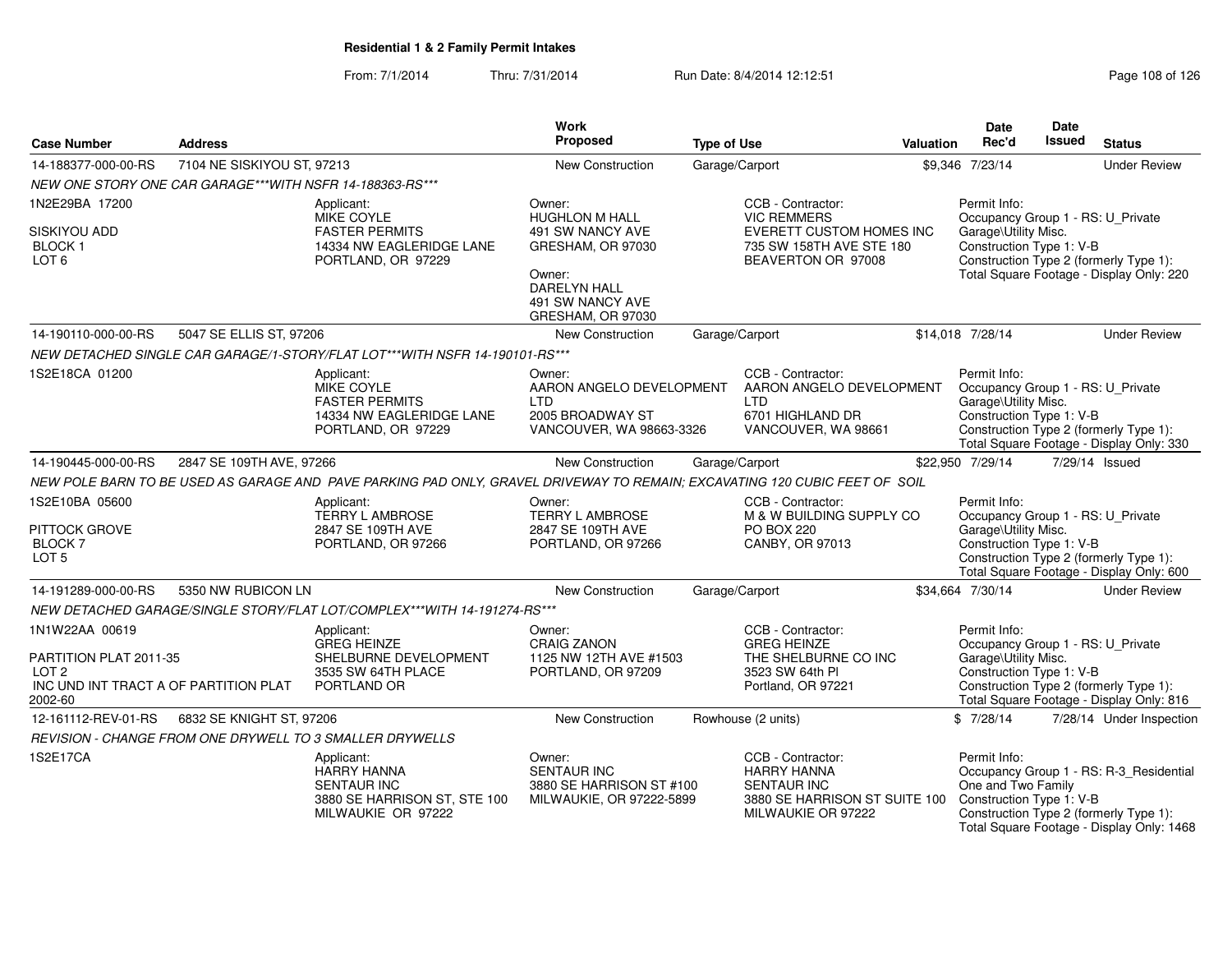From: 7/1/2014Thru: 7/31/2014 Run Date: 8/4/2014 12:12:51 Rege 109 of 126

| <b>Case Number</b><br><b>Address</b>                         |                              |                                                                                                                   | Work<br><b>Proposed</b><br><b>Type of Use</b>                                                                                                                    |  |                                                                                                                                                                                                                                                    | <b>Valuation</b> | <b>Date</b><br>Rec'd                                                                              | <b>Date</b><br>Issued | <b>Status</b>                                                                                                                      |
|--------------------------------------------------------------|------------------------------|-------------------------------------------------------------------------------------------------------------------|------------------------------------------------------------------------------------------------------------------------------------------------------------------|--|----------------------------------------------------------------------------------------------------------------------------------------------------------------------------------------------------------------------------------------------------|------------------|---------------------------------------------------------------------------------------------------|-----------------------|------------------------------------------------------------------------------------------------------------------------------------|
| 12-161129-REV-01-RS                                          | 6828 SE KNIGHT ST, 97206     |                                                                                                                   | New Construction                                                                                                                                                 |  | Rowhouse (2 units)                                                                                                                                                                                                                                 |                  | \$7/28/14                                                                                         | 7/28/14 Issued        |                                                                                                                                    |
| REVISION - REPLACE DRYWALL WITH 3 SMALLER DRYWALLS           |                              |                                                                                                                   |                                                                                                                                                                  |  |                                                                                                                                                                                                                                                    |                  |                                                                                                   |                       |                                                                                                                                    |
| 1S2E17CA                                                     |                              | Applicant:<br><b>HARRY HANNA</b><br><b>SENTAUR INC</b><br>3880 SE HARRISON ST, STE 100<br>MILWAUKIE OR 97222      | Owner:<br><b>SENTAUR INC</b><br>3880 SE HARRISON ST #100<br>MILWAUKIE, OR 97222-5899                                                                             |  | CCB - Contractor:<br><b>HARRY HANNA</b><br><b>SENTAUR INC</b><br>3880 SE HARRISON ST SUITE 100<br>MILWAUKIE OR 97222                                                                                                                               |                  | Permit Info:<br>One and Two Family<br>Construction Type 1: V-B                                    |                       | Occupancy Group 1 - RS: R-3_Residential<br>Construction Type 2 (formerly Type 1):<br>Total Square Footage - Display Only: 1468     |
| 09-179584-REV-02-RS                                          | 2326 SE MORRISON ST - Unit B |                                                                                                                   | New Construction                                                                                                                                                 |  | Single Family Dwelling                                                                                                                                                                                                                             |                  | \$7/18/14                                                                                         | 7/18/14 Issued        |                                                                                                                                    |
|                                                              |                              | ADDED VALUE REVISION TO ADD ACCESSORY DWELLING UNIT IN THE BASEMENT***SEE 09-176108-IQ & 09-179584-RS comments*** |                                                                                                                                                                  |  |                                                                                                                                                                                                                                                    |                  |                                                                                                   |                       |                                                                                                                                    |
| 1S1E02AA 06304                                               |                              | Applicant:<br><b>MARGO RETTIG</b><br>2320 SE MORRISON ST #1<br>PORTLAND, OR 97214                                 | Owner:<br><b>BENJAMIN GATES</b><br>2320 SE MORRISON ST #1<br>PORTLAND, OR 97214<br>Owner:<br><b>MARGO RETTIG</b><br>2320 SE MORRISON ST #1<br>PORTLAND, OR 97214 |  |                                                                                                                                                                                                                                                    |                  | Permit Info:<br>One and Two Family<br>Construction Type 1: V-B<br>Number of New Dwelling Units: 1 |                       | Occupancy Group 1 - RS: R-3_Residential<br>Construction Type 2 (formerly Type 1): V-B<br>Total Square Footage - Display Only: 2427 |
| 12-175580-REV-01-RS                                          | 12224 SW BREYMAN AVE         |                                                                                                                   | New Construction                                                                                                                                                 |  | <b>Single Family Dwelling</b>                                                                                                                                                                                                                      |                  | \$290 7/23/14                                                                                     | 7/23/14 Issued        |                                                                                                                                    |
| VALUE ADDED REVISION TO REPAIR RETAINING WALL                |                              |                                                                                                                   |                                                                                                                                                                  |  |                                                                                                                                                                                                                                                    |                  |                                                                                                   |                       |                                                                                                                                    |
| 1S1E35CA 01502<br>PARTITION PLAT 2006-92<br>LOT <sub>2</sub> |                              | Applicant:<br>ROMAN OZERUGA<br>PO BOX 11930<br>PORTLAND, OR 97211-0930                                            | Owner:<br>ROMAN OZERUGA<br>PO BOX 11930<br>PORTLAND, OR 97211-0930                                                                                               |  | CCB - Contractor:<br>ROMAN OZERUGA<br>URBAN HOUSING DEVELOPMENT<br>PO BOX 11778<br>PORTLAND, OR 97211<br>CCB - Contractor:<br>DELTA PLUMBING INC<br>12205 SE 108TH AVE<br>HAPPY VALLEY, OR 97086<br>CCB - Contractor:<br>ELITE ELECTRIC GROUP, LLC |                  | Permit Info:<br>One and Two Family<br>Construction Type 1: V-B                                    |                       | Occupancy Group 1 - RS: R-3_Residential<br>Construction Type 2 (formerly Type 1): V-B<br>Total Square Footage - Display Only: 6152 |
| 13-177541-REV-01-RS                                          | 306 NW SKYLINE LN            |                                                                                                                   | <b>New Construction</b>                                                                                                                                          |  | Single Family Dwelling                                                                                                                                                                                                                             |                  | \$7/25/14                                                                                         |                       | <b>Under Review</b>                                                                                                                |
|                                                              |                              | REVISION TO ELIMINATE EAST AND NORTH PIERS ON THE END OF FOUNDATION                                               |                                                                                                                                                                  |  |                                                                                                                                                                                                                                                    |                  |                                                                                                   |                       |                                                                                                                                    |
| 1N1W36DA 02017                                               |                              | Applicant:                                                                                                        | Owner:                                                                                                                                                           |  | CCB - Contractor:                                                                                                                                                                                                                                  |                  | Permit Info:                                                                                      |                       |                                                                                                                                    |
| <b>MERIDIAN RIDGE</b><br>LOT <sub>4</sub>                    |                              | <b>JEFF HAGGART</b><br>15555 SW BANGY RD<br>LAKE OSWEGO OR 97035                                                  | <b>MARK L VO</b><br>1164 S REDWOOD ST<br>CANBY, OR 97013<br>Owner:<br>SARAH R BOEN<br>1164 S REDWOOD ST<br>CANBY, OR 97013                                       |  | HAGGART RENOVATIONS LLC<br>15555 SW BANGY RD STE 201<br>LAKE OSWEGO, OR 97035                                                                                                                                                                      |                  | One and Two Family<br>Construction Type 1: V-B                                                    |                       | Occupancy Group 1 - RS: R-3_Residential<br>Construction Type 2 (formerly Type 1): V-B<br>Total Square Footage - Display Only: 3800 |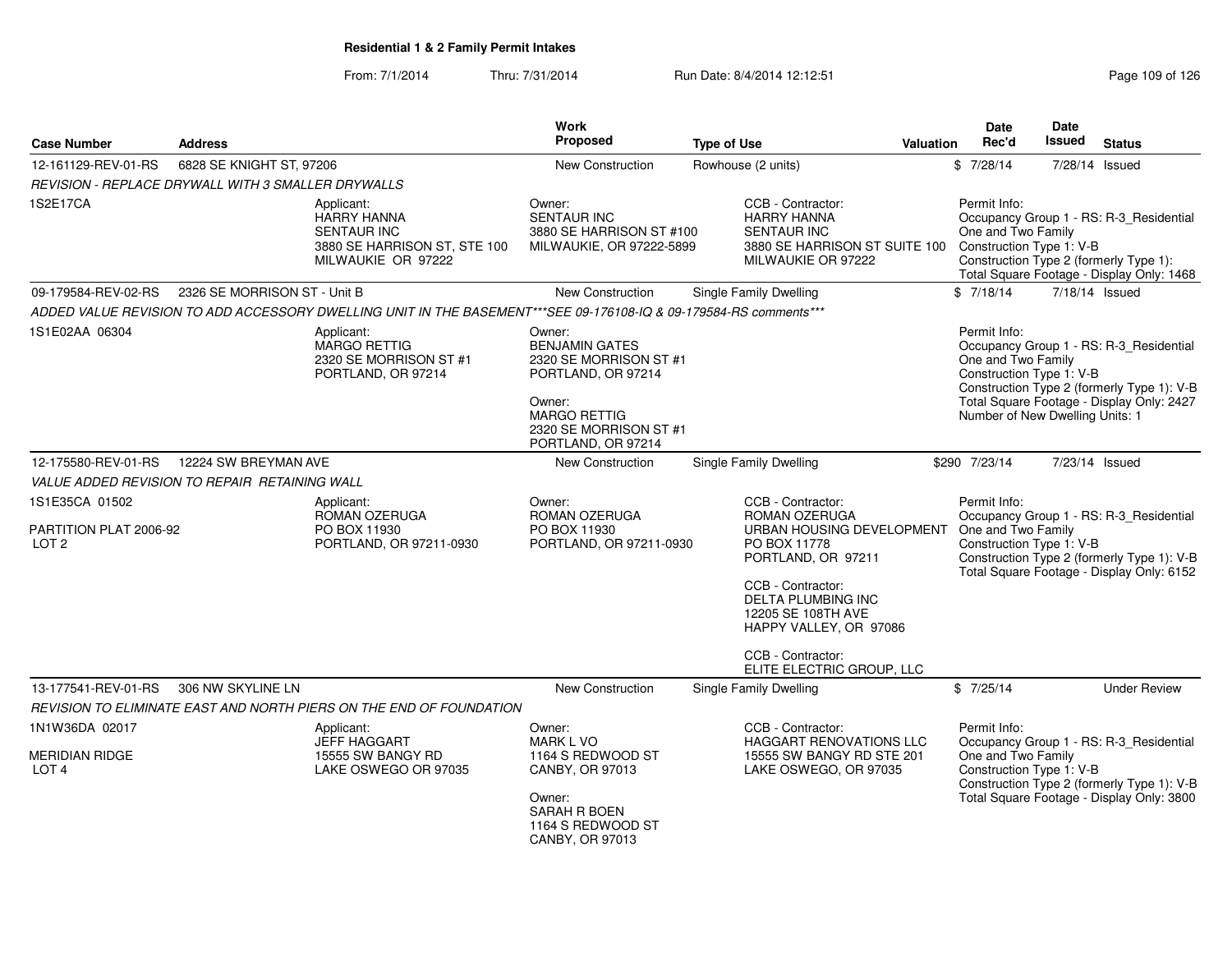From: 7/1/2014Thru: 7/31/2014 Run Date: 8/4/2014 12:12:51 Research 2010 of 126

| <b>Case Number</b>                                                  | <b>Address</b>                             |                                                                                                                                                                  | Work<br>Proposed                                                                       | <b>Type of Use</b> |                                                                                                                                                                                           | Valuation | <b>Date</b><br>Rec'd                                                                                     | <b>Date</b><br>Issued | <b>Status</b>   |                                                                                                                                    |
|---------------------------------------------------------------------|--------------------------------------------|------------------------------------------------------------------------------------------------------------------------------------------------------------------|----------------------------------------------------------------------------------------|--------------------|-------------------------------------------------------------------------------------------------------------------------------------------------------------------------------------------|-----------|----------------------------------------------------------------------------------------------------------|-----------------------|-----------------|------------------------------------------------------------------------------------------------------------------------------------|
| 13-193322-REV-01-RS                                                 | 3306 SW SCHOLLS FERRY RD, 97221            |                                                                                                                                                                  | New Construction                                                                       |                    | Single Family Dwelling                                                                                                                                                                    |           | \$7/10/14                                                                                                | 7/10/14 Issued        |                 |                                                                                                                                    |
|                                                                     |                                            | REVISION NEW ENGINEERED FLOOR JOIST FRAMING FOR MAIN AND UPPER FLOORS FROM TJI'S TO LPI                                                                          |                                                                                        |                    |                                                                                                                                                                                           |           |                                                                                                          |                       |                 |                                                                                                                                    |
| 1S1E07BC 02300<br>SECTION 07 1S 1E<br>TL 2300 2.39 ACRES            |                                            | Applicant:<br>SEAN MA<br>3302 SW SCHOLLS FERRY RD<br>PORTLAND, OR 97221                                                                                          | Owner:<br><b>SEAN MA</b><br>3302 SW SCHOLLS FERRY RD<br>PORTLAND, OR 97221             |                    | CCB - Contractor:<br><b>WEAVER PLUMBING</b><br><b>CLACKAMAS</b><br>11200 SE 119th CT<br>CLACKAMAS OR 97086<br>CCB - Contractor:<br>5 STAR ELECTRIC INC (see FIVE<br><b>STAR ELECTRIC)</b> |           | Permit Info:<br>One and Two Family<br>Construction Type 1: V-B                                           |                       |                 | Occupancy Group 1 - RS: R-3_Residential<br>Construction Type 2 (formerly Type 1): V-B<br>Total Square Footage - Display Only: 5407 |
|                                                                     |                                            |                                                                                                                                                                  |                                                                                        |                    | 4676 COMMERCIAL ST SE<br>SALEM OR 97302<br>CCB - Contractor:<br>BC CUSTOM CONSTRUCTION INC<br>410 HIGH ST<br>OREGON CITY OR 97045-2215                                                    |           |                                                                                                          |                       |                 |                                                                                                                                    |
|                                                                     | 13-206201-DFS-01-RS   681 SW MAPLECREST DR |                                                                                                                                                                  | <b>New Construction</b>                                                                |                    | Single Family Dwelling                                                                                                                                                                    |           | \$5,000 7/17/14                                                                                          |                       | $8/4/14$ Issued |                                                                                                                                    |
| <b>DFS FOR FIRE SPRINKLERS</b>                                      |                                            |                                                                                                                                                                  |                                                                                        |                    |                                                                                                                                                                                           |           |                                                                                                          |                       |                 |                                                                                                                                    |
| 1S1E28DA 02702<br>PARTITION PLAT 2008-78<br>LOT 2 EXC PT IN ST      |                                            | Applicant:<br>MIKE COYLE<br><b>FASTER PERMITS</b><br>14334 NW EAGLERIDGE LANE<br>PORTLAND, OR 97229                                                              | Owner:<br><b>BRIAN MCMILLEN LLC</b><br>15151 SE FRYE ST<br>HAPPY VALLEY, OR 97086-2841 |                    | CCB - Contractor:<br><b>BRIAN MCMILLEN LLC</b><br>15151 SE FRYE<br>HAPPY VALLEY, OR 97086                                                                                                 |           | Permit Info:<br>One and Two Family<br>Construction Type 1: V-B<br>Construction Type 2 (formerly Type 1): |                       |                 | Occupancy Group 1 - RS: R-3_Residential<br>Total Square Footage - Display Only: 2495                                               |
| 13-221375-DFS-01-RS                                                 | 12528 SE LONG ST                           |                                                                                                                                                                  | <b>New Construction</b>                                                                |                    | <b>Single Family Dwelling</b>                                                                                                                                                             |           | \$5,000 7/15/14                                                                                          |                       |                 | <b>Under Review</b>                                                                                                                |
| <b>DFS FOR TRUSSES</b>                                              |                                            |                                                                                                                                                                  |                                                                                        |                    |                                                                                                                                                                                           |           |                                                                                                          |                       |                 |                                                                                                                                    |
| 1S2E14BB 03106                                                      |                                            | Applicant:<br>MICHAEL SAVERCHENKO                                                                                                                                | Owner:<br>MICHAEL SAVERCHENKO                                                          |                    |                                                                                                                                                                                           |           | Permit Info:                                                                                             |                       |                 | Occupancy Group 1 - RS: R-3_Residential                                                                                            |
| <b>VICTOR ACRES</b><br>LOT 6<br>POTENTIAL ADDITIONAL TAX            |                                            | 9404 NE GLISAN ST<br>PORTLAND, OR 97220                                                                                                                          | 9404 NE GLISAN ST<br>PORTLAND, OR 97220                                                |                    |                                                                                                                                                                                           |           | One and Two Family<br>Construction Type 1: V-B                                                           |                       |                 | Construction Type 2 (formerly Type 1): V-B<br>Total Square Footage - Display Only: 3233                                            |
| 13-221375-REV-01-RS                                                 | 12528 SE LONG ST                           |                                                                                                                                                                  | New Construction                                                                       |                    | Single Family Dwelling                                                                                                                                                                    |           | \$600 7/21/14                                                                                            | 7/21/14 Issued        |                 |                                                                                                                                    |
|                                                                     |                                            | ADDED VALUE REVISION TO MOVE THE HOUSE 4FT TO SE SIDE OF THE PROPERTY; CHANGE WINDOW SIZES AND ADD NEW WINDOWS TO SE (LEFT) SIDE ELEVATION AND NW (REAR) ELEVATI |                                                                                        |                    |                                                                                                                                                                                           |           |                                                                                                          |                       |                 |                                                                                                                                    |
| 1S2E14BB 03106                                                      |                                            | Applicant:<br>MICHAEL SAVERCHENKO                                                                                                                                | Owner:<br>MICHAEL SAVERCHENKO                                                          |                    |                                                                                                                                                                                           |           | Permit Info:                                                                                             |                       |                 | Occupancy Group 1 - RS: R-3_Residential                                                                                            |
| <b>VICTOR ACRES</b><br>LOT <sub>6</sub><br>POTENTIAL ADDITIONAL TAX |                                            | 9404 NE GLISAN ST<br>PORTLAND, OR 97220                                                                                                                          | 9404 NE GLISAN ST<br>PORTLAND, OR 97220                                                |                    |                                                                                                                                                                                           |           | One and Two Family<br>Construction Type 1: V-B                                                           |                       |                 | Construction Type 2 (formerly Type 1): V-B<br>Total Square Footage - Display Only: 3233                                            |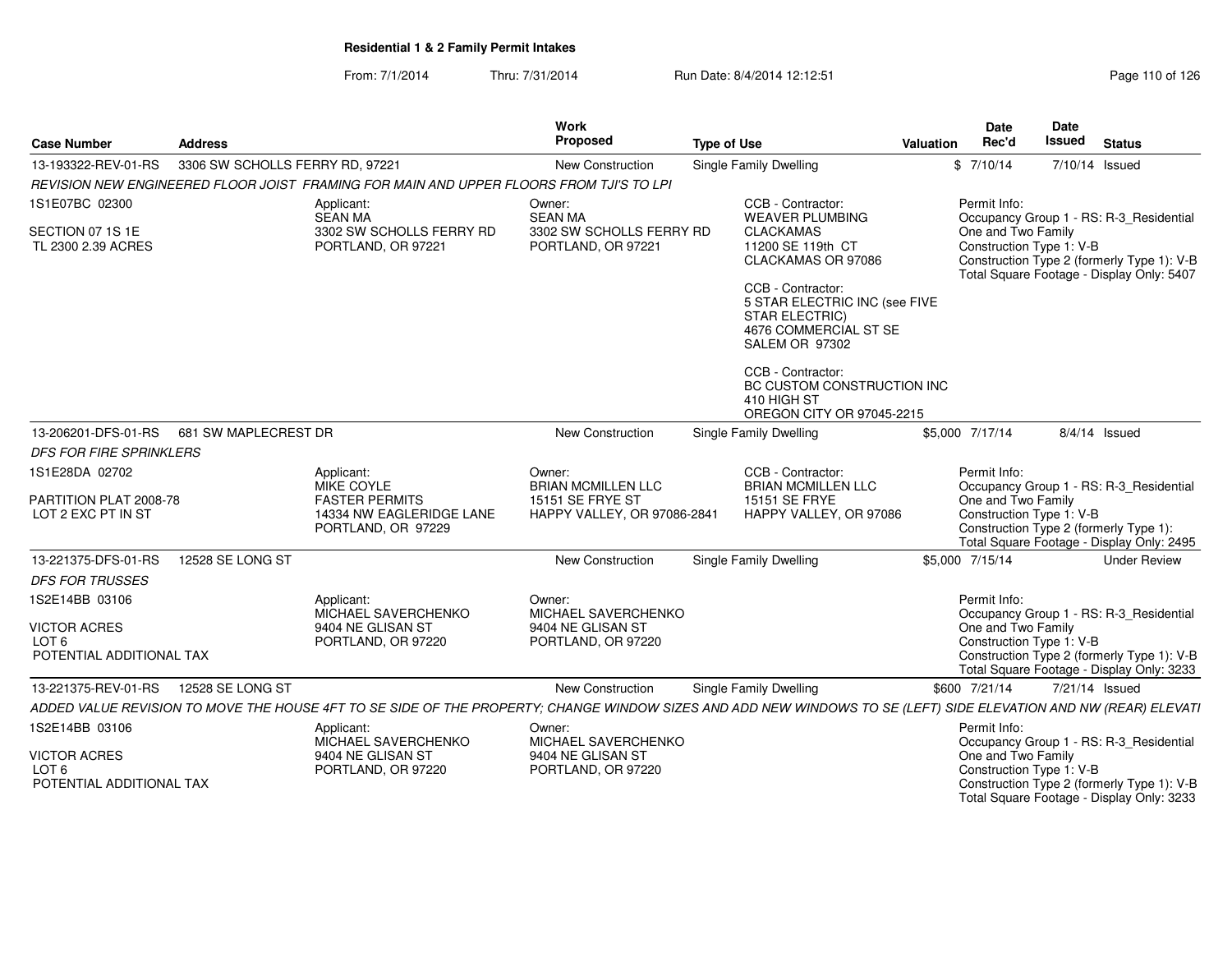From: 7/1/2014Thru: 7/31/2014 Run Date: 8/4/2014 12:12:51 Rege 111 of 126

| <b>Case Number</b>                                                 | <b>Address</b>             |                                                                                          | <b>Work</b><br><b>Proposed</b>                                            | <b>Type of Use</b> |                                                                                                                | <b>Valuation</b> | Date<br>Rec'd                                                                                | <b>Date</b><br>Issued | <b>Status</b>                                                                      |
|--------------------------------------------------------------------|----------------------------|------------------------------------------------------------------------------------------|---------------------------------------------------------------------------|--------------------|----------------------------------------------------------------------------------------------------------------|------------------|----------------------------------------------------------------------------------------------|-----------------------|------------------------------------------------------------------------------------|
| 13-226047-DFS-01-RS<br><b>DFS - TRUSSES</b>                        | 7105 N MACRUM AVE, 97203   |                                                                                          | <b>New Construction</b>                                                   |                    | <b>Single Family Dwelling</b>                                                                                  |                  | \$1,500 7/10/14                                                                              |                       | 7/10/14 Issued                                                                     |
| 1N1E07CA 05500                                                     |                            | Applicant:<br>Harvey Friend                                                              | Owner:<br>JAMESTOWN PROPERTIES LLC                                        |                    | CCB - Contractor:<br><b>Harvey Friend</b>                                                                      |                  | Permit Info:                                                                                 |                       | Occupancy Group 1 - RS: R-3_Residential                                            |
| <b>WILLAMETTE BLVD AC</b><br>BLOCK 1<br>SLY 1/2 OF LOT 11          |                            | <b>NORTHWEST STEEPLEJACK &amp;</b><br>PAINTING CO<br>2439 NW 22ND AVE<br>CAMUS, WA 98607 | 3519 NE 15TH AVE<br>PORTLAND, OR 97212                                    |                    | <b>NORTHWEST STEEPLEJACK &amp;</b><br>PAINTING CO<br>2439 NW 22ND AVE<br>CAMUS, WA 98607                       |                  | One and Two Family<br>Construction Type 1: V-B                                               |                       | Construction Type 2 (formerly Type 1):<br>Total Square Footage - Display Only: 800 |
|                                                                    |                            |                                                                                          |                                                                           |                    | CCB - Contractor:<br><b>DOUGLAS CARRICK</b><br><b>CARRICK INC</b><br>4875 NW KAHNEETA DR<br>PORTLAND, OR 97229 |                  |                                                                                              |                       |                                                                                    |
| 14-101737-REV-02-RS                                                | 10655 SW 40TH AVE          |                                                                                          | <b>New Construction</b>                                                   |                    | Single Family Dwelling                                                                                         |                  | \$7/25/14                                                                                    |                       | 7/25/14 Issued                                                                     |
| REVISION TO RELOCATE STORM DRAIN DUE TO SLOPE                      |                            |                                                                                          |                                                                           |                    |                                                                                                                |                  |                                                                                              |                       |                                                                                    |
| 1S1E29CC 09803                                                     |                            | Applicant:                                                                               | Owner:                                                                    |                    | CCB - Contractor:<br><b>CRAFTWORK PLUMBING INC</b>                                                             |                  | Permit Info:                                                                                 |                       |                                                                                    |
| PARTITION PLAT 2008-61<br>LOT <sub>3</sub>                         |                            | PARK PLACE HOMES INC<br>7128 SW GONZAGA SUITE 200<br>PORTLAND, OR 97223                  | <b>SHAWN K GENTEMANN</b><br>7128 SW GONZAGA ST #200<br>PORTLAND, OR 97223 |                    | 7737 SW CIRRUS DR<br>BEAVERTON, OR 97008                                                                       |                  | One and Two Family<br>Construction Type 1: V-B<br>Construction Type 2 (formerly Type 1): V-B |                       | Occupancy Group 1 - RS: R-3_Residential                                            |
|                                                                    |                            |                                                                                          |                                                                           |                    | CCB - Contractor:<br>DEKORTE ELECTRIC INC<br>5331 SW MACADAM AVE, SUITE<br>258-113<br>PORTLAND OR 97239        |                  |                                                                                              |                       | Total Square Footage - Display Only: 3700                                          |
|                                                                    |                            |                                                                                          |                                                                           |                    | CCB - Contractor:<br>PARK PLACE HOMES INC<br>7128 SW GONZAGA SUITE 200<br>PORTLAND, OR 97223                   |                  |                                                                                              |                       |                                                                                    |
| 14-110828-REV-01-RS                                                | 3621 SW HILLSIDE DR, 97221 |                                                                                          | New Construction                                                          |                    | Single Family Dwelling                                                                                         |                  | \$5,200 7/22/14                                                                              |                       | 7/22/14 Issued                                                                     |
|                                                                    |                            | VALUE ADDED REVISION TO BUILD NEW STEPPED RETAINING WALL AT REAR OF PROPERTY             |                                                                           |                    |                                                                                                                |                  |                                                                                              |                       |                                                                                    |
| 1S1E08BD 01900                                                     |                            | Applicant:<br>MIKE COYLE                                                                 | Owner:<br>TREECE & LAMBERT LLC                                            |                    | CCB - Contractor:<br>EDWARD MULLEN PLUMBING                                                                    |                  | Permit Info:                                                                                 |                       | Occupancy Group 1 - RS: R-3_Residential                                            |
| <b>TUALATIN VIEW PK</b><br>BLOCK <sub>5</sub><br>LOT 25&26 TL 1900 |                            | <b>FASTER PERMITS</b><br>14334 NW EAGLERIDGE LANE<br>PORTLAND, OR 97229                  | 2905 SW 1ST AVE<br>PORTLAND, OR 97201                                     |                    | 1601 SE RIVER RD<br>HILLSBORO, OR 97123                                                                        |                  | One and Two Family<br>Construction Type 1: V-B                                               |                       | Construction Type 2 (formerly Type 1): V-B                                         |
|                                                                    |                            | Applicant:<br><b>LISA STIDD SILVER</b>                                                   |                                                                           |                    | CCB - Contractor:<br>ADVANCED ELECTRIC INC<br>21811 NE 58TH ST<br>VANCOUVER, WA 98682                          |                  |                                                                                              |                       | Total Square Footage - Display Only: 4202                                          |
|                                                                    |                            |                                                                                          |                                                                           |                    | CCB - Contractor:<br><b>MORRISON BUILT LLC</b><br>4614 SW Kelly Avenue, Ste 17<br>Portland, OR 97239           |                  |                                                                                              |                       |                                                                                    |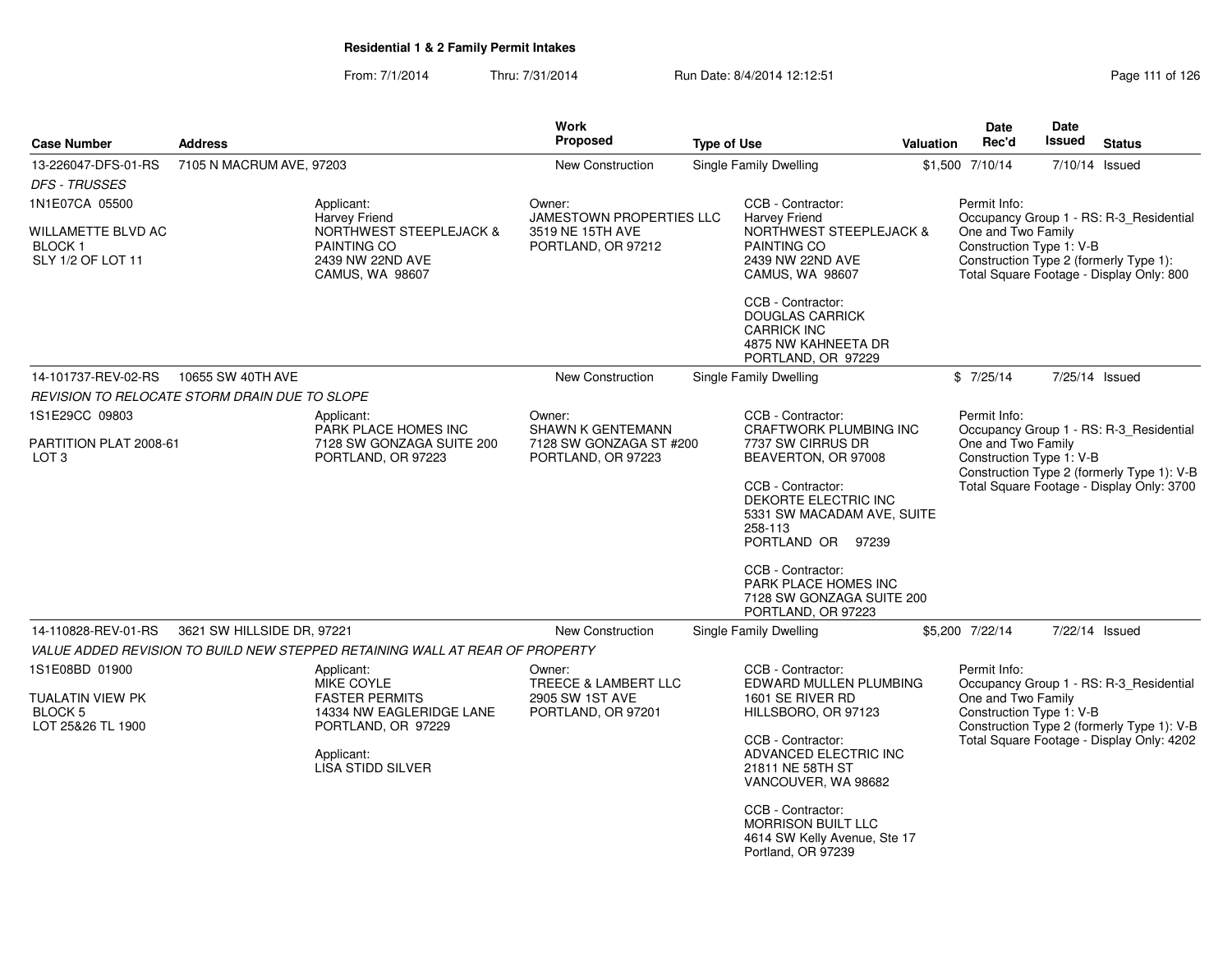From: 7/1/2014Thru: 7/31/2014 Run Date: 8/4/2014 12:12:51 Rege 112 of 126

| <b>Case Number</b>                                                                                   | <b>Address</b>             |                                                                                                          | <b>Work</b><br><b>Proposed</b>                                                                                                                                   | <b>Type of Use</b>                                                                                                                                                                                                              | Valuation | Date<br>Rec'd                                                  | <b>Date</b><br><b>Issued</b> | <b>Status</b>                                                                                                                      |
|------------------------------------------------------------------------------------------------------|----------------------------|----------------------------------------------------------------------------------------------------------|------------------------------------------------------------------------------------------------------------------------------------------------------------------|---------------------------------------------------------------------------------------------------------------------------------------------------------------------------------------------------------------------------------|-----------|----------------------------------------------------------------|------------------------------|------------------------------------------------------------------------------------------------------------------------------------|
| 14-110877-REV-01-RS                                                                                  | 3615 SW HILLSIDE DR, 97221 |                                                                                                          | <b>New Construction</b>                                                                                                                                          | Single Family Dwelling                                                                                                                                                                                                          |           | \$5,200 7/22/14                                                |                              | 7/22/14 Issued                                                                                                                     |
|                                                                                                      |                            | VALUE ADDED REVISION TO BUILD NEW STEPPED RETAINING WALL AT REAR OF PROPERTY                             |                                                                                                                                                                  |                                                                                                                                                                                                                                 |           |                                                                |                              |                                                                                                                                    |
| 1S1E08BD 01900                                                                                       |                            | Applicant:<br>MIKE COYLE<br><b>FASTER PERMITS</b><br>14334 NW EAGLERIDGE LANE<br>PORTLAND, OR 97229      | Owner:<br>TREECE & LAMBERT LLC<br>2905 SW 1ST AVE<br>PORTLAND, OR 97201                                                                                          | CCB - Contractor:<br><b>MORRISON BUILT LLC</b><br>4614 SW Kelly Avenue, Ste 17<br>Portland, OR 97239                                                                                                                            |           | Permit Info:<br>One and Two Family<br>Construction Type 1: V-B |                              | Occupancy Group 1 - RS: R-3_Residential<br>Construction Type 2 (formerly Type 1): V-B<br>Total Square Footage - Display Only: 4174 |
| 14-111741-REV-01-RS                                                                                  | 7106 SE STEELE ST          |                                                                                                          | New Construction                                                                                                                                                 | <b>Single Family Dwelling</b>                                                                                                                                                                                                   |           | \$7/25/14                                                      |                              | 7/25/14 Issued                                                                                                                     |
| <b>REVISION TO REVISE TRUSSES</b>                                                                    |                            |                                                                                                          |                                                                                                                                                                  |                                                                                                                                                                                                                                 |           |                                                                |                              |                                                                                                                                    |
| 1S2E17BD 05701                                                                                       |                            | Applicant:                                                                                               | Owner:                                                                                                                                                           | CCB - Contractor:                                                                                                                                                                                                               |           | Permit Info:                                                   |                              |                                                                                                                                    |
| NASHS 1ST ADD<br>BLOCK 6<br>LOT 15 EXC W 7' & EXC PT IN ST                                           |                            | JESSEY CEREGHINO<br>CEREGHINO CONSTRUCTION, LLC PO BOX 120<br>13931 SE MATILDA DR<br>MILWAUKIE, OR 97267 | <b>FOGLIO HOMES INC</b><br>GLADSTONE, OR 97027                                                                                                                   | EURO PLUMBING INC<br>10659 SE 172ND AVE<br>HAPPY VALLEY OR 97086<br>CCB - Contractor:<br>SUNLIGHT ELECTRIC INC<br>2800 NE 65TH AVE SUITE B<br>VANCOUVER WA 98661                                                                |           | One and Two Family<br>Construction Type 1: V-B                 |                              | Occupancy Group 1 - RS: R-3_Residential<br>Construction Type 2 (formerly Type 1): V-B<br>Total Square Footage - Display Only: 2117 |
|                                                                                                      |                            |                                                                                                          |                                                                                                                                                                  | CCB - Contractor:<br>JB CEREGHINO CONSTRUCTION<br>INC.<br>13931 SE MATILDA DR<br>MILWAUKIE, OR 97267                                                                                                                            |           |                                                                |                              |                                                                                                                                    |
| 14-129108-DFS-02-RS<br><b>DFS FOR ROOF TRUSSES</b>                                                   | 4206 NE 10TH AVE, 97211    |                                                                                                          | New Construction                                                                                                                                                 | Single Family Dwelling                                                                                                                                                                                                          |           | \$3,138 7/14/14                                                |                              | Approved to Issue                                                                                                                  |
| 1N1E23CA 09000<br><b>LINCOLN PK ANX</b><br>BLOCK <sub>8</sub><br>LOT 3 EXC N 40'<br>LOT <sub>4</sub> |                            | Applicant:<br>LYONS H IV WILLIAMS<br>4216 NE 10TH AVE<br>PORTLAND, OR 97211-3458                         | Owner:<br>LYONS H IV WILLIAMS<br>4216 NE 10TH AVE<br>PORTLAND, OR 97211-3458<br>Owner:<br><b>LISA A MCCLELLAN</b><br>4216 NE 10TH AVE<br>PORTLAND, OR 97211-3458 | CCB - Contractor:<br>WEST COAST CENTRAL PLUMBIN( Occupancy Group 1 - RS: R-3_Residential<br>12714 SE MAJESTIC LN<br>HAPPY VALLEY, OR 97086<br>CCB - Contractor:<br>ALL WAYS ELECTRIC LLC<br>PO BOX 68456<br>MILWAUKIE, OR 97267 |           | Permit Info:<br>One and Two Family<br>Construction Type 1: V-B |                              | Construction Type 2 (formerly Type 1):<br>Total Square Footage - Display Only: 2011                                                |
| 14-143132-REV-01-RS                                                                                  | 2006 SE 51ST AVE, 97215    |                                                                                                          | <b>New Construction</b>                                                                                                                                          | Single Family Dwelling                                                                                                                                                                                                          |           | \$7/30/14                                                      |                              | 7/30/14 Issued                                                                                                                     |
| <b>REVISION TO REMOVE TREES ON PROPERTY</b>                                                          |                            |                                                                                                          |                                                                                                                                                                  |                                                                                                                                                                                                                                 |           |                                                                |                              |                                                                                                                                    |
| 1S2E06DB 21600                                                                                       |                            | Applicant:<br><b>KEVIN PARTAIN</b><br><b>URBAN VISIONS</b><br>223 NE 56TH AVE<br>PORTLAND OR 97213       | Owner:<br>JOHN W WALKER<br>1944 SE 51ST AVE<br>PORTLAND, OR 97215-3312<br>Owner:<br>SANDRA J WALKER<br>1944 SE 51ST AVE<br>PORTLAND, OR 97215-3312               | CCB - Contractor:<br><b>VIC REMMERS</b><br>EVERETT CUSTOM HOMES INC<br>735 SW 158TH AVE STE 180<br>BEAVERTON OR 97008                                                                                                           |           | Permit Info:<br>One and Two Family<br>Construction Type 1: V-B |                              | Occupancy Group 1 - RS: R-3_Residential<br>Construction Type 2 (formerly Type 1): V-B<br>Total Square Footage - Display Only: 3648 |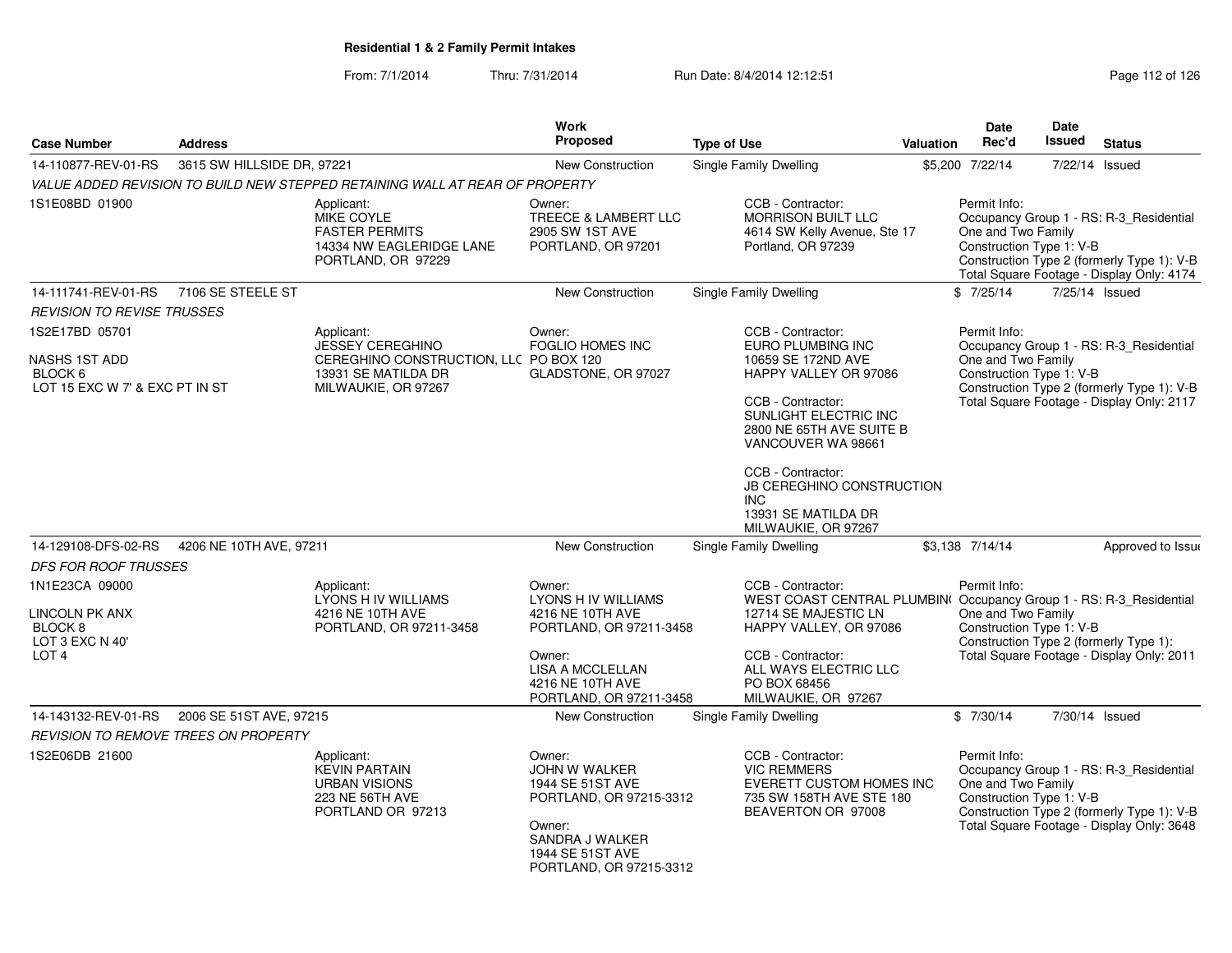From: 7/1/2014Thru: 7/31/2014 Run Date: 8/4/2014 12:12:51 Rege 113 of 126

| <b>Case Number</b>                         | <b>Address</b>      |                                                                                                                                                            | Work<br>Proposed                                                               | <b>Type of Use</b> |                                                                                                           | <b>Valuation</b> | <b>Date</b><br>Rec'd                                                                              | Date<br>Issued | <b>Status</b>                                                                                                                      |
|--------------------------------------------|---------------------|------------------------------------------------------------------------------------------------------------------------------------------------------------|--------------------------------------------------------------------------------|--------------------|-----------------------------------------------------------------------------------------------------------|------------------|---------------------------------------------------------------------------------------------------|----------------|------------------------------------------------------------------------------------------------------------------------------------|
| 14-151996-REV-01-RS                        | 3149 NE ALAMEDA TER |                                                                                                                                                            | <b>New Construction</b>                                                        |                    | Single Family Dwelling                                                                                    |                  | \$27,242 7/17/14                                                                                  |                | <b>Under Review</b>                                                                                                                |
|                                            |                     | ADDED VALUE REVISION TO CHANGE PANTRY DEPTH ON MAIN FLOOR AND ENLARGE WINDOW AT KITCHEN, COMPLETELY RECONFIGURE 2ND FLOOR PLAN, RELOCATE BEDROOMS AND BATH |                                                                                |                    |                                                                                                           |                  |                                                                                                   |                |                                                                                                                                    |
| 1N1E24CD 12101                             |                     | Applicant:<br><b>KEVIN PARTAIN</b>                                                                                                                         | Owner:<br><b>RENAISSANCE CUSTOM HOMES</b>                                      |                    | CCB - Contractor:<br>Jeff Shrope                                                                          |                  | Permit Info:                                                                                      |                | Occupancy Group 1 - RS: R-3_Residential                                                                                            |
| <b>OLMSTED PK</b>                          |                     | <b>URBAN VISIONS</b>                                                                                                                                       | <b>LLC</b>                                                                     |                    | RENAISSANCE CUSTOM HOMES                                                                                  |                  | One and Two Family                                                                                |                |                                                                                                                                    |
| BLOCK 5                                    |                     | 223 NE 56TH AVE                                                                                                                                            | 16771 BOONES FERRY RD                                                          |                    | <b>LLC</b>                                                                                                |                  | Construction Type 1: V-B                                                                          |                |                                                                                                                                    |
| LOT 9&10 TL 12101                          |                     | PORTLAND, OR 97213                                                                                                                                         | LAKE OSWEGO, OR 97035-4383                                                     |                    | 16771 Boones Ferry Rd<br>Lake Oswego, OR 97035                                                            |                  |                                                                                                   |                | Construction Type 2 (formerly Type 1): V-B<br>Total Square Footage - Display Only: 247                                             |
| 14-154302-DFS-01-RS 2147 N WATTS ST, 97217 |                     |                                                                                                                                                            | New Construction                                                               |                    | Single Family Dwelling                                                                                    |                  | \$10,000 7/21/14                                                                                  |                | 7/29/14 Issued                                                                                                                     |
| <b>DFS - ROOF TRUSSES</b>                  |                     |                                                                                                                                                            |                                                                                |                    |                                                                                                           |                  |                                                                                                   |                |                                                                                                                                    |
| 1N1E09DB 13000                             |                     | Applicant:<br>NICK FINKE<br>FINKE CONSTRUCTION<br>PO BOX 1565<br>WILSONVILLE, OR 97070                                                                     | Owner:<br>FINKE CONSTRUCTION LLC<br>P O BOX 1565<br>WILSONVILLE, OR 97070-1565 |                    | CCB - Contractor:<br><b>HANS FINKE</b><br>FINKE CONSTRUCTION LLC<br>P O BOX 1565<br>WILSONVILLE, OR 97070 |                  | Permit Info:<br>One and Two Family<br>Construction Type 1: V-B                                    |                | Occupancy Group 1 - RS: R-3 Residential<br>Construction Type 2 (formerly Type 1): V-B<br>Total Square Footage - Display Only: 2115 |
| 14-177247-DFS-01-RS 2137 N WATTS ST        |                     |                                                                                                                                                            | New Construction                                                               |                    | <b>Single Family Dwelling</b>                                                                             |                  | \$3,000 7/21/14                                                                                   |                | <b>Under Review</b>                                                                                                                |
| <b>DFS FOR TRUSSES</b>                     |                     |                                                                                                                                                            |                                                                                |                    |                                                                                                           |                  |                                                                                                   |                |                                                                                                                                    |
| 1N1E09DB 13001                             |                     | Applicant:<br><b>NICK FINKE</b><br>FINKE CONSTRUCTION<br>PO BOX 1565<br>WILSONVILLE, OR 97070                                                              |                                                                                |                    | CCB - Contractor:<br><b>HANS FINKE</b><br>FINKE CONSTRUCTION LLC<br>P O BOX 1565<br>WILSONVILLE, OR 97070 |                  | Permit Info:<br>One and Two Family<br>Construction Type 1: V-B                                    |                | Occupancy Group 1 - RS: R-3_Residential<br>Construction Type 2 (formerly Type 1): V-B<br>Total Square Footage - Display Only: 1960 |
| 14-177848-000-00-RS                        | 10329 NE PACIFIC ST |                                                                                                                                                            | <b>New Construction</b>                                                        |                    | Single Family Dwelling                                                                                    |                  | \$248,515 7/1/14                                                                                  |                | <b>Under Review</b>                                                                                                                |
|                                            |                     | NEW SINGLE FAMILY RESIDENCE/FLAG LOT/1-STORY/ATTACHED GARAGE/FLAT LOT/COMPLEX                                                                              |                                                                                |                    |                                                                                                           |                  |                                                                                                   |                |                                                                                                                                    |
| 1N2E34BC 02902                             |                     | Applicant:<br>SPENSER B STANLEY<br>PO BOX 33077<br>PORTLAND, OR 97292                                                                                      | Owner:<br>SPENSER B STANLEY<br>PO BOX 33077<br>PORTLAND, OR 97292              |                    |                                                                                                           |                  | Permit Info:<br>One and Two Family<br>Construction Type 1: V-B<br>Number of New Dwelling Units: 1 |                | Occupancy Group 1 - RS: R-3_Residential<br>Construction Type 2 (formerly Type 1): V-B<br>Total Square Footage - Display Only: 2490 |
| 14-177881-000-00-RS                        | 6022 SE 86TH AVE    |                                                                                                                                                            | <b>New Construction</b>                                                        |                    | Single Family Dwelling                                                                                    |                  | \$218.787 7/3/14                                                                                  |                | <b>Under Review</b>                                                                                                                |
|                                            |                     | NEW SINGLE FAMILY RESIDENCE/2-STORY/ATTACHED GARAGE/FLAT LOT/SIMPLE                                                                                        |                                                                                |                    |                                                                                                           |                  |                                                                                                   |                |                                                                                                                                    |
| 1S2E16CC 02101                             |                     | Applicant:<br>KYM NGUYEN<br>CONCEPT DESIGN & ASSOCIATES PO BOX 90277<br>PO BOX 8464<br>PORTLAND OR 97207                                                   | Owner:<br><b>DAMIR KARIN</b><br>PORTLAND, OR 97290                             |                    | CCB - Contractor:<br><b>DAMIR KARIN</b><br>DK HOMES LLC<br>PO BOX 90277<br>PORTLAND, OR 97290             |                  | Permit Info:<br>One and Two Family<br>Construction Type 1: V-B<br>Number of New Dwelling Units: 1 |                | Occupancy Group 1 - RS: R-3 Residential<br>Construction Type 2 (formerly Type 1): V-B<br>Total Square Footage - Display Only: 2127 |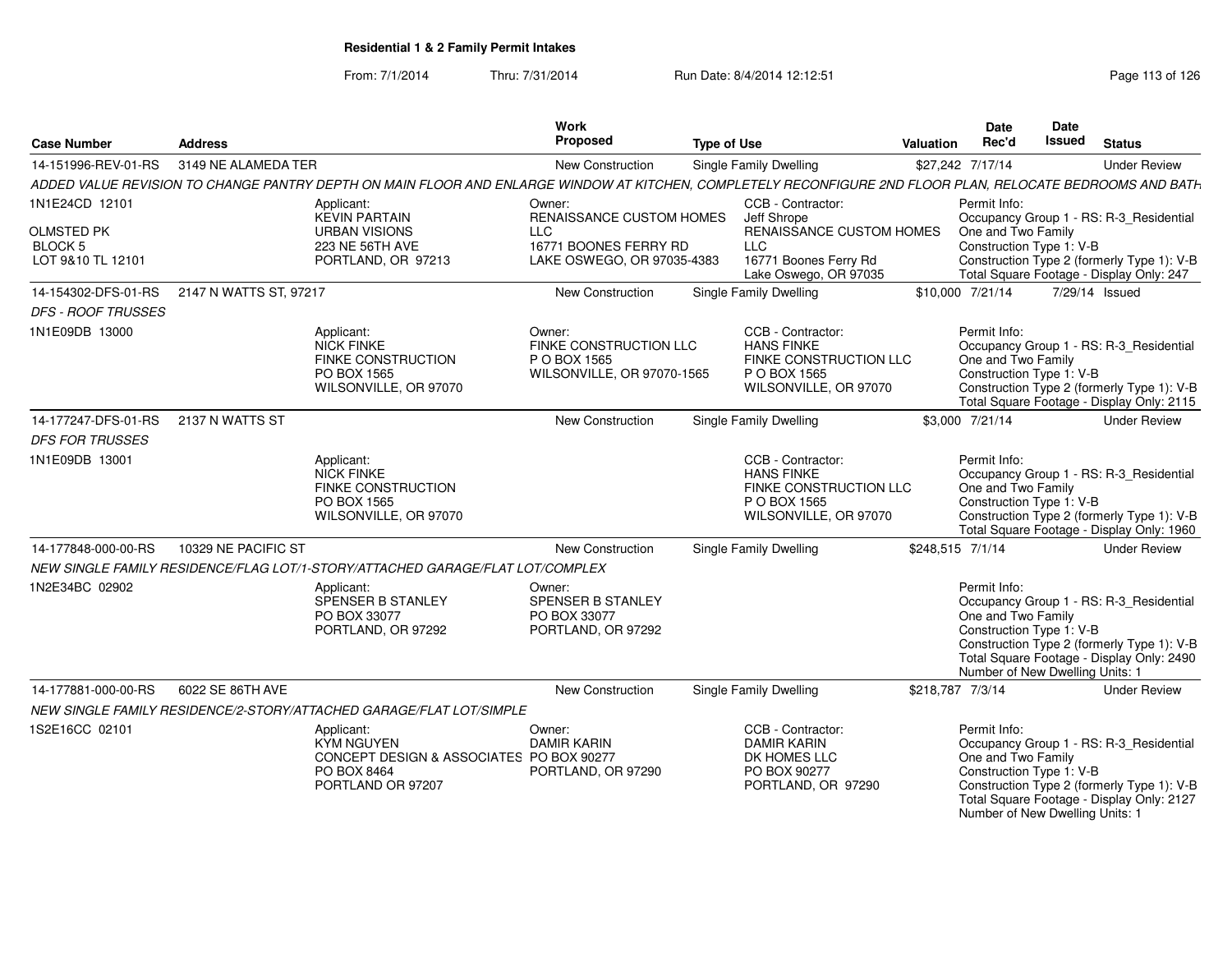From: 7/1/2014Thru: 7/31/2014 Run Date: 8/4/2014 12:12:51 Rege 114 of 126

|                                                              |                           |                                                                                                                                                             | <b>Work</b>                                                                                                                                                                                          |                    |                                                                                                                                   |                  | <b>Date</b>                                                                                       | Date   |                                                                                                                                    |
|--------------------------------------------------------------|---------------------------|-------------------------------------------------------------------------------------------------------------------------------------------------------------|------------------------------------------------------------------------------------------------------------------------------------------------------------------------------------------------------|--------------------|-----------------------------------------------------------------------------------------------------------------------------------|------------------|---------------------------------------------------------------------------------------------------|--------|------------------------------------------------------------------------------------------------------------------------------------|
| <b>Case Number</b>                                           | <b>Address</b>            |                                                                                                                                                             | Proposed                                                                                                                                                                                             | <b>Type of Use</b> |                                                                                                                                   | <b>Valuation</b> | Rec'd                                                                                             | Issued | <b>Status</b>                                                                                                                      |
| 14-178186-000-00-RS                                          | 5123 NE 35TH AVE, 97211   |                                                                                                                                                             | New Construction                                                                                                                                                                                     |                    | Single Family Dwelling                                                                                                            | \$319,290 7/2/14 |                                                                                                   |        | 7/31/14 Issued                                                                                                                     |
|                                                              |                           | NEW SINGLE FAMILY RESIDENCE/TWO STORY WITH BASEMENT BEDROOM/DETACHED GARAGE/FLAT LOT COMPLEX **WITH DETACHED GARAGE 14-178194-RS AND DEMOS 14-178204-RS HOU |                                                                                                                                                                                                      |                    |                                                                                                                                   |                  |                                                                                                   |        |                                                                                                                                    |
| 1N1E24AB 10500                                               |                           | Applicant:<br><b>MAJID HABIBI</b><br>PORTLAND DEVELOPMENT<br>GROUP, LLC<br>11124 NE HALSEY ST PMB 643<br>PORTLAND, OR 97220                                 | Owner:<br>PORTLAND DEVELOPMENT<br><b>GROUP</b><br>11124 NE HALSEY ST PMB 643<br>PORTLAND, OR 97220-2021<br>Owner:<br><b>INVESTMENTS LLC</b><br>11124 NE HALSEY ST PMB 643<br>PORTLAND, OR 97220-2021 |                    | CCB - Contractor:<br><b>GENE</b><br>PORTLAND DEVELOPMENT<br><b>GROUP LLC</b><br>11124 NE HALSEY ST. PMB 643<br>PORTLAND, OR 97220 |                  | Permit Info:<br>One and Two Family<br>Construction Type 1: V-B<br>Number of New Dwelling Units: 1 |        | Occupancy Group 1 - RS: R-3_Residential<br>Construction Type 2 (formerly Type 1):<br>Total Square Footage - Display Only: 2895     |
| 14-178833-000-00-RS                                          | 14139 SE INSLEY ST        |                                                                                                                                                             | New Construction                                                                                                                                                                                     |                    | <b>Single Family Dwelling</b>                                                                                                     | \$236,219 7/3/14 |                                                                                                   |        | <b>Under Review</b>                                                                                                                |
|                                                              |                           | NEW SINGLE FAMILY RESIDENCE/3-STORY/ATTACHED GARAGE/SLOPED LOT/COMPLEX                                                                                      |                                                                                                                                                                                                      |                    |                                                                                                                                   |                  |                                                                                                   |        |                                                                                                                                    |
| 1S2E13BC 00805                                               |                           | Applicant:<br>DARWIN GREEN<br><b>GRAYHAWK DEVELOPMENT LLC</b><br>14523 WESTLAKE DR<br>LAKE OSWEGO OR 97035                                                  | Owner:<br>ZB PROPERTIES LLC<br>12000 SW GARDEN PL<br>PORTLAND, OR 97223-8263                                                                                                                         |                    | CCB - Contractor:<br><b>GIBSON HOMES INC</b><br>PO BOX 1684<br>CLACKAMAS, OR 97015                                                |                  | Permit Info:<br>One and Two Family<br>Construction Type 1: V-B<br>Number of New Dwelling Units: 1 |        | Occupancy Group 1 - RS: R-3_Residential<br>Construction Type 2 (formerly Type 1): V-B<br>Total Square Footage - Display Only: 2515 |
| 14-179713-000-00-RS                                          | 691 NE SKIDMORE ST, 97211 |                                                                                                                                                             | New Construction                                                                                                                                                                                     |                    | <b>Single Family Dwelling</b>                                                                                                     | \$232,857 7/7/14 |                                                                                                   |        | <b>Under Review</b>                                                                                                                |
|                                                              |                           | NEW SINGLE FAMILY RESIDENCE/TWO STORY/FINISHED LOWER LEVEL/TUCKUNDER GARAGE/FLAT LOT/COMPLEX                                                                |                                                                                                                                                                                                      |                    |                                                                                                                                   |                  |                                                                                                   |        |                                                                                                                                    |
| 1N1E23CB 02900                                               |                           | Applicant:<br><b>KEVIN PARTAIN</b><br><b>URBAN VISIONS</b><br>223 NE 56TH AVE<br>PORTLAND, OR 97213                                                         | Owner:<br>ANNA M ELLIS<br>57 NE MORRIS ST<br>PORTLAND, OR 97212-3016<br>Owner:<br>ELIZABETH WHITFIELD<br>57 NE MORRIS ST<br>PORTLAND, OR 97212-3016                                                  |                    | CCB - Contractor:<br>Jeff Shrope<br>RENAISSANCE CUSTOM HOMES<br><b>LLC</b><br>16771 Boones Ferry Rd<br>Lake Oswego, OR 97035      |                  | Permit Info:<br>One and Two Family<br>Construction Type 1: V-B<br>Number of New Dwelling Units: 1 |        | Occupancy Group 1 - RS: R-3_Residential<br>Construction Type 2 (formerly Type 1): V-B<br>Total Square Footage - Display Only: 2289 |
| 14-179758-000-00-RS                                          | 5528 SE INSLEY ST, 97206  |                                                                                                                                                             | New Construction                                                                                                                                                                                     |                    | <b>Single Family Dwelling</b>                                                                                                     | \$265,061 7/7/14 |                                                                                                   |        | <b>Under Review</b>                                                                                                                |
|                                                              |                           | NEW SINGLE FAMILY RESIDENCE/TWO STORY/ATTACHED GARAGE/FLAT LOT/COMPLEX                                                                                      |                                                                                                                                                                                                      |                    |                                                                                                                                   |                  |                                                                                                   |        |                                                                                                                                    |
| 1S2E18AC 08600<br><b>TREMONT PK</b><br>BLOCK 15<br>LOT 21-23 |                           | Applicant:<br><b>KEVIN PARTAIN</b><br><b>URBAN VISIONS</b><br>223 NE 56TH AVE<br>PORTLAND OR 97213                                                          | Owner:<br>MARY C COFFMAN<br>PO BOX 816<br>GRESHAM, OR 97030-0188                                                                                                                                     |                    | CCB - Contractor:<br>Jeff Shrope<br>RENAISSANCE CUSTOM HOMES<br><b>LLC</b><br>16771 Boones Ferry Rd<br>Lake Oswego, OR 97035      |                  | Permit Info:<br>One and Two Family<br>Construction Type 1: V-B<br>Number of New Dwelling Units: 1 |        | Occupancy Group 1 - RS: R-3_Residential<br>Construction Type 2 (formerly Type 1): V-B<br>Total Square Footage - Display Only: 2573 |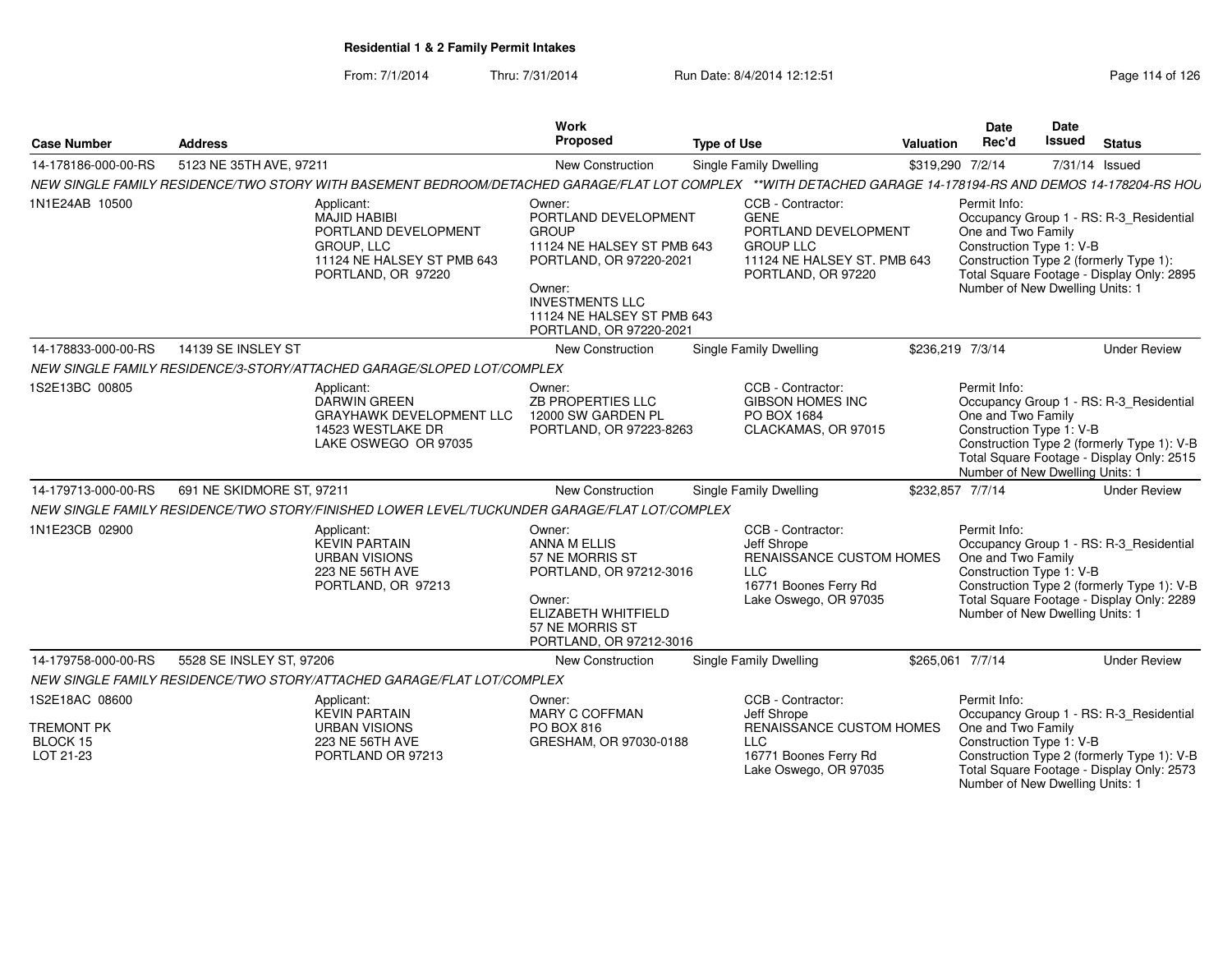### From: 7/1/2014Thru: 7/31/2014 Run Date: 8/4/2014 12:12:51 Rege 115 of 126

| <b>Case Number</b>                            | <b>Address</b>           |                                                                                                                 | <b>Work</b><br>Proposed                                                                | <b>Type of Use</b> |                                                                                                                            | <b>Valuation</b> | Date<br>Rec'd                                                                                     | Date<br><b>Issued</b> | <b>Status</b>                                                                                                                      |
|-----------------------------------------------|--------------------------|-----------------------------------------------------------------------------------------------------------------|----------------------------------------------------------------------------------------|--------------------|----------------------------------------------------------------------------------------------------------------------------|------------------|---------------------------------------------------------------------------------------------------|-----------------------|------------------------------------------------------------------------------------------------------------------------------------|
| 14-180579-000-00-RS                           | 8404 NW REED DR, 97229   |                                                                                                                 | New Construction                                                                       |                    | Single Family Dwelling                                                                                                     | \$483,303 7/8/14 |                                                                                                   |                       | <b>Under Review</b>                                                                                                                |
|                                               |                          | NEW SINGLE FAMILY RESIDENCE/3-STORY/ATTACHED GARAGE/SLOPED LOT/COMPLEX                                          |                                                                                        |                    |                                                                                                                            |                  |                                                                                                   |                       |                                                                                                                                    |
| 1N1W25CB 02900                                |                          | Applicant:                                                                                                      | Owner:                                                                                 |                    | CCB - Contractor:                                                                                                          |                  | Permit Info:                                                                                      |                       |                                                                                                                                    |
| PANAVISTA PARK<br>BLOCK 6<br>LOT <sub>5</sub> |                          | <b>VITALIY SMIRNOV</b><br>1425 SW MEDWYN TERR<br>PORTLAND, OR 97219-4339                                        | A-1 HOMES INC<br>10793 NW JORDAN LN<br>PORTLAND, OR 97229-5086                         |                    | A-1 HOMES INC<br>195 SW MEADOW DR<br>BEAVERTON, OR 97006                                                                   |                  | One and Two Family<br>Construction Type 1: V-B<br>Number of New Dwelling Units: 1                 |                       | Occupancy Group 1 - RS: R-3_Residential<br>Construction Type 2 (formerly Type 1): V-B<br>Total Square Footage - Display Only: 4759 |
| 14-180701-000-00-RS                           | 5363 SE HARNEY DR, 97206 |                                                                                                                 | <b>New Construction</b>                                                                |                    | Single Family Dwelling                                                                                                     | \$203,313 7/8/14 |                                                                                                   |                       | <b>Under Review</b>                                                                                                                |
|                                               |                          | NEW SINGLE FAMILY RESIDENCE/2-STORY/ATTACHED GARAGE/FLAT LOT/SIMPLE                                             |                                                                                        |                    |                                                                                                                            |                  |                                                                                                   |                       |                                                                                                                                    |
| 1S2E19DC 04905                                |                          | Applicant:<br><b>KEVIN PARTAIN</b><br><b>URBAN VISIONS</b><br>223 NE 56TH AVE<br>PORTLAND, OR 97213             | Owner:<br><b>BLACK DIAMOND CAPITAL LLC</b><br>PO BOX 2007<br>GRESHAM, OR 97030-0594    |                    | CCB - Contractor:<br><b>KRISTY RAASCH</b><br><b>RAASCH CONSTRUCTION LTD</b><br>3880 SE DEER CREEK WAY<br>GRESHAM, OR 97080 |                  | Permit Info:<br>One and Two Family<br>Construction Type 1: V-B<br>Number of New Dwelling Units: 1 |                       | Occupancy Group 1 - RS: R-3_Residential<br>Construction Type 2 (formerly Type 1): V-B<br>Total Square Footage - Display Only: 1991 |
| 14-180902-000-00-RS                           | 8118 SE TAYLOR ST        |                                                                                                                 | <b>New Construction</b>                                                                |                    | <b>Single Family Dwelling</b>                                                                                              |                  | \$215,612 7/9/14                                                                                  |                       | <b>Under Review</b>                                                                                                                |
|                                               |                          | NEW SINGLE FAMILY RESIDENCE/2-STORY/ATTACHED GARAGE/FLAT LOT/COMPLEX                                            |                                                                                        |                    |                                                                                                                            |                  |                                                                                                   |                       |                                                                                                                                    |
| 1S2E05AD 00301                                |                          | Applicant:<br><b>KYM NGUYEN</b><br>CONCEPT DESIGN & ASSOCIATES PO BOX 90277<br>PO BOX 8464<br>PORTLAND OR 97207 | Owner:<br>DK HOMES LLC<br>PORTLAND, OR 97290-0277                                      |                    | CCB - Contractor:<br><b>DAMIR KARIN</b><br>DK HOMES LLC<br>PO BOX 90277<br>PORTLAND, OR 97290                              |                  | Permit Info:<br>One and Two Family<br>Construction Type 1: V-B<br>Number of New Dwelling Units: 1 |                       | Occupancy Group 1 - RS: R-3 Residential<br>Construction Type 2 (formerly Type 1): V-B<br>Total Square Footage - Display Only: 2081 |
| 14-180907-000-00-RS                           | 1314 SE MARION ST        |                                                                                                                 | New Construction                                                                       |                    | <b>Single Family Dwelling</b>                                                                                              | \$300,478 7/8/14 |                                                                                                   |                       | <b>Under Review</b>                                                                                                                |
|                                               |                          | NEW SINGLE FAMILY RESIDENCE/3 STORY/ATTACHED GARAGE/FLAT LOT/COMPLEX                                            |                                                                                        |                    |                                                                                                                            |                  |                                                                                                   |                       |                                                                                                                                    |
| 1S1E26BA 04700                                |                          | Applicant:<br><b>MIKE COYLE</b><br><b>FASTER PERMITS</b><br>14334 NW EAGLERIDGE LANE<br>PORTLAND, OR 97229      | Owner:<br><b>LANDRY DEVELOPMENT LLC</b><br>8885 SW HILLVIEW TERR<br>PORTLAND, OR 97225 |                    | CCB - Contractor:<br><b>LANDRY DEVELOPMENT LLC</b><br>8885 SW HILLVIEW TERR<br>PORTLAND, OR 97225                          |                  | Permit Info:<br>One and Two Family<br>Construction Type 1: V-B<br>Number of New Dwelling Units: 1 |                       | Occupancy Group 1 - RS: R-3 Residential<br>Construction Type 2 (formerly Type 1): V-B<br>Total Square Footage - Display Only: 2872 |
| 14-180926-000-00-RS                           | 8112 SE TAYLOR ST        |                                                                                                                 | <b>New Construction</b>                                                                |                    | <b>Single Family Dwelling</b>                                                                                              |                  | \$211,311 7/9/14                                                                                  |                       | <b>Under Review</b>                                                                                                                |
|                                               |                          | NEW SINGLE FAMILY RESIDENCE/2-STORY/ATTACHED GARAGE/FLAT LOT/COMPLEX                                            |                                                                                        |                    |                                                                                                                            |                  |                                                                                                   |                       |                                                                                                                                    |
| 1S2E05AD 00301                                |                          | Applicant:<br><b>KYM NGUYEN</b><br>CONCEPT DESIGN & ASSOCIATES PO BOX 90277<br>PO BOX 8464<br>PORTLAND OR 97207 | Owner:<br>DK HOMES LLC<br>PORTLAND, OR 97290-0277                                      |                    | CCB - Contractor:<br><b>DAMIR KARIN</b><br>DK HOMES LLC<br>PO BOX 90277<br>PORTLAND, OR 97290                              |                  | Permit Info:<br>One and Two Family<br>Construction Type 1: V-B<br>Number of New Dwelling Units: 1 |                       | Occupancy Group 1 - RS: R-3 Residential<br>Construction Type 2 (formerly Type 1): V-B<br>Total Square Footage - Display Only: 2042 |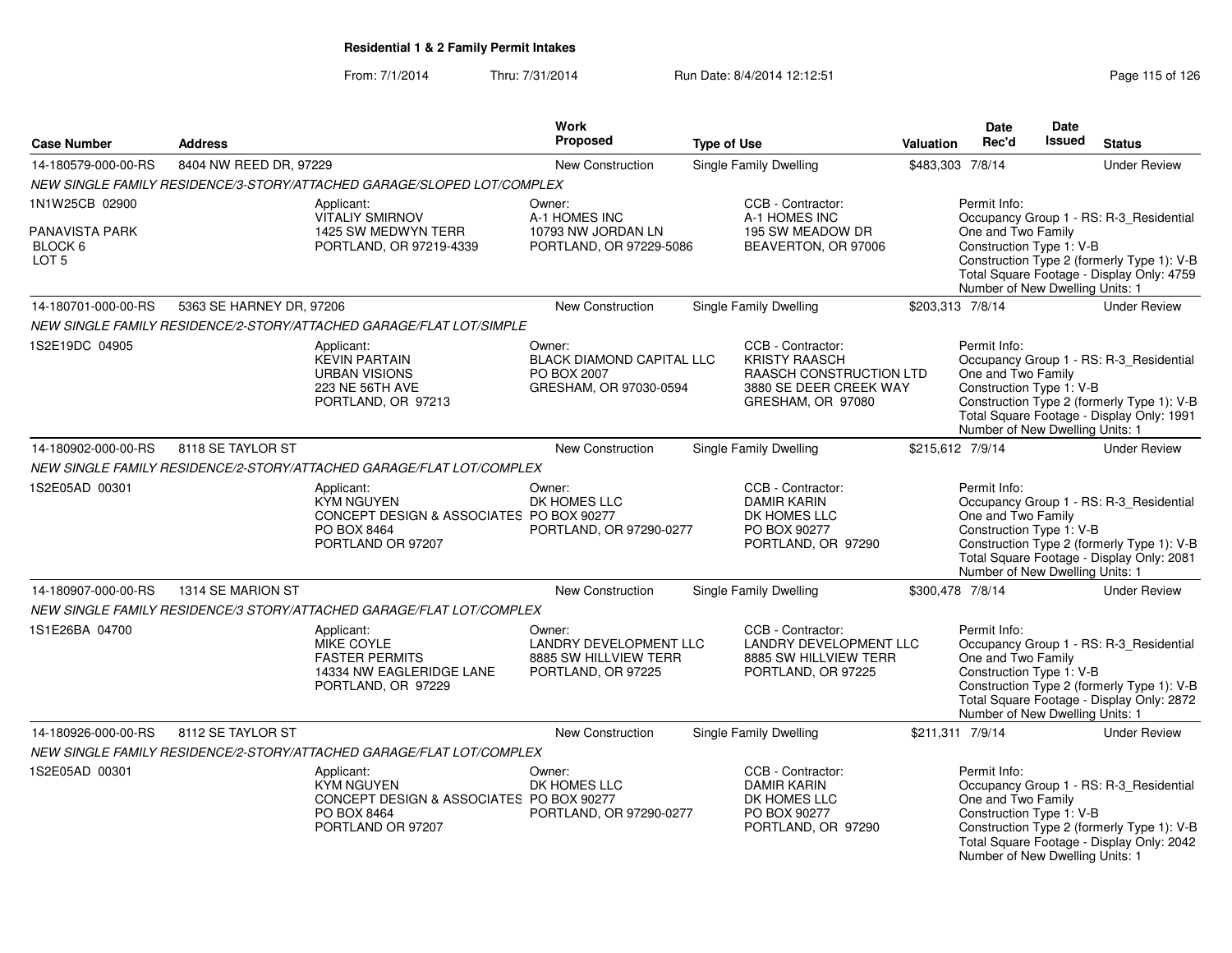### From: 7/1/2014Thru: 7/31/2014 Run Date: 8/4/2014 12:12:51 Rege 116 of 126

|                                                                                          |                         |                                                                                                                           | <b>Work</b>                                                                               |                                                                                                                                  |                  | <b>Date</b>                                                                                       | Date          |                                                                                                                                    |
|------------------------------------------------------------------------------------------|-------------------------|---------------------------------------------------------------------------------------------------------------------------|-------------------------------------------------------------------------------------------|----------------------------------------------------------------------------------------------------------------------------------|------------------|---------------------------------------------------------------------------------------------------|---------------|------------------------------------------------------------------------------------------------------------------------------------|
| <b>Case Number</b>                                                                       | <b>Address</b>          |                                                                                                                           | <b>Proposed</b>                                                                           | <b>Type of Use</b>                                                                                                               | <b>Valuation</b> | Rec'd                                                                                             | <b>Issued</b> | <b>Status</b>                                                                                                                      |
| 14-180941-000-00-RS                                                                      | 7405 N OLIN AVE, 97203  |                                                                                                                           | New Construction                                                                          | <b>Single Family Dwelling</b>                                                                                                    |                  | \$345,208 7/8/14                                                                                  |               | <b>Under Review</b>                                                                                                                |
|                                                                                          |                         | NEW SINGLE FAMILY RESIDENCE/3 STORY/DETACHED GARAGE/FLAT LOT/COMPLEX*DETACHED GARAGE 14-180948RS*                         |                                                                                           |                                                                                                                                  |                  |                                                                                                   |               |                                                                                                                                    |
| 1N1E08CD 08200<br>SMITHSON LAND COS ADD<br>BLOCK <sub>3</sub><br>SW 52 1/2' OF LOT 45-48 |                         | Applicant:<br><b>MIKE COYLE</b><br><b>FASTER PERMITS</b><br>14334 NW EAGLERIDGE LANE<br>PORTLAND, OR 97229                | Owner:<br><b>RED GAP HOLDINGS LLC</b><br>300 W 15TH ST #300-4<br>VANCOUVER, WA 98660-2927 | CCB - Contractor:<br>K & C CUSTOM HOMES LLC<br>3720 SW BOND AVE #308<br>PORTLAND, OR 97239                                       |                  | Permit Info:<br>One and Two Family<br>Construction Type 1: V-B<br>Number of New Dwelling Units: 1 |               | Occupancy Group 1 - RS: R-3 Residential<br>Construction Type 2 (formerly Type 1):<br>Total Square Footage - Display Only: 3130     |
| 14-182055-000-00-RS                                                                      | 4363 NE 131ST PL        |                                                                                                                           | New Construction                                                                          | <b>Single Family Dwelling</b>                                                                                                    |                  | \$251,485 7/14/14                                                                                 |               | <b>Under Review</b>                                                                                                                |
|                                                                                          |                         | NEW SINGLE FAMILY RESIDENCE/2-STORY/ATTACHED GARAGE/FLAT LOT/SIMPLE                                                       |                                                                                           |                                                                                                                                  |                  |                                                                                                   |               |                                                                                                                                    |
| 1S2E11CD 05005                                                                           |                         | Applicant:<br><b>KYM NGUYEN</b><br>CONCEPT DESIGN & ASSOCIATES PO BOX 2885<br>PO BOX 8464<br>PORTLAND OR 97207            | Owner:<br><b>CLEARWATER HOMES LLC</b><br>CLACKAMAS, OR 97015                              | CCB - Contractor:<br>CLEARWATER HOMES LLC<br>PO BOX 2885<br>CLACKAMAS OR 97015                                                   |                  | Permit Info:<br>One and Two Family<br>Construction Type 1: V-B<br>Number of New Dwelling Units: 1 |               | Occupancy Group 1 - RS: R-3_Residential<br>Construction Type 2 (formerly Type 1): V-B<br>Total Square Footage - Display Only: 2520 |
| 14-182671-000-00-RS                                                                      | 4313 NE 56TH AVE, 97218 |                                                                                                                           | New Construction                                                                          | <b>Single Family Dwelling</b>                                                                                                    |                  | \$334.822 7/18/14                                                                                 |               | <b>Under Review</b>                                                                                                                |
|                                                                                          |                         | NEW SINGLE FAMILY RESIDENCE/TWO STORY/ATTACHED GARAGE/FLAT LOT/COMPLEX                                                    |                                                                                           |                                                                                                                                  |                  |                                                                                                   |               |                                                                                                                                    |
| 1N2E19DB 05300                                                                           |                         | Applicant:<br><b>VITALIY BONDARENKO</b><br>10960 NE EUGENE ST<br>PORTLAND, OR 97220-2925<br>Applicant:<br>PAUL BLASHISHIN | Owner:<br><b>VITALIY BONDARENKO</b><br>10960 NE EUGENE ST<br>PORTLAND, OR 97220-2925      |                                                                                                                                  |                  | Permit Info:<br>One and Two Family<br>Construction Type 1: V-B<br>Number of New Dwelling Units: 1 |               | Occupancy Group 1 - RS: R-3_Residential<br>Construction Type 2 (formerly Type 1): V-B<br>Total Square Footage - Display Only: 3366 |
|                                                                                          |                         | 10960 NE EUGENE ST<br>PORTLAND, OR 97220                                                                                  |                                                                                           |                                                                                                                                  |                  |                                                                                                   |               |                                                                                                                                    |
| 14-182753-000-00-RS                                                                      | 9474 N TYLER AVE        |                                                                                                                           | New Construction                                                                          | Single Family Dwelling                                                                                                           |                  | \$359,970 7/11/14                                                                                 |               | Admin Hold                                                                                                                         |
|                                                                                          |                         | NEW SINGLE FAMILY RESIDENCE/THREE STORY/ATTACHED GARAGE/FLAT LOT/COMPLEX                                                  |                                                                                           |                                                                                                                                  |                  |                                                                                                   |               |                                                                                                                                    |
| 1N1E06CC 06401                                                                           |                         | Applicant:<br>MIKE COYLE<br><b>FASTER PERMITS</b><br>14334 NW EAGLERIDGE LANE<br>PORTLAND, OR 97229                       | Owner:<br>JET INVESTMENTS LLC<br>9460 N TYLER AVE<br>PORTLAND, OR 97203                   | CCB - Contractor:<br><b>BRISTOL CREEK HOMES &amp;</b><br>DEVELOPMENT CO LLC<br>520 SW YAMHILL ST SUITE 600<br>PORTLAND, OR 97204 |                  | Permit Info:<br>One and Two Family<br>Construction Type 1: V-B<br>Number of New Dwelling Units: 1 |               | Occupancy Group 1 - RS: R-3_Residential<br>Construction Type 2 (formerly Type 1): V-B<br>Total Square Footage - Display Only: 3436 |
| 14-183445-000-00-RS                                                                      | 3419 NE 35TH PL, 97212  |                                                                                                                           | <b>New Construction</b>                                                                   | Single Family Dwelling                                                                                                           |                  | \$571,371 7/14/14                                                                                 |               | <b>Under Review</b>                                                                                                                |
|                                                                                          |                         | NEW SINGLE FAMILY RESIDENCE/3-STORY WITH BASEMENT/TUCK UNDER GARAGE/FLAT LOT/COMPLEX                                      |                                                                                           |                                                                                                                                  |                  |                                                                                                   |               |                                                                                                                                    |
| 1N1E25AB 02300                                                                           |                         | Applicant:<br><b>RICK BLUHM</b><br><b>COMPLETE CONSTRUCTION</b><br>7078 NE 8TH AVE<br>PORTLAND, OR 97211                  | Owner:<br><b>BURNETT WOODS LLC</b><br>1631 NE BROADWAY PMB 322<br>PORTLAND, OR 97232-1425 | CCB - Contractor:<br><b>RICK BLUHM</b><br><b>COMPLETE CONSTRUCTION LLC</b><br>7078 NE 8TH AVE<br>PORTLAND, OR 97211              |                  | Permit Info:<br>One and Two Family<br>Construction Type 1: V-B<br>Number of New Dwelling Units: 1 |               | Occupancy Group 1 - RS: R-3_Residential<br>Construction Type 2 (formerly Type 1): V-B<br>Total Square Footage - Display Only: 5702 |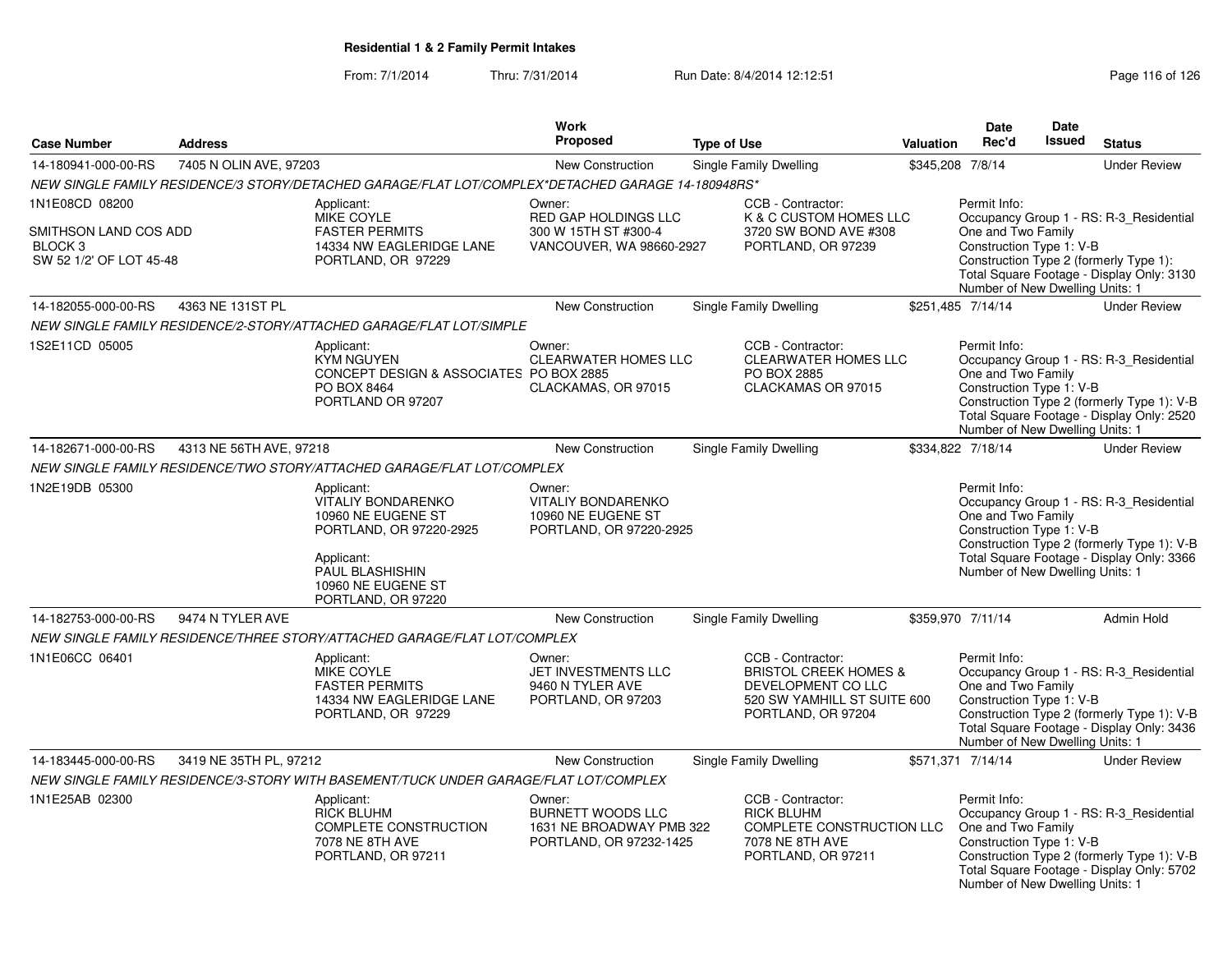### From: 7/1/2014Thru: 7/31/2014 Run Date: 8/4/2014 12:12:51 Rege 117 of 126

|                                                                               |                                    |                                                                                                                            | Work                                                                                                                                              |                    |                                                                                                                                                          |           | <b>Date</b>                                                                                       | Date   |                                                                                                                                    |
|-------------------------------------------------------------------------------|------------------------------------|----------------------------------------------------------------------------------------------------------------------------|---------------------------------------------------------------------------------------------------------------------------------------------------|--------------------|----------------------------------------------------------------------------------------------------------------------------------------------------------|-----------|---------------------------------------------------------------------------------------------------|--------|------------------------------------------------------------------------------------------------------------------------------------|
| <b>Case Number</b>                                                            | <b>Address</b>                     |                                                                                                                            | Proposed                                                                                                                                          | <b>Type of Use</b> |                                                                                                                                                          | Valuation | Rec'd                                                                                             | Issued | <b>Status</b>                                                                                                                      |
| 14-184008-000-00-RS                                                           | 6552 NE GRAND AVE, 97211           |                                                                                                                            | <b>New Construction</b>                                                                                                                           |                    | Single Family Dwelling                                                                                                                                   |           | \$312,858 7/15/14                                                                                 |        | <b>Under Review</b>                                                                                                                |
|                                                                               |                                    | NEW SINGLE FAMILY RESIDENCE/3-STORY/ATTACHED GARAGE/FLAT LOT/COMPLEX/WITH ADU ON FIRST FLOOR                               |                                                                                                                                                   |                    |                                                                                                                                                          |           |                                                                                                   |        |                                                                                                                                    |
| 1N1E14BC 15001                                                                |                                    | Applicant:<br><b>SCOTT CLAYTON</b><br>DA GREY LIMITED<br>1905 SW 257TH AVE<br>TROUTDALE, OR 97060                          | Owner:<br>D A GREY LTD<br>1905 SW 257TH AVE<br>TROUTDALE, OR 97060-1964                                                                           |                    | CCB - Contractor:<br>DA GREY LIMITED<br>1905 SW 257TH AVE<br>TROUTDALE, OR 97060                                                                         |           | Permit Info:<br>One and Two Family<br>Construction Type 1: V-B<br>Number of New Dwelling Units: 2 |        | Occupancy Group 1 - RS: R-3_Residential<br>Construction Type 2 (formerly Type 1): V-B<br>Total Square Footage - Display Only: 2999 |
| 14-184027-000-00-RS                                                           | 6562 NE GRAND AVE, 97211           |                                                                                                                            | New Construction                                                                                                                                  |                    | Single Family Dwelling                                                                                                                                   |           | \$312,858 7/15/14                                                                                 |        | <b>Under Review</b>                                                                                                                |
|                                                                               |                                    | NEW SINGLE FAMILY RESIDENCE/3-STORY/ATTACHED GARAGE/FLAT LOT/COMPLEX/ADU ON FIRST FLOOR                                    |                                                                                                                                                   |                    |                                                                                                                                                          |           |                                                                                                   |        |                                                                                                                                    |
| 1N1E14BC 15000<br>MAXWELL<br>BLOCK 4<br>LOT 6&7 TL 15000                      |                                    | Applicant:<br><b>SCOTT CLAYTON</b><br><b>D A GREY LTD</b><br>1905 SE 257TH AVE<br>TROUTDALE, OR 97060                      | Owner:<br><b>D A GREY LTD</b><br>1905 SW 257TH AVE<br>TROUTDALE, OR 97060-1964                                                                    |                    | CCB - Contractor:<br>DA GREY LIMITED<br>1905 SW 257TH AVE<br>TROUTDALE, OR 97060                                                                         |           | Permit Info:<br>One and Two Family<br>Construction Type 1: V-B                                    |        | Occupancy Group 1 - RS: R-3 Residential<br>Construction Type 2 (formerly Type 1): V-B<br>Total Square Footage - Display Only: 2999 |
| 14-184092-000-00-RS                                                           | 3806 SE RURAL ST, 97202            |                                                                                                                            | New Construction                                                                                                                                  |                    | <b>Single Family Dwelling</b>                                                                                                                            |           | Number of New Dwelling Units: 2<br>\$340,024 7/15/14                                              |        | <b>Under Review</b>                                                                                                                |
|                                                                               |                                    | NEW SINGLE FAMILY RESIDENCE/2-STORY/DETACHED GARAGE/FLAT LOT/COMPLEX***DETACHED GARAGE14-184097-RS***                      |                                                                                                                                                   |                    |                                                                                                                                                          |           |                                                                                                   |        |                                                                                                                                    |
| 1S1E24AD 14300<br><b>BERKELEY</b><br>BLOCK <sub>8</sub><br><b>LOT 7&amp;8</b> |                                    | Applicant:<br><b>OLEG PILIPENKO</b><br>230 NW SEBLAR DR<br>PORTLAND, OR 97210                                              | Owner:<br>15067 SE BUNKER HILL CT<br>HAPPY VALLEY, OR 97086-7347                                                                                  |                    | CCB - Contractor:<br>CRESCENT CUSTOM HOMES LLC CRESCENT CUSTOM HOMES LLC Occupancy Group 1 - RS: R-3 Residential<br>69166 WALKER RD<br>RAINIER, OR 97048 |           | Permit Info:<br>One and Two Family<br>Construction Type 1: V-B<br>Number of New Dwelling Units: 1 |        | Construction Type 2 (formerly Type 1):<br>Total Square Footage - Display Only: 3083                                                |
| 14-184577-000-00-RS                                                           | 14203 SE PINE CT, 97233            |                                                                                                                            | New Construction                                                                                                                                  |                    | <b>Single Family Dwelling</b>                                                                                                                            |           | \$312,188 7/16/14                                                                                 |        | <b>Under Review</b>                                                                                                                |
|                                                                               |                                    | NEW SINGLE FAMILY RESIDENCE/TWO STORY/ATTACHED GARAGE/FLAT LOT/COMPLEX                                                     |                                                                                                                                                   |                    |                                                                                                                                                          |           |                                                                                                   |        |                                                                                                                                    |
| 1N2E36CC 05503                                                                |                                    | Applicant:<br>PAVEL SKLYARUK<br>13104 NE 39TH ST<br>VANCOUVER, WA 98682                                                    | Owner:<br>PAVEL SKLYARUK<br>13104 NE 39TH ST<br>VANCOUVER, WA 98682<br>Owner:<br><b>LESYA SKLYARUK</b><br>13104 NE 39TH ST<br>VANCOUVER, WA 98682 |                    |                                                                                                                                                          |           | Permit Info:<br>One and Two Family<br>Construction Type 1: V-B<br>Number of New Dwelling Units: 1 |        | Occupancy Group 1 - RS: R-3_Residential<br>Construction Type 2 (formerly Type 1): V-B<br>Total Square Footage - Display Only: 3170 |
| 14-184686-000-00-RS                                                           | 6023 SE CESAR E CHAVEZ BLVD, 97202 |                                                                                                                            | <b>New Construction</b>                                                                                                                           |                    | Single Family Dwelling                                                                                                                                   |           | \$340.024 7/16/14                                                                                 |        | <b>Admin Hold</b>                                                                                                                  |
|                                                                               |                                    | NEW SINGLE FAMILY RESIDENCE/2-STORY WITH FINISHED ATTIC/DETACHED GARAGE/FLAT LOT/COMPLEX***DETACHED GARAGE 14-184704-RS*** |                                                                                                                                                   |                    |                                                                                                                                                          |           |                                                                                                   |        |                                                                                                                                    |
| 1S1E13DD 01200                                                                |                                    | Applicant:<br><b>OLEG PILIPENKO</b><br>230 NW SEBLAR DR<br>PORTLAND, OR 97210                                              | Owner:<br><b>OLEG PILIPENKO</b><br>230 NW SEBLAR DR<br>PORTLAND, OR 97210                                                                         |                    | CCB - Contractor:<br>CRESCENT CUSTOM HOMES LLC<br>69166 WALKER RD<br>RAINIER, OR 97048                                                                   |           | Permit Info:<br>One and Two Family<br>Construction Type 1: V-B<br>Number of New Dwelling Units: 1 |        | Occupancy Group 1 - RS: R-3_Residential<br>Construction Type 2 (formerly Type 1):<br>Total Square Footage - Display Only: 3083     |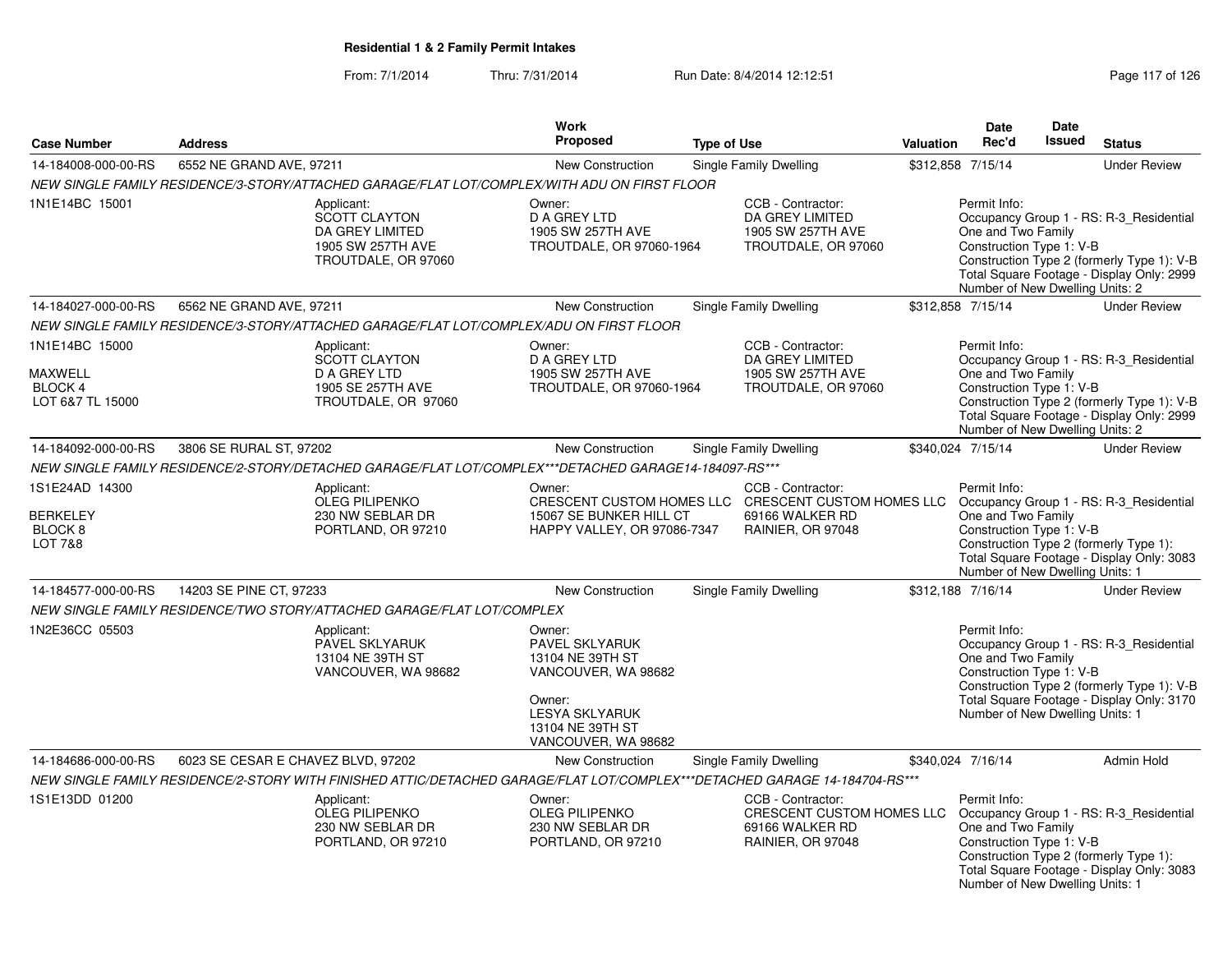### From: 7/1/2014Thru: 7/31/2014 Run Date: 8/4/2014 12:12:51 Research 2010 126

Number of New Dwelling Units: 1

|                                                                                            |                         |                                                                                                            | Work<br>Proposed                                                                                                                                               |                    |                                                                                                                    |           | <b>Date</b><br>Rec'd                                                                              | Date<br><b>Issued</b> |                                                                                                                                    |
|--------------------------------------------------------------------------------------------|-------------------------|------------------------------------------------------------------------------------------------------------|----------------------------------------------------------------------------------------------------------------------------------------------------------------|--------------------|--------------------------------------------------------------------------------------------------------------------|-----------|---------------------------------------------------------------------------------------------------|-----------------------|------------------------------------------------------------------------------------------------------------------------------------|
| <b>Case Number</b>                                                                         | <b>Address</b>          |                                                                                                            |                                                                                                                                                                | <b>Type of Use</b> |                                                                                                                    | Valuation |                                                                                                   |                       | <b>Status</b>                                                                                                                      |
| 14-184703-000-00-RS                                                                        | 1433 SW HUME CT, 97219  |                                                                                                            | New Construction                                                                                                                                               |                    | Single Family Dwelling                                                                                             |           | \$319,529 7/16/14                                                                                 |                       | <b>Under Review</b>                                                                                                                |
|                                                                                            |                         | NEW SINGLE FAMILY RESIDENCE/TWO STORY/ATTACHED GARAGE/FLAT LOT/PRESCRIPTIVE **LOT 18**                     |                                                                                                                                                                |                    |                                                                                                                    |           |                                                                                                   |                       |                                                                                                                                    |
| 1S1E21CD 00600                                                                             |                         | Applicant:<br><b>KEVIN PARTAIN</b><br><b>URBAN VISIONS</b><br>223 NE 56TH AVE<br>PORTLAND, OR 97213        | Owner:<br>EXCEPTIONAL HOMES BY ANDRE ANDREY KOSHUBA<br>INC.<br>14237 BRIDGE CT<br>LAKE OSWEGO, OR 97034-2177                                                   |                    | CCB - Contractor:<br><b>EXCEPTIONAL HOMES BY</b><br><b>ANDREY INC</b><br>14237 BRIDGE CT.<br>LAKE OSWEGO, OR 97034 |           | Permit Info:<br>One and Two Family<br>Construction Type 1: V-B<br>Number of New Dwelling Units: 1 |                       | Occupancy Group 1 - RS: R-3 Residential<br>Construction Type 2 (formerly Type 1): V-B<br>Total Square Footage - Display Only: 3089 |
| 14-184721-000-00-RS                                                                        | 1423 SW HUME CT, 97219  |                                                                                                            | New Construction                                                                                                                                               |                    | Single Family Dwelling                                                                                             |           | \$319,529 7/16/14                                                                                 |                       | <b>Under Review</b>                                                                                                                |
|                                                                                            |                         | NEW SINGLE FAMILY RESIDENCE/TWO STORY/ATTACHED GARAGE/FLAT LOT/PRESCRIPTIVE **LOT 19**                     |                                                                                                                                                                |                    |                                                                                                                    |           |                                                                                                   |                       |                                                                                                                                    |
| 1S1E21CD 00600                                                                             |                         | Applicant:<br><b>KEVIN PARTAIN</b><br><b>URBAN VISIONS</b><br>223 NE 56TH AVE<br>PORTLAND, OR 97213        | Owner:<br>EXCEPTIONAL HOMES BY ANDRE ANDREY KOSHUBA<br><b>INC</b><br>14237 BRIDGE CT<br>LAKE OSWEGO, OR 97034-2177                                             |                    | CCB - Contractor:<br><b>EXCEPTIONAL HOMES BY</b><br><b>ANDREY INC</b><br>14237 BRIDGE CT.<br>LAKE OSWEGO, OR 97034 |           | Permit Info:<br>One and Two Family<br>Construction Type 1: V-B<br>Number of New Dwelling Units: 1 |                       | Occupancy Group 1 - RS: R-3_Residential<br>Construction Type 2 (formerly Type 1): V-B<br>Total Square Footage - Display Only: 3089 |
| 14-184732-000-00-RS                                                                        | 4763 SW ADMIRAL ST      |                                                                                                            | New Construction                                                                                                                                               |                    | Single Family Dwelling                                                                                             |           | \$318,618 7/16/14                                                                                 |                       | <b>Under Review</b>                                                                                                                |
|                                                                                            |                         | NEW SINGLE FAMILY RESIDENCE/2-STORY/ATTACHED GARAGE/SLOPED LOT/COMPLEX                                     |                                                                                                                                                                |                    |                                                                                                                    |           |                                                                                                   |                       |                                                                                                                                    |
| 1S1E18AA 06901                                                                             |                         | Applicant:<br><b>OLEG PILIPENKO</b><br>230 NW SEBLAR DR<br>PORTLAND, OR 97210                              | Owner:<br><b>MARK G BARLOW</b><br>4755 SW ADMIRAL ST<br>PORTLAND, OR 97221<br>Owner:<br><b>CHANDANY S BARLOW</b><br>4755 SW ADMIRAL ST                         |                    |                                                                                                                    |           | Permit Info:<br>One and Two Family<br>Construction Type 1: V-B<br>Number of New Dwelling Units: 1 |                       | Occupancy Group 1 - RS: R-3_Residential<br>Construction Type 2 (formerly Type 1): V-B<br>Total Square Footage - Display Only: 3133 |
|                                                                                            |                         |                                                                                                            | PORTLAND, OR 97221                                                                                                                                             |                    |                                                                                                                    |           |                                                                                                   |                       |                                                                                                                                    |
| 14-184763-000-00-RS                                                                        | 5264 SE 69TH AVE, 97206 |                                                                                                            | <b>New Construction</b>                                                                                                                                        |                    | Single Family Dwelling                                                                                             |           | \$275,174 7/16/14                                                                                 |                       | <b>Under Review</b>                                                                                                                |
|                                                                                            |                         | NEW SINGLE FAMILY RESIDENCE/TWO STORY/DETACHED GARAGE/FLAT LOT/COMPLEX***WITH GARAGE 14-184775-RS***       |                                                                                                                                                                |                    |                                                                                                                    |           |                                                                                                   |                       |                                                                                                                                    |
| 1S2E17BD 10600<br><b>NASHVILLE</b><br><b>BLOCK1</b><br>LOT <sub>3</sub><br>LOT 4 EXC S 25' |                         | Applicant:<br><b>MIKE COYLE</b><br><b>FASTER PERMITS</b><br>14334 NW EAGLERIDGE LANE<br>PORTLAND, OR 97229 | Owner:<br><b>BRIAN MCMILLEN LLC</b><br><b>15151 SE FRYE</b><br>HAPPY VALLEY, OR 97086<br>Owner:<br><b>DAVID HELM</b><br>20575 SE HIGH CT<br>DAMASCUS, OR 97089 |                    | CCB - Contractor:<br><b>BRIAN MCMILLEN LLC</b><br>15151 SE FRYE<br>HAPPY VALLEY, OR 97086                          |           | Permit Info:<br>One and Two Family<br>Construction Type 1: V-B<br>Number of New Dwelling Units: 1 |                       | Occupancy Group 1 - RS: R-3_Residential<br>Construction Type 2 (formerly Type 1):<br>Total Square Footage - Display Only: 2495     |
| 14-184841-000-00-RS                                                                        |                         |                                                                                                            | New Construction                                                                                                                                               |                    | <b>Single Family Dwelling</b>                                                                                      |           | \$308,371 7/16/14                                                                                 |                       | <b>Under Review</b>                                                                                                                |
|                                                                                            |                         | NEW SINGLE FAMILY RESIDENCE/TWO STORY/DETACHED GARAGE/SLOPING LOT/PRESCRIPTIVE                             |                                                                                                                                                                |                    | *** WITH GARAGE 14-184870-RS***                                                                                    |           |                                                                                                   |                       |                                                                                                                                    |
| 1S1E19BB 03403<br>WHITAKER HEIGHTS<br>LOT <sub>3</sub><br>INC UND INT TRACTS A&B           |                         | Applicant:<br><b>KEVIN PARTAIN</b><br><b>URBAN VISIONS</b><br>223 NE 56TH AVE<br>PORTLAND, OR 97213        | Owner:<br>PAHLISCH HOMES INC<br>63088 NE 18TH ST #100<br>BEND, OR 97701-7102                                                                                   |                    | CCB - Contractor:<br>ARNETT CONSTRUCTION CO<br>15450 SW MIDDLETON CT<br>BEAVERTON, OR 970075181                    |           | Permit Info:<br>One and Two Family<br>Construction Type 1: V-B                                    |                       | Occupancy Group 1 - RS: R-3_Residential<br>Construction Type 2 (formerly Type 1):<br>Total Square Footage - Display Only: 2796     |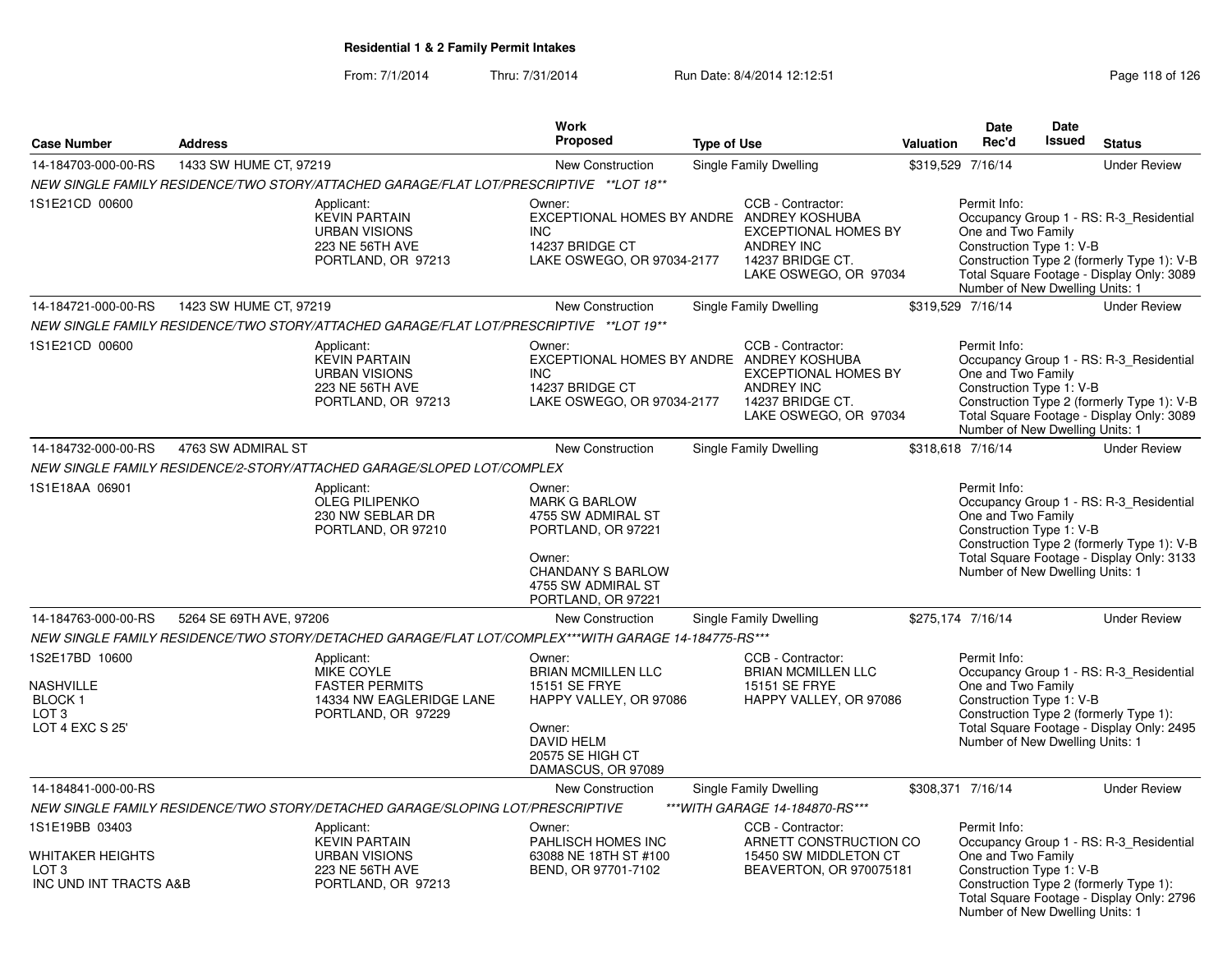### From: 7/1/2014Thru: 7/31/2014 Run Date: 8/4/2014 12:12:51 Rege 119 of 126

|                     |                             |                                                                                                                           | <b>Work</b>                                                                                                                                            |                    |                                                                                                                       |           | <b>Date</b>                                                                                       | <b>Date</b> |                                                                                                                                    |
|---------------------|-----------------------------|---------------------------------------------------------------------------------------------------------------------------|--------------------------------------------------------------------------------------------------------------------------------------------------------|--------------------|-----------------------------------------------------------------------------------------------------------------------|-----------|---------------------------------------------------------------------------------------------------|-------------|------------------------------------------------------------------------------------------------------------------------------------|
| <b>Case Number</b>  | <b>Address</b>              |                                                                                                                           | Proposed                                                                                                                                               | <b>Type of Use</b> |                                                                                                                       | Valuation | Rec'd                                                                                             | Issued      | <b>Status</b>                                                                                                                      |
| 14-186131-000-00-RS | 3838 SW PENDLETON ST, 97221 |                                                                                                                           | <b>New Construction</b>                                                                                                                                |                    | Single Family Dwelling                                                                                                |           | \$301,635 7/21/14                                                                                 |             | <b>Under Review</b>                                                                                                                |
|                     |                             | NEW SINGLE FAMILY RESIDENCE/3-STORY WITH ROOF DECK/ATTACHED GARAGE/SLOPED LOT/COMPLEX***WITH DETACHED ADU 14-186150-RS*** |                                                                                                                                                        |                    |                                                                                                                       |           |                                                                                                   |             |                                                                                                                                    |
| 1S1E17CA 09600      |                             | Applicant:<br><b>KYM NGUYEN</b><br>CONCEPT DESIGN & ASSOCIATES 1724 SE 40TH AVE<br>PO BOX 8464<br>PORTLAND OR 97207       | Owner:<br>DANNY J JONES<br>PORTLAND, OR 97214-5224                                                                                                     |                    | CCB - Contractor:<br><b>DAMIR KARIN</b><br>DK HOMES LLC<br>PO BOX 90277<br>PORTLAND, OR 97290                         |           | Permit Info:<br>One and Two Family<br>Construction Type 1: V-B<br>Number of New Dwelling Units: 1 |             | Occupancy Group 1 - RS: R-3_Residential<br>Construction Type 2 (formerly Type 1): V-B<br>Total Square Footage - Display Only: 2912 |
| 14-186399-000-00-RS | 6216 NE 22ND AVE, 97211     |                                                                                                                           | New Construction                                                                                                                                       |                    | Single Family Dwelling                                                                                                |           | \$183,523 7/18/14                                                                                 |             | <b>Under Review</b>                                                                                                                |
|                     |                             | NEW SINGLE FAMILY RESIDENCE/2-STORY/NO GARAGE/FLAT LOT/COMPLEX                                                            |                                                                                                                                                        |                    |                                                                                                                       |           |                                                                                                   |             |                                                                                                                                    |
| 1N1E14DA 15000      |                             | Applicant:<br>MIKE COYLE<br><b>FASTER PERMITS</b><br>14334 NW EAGLERIDGE LANE<br>PORTLAND, OR 97229                       | Owner:<br><b>MARK E KENT</b><br>6208 NE 22ND AVE<br>PORTLAND, OR 97211-5446<br>Owner:<br>DAVID L TARVER<br>6208 NE 22ND AVE<br>PORTLAND, OR 97211-5446 |                    | CCB - Contractor:<br><b>VIC REMMERS</b><br>EVERETT CUSTOM HOMES INC<br>735 SW 158TH AVE STE 180<br>BEAVERTON OR 97008 |           | Permit Info:<br>One and Two Family<br>Construction Type 1: V-B<br>Number of New Dwelling Units: 1 |             | Occupancy Group 1 - RS: R-3_Residential<br>Construction Type 2 (formerly Type 1):<br>Total Square Footage - Display Only: 1664     |
| 14-186476-000-00-RS | 10335 SE LIEBE ST, 97266    |                                                                                                                           | New Construction                                                                                                                                       |                    | Single Family Dwelling                                                                                                |           | \$256,284 7/18/14                                                                                 |             | <b>Under Review</b>                                                                                                                |
|                     |                             | NEW SINGLE FAMILY RESIDENCE/2-STORY/ATTACHED GARAGE/FLAT LOT/SIMPLE                                                       |                                                                                                                                                        |                    |                                                                                                                       |           |                                                                                                   |             |                                                                                                                                    |
| 1S2E15BB 09800      |                             | Applicant:<br>ALEKSANDR SHEVTSOV<br>10337 SE LIEBE ST<br>PORTLAND, OR 97266                                               | Owner:<br>ALEKSANDR SHEVTSOV<br>10337 SE LIEBE ST<br>PORTLAND, OR 97266                                                                                |                    |                                                                                                                       |           | Permit Info:<br>One and Two Family<br>Construction Type 1: V-B<br>Number of New Dwelling Units: 1 |             | Occupancy Group 1 - RS: R-3_Residential<br>Construction Type 2 (formerly Type 1): V-B<br>Total Square Footage - Display Only: 2617 |
| 14-187207-000-00-RS | 557 NE 73RD AVE             |                                                                                                                           | <b>New Construction</b>                                                                                                                                |                    | Single Family Dwelling                                                                                                |           | \$173,567 7/21/14                                                                                 |             | <b>Under Review</b>                                                                                                                |
|                     |                             | SINGLE FAMILY RESIDENCE/2-STORY/ATTACHED GARAGE/FLAT LOT/COMPLEX                                                          |                                                                                                                                                        |                    |                                                                                                                       |           |                                                                                                   |             |                                                                                                                                    |
| 1N2E32AC 17301      |                             | Applicant:<br><b>MIKE COYLE</b><br><b>FASTER PERMITS</b><br>14334 NW EAGLERIDGE LANE<br>PORTLAND, OR 97229                | Owner:<br>DEZ DEVELOPMENT LLC<br>10117 SE SUNNYSIDE RD #F1123<br>CLACKAMAS, OR 97015                                                                   |                    | CCB - Contractor:<br>UKA CONSTRUCTION LLC<br>11016 SE HAPPY VALLEY DR<br>PORTLAND, OR 97086                           |           | Permit Info:<br>One and Two Family<br>Construction Type 1: V-B<br>Number of New Dwelling Units: 1 |             | Occupancy Group 1 - RS: R-3_Residential<br>Construction Type 2 (formerly Type 1): V-B<br>Total Square Footage - Display Only: 1709 |
| 14-187694-000-00-RS | 8552 N DELAWARE AVE         |                                                                                                                           | <b>New Construction</b>                                                                                                                                |                    | Single Family Dwelling                                                                                                |           | \$169,989 7/22/14                                                                                 |             | <b>Under Review</b>                                                                                                                |
|                     |                             | NEW SINGLE FAMILY RESIDENCE/2-STORY/ATTACHED GARAGE/FLAT LOT/COMPLEX                                                      |                                                                                                                                                        |                    |                                                                                                                       |           |                                                                                                   |             |                                                                                                                                    |
| 1N1E09AC 02201      |                             | Applicant:<br><b>KEVIN PARTAIN</b><br><b>URBAN VISIONS</b><br>223 NE 56TH AVE<br>PORTLAND, OR 97213                       | Owner:<br><b>PATRICK POSTON</b><br>8508 N DELAWARE AV<br>PORTLAND, OR 97217<br>Owner:<br>SANDRA D POSTON<br>8508 N DELAWARE AVE<br>PORTLAND, OR 97217  |                    | CCB - Contractor:<br>FISH CONSTRUCTION NW INC<br>1834 SW 58TH AVE STE #102<br>PORTLAND OR 97221                       |           | Permit Info:<br>One and Two Family<br>Construction Type 1: V-B<br>Number of New Dwelling Units: 1 |             | Occupancy Group 1 - RS: R-3_Residential<br>Construction Type 2 (formerly Type 1): V-B<br>Total Square Footage - Display Only: 1695 |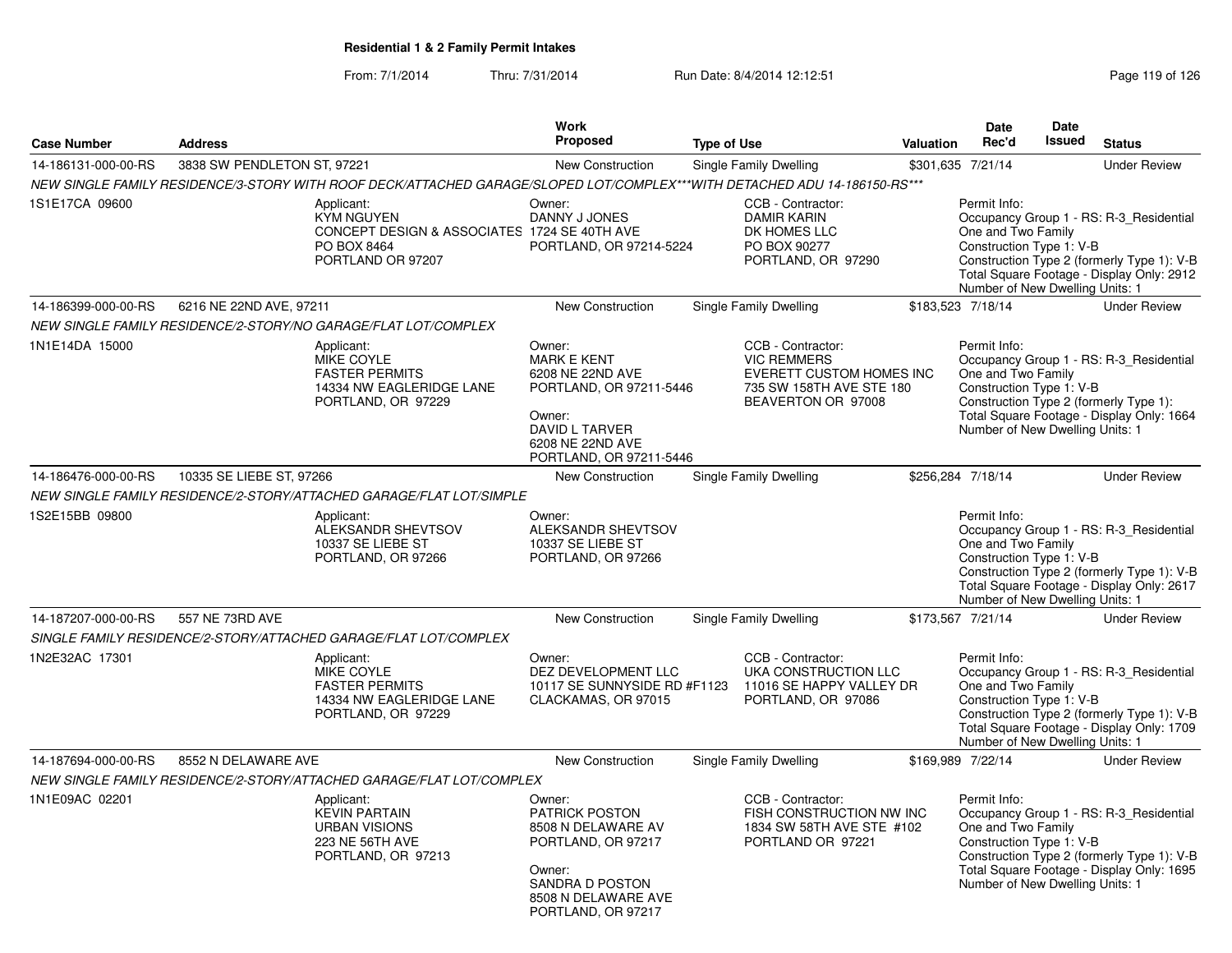From: 7/1/2014Thru: 7/31/2014 Run Date: 8/4/2014 12:12:51 Rege 120 of 126

|                     |                           |                                                                                                            | Work                                                                                                                                                     |                    |                                                                                                                              |                  | <b>Date</b>                                                                                       | Date          |                                                                                                                                    |
|---------------------|---------------------------|------------------------------------------------------------------------------------------------------------|----------------------------------------------------------------------------------------------------------------------------------------------------------|--------------------|------------------------------------------------------------------------------------------------------------------------------|------------------|---------------------------------------------------------------------------------------------------|---------------|------------------------------------------------------------------------------------------------------------------------------------|
| <b>Case Number</b>  | <b>Address</b>            |                                                                                                            | <b>Proposed</b>                                                                                                                                          | <b>Type of Use</b> |                                                                                                                              | <b>Valuation</b> | Rec'd                                                                                             | <b>Issued</b> | <b>Status</b>                                                                                                                      |
| 14-187718-000-00-RS | 8544 N DELAWARE AVE       |                                                                                                            | <b>New Construction</b>                                                                                                                                  |                    | <b>Single Family Dwelling</b>                                                                                                |                  | \$169,989 7/22/14                                                                                 |               | <b>Under Review</b>                                                                                                                |
|                     |                           | NEW SINGLE FAMILY RESIDENCE/2-STORY/ATTACHED GARAGE/FLAT LOT/COMPLEX                                       |                                                                                                                                                          |                    |                                                                                                                              |                  |                                                                                                   |               |                                                                                                                                    |
| 1N1E09AC 02202      |                           | Applicant:<br><b>KEVIN PARTAIN</b><br><b>URBAN VISIONS</b><br>223 NE 56TH AVE<br>PORTLAND, OR 97213        | Owner:<br><b>SANDRA D POSTON</b><br>8508 N DELAWARE AVE<br>PORTLAND, OR 97217<br>Owner:<br>PATRICK D POSTON<br>8508 N DELAWARE AVE<br>PORTLAND, OR 97217 |                    | CCB - Contractor:<br>FISH CONSTRUCTION NW INC<br>1834 SW 58TH AVE STE #102<br>PORTLAND OR 97221                              |                  | Permit Info:<br>One and Two Family<br>Construction Type 1: V-B<br>Number of New Dwelling Units: 1 |               | Occupancy Group 1 - RS: R-3 Residential<br>Construction Type 2 (formerly Type 1): V-B<br>Total Square Footage - Display Only: 1695 |
| 14-187842-000-00-RS | 12747 SW 22ND AVE, 97034  |                                                                                                            | New Construction                                                                                                                                         |                    | <b>Single Family Dwelling</b>                                                                                                |                  | \$451,606 7/22/14                                                                                 |               | <b>Under Review</b>                                                                                                                |
|                     |                           | NEW SINGLE FAMILY RESIDENCE/1-STORY WITH DAYLIGHT BASEMENT/ATTACHED GARAGE/SLIGHTLY SLOPED LOT/COMPLEX     |                                                                                                                                                          |                    |                                                                                                                              |                  |                                                                                                   |               |                                                                                                                                    |
| 1S1E33CC 03900      |                           | Applicant:<br><b>MIKE COYLE</b><br><b>FASTER PERMITS</b><br>14334 NW EAGLERIDGE LANE<br>PORTLAND, OR 97229 | Owner:<br>DREAMBUILDER CUSTOM HOMES Tim Walker<br>INC.<br>13115 SW ST JAMES LN<br><b>TIGARD, OR 97224</b>                                                |                    | CCB - Contractor:<br>FIRST CHOICE CUSTOM HOMES<br><b>INC</b><br>13115 SW ST JAMES LANE<br><b>TIGARD, OR 97224</b>            |                  | Permit Info:<br>One and Two Family<br>Construction Type 1: V-B<br>Number of New Dwelling Units: 1 |               | Occupancy Group 1 - RS: R-3_Residential<br>Construction Type 2 (formerly Type 1): V-B<br>Total Square Footage - Display Only: 4546 |
| 14-188270-000-00-RS | 3320 SE 36TH AVE, 97202   |                                                                                                            | New Construction                                                                                                                                         |                    | <b>Single Family Dwelling</b>                                                                                                |                  | \$329,131 7/23/14                                                                                 |               | <b>Under Review</b>                                                                                                                |
|                     |                           | NEW SINGLE FAMILY RESIDENCE/TWO STORY/BASEMENT BEDROOM/TUCKUNDER GARAGE/FLAT LOT/COMPLEX                   |                                                                                                                                                          |                    |                                                                                                                              |                  |                                                                                                   |               |                                                                                                                                    |
| 1S1E12AC 02600      |                           | Applicant:<br>MIKE COYLE<br><b>FASTER PERMITS</b><br>14334 NW EAGLERIDGE LANE<br>PORTLAND, OR 97229        | Owner:<br>FULL HOUSE PROPERTIES LLC<br>2903 NE 8TH AVE<br>PORTLAND, OR 97212                                                                             |                    | CCB - Contractor:<br><b>MIKE STOUDER</b><br>ZIA CONSTRUCTION INC<br>10117 SE SUNNYSIDE RD F # 729<br>CLACKAMAS, OR 97015     |                  | Permit Info:<br>One and Two Family<br>Construction Type 1: V-B<br>Number of New Dwelling Units: 1 |               | Occupancy Group 1 - RS: R-3 Residential<br>Construction Type 2 (formerly Type 1): V-B<br>Total Square Footage - Display Only: 3240 |
| 14-188294-000-00-RS | 4423 SW FLOWER ST, 97221  |                                                                                                            | New Construction                                                                                                                                         |                    | Single Family Dwelling                                                                                                       |                  | \$439,399 7/23/14                                                                                 |               | <b>Under Review</b>                                                                                                                |
|                     |                           | NEW SINGLE FAMILY RESIDENCE/TWO STORY/FINISHED LOWER LEVEL/ATTACHED GARAGE/SLIGHTLY SLOPING LOT/COMPLEX    |                                                                                                                                                          |                    |                                                                                                                              |                  |                                                                                                   |               |                                                                                                                                    |
| 1S1E17CB 01500      |                           | Applicant:<br>MIKE COYLE<br><b>FASTER PERMITS</b><br>14334 NW EAGLERIDGE LANE<br>PORTLAND, OR 97229        | Owner:<br>EVERETT CUSTOM HOMES INC<br>735 SW 158TH AVE #180<br>BEAVERTON, OR 97006-4952                                                                  |                    | CCB - Contractor:<br><b>VIC REMMERS</b><br><b>EVERETT CUSTOM HOMES INC</b><br>735 SW 158TH AVE STE 180<br>BEAVERTON OR 97008 |                  | Permit Info:<br>One and Two Family<br>Construction Type 1: V-B<br>Number of New Dwelling Units: 1 |               | Occupancy Group 1 - RS: R-3_Residential<br>Construction Type 2 (formerly Type 1): V-B<br>Total Square Footage - Display Only: 4281 |
| 14-188311-000-00-RS | 6814 SE 45TH AVE - Unit A |                                                                                                            | New Construction                                                                                                                                         |                    | <b>Single Family Dwelling</b>                                                                                                |                  | \$338,638 7/23/14                                                                                 |               | <b>Under Review</b>                                                                                                                |
|                     |                           | NEW SINGLE FAMILY RESIDENCE/TWO STORY/ATTACHED GARAGE/FLAT LOT/COMPLEX***WITH DETACHED ADU 14-191899-RS*** |                                                                                                                                                          |                    |                                                                                                                              |                  |                                                                                                   |               |                                                                                                                                    |
| 1S2E19BB 13703      |                           | Applicant:<br><b>JILL CROPP</b><br>STUDIO CROPP ARCHITECTURE<br>3556 SE WOODWARD ST<br>PORTLAND, OR 97202  | Owner:<br>WOODSTOCK COMMONS LLC<br>PO BOX 5561<br>PORTLAND, OR 97228                                                                                     |                    | CCB - Contractor:<br>ETHAN BECK HOMES INC<br>728 SE 71ST<br>PORTLAND, OR 97215                                               |                  | Permit Info:<br>One and Two Family<br>Construction Type 1: V-B<br>Number of New Dwelling Units: 1 |               | Occupancy Group 1 - RS: R-3_Residential<br>Construction Type 2 (formerly Type 1): V-B<br>Total Square Footage - Display Only: 2629 |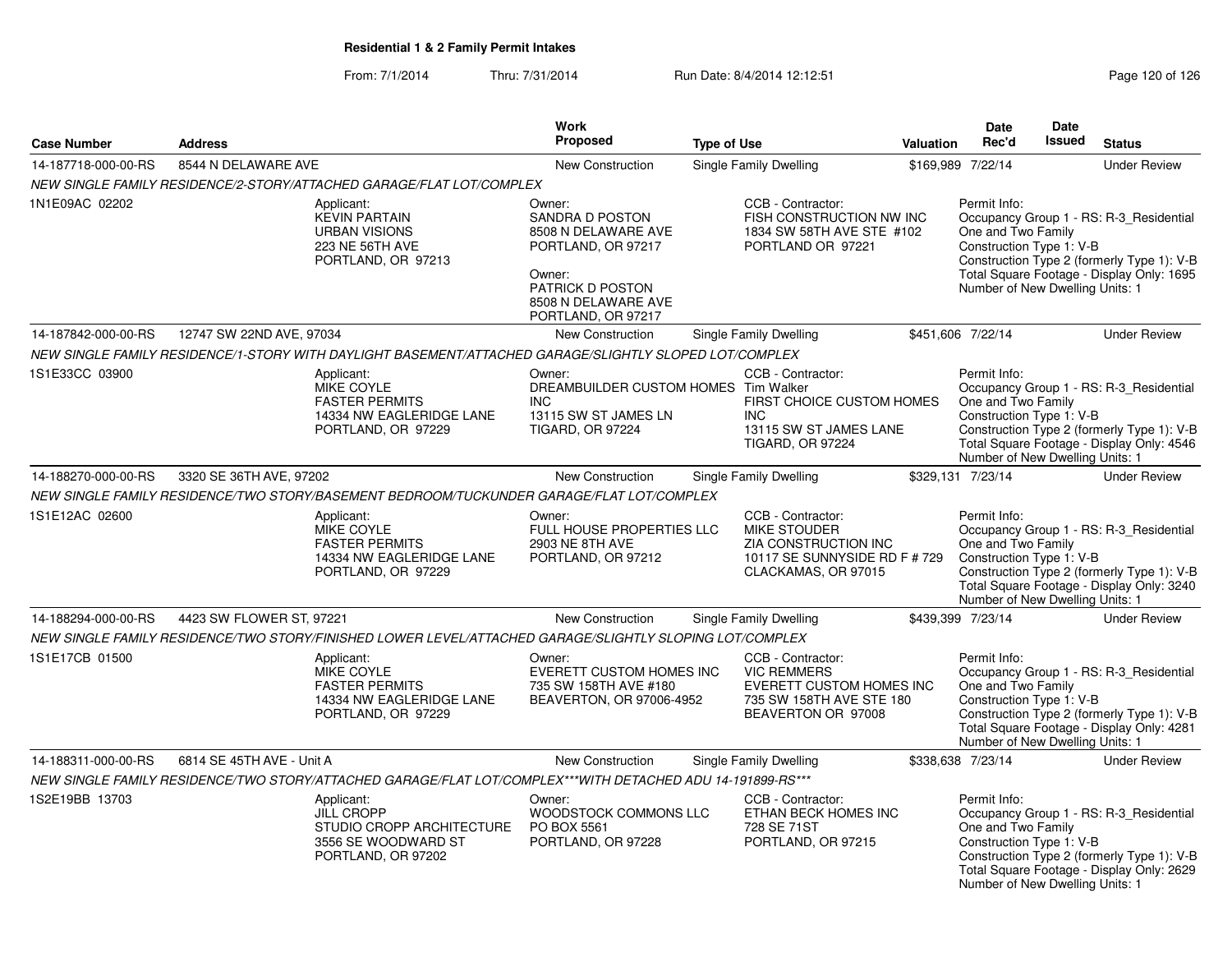From: 7/1/2014Thru: 7/31/2014 Run Date: 8/4/2014 12:12:51 Rege 121 of 126

| <b>Case Number</b>                                         | <b>Address</b>             |                                                                                                                     | <b>Work</b><br><b>Proposed</b>                                                                                    | <b>Type of Use</b> |                                                                                                  | <b>Valuation</b>                                                                                                                                                                                                                | <b>Date</b><br>Rec'd                                                                              | <b>Date</b><br><b>Issued</b> | <b>Status</b>                                                                                                                                                                                                                                                                                                                                                                                        |
|------------------------------------------------------------|----------------------------|---------------------------------------------------------------------------------------------------------------------|-------------------------------------------------------------------------------------------------------------------|--------------------|--------------------------------------------------------------------------------------------------|---------------------------------------------------------------------------------------------------------------------------------------------------------------------------------------------------------------------------------|---------------------------------------------------------------------------------------------------|------------------------------|------------------------------------------------------------------------------------------------------------------------------------------------------------------------------------------------------------------------------------------------------------------------------------------------------------------------------------------------------------------------------------------------------|
| 14-188337-000-00-RS                                        | 6822 SE 45TH AVE - Unit A  |                                                                                                                     | <b>New Construction</b>                                                                                           |                    | <b>Single Family Dwelling</b>                                                                    |                                                                                                                                                                                                                                 | \$355,512 7/23/14                                                                                 |                              | <b>Under Review</b>                                                                                                                                                                                                                                                                                                                                                                                  |
|                                                            |                            | NEW SINGLE FAMILY RESIDENCE/TWO STORY/ATTACHED GARAGE/FLAT LOT/COMPLEX***WITH ADU 14-191906-RS***                   |                                                                                                                   |                    |                                                                                                  |                                                                                                                                                                                                                                 |                                                                                                   |                              |                                                                                                                                                                                                                                                                                                                                                                                                      |
| 1S2E19BB 13704                                             |                            | Applicant:<br><b>JILL CROPP</b><br>STUDIO CROPP ARCHITECTURE<br>3556 SE WOODWARD ST<br>PORTLAND, OR 97202           | Owner:<br>WOODSTOCK COMMONS LLC<br>PO BOX 5561<br>PORTLAND, OR 97228                                              |                    | CCB - Contractor:<br>ETHAN BECK HOMES INC<br>728 SE 71ST<br>PORTLAND, OR 97215                   |                                                                                                                                                                                                                                 | Permit Info:<br>One and Two Family<br>Construction Type 1: V-B                                    |                              |                                                                                                                                                                                                                                                                                                                                                                                                      |
| 14-188363-000-00-RS                                        | 7104 NE SISKIYOU ST, 97213 |                                                                                                                     | <b>New Construction</b>                                                                                           |                    | Single Family Dwelling                                                                           |                                                                                                                                                                                                                                 | \$247,932 7/23/14                                                                                 |                              | <b>Under Review</b>                                                                                                                                                                                                                                                                                                                                                                                  |
|                                                            |                            | NEW SINGLE FAMILY RESIDENCE/TWO STORY/FLAT LOT/COMPLEX***WITH GARAGE PERMIT 14-188377-RS***                         |                                                                                                                   |                    |                                                                                                  |                                                                                                                                                                                                                                 |                                                                                                   |                              |                                                                                                                                                                                                                                                                                                                                                                                                      |
| 1N2E29BA 17200                                             |                            | Applicant:                                                                                                          | Owner:                                                                                                            |                    | CCB - Contractor:                                                                                |                                                                                                                                                                                                                                 | Permit Info:                                                                                      |                              |                                                                                                                                                                                                                                                                                                                                                                                                      |
| SISKIYOU ADD<br><b>BLOCK1</b><br>LOT <sub>6</sub>          |                            | <b>MIKE COYLE</b><br><b>FASTER PERMITS</b><br>14334 NW EAGLERIDGE LANE<br>PORTLAND, OR 97229                        | <b>HUGHLON M HALL</b><br>491 SW NANCY AVE<br>GRESHAM, OR 97030                                                    |                    | <b>VIC REMMERS</b><br>EVERETT CUSTOM HOMES INC<br>735 SW 158TH AVE STE 180<br>BEAVERTON OR 97008 |                                                                                                                                                                                                                                 | One and Two Family<br>Construction Type 1: V-B                                                    |                              | Occupancy Group 1 - RS: R-3_Residential<br>Construction Type 2 (formerly Type 1): V-B<br>Total Square Footage - Display Only: 2629<br>Number of New Dwelling Units: 1<br>Occupancy Group 1 - RS: R-3_Residential<br>Construction Type 2 (formerly Type 1):<br>Total Square Footage - Display Only: 2248<br>Number of New Dwelling Units: 1<br><b>Under Review</b><br>Number of New Dwelling Units: 1 |
|                                                            |                            |                                                                                                                     | Owner:<br><b>DARELYN HALL</b><br>491 SW NANCY AVE<br>GRESHAM, OR 97030                                            |                    |                                                                                                  |                                                                                                                                                                                                                                 |                                                                                                   |                              |                                                                                                                                                                                                                                                                                                                                                                                                      |
|                                                            |                            |                                                                                                                     | Owner:<br><b>VIC REMMERS</b><br><b>EVERETT CUSTOM HOMES INC</b><br>735 SW 158TH AVE STE 180<br>BEAVERTON OR 97008 |                    |                                                                                                  |                                                                                                                                                                                                                                 |                                                                                                   |                              |                                                                                                                                                                                                                                                                                                                                                                                                      |
| 14-188365-000-00-RS                                        | 2025 NE 55TH AVE, 97213    |                                                                                                                     | <b>New Construction</b>                                                                                           |                    | <b>Single Family Dwelling</b>                                                                    |                                                                                                                                                                                                                                 | \$431,415 7/24/14                                                                                 |                              |                                                                                                                                                                                                                                                                                                                                                                                                      |
|                                                            |                            | NEW SINGLE FAMILY RESIDENCE/2-STORY WITH BASEMENT/ATTACHED GARAGE/FLAT LOT/COMPLEX                                  |                                                                                                                   |                    |                                                                                                  |                                                                                                                                                                                                                                 |                                                                                                   |                              |                                                                                                                                                                                                                                                                                                                                                                                                      |
| 1N2E30DB 17800<br>ELMHURST<br>BLOCK 10<br>LOT <sub>2</sub> |                            | Applicant:<br><b>JACK BARNES</b><br>JACK BARNES ARCHITECT<br>615 SE ALDER ST #304<br>PORTLAND OR 97215              | Owner:<br>MATTHEW J MARJANOVIC<br>846 NE 65TH AVE<br>PORTLAND, OR 97213<br>Owner:                                 |                    | CCB - Contractor:<br>10805 NW SKYLINE BLVD<br>PORTLAND, OR 97231-2629                            | Permit Info:<br>WA HUGHES CONSTRUCTION INC Occupancy Group 1 - RS: R-3_Residential<br>One and Two Family<br>Construction Type 1: V-B<br>Construction Type 2 (formerly Type 1): V-B<br>Total Square Footage - Display Only: 4117 |                                                                                                   |                              |                                                                                                                                                                                                                                                                                                                                                                                                      |
|                                                            |                            |                                                                                                                     | <b>BROOKE A COWAN</b><br>846 NE 65TH AVE<br>PORTLAND, OR 97213                                                    |                    |                                                                                                  |                                                                                                                                                                                                                                 |                                                                                                   |                              |                                                                                                                                                                                                                                                                                                                                                                                                      |
| 14-188810-000-00-RS                                        | 5214 NE 28TH AVE, 97211    |                                                                                                                     | <b>New Construction</b>                                                                                           |                    | Single Family Dwelling                                                                           |                                                                                                                                                                                                                                 | \$368,755 7/24/14                                                                                 |                              | <b>Under Review</b>                                                                                                                                                                                                                                                                                                                                                                                  |
|                                                            |                            | NEW SINGLE FAMILY RESIDENCE/2-STORY WITH A BASEMENT/TUCK UNDER GARAGE/FLAT LOT/COMPLEX                              |                                                                                                                   |                    |                                                                                                  |                                                                                                                                                                                                                                 |                                                                                                   |                              |                                                                                                                                                                                                                                                                                                                                                                                                      |
| 1N1E24BB 15500                                             |                            | Applicant:<br><b>JENNIFER FARMER</b><br>DOZER CONSTRUCTION LLC<br>126 NE ALBERTA ST. SUITE 206<br>PORTLAND OR 97211 |                                                                                                                   |                    | CCB - Contractor:<br>DOZER CONSTRUCTION LLC<br>5324 NE 28TH AVE<br>PORTLAND, OR 97211            |                                                                                                                                                                                                                                 | Permit Info:<br>One and Two Family<br>Construction Type 1: V-B<br>Number of New Dwelling Units: 1 |                              | Occupancy Group 1 - RS: R-3_Residential<br>Construction Type 2 (formerly Type 1): V-B<br>Total Square Footage - Display Only: 3563                                                                                                                                                                                                                                                                   |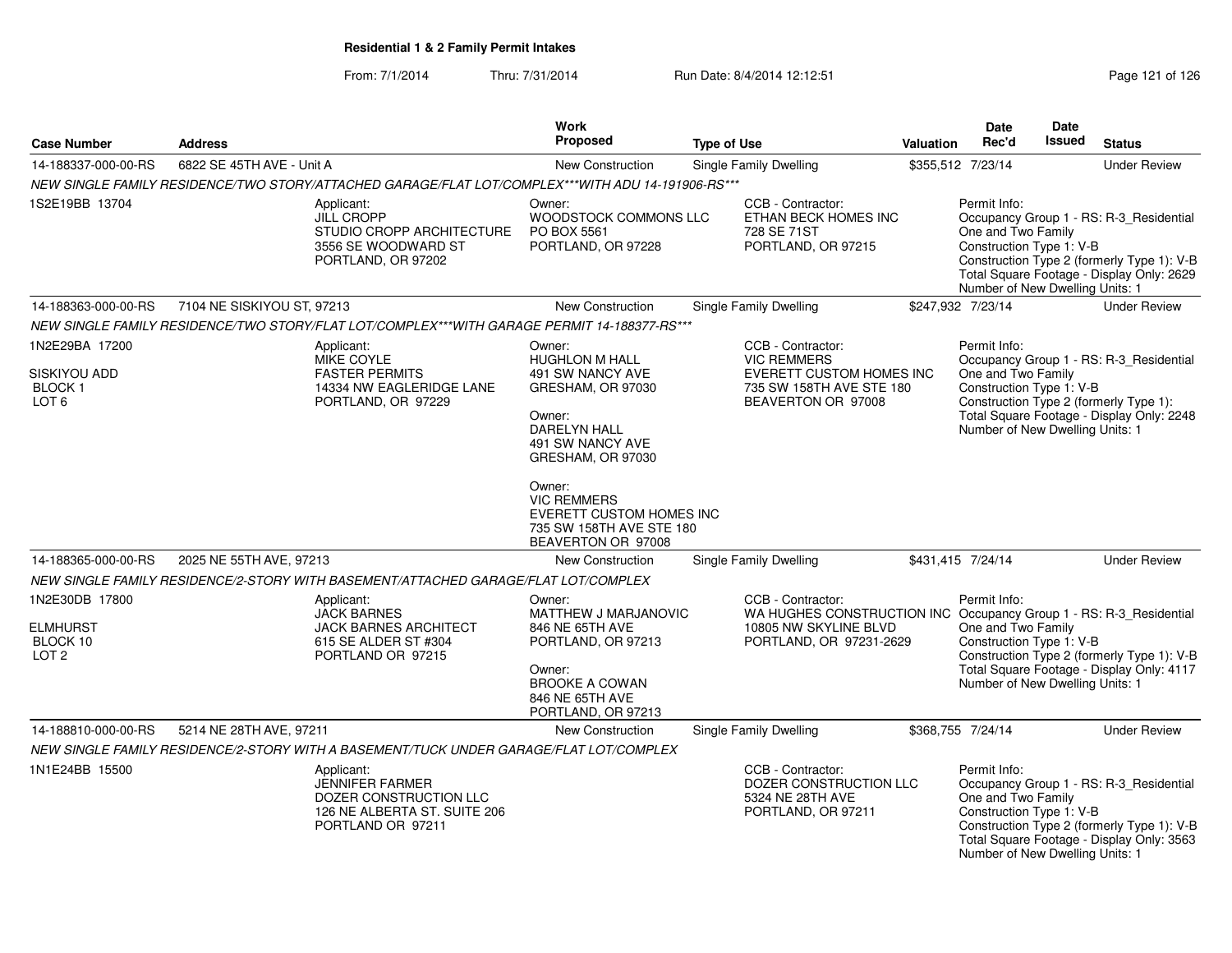From: 7/1/2014Thru: 7/31/2014 Run Date: 8/4/2014 12:12:51 Rege 122 of 126

|                                                                         |                           |                                                                                                                                                       | <b>Work</b>                                                                                                                                                                  |                                                                                                                                      |           | <b>Date</b>                                                                                       | Date   |                                                                                                                                    |
|-------------------------------------------------------------------------|---------------------------|-------------------------------------------------------------------------------------------------------------------------------------------------------|------------------------------------------------------------------------------------------------------------------------------------------------------------------------------|--------------------------------------------------------------------------------------------------------------------------------------|-----------|---------------------------------------------------------------------------------------------------|--------|------------------------------------------------------------------------------------------------------------------------------------|
| <b>Case Number</b>                                                      | <b>Address</b>            |                                                                                                                                                       | <b>Proposed</b>                                                                                                                                                              | <b>Type of Use</b>                                                                                                                   | Valuation | Rec'd                                                                                             | Issued | <b>Status</b>                                                                                                                      |
| 14-188980-000-00-RS                                                     | 2926 SE 145TH AVE, 97236  |                                                                                                                                                       | <b>New Construction</b>                                                                                                                                                      | <b>Single Family Dwelling</b>                                                                                                        |           | \$282,470 7/24/14                                                                                 |        | <b>Under Review</b>                                                                                                                |
|                                                                         |                           | NEW SINGLE FAMILY RESIDENCE/2-STORY/ATTACHED GARAGE/FLAT LOT/COMPLEX                                                                                  |                                                                                                                                                                              |                                                                                                                                      |           |                                                                                                   |        |                                                                                                                                    |
| 1S2E12BB 00800                                                          |                           | Applicant:<br>MIKE COYLE<br><b>FASTER PERMITS</b><br>14334 NW EAGLERIDGE LANE<br>PORTLAND, OR 97229                                                   | Owner:<br><b>ANATOLIY F KULAKEVICH</b><br>2924 SE 145TH AVE<br>PORTLAND, OR 97236-2502<br>Owner:<br><b>NINA G KULAKEVICH</b><br>2924 SE 145TH AVE<br>PORTLAND, OR 97236-2502 | CCB - Contractor:<br>UKA CONSTRUCTION LLC<br>11016 SE HAPPY VALLEY DR<br>PORTLAND, OR 97086                                          |           | Permit Info:<br>One and Two Family<br>Construction Type 1: V-B<br>Number of New Dwelling Units: 1 |        | Occupancy Group 1 - RS: R-3_Residential<br>Construction Type 2 (formerly Type 1): V-B<br>Total Square Footage - Display Only: 2903 |
| 14-189784-000-00-RS                                                     | 8563 SE 19TH AVE          |                                                                                                                                                       | New Construction                                                                                                                                                             | Single Family Dwelling                                                                                                               |           | \$297,473 7/25/14                                                                                 |        | <b>Under Review</b>                                                                                                                |
|                                                                         |                           | NEW SINGLE FAMILY RESIDENCE/2-STORY WITH BASEMENT/TUCK UNDER GARAGE/FLAT LOT/COMPLEX                                                                  |                                                                                                                                                                              |                                                                                                                                      |           |                                                                                                   |        |                                                                                                                                    |
| 1S1E26AA 06900                                                          |                           | Applicant:<br><b>GENE PAVLENKO</b><br>ANAMIC CONSTRUCTION<br>12808 SE Cooper St<br>Portland, OR<br>97236                                              | Owner:<br><b>JEANNE LORETT</b><br>4326 SE FIELDCREST ST<br>MILWAUKIE, OR 97222-5027                                                                                          | CCB - Contractor:<br><b>GENE PAVLENKO</b><br>ANAMIC CONSTRUCTION INC.<br>12808 SE COOPER ST<br>PORTLAND, OR 97236                    |           | Permit Info:<br>One and Two Family<br>Construction Type 1: V-B<br>Number of New Dwelling Units: 1 |        | Occupancy Group 1 - RS: R-3_Residential<br>Construction Type 2 (formerly Type 1): V-B<br>Total Square Footage - Display Only: 2913 |
| 14-189955-000-00-RS                                                     | 4013 SE IVON ST           |                                                                                                                                                       | <b>New Construction</b>                                                                                                                                                      | Single Family Dwelling                                                                                                               |           | \$375,054 7/28/14                                                                                 |        | <b>Under Review</b>                                                                                                                |
|                                                                         |                           | NEW SINGLE FAMILY RESIDENCE/3-STORY WITH BASEMENT/ATTACHED GARAGE/FLAT LOT/COMPLEX                                                                    |                                                                                                                                                                              |                                                                                                                                      |           |                                                                                                   |        |                                                                                                                                    |
| 1S1E12AA 01701                                                          |                           | Applicant:<br><b>MICHAEL HUNTER</b><br><b>HUNTER CONSTRUCTION &amp;</b><br><b>RENOVATION</b><br>4479 SE ANTELOPE HILLS PL<br>GRESHAM, OR 97080        | Owner:<br><b>JCI LLC</b><br>2459 SE TV HIGHWAY #461<br>HILLSBORO, OR 97123                                                                                                   | CCB - Contractor:<br><b>MICHAEL HUNTER</b><br>HUNTER CONSTRUCTION &<br><b>RENOVATION</b><br>22171 NE PARK LANE<br>FAIRVIEW, OR 97024 |           | Permit Info:<br>One and Two Family<br>Construction Type 1: V-B<br>Number of New Dwelling Units: 1 |        | Occupancy Group 1 - RS: R-3_Residential<br>Construction Type 2 (formerly Type 1): V-B<br>Total Square Footage - Display Only: 3831 |
| 14-189977-000-00-RS                                                     | 10329 SE HAROLD ST, 97266 |                                                                                                                                                       | <b>New Construction</b>                                                                                                                                                      | Single Family Dwelling                                                                                                               |           | \$207.757 7/28/14                                                                                 |        | <b>Under Review</b>                                                                                                                |
|                                                                         |                           | NEW SINGLE FAMILY RESIDENCE/2-STORY/ATTACHED GARAGE/FLAT LOT/SIMPLE                                                                                   |                                                                                                                                                                              |                                                                                                                                      |           |                                                                                                   |        |                                                                                                                                    |
| 1S2E15BC 12500<br>FOWLERS SUB<br>BLOCK <sub>3</sub><br>LOT <sub>9</sub> |                           | Applicant:<br><b>JOHN BARINAGA</b><br>GREEN PLANET CONSTRUCTION. PO BOX 246<br><b>LLC</b><br>8226 SE ASPEN SUMMIT DR UNIT<br>46<br>PORTLAND, OR 97266 | Owner:<br><b>DBH SUNLIVING LLC</b><br>LAKE OSWEGO, OR 97034                                                                                                                  | CCB - Contractor:<br><b>GREEN PLANET CONSTRUCTION</b><br><b>LLC</b><br><b>PO BOX 246</b><br>LAKE OSWEGO, OR 97034                    |           | Permit Info:<br>One and Two Family<br>Construction Type 1: V-B<br>Number of New Dwelling Units: 1 |        | Occupancy Group 1 - RS: R-3_Residential<br>Construction Type 2 (formerly Type 1): V-B<br>Total Square Footage - Display Only: 2019 |
| 14-190101-000-00-RS                                                     | 5047 SE ELLIS ST, 97206   |                                                                                                                                                       | <b>New Construction</b>                                                                                                                                                      | Single Family Dwelling                                                                                                               |           | \$321,495 7/28/14                                                                                 |        | <b>Under Review</b>                                                                                                                |
|                                                                         |                           | NEW SINGLE FAMILY RESIDENCE/2-STORY WITH FINISHED ATTIC/DETACHED GARAGE/FLAT LOT/COMPLEX****DETACHED GARAGE 14-190110-RS***                           |                                                                                                                                                                              |                                                                                                                                      |           |                                                                                                   |        |                                                                                                                                    |
| 1S2E18CA 01200                                                          |                           | Applicant:<br>MIKE COYLE<br><b>FASTER PERMITS</b><br>14334 NW EAGLERIDGE LANE<br>PORTLAND, OR 97229                                                   | Owner:<br>AARON ANGELO DEVELOPMENT<br><b>LTD</b><br>2005 BROADWAY ST<br>VANCOUVER, WA 98663-3326                                                                             | CCB - Contractor:<br>AARON ANGELO DEVELOPMENT<br><b>LTD</b><br>6701 HIGHLAND DR<br>VANCOUVER, WA 98661                               |           | Permit Info:<br>One and Two Family<br>Construction Type 1: V-B<br>Number of New Dwelling Units: 1 |        | Occupancy Group 1 - RS: R-3_Residential<br>Construction Type 2 (formerly Type 1):<br>Total Square Footage - Display Only: 2915     |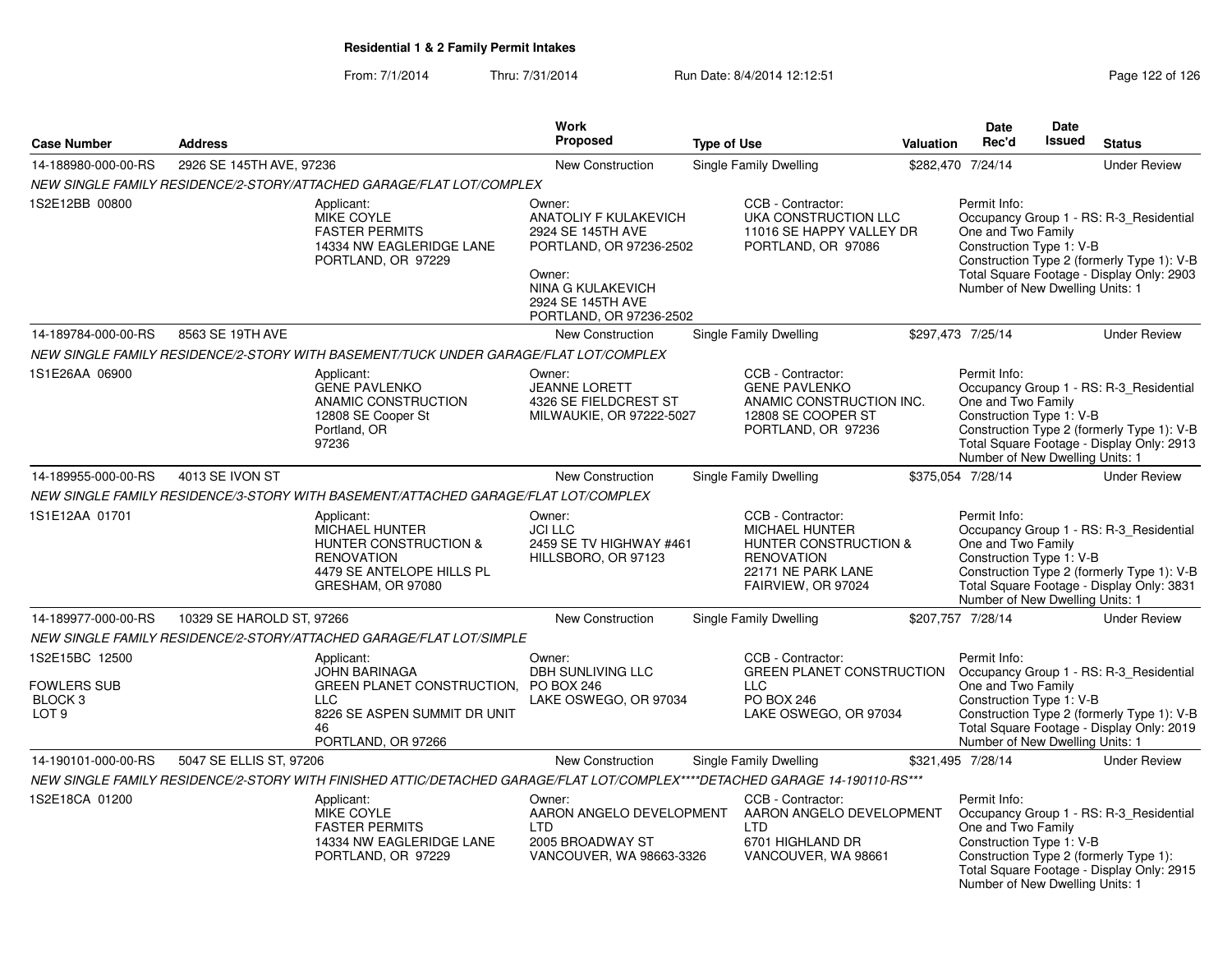### From: 7/1/2014Thru: 7/31/2014 Run Date: 8/4/2014 12:12:51 Rege 123 of 126

| <b>Case Number</b>                                                                                     | <b>Address</b>                        |                                                                                                                                               | Work<br>Proposed                                                                   | <b>Type of Use</b>                                                                                                                       | <b>Valuation</b>    | Date<br>Rec'd                                                                                     | Date<br><b>Issued</b> | <b>Status</b>                                                                                                                      |
|--------------------------------------------------------------------------------------------------------|---------------------------------------|-----------------------------------------------------------------------------------------------------------------------------------------------|------------------------------------------------------------------------------------|------------------------------------------------------------------------------------------------------------------------------------------|---------------------|---------------------------------------------------------------------------------------------------|-----------------------|------------------------------------------------------------------------------------------------------------------------------------|
| 14-190419-000-00-RS                                                                                    |                                       |                                                                                                                                               | <b>New Construction</b>                                                            | <b>Single Family Dwelling</b>                                                                                                            |                     | \$214,726 7/29/14                                                                                 |                       | <b>Under Review</b>                                                                                                                |
|                                                                                                        |                                       | NEW SINGLE FAMILY RESIDENCE/2-STORY/ATTACHED GARAGE/FLAT LOT/SIMPLE                                                                           |                                                                                    |                                                                                                                                          |                     |                                                                                                   |                       |                                                                                                                                    |
| 1N2E36DA 07002                                                                                         |                                       | Applicant:                                                                                                                                    | Owner:                                                                             |                                                                                                                                          |                     | Permit Info:                                                                                      |                       |                                                                                                                                    |
| PARTITION PLAT 2008-128<br>LOT <sub>2</sub>                                                            |                                       | MIKE MONTGOMERY<br>SIMPL HOME DESIGNS<br>5531 SW BUDDINGTON ST<br>PORTLAND OR 97219                                                           | <b>JACKIE DO</b><br>7416 SE 49TH AVE<br>PORTLAND, OR 97206                         |                                                                                                                                          |                     | One and Two Family<br>Construction Type 1: V-B<br>Number of New Dwelling Units: 1                 |                       | Occupancy Group 1 - RS: R-3 Residential<br>Construction Type 2 (formerly Type 1): V-B<br>Total Square Footage - Display Only: 2199 |
| 14-190599-000-00-RS                                                                                    | 8109 SE LAMBERT ST, 97206             |                                                                                                                                               | <b>New Construction</b>                                                            | Single Family Dwelling                                                                                                                   |                     | \$157,101 7/29/14                                                                                 |                       | <b>Under Review</b>                                                                                                                |
|                                                                                                        |                                       | NEW SINGLE FAMILY RESIDENCE/2-STORY/ATTACHED GARAGE/FLAT LOT/SIMPLE                                                                           |                                                                                    |                                                                                                                                          |                     |                                                                                                   |                       |                                                                                                                                    |
| 1S2E20DA 03900<br>D & O LITTLE HMS SUB 2<br>LOT 23 TL 3900                                             |                                       | Applicant:<br><b>Rick Caffall</b><br><b>Caffall Construction</b><br>8555 SW Sagert Street<br>Tualatin, OR 97062                               | Owner:<br>CAFFALL CONSTRUCTION INC<br>8555 SW SAGERT ST<br>TUALATIN, OR 97062-9115 | CCB - Contractor:<br>CAFFALL CONSTRUCTION CO INC Occupancy Group 1 - RS: R-3_Residential<br>8535 SW SAGERT ST<br>TUALATIN, OR 97062-9115 |                     | Permit Info:<br>One and Two Family<br>Construction Type 1: V-B<br>Number of New Dwelling Units: 1 |                       | Construction Type 2 (formerly Type 1): V-B<br>Total Square Footage - Display Only: 1572                                            |
| 14-190696-000-00-RS                                                                                    | 8235 SE 45TH AVE, 97206               |                                                                                                                                               | <b>New Construction</b>                                                            | Single Family Dwelling                                                                                                                   |                     | \$161,453 7/29/14                                                                                 |                       | <b>Under Review</b>                                                                                                                |
|                                                                                                        |                                       | NEW SINGLE FAMILY RESIDENCE/2-STORY/ATTACHED GARAGE/FLAT LOT/COMPLEX                                                                          |                                                                                    |                                                                                                                                          |                     |                                                                                                   |                       |                                                                                                                                    |
| 1S2E19CC 01900<br><b>STANFORD HTS</b><br>BLOCK 13<br>E 1/2 OF SO 6.65' OF LOT 22<br>E 1/2 OF LOT 23&24 |                                       | Applicant:<br><b>JOSH PATRICK</b><br><b>METRO HOMES NW LLC</b><br>211 NE WEIDLER<br>PORTLAND, OR 97232                                        | Owner:<br>211 NE WEIDLER ST<br>PORTLAND, OR 97232-1155                             | CCB - Contractor:<br>METRO HOMES NORTHWEST LLC AFFORDABLE NEW HOMES LLC<br>211 NE WEIDER<br>PORTLAND, OR 97232                           |                     | Permit Info:<br>One and Two Family<br>Construction Type 1: V-B<br>Number of New Dwelling Units: 1 |                       | Occupancy Group 1 - RS: R-3_Residential<br>Construction Type 2 (formerly Type 1): V-B<br>Total Square Footage - Display Only: 1609 |
| 14-190845-000-00-RS                                                                                    | 3249 SE FRANCIS ST, 97202             |                                                                                                                                               | <b>New Construction</b>                                                            | <b>Single Family Dwelling</b>                                                                                                            |                     | \$144,071 7/29/14                                                                                 |                       | <b>Under Review</b>                                                                                                                |
|                                                                                                        |                                       | NEW SINGLE FAMILY RESIDENCE/2-STORY/ATTACHED GARAGE/FLAT LOT/COMPLEX                                                                          |                                                                                    |                                                                                                                                          |                     |                                                                                                   |                       |                                                                                                                                    |
| 1S1E12CA 06300<br><b>COOPERS ADD</b><br><b>BLOCK 2</b><br>E 1/2 OF LOT 9&10                            |                                       | Applicant:<br>EDUARD SHTOGRIN<br>13543 SE WILLINGHAM CT<br>CLACKAMAS, OR 97015                                                                | Owner:<br><b>JACK B MAJORS</b><br>P O BOX 1749<br>CLACKAMAS, OR 97015              | CCB - Contractor:<br><b>EDUARD SHTOGRIN</b><br>ROYAL CUSTOM HOMES INC.<br>13543 SE WILLINGHAM COURT<br>CLACKAMAS, OR 97015               |                     | Permit Info:<br>One and Two Family<br>Construction Type 1: V-B<br>Number of New Dwelling Units: 1 |                       | Occupancy Group 1 - RS: R-3_Residential<br>Construction Type 2 (formerly Type 1): V-B<br>Total Square Footage - Display Only: 1460 |
| 14-191274-000-00-RS                                                                                    | 5350 NW RUBICON LN                    |                                                                                                                                               | New Construction                                                                   | <b>Single Family Dwelling</b>                                                                                                            | \$1,145,913 7/30/14 |                                                                                                   |                       | <b>Under Review</b>                                                                                                                |
|                                                                                                        |                                       | NEW SINGLE FAMILY RESIDENCE/2-STORY WITH DAYLIGHT BASEMENT/FLAT LOT/COMPLEX***DETACHED GARAGE 14-191289-RS / POOL 14-191294-RS***DFS TRUSS*** |                                                                                    |                                                                                                                                          |                     |                                                                                                   |                       |                                                                                                                                    |
| 1N1W22AA 00619<br>PARTITION PLAT 2011-35<br>LOT <sub>2</sub><br>2002-60                                | INC UND INT TRACT A OF PARTITION PLAT | Applicant:<br><b>GREG HEINZE</b><br>SHELBURNE DEVELOPMENT<br>3535 SW 64TH PLACE<br>PORTLAND OR                                                | Owner:<br><b>CRAIG ZANON</b><br>1125 NW 12TH AVE #1503<br>PORTLAND, OR 97209       | CCB - Contractor:<br><b>GREG HEINZE</b><br>THE SHELBURNE CO INC<br>3523 SW 64th PI<br>Portland, OR 97221                                 |                     | Permit Info:<br>One and Two Family<br>Construction Type 1: V-B<br>Number of New Dwelling Units: 1 |                       | Occupancy Group 1 - RS: R-3_Residential<br>Total Square Footage - Display Only: 10390                                              |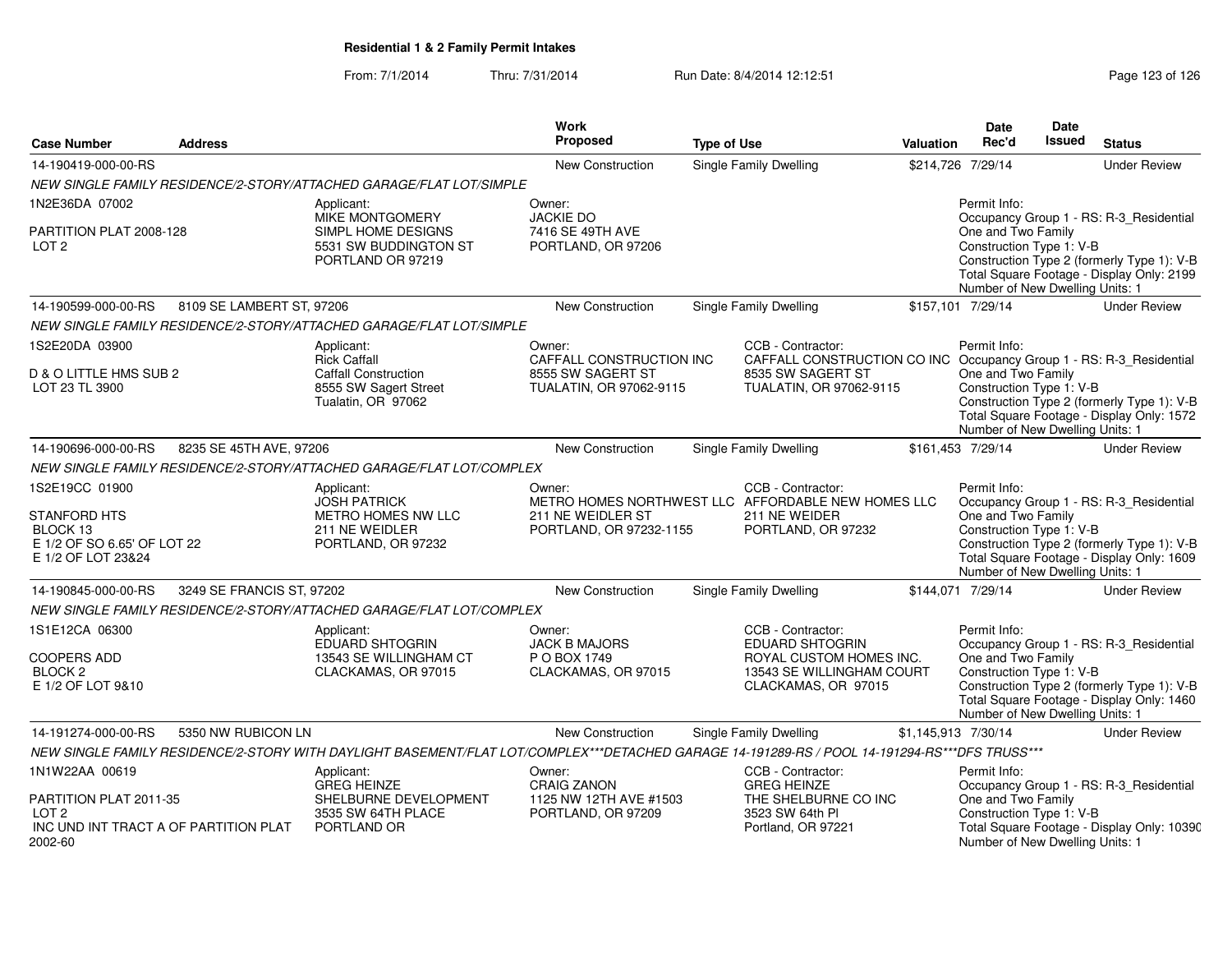From: 7/1/2014Thru: 7/31/2014 Run Date: 8/4/2014 12:12:51 Research 26 Page 124 of 126

| <b>Case Number</b>  | <b>Address</b>                   |                                                                                                                                  | Work<br>Proposed                                                                   | <b>Type of Use</b> |                                                                                                                | <b>Valuation</b> | <b>Date</b><br>Rec'd                                                                              | Date<br>Issued | <b>Status</b>                                                                                                                      |
|---------------------|----------------------------------|----------------------------------------------------------------------------------------------------------------------------------|------------------------------------------------------------------------------------|--------------------|----------------------------------------------------------------------------------------------------------------|------------------|---------------------------------------------------------------------------------------------------|----------------|------------------------------------------------------------------------------------------------------------------------------------|
| 14-179303-000-00-RS | 4016 NE RODNEY AVE, 97212        |                                                                                                                                  | New Construction                                                                   |                    | Townhouse (2 Units)                                                                                            |                  | \$233,983 7/3/14                                                                                  |                | <b>Under Review</b>                                                                                                                |
|                     |                                  | UNIT 1 OF 2 UNIT ATTACHED TOWNHOUSE all on shared tax lot/3-STORY/ATTACHED GARAGE/FLAT LOT/COMPLEX-****LIMITED STRUCT REVIEW**** |                                                                                    |                    |                                                                                                                |                  |                                                                                                   |                |                                                                                                                                    |
| 1N1E22DA 17000      |                                  | Applicant:<br>MIKE COYLE<br><b>FASTER PERMITS</b><br>14334 NW EAGLERIDGE LANE<br>PORTLAND, OR 97229                              | Owner:<br><b>KLOH LLC</b><br>9700 SW CAPITOL HWY STE 100<br>PORTLAND, OR 97219     |                    | CCB - Contractor:<br>WOOD HILL ENTERPRISES LLC<br>9700 SW CAPITOL HWY STE 100<br>PORTLAND, OR 97219            |                  | Permit Info:<br>One and Two Family<br>Construction Type 1: V-B<br>Number of New Dwelling Units: 1 |                | Occupancy Group 1 - RS: R-3_Residential<br>Construction Type 2 (formerly Type 1): V-B<br>Total Square Footage - Display Only: 2274 |
| 14-179307-000-00-RS | 4014 NE RODNEY AVE, 97212        |                                                                                                                                  | <b>New Construction</b>                                                            |                    | Townhouse (2 Units)                                                                                            |                  | \$233,983 7/3/14                                                                                  |                | <b>Under Review</b>                                                                                                                |
|                     |                                  | UNIT 2 OF 2 UNIT ATTACHED TOWNHOUSE all on shared tax lot/3-STORY/ATTACHED GARAGE/FLAT LOT/COMPLEX****LIMITED STRUCT REVIEW****  |                                                                                    |                    |                                                                                                                |                  |                                                                                                   |                |                                                                                                                                    |
| 1N1E22DA 17000      |                                  | Applicant:<br>MIKE COYLE<br><b>FASTER PERMITS</b><br>14334 NW EAGLERIDGE LANE<br>PORTLAND, OR 97229                              | Owner:<br><b>KLOH LLC</b><br>9700 SW CAPITOL HWY STE 100<br>PORTLAND, OR 97219     |                    | CCB - Contractor:<br>WOOD HILL ENTERPRISES LLC<br>9700 SW CAPITOL HWY STE 100<br>PORTLAND, OR 97219            |                  | Permit Info:<br>One and Two Family<br>Construction Type 1: V-B<br>Number of New Dwelling Units: 1 |                | Occupancy Group 1 - RS: R-3_Residential<br>Construction Type 2 (formerly Type 1): V-B<br>Total Square Footage - Display Only: 2274 |
| 14-180934-000-00-RS | 1522 NE 73RD AVE                 |                                                                                                                                  | New Construction                                                                   |                    | Townhouse (2 Units)                                                                                            |                  | \$219,704 7/16/14                                                                                 |                | <b>Under Review</b>                                                                                                                |
|                     |                                  | 2 UNIT TOWNHOUSE ON INDIVIDUAL LOTS UNIT 1 - NEW TOWNHOUSE 1 of 2/2 STORY / ATTACHED GARAGE / FLAT LOT / COMPLEX                 |                                                                                    |                    |                                                                                                                |                  |                                                                                                   |                |                                                                                                                                    |
| 1N2E29DC 07301      |                                  | Applicant:<br>JEFF OVINGTON<br>METRO HOMES NW, LLC<br>211 NE WEIDLER ST<br>PORTLAND, OR 97232                                    | Owner:<br>1495 SW CLIFTON ST<br>PORTLAND, OR 97201-3135                            |                    | CCB - Contractor:<br>METRO HOMES NORTHWEST LLC AFFORDABLE NEW HOMES LLC<br>211 NE WEIDER<br>PORTLAND, OR 97232 |                  | Permit Info:<br>One and Two Family<br>Construction Type 1: V-B<br>Number of New Dwelling Units: 1 |                | Occupancy Group 1 - RS: R-3 Residential<br>Construction Type 2 (formerly Type 1): V-B<br>Total Square Footage - Display Only: 2139 |
| 14-180942-000-00-RS | 1526 NE 73RD AVE, 97213          |                                                                                                                                  | <b>New Construction</b>                                                            |                    | Townhouse (2 Units)                                                                                            |                  | \$219,704 7/16/14                                                                                 |                | <b>Under Review</b>                                                                                                                |
|                     |                                  | 2 UNIT TOWNHOUSE ON INDIVIDUAL LOTS UNIT 2 OF 2 - NEW TOWNHOUSE / 2 STORY / ATTACHED GARAGE / FLAT LOT / COMPLEX                 |                                                                                    |                    |                                                                                                                |                  |                                                                                                   |                |                                                                                                                                    |
| 1N2E29DC 07300      |                                  | Applicant:<br>JEFF OVINGTON<br>METRO HOMES NW, LLC<br>211 NE WEIDLER ST<br>PORTLAND, OR 97232                                    | Owner:<br>1495 SW CLIFTON ST<br>PORTLAND, OR 97201-3135                            |                    | CCB - Contractor:<br>METRO HOMES NORTHWEST LLC AFFORDABLE NEW HOMES LLC<br>211 NE WEIDER<br>PORTLAND, OR 97232 |                  | Permit Info:<br>One and Two Family<br>Construction Type 1: V-B<br>Number of New Dwelling Units: 1 |                | Occupancy Group 1 - RS: R-3 Residential<br>Construction Type 2 (formerly Type 1): V-B<br>Total Square Footage - Display Only: 2139 |
| 14-181636-000-00-RS | 6203 SW 21ST AVE - Unit B, 97201 |                                                                                                                                  | New Construction                                                                   |                    | Townhouse (2 Units)                                                                                            |                  | \$196,316 7/9/14                                                                                  |                | <b>Under Review</b>                                                                                                                |
|                     |                                  | NEW TOWNHOUSE RESIDENCE 1 OF 2/TWO STORY/NO GARAGE/FLAT LOT/COMPLEX**ON PARCEL 1** **WITH 14-181653-RS**                         |                                                                                    |                    |                                                                                                                |                  |                                                                                                   |                |                                                                                                                                    |
| 1S1E16CC 02300      |                                  | Applicant:<br><b>DAVID SIDERAS</b><br>P O BOX 19115<br>PORTLAND, OR 97280                                                        | Owner:<br>SIDERAS VENTURES LLC<br>26400 NW ST HELENS RD #29<br>SCAPPOOSE, OR 97056 |                    | CCB - Contractor:<br><b>DAVID SIDERAS</b><br><b>CAPITAL BUILDERS</b><br>PO BOX 19115<br>PORTLAND, OR 97280     |                  | Permit Info:<br>One and Two Family<br>Construction Type 1: V-B<br>Number of New Dwelling Units: 1 |                | Occupancy Group 1 - RS: R-3_Residential<br>Construction Type 2 (formerly Type 1):<br>Total Square Footage - Display Only: 1780     |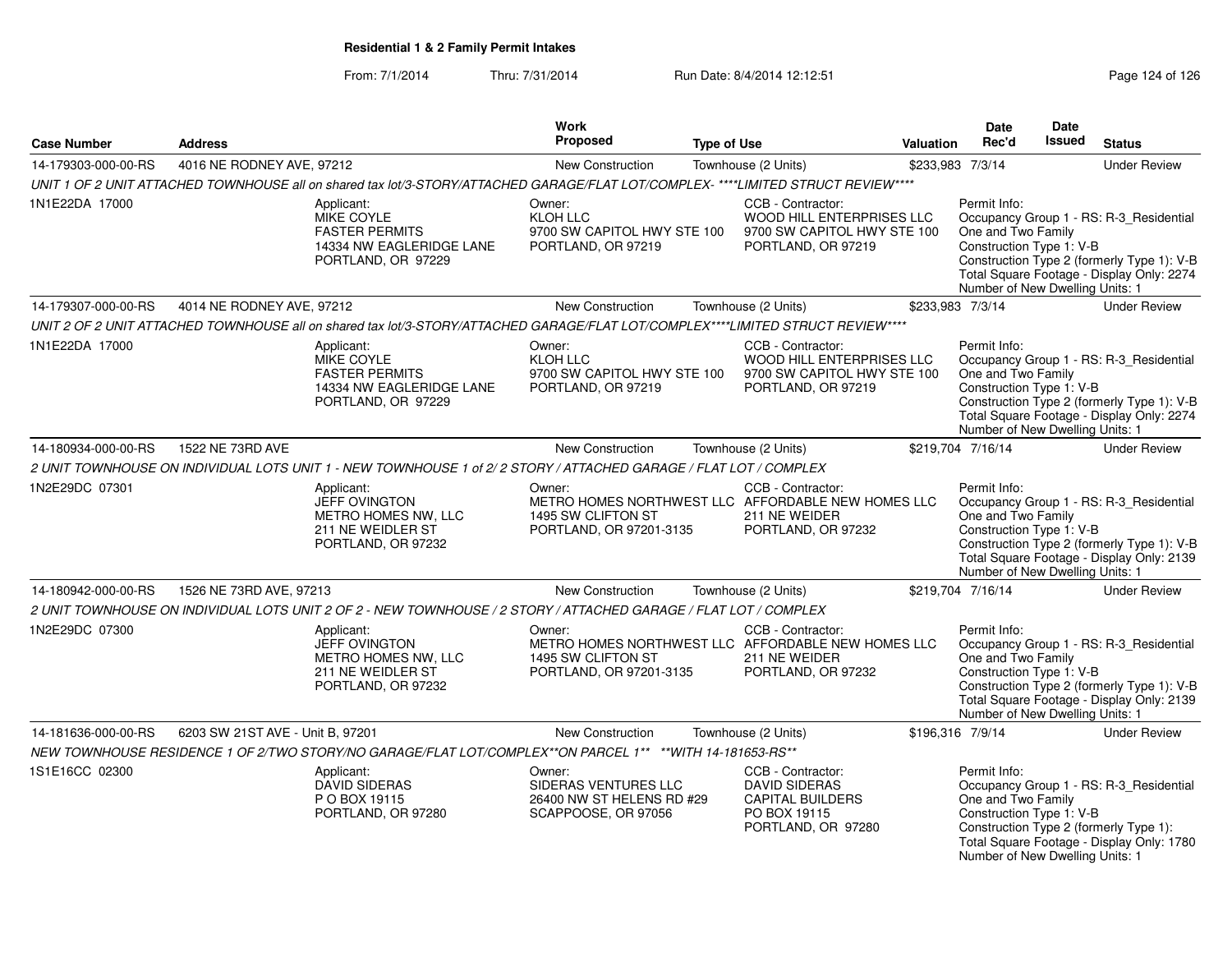### From: 7/1/2014Thru: 7/31/2014 Run Date: 8/4/2014 12:12:51 Rege 125 of 126

| <b>Case Number</b>  | <b>Address</b>                   |                                                                                                                                                                                         | <b>Work</b><br>Proposed                                                                                                                               | <b>Type of Use</b> |                                                                                                                             | Valuation        | Date<br>Rec'd                                                                                     | Date<br><b>Issued</b> | <b>Status</b>                                                                                                                      |
|---------------------|----------------------------------|-----------------------------------------------------------------------------------------------------------------------------------------------------------------------------------------|-------------------------------------------------------------------------------------------------------------------------------------------------------|--------------------|-----------------------------------------------------------------------------------------------------------------------------|------------------|---------------------------------------------------------------------------------------------------|-----------------------|------------------------------------------------------------------------------------------------------------------------------------|
|                     |                                  |                                                                                                                                                                                         |                                                                                                                                                       |                    |                                                                                                                             |                  |                                                                                                   |                       |                                                                                                                                    |
| 14-181653-000-00-RS | 6205 SW 21ST AVE - Unit A, 97201 |                                                                                                                                                                                         | New Construction                                                                                                                                      |                    | Townhouse (2 Units)                                                                                                         | \$196,316 7/9/14 |                                                                                                   |                       | <b>Under Review</b>                                                                                                                |
| 1S1E16CC 02300      |                                  | NEW TOWNHOUSE RESIDENCE 2 OF 2/TWO STORY/NO GARAGE/FLAT LOT/COMPLEX**ON PARCEL 2** ***WITH 14-181636-RS***<br>Applicant:<br><b>DAVID SIDERAS</b><br>P O BOX 19115<br>PORTLAND, OR 97280 | Owner:<br>SIDERAS VENTURES LLC<br>26400 NW ST HELENS RD #29<br>SCAPPOOSE, OR 97056                                                                    |                    | CCB - Contractor:<br><b>DAVID SIDERAS</b><br><b>CAPITAL BUILDERS</b><br>PO BOX 19115<br>PORTLAND, OR 97280                  |                  | Permit Info:<br>One and Two Family<br>Construction Type 1: V-B<br>Number of New Dwelling Units: 1 |                       | Occupancy Group 1 - RS: R-3_Residential<br>Construction Type 2 (formerly Type 1):<br>Total Square Footage - Display Only: 1780     |
| 14-184009-000-00-RS | 151 SE 13TH AVE, 97214           |                                                                                                                                                                                         | New Construction                                                                                                                                      |                    | Townhouse (2 Units)                                                                                                         |                  | \$157,901 7/15/14                                                                                 |                       | <b>Under Review</b>                                                                                                                |
|                     |                                  | NORTHERN UNIT 1 OF 2 ATTACHED TOWNHOUSES on individual tax lot/2-STORY WITH ATTACHED GARAGE/FLAT LOT/COMPLEX                                                                            |                                                                                                                                                       |                    |                                                                                                                             |                  |                                                                                                   |                       |                                                                                                                                    |
| 1N1E35CD 04900      |                                  | Applicant:<br><b>MARK LISAC</b><br><b>LISAC BROTHERS</b><br>CONSTRUCTION, INC.<br>PO BOX 2422<br>CLACKAMAS, OR 97015                                                                    | Owner:<br><b>JOHN A LISAC</b><br>PO BOX 2422<br>CLACKAMAS, OR 97015-2422<br>Owner:<br><b>IRENE M LISAC</b><br>PO BOX 2422<br>CLACKAMAS, OR 97015-2422 |                    | CCB - Contractor:<br><b>MARK LISAC</b><br><b>LISAC BROTHERS</b><br>CONSTRUCTION, INC.<br>PO BOX 2422<br>CLACKAMAS, OR 97015 |                  | Permit Info:<br>One and Two Family<br>Construction Type 1: V-B<br>Number of New Dwelling Units: 1 |                       | Occupancy Group 1 - RS: R-3 Residential<br>Construction Type 2 (formerly Type 1): V-B<br>Total Square Footage - Display Only: 1602 |
| 14-184020-000-00-RS | 163 SE 13TH AVE, 97214           |                                                                                                                                                                                         | New Construction                                                                                                                                      |                    | Townhouse (2 Units)                                                                                                         |                  | \$157,901 7/15/14                                                                                 |                       | <b>Under Review</b>                                                                                                                |
|                     |                                  | SOUTHERN UNIT 2 OF 2 ATTACHED TOWNHOUSES on individual tax lot/2-STORY WITH ATTACHED GARAGE/FLAT LOT/COMPLEX                                                                            |                                                                                                                                                       |                    |                                                                                                                             |                  |                                                                                                   |                       |                                                                                                                                    |
| 1N1E35CD 04900      |                                  | Applicant:<br><b>MARK LISAC</b><br><b>LISAC BROTHERS</b><br>CONSTRUCTION, INC.<br>PO BOX 2422<br>CLACKAMAS, OR 97015                                                                    | Owner:<br><b>JOHN A LISAC</b><br>PO BOX 2422<br>CLACKAMAS, OR 97015-2422<br>Owner:<br><b>IRENE M LISAC</b><br>PO BOX 2422<br>CLACKAMAS, OR 97015-2422 |                    | CCB - Contractor:<br><b>MARK LISAC</b><br><b>LISAC BROTHERS</b><br>CONSTRUCTION, INC.<br>PO BOX 2422<br>CLACKAMAS, OR 97015 |                  | Permit Info:<br>One and Two Family<br>Construction Type 1: V-B<br>Number of New Dwelling Units: 1 |                       | Occupancy Group 1 - RS: R-3_Residential<br>Construction Type 2 (formerly Type 1): V-B<br>Total Square Footage - Display Only: 1602 |
| 14-184803-000-00-RS | 4831 NE KILLINGSWORTH ST, 97218  |                                                                                                                                                                                         | New Construction                                                                                                                                      |                    | Townhouse (2 Units)                                                                                                         |                  | \$151,612 7/16/14                                                                                 |                       | <b>Under Review</b>                                                                                                                |
|                     |                                  | NEW TOWNHOUSE 2 UNITS/UNIT 1 OF 2/TWO STORY/ATTACHED GARAGE/FLAT LOT/COMPLEX                                                                                                            |                                                                                                                                                       |                    | *** WITH UNIT 2 OF 2 14-184813 - RS***                                                                                      |                  |                                                                                                   |                       |                                                                                                                                    |
| 1N2E18CD 05600      |                                  | Applicant:<br>MIKE COYLE<br><b>FASTER PERMITS</b><br>14334 NW EAGLERIDGE LANE<br>PORTLAND, OR 97229                                                                                     | Owner:<br><b>KTDP LLC</b><br>4287 NE LAURELHURST PL<br>PORTLAND, OR 97213                                                                             |                    | CCB - Contractor:<br><b>BOWERSOX BUILDING INC</b><br>5285 MEADOW RD SUITE 320<br>LAKE OSWEGO, OR 97035                      |                  | Permit Info:<br>One and Two Family<br>Construction Type 1: V-B<br>Number of New Dwelling Units: 1 |                       | Occupancy Group 1 - RS: R-3_Residential<br>Construction Type 2 (formerly Type 1): V-B<br>Total Square Footage - Display Only: 1513 |
| 14-184813-000-00-RS | 4839 NE KILLINGSWORTH ST, 97218  |                                                                                                                                                                                         | New Construction                                                                                                                                      |                    | Townhouse (2 Units)                                                                                                         |                  | \$151,612 7/16/14                                                                                 |                       | <b>Under Review</b>                                                                                                                |
|                     |                                  | NEW TOWNHOUSE 2 UNITS/UNIT 2 OF 2/TWO STORY/ATTACHED GARAGE/FLAT LOT/COMPLEX                                                                                                            |                                                                                                                                                       |                    | *** WITH UNIT 1 OF 2 14-184803-RS***                                                                                        |                  |                                                                                                   |                       |                                                                                                                                    |
| 1N2E18CD 05600      |                                  | Applicant:<br><b>MIKE COYLE</b><br><b>FASTER PERMITS</b><br>14334 NW EAGLERIDGE LANE<br>PORTLAND, OR 97229                                                                              | Owner:<br>KTDP LLC<br>4287 NE LAURELHURST PL<br>PORTLAND, OR 97213                                                                                    |                    | CCB - Contractor:<br><b>BOWERSOX BUILDING INC</b><br>5285 MEADOW RD SUITE 320<br>LAKE OSWEGO, OR 97035                      |                  | Permit Info:<br>One and Two Family<br>Construction Type 1: V-B<br>Number of New Dwelling Units: 1 |                       | Occupancy Group 1 - RS: R-3_Residential<br>Construction Type 2 (formerly Type 1): V-B<br>Total Square Footage - Display Only: 1513 |